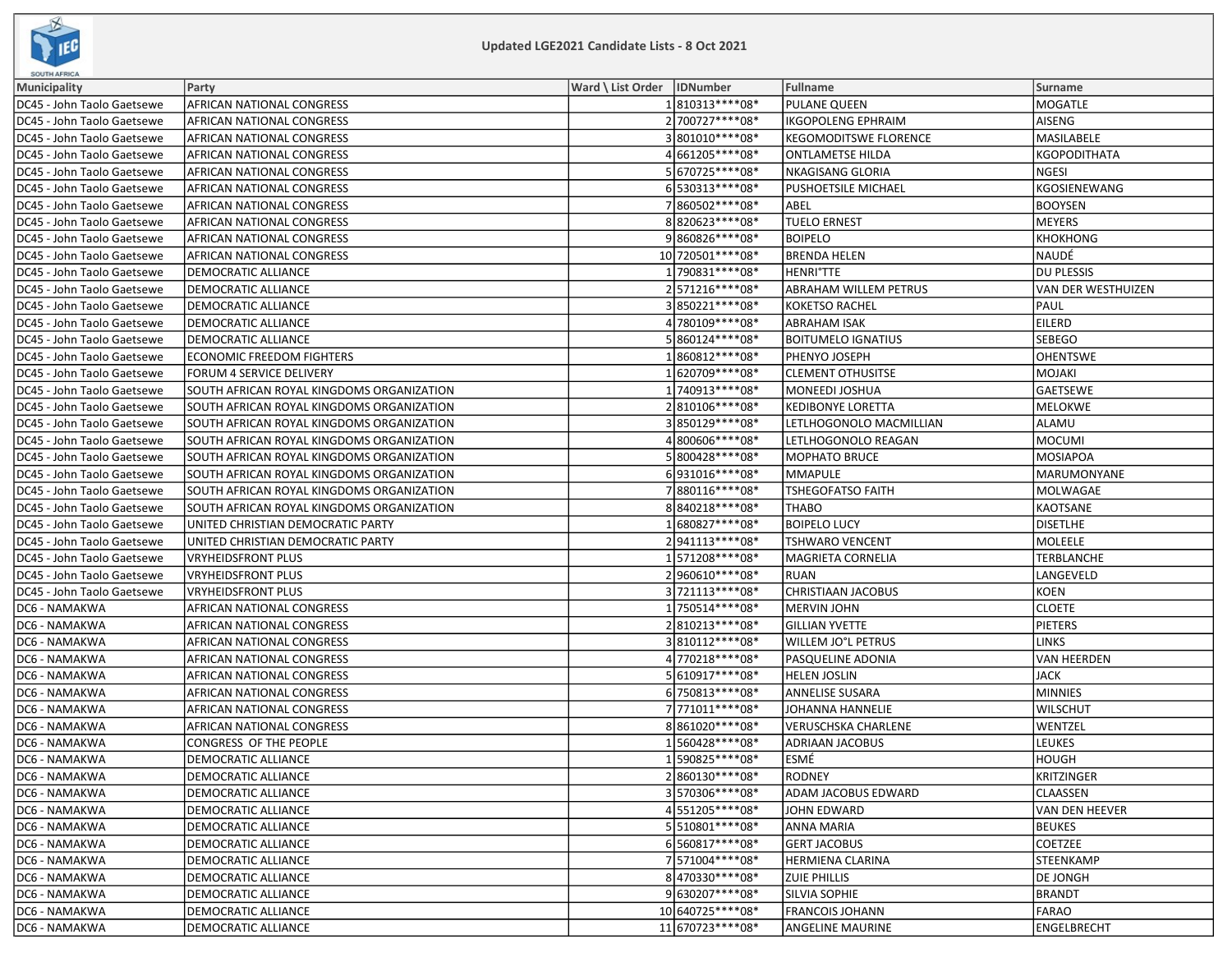

| <b>SUUTH APRICA</b>  |                                  |                              |                    |                               |                   |
|----------------------|----------------------------------|------------------------------|--------------------|-------------------------------|-------------------|
| Municipality         | Party                            | Ward \ List Order   IDNumber |                    | Fullname                      | Surname           |
| DC6 - NAMAKWA        | <b>ECONOMIC FREEDOM FIGHTERS</b> |                              | 1581004****08*     | <b>NEVIE AUBREY</b>           | <b>BAARTMAN</b>   |
| DC6 - NAMAKWA        | <b>GOOD</b>                      |                              | 1570223 **** 08*   | <b>KATHLEEN RUTH</b>          | GROENEWALD        |
| DC6 - NAMAKWA        | GOOD                             |                              | 2720816 **** 08*   | <b>EMIT</b>                   | FALLET            |
| DC6 - NAMAKWA        | GOOD                             |                              | 3770303 **** 08*   | <b>CLIFTON RICHARD</b>        | <b>VAN REENEN</b> |
| DC6 - NAMAKWA        | GOOD                             |                              | 4930325 **** 08*   | <b>SUSSANNA</b>               | KASTOOR           |
| DC6 - NAMAKWA        | GOOD                             |                              | 5 470316****08*    | <b>JACK</b>                   | <b>STEYN</b>      |
| DC6 - NAMAKWA        | GOOD                             |                              | 6640203 **** 08*   | <b>MARTIN PATRICK</b>         | <b>SCHEFFERS</b>  |
| DC6 - NAMAKWA        | KHOISAN REVOLUTION               |                              | 1620417****08*     | <b>CORNELIUS VERNON</b>       | PETERSEN          |
| DC6 - NAMAKWA        | <b>KHOISAN REVOLUTION</b>        |                              | 2720709 **** 08*   | MAGRIETA CHRISTINA            | <b>CLOETE</b>     |
| DC6 - NAMAKWA        | KHOISAN REVOLUTION               |                              | 3800827****08*     | <b>ELANA</b>                  | JANTJIES          |
| DC6 - NAMAKWA        | KHOISAN REVOLUTION               |                              | 4670926 **** 08*   | <b>FREDERIK</b>               | VISAGIE           |
| DC6 - NAMAKWA        | NAMAKWA CIVIC MOVEMENT           |                              | 1851214 **** 08*   | <b>GUSTAV MATTHEW SHANNON</b> | BOCK              |
| DC6 - NAMAKWA        | NAMAKWA CIVIC MOVEMENT           |                              | 2831011 **** 08*   | MALCOLM ROSWELL               | GRACE             |
| DC6 - NAMAKWA        | NAMAKWA CIVIC MOVEMENT           |                              | 3880203 **** 08*   | <b>CALVINO</b>                | <b>WATT</b>       |
| DC6 - NAMAKWA        | NAMAKWA CIVIC MOVEMENT           |                              | 4741223 **** 08*   | <b>FREDRIC ANDRE</b>          | <b>LINKS</b>      |
| DC6 - NAMAKWA        | NAMAKWA CIVIC MOVEMENT           |                              | 5691217****08*     | <b>THOMAS FRANCOIS</b>        | <b>BANTOM</b>     |
| DC6 - NAMAKWA        | NAMAKWA CIVIC MOVEMENT           |                              | 6610315 **** 08*   | SUSAN MAGDALENA               | <b>SECOND</b>     |
| DC6 - NAMAKWA        | NATIONAL ECONOMIC FIGHTERS       |                              | 1730709 **** 08*   | <b>DAWID JAKOBUS</b>          | MARKUS            |
| DC6 - NAMAKWA        | NATIONAL ECONOMIC FIGHTERS       |                              | 2591231 **** 08*   | ANDREW                        | <b>CLOETE</b>     |
| DC6 - NAMAKWA        | NATIONAL ECONOMIC FIGHTERS       |                              | 3720927 **** 08*   | SHEILA                        | ENGELBRECHT       |
| DC6 - NAMAKWA        | NATIONAL ECONOMIC FIGHTERS       |                              | 4701109****08*     | <b>DIANA DOROTHEA</b>         | <b>MENTOOR</b>    |
| DC6 - NAMAKWA        | PATRIOTIC ALLIANCE               |                              | 1 740805 **** 08*  | <b>CYRIL RODNEY</b>           | <b>WARNE</b>      |
| DC6 - NAMAKWA        | PATRIOTIC ALLIANCE               |                              | 2731003 **** 08*   | <b>KEVIN TERENCE</b>          | THEYS             |
| DC6 - NAMAKWA        | PATRIOTIC ALLIANCE               |                              | 3740420 **** 08*   | JULEEN DENISE                 | <b>OWIES</b>      |
| DC6 - NAMAKWA        | PATRIOTIC ALLIANCE               |                              | 4850618 **** 08*   | <b>SELVIN RICADO</b>          | <b>THEYS</b>      |
| DC6 - NAMAKWA        | <b>VRYHEIDSFRONT PLUS</b>        |                              | 1531214 **** 08*   | <b>CORNELIS ALBERTUS</b>      | <b>COETZEE</b>    |
| DC6 - NAMAKWA        | VRYHEIDSFRONT PLUS               |                              | 2811217****08*     | NICOLÉNE                      | <b>SMIT</b>       |
| DC6 - NAMAKWA        | <b>VRYHEIDSFRONT PLUS</b>        |                              | 3811101 **** 08*   | JOHANNA CATHARINA             | BRYNARD           |
| DC7 - Pixley Ka Seme | <b>AFRICAN NATIONAL CONGRESS</b> |                              | 1540706****08*     | <b>ANITTA THAMDIWE</b>        | <b>SINTU</b>      |
| DC7 - Pixley Ka Seme | AFRICAN NATIONAL CONGRESS        |                              | 2661112 **** 08*   | <b>KOOS</b>                   | Gous              |
| DC7 - Pixley Ka Seme | AFRICAN NATIONAL CONGRESS        |                              | 3840907****08*     | <b>CHARLENE CHERYL</b>        | <b>JANTJIES</b>   |
| DC7 - Pixley Ka Seme | AFRICAN NATIONAL CONGRESS        |                              | 4 630222 **** 08*  | <b>NORMAN STEPHEN</b>         | <b>VAN WYK</b>    |
| DC7 - Pixley Ka Seme | AFRICAN NATIONAL CONGRESS        |                              | 5850702 **** 08*   | UNTHUSITSE RHOODE             | <b>ITUMELENG</b>  |
| DC7 - Pixley Ka Seme | <b>AFRICAN NATIONAL CONGRESS</b> |                              | 6740316 **** 08*   | <b>MZWANDILE SIMON</b>        | тото              |
| DC7 - Pixley Ka Seme | AFRICAN NATIONAL CONGRESS        |                              | 7810822 **** 08*   | SILVIA                        | SWARTLING         |
| DC7 - Pixley Ka Seme | <b>AFRICAN NATIONAL CONGRESS</b> |                              | 8610405 **** 08*   | ABEL                          | <b>OLIPHANT</b>   |
| DC7 - Pixley Ka Seme | AFRICAN NATIONAL CONGRESS        |                              | 9820517****08*     | <b>EVA</b>                    | <b>TSUME</b>      |
| DC7 - Pixley Ka Seme | AFRICAN NATIONAL CONGRESS        |                              | 10 850217**** 08*  | NANDIPHA DAGRACIA             | <b>STAFA</b>      |
| DC7 - Pixley Ka Seme | AFRICAN NATIONAL CONGRESS        |                              | 11 721227****08*   | NONTOBEKO PATRICIA            | <b>MKONTWANA</b>  |
| DC7 - Pixley Ka Seme | AFRICAN NATIONAL CONGRESS        |                              | 12 850519 **** 08* | LUSANDA MELODY                | MFAXA             |
| DC7 - Pixley Ka Seme | DEMOCRATIC ALLIANCE              |                              | 1 830306****08*    | HANDRE                        | MARAIS            |
| DC7 - Pixley Ka Seme | <b>DEMOCRATIC ALLIANCE</b>       |                              | 2750420 **** 08*   | <b>HENDRIK LAMBERT</b>        | <b>BRITS</b>      |
| DC7 - Pixley Ka Seme | <b>DEMOCRATIC ALLIANCE</b>       |                              | 3800102 **** 08*   | RIDWAAN                       | <b>SMITH</b>      |
| DC7 - Pixley Ka Seme | <b>DEMOCRATIC ALLIANCE</b>       |                              | 4 610926 **** 08*  | <b>BENNIE</b>                 | SWANEPOEL         |
| DC7 - Pixley Ka Seme | <b>DEMOCRATIC ALLIANCE</b>       |                              | 5621009 **** 08*   | <b>HENDRIK</b>                | <b>BOOYSEN</b>    |
| DC7 - Pixley Ka Seme | DEMOCRATIC ALLIANCE              |                              | 6860703 **** 08*   | <b>ELFREDINE GERALDINE</b>    | <b>BEKKERS</b>    |
| DC7 - Pixley Ka Seme | DEMOCRATIC ALLIANCE              |                              | 7680708 **** 08*   | <b>STOFFEL</b>                | ENGELBRECHT       |
| DC7 - Pixley Ka Seme | <b>ECONOMIC FREEDOM FIGHTERS</b> |                              | 1770215 **** 08*   | ARTHWELL                      | KWINANA           |
| DC7 - Pixley Ka Seme | <b>KAREEBERG CIVIC MOVEMENT</b>  |                              | 1721018 **** 08*   | SARAH DOROTHEA                | MALGAS            |
| DC7 - Pixley Ka Seme | <b>KAREEBERG CIVIC MOVEMENT</b>  |                              | 2950407****08*     | AVRIL LEHANDRÉ TRACY-LEE      | VAARLAND          |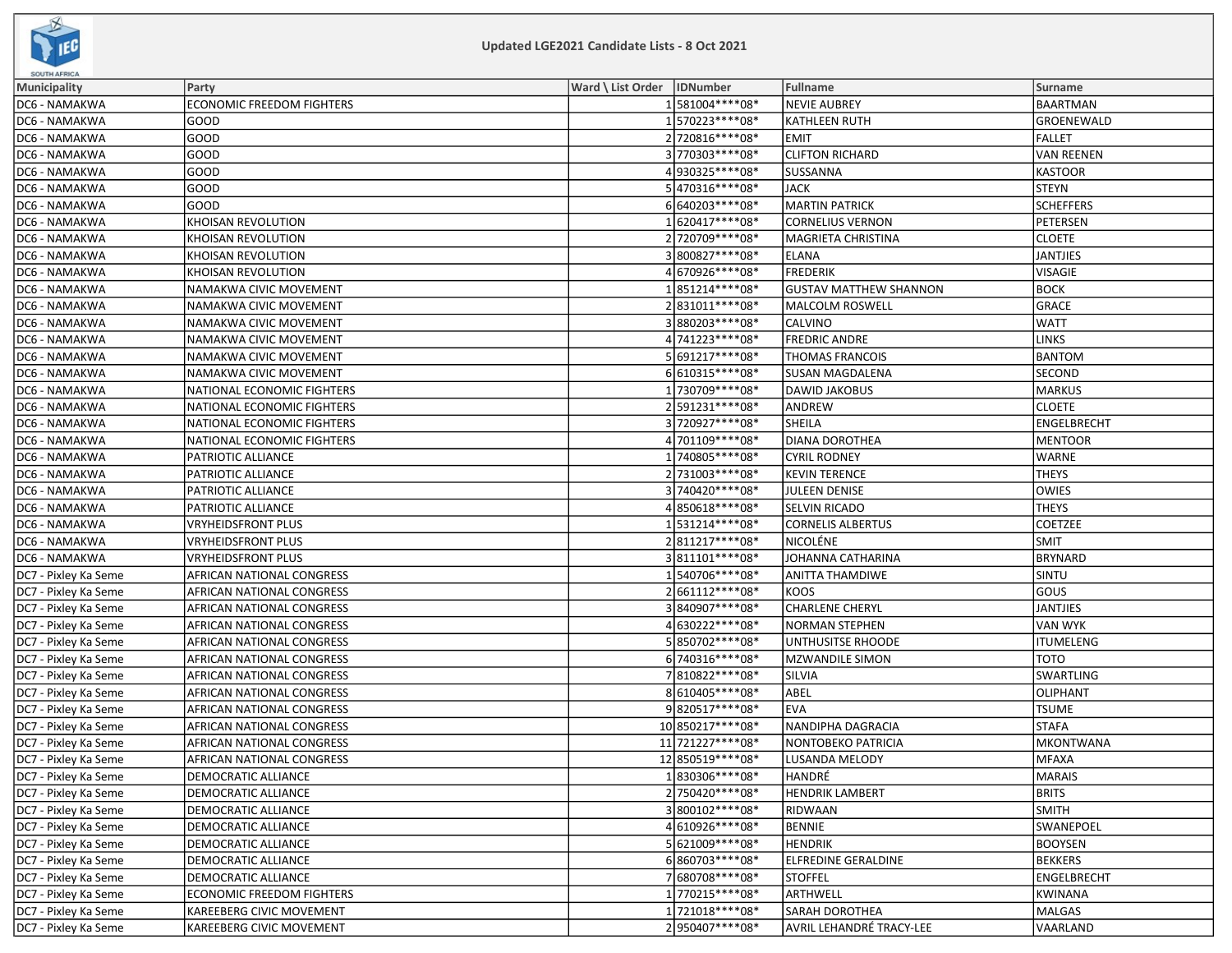

| Ward \ List Order   IDNumber<br>Fullname<br>Surname<br>Party<br>DC7 - Pixley Ka Seme<br>3 710114****08*<br><b>CORNELIUS JACOBUS</b><br><b>HENDRICKS</b><br>KAREEBERG CIVIC MOVEMENT<br>4900917****08*<br><b>LAURANCEL ANZEL</b><br>KAREEBERG CIVIC MOVEMENT<br>ALBERTS<br>5650917****08*<br>KAREEBERG CIVIC MOVEMENT<br><b>WILLEM</b><br>MALGAS<br>1680108 **** 08*<br>PIET ARNOLD<br>OLYN<br>SIYATHEMBA COMMUNITY MOVEMENT<br>2 790508 **** 08*<br><b>BEREND RUBEN</b><br>LUBBE<br>SIYATHEMBA COMMUNITY MOVEMENT<br>3850302 **** 08*<br><b>WILSON</b><br><b>BOSMAN</b><br>SIYATHEMBA COMMUNITY MOVEMENT<br>4870108****08*<br>SYLVIA<br> MOOI<br>SIYATHEMBA COMMUNITY MOVEMENT<br>1951213 **** 08*<br><b>CINGIMISO</b><br>MEKILE<br>UMSOBOMVU RESIDENTS ASSOCIATION<br>2800607****08*<br>UMSOBOMVU RESIDENTS ASSOCIATION<br>SIPHIWO EDWARD<br> MADLANGA<br>3671130****08*<br>UMSOBOMVU RESIDENTS ASSOCIATION<br><b>WANDILE ROBERT</b><br>NDZONGANA<br>4810508 **** 08*<br>MATA<br>UMSOBOMVU RESIDENTS ASSOCIATION<br><b>BONGANI ERIC</b><br>5680815 **** 08*<br><b>TUTUSE</b><br>UMSOBOMVU RESIDENTS ASSOCIATION<br><b>ARCHIE ZAMUMZI</b><br>1501125 **** 08*<br>VRYHEIDSFRONT PLUS<br><b>KARIN ANNETTE</b><br>DEPKEN<br>2560727****08*<br>DE JAGER<br>VRYHEIDSFRONT PLUS<br><b>LOURENS JACOB</b><br>3520525 **** 08*<br>ROSSOUW<br>VRYHEIDSFRONT PLUS<br><b>BAREND DANIEL</b><br>1810425 **** 08*<br>LYNETTE<br>VAN WYK<br>AFRICA RESTORATION ALLIANCE<br>2 751119 **** 08*<br><b>NORMAN JACOBUS</b><br><b>ISAAKS</b><br>AFRICA RESTORATION ALLIANCE<br>3880429 **** 08*<br><b>AFRICA RESTORATION ALLIANCE</b><br><b>TIMOTIUS HILLARY</b><br> MATTHYS<br>4 720205 **** 08*<br>BASSON<br>AFRICA RESTORATION ALLIANCE<br>JOHANNES STEPHANUS<br>1660204****08*<br>AFRICAN NATIONAL CONGRESS<br>PAULUS MVULENI<br> MGCERA<br>2720623 **** 08*<br>BASSON<br>AFRICAN NATIONAL CONGRESS<br><b>MAUREEN CATHERINE</b><br>3750125 **** 08*<br>PHETE<br>AFRICAN NATIONAL CONGRESS<br><b>ELROY ENNIS JAN</b><br>4 770123 **** 08*<br>DC8 - SIYANDA<br>AFRICAN NATIONAL CONGRESS<br><b>ALETTA</b><br> MATSHIMO<br>5 680624 **** 08*<br><b>JOSEF</b><br><b>SILO</b><br>DC8 - SIYANDA<br>AFRICAN NATIONAL CONGRESS<br>DC8 - SIYANDA<br>6 760407****08*<br><b>BRENDA MARELDA</b><br><b>BOCK</b><br>AFRICAN NATIONAL CONGRESS<br>7700625 **** 08*<br>VAN WYK<br>DC8 - SIYANDA<br>SEBINA<br>AFRICAN NATIONAL CONGRESS<br>8870610 **** 08*<br>NGESI<br>DC8 - SIYANDA<br>AFRICAN NATIONAL CONGRESS<br>MANNIETJIE GEORGE<br>1501125 **** 08*<br><b>ESAU</b><br>DC8 - SIYANDA<br>CONGRESS OF THE PEOPLE<br><b>KOOS</b><br>1641019 **** 08*<br>DC8 - SIYANDA<br>DEMOCRATIC ALLIANCE<br>PHILIPPUS THEODORUS<br>VAN DER STEEN<br>2 620212 **** 08*<br>DC8 - SIYANDA<br>DEMOCRATIC ALLIANCE<br><b>JAN HENDRIK</b><br>OPPERMAN<br>3920805 **** 08*<br>DC8 - SIYANDA<br><b>ESAU</b><br>DEMOCRATIC ALLIANCE<br><b>JAYSON CHARLTON</b><br>DC8 - SIYANDA<br>4 700723 **** 08*<br>ASSEGAAI<br><b>DEMOCRATIC ALLIANCE</b><br>JAN<br>5 750322 **** 08*<br><b>DEEYONE HERMANUS</b><br><b>DE KOKER</b><br>DC8 - SIYANDA<br>DEMOCRATIC ALLIANCE<br>6520813 **** 08*<br>VAN ZYL<br>DC8 - SIYANDA<br>DEMOCRATIC ALLIANCE<br>MARIA HENDRIKA BARBARA<br>7 710420****08*<br>DC8 - SIYANDA<br><b>DEMOCRATIC ALLIANCE</b><br><b>FLORENCE LEE-ANNE</b><br> WITBOOI<br>8681011 **** 08*<br>DC8 - SIYANDA<br><b>RALPH WILLIAM</b><br><b>CLOETE</b><br>DEMOCRATIC ALLIANCE<br>9550312 **** 08*<br><b>DE KLERK</b><br>DC8 - SIYANDA<br>DEMOCRATIC ALLIANCE<br>JOHANNES MARTHINUS<br>10 620917**** 08*<br><b>TITUS</b><br>DC8 - SIYANDA<br>DEMOCRATIC ALLIANCE<br><b>MAGERET PETRONELA</b><br>11 740202 **** 08*<br>BEUKES<br>DC8 - SIYANDA<br>DEMOCRATIC ALLIANCE<br><b>GERT ALBERTUS</b><br>12 770307****08*<br>DC8 - SIYANDA<br><b>DEMOCRATIC ALLIANCE</b><br><b>HENRY DESMOND</b><br><b>VISAGIE</b><br>DC8 - SIYANDA<br>1651125 **** 08*<br><b>ESAU</b><br><b>ECONOMIC FREEDOM FIGHTERS</b><br><b>JACK</b><br>DC8 - SIYANDA<br>1650813 **** 08*<br>PIETER HERMANUS<br>MATTHYS<br>HOPE FOR THE FUTURE<br>2700301 **** 08*<br>DC8 - SIYANDA<br>HOPE FOR THE FUTURE<br><b>ENNIE</b><br> MOMPE<br>3000917****08*<br>DC8 - SIYANDA<br>CHARMONIQUE JO-DENE<br><b>JOHNSON</b><br>HOPE FOR THE FUTURE<br>4790108 **** 08*<br>DC8 - SIYANDA<br><b>ANTHONY MARIO MACHEAL</b><br><b>DU PLESSIS</b><br>HOPE FOR THE FUTURE<br>5681213 **** 08*<br>DC8 - SIYANDA<br>HOPE FOR THE FUTURE<br>PAULSEN<br><b>ENNIE</b><br>6890716 **** 08*<br>DC8 - SIYANDA<br><b>ESMIE CLARETHA</b><br><b>BASSON</b><br>HOPE FOR THE FUTURE | <b>SOUTH AFRICA</b>  |  |  |  |
|----------------------------------------------------------------------------------------------------------------------------------------------------------------------------------------------------------------------------------------------------------------------------------------------------------------------------------------------------------------------------------------------------------------------------------------------------------------------------------------------------------------------------------------------------------------------------------------------------------------------------------------------------------------------------------------------------------------------------------------------------------------------------------------------------------------------------------------------------------------------------------------------------------------------------------------------------------------------------------------------------------------------------------------------------------------------------------------------------------------------------------------------------------------------------------------------------------------------------------------------------------------------------------------------------------------------------------------------------------------------------------------------------------------------------------------------------------------------------------------------------------------------------------------------------------------------------------------------------------------------------------------------------------------------------------------------------------------------------------------------------------------------------------------------------------------------------------------------------------------------------------------------------------------------------------------------------------------------------------------------------------------------------------------------------------------------------------------------------------------------------------------------------------------------------------------------------------------------------------------------------------------------------------------------------------------------------------------------------------------------------------------------------------------------------------------------------------------------------------------------------------------------------------------------------------------------------------------------------------------------------------------------------------------------------------------------------------------------------------------------------------------------------------------------------------------------------------------------------------------------------------------------------------------------------------------------------------------------------------------------------------------------------------------------------------------------------------------------------------------------------------------------------------------------------------------------------------------------------------------------------------------------------------------------------------------------------------------------------------------------------------------------------------------------------------------------------------------------------------------------------------------------------------------------------------------------------------------------------------------------------------------------------------------------------------------------------------------------------------------------------------------------------------------------------------------------------------------------------------------------------------------------------------------------------------------------------------------------------------------------------------------------------------------------------------------------------------------------------------------------------------------------------------------------------------------------------------------------------------------------------------------------------------------------------------------------------------------------------------------------------------------------------------------------------------------------------------------------------------------------------------------------------------------------------------------|----------------------|--|--|--|
|                                                                                                                                                                                                                                                                                                                                                                                                                                                                                                                                                                                                                                                                                                                                                                                                                                                                                                                                                                                                                                                                                                                                                                                                                                                                                                                                                                                                                                                                                                                                                                                                                                                                                                                                                                                                                                                                                                                                                                                                                                                                                                                                                                                                                                                                                                                                                                                                                                                                                                                                                                                                                                                                                                                                                                                                                                                                                                                                                                                                                                                                                                                                                                                                                                                                                                                                                                                                                                                                                                                                                                                                                                                                                                                                                                                                                                                                                                                                                                                                                                                                                                                                                                                                                                                                                                                                                                                                                                                                                                                                                                | Municipality         |  |  |  |
|                                                                                                                                                                                                                                                                                                                                                                                                                                                                                                                                                                                                                                                                                                                                                                                                                                                                                                                                                                                                                                                                                                                                                                                                                                                                                                                                                                                                                                                                                                                                                                                                                                                                                                                                                                                                                                                                                                                                                                                                                                                                                                                                                                                                                                                                                                                                                                                                                                                                                                                                                                                                                                                                                                                                                                                                                                                                                                                                                                                                                                                                                                                                                                                                                                                                                                                                                                                                                                                                                                                                                                                                                                                                                                                                                                                                                                                                                                                                                                                                                                                                                                                                                                                                                                                                                                                                                                                                                                                                                                                                                                |                      |  |  |  |
|                                                                                                                                                                                                                                                                                                                                                                                                                                                                                                                                                                                                                                                                                                                                                                                                                                                                                                                                                                                                                                                                                                                                                                                                                                                                                                                                                                                                                                                                                                                                                                                                                                                                                                                                                                                                                                                                                                                                                                                                                                                                                                                                                                                                                                                                                                                                                                                                                                                                                                                                                                                                                                                                                                                                                                                                                                                                                                                                                                                                                                                                                                                                                                                                                                                                                                                                                                                                                                                                                                                                                                                                                                                                                                                                                                                                                                                                                                                                                                                                                                                                                                                                                                                                                                                                                                                                                                                                                                                                                                                                                                | DC7 - Pixley Ka Seme |  |  |  |
|                                                                                                                                                                                                                                                                                                                                                                                                                                                                                                                                                                                                                                                                                                                                                                                                                                                                                                                                                                                                                                                                                                                                                                                                                                                                                                                                                                                                                                                                                                                                                                                                                                                                                                                                                                                                                                                                                                                                                                                                                                                                                                                                                                                                                                                                                                                                                                                                                                                                                                                                                                                                                                                                                                                                                                                                                                                                                                                                                                                                                                                                                                                                                                                                                                                                                                                                                                                                                                                                                                                                                                                                                                                                                                                                                                                                                                                                                                                                                                                                                                                                                                                                                                                                                                                                                                                                                                                                                                                                                                                                                                | DC7 - Pixley Ka Seme |  |  |  |
|                                                                                                                                                                                                                                                                                                                                                                                                                                                                                                                                                                                                                                                                                                                                                                                                                                                                                                                                                                                                                                                                                                                                                                                                                                                                                                                                                                                                                                                                                                                                                                                                                                                                                                                                                                                                                                                                                                                                                                                                                                                                                                                                                                                                                                                                                                                                                                                                                                                                                                                                                                                                                                                                                                                                                                                                                                                                                                                                                                                                                                                                                                                                                                                                                                                                                                                                                                                                                                                                                                                                                                                                                                                                                                                                                                                                                                                                                                                                                                                                                                                                                                                                                                                                                                                                                                                                                                                                                                                                                                                                                                | DC7 - Pixley Ka Seme |  |  |  |
|                                                                                                                                                                                                                                                                                                                                                                                                                                                                                                                                                                                                                                                                                                                                                                                                                                                                                                                                                                                                                                                                                                                                                                                                                                                                                                                                                                                                                                                                                                                                                                                                                                                                                                                                                                                                                                                                                                                                                                                                                                                                                                                                                                                                                                                                                                                                                                                                                                                                                                                                                                                                                                                                                                                                                                                                                                                                                                                                                                                                                                                                                                                                                                                                                                                                                                                                                                                                                                                                                                                                                                                                                                                                                                                                                                                                                                                                                                                                                                                                                                                                                                                                                                                                                                                                                                                                                                                                                                                                                                                                                                | DC7 - Pixley Ka Seme |  |  |  |
|                                                                                                                                                                                                                                                                                                                                                                                                                                                                                                                                                                                                                                                                                                                                                                                                                                                                                                                                                                                                                                                                                                                                                                                                                                                                                                                                                                                                                                                                                                                                                                                                                                                                                                                                                                                                                                                                                                                                                                                                                                                                                                                                                                                                                                                                                                                                                                                                                                                                                                                                                                                                                                                                                                                                                                                                                                                                                                                                                                                                                                                                                                                                                                                                                                                                                                                                                                                                                                                                                                                                                                                                                                                                                                                                                                                                                                                                                                                                                                                                                                                                                                                                                                                                                                                                                                                                                                                                                                                                                                                                                                | DC7 - Pixley Ka Seme |  |  |  |
|                                                                                                                                                                                                                                                                                                                                                                                                                                                                                                                                                                                                                                                                                                                                                                                                                                                                                                                                                                                                                                                                                                                                                                                                                                                                                                                                                                                                                                                                                                                                                                                                                                                                                                                                                                                                                                                                                                                                                                                                                                                                                                                                                                                                                                                                                                                                                                                                                                                                                                                                                                                                                                                                                                                                                                                                                                                                                                                                                                                                                                                                                                                                                                                                                                                                                                                                                                                                                                                                                                                                                                                                                                                                                                                                                                                                                                                                                                                                                                                                                                                                                                                                                                                                                                                                                                                                                                                                                                                                                                                                                                | DC7 - Pixley Ka Seme |  |  |  |
|                                                                                                                                                                                                                                                                                                                                                                                                                                                                                                                                                                                                                                                                                                                                                                                                                                                                                                                                                                                                                                                                                                                                                                                                                                                                                                                                                                                                                                                                                                                                                                                                                                                                                                                                                                                                                                                                                                                                                                                                                                                                                                                                                                                                                                                                                                                                                                                                                                                                                                                                                                                                                                                                                                                                                                                                                                                                                                                                                                                                                                                                                                                                                                                                                                                                                                                                                                                                                                                                                                                                                                                                                                                                                                                                                                                                                                                                                                                                                                                                                                                                                                                                                                                                                                                                                                                                                                                                                                                                                                                                                                | DC7 - Pixley Ka Seme |  |  |  |
|                                                                                                                                                                                                                                                                                                                                                                                                                                                                                                                                                                                                                                                                                                                                                                                                                                                                                                                                                                                                                                                                                                                                                                                                                                                                                                                                                                                                                                                                                                                                                                                                                                                                                                                                                                                                                                                                                                                                                                                                                                                                                                                                                                                                                                                                                                                                                                                                                                                                                                                                                                                                                                                                                                                                                                                                                                                                                                                                                                                                                                                                                                                                                                                                                                                                                                                                                                                                                                                                                                                                                                                                                                                                                                                                                                                                                                                                                                                                                                                                                                                                                                                                                                                                                                                                                                                                                                                                                                                                                                                                                                | DC7 - Pixley Ka Seme |  |  |  |
|                                                                                                                                                                                                                                                                                                                                                                                                                                                                                                                                                                                                                                                                                                                                                                                                                                                                                                                                                                                                                                                                                                                                                                                                                                                                                                                                                                                                                                                                                                                                                                                                                                                                                                                                                                                                                                                                                                                                                                                                                                                                                                                                                                                                                                                                                                                                                                                                                                                                                                                                                                                                                                                                                                                                                                                                                                                                                                                                                                                                                                                                                                                                                                                                                                                                                                                                                                                                                                                                                                                                                                                                                                                                                                                                                                                                                                                                                                                                                                                                                                                                                                                                                                                                                                                                                                                                                                                                                                                                                                                                                                | DC7 - Pixley Ka Seme |  |  |  |
|                                                                                                                                                                                                                                                                                                                                                                                                                                                                                                                                                                                                                                                                                                                                                                                                                                                                                                                                                                                                                                                                                                                                                                                                                                                                                                                                                                                                                                                                                                                                                                                                                                                                                                                                                                                                                                                                                                                                                                                                                                                                                                                                                                                                                                                                                                                                                                                                                                                                                                                                                                                                                                                                                                                                                                                                                                                                                                                                                                                                                                                                                                                                                                                                                                                                                                                                                                                                                                                                                                                                                                                                                                                                                                                                                                                                                                                                                                                                                                                                                                                                                                                                                                                                                                                                                                                                                                                                                                                                                                                                                                | DC7 - Pixley Ka Seme |  |  |  |
|                                                                                                                                                                                                                                                                                                                                                                                                                                                                                                                                                                                                                                                                                                                                                                                                                                                                                                                                                                                                                                                                                                                                                                                                                                                                                                                                                                                                                                                                                                                                                                                                                                                                                                                                                                                                                                                                                                                                                                                                                                                                                                                                                                                                                                                                                                                                                                                                                                                                                                                                                                                                                                                                                                                                                                                                                                                                                                                                                                                                                                                                                                                                                                                                                                                                                                                                                                                                                                                                                                                                                                                                                                                                                                                                                                                                                                                                                                                                                                                                                                                                                                                                                                                                                                                                                                                                                                                                                                                                                                                                                                | DC7 - Pixley Ka Seme |  |  |  |
|                                                                                                                                                                                                                                                                                                                                                                                                                                                                                                                                                                                                                                                                                                                                                                                                                                                                                                                                                                                                                                                                                                                                                                                                                                                                                                                                                                                                                                                                                                                                                                                                                                                                                                                                                                                                                                                                                                                                                                                                                                                                                                                                                                                                                                                                                                                                                                                                                                                                                                                                                                                                                                                                                                                                                                                                                                                                                                                                                                                                                                                                                                                                                                                                                                                                                                                                                                                                                                                                                                                                                                                                                                                                                                                                                                                                                                                                                                                                                                                                                                                                                                                                                                                                                                                                                                                                                                                                                                                                                                                                                                | DC7 - Pixley Ka Seme |  |  |  |
|                                                                                                                                                                                                                                                                                                                                                                                                                                                                                                                                                                                                                                                                                                                                                                                                                                                                                                                                                                                                                                                                                                                                                                                                                                                                                                                                                                                                                                                                                                                                                                                                                                                                                                                                                                                                                                                                                                                                                                                                                                                                                                                                                                                                                                                                                                                                                                                                                                                                                                                                                                                                                                                                                                                                                                                                                                                                                                                                                                                                                                                                                                                                                                                                                                                                                                                                                                                                                                                                                                                                                                                                                                                                                                                                                                                                                                                                                                                                                                                                                                                                                                                                                                                                                                                                                                                                                                                                                                                                                                                                                                | DC7 - Pixley Ka Seme |  |  |  |
|                                                                                                                                                                                                                                                                                                                                                                                                                                                                                                                                                                                                                                                                                                                                                                                                                                                                                                                                                                                                                                                                                                                                                                                                                                                                                                                                                                                                                                                                                                                                                                                                                                                                                                                                                                                                                                                                                                                                                                                                                                                                                                                                                                                                                                                                                                                                                                                                                                                                                                                                                                                                                                                                                                                                                                                                                                                                                                                                                                                                                                                                                                                                                                                                                                                                                                                                                                                                                                                                                                                                                                                                                                                                                                                                                                                                                                                                                                                                                                                                                                                                                                                                                                                                                                                                                                                                                                                                                                                                                                                                                                | DC7 - Pixley Ka Seme |  |  |  |
|                                                                                                                                                                                                                                                                                                                                                                                                                                                                                                                                                                                                                                                                                                                                                                                                                                                                                                                                                                                                                                                                                                                                                                                                                                                                                                                                                                                                                                                                                                                                                                                                                                                                                                                                                                                                                                                                                                                                                                                                                                                                                                                                                                                                                                                                                                                                                                                                                                                                                                                                                                                                                                                                                                                                                                                                                                                                                                                                                                                                                                                                                                                                                                                                                                                                                                                                                                                                                                                                                                                                                                                                                                                                                                                                                                                                                                                                                                                                                                                                                                                                                                                                                                                                                                                                                                                                                                                                                                                                                                                                                                | DC8 - SIYANDA        |  |  |  |
|                                                                                                                                                                                                                                                                                                                                                                                                                                                                                                                                                                                                                                                                                                                                                                                                                                                                                                                                                                                                                                                                                                                                                                                                                                                                                                                                                                                                                                                                                                                                                                                                                                                                                                                                                                                                                                                                                                                                                                                                                                                                                                                                                                                                                                                                                                                                                                                                                                                                                                                                                                                                                                                                                                                                                                                                                                                                                                                                                                                                                                                                                                                                                                                                                                                                                                                                                                                                                                                                                                                                                                                                                                                                                                                                                                                                                                                                                                                                                                                                                                                                                                                                                                                                                                                                                                                                                                                                                                                                                                                                                                | DC8 - SIYANDA        |  |  |  |
|                                                                                                                                                                                                                                                                                                                                                                                                                                                                                                                                                                                                                                                                                                                                                                                                                                                                                                                                                                                                                                                                                                                                                                                                                                                                                                                                                                                                                                                                                                                                                                                                                                                                                                                                                                                                                                                                                                                                                                                                                                                                                                                                                                                                                                                                                                                                                                                                                                                                                                                                                                                                                                                                                                                                                                                                                                                                                                                                                                                                                                                                                                                                                                                                                                                                                                                                                                                                                                                                                                                                                                                                                                                                                                                                                                                                                                                                                                                                                                                                                                                                                                                                                                                                                                                                                                                                                                                                                                                                                                                                                                | DC8 - SIYANDA        |  |  |  |
|                                                                                                                                                                                                                                                                                                                                                                                                                                                                                                                                                                                                                                                                                                                                                                                                                                                                                                                                                                                                                                                                                                                                                                                                                                                                                                                                                                                                                                                                                                                                                                                                                                                                                                                                                                                                                                                                                                                                                                                                                                                                                                                                                                                                                                                                                                                                                                                                                                                                                                                                                                                                                                                                                                                                                                                                                                                                                                                                                                                                                                                                                                                                                                                                                                                                                                                                                                                                                                                                                                                                                                                                                                                                                                                                                                                                                                                                                                                                                                                                                                                                                                                                                                                                                                                                                                                                                                                                                                                                                                                                                                | DC8 - SIYANDA        |  |  |  |
|                                                                                                                                                                                                                                                                                                                                                                                                                                                                                                                                                                                                                                                                                                                                                                                                                                                                                                                                                                                                                                                                                                                                                                                                                                                                                                                                                                                                                                                                                                                                                                                                                                                                                                                                                                                                                                                                                                                                                                                                                                                                                                                                                                                                                                                                                                                                                                                                                                                                                                                                                                                                                                                                                                                                                                                                                                                                                                                                                                                                                                                                                                                                                                                                                                                                                                                                                                                                                                                                                                                                                                                                                                                                                                                                                                                                                                                                                                                                                                                                                                                                                                                                                                                                                                                                                                                                                                                                                                                                                                                                                                | DC8 - SIYANDA        |  |  |  |
|                                                                                                                                                                                                                                                                                                                                                                                                                                                                                                                                                                                                                                                                                                                                                                                                                                                                                                                                                                                                                                                                                                                                                                                                                                                                                                                                                                                                                                                                                                                                                                                                                                                                                                                                                                                                                                                                                                                                                                                                                                                                                                                                                                                                                                                                                                                                                                                                                                                                                                                                                                                                                                                                                                                                                                                                                                                                                                                                                                                                                                                                                                                                                                                                                                                                                                                                                                                                                                                                                                                                                                                                                                                                                                                                                                                                                                                                                                                                                                                                                                                                                                                                                                                                                                                                                                                                                                                                                                                                                                                                                                | DC8 - SIYANDA        |  |  |  |
|                                                                                                                                                                                                                                                                                                                                                                                                                                                                                                                                                                                                                                                                                                                                                                                                                                                                                                                                                                                                                                                                                                                                                                                                                                                                                                                                                                                                                                                                                                                                                                                                                                                                                                                                                                                                                                                                                                                                                                                                                                                                                                                                                                                                                                                                                                                                                                                                                                                                                                                                                                                                                                                                                                                                                                                                                                                                                                                                                                                                                                                                                                                                                                                                                                                                                                                                                                                                                                                                                                                                                                                                                                                                                                                                                                                                                                                                                                                                                                                                                                                                                                                                                                                                                                                                                                                                                                                                                                                                                                                                                                | DC8 - SIYANDA        |  |  |  |
|                                                                                                                                                                                                                                                                                                                                                                                                                                                                                                                                                                                                                                                                                                                                                                                                                                                                                                                                                                                                                                                                                                                                                                                                                                                                                                                                                                                                                                                                                                                                                                                                                                                                                                                                                                                                                                                                                                                                                                                                                                                                                                                                                                                                                                                                                                                                                                                                                                                                                                                                                                                                                                                                                                                                                                                                                                                                                                                                                                                                                                                                                                                                                                                                                                                                                                                                                                                                                                                                                                                                                                                                                                                                                                                                                                                                                                                                                                                                                                                                                                                                                                                                                                                                                                                                                                                                                                                                                                                                                                                                                                |                      |  |  |  |
|                                                                                                                                                                                                                                                                                                                                                                                                                                                                                                                                                                                                                                                                                                                                                                                                                                                                                                                                                                                                                                                                                                                                                                                                                                                                                                                                                                                                                                                                                                                                                                                                                                                                                                                                                                                                                                                                                                                                                                                                                                                                                                                                                                                                                                                                                                                                                                                                                                                                                                                                                                                                                                                                                                                                                                                                                                                                                                                                                                                                                                                                                                                                                                                                                                                                                                                                                                                                                                                                                                                                                                                                                                                                                                                                                                                                                                                                                                                                                                                                                                                                                                                                                                                                                                                                                                                                                                                                                                                                                                                                                                |                      |  |  |  |
|                                                                                                                                                                                                                                                                                                                                                                                                                                                                                                                                                                                                                                                                                                                                                                                                                                                                                                                                                                                                                                                                                                                                                                                                                                                                                                                                                                                                                                                                                                                                                                                                                                                                                                                                                                                                                                                                                                                                                                                                                                                                                                                                                                                                                                                                                                                                                                                                                                                                                                                                                                                                                                                                                                                                                                                                                                                                                                                                                                                                                                                                                                                                                                                                                                                                                                                                                                                                                                                                                                                                                                                                                                                                                                                                                                                                                                                                                                                                                                                                                                                                                                                                                                                                                                                                                                                                                                                                                                                                                                                                                                |                      |  |  |  |
|                                                                                                                                                                                                                                                                                                                                                                                                                                                                                                                                                                                                                                                                                                                                                                                                                                                                                                                                                                                                                                                                                                                                                                                                                                                                                                                                                                                                                                                                                                                                                                                                                                                                                                                                                                                                                                                                                                                                                                                                                                                                                                                                                                                                                                                                                                                                                                                                                                                                                                                                                                                                                                                                                                                                                                                                                                                                                                                                                                                                                                                                                                                                                                                                                                                                                                                                                                                                                                                                                                                                                                                                                                                                                                                                                                                                                                                                                                                                                                                                                                                                                                                                                                                                                                                                                                                                                                                                                                                                                                                                                                |                      |  |  |  |
|                                                                                                                                                                                                                                                                                                                                                                                                                                                                                                                                                                                                                                                                                                                                                                                                                                                                                                                                                                                                                                                                                                                                                                                                                                                                                                                                                                                                                                                                                                                                                                                                                                                                                                                                                                                                                                                                                                                                                                                                                                                                                                                                                                                                                                                                                                                                                                                                                                                                                                                                                                                                                                                                                                                                                                                                                                                                                                                                                                                                                                                                                                                                                                                                                                                                                                                                                                                                                                                                                                                                                                                                                                                                                                                                                                                                                                                                                                                                                                                                                                                                                                                                                                                                                                                                                                                                                                                                                                                                                                                                                                |                      |  |  |  |
|                                                                                                                                                                                                                                                                                                                                                                                                                                                                                                                                                                                                                                                                                                                                                                                                                                                                                                                                                                                                                                                                                                                                                                                                                                                                                                                                                                                                                                                                                                                                                                                                                                                                                                                                                                                                                                                                                                                                                                                                                                                                                                                                                                                                                                                                                                                                                                                                                                                                                                                                                                                                                                                                                                                                                                                                                                                                                                                                                                                                                                                                                                                                                                                                                                                                                                                                                                                                                                                                                                                                                                                                                                                                                                                                                                                                                                                                                                                                                                                                                                                                                                                                                                                                                                                                                                                                                                                                                                                                                                                                                                |                      |  |  |  |
|                                                                                                                                                                                                                                                                                                                                                                                                                                                                                                                                                                                                                                                                                                                                                                                                                                                                                                                                                                                                                                                                                                                                                                                                                                                                                                                                                                                                                                                                                                                                                                                                                                                                                                                                                                                                                                                                                                                                                                                                                                                                                                                                                                                                                                                                                                                                                                                                                                                                                                                                                                                                                                                                                                                                                                                                                                                                                                                                                                                                                                                                                                                                                                                                                                                                                                                                                                                                                                                                                                                                                                                                                                                                                                                                                                                                                                                                                                                                                                                                                                                                                                                                                                                                                                                                                                                                                                                                                                                                                                                                                                |                      |  |  |  |
|                                                                                                                                                                                                                                                                                                                                                                                                                                                                                                                                                                                                                                                                                                                                                                                                                                                                                                                                                                                                                                                                                                                                                                                                                                                                                                                                                                                                                                                                                                                                                                                                                                                                                                                                                                                                                                                                                                                                                                                                                                                                                                                                                                                                                                                                                                                                                                                                                                                                                                                                                                                                                                                                                                                                                                                                                                                                                                                                                                                                                                                                                                                                                                                                                                                                                                                                                                                                                                                                                                                                                                                                                                                                                                                                                                                                                                                                                                                                                                                                                                                                                                                                                                                                                                                                                                                                                                                                                                                                                                                                                                |                      |  |  |  |
|                                                                                                                                                                                                                                                                                                                                                                                                                                                                                                                                                                                                                                                                                                                                                                                                                                                                                                                                                                                                                                                                                                                                                                                                                                                                                                                                                                                                                                                                                                                                                                                                                                                                                                                                                                                                                                                                                                                                                                                                                                                                                                                                                                                                                                                                                                                                                                                                                                                                                                                                                                                                                                                                                                                                                                                                                                                                                                                                                                                                                                                                                                                                                                                                                                                                                                                                                                                                                                                                                                                                                                                                                                                                                                                                                                                                                                                                                                                                                                                                                                                                                                                                                                                                                                                                                                                                                                                                                                                                                                                                                                |                      |  |  |  |
|                                                                                                                                                                                                                                                                                                                                                                                                                                                                                                                                                                                                                                                                                                                                                                                                                                                                                                                                                                                                                                                                                                                                                                                                                                                                                                                                                                                                                                                                                                                                                                                                                                                                                                                                                                                                                                                                                                                                                                                                                                                                                                                                                                                                                                                                                                                                                                                                                                                                                                                                                                                                                                                                                                                                                                                                                                                                                                                                                                                                                                                                                                                                                                                                                                                                                                                                                                                                                                                                                                                                                                                                                                                                                                                                                                                                                                                                                                                                                                                                                                                                                                                                                                                                                                                                                                                                                                                                                                                                                                                                                                |                      |  |  |  |
|                                                                                                                                                                                                                                                                                                                                                                                                                                                                                                                                                                                                                                                                                                                                                                                                                                                                                                                                                                                                                                                                                                                                                                                                                                                                                                                                                                                                                                                                                                                                                                                                                                                                                                                                                                                                                                                                                                                                                                                                                                                                                                                                                                                                                                                                                                                                                                                                                                                                                                                                                                                                                                                                                                                                                                                                                                                                                                                                                                                                                                                                                                                                                                                                                                                                                                                                                                                                                                                                                                                                                                                                                                                                                                                                                                                                                                                                                                                                                                                                                                                                                                                                                                                                                                                                                                                                                                                                                                                                                                                                                                |                      |  |  |  |
|                                                                                                                                                                                                                                                                                                                                                                                                                                                                                                                                                                                                                                                                                                                                                                                                                                                                                                                                                                                                                                                                                                                                                                                                                                                                                                                                                                                                                                                                                                                                                                                                                                                                                                                                                                                                                                                                                                                                                                                                                                                                                                                                                                                                                                                                                                                                                                                                                                                                                                                                                                                                                                                                                                                                                                                                                                                                                                                                                                                                                                                                                                                                                                                                                                                                                                                                                                                                                                                                                                                                                                                                                                                                                                                                                                                                                                                                                                                                                                                                                                                                                                                                                                                                                                                                                                                                                                                                                                                                                                                                                                |                      |  |  |  |
|                                                                                                                                                                                                                                                                                                                                                                                                                                                                                                                                                                                                                                                                                                                                                                                                                                                                                                                                                                                                                                                                                                                                                                                                                                                                                                                                                                                                                                                                                                                                                                                                                                                                                                                                                                                                                                                                                                                                                                                                                                                                                                                                                                                                                                                                                                                                                                                                                                                                                                                                                                                                                                                                                                                                                                                                                                                                                                                                                                                                                                                                                                                                                                                                                                                                                                                                                                                                                                                                                                                                                                                                                                                                                                                                                                                                                                                                                                                                                                                                                                                                                                                                                                                                                                                                                                                                                                                                                                                                                                                                                                |                      |  |  |  |
|                                                                                                                                                                                                                                                                                                                                                                                                                                                                                                                                                                                                                                                                                                                                                                                                                                                                                                                                                                                                                                                                                                                                                                                                                                                                                                                                                                                                                                                                                                                                                                                                                                                                                                                                                                                                                                                                                                                                                                                                                                                                                                                                                                                                                                                                                                                                                                                                                                                                                                                                                                                                                                                                                                                                                                                                                                                                                                                                                                                                                                                                                                                                                                                                                                                                                                                                                                                                                                                                                                                                                                                                                                                                                                                                                                                                                                                                                                                                                                                                                                                                                                                                                                                                                                                                                                                                                                                                                                                                                                                                                                |                      |  |  |  |
|                                                                                                                                                                                                                                                                                                                                                                                                                                                                                                                                                                                                                                                                                                                                                                                                                                                                                                                                                                                                                                                                                                                                                                                                                                                                                                                                                                                                                                                                                                                                                                                                                                                                                                                                                                                                                                                                                                                                                                                                                                                                                                                                                                                                                                                                                                                                                                                                                                                                                                                                                                                                                                                                                                                                                                                                                                                                                                                                                                                                                                                                                                                                                                                                                                                                                                                                                                                                                                                                                                                                                                                                                                                                                                                                                                                                                                                                                                                                                                                                                                                                                                                                                                                                                                                                                                                                                                                                                                                                                                                                                                |                      |  |  |  |
|                                                                                                                                                                                                                                                                                                                                                                                                                                                                                                                                                                                                                                                                                                                                                                                                                                                                                                                                                                                                                                                                                                                                                                                                                                                                                                                                                                                                                                                                                                                                                                                                                                                                                                                                                                                                                                                                                                                                                                                                                                                                                                                                                                                                                                                                                                                                                                                                                                                                                                                                                                                                                                                                                                                                                                                                                                                                                                                                                                                                                                                                                                                                                                                                                                                                                                                                                                                                                                                                                                                                                                                                                                                                                                                                                                                                                                                                                                                                                                                                                                                                                                                                                                                                                                                                                                                                                                                                                                                                                                                                                                |                      |  |  |  |
|                                                                                                                                                                                                                                                                                                                                                                                                                                                                                                                                                                                                                                                                                                                                                                                                                                                                                                                                                                                                                                                                                                                                                                                                                                                                                                                                                                                                                                                                                                                                                                                                                                                                                                                                                                                                                                                                                                                                                                                                                                                                                                                                                                                                                                                                                                                                                                                                                                                                                                                                                                                                                                                                                                                                                                                                                                                                                                                                                                                                                                                                                                                                                                                                                                                                                                                                                                                                                                                                                                                                                                                                                                                                                                                                                                                                                                                                                                                                                                                                                                                                                                                                                                                                                                                                                                                                                                                                                                                                                                                                                                |                      |  |  |  |
|                                                                                                                                                                                                                                                                                                                                                                                                                                                                                                                                                                                                                                                                                                                                                                                                                                                                                                                                                                                                                                                                                                                                                                                                                                                                                                                                                                                                                                                                                                                                                                                                                                                                                                                                                                                                                                                                                                                                                                                                                                                                                                                                                                                                                                                                                                                                                                                                                                                                                                                                                                                                                                                                                                                                                                                                                                                                                                                                                                                                                                                                                                                                                                                                                                                                                                                                                                                                                                                                                                                                                                                                                                                                                                                                                                                                                                                                                                                                                                                                                                                                                                                                                                                                                                                                                                                                                                                                                                                                                                                                                                |                      |  |  |  |
|                                                                                                                                                                                                                                                                                                                                                                                                                                                                                                                                                                                                                                                                                                                                                                                                                                                                                                                                                                                                                                                                                                                                                                                                                                                                                                                                                                                                                                                                                                                                                                                                                                                                                                                                                                                                                                                                                                                                                                                                                                                                                                                                                                                                                                                                                                                                                                                                                                                                                                                                                                                                                                                                                                                                                                                                                                                                                                                                                                                                                                                                                                                                                                                                                                                                                                                                                                                                                                                                                                                                                                                                                                                                                                                                                                                                                                                                                                                                                                                                                                                                                                                                                                                                                                                                                                                                                                                                                                                                                                                                                                |                      |  |  |  |
|                                                                                                                                                                                                                                                                                                                                                                                                                                                                                                                                                                                                                                                                                                                                                                                                                                                                                                                                                                                                                                                                                                                                                                                                                                                                                                                                                                                                                                                                                                                                                                                                                                                                                                                                                                                                                                                                                                                                                                                                                                                                                                                                                                                                                                                                                                                                                                                                                                                                                                                                                                                                                                                                                                                                                                                                                                                                                                                                                                                                                                                                                                                                                                                                                                                                                                                                                                                                                                                                                                                                                                                                                                                                                                                                                                                                                                                                                                                                                                                                                                                                                                                                                                                                                                                                                                                                                                                                                                                                                                                                                                |                      |  |  |  |
|                                                                                                                                                                                                                                                                                                                                                                                                                                                                                                                                                                                                                                                                                                                                                                                                                                                                                                                                                                                                                                                                                                                                                                                                                                                                                                                                                                                                                                                                                                                                                                                                                                                                                                                                                                                                                                                                                                                                                                                                                                                                                                                                                                                                                                                                                                                                                                                                                                                                                                                                                                                                                                                                                                                                                                                                                                                                                                                                                                                                                                                                                                                                                                                                                                                                                                                                                                                                                                                                                                                                                                                                                                                                                                                                                                                                                                                                                                                                                                                                                                                                                                                                                                                                                                                                                                                                                                                                                                                                                                                                                                |                      |  |  |  |
|                                                                                                                                                                                                                                                                                                                                                                                                                                                                                                                                                                                                                                                                                                                                                                                                                                                                                                                                                                                                                                                                                                                                                                                                                                                                                                                                                                                                                                                                                                                                                                                                                                                                                                                                                                                                                                                                                                                                                                                                                                                                                                                                                                                                                                                                                                                                                                                                                                                                                                                                                                                                                                                                                                                                                                                                                                                                                                                                                                                                                                                                                                                                                                                                                                                                                                                                                                                                                                                                                                                                                                                                                                                                                                                                                                                                                                                                                                                                                                                                                                                                                                                                                                                                                                                                                                                                                                                                                                                                                                                                                                |                      |  |  |  |
|                                                                                                                                                                                                                                                                                                                                                                                                                                                                                                                                                                                                                                                                                                                                                                                                                                                                                                                                                                                                                                                                                                                                                                                                                                                                                                                                                                                                                                                                                                                                                                                                                                                                                                                                                                                                                                                                                                                                                                                                                                                                                                                                                                                                                                                                                                                                                                                                                                                                                                                                                                                                                                                                                                                                                                                                                                                                                                                                                                                                                                                                                                                                                                                                                                                                                                                                                                                                                                                                                                                                                                                                                                                                                                                                                                                                                                                                                                                                                                                                                                                                                                                                                                                                                                                                                                                                                                                                                                                                                                                                                                |                      |  |  |  |
|                                                                                                                                                                                                                                                                                                                                                                                                                                                                                                                                                                                                                                                                                                                                                                                                                                                                                                                                                                                                                                                                                                                                                                                                                                                                                                                                                                                                                                                                                                                                                                                                                                                                                                                                                                                                                                                                                                                                                                                                                                                                                                                                                                                                                                                                                                                                                                                                                                                                                                                                                                                                                                                                                                                                                                                                                                                                                                                                                                                                                                                                                                                                                                                                                                                                                                                                                                                                                                                                                                                                                                                                                                                                                                                                                                                                                                                                                                                                                                                                                                                                                                                                                                                                                                                                                                                                                                                                                                                                                                                                                                |                      |  |  |  |
|                                                                                                                                                                                                                                                                                                                                                                                                                                                                                                                                                                                                                                                                                                                                                                                                                                                                                                                                                                                                                                                                                                                                                                                                                                                                                                                                                                                                                                                                                                                                                                                                                                                                                                                                                                                                                                                                                                                                                                                                                                                                                                                                                                                                                                                                                                                                                                                                                                                                                                                                                                                                                                                                                                                                                                                                                                                                                                                                                                                                                                                                                                                                                                                                                                                                                                                                                                                                                                                                                                                                                                                                                                                                                                                                                                                                                                                                                                                                                                                                                                                                                                                                                                                                                                                                                                                                                                                                                                                                                                                                                                |                      |  |  |  |
| 1630314 **** 08*<br>INDEPENDENT SOUTH AFRICAN NATIONAL CIVIC ORGANISATION<br><b>BOYSIE</b><br> KOCK                                                                                                                                                                                                                                                                                                                                                                                                                                                                                                                                                                                                                                                                                                                                                                                                                                                                                                                                                                                                                                                                                                                                                                                                                                                                                                                                                                                                                                                                                                                                                                                                                                                                                                                                                                                                                                                                                                                                                                                                                                                                                                                                                                                                                                                                                                                                                                                                                                                                                                                                                                                                                                                                                                                                                                                                                                                                                                                                                                                                                                                                                                                                                                                                                                                                                                                                                                                                                                                                                                                                                                                                                                                                                                                                                                                                                                                                                                                                                                                                                                                                                                                                                                                                                                                                                                                                                                                                                                                            | DC8 - SIYANDA        |  |  |  |
| 2920812 **** 08*<br>SIMON<br>STANDER<br>INDEPENDENT SOUTH AFRICAN NATIONAL CIVIC ORGANISATION                                                                                                                                                                                                                                                                                                                                                                                                                                                                                                                                                                                                                                                                                                                                                                                                                                                                                                                                                                                                                                                                                                                                                                                                                                                                                                                                                                                                                                                                                                                                                                                                                                                                                                                                                                                                                                                                                                                                                                                                                                                                                                                                                                                                                                                                                                                                                                                                                                                                                                                                                                                                                                                                                                                                                                                                                                                                                                                                                                                                                                                                                                                                                                                                                                                                                                                                                                                                                                                                                                                                                                                                                                                                                                                                                                                                                                                                                                                                                                                                                                                                                                                                                                                                                                                                                                                                                                                                                                                                  | DC8 - SIYANDA        |  |  |  |
| 3881202 **** 08*<br><b>FICK</b><br>INDEPENDENT SOUTH AFRICAN NATIONAL CIVIC ORGANISATION<br>JOHN JONATHAN                                                                                                                                                                                                                                                                                                                                                                                                                                                                                                                                                                                                                                                                                                                                                                                                                                                                                                                                                                                                                                                                                                                                                                                                                                                                                                                                                                                                                                                                                                                                                                                                                                                                                                                                                                                                                                                                                                                                                                                                                                                                                                                                                                                                                                                                                                                                                                                                                                                                                                                                                                                                                                                                                                                                                                                                                                                                                                                                                                                                                                                                                                                                                                                                                                                                                                                                                                                                                                                                                                                                                                                                                                                                                                                                                                                                                                                                                                                                                                                                                                                                                                                                                                                                                                                                                                                                                                                                                                                      | DC8 - SIYANDA        |  |  |  |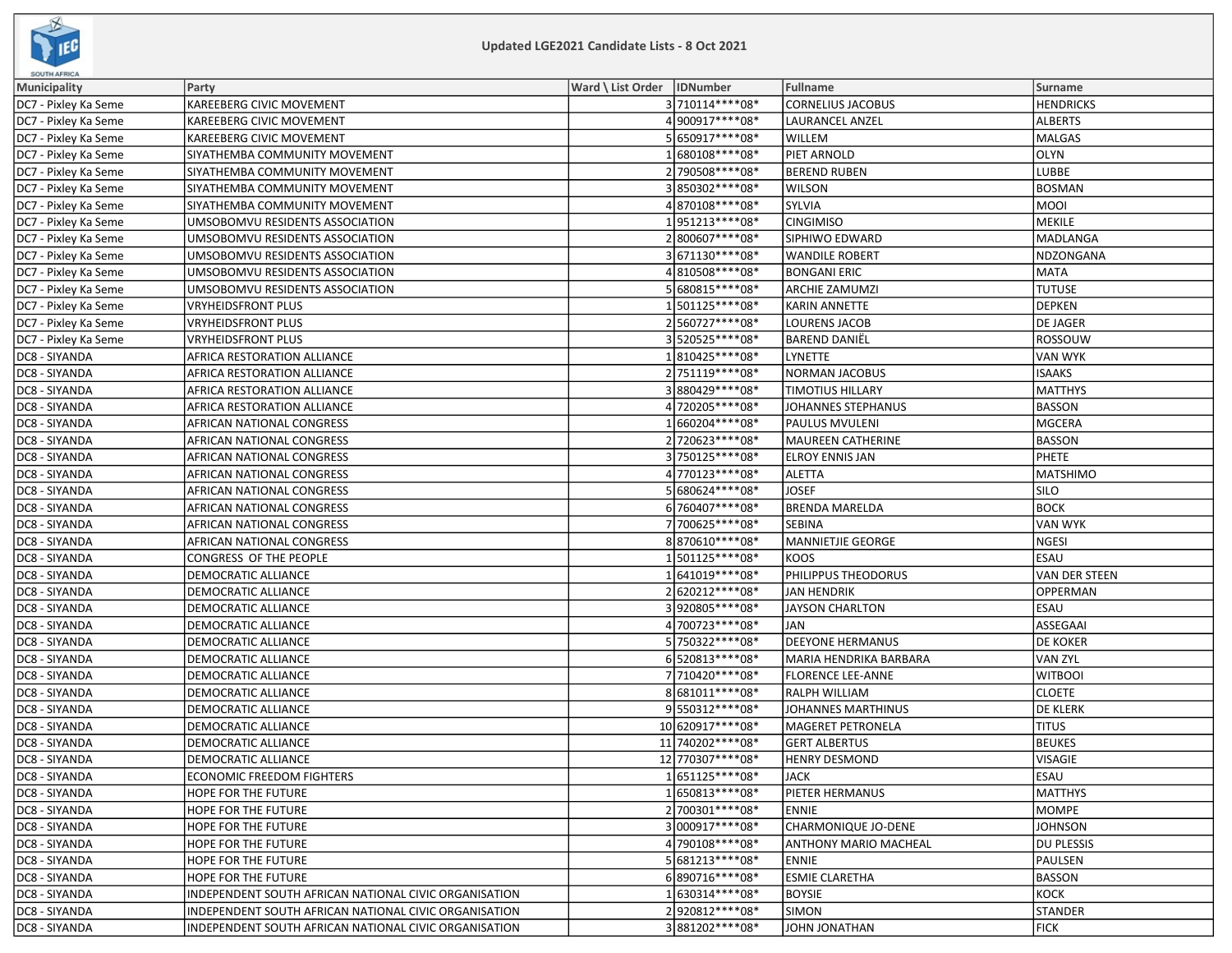

| <b>SOUTH AFRICA</b>        |                                                       |                                             |                                    |                   |
|----------------------------|-------------------------------------------------------|---------------------------------------------|------------------------------------|-------------------|
| <b>Municipality</b>        | Party                                                 | <b>Ward \ List Order</b><br><b>IDNumber</b> | Fullname                           | Surname           |
| DC8 - SIYANDA              | INDEPENDENT SOUTH AFRICAN NATIONAL CIVIC ORGANISATION | 4710322 **** 08*                            | ERNA ANNORINE JACKQUELINE          | VAN WYK           |
| DC8 - SIYANDA              | INDEPENDENT SOUTH AFRICAN NATIONAL CIVIC ORGANISATION | 5661218 **** 08*                            | <b>WINNIE</b>                      | <b>BOOYSEN</b>    |
| DC8 - SIYANDA              | INDEPENDENT SOUTH AFRICAN NATIONAL CIVIC ORGANISATION | 6810107****08*                              | KAREN HENRI°TTE                    | <b>KROTZ</b>      |
| DC8 - SIYANDA              | INDEPENDENT SOUTH AFRICAN NATIONAL CIVIC ORGANISATION | 7800919 **** 08*                            | <b>LUKAS</b>                       | <b>SKEFFERS</b>   |
| DC8 - SIYANDA              | INDEPENDENT SOUTH AFRICAN NATIONAL CIVIC ORGANISATION | 8660102 **** 08*                            | DANIEL THOMAS MARTHINUS            | VAN LOGGENBERG    |
| DC8 - SIYANDA              | INDEPENDENT SOUTH AFRICAN NATIONAL CIVIC ORGANISATION | 9770317****08*                              | <b>ARRIE ANDREAS</b>               | <b>CLOETE</b>     |
| DC8 - SIYANDA              | INDEPENDENT SOUTH AFRICAN NATIONAL CIVIC ORGANISATION | 10 801129 **** 08*                          | <b>ARMSTRONG SIMPHIWE</b>          | <b>BROWN</b>      |
| DC8 - SIYANDA              | INDEPENDENT SOUTH AFRICAN NATIONAL CIVIC ORGANISATION | 11 650219 **** 08*                          | <b>BAZIL PIETER</b>                | <b>JOSEPH</b>     |
| DC8 - SIYANDA              | INDEPENDENT SOUTH AFRICAN NATIONAL CIVIC ORGANISATION | 12 960702 **** 08*                          | LEE-ANN                            | <b>HUMAN</b>      |
| DC8 - SIYANDA              | INDEPENDENT SOUTH AFRICAN NATIONAL CIVIC ORGANISATION | 13 760309 **** 08*                          | <b>RAGEL SOPHIA</b>                | <b>RUITERS</b>    |
| DC8 - SIYANDA              | INDEPENDENT SOUTH AFRICAN NATIONAL CIVIC ORGANISATION | 14 960427****08*                            | <b>NEVEL ALBARY ANTONY</b>         | MALETTA           |
| DC8 - SIYANDA              | INDEPENDENT SOUTH AFRICAN NATIONAL CIVIC ORGANISATION | 15 780311****08*                            | <b>SARAH JULLIEN</b>               | MEYER             |
| DC8 - SIYANDA              | INDEPENDENT SOUTH AFRICAN NATIONAL CIVIC ORGANISATION | 16 720728 **** 08*                          | JOHANNA RUSCHDA                    | <b>JOBELA</b>     |
| DC8 - SIYANDA              | KHOISAN REVOLUTION                                    | 1 700902 **** 08*                           | WILLIAM RODRICK STANLEY            | <b>PETERSON</b>   |
| DC8 - SIYANDA              | KHOISAN REVOLUTION                                    | 2790608 **** 08*                            | MAGDELENA MARY-ANN VENESSA         | <b>ROOI</b>       |
| DC8 - SIYANDA              | KHOISAN REVOLUTION                                    | 3810921 **** 08*                            | DANIEL THEMBA                      | MALAN             |
| DC8 - SIYANDA              | KHOISAN REVOLUTION                                    | 4680131****08*                              | <b>MARIA MAGDALENA</b>             | <b>DU PLESSIS</b> |
| DC8 - SIYANDA              | <b>KHOISAN REVOLUTION</b>                             | 5841009 **** 08*                            | <b>SAMUEL MEHCA</b>                | <b>NQWENTSHA</b>  |
| DC8 - SIYANDA              | KHOISAN REVOLUTION                                    | 6770831 **** 08*                            | <b>ANNETTA KATRIENA</b>            | <b>ISAKS</b>      |
| DC8 - SIYANDA              | KHOISAN REVOLUTION                                    | 7730824 **** 08*                            | <b>WILLEM PHILLIPUS</b>            | <b>MARX</b>       |
| DC8 - SIYANDA              | SAVE TSANTSABANE COALITION                            | 1810806****08*                              | OLEBOGENG MICHAEL                  | <b>MABILO</b>     |
| DC8 - SIYANDA              | SAVE TSANTSABANE COALITION                            | 2540621 **** 08*                            | <b>HENRY ANDREW</b>                | <b>BEETS</b>      |
| DC8 - SIYANDA              | <b>VRYHEIDSFRONT PLUS</b>                             | 1881123 **** 08*                            | <b>HENDRIK JOHANNES LIEBENBERG</b> | <b>GREYLING</b>   |
| DC8 - SIYANDA              | <b>VRYHEIDSFRONT PLUS</b>                             | 2800723 **** 08*                            | <b>JOHANNES GERHARDUS</b>          | HÜSSELMANN        |
| DC8 - SIYANDA              | <b>VRYHEIDSFRONT PLUS</b>                             | 3771019 **** 08*                            | <b>HENDRIK PAULUS</b>              | <b>ROUX</b>       |
| DC9 - FRANCES BAARD        | AFRICAN NATIONAL CONGRESS                             | 1761125 **** 08*                            | LUCIA NONYAMEKO                    | SHUSHU            |
| DC9 - FRANCES BAARD        | AFRICAN NATIONAL CONGRESS                             | 2820222****08*                              | MOTSHABI EPHRAIM                   | MOKGATLHANYANE    |
| DC9 - FRANCES BAARD        | AFRICAN NATIONAL CONGRESS                             | 3780519 **** 08*                            | <b>KEAMOGETSE CYNTHIA</b>          | <b>MOTHIBI</b>    |
| DC9 - FRANCES BAARD        | AFRICAN NATIONAL CONGRESS                             | 4791121****08*                              | <b>AUGUS KADEA</b>                 | ZALISA            |
| DC9 - FRANCES BAARD        | AFRICAN NATIONAL CONGRESS                             | 5810614 **** 08*                            | <b>MPHO DOROTHY</b>                | TAWANA            |
| DC9 - FRANCES BAARD        | AFRICAN NATIONAL CONGRESS                             | 6791102 **** 08*                            | <b>OTHOSITSE ERIC</b>              | МАКОКО            |
| DC9 - FRANCES BAARD        | AFRICAN NATIONAL CONGRESS                             | 7830410 **** 08*                            | <b>GCALEKA FRANCIS</b>             | <b>MOLOLA</b>     |
| DC9 - FRANCES BAARD        | AFRICAN NATIONAL CONGRESS                             | 8 731111****08*                             | JULIA DIPUO                        | <b>TSHEKEDI</b>   |
| DC9 - FRANCES BAARD        | AFRICAN NATIONAL CONGRESS                             | 9650809 **** 08*                            | <b>BRUMMER MACHUBELA</b>           | <b>MARIBE</b>     |
| DC9 - FRANCES BAARD        | AFRICAN NATIONAL CONGRESS                             | 10 681004 **** 08*                          | <b>DIMAKATSO DOROTHY</b>           | MBIZENI           |
| DC9 - FRANCES BAARD        | AFRICAN NATIONAL CONGRESS                             | 11 780112****08*                            | DANIEL MASHACK                     | MACINGA           |
| DC9 - FRANCES BAARD        | AFRICAN NATIONAL CONGRESS                             | 12 620720 **** 08*                          | <b>DIMAKATSO SUSAN</b>             | <b>CHINKULI</b>   |
| DC9 - FRANCES BAARD        | AFRICAN NATIONAL CONGRESS                             | 13 720424****08*                            | <b>ORNICA EMMA</b>                 | MATSHEDISHO       |
| DC9 - FRANCES BAARD        | AFRICAN NATIONAL CONGRESS                             | 14 820530****08*                            | <b>BRENDA LORATO</b>               | <b>TAAIBOS</b>    |
| <b>DC9 - FRANCES BAARD</b> | AFRICAN NATIONAL CONGRESS                             | 15 760918 **** 08*                          | <b>KGOMOTSO WILLIAM</b>            | MODIRAGALE        |
| <b>DC9 - FRANCES BAARD</b> | AFRICAN TRANSFORMATION MOVEMENT                       | 1840128 **** 08*                            | <b>KARABO</b>                      | NDUBULA           |
| <b>DC9 - FRANCES BAARD</b> | AFRICAN TRANSFORMATION MOVEMENT                       | 2 791104 **** 08*                           | ABEL DELIHLAZO                     | SEKONYANE         |
| DC9 - FRANCES BAARD        | AFRICAN TRANSFORMATION MOVEMENT                       | 3790425 **** 08*                            | <b>IKHANYELWA GRAETA</b>           | TROM              |
| <b>DC9 - FRANCES BAARD</b> | AFRICAN TRANSFORMATION MOVEMENT                       | 4780919 **** 08*                            | LIZIWE JOYCE                       | <b>TROM</b>       |
| DC9 - FRANCES BAARD        | AFRICAN TRANSFORMATION MOVEMENT                       | 5860208 **** 08*                            | <b>ROY TUMELO</b>                  | NKGARE            |
| DC9 - FRANCES BAARD        | AFRICAN TRANSFORMATION MOVEMENT                       | 6 780308 **** 08*                           | NONJEBO LUCIA                      | NQAGELA           |
| DC9 - FRANCES BAARD        | AFRICAN TRANSFORMATION MOVEMENT                       | 7870420 **** 08*                            | <b>VIRGINIA MOSADIWATSELA</b>      | <b>KHOSA</b>      |
| DC9 - FRANCES BAARD        | AFRICAN TRANSFORMATION MOVEMENT                       | 8850606 **** 08*                            | <b>JUNIOR DIPHAPHI</b>             | MAMUSHI           |
| <b>DC9 - FRANCES BAARD</b> | AFRICAN TRANSFORMATION MOVEMENT                       | 9810530 **** 08*                            | <b>ODIRELENG HANNY</b>             | PRESENT           |
| DC9 - FRANCES BAARD        | AFRICAN TRANSFORMATION MOVEMENT                       | 10 670102 **** 08*                          | <b>MARIA PETRA</b>                 | <b>BRANT</b>      |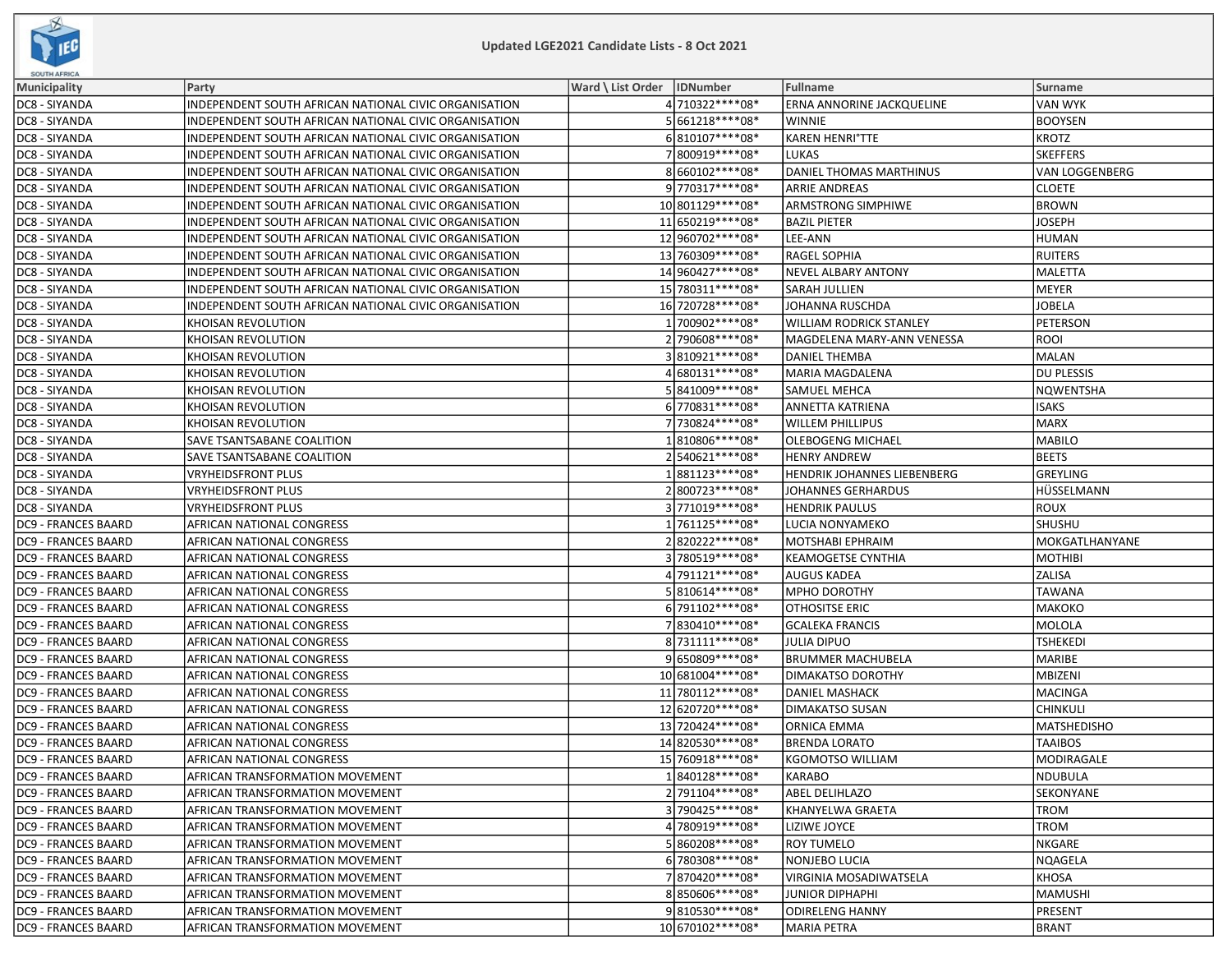

| <b>SOUTH AFRICA</b>        |                                      |                              |                            |                    |
|----------------------------|--------------------------------------|------------------------------|----------------------------|--------------------|
| <b>Municipality</b>        | Party                                | Ward \ List Order   IDNumber | Fullname                   | Surname            |
| <b>DC9 - FRANCES BAARD</b> | AFRICAN TRANSFORMATION MOVEMENT      | 11 871224 **** 08 *          | <b>GRACE DINKWETSE</b>     | <b>BRANT</b>       |
| <b>DC9 - FRANCES BAARD</b> | AFRICAN TRANSFORMATION MOVEMENT      | 12 740910****08*             | MOGOMOTSEMANG DINAH        | DE JAARS           |
| <b>DC9 - FRANCES BAARD</b> | AFRICAN TRANSFORMATION MOVEMENT      | 13 721005 **** 08*           | NOLIZWE VICTORIA           | <b>BOMELA</b>      |
| <b>DC9 - FRANCES BAARD</b> | AZANIAN PEOPLE'S ORGANISATION        | 1710616 **** 08*             | <b>ELLEN</b>               | VINGWANE           |
| <b>DC9 - FRANCES BAARD</b> | <b>AZANIAN PEOPLE'S ORGANISATION</b> | 2721026 **** 08*             | <b>KENALEMANG ANNA</b>     | <b>MOTEBE</b>      |
| <b>DC9 - FRANCES BAARD</b> | AZANIAN PEOPLE'S ORGANISATION        | 3740908 **** 08*             | <b>BANTAOTSE THOMAS</b>    | MOTAUNG            |
| <b>DC9 - FRANCES BAARD</b> | AZANIAN PEOPLE'S ORGANISATION        | 4910305 **** 08*             | PATIENCE URSULA REITUMETSE | <b>TIMOTHY</b>     |
| <b>DC9 - FRANCES BAARD</b> | CONGRESS OF THE PEOPLE               | 1550214 **** 08*             | CHRISTIAAN RUDOLF          | LIEBENBERG         |
| <b>DC9 - FRANCES BAARD</b> | DEMOCRATIC ALLIANCE                  | 1760520 **** 08*             | MICHAEL                    | KAARS              |
| <b>DC9 - FRANCES BAARD</b> | DEMOCRATIC ALLIANCE                  | 2500805 **** 08*             | <b>WILLEM JOHANNES</b>     | <b>POTGIETER</b>   |
| <b>DC9 - FRANCES BAARD</b> | DEMOCRATIC ALLIANCE                  | 3 740817****08*              | DEIDREÉ                    | HARMSE             |
| <b>DC9 - FRANCES BAARD</b> | DEMOCRATIC ALLIANCE                  | 4 720308 **** 08*            | <b>ELIZABETH</b>           | NIEMANN            |
| <b>DC9 - FRANCES BAARD</b> | DEMOCRATIC ALLIANCE                  | 5560520 **** 08*             | PETRUS JOHANNES FRANCOIS   | LOUW               |
| <b>DC9 - FRANCES BAARD</b> | DEMOCRATIC ALLIANCE                  | 6560112 **** 08*             | MARIA JOHANNA              | BEYLEFELD          |
| <b>DC9 - FRANCES BAARD</b> | DEMOCRATIC ALLIANCE                  | 7961015 **** 08*             | CHANTÉ CLIFFONIA           | LEWIS              |
| <b>DC9 - FRANCES BAARD</b> | DEMOCRATIC ALLIANCE                  | 8971226 **** 08*             | <b>ELRICH RUWAN</b>        | RALPH              |
| <b>DC9 - FRANCES BAARD</b> | DEMOCRATIC ALLIANCE                  | 9780224 **** 08*             | JEANNÉ                     | <b>KNOX</b>        |
| <b>DC9 - FRANCES BAARD</b> | DEMOCRATIC ALLIANCE                  | 10 900818 **** 08*           | <b>AUBREY</b>              | <b>VAN WYK</b>     |
| <b>DC9 - FRANCES BAARD</b> | DIKGATLONG INDEPENDED FORUM          | 1850703 **** 08*             | <b>MENTLY MONDROW</b>      | BEZUIDENHOUT       |
| <b>DC9 - FRANCES BAARD</b> | DIKGATLONG INDEPENDED FORUM          | 2 780122 **** 08*            | <b>JOSEPH</b>              | ROOI               |
| <b>DC9 - FRANCES BAARD</b> | <b>ECONOMIC FREEDOM FIGHTERS</b>     | 1730314 **** 08*             | RAYMOND VUSUMUZI           | RAPHOTO            |
| <b>DC9 - FRANCES BAARD</b> | FORUM 4 SERVICE DELIVERY             | 1650415 **** 08*             | <b>ALMOS</b>               | <b>PICO</b>        |
| <b>DC9 - FRANCES BAARD</b> | FRANCES BAARD DISTRICT FORUM         | 1840528 **** 08*             | <b>MONDE ALISTAIR</b>      | JANUARY            |
| <b>DC9 - FRANCES BAARD</b> | FRANCES BAARD DISTRICT FORUM         | 2 781115****08*              | <b>DENNIS</b>              | PIENAAR            |
| <b>DC9 - FRANCES BAARD</b> | GOOD                                 | 1630124 **** 08*             | MOTLALEPULA RACHEL         | <b>WAPAD</b>       |
| <b>DC9 - FRANCES BAARD</b> | GOOD                                 | 2570901 **** 08*             | <b>GERALD ELVIS</b>        | VISAGIE            |
| <b>DC9 - FRANCES BAARD</b> | GOOD                                 | 3820218 **** 08*             | LORRY-ANN MICHELLE         | <b>BRANDT</b>      |
| <b>DC9 - FRANCES BAARD</b> | GOOD                                 | 4 730520 **** 08*            | <b>STEPHEN</b>             | VISAGIE            |
| <b>DC9 - FRANCES BAARD</b> | GOOD                                 | 5 871003 **** 08*            | <b>BRENDA KHANYISWA</b>    | NHLATI             |
| <b>DC9 - FRANCES BAARD</b> | GOOD                                 | 6770930 **** 08*             | <b>DANIËL CHRISTOPHER</b>  | <b>THOMPSON</b>    |
| <b>DC9 - FRANCES BAARD</b> | GOOD                                 | 7750425 **** 08*             | <b>ELIZABETH DIPUO</b>     | BUFFEL             |
| <b>DC9 - FRANCES BAARD</b> | GOOD                                 | 8770716 **** 08*             | <b>TSHEPO GLEN</b>         | <b>THAHANE</b>     |
| <b>DC9 - FRANCES BAARD</b> | GOOD                                 | 9781104****08*               | <b>VUYISWA PATRICIA</b>    | NTOYININTYI        |
| <b>DC9 - FRANCES BAARD</b> | GOOD                                 | 10 780620 **** 08*           | JOHN VICTOR CONROY         | MINTOR             |
| <b>DC9 - FRANCES BAARD</b> | PATRIOTIC ALLIANCE                   | 1651113 **** 08*             | LORRAINE                   | VALTYN             |
| <b>DC9 - FRANCES BAARD</b> | PATRIOTIC ALLIANCE                   | 2730420 **** 08*             | <b>GLENDA VERGINA</b>      | <b>FISH</b>        |
| <b>DC9 - FRANCES BAARD</b> | PATRIOTIC ALLIANCE                   | 3820703 **** 08*             | <b>KGOSIETSILE DESMOND</b> | MOTINGWE           |
| <b>DC9 - FRANCES BAARD</b> | PATRIOTIC ALLIANCE                   | 4841204 **** 08*             | DANNULE VELANSIA           | COETZEE-EKSTEEN    |
| <b>DC9 - FRANCES BAARD</b> | PATRIOTIC ALLIANCE                   | 5700513 **** 08*             | PETER JOHN                 | HAYWARD            |
| <b>DC9 - FRANCES BAARD</b> | PATRIOTIC ALLIANCE                   | 6820404 **** 08*             | <b>CHARMAINE GAIL</b>      | LA VITA            |
| <b>DC9 - FRANCES BAARD</b> | SPECTRUM NATIONAL PARTY              | 1 600409****08*              | <b>CECIL HENRY</b>         | <b>BOTJES</b>      |
| <b>DC9 - FRANCES BAARD</b> | SPECTRUM NATIONAL PARTY              | 2810806 **** 08*             | ALNADRIAN                  | HOFSTA             |
| <b>DC9 - FRANCES BAARD</b> | SPECTRUM NATIONAL PARTY              | 3681128 **** 08*             | <b>FRANCOIS</b>            | DUMAS              |
| <b>DC9 - FRANCES BAARD</b> | SPECTRUM NATIONAL PARTY              | 4671230 **** 08*             | NOMATYALA ESTHER           | <b>NOFEMELE</b>    |
| <b>DC9 - FRANCES BAARD</b> | SPECTRUM NATIONAL PARTY              | 5960818 **** 08*             | <b>OWEN GORDON</b>         | LANGDOWN           |
| <b>DC9 - FRANCES BAARD</b> | SPECTRUM NATIONAL PARTY              | 6890818 **** 08*             | <b>KELEBOGILE MIRRIAM</b>  | <b>SEOPOSENGWE</b> |
| <b>DC9 - FRANCES BAARD</b> | SPECTRUM NATIONAL PARTY              | 7810224 **** 08*             | <b>JOHN HENRY</b>          | <b>ZEELIE</b>      |
| <b>DC9 - FRANCES BAARD</b> | SPECTRUM NATIONAL PARTY              | 8711112 **** 08*             | <b>ASHLEY JOHN</b>         | <b>SWARTS</b>      |
| <b>DC9 - FRANCES BAARD</b> | SPECTRUM NATIONAL PARTY              | 9 690522 **** 08*            | <b>MASERAME SOPHIA</b>     | SEOPOSENGWE        |
| <b>DC9 - FRANCES BAARD</b> | SPECTRUM NATIONAL PARTY              | 10 551212 **** 08*           | <b>DANIEL JACOBUS</b>      | MEIJERS            |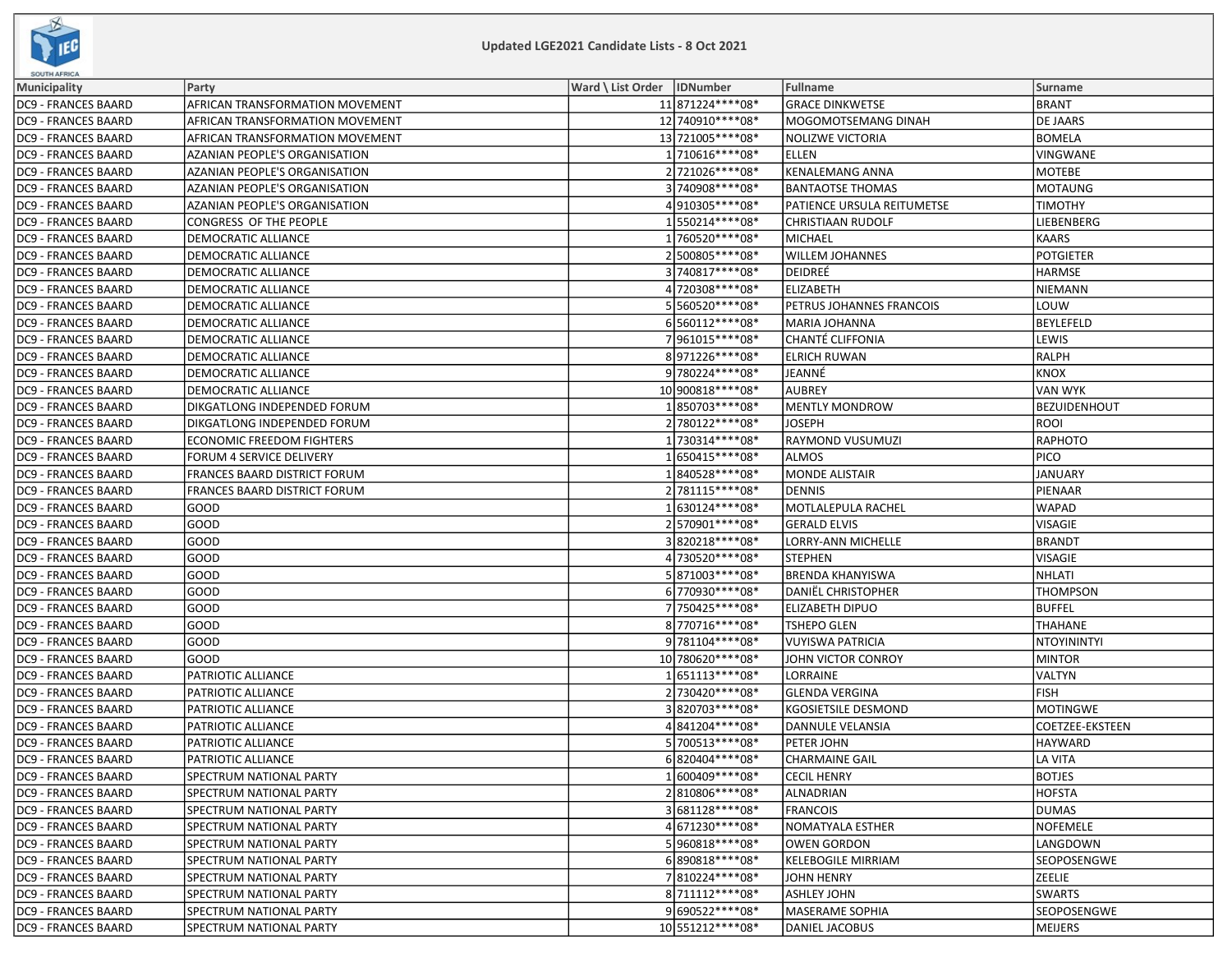

| <b>SOUTH AFRICA</b>        |                                  |                              |                          |                           |                    |
|----------------------------|----------------------------------|------------------------------|--------------------------|---------------------------|--------------------|
| Municipality               | Party                            | Ward \ List Order   IDNumber |                          | Fullname                  | Surname            |
| <b>DC9 - FRANCES BAARD</b> | SPECTRUM NATIONAL PARTY          |                              | 11 940608****08*         | <b>MARION</b>             | JULIES             |
| DC9 - FRANCES BAARD        | SPECTRUM NATIONAL PARTY          |                              | 12 720515****08*         | <b>MATSHIDISHO SHIELA</b> | <b>SEGAMI</b>      |
| <b>DC9 - FRANCES BAARD</b> | SPECTRUM NATIONAL PARTY          |                              | 13 900131****08*         | <b>JONATHAN FRANKLYN</b>  | <b>HOFSTA</b>      |
| <b>DC9 - FRANCES BAARD</b> | SPECTRUM NATIONAL PARTY          |                              | 14 740125 **** 08*       | <b>ELLEN</b>              | <b>TALA</b>        |
| <b>DC9 - FRANCES BAARD</b> | SPECTRUM NATIONAL PARTY          |                              | 15 820406****08*         | <b>LUCKY</b>              | SINDIE             |
| <b>DC9 - FRANCES BAARD</b> | SPECTRUM NATIONAL PARTY          |                              | 16840208 **** 08*        | <b>ELTON NATAN</b>        | HOFSTA             |
| <b>DC9 - FRANCES BAARD</b> | SPECTRUM NATIONAL PARTY          |                              | 17 830102 **** 08*       | <b>GLADWYNE JOHN</b>      | <b>HOFSTA</b>      |
| <b>DC9 - FRANCES BAARD</b> | SPECTRUM NATIONAL PARTY          |                              | 18 930928 **** 08*       | LIMIKHAYA HARAMBE         | <b>MANYUNGWANA</b> |
| <b>DC9 - FRANCES BAARD</b> | SPECTRUM NATIONAL PARTY          |                              | 19 680501****08*         | <b>DAWN MICHELE</b>       | <b>JACOBS</b>      |
| <b>DC9 - FRANCES BAARD</b> | SPECTRUM NATIONAL PARTY          |                              | 20 860217 **** 08*       | TRACY-LEE BERNADINE VIOLA | AMSTERDAM          |
| <b>DC9 - FRANCES BAARD</b> | VRYHEIDSFRONT PLUS               |                              | 1701221 **** 08*         | <b>THEODORUS ERNST</b>    | <b>JOUBERT</b>     |
| DC9 - FRANCES BAARD        | VRYHEIDSFRONT PLUS               |                              | 2 700324 **** 08*        | <b>HENDRIK JACOBUS</b>    | VAN DEN BERG       |
| <b>DC9 - FRANCES BAARD</b> | <b>VRYHEIDSFRONT PLUS</b>        |                              | 3580109 **** 08*         | <b>JOHAN</b>              | <b>SMIT</b>        |
| <b>DC9 - FRANCES BAARD</b> | <b>VRYHEIDSFRONT PLUS</b>        |                              | 4610531 **** 08*         | PIETER GERHARDUS          | VAN HEERDEN        |
| NC061 - RICHTERSVELD       | AFRICAN NATIONAL CONGRESS        |                              | 1800926****08*           | <b>GCOTYELWA</b>          | NYANDA             |
| NC061 - RICHTERSVELD       | AFRICAN NATIONAL CONGRESS        |                              | 2721201 **** 08*         | SANJITH                   | <b>JAYARAM</b>     |
| NC061 - RICHTERSVELD       | AFRICAN NATIONAL CONGRESS        |                              | 30601001 830914 **** 08* | <b>RYNO DENVER</b>        | <b>THOMAS</b>      |
| NC061 - RICHTERSVELD       | AFRICAN NATIONAL CONGRESS        |                              | 30601002 780916 **** 08* | <b>MARLENE CATHLENE</b>   | <b>FREDERICKS</b>  |
| NC061 - RICHTERSVELD       | AFRICAN NATIONAL CONGRESS        |                              | 30601003 531130**** 08*  | <b>CARETAS</b>            | SONAMZI            |
| NC061 - RICHTERSVELD       | AFRICAN NATIONAL CONGRESS        |                              | 30601004 770808 **** 08* | <b>MARIA LOVINA</b>       | <b>OBIES</b>       |
| NC061 - RICHTERSVELD       | AFRICAN NATIONAL CONGRESS        |                              | 30601005 810915 **** 08* | <b>FUNEKA YVONNE</b>      | MABALA             |
| NC061 - RICHTERSVELD       | AFRICAN NATIONAL CONGRESS        |                              | 30601006 900523 **** 08* | <b>CORNELL CHARVETTE</b>  | KNOPH              |
| NC061 - RICHTERSVELD       | DEMOCRATIC ALLIANCE              |                              | 1670324 **** 08*         | <b>ROLF</b>               | <b>JONKER</b>      |
| NC061 - RICHTERSVELD       | DEMOCRATIC ALLIANCE              |                              | 2660425 **** 08*         | <b>CHARLTON JAMES</b>     | STUURMAN           |
| NC061 - RICHTERSVELD       | DEMOCRATIC ALLIANCE              |                              | 30601001 671129 **** 08* | <b>JOHANNA</b>            | SNYDERS            |
| NC061 - RICHTERSVELD       | <b>DEMOCRATIC ALLIANCE</b>       |                              | 30601002 640320 **** 08* | <b>ANNA GERBA</b>         | KOTZE              |
| NC061 - RICHTERSVELD       | DEMOCRATIC ALLIANCE              |                              | 30601003 610904 **** 08* | <b>ROSIE</b>              | DIRKSE             |
| NC061 - RICHTERSVELD       | DEMOCRATIC ALLIANCE              |                              | 30601004 660425 **** 08* | <b>CHARLTON JAMES</b>     | STUURMAN           |
| NC061 - RICHTERSVELD       | DEMOCRATIC ALLIANCE              |                              | 30601005 670103 **** 08* | <b>RALPH RUSSEL</b>       | VAN REENEN         |
| NC061 - RICHTERSVELD       | DEMOCRATIC ALLIANCE              |                              | 30601006 721211 **** 08* | <b>BASIL REGINALD</b>     | AUGUSTUS           |
| NC061 - RICHTERSVELD       | <b>ECONOMIC FREEDOM FIGHTERS</b> |                              | 1890627 **** 08*         | NATASHA AUXILIA           | MPAMBANI           |
| NC061 - RICHTERSVELD       | <b>ECONOMIC FREEDOM FIGHTERS</b> |                              | 30601001 880116 **** 08* | PATRICIA MARLENE          | LINKS              |
| NC061 - RICHTERSVELD       | <b>ECONOMIC FREEDOM FIGHTERS</b> |                              | 30601002 840727 **** 08* | JACOBA JOSEPHINE          | <b>CLOETE</b>      |
| NC061 - RICHTERSVELD       | <b>ECONOMIC FREEDOM FIGHTERS</b> |                              | 30601003 870912 **** 08* | <b>ELIZABETH</b>          | MANXUSA            |
| NC061 - RICHTERSVELD       | <b>ECONOMIC FREEDOM FIGHTERS</b> |                              | 30601004 830530 **** 08* | <b>CHRISTOFER CEDRICK</b> | AUGUSTUS           |
| NC061 - RICHTERSVELD       | <b>ECONOMIC FREEDOM FIGHTERS</b> |                              | 30601005 890627****08*   | NATASHA AUXILIA           | MPAMBANI           |
| NC061 - RICHTERSVELD       | <b>ECONOMIC FREEDOM FIGHTERS</b> |                              | 30601006 760508 **** 08* | <b>WILLIAM TRICHARDT</b>  | RUITER             |
| NC061 - RICHTERSVELD       | INDEPENDENT                      |                              | 30601001 771215 **** 08* | DEMITRI ALEXANDRO         | FARMER             |
| NC061 - RICHTERSVELD       | INDEPENDENT                      |                              | 30601001 920223 **** 08* | DICOLENE MONIQE           | <b>CLOETE</b>      |
| NC061 - RICHTERSVELD       | INDEPENDENT                      |                              | 30601002 870530 **** 08* | <b>DEVALD ELROY</b>       | <b>LINKS</b>       |
| NC061 - RICHTERSVELD       | INDEPENDENT                      |                              | 30601004 760815 **** 08* | JOHANNES WILLIAM          | MOOS               |
| NC061 - RICHTERSVELD       | INDEPENDENT                      |                              | 30601005 580311 **** 08* | <b>GABRIEL PETRUS</b>     | <b>SWARTS</b>      |
| NC061 - RICHTERSVELD       | <b>INDEPENDENT</b>               |                              | 30601006540717****08*    | <b>JAMES</b>              | MALGAS             |
| NC061 - RICHTERSVELD       | INDEPENDENT                      |                              | 30601006 550507****08*   | <b>AUTHER ALEXANDER</b>   | <b>OVIES</b>       |
| NC061 - RICHTERSVELD       | INDEPENDENT                      |                              | 30601006 750803 **** 08* | <b>ANTHONY LUCAS</b>      | <b>SEPTEMBER</b>   |
| NC061 - RICHTERSVELD       | NAMAKWA CIVIC MOVEMENT           |                              | 1550227****08*           | <b>WILLEM JASPER</b>      | <b>CLOETE</b>      |
| NC061 - RICHTERSVELD       | NAMAKWA CIVIC MOVEMENT           |                              | 2620420 **** 08*         | <b>GERT MATTHIAS</b>      | <b>CLOETE</b>      |
| NC061 - RICHTERSVELD       | NAMAKWA CIVIC MOVEMENT           |                              | 3861224 **** 08*         | <b>RALPH ROMANO</b>       | <b>CLOETE</b>      |
| NC061 - RICHTERSVELD       | NAMAKWA CIVIC MOVEMENT           |                              | 4 670715***** 08*        | JEFFREY JOHANNES          | VAN NEEL           |
| NC061 - RICHTERSVELD       | NAMAKWA CIVIC MOVEMENT           |                              | 5631229 **** 08*         | WILHELMINA CHRISTINA      | BANTAM             |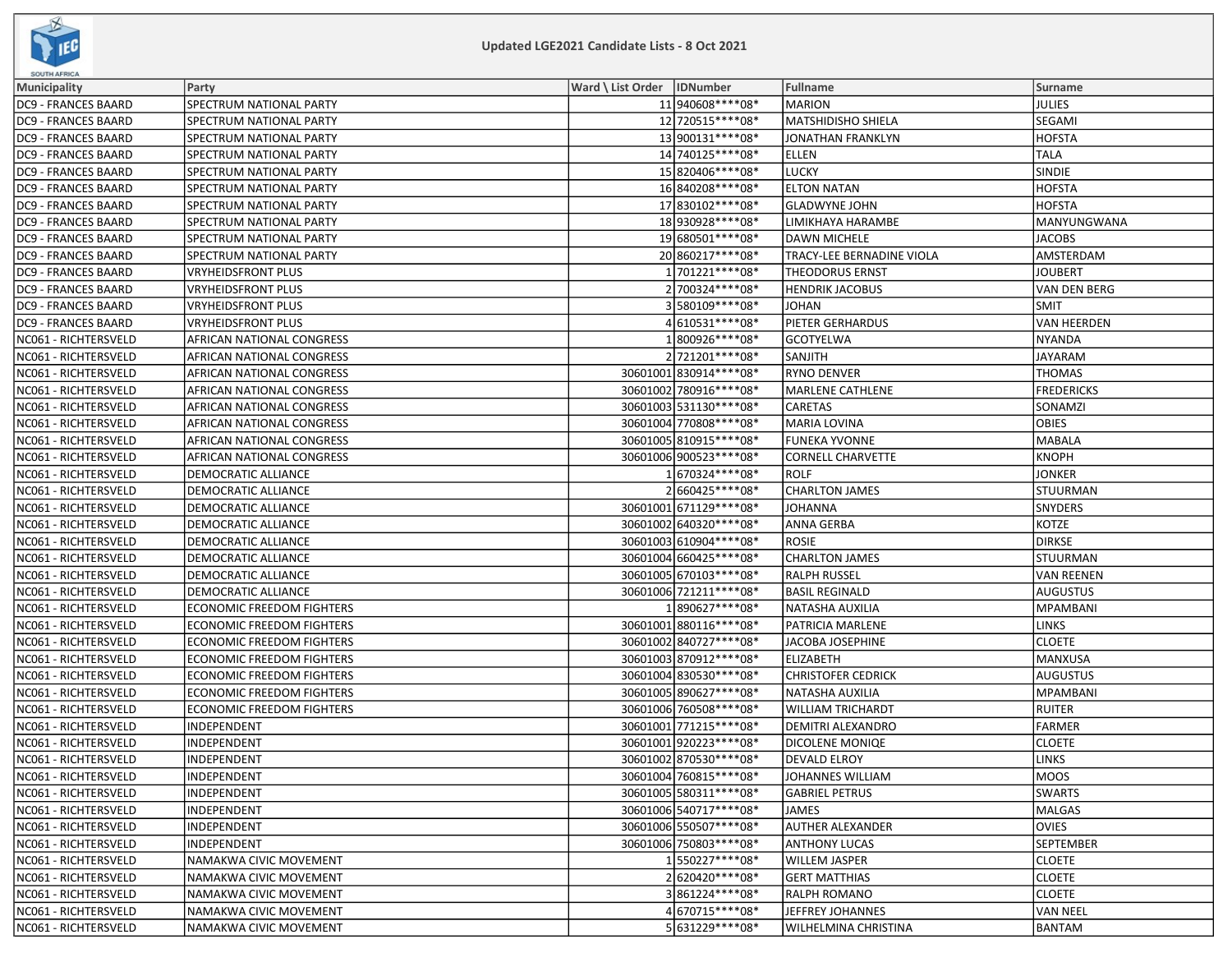

| <b>SOUTH AFRICA</b>  |                                 |                              |                          |                           |                       |
|----------------------|---------------------------------|------------------------------|--------------------------|---------------------------|-----------------------|
| <b>Municipality</b>  | Party                           | Ward \ List Order   IDNumber |                          | Fullname                  | Surname               |
| NC061 - RICHTERSVELD | NAMAKWA CIVIC MOVEMENT          |                              | 30601002 550227****08*   | <b>WILLEM JASPER</b>      | <b>CLOETE</b>         |
| NC061 - RICHTERSVELD | NAMAKWA CIVIC MOVEMENT          |                              | 30601003 710604 **** 08* | <b>URSULA</b>             | MOUTON                |
| NC061 - RICHTERSVELD | NAMAKWA CIVIC MOVEMENT          |                              | 30601004 570306 **** 08* | <b>JOHN MARTIN</b>        | <b>VAN WYK</b>        |
| NC061 - RICHTERSVELD | NAMAKWA CIVIC MOVEMENT          |                              | 30601005 600608 **** 08* | MARTHA MAGDALENA          | <b>NEWMAN</b>         |
| NC061 - RICHTERSVELD | NAMAKWA CIVIC MOVEMENT          |                              | 30601006 670715 **** 08* | JEFFREY JOHANNES          | VAN NEEL              |
| NC061 - RICHTERSVELD | NATIONAL ECONOMIC FIGHTERS      |                              | 1 671108****08*          | <b>RENTHIA MARSELLE</b>   | <b>VAN WYK</b>        |
| NC061 - RICHTERSVELD | NATIONAL ECONOMIC FIGHTERS      |                              | 2510516 **** 08*         | GERT JO°L                 | <b>LINKS</b>          |
| NC061 - RICHTERSVELD | NATIONAL ECONOMIC FIGHTERS      |                              | 3750307****08*           | <b>GERRIT JACOBUS</b>     | <b>HANS</b>           |
| NC061 - RICHTERSVELD | NATIONAL ECONOMIC FIGHTERS      |                              | 4720622****08*           | <b>GRIZELDA AGNES</b>     | <b>SWARTBOOI</b>      |
| NC061 - RICHTERSVELD | NATIONAL ECONOMIC FIGHTERS      |                              | 5821212 **** 08*         | <b>GASENOSE ADONS</b>     | MOSETLHE              |
| NC061 - RICHTERSVELD | NATIONAL ECONOMIC FIGHTERS      |                              | 30601001 510516 **** 08* | <b>GERT JO°L</b>          | <b>LINKS</b>          |
| NC061 - RICHTERSVELD | NATIONAL ECONOMIC FIGHTERS      |                              | 30601002 720622 **** 08* | <b>GRIZELDA AGNES</b>     | <b>SWARTBOOI</b>      |
| NC061 - RICHTERSVELD | NATIONAL ECONOMIC FIGHTERS      |                              | 30601003 821212 **** 08* | <b>GASENOSE ADONS</b>     | <b>MOSETLHE</b>       |
| NC061 - RICHTERSVELD | NATIONAL ECONOMIC FIGHTERS      |                              | 30601005 750307 **** 08* | <b>GERRIT JACOBUS</b>     | <b>HANS</b>           |
| NC061 - RICHTERSVELD | NATIONAL ECONOMIC FIGHTERS      |                              | 30601006 671108 **** 08* | <b>RENTHIA MARSELLE</b>   | VAN WYK               |
| NC061 - RICHTERSVELD | <b>VRYHEIDSFRONT PLUS</b>       |                              | 1571202 **** 08*         | <b>REY</b>                | <b>FOURIE</b>         |
| NC061 - RICHTERSVELD | <b>VRYHEIDSFRONT PLUS</b>       |                              | 30601001 571202 **** 08* | <b>REY</b>                | <b>FOURIE</b>         |
| NC061 - RICHTERSVELD | <b>VRYHEIDSFRONT PLUS</b>       |                              | 30601002 571202 **** 08* | <b>REY</b>                | <b>FOURIE</b>         |
| NC061 - RICHTERSVELD | <b>VRYHEIDSFRONT PLUS</b>       |                              | 30601003 571202 **** 08* | <b>REY</b>                | FOURIE                |
| NC061 - RICHTERSVELD | <b>VRYHEIDSFRONT PLUS</b>       |                              | 30601004 571202 **** 08* | <b>REY</b>                | FOURIE                |
| NC061 - RICHTERSVELD | <b>VRYHEIDSFRONT PLUS</b>       |                              | 30601005 571202 **** 08* | <b>REY</b>                | <b>FOURIE</b>         |
| NC061 - RICHTERSVELD | <b>VRYHEIDSFRONT PLUS</b>       |                              | 30601006 571202 **** 08* | <b>REY</b>                | <b>FOURIE</b>         |
| NC062 - NAMA KHOI    | AFRICAN NATIONAL CONGRESS       |                              | 1730225 **** 08*         | <b>RIAAN JACQUES</b>      | <b>CLOETE</b>         |
| NC062 - NAMA KHOI    | AFRICAN NATIONAL CONGRESS       |                              | 2610917 **** 08*         | <b>HELEN JOSLIN</b>       | <b>JACK</b>           |
| NC062 - NAMA KHOI    | AFRICAN NATIONAL CONGRESS       |                              | 3591228 **** 08*         | <b>SIMON</b>              | KLEINBOOI             |
| NC062 - NAMA KHOI    | AFRICAN NATIONAL CONGRESS       |                              | 4931104****08*           | MARILIZE                  | <b>KLAASE</b>         |
| NC062 - NAMA KHOI    | AFRICAN NATIONAL CONGRESS       |                              | 5631025 **** 08*         | <b>CHARLES GEORGE</b>     | COETZEE               |
| NC062 - NAMA KHOI    | AFRICAN NATIONAL CONGRESS       |                              | 6 781213****08*          | <b>MORNÉ PHIL</b>         | LINDEN                |
| NC062 - NAMA KHOI    | AFRICAN NATIONAL CONGRESS       |                              | 7 620117****08*          | IDA                       | <b>SALONA</b>         |
| NC062 - NAMA KHOI    | AFRICAN NATIONAL CONGRESS       |                              | 8790912 **** 08*         | <b>SAMANTHA THERESA</b>   | <b>CLOETE</b>         |
| NC062 - NAMA KHOI    | AFRICAN NATIONAL CONGRESS       |                              | 30602001 740315 **** 08* | <b>CHARLOTTE</b>          | <b>VISSER</b>         |
| NC062 - NAMA KHOI    | AFRICAN NATIONAL CONGRESS       |                              | 30602002 580307 **** 08* | <b>SUSAN JANE</b>         | <b>CLOETE</b>         |
| NC062 - NAMA KHOI    | AFRICAN NATIONAL CONGRESS       |                              | 30602003 820621 **** 08* | <b>WARREN CHARLES</b>     | <b>BRITZ</b>          |
| NC062 - NAMA KHOI    | AFRICAN NATIONAL CONGRESS       |                              | 30602004 690115 **** 08* | TONY MCARTHUR             | <b>STRAUSS</b>        |
| NC062 - NAMA KHOI    | AFRICAN NATIONAL CONGRESS       |                              | 30602005 650913 **** 08* | MARY-ANN GERALDINE        | JACOBS                |
| NC062 - NAMA KHOI    | AFRICAN NATIONAL CONGRESS       |                              | 30602006 660616**** 08*  | JOSUA CHARLES             | LOSPER                |
| NC062 - NAMA KHOI    | AFRICAN NATIONAL CONGRESS       |                              | 30602007 640621 **** 08* | <b>RONALD SYDNEY JEAN</b> | CLAASEN               |
| NC062 - NAMA KHOI    | AFRICAN NATIONAL CONGRESS       |                              | 30602008 760502 **** 08* | <b>KATLHOLO AMOS</b>      | POLORI                |
| NC062 - NAMA KHOI    | AFRICAN NATIONAL CONGRESS       |                              | 30602009 680504 **** 08* | SYLVIA                    | <b>CLOETE</b>         |
| NC062 - NAMA KHOI    | AFRICAN TRANSFORMATION MOVEMENT |                              | 1970611 **** 08*         | SONWABILE                 | DUNA                  |
| NC062 - NAMA KHOI    | AFRICAN TRANSFORMATION MOVEMENT |                              | 2841215 **** 08*         | <b>SINOYOLO</b>           | MBUYAZWE              |
| NC062 - NAMA KHOI    | AFRICAN TRANSFORMATION MOVEMENT |                              | 3781027****08*           | VUYOLWETHU JULIA          | <b>PHONGOMA</b>       |
| NC062 - NAMA KHOI    | AFRICAN TRANSFORMATION MOVEMENT |                              | 30602004 980202 **** 08* | SHERINLEE ABIGAIL         | BAHLEKAZI             |
| NC062 - NAMA KHOI    | CONGRESS OF THE PEOPLE          |                              | 1761226 **** 08*         | WILLEM                    | <b>VAN SCHALKWYK</b>  |
| NC062 - NAMA KHOI    | CONGRESS OF THE PEOPLE          |                              | 30602002 610818 **** 08* | <b>DINAH CHRISTINA</b>    | LOXTON-CLOETE         |
| NC062 - NAMA KHOI    | CONGRESS OF THE PEOPLE          |                              | 30602005 891014 **** 08* | MIETJIE ELDENICE          | ALEXANDER             |
| NC062 - NAMA KHOI    | CONGRESS OF THE PEOPLE          |                              | 30602007 761226 **** 08* | <b>WILLEM</b>             | <b>VAN SCHALKWYK</b>  |
| NC062 - NAMA KHOI    | DEMOCRATIC ALLIANCE             |                              | 1590310 **** 08*         | <b>WILLEM STEENKAMP</b>   | JORDAAN               |
| NC062 - NAMA KHOI    | DEMOCRATIC ALLIANCE             |                              | 2860130 **** 08*         | <b>RODNEY</b>             | <b>KRITZINGER</b>     |
| NC062 - NAMA KHOI    | DEMOCRATIC ALLIANCE             |                              | 3551205 **** 08*         | JOHN EDWARD               | <b>VAN DEN HEEVER</b> |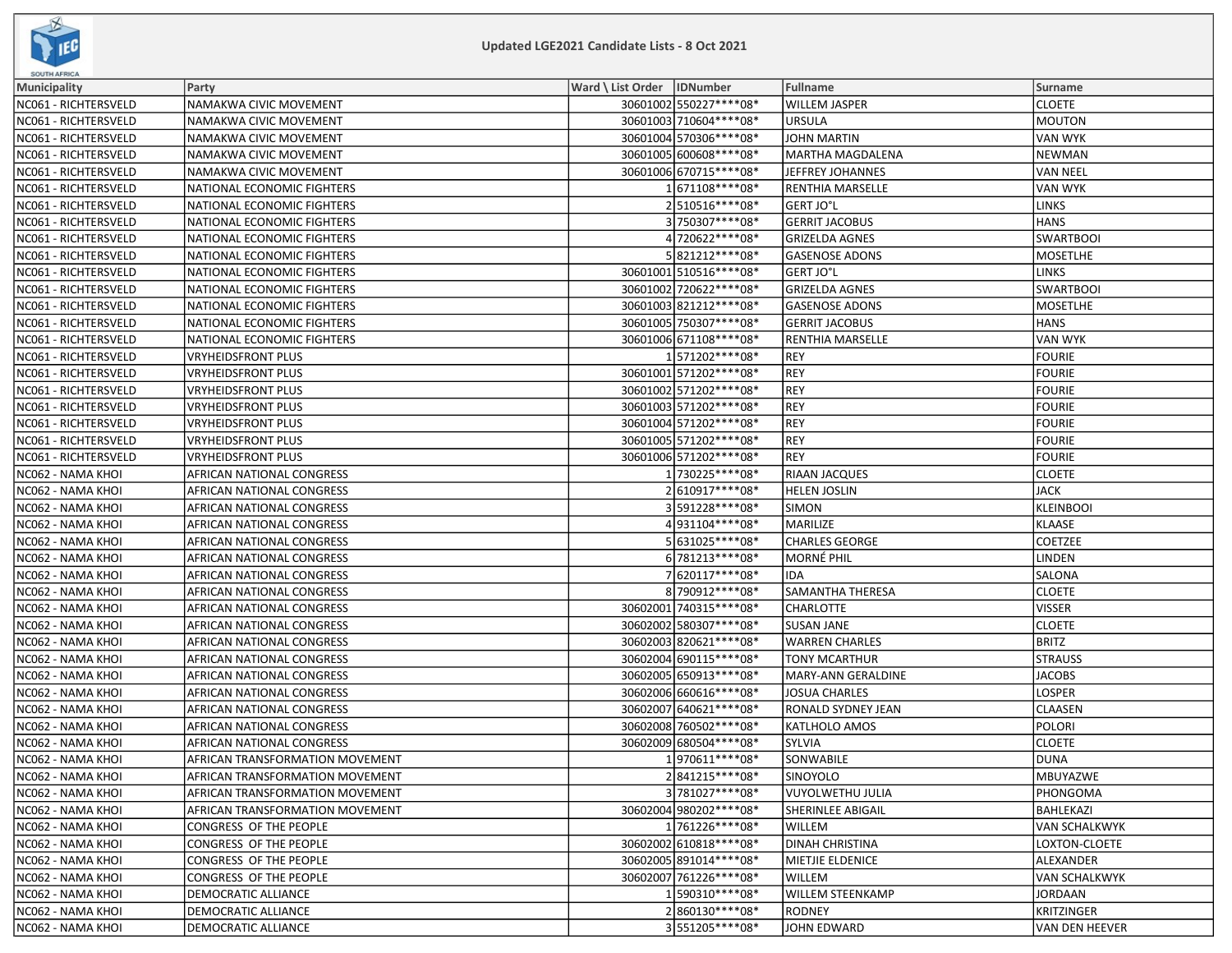

| <b>SOUTH AFRICA</b> |                                                |                              |                          |                           |                  |
|---------------------|------------------------------------------------|------------------------------|--------------------------|---------------------------|------------------|
| Municipality        | Party                                          | Ward \ List Order   IDNumber |                          | Fullname                  | Surname          |
| NC062 - NAMA KHOI   | DEMOCRATIC ALLIANCE                            |                              | 4510801 **** 08*         | <b>ANNA MARIA</b>         | <b>BEUKES</b>    |
| NC062 - NAMA KHOI   | DEMOCRATIC ALLIANCE                            |                              | 5560817****08*           | <b>GERT JACOBUS</b>       | <b>COETZEE</b>   |
| NC062 - NAMA KHOI   | DEMOCRATIC ALLIANCE                            |                              | 6470330 **** 08*         | <b>ZUIE PHILLIS</b>       | <b>DE JONGH</b>  |
| NC062 - NAMA KHOI   | DEMOCRATIC ALLIANCE                            |                              | 7750312 **** 08*         | LEANDRA LETICIA           | <b>VRIES</b>     |
| NC062 - NAMA KHOI   | DEMOCRATIC ALLIANCE                            |                              | 8610118 **** 08*         | <b>ALWYN FREDERIK</b>     | <b>VISSER</b>    |
| NC062 - NAMA KHOI   | <b>DEMOCRATIC ALLIANCE</b>                     |                              | 9490610 **** 08*         | <b>STEPHANUS HERMANUS</b> | RUITER           |
| NC062 - NAMA KHOI   | DEMOCRATIC ALLIANCE                            |                              | 10 630812 **** 08*       | <b>MAGGIE IRENE</b>       | APRIL            |
| NC062 - NAMA KHOI   | DEMOCRATIC ALLIANCE                            |                              | 11 541126****08*         | <b>ROSE JANE</b>          | DAMON            |
| NC062 - NAMA KHOI   | DEMOCRATIC ALLIANCE                            |                              | 12 741006 **** 08*       | <b>LORRAIN LETITIA</b>    | IVAN WYK         |
| NC062 - NAMA KHOI   | DEMOCRATIC ALLIANCE                            |                              | 13 701012 **** 08*       | MARELEZE                  | <b>SCHEEPERS</b> |
| NC062 - NAMA KHOI   | <b>DEMOCRATIC ALLIANCE</b>                     |                              | 30602001 551205 **** 08* | <b>JOHN EDWARD</b>        | VAN DEN HEEVER   |
| NC062 - NAMA KHOI   | DEMOCRATIC ALLIANCE                            |                              | 30602002 641007 **** 08* | <b>HEINRICH CHARLES</b>   | DE JONGH         |
| NC062 - NAMA KHOI   | DEMOCRATIC ALLIANCE                            |                              | 30602003 750312 **** 08* | LEANDRA LETICIA           | VRIES            |
| NC062 - NAMA KHOI   | DEMOCRATIC ALLIANCE                            |                              | 30602004 860130 **** 08* | <b>RODNEY</b>             | KRITZINGER       |
| NC062 - NAMA KHOI   | DEMOCRATIC ALLIANCE                            |                              | 30602005 560817**** 08*  | <b>GERT JACOBUS</b>       | COETZEE          |
| NC062 - NAMA KHOI   | DEMOCRATIC ALLIANCE                            |                              | 30602006 640717**** 08*  | MICHAEL NAVEL             | <b>HEYN</b>      |
| NC062 - NAMA KHOI   | DEMOCRATIC ALLIANCE                            |                              | 30602007 741214**** 08*  | <b>BARNABAS SACHARIAS</b> | SEPTEMBER        |
| NC062 - NAMA KHOI   | DEMOCRATIC ALLIANCE                            |                              | 30602008 620310 **** 08* | <b>WILLEM JACOBUS</b>     | <b>GOEDEMAN</b>  |
| NC062 - NAMA KHOI   | DEMOCRATIC ALLIANCE                            |                              | 30602009 470330 **** 08* | <b>ZUIE PHILLIS</b>       | DE JONGH         |
| NC062 - NAMA KHOI   | <b>ECONOMIC FREEDOM FIGHTERS</b>               |                              | 1860909 **** 08*         | <b>JUALIZA</b>            | VAN WYK          |
| NC062 - NAMA KHOI   | <b>ECONOMIC FREEDOM FIGHTERS</b>               |                              | 30602001 860909 **** 08* | <b>JUALIZA</b>            | VAN WYK          |
| NC062 - NAMA KHOI   | ECONOMIC FREEDOM FIGHTERS                      |                              | 30602002 790824 **** 08* | NICOLAS JOHANNES          | <b>NEL</b>       |
| NC062 - NAMA KHOI   | <b>ECONOMIC FREEDOM FIGHTERS</b>               |                              | 30602003 781116 **** 08* | CHRISTELINE FRANCISCA     | PETERS           |
| NC062 - NAMA KHOI   | <b>ECONOMIC FREEDOM FIGHTERS</b>               |                              | 30602004 950924 **** 08* | <b>DARREN MORRAY</b>      | LINKS            |
| NC062 - NAMA KHOI   | ECONOMIC FREEDOM FIGHTERS                      |                              | 30602005 770922 **** 08* | <b>STEPHANIE ANNZEL</b>   | <b>BONN</b>      |
| NC062 - NAMA KHOI   | ECONOMIC FREEDOM FIGHTERS                      |                              | 30602006 940820 **** 08* | <b>LUCION FERNANDO</b>    | <b>HERCULES</b>  |
| NC062 - NAMA KHOI   | ECONOMIC FREEDOM FIGHTERS                      |                              | 30602007 850905 **** 08* | <b>SIBUSISO</b>           | MULLER           |
| NC062 - NAMA KHOI   | <b>ECONOMIC FREEDOM FIGHTERS</b>               |                              | 30602008 620930 **** 08* | <b>ALBERTUS JACOBUS</b>   | <b>FORTUIN</b>   |
| NC062 - NAMA KHOI   | <b>ECONOMIC FREEDOM FIGHTERS</b>               |                              | 30602009 810912 **** 08* | <b>MERCIA CARMEN</b>      | <b>ORTMAN</b>    |
| NC062 - NAMA KHOI   | GOOD                                           |                              | 1570223 **** 08*         | KATHLEEN RUTH             | GROENEWALD       |
| NC062 - NAMA KHOI   | GOOD                                           |                              | 2770303 **** 08*         | <b>CLIFTON RICHARD</b>    | VAN REENEN       |
| NC062 - NAMA KHOI   | GOOD                                           |                              | 3751228 **** 08*         | FERDINAND RICARDO         | <b>SIMON</b>     |
| NC062 - NAMA KHOI   | GOOD                                           |                              | 4470316****08*           | <b>JACK</b>               | STEYN            |
| NC062 - NAMA KHOI   | GOOD                                           |                              | 5000824 **** 08*         | <b>KYLE ENGERICO</b>      | VAN WYK          |
| NC062 - NAMA KHOI   | GOOD                                           |                              | 6610622 **** 08*         | <b>HENRY TIMOTHY</b>      | <b>SMITH</b>     |
| NC062 - NAMA KHOI   | GOOD                                           |                              | 7860727 **** 08*         | RANDALL JEROBEAM          | JULIE            |
| NC062 - NAMA KHOI   | GOOD                                           |                              | 8 740224 **** 08*        | AMANDA ELIZABETH          | DIERGAARDT       |
| NC062 - NAMA KHOI   | GOOD                                           |                              | 30602001 000824 **** 08* | <b>KYLE ENGERICO</b>      | VAN WYK          |
| NC062 - NAMA KHOI   | GOOD                                           |                              | 30602002 570223 **** 08* | <b>KATHLEEN RUTH</b>      | GROENEWALD       |
| NC062 - NAMA KHOI   | GOOD                                           |                              | 30602003 860727****08*   | RANDALL JEROBEAM          | JULIE            |
| NC062 - NAMA KHOI   | GOOD                                           |                              | 30602004 570223 **** 08* | <b>KATHLEEN RUTH</b>      | GROENEWALD       |
| NC062 - NAMA KHOI   | GOOD                                           |                              | 30602005 470316 **** 08* | <b>JACK</b>               | STEYN            |
| NC062 - NAMA KHOI   | GOOD                                           |                              | 30602006 740224 **** 08* | <b>AMANDA ELIZABETH</b>   | DIERGAARDT       |
| NC062 - NAMA KHOI   | GOOD                                           |                              | 30602007 751228 **** 08* | <b>FERDINAND RICARDO</b>  | SIMON            |
| NC062 - NAMA KHOI   | GOOD                                           |                              | 30602008 770303 **** 08* | <b>CLIFTON RICHARD</b>    | VAN REENEN       |
| NC062 - NAMA KHOI   | GOOD                                           |                              | 30602009 610622 **** 08* | <b>HENRY TIMOTHY</b>      | <b>SMITH</b>     |
| NC062 - NAMA KHOI   | INDEPENDENT CIVIC ORGANISATION OF SOUTH AFRICA |                              | 1640323 **** 08*         | REBECCA MAGDELINE         | SHADAD           |
| NC062 - NAMA KHOI   | INDEPENDENT CIVIC ORGANISATION OF SOUTH AFRICA |                              | 2820829 **** 08*         | ARMANDO ROBERTO           | <b>CLOETE</b>    |
| NC062 - NAMA KHOI   | INDEPENDENT CIVIC ORGANISATION OF SOUTH AFRICA |                              | 30602001820829 **** 08*  | <b>ARMANDO ROBERTO</b>    | <b>CLOETE</b>    |
| NC062 - NAMA KHOI   | INDEPENDENT CIVIC ORGANISATION OF SOUTH AFRICA |                              | 30602002 820829 **** 08* | <b>ARMANDO ROBERTO</b>    | <b>CLOETE</b>    |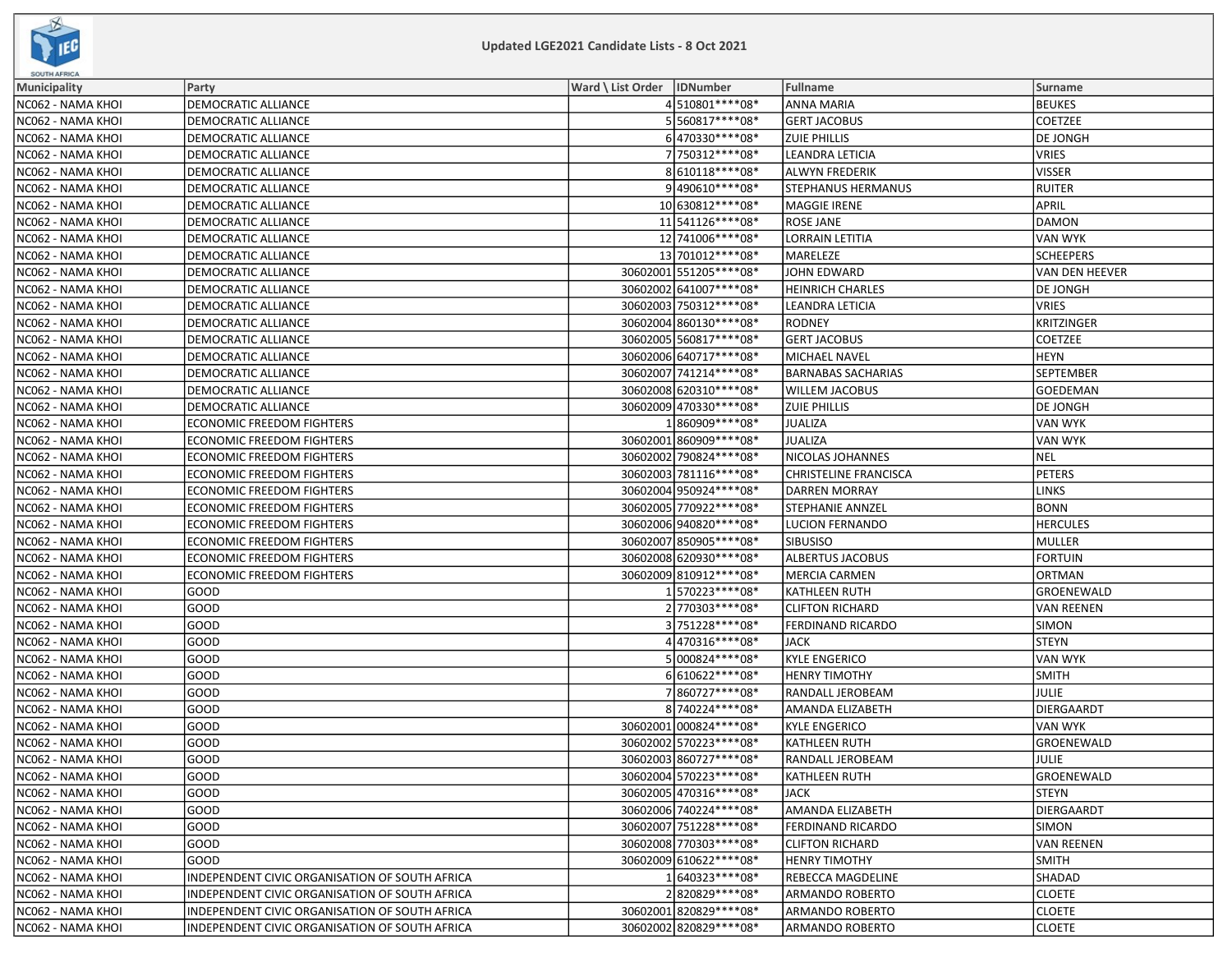

| SOUTH AFRICA        |                                                |                   |                          |                               |                  |
|---------------------|------------------------------------------------|-------------------|--------------------------|-------------------------------|------------------|
| <b>Municipality</b> | Party                                          | Ward \ List Order | IDNumber                 | <b>Fullname</b>               | Surname          |
| NC062 - NAMA KHOI   | INDEPENDENT CIVIC ORGANISATION OF SOUTH AFRICA |                   | 30602003 741009 **** 08* | <b>ANNEMIE MARCELL</b>        | LABAN            |
| NC062 - NAMA KHOI   | INDEPENDENT CIVIC ORGANISATION OF SOUTH AFRICA |                   | 30602004 640323 **** 08* | REBECCA MAGDELINE             | <b>SHADAD</b>    |
| NC062 - NAMA KHOI   | INDEPENDENT CIVIC ORGANISATION OF SOUTH AFRICA |                   | 30602005 640323 **** 08* | REBECCA MAGDELINE             | <b>SHADAD</b>    |
| NC062 - NAMA KHOI   | INDEPENDENT CIVIC ORGANISATION OF SOUTH AFRICA |                   | 30602006 921227**** 08*  | MARYNA JODY-ANN               | <b>BEUKES</b>    |
| NC062 - NAMA KHOI   | INDEPENDENT CIVIC ORGANISATION OF SOUTH AFRICA |                   | 30602007 800614 **** 08* | <b>BERNADETTE EMELDA</b>      | <b>SWARTBOOI</b> |
| NC062 - NAMA KHOI   | INDEPENDENT CIVIC ORGANISATION OF SOUTH AFRICA |                   | 30602008921025 **** 08*  | JOHNATHAN MOREWA              | DIEDERICKS       |
| NC062 - NAMA KHOI   | INDEPENDENT CIVIC ORGANISATION OF SOUTH AFRICA |                   | 30602009 910305 **** 08* | ROSHIEDA JANICE               | <b>BEUKES</b>    |
| NC062 - NAMA KHOI   | KHOISAN REVOLUTION                             |                   | 1620417****08*           | <b>CORNELIUS VERNON</b>       | PETERSEN         |
| NC062 - NAMA KHOI   | KHOISAN REVOLUTION                             |                   | 2720709****08*           | <b>MAGRIETA CHRISTINA</b>     | <b>CLOETE</b>    |
| NC062 - NAMA KHOI   | KHOISAN REVOLUTION                             |                   | 3 630825 **** 08*        | <b>HENDRY</b>                 | <b>CLOETE</b>    |
| NC062 - NAMA KHOI   | KHOISAN REVOLUTION                             |                   | 4800827 **** 08*         | <b>ELANA</b>                  | JANTJIES         |
| NC062 - NAMA KHOI   | KHOISAN REVOLUTION                             |                   | 5670926 **** 08*         | <b>FREDERIK</b>               | VISAGIE          |
| NC062 - NAMA KHOI   | KHOISAN REVOLUTION                             |                   | 30602001 630825 **** 08* | <b>HENDRY</b>                 | <b>CLOETE</b>    |
| NC062 - NAMA KHOI   | KHOISAN REVOLUTION                             |                   | 30602002 710309 **** 08* | <b>JOSEPH BENJAMIN</b>        | <b>FYSCH</b>     |
| NC062 - NAMA KHOI   | KHOISAN REVOLUTION                             |                   | 30602003 670926 **** 08* | <b>FREDERIK</b>               | VISAGIE          |
| NC062 - NAMA KHOI   | KHOISAN REVOLUTION                             |                   | 30602004 620417**** 08*  | <b>CORNELIUS VERNON</b>       | PETERSEN         |
| NC062 - NAMA KHOI   | <b>KHOISAN REVOLUTION</b>                      |                   | 30602005 761123 **** 08* | MAGRIETA MAGDALENA            | <b>BEUKES</b>    |
| NC062 - NAMA KHOI   | KHOISAN REVOLUTION                             |                   | 30602006 941030 **** 08* | CHEMENAY RÉNE                 | <b>TITUS</b>     |
| NC062 - NAMA KHOI   | KHOISAN REVOLUTION                             |                   | 30602007 620417**** 08*  | <b>CORNELIUS VERNON</b>       | PETERSEN         |
| NC062 - NAMA KHOI   | KHOISAN REVOLUTION                             |                   | 30602008 720709 **** 08* | MAGRIETA CHRISTINA            | <b>CLOETE</b>    |
| NC062 - NAMA KHOI   | KHOISAN REVOLUTION                             |                   | 30602009 630825 **** 08* | <b>HENDRY</b>                 | <b>CLOETE</b>    |
| NC062 - NAMA KHOI   | NAMAKWA CIVIC MOVEMENT                         |                   | 1851214 **** 08*         | <b>GUSTAV MATTHEW SHANNON</b> | <b>BOCK</b>      |
| NC062 - NAMA KHOI   | NAMAKWA CIVIC MOVEMENT                         |                   | 2620619 **** 08*         | ANNA MAGDALENA                | JULIE            |
| NC062 - NAMA KHOI   | NAMAKWA CIVIC MOVEMENT                         |                   | 3830914 **** 08*         | RODVILLE FRANKLIN             | <b>ADAMS</b>     |
| NC062 - NAMA KHOI   | NAMAKWA CIVIC MOVEMENT                         |                   | 4870914 **** 08*         | <b>LUCINDA</b>                | RAYMOND          |
| NC062 - NAMA KHOI   | NAMAKWA CIVIC MOVEMENT                         |                   | 5 781111****08*          | <b>ESME JANE</b>              | <b>HUDSON</b>    |
| NC062 - NAMA KHOI   | NAMAKWA CIVIC MOVEMENT                         |                   | 6810925 **** 08*         | HENDRIENA CHRISTIENA          | <b>COETZEE</b>   |
| NC062 - NAMA KHOI   | NAMAKWA CIVIC MOVEMENT                         |                   | 7620307****08*           | <b>HENDRIK SELODIS</b>        | <b>APOLLIS</b>   |
| NC062 - NAMA KHOI   | NAMAKWA CIVIC MOVEMENT                         |                   | 8770625 **** 08*         | <b>RAYMOND CEDRIC</b>         | <b>AUGUST</b>    |
| NC062 - NAMA KHOI   | NAMAKWA CIVIC MOVEMENT                         |                   | 9830925 **** 08*         | <b>RONEL</b>                  | <b>BONN</b>      |
| NC062 - NAMA KHOI   | NAMAKWA CIVIC MOVEMENT                         |                   | 10 730214 **** 08*       | <b>ANTHONY</b>                | BEUKES           |
| NC062 - NAMA KHOI   | NAMAKWA CIVIC MOVEMENT                         |                   | 30602001 800620 **** 08* | RONALD MARTIN                 | MAARMAN          |
| NC062 - NAMA KHOI   | NAMAKWA CIVIC MOVEMENT                         |                   | 30602002 860320 **** 08* | MARSHA LILANA                 | ARNOLDS          |
| NC062 - NAMA KHOI   | NAMAKWA CIVIC MOVEMENT                         |                   | 30602003 770625 **** 08* | RAYMOND CEDRIC                | AUGUST           |
| NC062 - NAMA KHOI   | NAMAKWA CIVIC MOVEMENT                         |                   | 30602004 831011 **** 08* | MALCOLM ROSWELL               | GRACE            |
| NC062 - NAMA KHOI   | NAMAKWA CIVIC MOVEMENT                         |                   | 30602005 790315 **** 08* | MARIO RICARDO                 | <b>BAADJIES</b>  |
| NC062 - NAMA KHOI   | NAMAKWA CIVIC MOVEMENT                         |                   | 30602006 870914 **** 08* | <b>LUCINDA</b>                | RAYMOND          |
| NC062 - NAMA KHOI   | NAMAKWA CIVIC MOVEMENT                         |                   | 30602007 751230 **** 08* | RICHARD HEINRICH              | <b>CLOETE</b>    |
| NC062 - NAMA KHOI   | NAMAKWA CIVIC MOVEMENT                         |                   | 30602008 830914 **** 08* | RODVILLE FRANKLIN             | <b>ADAMS</b>     |
| NC062 - NAMA KHOI   | NAMAKWA CIVIC MOVEMENT                         |                   | 30602009 670413 **** 08* | <b>STEVAN</b>                 | <b>BALIE</b>     |
| NC062 - NAMA KHOI   | NATIONAL ECONOMIC FIGHTERS                     |                   | 30602001 881128 **** 08* | <b>STANLEY TIMOTHY STUART</b> | <b>CLOETE</b>    |
| NC062 - NAMA KHOI   | NATIONAL ECONOMIC FIGHTERS                     |                   | 30602006 841014 **** 08* | ROMANO JACQUES                | ANTHONY          |
| NC062 - NAMA KHOI   | NATIONAL ECONOMIC FIGHTERS                     |                   | 30602008 650830 **** 08* | JOSEF JEROBEAM BENJAMIN       | <b>CLOETE</b>    |
| NC062 - NAMA KHOI   | NATIONAL ECONOMIC FIGHTERS                     |                   | 30602009 681026 **** 08* | JOHN RICHARD RODNEY           | VAN WYK          |
| NC062 - NAMA KHOI   | PATRIOTIC ALLIANCE                             |                   | 1740805 **** 08*         | <b>CYRIL RODNEY</b>           | WARNE            |
| NC062 - NAMA KHOI   | PATRIOTIC ALLIANCE                             |                   | 2740420 **** 08*         | <b>JULEEN DENISE</b>          | <b>OWIES</b>     |
| NC062 - NAMA KHOI   | PATRIOTIC ALLIANCE                             |                   | 3670424 **** 08*         | <b>ALICIA GLADYS</b>          | <b>SAULS</b>     |
| NC062 - NAMA KHOI   | PATRIOTIC ALLIANCE                             |                   | 4 630226 **** 08*        | WILHELMINA                    | LOUW             |
| NC062 - NAMA KHOI   | PATRIOTIC ALLIANCE                             |                   | 5710217****08*           | <b>ELFRIEDA</b>               | BALIE            |
| NC062 - NAMA KHOI   | PATRIOTIC ALLIANCE                             |                   | 30602002 740420****08*   | JULEEN DENISE                 | OWIES            |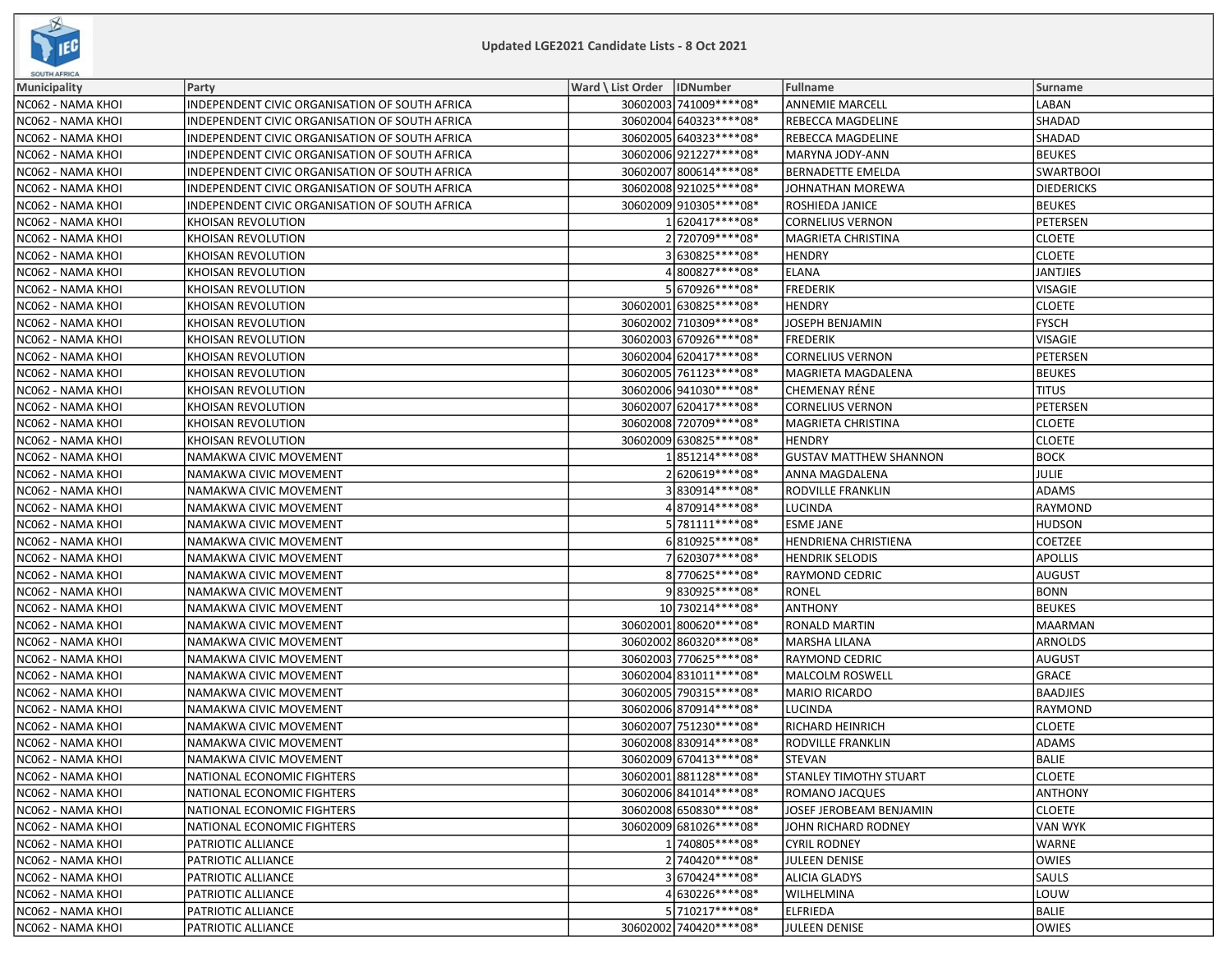

| <b>SOUTH AFRICA</b> |                                           |                              |                                  |                |
|---------------------|-------------------------------------------|------------------------------|----------------------------------|----------------|
| Municipality        | Party                                     | Ward \ List Order   IDNumber | Fullname                         | Surname        |
| NC062 - NAMA KHOI   | PATRIOTIC ALLIANCE                        | 30602005 741115 **** 08*     | <b>JACOBUS</b>                   | JACOBS         |
| NC062 - NAMA KHOI   | PATRIOTIC ALLIANCE                        | 30602007 640521 **** 08*     | <b>OCKERT JAMES</b>              | <b>SAULS</b>   |
| NC062 - NAMA KHOI   | PATRIOTIC ALLIANCE                        | 30602008 740805 **** 08*     | <b>CYRIL RODNEY</b>              | <b>WARNE</b>   |
| NC062 - NAMA KHOI   | PATRIOTIC ALLIANCE                        | 30602009 630226 **** 08*     | WILHELMINA                       | LOUW           |
| NC062 - NAMA KHOI   | SOUTH AFRICAN ROYAL KINGDOMS ORGANIZATION | 1830417****08*               | <b>RUBEN SERVATIUS</b>           | <b>BASSON</b>  |
| NC062 - NAMA KHOI   | SOUTH AFRICAN ROYAL KINGDOMS ORGANIZATION | 2900614 **** 08*             | <b>ELRICO RICARDO</b>            | FLAGG          |
| NC062 - NAMA KHOI   | SOUTH AFRICAN ROYAL KINGDOMS ORGANIZATION | 3941215****08*               | <b>CHARLTON</b>                  | <b>BOOIS</b>   |
| NC062 - NAMA KHOI   | SOUTH AFRICAN ROYAL KINGDOMS ORGANIZATION | 30602004 830417 **** 08*     | <b>RUBEN SERVATIUS</b>           | <b>BASSON</b>  |
| NC062 - NAMA KHOI   | SOUTH AFRICAN ROYAL KINGDOMS ORGANIZATION | 30602006 900614 **** 08*     | <b>ELRICO RICARDO</b>            | <b>FLAGG</b>   |
| NC062 - NAMA KHOI   | SOUTH AFRICAN ROYAL KINGDOMS ORGANIZATION | 30602007 941215 **** 08*     | <b>CHARLTON</b>                  | <b>BOOIS</b>   |
| NC062 - NAMA KHOI   | SOUTH AFRICAN ROYAL KINGDOMS ORGANIZATION | 30602009 900614 **** 08*     | <b>ELRICO RICARDO</b>            | FLAGG          |
| NC062 - NAMA KHOI   | VRYHEIDSFRONT PLUS                        | 1841129 **** 08*             | <b>JAMES FRANCIS MURRAY</b>      | <b>OTTO</b>    |
| NC062 - NAMA KHOI   | VRYHEIDSFRONT PLUS                        | 2430225 **** 08*             | JOHANNES ARNOLDUS                | VAN ZYL        |
| NC062 - NAMA KHOI   | <b>VRYHEIDSFRONT PLUS</b>                 | 3571015 **** 08*             | <b>DEONNIE ANN FIELITH</b>       | <b>CLOETE</b>  |
| NC062 - NAMA KHOI   | <b>VRYHEIDSFRONT PLUS</b>                 | 30602001 430225 **** 08*     | JOHANNES ARNOLDUS                | VAN ZYL        |
| NC062 - NAMA KHOI   | <b>VRYHEIDSFRONT PLUS</b>                 | 30602002 571015 **** 08*     | <b>DEONNIE ANN FIELITH</b>       | <b>CLOETE</b>  |
| NC062 - NAMA KHOI   | VRYHEIDSFRONT PLUS                        | 30602003 571015 **** 08*     | <b>DEONNIE ANN FIELITH</b>       | <b>CLOETE</b>  |
| NC062 - NAMA KHOI   | <b>VRYHEIDSFRONT PLUS</b>                 | 30602004 430225 **** 08*     | JOHANNES ARNOLDUS                | VAN ZYL        |
| NC062 - NAMA KHOI   | <b>VRYHEIDSFRONT PLUS</b>                 | 30602005 841129 **** 08*     | <b>JAMES FRANCIS MURRAY</b>      | OTTO           |
| NC062 - NAMA KHOI   | <b>VRYHEIDSFRONT PLUS</b>                 | 30602006 430225 **** 08*     | JOHANNES ARNOLDUS                | VAN ZYL        |
| NC062 - NAMA KHOI   | <b>VRYHEIDSFRONT PLUS</b>                 | 30602007 841129 **** 08*     | <b>JAMES FRANCIS MURRAY</b>      | <b>OTTO</b>    |
| NC062 - NAMA KHOI   | VRYHEIDSFRONT PLUS                        | 30602008 430225 **** 08*     | JOHANNES ARNOLDUS                | VAN ZYL        |
| NC062 - NAMA KHOI   | VRYHEIDSFRONT PLUS                        | 30602009 430225 **** 08*     | JOHANNES ARNOLDUS                | VAN ZYL        |
| NC064 - KAMIESBERG  | AFRICAN NATIONAL CONGRESS                 | 750514 **** 08*              | <b>MELVIN WILHELM</b>            | <b>CLOETE</b>  |
| NC064 - KAMIESBERG  | AFRICAN NATIONAL CONGRESS                 | 2880622 **** 08*             | MILISHIA BEATRICE GERTRUDE       | <b>NERO</b>    |
| NC064 - KAMIESBERG  | AFRICAN NATIONAL CONGRESS                 | 30604001 661208 **** 08*     | <b>LEONARD EDWARD</b>            | PETERSEN       |
| NC064 - KAMIESBERG  | AFRICAN NATIONAL CONGRESS                 | 30604002 841227 **** 08*     | <b>FIANNA LIVONE</b>             | <b>FORTUIN</b> |
| NC064 - KAMIESBERG  | AFRICAN NATIONAL CONGRESS                 | 30604003 680616 **** 08*     | RACHEL GERTRUDE CHRISTINE        | <b>CLOETE</b>  |
| NC064 - KAMIESBERG  | AFRICAN NATIONAL CONGRESS                 | 30604004 870915 **** 08*     | <b>BRANDON CARLO</b>             | BRANDT         |
| NC064 - KAMIESBERG  | AFRICAN NATIONAL CONGRESS                 | 30604005 781210 **** 08*     | <b>SUSARAH CHRISTINA</b>         | <b>NERO</b>    |
| NC064 - KAMIESBERG  | AFRICAN NATIONAL CONGRESS                 | 30604006 770814 **** 08*     | PIET ALBERTUS                    | <b>SMIT</b>    |
| NC064 - KAMIESBERG  | DEMOCRATIC ALLIANCE                       | 590825 **** * 08*            | ESMÉ                             | HOUGH          |
| NC064 - KAMIESBERG  | DEMOCRATIC ALLIANCE                       | 2520306 **** 08*             | MARIA JOHANNA BARENDINA          | <b>HANEKOM</b> |
| NC064 - KAMIESBERG  | DEMOCRATIC ALLIANCE                       | 30604001 550801 **** 08*     | PAUL                             | KLAASE         |
| NC064 - KAMIESBERG  | DEMOCRATIC ALLIANCE                       | 30604002 671118 **** 08*     | CHRISTOFFEL CHRISTIAAN CORNELIUS | <b>COETZEE</b> |
| NC064 - KAMIESBERG  | DEMOCRATIC ALLIANCE                       | 30604003 521220**** 08*      | JOHANNES JONATHEN                | <b>CHARLES</b> |
| NC064 - KAMIESBERG  | DEMOCRATIC ALLIANCE                       | 30604004 790909 **** 08*     | <b>DEBORAH DELEEN</b>            | <b>CLOETE</b>  |
| NC064 - KAMIESBERG  | DEMOCRATIC ALLIANCE                       | 30604005 670723 **** 08*     | ANGELINE MAURINE                 | ENGELBRECHT    |
| NC064 - KAMIESBERG  | DEMOCRATIC ALLIANCE                       | 30604006 720813 **** 08*     | <b>NIGEL OWEN</b>                | <b>HANSON</b>  |
| NC064 - KAMIESBERG  | <b>ECONOMIC FREEDOM FIGHTERS</b>          | 1831001 **** 08*             | <b>LIONEL</b>                    | <b>VAN WYK</b> |
| NC064 - KAMIESBERG  | <b>ECONOMIC FREEDOM FIGHTERS</b>          | 30604001 640728 **** 08*     | <b>ABE MARTIN</b>                | <b>BEUKES</b>  |
| NC064 - KAMIESBERG  | <b>ECONOMIC FREEDOM FIGHTERS</b>          | 30604002 731204 **** 08*     | <b>GERTRUDE DENISE</b>           | <b>CLOETE</b>  |
| NC064 - KAMIESBERG  | <b>ECONOMIC FREEDOM FIGHTERS</b>          | 30604003 881010 **** 08*     | <b>RYNO FABAIN</b>               | SOCHOP         |
| NC064 - KAMIESBERG  | <b>ECONOMIC FREEDOM FIGHTERS</b>          | 30604004 840318 **** 08*     | <b>HONRAY DEVILZAG</b>           | BRANDT         |
| NC064 - KAMIESBERG  | <b>ECONOMIC FREEDOM FIGHTERS</b>          | 30604005 680918 **** 08*     | <b>DERICK AUGASTAN</b>           | DIRKSE         |
| NC064 - KAMIESBERG  | <b>ECONOMIC FREEDOM FIGHTERS</b>          | 30604006 850905 **** 08*     | <b>MERLIN JACQUES</b>            | BRANDT         |
| NC064 - KAMIESBERG  | INDEPENDENT                               | 30604004 840130**** 08*      | <b>ROMEO CORNELUIS</b>           | VISAGIE        |
| NC064 - KAMIESBERG  | NAMAKWA CIVIC MOVEMENT                    | 1 710831 **** 08*            | <b>SABINA SUSANNA</b>            | <b>CLOETE</b>  |
| NC064 - KAMIESBERG  | NAMAKWA CIVIC MOVEMENT                    | 2630309 **** 08*             | <b>BENJAMEN FLOORS</b>           | <b>SMITH</b>   |
| NC064 - KAMIESBERG  | NAMAKWA CIVIC MOVEMENT                    | 3710623 **** 08*             | <b>MARIANA KATRINA</b>           | BEUKES-JOSEPH  |
|                     |                                           |                              |                                  |                |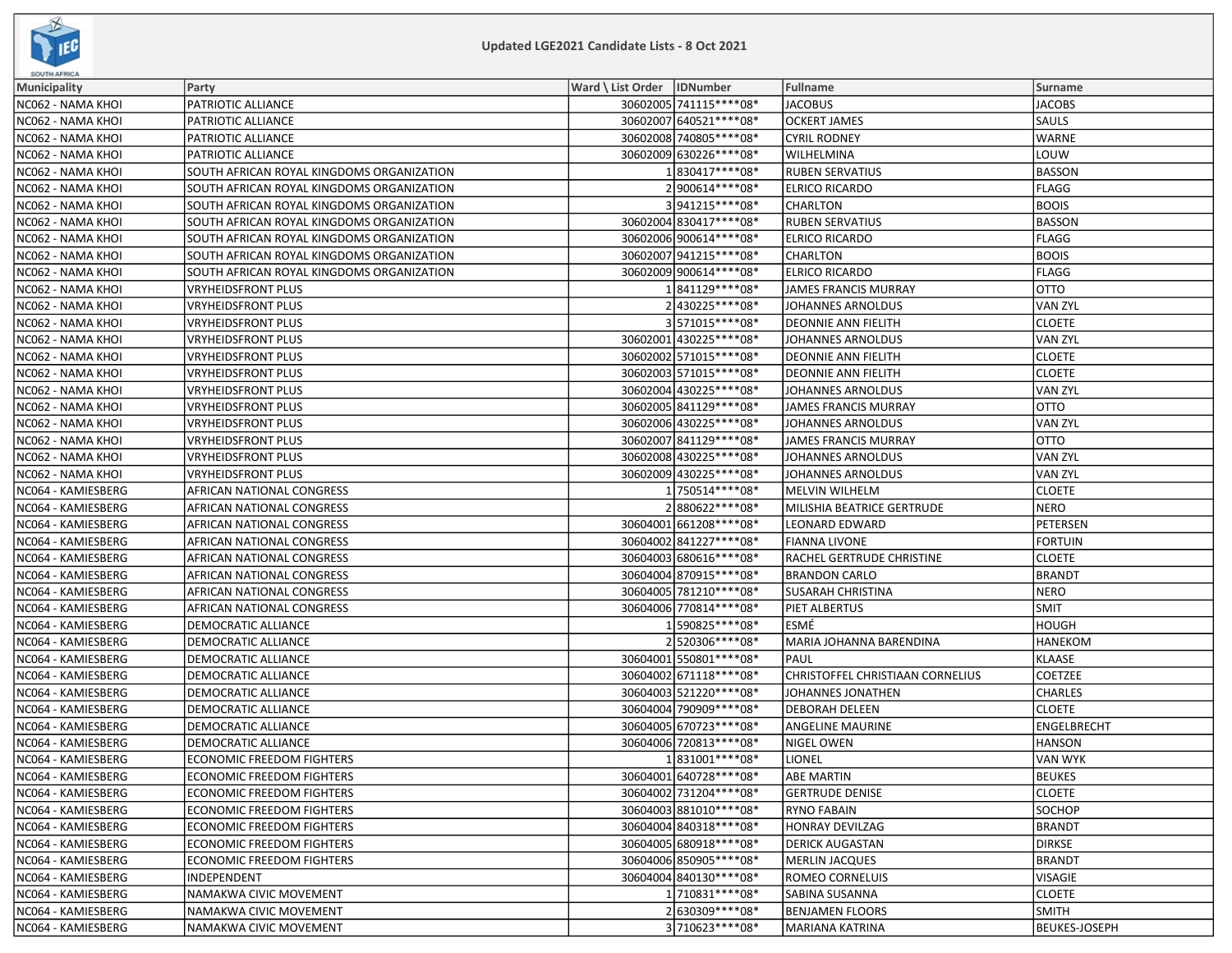

| <b>SOUTH AFRICA</b> |                                    |                              |                          |                          |                   |
|---------------------|------------------------------------|------------------------------|--------------------------|--------------------------|-------------------|
| <b>Municipality</b> | Party                              | Ward \ List Order   IDNumber |                          | <b>Fullname</b>          | Surname           |
| NC064 - KAMIESBERG  | NAMAKWA CIVIC MOVEMENT             |                              | 4960416 **** 08*         | <b>ELVIRA PHYDELIA</b>   | KRIEL             |
| NC064 - KAMIESBERG  | NAMAKWA CIVIC MOVEMENT             |                              | 5 741223 **** 08*        | <b>FREDRIC ANDRE</b>     | <b>LINKS</b>      |
| NC064 - KAMIESBERG  | NAMAKWA CIVIC MOVEMENT             |                              | 30604002 701031 **** 08* | <b>BENJAMIN HENRY</b>    | <b>FORTUIN</b>    |
| NC064 - KAMIESBERG  | <b>NAMAKWA CIVIC MOVEMENT</b>      |                              | 30604003 530530 **** 08* | GERT                     | KLAASE            |
| NC064 - KAMIESBERG  | NAMAKWA CIVIC MOVEMENT             |                              | 30604004 920304 **** 08* | <b>JECEONE GARTISHA</b>  | KLAASE            |
| NC064 - KAMIESBERG  | NAMAKWA CIVIC MOVEMENT             |                              | 30604005 960426 **** 08* | <b>LERINE VERNA</b>      | KARSTEN           |
| NC064 - KAMIESBERG  | NAMAKWA CIVIC MOVEMENT             |                              | 30604006 640625 **** 08* | ALFREDA HENDRINA         | <b>CLOETE</b>     |
| NC064 - KAMIESBERG  | NATIONAL ECONOMIC FIGHTERS         |                              | 1 730709 **** 08*        | DAWID JAKOBUS            | MARKUS            |
| NC064 - KAMIESBERG  | NATIONAL ECONOMIC FIGHTERS         |                              | 2 720927 **** 08*        | <b>SHEILA</b>            | ENGELBRECHT       |
| NC064 - KAMIESBERG  | NATIONAL ECONOMIC FIGHTERS         |                              | 3720103 **** 08*         | <b>ELIZABETH ELNISNA</b> | <b>CHRISTIAAN</b> |
| NC064 - KAMIESBERG  | NATIONAL ECONOMIC FIGHTERS         |                              | 4 701109 **** 08*        | DIANA DOROTHEA           | <b>MENTOOR</b>    |
| NC064 - KAMIESBERG  | NATIONAL ECONOMIC FIGHTERS         |                              | 30604001 730709 **** 08* | DAWID JAKOBUS            | MARKUS            |
| NC064 - KAMIESBERG  | NATIONAL ECONOMIC FIGHTERS         |                              | 30604002 650411 **** 08* | <b>KENNETH JAMES</b>     | <b>HENDRIKS</b>   |
| NC064 - KAMIESBERG  | NATIONAL ECONOMIC FIGHTERS         |                              | 30604003 960724 **** 08* | <b>KENNETH HENZEL</b>    | <b>SWARTZ</b>     |
| NC064 - KAMIESBERG  | NATIONAL ECONOMIC FIGHTERS         |                              | 30604005 720927**** 08*  | SHEILA                   | ENGELBRECHT       |
| NC064 - KAMIESBERG  | NATIONAL ECONOMIC FIGHTERS         |                              | 30604006 730717**** 08*  | LIONEL RAYMOND           | <b>WATERBOER</b>  |
| NC064 - KAMIESBERG  | PATRIOTIC ALLIANCE                 |                              | 30604005 760612 **** 08* | <b>BENJAMIN CLARK</b>    | KRIEL             |
| NC064 - KAMIESBERG  | <b>VRYHEIDSFRONT PLUS</b>          |                              | 1531214 **** 08*         | <b>CORNELIS ALBERTUS</b> | <b>COETZEE</b>    |
| NC064 - KAMIESBERG  | <b>VRYHEIDSFRONT PLUS</b>          |                              | 2 741202 **** 08*        | DEON                     | <b>HARMSE</b>     |
| NC064 - KAMIESBERG  | <b>VRYHEIDSFRONT PLUS</b>          |                              | 30604001 531214 **** 08* | <b>CORNELIS ALBERTUS</b> | <b>COETZEE</b>    |
| NC064 - KAMIESBERG  | VRYHEIDSFRONT PLUS                 |                              | 30604002 531214 **** 08* | <b>CORNELIS ALBERTUS</b> | COETZEE           |
| NC064 - KAMIESBERG  | VRYHEIDSFRONT PLUS                 |                              | 30604003 741202 **** 08* | DEON                     | <b>HARMSE</b>     |
| NC064 - KAMIESBERG  | <b>VRYHEIDSFRONT PLUS</b>          |                              | 30604004 531214**** 08*  | <b>CORNELIS ALBERTUS</b> | <b>COETZEE</b>    |
| NC064 - KAMIESBERG  | <b>VRYHEIDSFRONT PLUS</b>          |                              | 30604005 531214 **** 08* | <b>CORNELIS ALBERTUS</b> | <b>COETZEE</b>    |
| NC064 - KAMIESBERG  | <b>VRYHEIDSFRONT PLUS</b>          |                              | 30604006 741202 **** 08* | DEON                     | HARMSE            |
| NC065 - HANTAM      | AFRICAN CHRISTIAN DEMOCRATIC PARTY |                              | 1640821 **** 08*         | <b>IAN BRUCE</b>         | HOOPER            |
| NC065 - HANTAM      | AFRICAN CHRISTIAN DEMOCRATIC PARTY |                              | 30605001 640821 **** 08* | <b>IAN BRUCE</b>         | <b>HOOPER</b>     |
| NC065 - HANTAM      | AFRICAN CHRISTIAN DEMOCRATIC PARTY |                              | 30605002 640821 **** 08* | <b>IAN BRUCE</b>         | <b>HOOPER</b>     |
| NC065 - HANTAM      | AFRICAN CHRISTIAN DEMOCRATIC PARTY |                              | 30605003 640821 **** 08* | <b>IAN BRUCE</b>         | <b>HOOPER</b>     |
| NC065 - HANTAM      | AFRICAN CHRISTIAN DEMOCRATIC PARTY |                              | 30605004 640821 **** 08* | <b>IAN BRUCE</b>         | <b>HOOPER</b>     |
| NC065 - HANTAM      | AFRICAN CHRISTIAN DEMOCRATIC PARTY |                              | 30605005 640821 **** 08* | <b>IAN BRUCE</b>         | <b>HOOPER</b>     |
| NC065 - HANTAM      | AFRICAN CHRISTIAN DEMOCRATIC PARTY |                              | 30605006 640821 **** 08* | <b>IAN BRUCE</b>         | <b>HOOPER</b>     |
| NC065 - HANTAM      | AFRICAN CHRISTIAN DEMOCRATIC PARTY |                              | 30605007 640821 **** 08* | <b>IAN BRUCE</b>         | HOOPER            |
| NC065 - HANTAM      | AFRICAN NATIONAL CONGRESS          |                              | 1771011****08*           | JOHANNA HANNELIE         | <b>WILSCHUT</b>   |
| NC065 - HANTAM      | AFRICAN NATIONAL CONGRESS          |                              | 2681118 **** 08*         | <b>JACQUES CHRISTIAN</b> | <b>CUPIDO</b>     |
| NC065 - HANTAM      | AFRICAN NATIONAL CONGRESS          |                              | 3750510****08*           | JOHANNA MAGDELENA        | KOOSE             |
| NC065 - HANTAM      | AFRICAN NATIONAL CONGRESS          |                              | 4 750504 **** 08*        | GERALDENE                | GOUS              |
| NC065 - HANTAM      | AFRICAN NATIONAL CONGRESS          |                              | 30605001 740325 **** 08* | <b>SAMENTHIA GAIL</b>    | KOOPMAN           |
| NC065 - HANTAM      | AFRICAN NATIONAL CONGRESS          |                              | 30605002 721105 **** 08* | <b>HENERY</b>            | <b>DE WEE</b>     |
| NC065 - HANTAM      | AFRICAN NATIONAL CONGRESS          |                              | 30605003910424****08*    | LYDIA LYNETTE            | OLYN              |
| NC065 - HANTAM      | AFRICAN NATIONAL CONGRESS          |                              | 30605004 730706 **** 08* | <b>GERT</b>              | <b>VYVER</b>      |
| NC065 - HANTAM      | AFRICAN NATIONAL CONGRESS          |                              | 30605005 690815 **** 08* | <b>PETRUS</b>            | VAN ZYL           |
| NC065 - HANTAM      | AFRICAN NATIONAL CONGRESS          |                              | 30605006 651204**** 08*  | KOOS                     | ALEXANDER         |
| NC065 - HANTAM      | AFRICAN NATIONAL CONGRESS          |                              | 30605007 921217**** 08*  | <b>KATO ELANA</b>        | JANUARIE          |
| NC065 - HANTAM      | CONGRESS OF THE PEOPLE             |                              | 1560428 **** 08*         | <b>ADRIAAN JACOBUS</b>   | <b>LEUKES</b>     |
| NC065 - HANTAM      | CONGRESS OF THE PEOPLE             |                              | 2600805 **** 08*         | <b>KATRIENA</b>          | MOUTON            |
| NC065 - HANTAM      | CONGRESS OF THE PEOPLE             |                              | 3 640427****08*          | <b>DAWID ISAK</b>        | <b>JOSEPH</b>     |
| NC065 - HANTAM      | CONGRESS OF THE PEOPLE             |                              | 30605001 560428 **** 08* | <b>ADRIAAN JACOBUS</b>   | LEUKES            |
| NC065 - HANTAM      | CONGRESS OF THE PEOPLE             |                              | 30605002 640427****08*   | <b>DAWID ISAK</b>        | JOSEPH            |
| NC065 - HANTAM      | CONGRESS OF THE PEOPLE             |                              | 30605006 600805 **** 08* | KATRIENA                 | MOUTON            |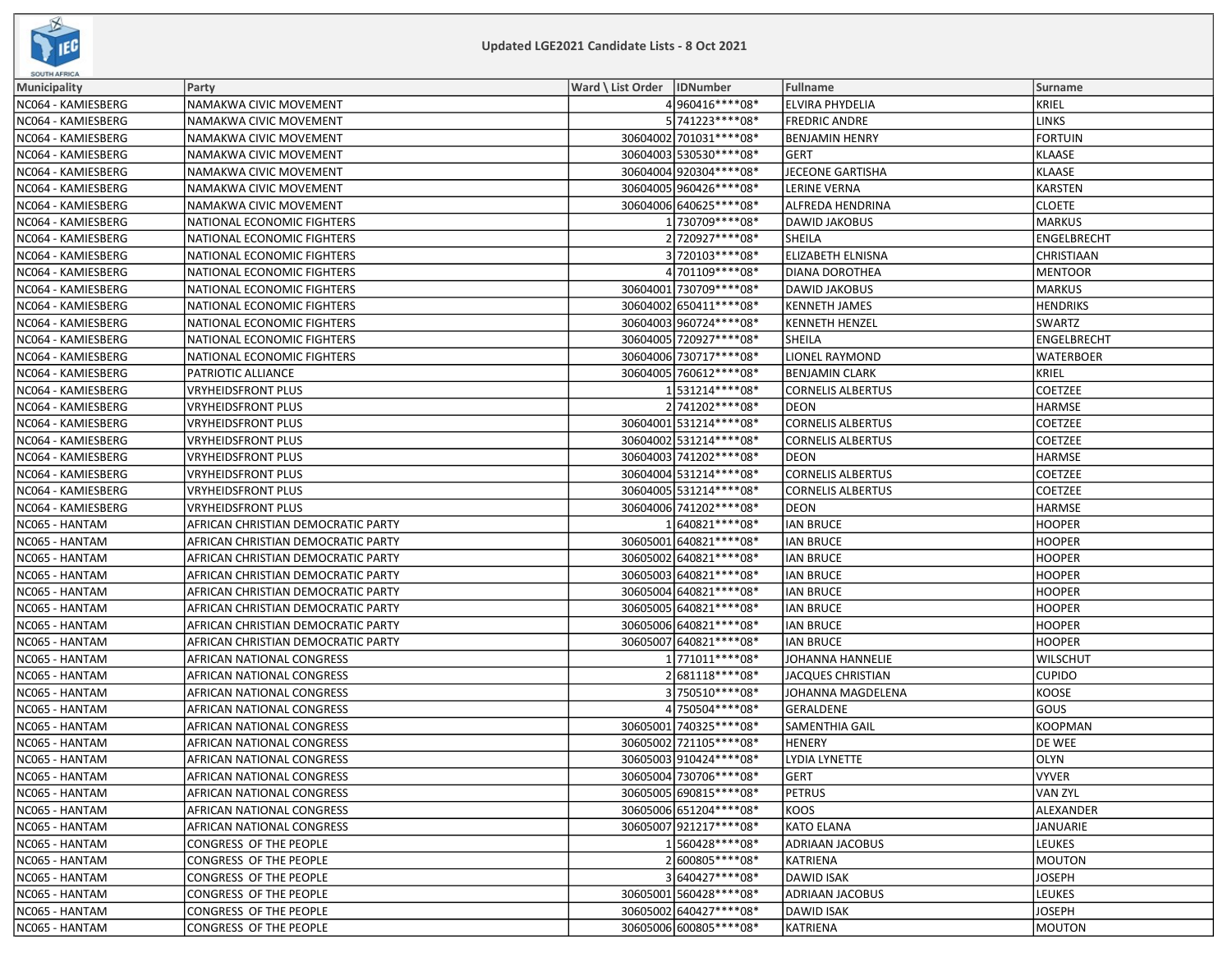

| <b>SOUTH AFRICA</b> |                                  |                              |                           |                   |  |  |  |
|---------------------|----------------------------------|------------------------------|---------------------------|-------------------|--|--|--|
| <b>Municipality</b> | Party                            | Ward \ List Order   IDNumber | Fullname                  | <b>Surname</b>    |  |  |  |
| NC065 - HANTAM      | DEMOCRATIC ALLIANCE              | 1570306 **** 08*             | ADAM JACOBUS EDWARD       | CLAASSEN          |  |  |  |
| NC065 - HANTAM      | DEMOCRATIC ALLIANCE              | 2640725 **** 08*             | <b>FRANCOIS JOHANN</b>    | <b>FARAO</b>      |  |  |  |
| NC065 - HANTAM      | DEMOCRATIC ALLIANCE              | 3590130 **** 08*             | <b>GERTRUIDA JOHANNA</b>  | <b>DE VRIES</b>   |  |  |  |
| NC065 - HANTAM      | DEMOCRATIC ALLIANCE              | 4670128 **** 08*             | KATHERINA JACOBA          | KLAZEN            |  |  |  |
| NC065 - HANTAM      | DEMOCRATIC ALLIANCE              | 30605001 640906 **** 08*     | <b>TASNEEM</b>            | <b>BOLTMAN</b>    |  |  |  |
| NC065 - HANTAM      | DEMOCRATIC ALLIANCE              | 30605002 850404**** 08*      | <b>CLAIRESE ROELENE</b>   | KOCK              |  |  |  |
| NC065 - HANTAM      | DEMOCRATIC ALLIANCE              | 30605003 800913 **** 08*     | <b>CHRISTELLA JUANITA</b> | <b>SWARTZ</b>     |  |  |  |
| NC065 - HANTAM      | DEMOCRATIC ALLIANCE              | 30605004 940528 **** 08*     | <b>KYLIE</b>              | <b>ISAACS</b>     |  |  |  |
| NC065 - HANTAM      | DEMOCRATIC ALLIANCE              | 30605005 640725 **** 08*     | <b>FRANCOIS JOHANN</b>    | FARAO             |  |  |  |
| NC065 - HANTAM      | DEMOCRATIC ALLIANCE              | 30605006 670128 **** 08*     | KATHERINA JACOBA          | KLAZEN            |  |  |  |
| NC065 - HANTAM      | DEMOCRATIC ALLIANCE              | 30605007 570306 **** 08*     | ADAM JACOBUS EDWARD       | CLAASSEN          |  |  |  |
| NC065 - HANTAM      | <b>ECONOMIC FREEDOM FIGHTERS</b> | 1670227****08*               | <b>JAN JOHANNES</b>       | <b>MAASDORP</b>   |  |  |  |
| NC065 - HANTAM      | ECONOMIC FREEDOM FIGHTERS        | 30605001 670227****08*       | <b>JAN JOHANNES</b>       | MAASDORP          |  |  |  |
| NC065 - HANTAM      | <b>ECONOMIC FREEDOM FIGHTERS</b> | 30605002 810108 **** 08*     | <b>CORNVILLE JEROME</b>   | SNYER             |  |  |  |
| NC065 - HANTAM      | <b>ECONOMIC FREEDOM FIGHTERS</b> | 30605003 660214 **** 08*     | <b>PIET</b>               | KLAASTE           |  |  |  |
| NC065 - HANTAM      | ECONOMIC FREEDOM FIGHTERS        | 30605004 721214**** 08*      | <b>LEON WILLIE</b>        | KOOPMAN           |  |  |  |
| NC065 - HANTAM      | ECONOMIC FREEDOM FIGHTERS        | 30605005 800117**** 08*      | ANNELENE                  | <b>NEL</b>        |  |  |  |
| NC065 - HANTAM      | ECONOMIC FREEDOM FIGHTERS        | 30605006 640124 **** 08*     | <b>FREDERIK JACOBUS</b>   | <b>FREDERICKS</b> |  |  |  |
| NC065 - HANTAM      | <b>ECONOMIC FREEDOM FIGHTERS</b> | 30605007 760922 **** 08*     | <b>BEN</b>                | JORDAAN           |  |  |  |
| NC065 - HANTAM      | GOOD                             | 1720816 **** 08*             | <b>EMIT</b>               | FALLET            |  |  |  |
| NC065 - HANTAM      | GOOD                             | 2871129 **** 08*             | JOHANNA FRANCINA KATERINA | GOEIEMAN          |  |  |  |
| NC065 - HANTAM      | GOOD                             | 3520410****08*               | <b>DAVID</b>              | <b>OKHUIS</b>     |  |  |  |
| NC065 - HANTAM      | GOOD                             | 4930325 **** 08*             | SUSSANNA                  | KASTOOR           |  |  |  |
| NC065 - HANTAM      | GOOD                             | 30605001 690321 **** 08*     | JACOB JACOBUS             | OPPERMAN          |  |  |  |
| NC065 - HANTAM      | GOOD                             | 30605002 720117****08*       | NICOLAS SYDNEY            | KLAZEN            |  |  |  |
| NC065 - HANTAM      | GOOD                             | 30605003 640203 **** 08*     | <b>MARTIN PATRICK</b>     | <b>SCHEFFERS</b>  |  |  |  |
| NC065 - HANTAM      | GOOD                             | 30605004 720816 **** 08*     | <b>EMIT</b>               | FALLET            |  |  |  |
| NC065 - HANTAM      | GOOD                             | 30605005 520410 **** 08*     | <b>DAVID</b>              | <b>OKHUIS</b>     |  |  |  |
| NC065 - HANTAM      | GOOD                             | 30605006 871129 **** 08*     | JOHANNA FRANCINA KATERINA | GOEIEMAN          |  |  |  |
| NC065 - HANTAM      | GOOD                             | 30605007 930325 **** 08*     | SUSSANNA                  | KASTOOR           |  |  |  |
| NC065 - HANTAM      | INDEPENDENT                      | 30605002 630217****08*       | JOHN MICHAEL              | <b>VAN ROOYEN</b> |  |  |  |
| NC065 - HANTAM      | INDEPENDENT                      | 30605006 661031 **** 08*     | <b>JACOB</b>              | <b>CHARLIES</b>   |  |  |  |
| NC065 - HANTAM      | INDEPENDENT                      | 30605006 750208 **** 08*     | <b>FRANCLINE</b>          | HOLLAND           |  |  |  |
| NC065 - HANTAM      | NAMAKWA CIVIC MOVEMENT           | 1691217****08*               | THOMAS FRANCOIS           | <b>BANTOM</b>     |  |  |  |
| NC065 - HANTAM      | NAMAKWA CIVIC MOVEMENT           | 2661029 **** 08*             | <b>JOHN RIAN</b>          | JANUARIE          |  |  |  |
| NC065 - HANTAM      | NAMAKWA CIVIC MOVEMENT           | 3520905 **** 08*             | <b>ALIDA</b>              | <b>BAARD-BOKS</b> |  |  |  |
| NC065 - HANTAM      | NAMAKWA CIVIC MOVEMENT           | 4930108 **** 08*             | J C                       | JANUARIE          |  |  |  |
| NC065 - HANTAM      | NAMAKWA CIVIC MOVEMENT           | 30605003 780710 **** 08*     | MENNO JOHANNES JACOBUS    | JANUARIE          |  |  |  |
| NC065 - HANTAM      | NAMAKWA CIVIC MOVEMENT           | 30605004 630816 **** 08*     | <b>JAKOBUS</b>            | MOSES             |  |  |  |
| NC065 - HANTAM      | NAMAKWA CIVIC MOVEMENT           | 30605007 520905 **** 08*     | <b>ALIDA</b>              | <b>BAARD-BOKS</b> |  |  |  |
| NC065 - HANTAM      | PATRIOTIC ALLIANCE               | 1710817****08*               | <b>ALBERT FRANK</b>       | FRITZ             |  |  |  |
| NC065 - HANTAM      | PATRIOTIC ALLIANCE               | 2570329 **** 08*             | MAGARET SUSANNA           | <b>ESAU</b>       |  |  |  |
| NC065 - HANTAM      | PATRIOTIC ALLIANCE               | 3900724 **** 08*             | <b>EMUGINE ANNELIZE</b>   | MOUTON            |  |  |  |
| NC065 - HANTAM      | PATRIOTIC ALLIANCE               | 4850618 **** 08*             | <b>SELVIN RICADO</b>      | <b>THEYS</b>      |  |  |  |
| NC065 - HANTAM      | PATRIOTIC ALLIANCE               | 30605001 690914 **** 08*     | <b>GYS SACHARIAS</b>      | SYSTER            |  |  |  |
| NC065 - HANTAM      | PATRIOTIC ALLIANCE               | 30605002 780621 **** 08*     | <b>MARYNA YORADA</b>      | <b>THEYS</b>      |  |  |  |
| NC065 - HANTAM      | PATRIOTIC ALLIANCE               | 30605003 780207****08*       | <b>CHRISTO HENDRY</b>     | SLAMBEE           |  |  |  |
| NC065 - HANTAM      | PATRIOTIC ALLIANCE               | 30605005 850731 **** 08*     | <b>ELTON JOHN</b>         | JANUARIE          |  |  |  |
| NC065 - HANTAM      | PATRIOTIC ALLIANCE               | 30605006910204 **** 08*      | <b>RIAAN SEPTIMUS</b>     | KLAASTE           |  |  |  |
| NC065 - HANTAM      | PATRIOTIC ALLIANCE               | 30605007 710817****08*       | <b>ALBERT FRANK</b>       | <b>FRITZ</b>      |  |  |  |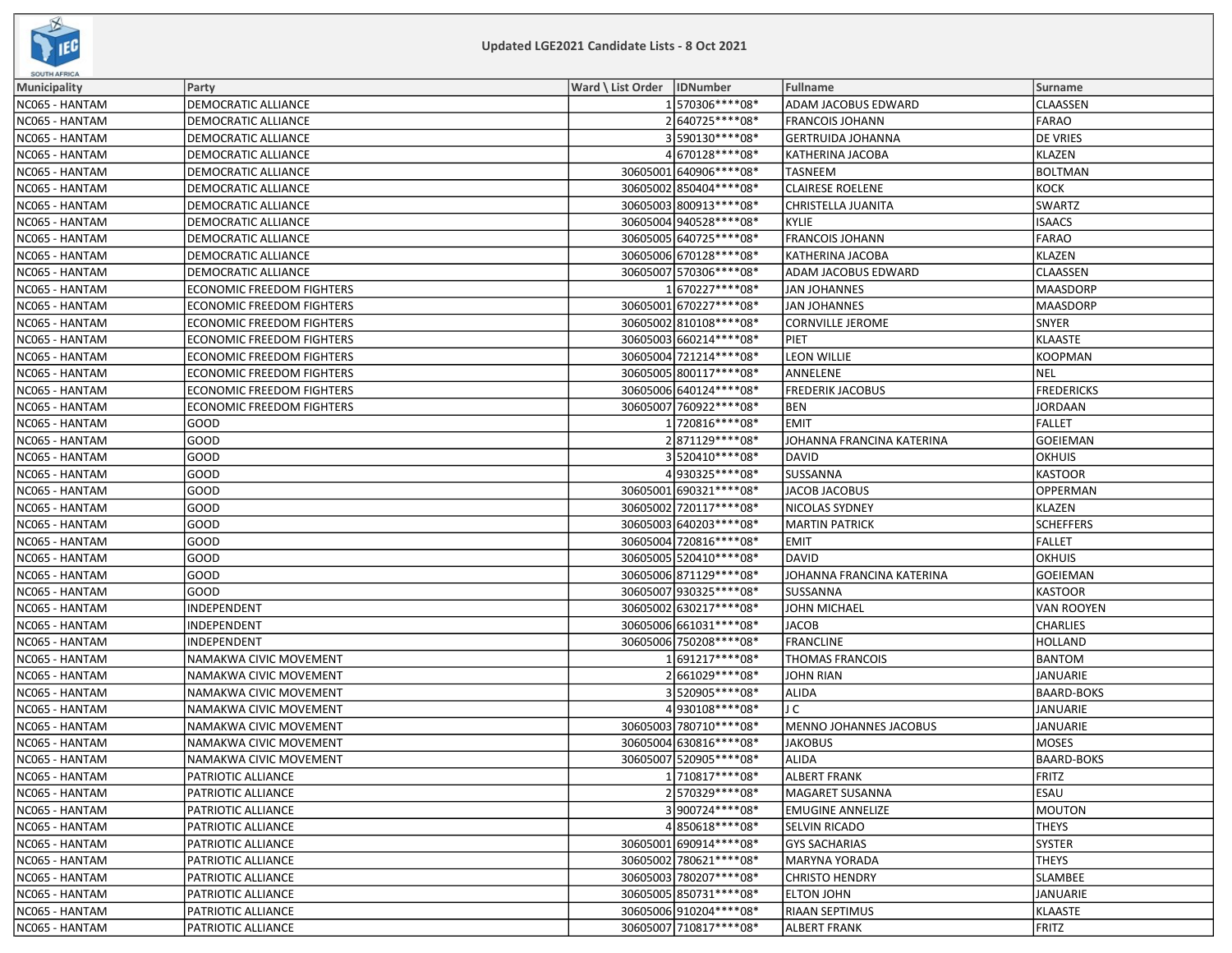

| <b>SOUTH AFRICA</b>    |                                  |                              |                          |                               |                      |  |  |
|------------------------|----------------------------------|------------------------------|--------------------------|-------------------------------|----------------------|--|--|
| <b>Municipality</b>    | Party                            | Ward \ List Order   IDNumber |                          | <b>Fullname</b>               | Surname              |  |  |
| NC065 - HANTAM         | <b>VRYHEIDSFRONT PLUS</b>        |                              | 1610409 **** 08*         | <b>JAN ANDRIES</b>            | PALM                 |  |  |
| NC065 - HANTAM         | VRYHEIDSFRONT PLUS               |                              | 2 731127****08*          | <b>LOUIS PETRUS</b>           | <b>FOURIE</b>        |  |  |
| NC065 - HANTAM         | VRYHEIDSFRONT PLUS               |                              | 3550201 **** 08*         | <b>JACOBUS ADRIAAN</b>        | LOUW                 |  |  |
| NC065 - HANTAM         | VRYHEIDSFRONT PLUS               |                              | 4790726 **** 08*         | <b>FLIP</b>                   | PERSENS              |  |  |
| NC065 - HANTAM         | VRYHEIDSFRONT PLUS               |                              | 30605001 811101**** 08*  | JOHANNA CATHARINA             | <b>BRYNARD</b>       |  |  |
| NC065 - HANTAM         | VRYHEIDSFRONT PLUS               |                              | 30605002 610409 **** 08* | <b>JAN ANDRIES</b>            | PALM                 |  |  |
| NC065 - HANTAM         | VRYHEIDSFRONT PLUS               |                              | 30605003 610409 **** 08* | <b>JAN ANDRIES</b>            | PALM                 |  |  |
| NC065 - HANTAM         | VRYHEIDSFRONT PLUS               |                              | 30605004 800806 **** 08* | JOSIAS ANDRIES ENGELBRECHT    | LOUW                 |  |  |
| NC065 - HANTAM         | <b>VRYHEIDSFRONT PLUS</b>        |                              | 30605005 470219 **** 08* | <b>JAMES PETER</b>            | <b>BATT</b>          |  |  |
| NC065 - HANTAM         | VRYHEIDSFRONT PLUS               |                              | 30605006 731127**** 08*  | LOUIS PETRUS                  | FOURIE               |  |  |
| NC065 - HANTAM         | VRYHEIDSFRONT PLUS               |                              | 30605007 811217**** 08*  | NICOLÉNE                      | <b>SMIT</b>          |  |  |
| NC066 - KAROO HOOGLAND | AFRICAN NATIONAL CONGRESS        |                              | 1610625 **** 08*         | JEREMIA ELIAS                 | <b>DAVIDS</b>        |  |  |
| NC066 - KAROO HOOGLAND | AFRICAN NATIONAL CONGRESS        |                              | 2861020 **** 08*         | <b>VERUSCHSKA CHARLENE</b>    | WENTZEL              |  |  |
| NC066 - KAROO HOOGLAND | AFRICAN NATIONAL CONGRESS        |                              | 30606001 700627****08*   | <b>ANDRIES</b>                | <b>TIETIES</b>       |  |  |
| NC066 - KAROO HOOGLAND | AFRICAN NATIONAL CONGRESS        |                              | 30606002 810620 **** 08* | <b>VINCENT TREVOR</b>         | OPPERMAN             |  |  |
| NC066 - KAROO HOOGLAND | AFRICAN NATIONAL CONGRESS        |                              | 30606003 690630 **** 08* | <b>JACOBUS</b>                | <b>JOOSTE</b>        |  |  |
| NC066 - KAROO HOOGLAND | AFRICAN NATIONAL CONGRESS        |                              | 30606004 830915 **** 08* | SANDRA ANNAMARIE              | MULLER               |  |  |
| NC066 - KAROO HOOGLAND | AFRICAN NATIONAL CONGRESS        |                              | 30606005 780827 **** 08* | <b>KARIN ANTONETTE</b>        | <b>JOOSTE</b>        |  |  |
| NC066 - KAROO HOOGLAND | AFRICAN NATIONAL CONGRESS        |                              | 30606006961107****08*    | <b>EDEN CARLA</b>             | OLIPHANT             |  |  |
| NC066 - KAROO HOOGLAND | CONGRESS OF THE PEOPLE           |                              | 1580618 **** 08*         | ANNA MAGRIETA                 | JANUARIE             |  |  |
| NC066 - KAROO HOOGLAND | CONGRESS OF THE PEOPLE           |                              | 2740228 **** 08*         | <b>SAUL JAKOBUS</b>           | <b>JOOSTE</b>        |  |  |
| NC066 - KAROO HOOGLAND | CONGRESS OF THE PEOPLE           |                              | 30606001 580618 **** 08* | ANNA MAGRIETA                 | JANUARIE             |  |  |
| NC066 - KAROO HOOGLAND | CONGRESS OF THE PEOPLE           |                              | 30606005 740228 **** 08* | SAUL JAKOBUS                  | JOOSTE               |  |  |
| NC066 - KAROO HOOGLAND | <b>DEMOCRATIC ALLIANCE</b>       |                              | 1601215 **** 08*         | <b>JOHANNES JACOBUS</b>       | <b>VAN DER COLFF</b> |  |  |
| NC066 - KAROO HOOGLAND | <b>DEMOCRATIC ALLIANCE</b>       |                              | 2540320 **** 08*         | <b>CORNELIA GERTRUIDA</b>     | <b>STEENKAMP</b>     |  |  |
| NC066 - KAROO HOOGLAND | DEMOCRATIC ALLIANCE              |                              | 30606001930914 **** 08*  | ANTONICO EDGAR                | STEENKAMP            |  |  |
| NC066 - KAROO HOOGLAND | DEMOCRATIC ALLIANCE              |                              | 30606002 860401 **** 08* | PRISCILLA GERALDINE           | <b>MEINTJIES</b>     |  |  |
| NC066 - KAROO HOOGLAND | DEMOCRATIC ALLIANCE              |                              | 30606003 601215 **** 08* | JOHANNES JACOBUS              | VAN DER COLFF        |  |  |
| NC066 - KAROO HOOGLAND | DEMOCRATIC ALLIANCE              |                              | 30606004 750725 **** 08* | <b>JAN JOHANNES</b>           | <b>JACOBS</b>        |  |  |
| NC066 - KAROO HOOGLAND | DEMOCRATIC ALLIANCE              |                              | 30606005 540320 **** 08* | CORNELIA GERTRUIDA            | <b>STEENKAMP</b>     |  |  |
| NC066 - KAROO HOOGLAND | <b>DEMOCRATIC ALLIANCE</b>       |                              | 30606006 570601 **** 08* | LAETITIA AMANDA CLASSINA      | <b>ROODE</b>         |  |  |
| NC066 - KAROO HOOGLAND | <b>ECONOMIC FREEDOM FIGHTERS</b> |                              | 1770502 **** 08*         | MARIA MAGDALENA               | <b>JASON</b>         |  |  |
| NC066 - KAROO HOOGLAND | <b>ECONOMIC FREEDOM FIGHTERS</b> |                              | 30606001 770502 **** 08* | MARIA MAGDALENA               | JASON                |  |  |
| NC066 - KAROO HOOGLAND | <b>ECONOMIC FREEDOM FIGHTERS</b> |                              | 30606002 950722 **** 08* | JEANETTE LACRETIA             | <b>HOLLAND</b>       |  |  |
| NC066 - KAROO HOOGLAND | <b>ECONOMIC FREEDOM FIGHTERS</b> |                              | 30606003 980130 **** 08* | JAIDRÉ                        | <b>JOOSTE</b>        |  |  |
| NC066 - KAROO HOOGLAND | <b>ECONOMIC FREEDOM FIGHTERS</b> |                              | 30606004 950802 **** 08* | <b>ALIAN SEAN</b>             | <b>STUURMAN</b>      |  |  |
| NC066 - KAROO HOOGLAND | <b>ECONOMIC FREEDOM FIGHTERS</b> |                              | 30606005 910317**** 08*  | <b>KEVIN CARLO</b>            | <b>JONKERS</b>       |  |  |
| NC066 - KAROO HOOGLAND | <b>ECONOMIC FREEDOM FIGHTERS</b> |                              | 30606006 630518 **** 08* | ALFRED STEPHANUS              | <b>STUURMAN</b>      |  |  |
| NC066 - KAROO HOOGLAND | PATRIOTIC ALLIANCE               |                              | 1 791218 **** 08*        | <b>ANTHONY SELESTIAN</b>      | MIETAS               |  |  |
| NC066 - KAROO HOOGLAND | PATRIOTIC ALLIANCE               |                              | 2690816 **** 08*         | <b>MARIA JOHANNA</b>          | <b>CHADOW</b>        |  |  |
| NC066 - KAROO HOOGLAND | <b>PATRIOTIC ALLIANCE</b>        |                              | 30606001 860212 **** 08* | GERAAN DARREN                 | LANDREW              |  |  |
| NC066 - KAROO HOOGLAND | PATRIOTIC ALLIANCE               |                              | 30606002 700214 **** 08* | TOM                           | <b>SLINGER</b>       |  |  |
| NC066 - KAROO HOOGLAND | PATRIOTIC ALLIANCE               |                              | 30606004 640427****08*   | <b>DAWID NICOLAAS</b>         | <b>BAADJIES</b>      |  |  |
| NC066 - KAROO HOOGLAND | PATRIOTIC ALLIANCE               |                              | 30606006 640919 **** 08* | <b>CATHERINA MARIA</b>        | <b>ADAMS</b>         |  |  |
| NC066 - KAROO HOOGLAND | <b>VRYHEIDSFRONT PLUS</b>        |                              | 1610508 **** 08*         | RIAAN VAN DER MERWE           | GEEL                 |  |  |
| NC066 - KAROO HOOGLAND | <b>VRYHEIDSFRONT PLUS</b>        |                              | 2680618 **** 08*         | <b>JAMES DANI°L</b>           | <b>SMIT</b>          |  |  |
| NC066 - KAROO HOOGLAND | <b>VRYHEIDSFRONT PLUS</b>        |                              | 30606001 650221 **** 08* | CATHARINA FREDERIKA ELIZABETH | <b>BOONZAIER</b>     |  |  |
| NC066 - KAROO HOOGLAND | <b>VRYHEIDSFRONT PLUS</b>        |                              | 30606002 610508 **** 08* | RIAAN VAN DER MERWE           | GEEL                 |  |  |
| NC066 - KAROO HOOGLAND | <b>VRYHEIDSFRONT PLUS</b>        |                              | 30606003 680618 **** 08* | <b>JAMES DANI°L</b>           | <b>SMIT</b>          |  |  |
| NC066 - KAROO HOOGLAND | <b>VRYHEIDSFRONT PLUS</b>        |                              | 30606004 610508 **** 08* | RIAAN VAN DER MERWE           | GEEL                 |  |  |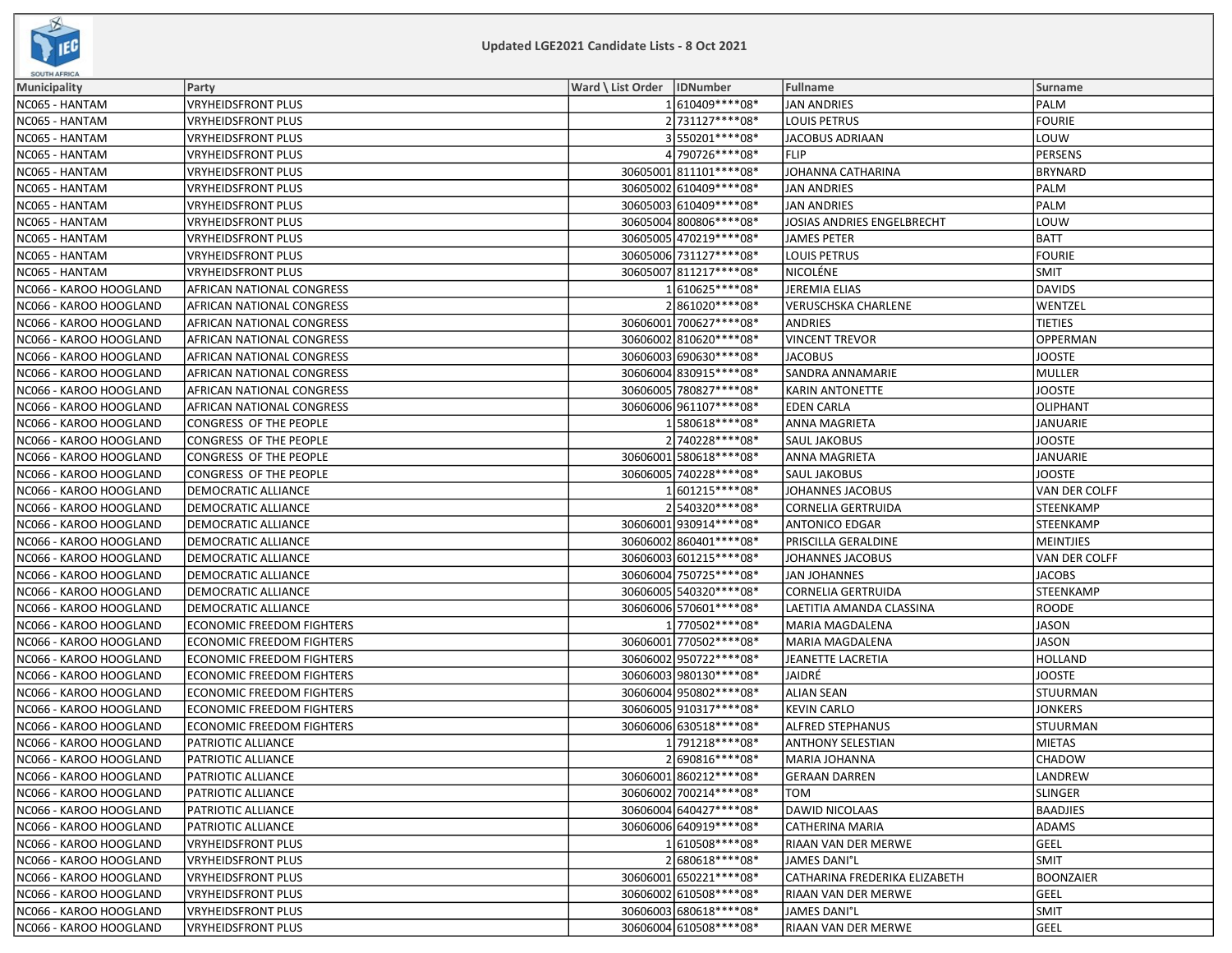

| SOUTH AFRICA           |                                  |                              |                               |                   |  |  |  |  |
|------------------------|----------------------------------|------------------------------|-------------------------------|-------------------|--|--|--|--|
| Municipality           | Party                            | Ward \ List Order   IDNumber | Fullname                      | Surname           |  |  |  |  |
| NC066 - KAROO HOOGLAND | VRYHEIDSFRONT PLUS               | 30606005 650221 **** 08*     | CATHARINA FREDERIKA ELIZABETH | <b>BOONZAIER</b>  |  |  |  |  |
| NC066 - KAROO HOOGLAND | <b>VRYHEIDSFRONT PLUS</b>        | 30606006 680618 **** 08*     | <b>JAMES DANI°L</b>           | <b>SMIT</b>       |  |  |  |  |
| NC067 - KHâI-MA        | AFRICAN NATIONAL CONGRESS        | 1750603 **** 08*             | <b>RAMACHELI PETRUS</b>       | MOLETE            |  |  |  |  |
| NC067 - KHâI-MA        | AFRICAN NATIONAL CONGRESS        | 2790811 **** 08*             | <b>ELSEBIE BERTILA</b>        | <b>BRAND</b>      |  |  |  |  |
| NC067 - KHÂI-MA        | AFRICAN NATIONAL CONGRESS        | 30607001 730729 **** 08*     | <b>BERNARD JOSEPH</b>         | <b>BOCK</b>       |  |  |  |  |
| NC067 - KHâl-MA        | AFRICAN NATIONAL CONGRESS        | 30607002 810811 **** 08*     | <b>ESTELLA PATRA</b>          | <b>CLOETE</b>     |  |  |  |  |
| NC067 - KHÂI-MA        | AFRICAN NATIONAL CONGRESS        | 30607003 940505 **** 08*     | CÄCILIA ANCILWA               | <b>WATERBOER</b>  |  |  |  |  |
| NC067 - KHâI-MA        | AFRICAN NATIONAL CONGRESS        | 30607004 630918 **** 08*     | NOKWAKHA CYNTHERIA            | MASEBENI          |  |  |  |  |
| NC067 - KHâI-MA        | AFRICAN NATIONAL CONGRESS        | 30607005 661221 **** 08*     | <b>EDGAR JAMES</b>            | MOWERS            |  |  |  |  |
| NC067 - KHâl-MA        | AFRICAN NATIONAL CONGRESS        | 30607006 791107****08*       | SAMATHA MICHELLE              | <b>BAKER</b>      |  |  |  |  |
| NC067 - KHâI-MA        | AFRICAN TRANSFORMATION MOVEMENT  | 1911117 **** 08*             | <b>JO-MARY JOHANITA</b>       | <b>BOOYSEN</b>    |  |  |  |  |
| NC067 - KHÂI-MA        | AFRICAN TRANSFORMATION MOVEMENT  | 30607004 890208 **** 08*     | LUYANDA                       | MKHWINASE         |  |  |  |  |
| NC067 - KHâI-MA        | AFRICAN TRANSFORMATION MOVEMENT  | 30607006 860331 **** 08*     | ZANIE                         | MAGODI            |  |  |  |  |
| NC067 - KHÂI-MA        | CONGRESS OF THE PEOPLE           | 1710702 **** 08*             | ALEXANDRA AMANDA              | <b>VAN WYK</b>    |  |  |  |  |
| NC067 - KHÂI-MA        | CONGRESS OF THE PEOPLE           | 2841023 **** 08*             | <b>OLIVIA EMBLINA</b>         | <b>ADAMS</b>      |  |  |  |  |
| NC067 - KHâl-MA        | CONGRESS OF THE PEOPLE           | 30607001970921 **** 08*      | LEWALEN                       | JANO              |  |  |  |  |
| NC067 - KHÂI-MA        | CONGRESS OF THE PEOPLE           | 30607002 841023 **** 08*     | <b>OLIVIA EMBLINA</b>         | ADAMS             |  |  |  |  |
| NC067 - KHâl-MA        | CONGRESS OF THE PEOPLE           | 30607003 710702 **** 08*     | ALEXANDRA AMANDA              | <b>VAN WYK</b>    |  |  |  |  |
| NC067 - KHâI-MA        | CONGRESS OF THE PEOPLE           | 30607004 681119 **** 08*     | THERESA VERONICA              | <b>PRETORIUS</b>  |  |  |  |  |
| NC067 - KHâl-MA        | CONGRESS OF THE PEOPLE           | 30607005 780707****08*       | <b>LEONIE ANTONET</b>         | GALL              |  |  |  |  |
| NC067 - KHâl-MA        | CONGRESS OF THE PEOPLE           | 30607006 840823 **** 08*     | ESMERALDA LIZANNE             | <b>CLOETE</b>     |  |  |  |  |
| NC067 - KHÂI-MA        | DEMOCRATIC ALLIANCE              | 1630207****08*               | SILVIA SOPHIE                 | BRANDT            |  |  |  |  |
| NC067 - KHâI-MA        | DEMOCRATIC ALLIANCE              | 2640812 **** 08*             | <b>JACOBUS</b>                | <b>BASSON</b>     |  |  |  |  |
| NC067 - KHÂI-MA        | DEMOCRATIC ALLIANCE              | 30607001 780915 **** 08*     | <b>ESTER MAUREEN</b>          | <b>TITUS</b>      |  |  |  |  |
| NC067 - KHâl-MA        | <b>DEMOCRATIC ALLIANCE</b>       | 30607002 670911 **** 08*     | <b>JACQUELINE MIRJAM</b>      | <b>VRIES</b>      |  |  |  |  |
| NC067 - KHâl-MA        | DEMOCRATIC ALLIANCE              | 30607003 801228 **** 08*     | PERPETUA                      | <b>CHRISTIAAN</b> |  |  |  |  |
| NC067 - KHÂI-MA        | DEMOCRATIC ALLIANCE              | 30607004 630207****08*       | SILVIA SOPHIE                 | BRANDT            |  |  |  |  |
| NC067 - KHâI-MA        | DEMOCRATIC ALLIANCE              | 30607005 650822 **** 08*     | <b>LAONEL ALBIN</b>           | <b>CLOETE</b>     |  |  |  |  |
| NC067 - KHâI-MA        | DEMOCRATIC ALLIANCE              | 30607006 640812 **** 08*     | <b>JACOBUS</b>                | <b>BASSON</b>     |  |  |  |  |
| NC067 - KHâI-MA        | <b>ECONOMIC FREEDOM FIGHTERS</b> | 1851119 **** 08*             | <b>TSHEPAONE</b>              | <b>WAGAE</b>      |  |  |  |  |
| NC067 - KHâI-MA        | <b>ECONOMIC FREEDOM FIGHTERS</b> | 30607001 720616****08*       | <b>STEFANUS</b>               | JANO              |  |  |  |  |
| NC067 - KHÂI-MA        | <b>ECONOMIC FREEDOM FIGHTERS</b> | 30607002 871023 **** 08*     | <b>NIGEL EARL</b>             | <b>VAN ROOI</b>   |  |  |  |  |
| NC067 - KHâI-MA        | <b>ECONOMIC FREEDOM FIGHTERS</b> | 30607003 970220 **** 08*     | NOWALL MCNETHE                | <b>VISAGIE</b>    |  |  |  |  |
| NC067 - KHâI-MA        | <b>ECONOMIC FREEDOM FIGHTERS</b> | 30607004 700208 **** 08*     | ZOLEKA                        | HEMENI            |  |  |  |  |
| NC067 - KHÂI-MA        | <b>ECONOMIC FREEDOM FIGHTERS</b> | 30607005 910919 **** 08*     | <b>LLEWELLYN</b>              | <b>WATT</b>       |  |  |  |  |
| NC067 - KHâI-MA        | <b>ECONOMIC FREEDOM FIGHTERS</b> | 30607006 740504 **** 08*     | <b>CHRIS</b>                  | JULIE             |  |  |  |  |
| NC067 - KHÂI-MA        | INDEPENDENT                      | 30607001 751102 **** 08*     | <b>LEONARD MARTIN</b>         | <b>JONAS</b>      |  |  |  |  |
| NC067 - KHâI-MA        | NAMAKWA CIVIC MOVEMENT           | 1800218 **** 08*             | HILTON DIÉGO                  | NEL               |  |  |  |  |
| NC067 - KHâI-MA        | NAMAKWA CIVIC MOVEMENT           | 2921021 **** 08*             | DONNE-LEE                     | JANO              |  |  |  |  |
| NC067 - KHâI-MA        | NAMAKWA CIVIC MOVEMENT           | 3960911 **** 08*             | <b>BRANDON ALBERTO</b>        | <b>BASSON</b>     |  |  |  |  |
| NC067 - KHâI-MA        | NAMAKWA CIVIC MOVEMENT           | 4 710609 **** 08*            | <b>BAHIYAH</b>                | <b>BASSON</b>     |  |  |  |  |
| NC067 - KHâI-MA        | NAMAKWA CIVIC MOVEMENT           | 30607001 921021 **** 08*     | DONNE-LEE                     | JANO              |  |  |  |  |
| NC067 - KHâI-MA        | NAMAKWA CIVIC MOVEMENT           | 30607002 800218 **** 08*     | HILTON DIÉGO                  | <b>NEL</b>        |  |  |  |  |
| NC067 - KHâI-MA        | NAMAKWA CIVIC MOVEMENT           | 30607003 850625 **** 08*     | PETRONELLA MAGDALENA          | GENIS             |  |  |  |  |
| NC067 - KHÂI-MA        | NAMAKWA CIVIC MOVEMENT           | 30607004 771102 **** 08*     | <b>RUBRAIN</b>                | <b>BEUKES</b>     |  |  |  |  |
| NC067 - KHâl-MA        | NAMAKWA CIVIC MOVEMENT           | 30607005 610315 **** 08*     | <b>SUSAN MAGDALENA</b>        | <b>SECOND</b>     |  |  |  |  |
| NC067 - KHÂI-MA        | NAMAKWA CIVIC MOVEMENT           | 30607006 800218 **** 08*     | HILTON DIÉGO                  | <b>NEL</b>        |  |  |  |  |
| NC067 - KHâI-MA        | NATIONAL ECONOMIC FIGHTERS       | 1001207****08*               | <b>EMMANUEL-I</b>             | <b>DE KOCK</b>    |  |  |  |  |
| NC067 - KHâl-MA        | NATIONAL ECONOMIC FIGHTERS       | 2840508 **** 08*             | MILDRED ANN                   | FREEMAN           |  |  |  |  |
| NC067 - KHÂI-MA        | NATIONAL ECONOMIC FIGHTERS       | 3720914****08*               | JEFREY JACO                   | <b>THOMAS</b>     |  |  |  |  |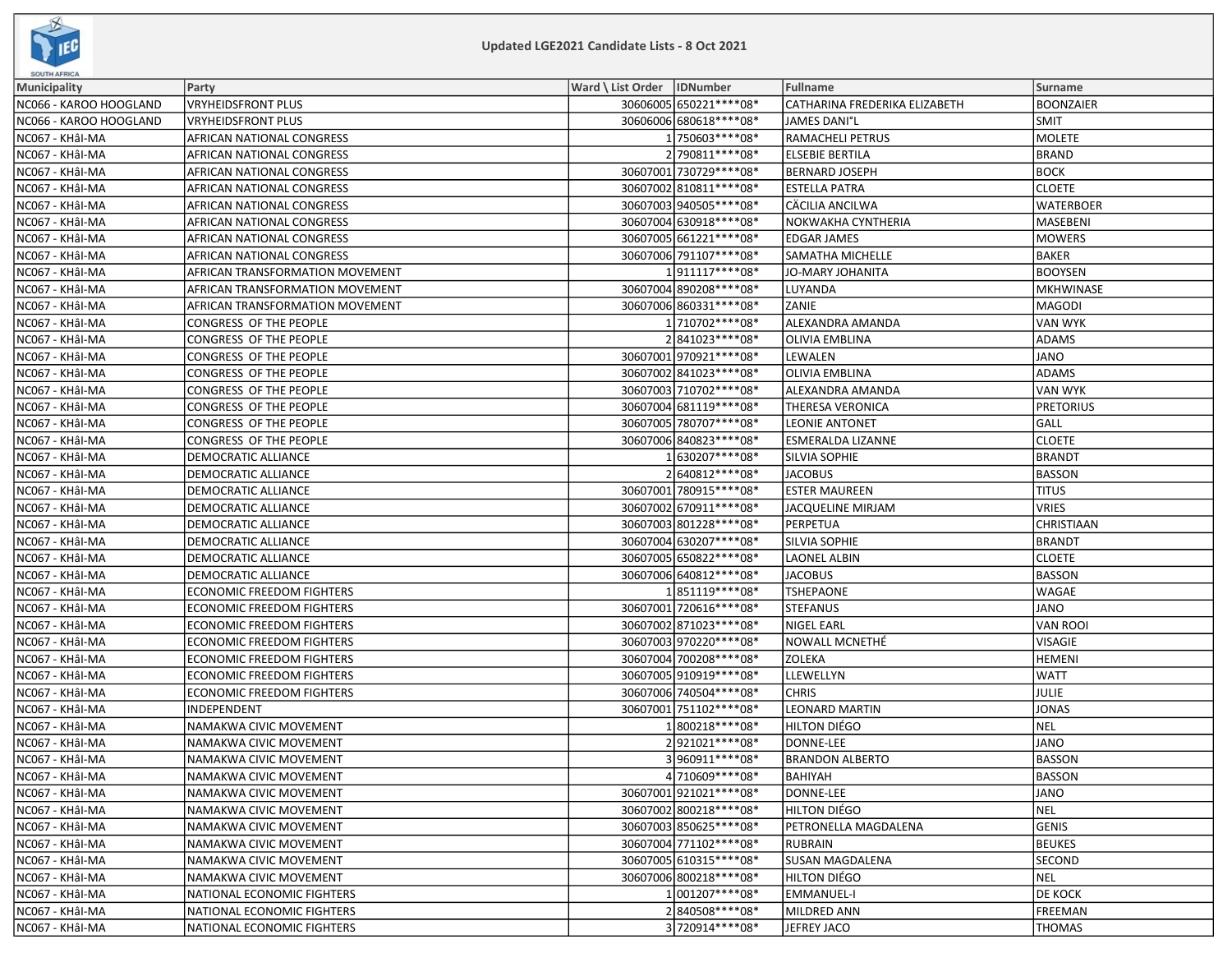

| Ward \ List Order   IDNumber<br><b>Municipality</b><br>Party<br>Fullname<br>Surname<br>4 670603 **** 08*<br><b>KEVIN LEONARD</b><br><b>WATERBOER</b><br>NC067 - KHâl-MA<br>NATIONAL ECONOMIC FIGHTERS<br>30607003 670603 **** 08*<br><b>KEVIN LEONARD</b><br>NC067 - KHÂI-MA<br>NATIONAL ECONOMIC FIGHTERS<br><b>WATERBOER</b><br>30607004 840508 **** 08*<br>NC067 - KHâl-MA<br>NATIONAL ECONOMIC FIGHTERS<br><b>MILDRED ANN</b><br><b>FREEMAN</b><br>30607005 720914 **** 08*<br>NC067 - KHâl-MA<br>JEFREY JACO<br><b>THOMAS</b><br>NATIONAL ECONOMIC FIGHTERS<br>1970705 **** 08*<br>NC067 - KHâI-MA<br>SOUTH AFRICAN ROYAL KINGDOMS ORGANIZATION<br>MICAELA-JUMAIMA<br><b>JANO</b><br>2691214 **** 08*<br>SOUTH AFRICAN ROYAL KINGDOMS ORGANIZATION<br>NICOLAAS HENRY<br>JANO<br>NC067 - KHâI-MA<br>30607001 970705 **** 08*<br>MICAELA-JUMAIMA<br><b>JANO</b><br>NC067 - KHÂI-MA<br>SOUTH AFRICAN ROYAL KINGDOMS ORGANIZATION<br>30607002 691214**** 08*<br>JANO<br>NC067 - KHâI-MA<br>SOUTH AFRICAN ROYAL KINGDOMS ORGANIZATION<br>NICOLAAS HENRY<br>30607003 691214**** 08*<br>NICOLAAS HENRY<br>JANO<br>SOUTH AFRICAN ROYAL KINGDOMS ORGANIZATION<br>30607004 970705 **** 08*<br>NC067 - KHâl-MA<br>SOUTH AFRICAN ROYAL KINGDOMS ORGANIZATION<br>MICAELA-JUMAIMA<br><b>JANO</b><br>30607005 691214**** 08*<br>NICOLAAS HENRY<br>JANO<br>NC067 - KHâI-MA<br>SOUTH AFRICAN ROYAL KINGDOMS ORGANIZATION<br>30607006 691214**** 08*<br>NICOLAAS HENRY<br>JANO<br>NC067 - KHÂI-MA<br>SOUTH AFRICAN ROYAL KINGDOMS ORGANIZATION<br>1540811*****08*<br><b>COERTZEN</b><br>NC067 - KHâI-MA<br><b>VRYHEIDSFRONT PLUS</b><br>LUISE<br>NC067 - KHâl-MA<br>30607001 540811 **** 08*<br><b>LUISE</b><br><b>COERTZEN</b><br><b>VRYHEIDSFRONT PLUS</b> |
|-------------------------------------------------------------------------------------------------------------------------------------------------------------------------------------------------------------------------------------------------------------------------------------------------------------------------------------------------------------------------------------------------------------------------------------------------------------------------------------------------------------------------------------------------------------------------------------------------------------------------------------------------------------------------------------------------------------------------------------------------------------------------------------------------------------------------------------------------------------------------------------------------------------------------------------------------------------------------------------------------------------------------------------------------------------------------------------------------------------------------------------------------------------------------------------------------------------------------------------------------------------------------------------------------------------------------------------------------------------------------------------------------------------------------------------------------------------------------------------------------------------------------------------------------------------------------------------------------------------------------------------------------------------------------------------------------------------------------------------------------|
| NC067 - KHâl-MA                                                                                                                                                                                                                                                                                                                                                                                                                                                                                                                                                                                                                                                                                                                                                                                                                                                                                                                                                                                                                                                                                                                                                                                                                                                                                                                                                                                                                                                                                                                                                                                                                                                                                                                                 |
|                                                                                                                                                                                                                                                                                                                                                                                                                                                                                                                                                                                                                                                                                                                                                                                                                                                                                                                                                                                                                                                                                                                                                                                                                                                                                                                                                                                                                                                                                                                                                                                                                                                                                                                                                 |
|                                                                                                                                                                                                                                                                                                                                                                                                                                                                                                                                                                                                                                                                                                                                                                                                                                                                                                                                                                                                                                                                                                                                                                                                                                                                                                                                                                                                                                                                                                                                                                                                                                                                                                                                                 |
|                                                                                                                                                                                                                                                                                                                                                                                                                                                                                                                                                                                                                                                                                                                                                                                                                                                                                                                                                                                                                                                                                                                                                                                                                                                                                                                                                                                                                                                                                                                                                                                                                                                                                                                                                 |
|                                                                                                                                                                                                                                                                                                                                                                                                                                                                                                                                                                                                                                                                                                                                                                                                                                                                                                                                                                                                                                                                                                                                                                                                                                                                                                                                                                                                                                                                                                                                                                                                                                                                                                                                                 |
|                                                                                                                                                                                                                                                                                                                                                                                                                                                                                                                                                                                                                                                                                                                                                                                                                                                                                                                                                                                                                                                                                                                                                                                                                                                                                                                                                                                                                                                                                                                                                                                                                                                                                                                                                 |
|                                                                                                                                                                                                                                                                                                                                                                                                                                                                                                                                                                                                                                                                                                                                                                                                                                                                                                                                                                                                                                                                                                                                                                                                                                                                                                                                                                                                                                                                                                                                                                                                                                                                                                                                                 |
|                                                                                                                                                                                                                                                                                                                                                                                                                                                                                                                                                                                                                                                                                                                                                                                                                                                                                                                                                                                                                                                                                                                                                                                                                                                                                                                                                                                                                                                                                                                                                                                                                                                                                                                                                 |
|                                                                                                                                                                                                                                                                                                                                                                                                                                                                                                                                                                                                                                                                                                                                                                                                                                                                                                                                                                                                                                                                                                                                                                                                                                                                                                                                                                                                                                                                                                                                                                                                                                                                                                                                                 |
|                                                                                                                                                                                                                                                                                                                                                                                                                                                                                                                                                                                                                                                                                                                                                                                                                                                                                                                                                                                                                                                                                                                                                                                                                                                                                                                                                                                                                                                                                                                                                                                                                                                                                                                                                 |
|                                                                                                                                                                                                                                                                                                                                                                                                                                                                                                                                                                                                                                                                                                                                                                                                                                                                                                                                                                                                                                                                                                                                                                                                                                                                                                                                                                                                                                                                                                                                                                                                                                                                                                                                                 |
|                                                                                                                                                                                                                                                                                                                                                                                                                                                                                                                                                                                                                                                                                                                                                                                                                                                                                                                                                                                                                                                                                                                                                                                                                                                                                                                                                                                                                                                                                                                                                                                                                                                                                                                                                 |
|                                                                                                                                                                                                                                                                                                                                                                                                                                                                                                                                                                                                                                                                                                                                                                                                                                                                                                                                                                                                                                                                                                                                                                                                                                                                                                                                                                                                                                                                                                                                                                                                                                                                                                                                                 |
|                                                                                                                                                                                                                                                                                                                                                                                                                                                                                                                                                                                                                                                                                                                                                                                                                                                                                                                                                                                                                                                                                                                                                                                                                                                                                                                                                                                                                                                                                                                                                                                                                                                                                                                                                 |
|                                                                                                                                                                                                                                                                                                                                                                                                                                                                                                                                                                                                                                                                                                                                                                                                                                                                                                                                                                                                                                                                                                                                                                                                                                                                                                                                                                                                                                                                                                                                                                                                                                                                                                                                                 |
| 30607002 540811 **** 08*<br><b>COERTZEN</b><br>NC067 - KHâI-MA<br>VRYHEIDSFRONT PLUS<br>LUISE                                                                                                                                                                                                                                                                                                                                                                                                                                                                                                                                                                                                                                                                                                                                                                                                                                                                                                                                                                                                                                                                                                                                                                                                                                                                                                                                                                                                                                                                                                                                                                                                                                                   |
| 30607003 540811 **** 08*<br>LUISE<br><b>COERTZEN</b><br>NC067 - KHâI-MA<br>VRYHEIDSFRONT PLUS                                                                                                                                                                                                                                                                                                                                                                                                                                                                                                                                                                                                                                                                                                                                                                                                                                                                                                                                                                                                                                                                                                                                                                                                                                                                                                                                                                                                                                                                                                                                                                                                                                                   |
| 30607004 540811 **** 08*<br>LUISE<br>COERTZEN<br>NC067 - KHÂI-MA<br>VRYHEIDSFRONT PLUS                                                                                                                                                                                                                                                                                                                                                                                                                                                                                                                                                                                                                                                                                                                                                                                                                                                                                                                                                                                                                                                                                                                                                                                                                                                                                                                                                                                                                                                                                                                                                                                                                                                          |
| 30607005 540811 **** 08*<br><b>LUISE</b><br>NC067 - KHâI-MA<br><b>VRYHEIDSFRONT PLUS</b><br>COERTZEN                                                                                                                                                                                                                                                                                                                                                                                                                                                                                                                                                                                                                                                                                                                                                                                                                                                                                                                                                                                                                                                                                                                                                                                                                                                                                                                                                                                                                                                                                                                                                                                                                                            |
| 30607006 540811 **** 08*<br><b>LUISE</b><br><b>COERTZEN</b><br>NC067 - KHâI-MA<br><b>VRYHEIDSFRONT PLUS</b>                                                                                                                                                                                                                                                                                                                                                                                                                                                                                                                                                                                                                                                                                                                                                                                                                                                                                                                                                                                                                                                                                                                                                                                                                                                                                                                                                                                                                                                                                                                                                                                                                                     |
| 1840907****08*<br><b>CHARLENE CHERYL</b><br>NC071 - UBUNTU<br>AFRICAN NATIONAL CONGRESS<br>JANTJIES                                                                                                                                                                                                                                                                                                                                                                                                                                                                                                                                                                                                                                                                                                                                                                                                                                                                                                                                                                                                                                                                                                                                                                                                                                                                                                                                                                                                                                                                                                                                                                                                                                             |
| 2730919 **** 08*<br>NC071 - UBUNTU<br><b>BONITA</b><br><b>DE BRUYN</b><br>AFRICAN NATIONAL CONGRESS                                                                                                                                                                                                                                                                                                                                                                                                                                                                                                                                                                                                                                                                                                                                                                                                                                                                                                                                                                                                                                                                                                                                                                                                                                                                                                                                                                                                                                                                                                                                                                                                                                             |
| 30701001 700103 **** 08*<br><b>ANDRE JULIAN</b><br><b>ROBERTSON</b><br>NC071 - UBUNTU<br>AFRICAN NATIONAL CONGRESS                                                                                                                                                                                                                                                                                                                                                                                                                                                                                                                                                                                                                                                                                                                                                                                                                                                                                                                                                                                                                                                                                                                                                                                                                                                                                                                                                                                                                                                                                                                                                                                                                              |
| 30701002 891211 **** 08*<br>NC071 - UBUNTU<br>AFRICAN NATIONAL CONGRESS<br><b>GIVEN LUVUYO</b><br>YEKANI                                                                                                                                                                                                                                                                                                                                                                                                                                                                                                                                                                                                                                                                                                                                                                                                                                                                                                                                                                                                                                                                                                                                                                                                                                                                                                                                                                                                                                                                                                                                                                                                                                        |
| AFRICAN NATIONAL CONGRESS<br>30701003 760117**** 08*<br>SOUTIE WELDIN<br>KOCK <br>NC071 - UBUNTU                                                                                                                                                                                                                                                                                                                                                                                                                                                                                                                                                                                                                                                                                                                                                                                                                                                                                                                                                                                                                                                                                                                                                                                                                                                                                                                                                                                                                                                                                                                                                                                                                                                |
| 30701004 770225 **** 08*<br><b>OLYN</b><br>NC071 - UBUNTU<br>AFRICAN NATIONAL CONGRESS<br><b>WILNA ROLETTA HANNELIE</b>                                                                                                                                                                                                                                                                                                                                                                                                                                                                                                                                                                                                                                                                                                                                                                                                                                                                                                                                                                                                                                                                                                                                                                                                                                                                                                                                                                                                                                                                                                                                                                                                                         |
| 30701005 801106**** 08*<br><b>MZUKISI AMOS</b><br>MALOI<br>NC071 - UBUNTU<br>AFRICAN NATIONAL CONGRESS                                                                                                                                                                                                                                                                                                                                                                                                                                                                                                                                                                                                                                                                                                                                                                                                                                                                                                                                                                                                                                                                                                                                                                                                                                                                                                                                                                                                                                                                                                                                                                                                                                          |
| 30701006 870703 **** 08*<br><b>MARTIN</b><br><b>ZEEKOEI</b><br>NC071 - UBUNTU<br>AFRICAN NATIONAL CONGRESS                                                                                                                                                                                                                                                                                                                                                                                                                                                                                                                                                                                                                                                                                                                                                                                                                                                                                                                                                                                                                                                                                                                                                                                                                                                                                                                                                                                                                                                                                                                                                                                                                                      |
| 1481120****08*<br>JACOBUS HUGO<br>NC071 - UBUNTU<br>DEMOCRATIC ALLIANCE<br><b>VORSTER</b>                                                                                                                                                                                                                                                                                                                                                                                                                                                                                                                                                                                                                                                                                                                                                                                                                                                                                                                                                                                                                                                                                                                                                                                                                                                                                                                                                                                                                                                                                                                                                                                                                                                       |
| 2690514 **** 08*<br><b>AUBREY</b><br><b>VERWEY</b><br>NC071 - UBUNTU<br>DEMOCRATIC ALLIANCE                                                                                                                                                                                                                                                                                                                                                                                                                                                                                                                                                                                                                                                                                                                                                                                                                                                                                                                                                                                                                                                                                                                                                                                                                                                                                                                                                                                                                                                                                                                                                                                                                                                     |
| 30701001 800521 **** 08*<br>NC071 - UBUNTU<br>DEMOCRATIC ALLIANCE<br>ROWNIA ANGULICA<br><b>JONAS</b>                                                                                                                                                                                                                                                                                                                                                                                                                                                                                                                                                                                                                                                                                                                                                                                                                                                                                                                                                                                                                                                                                                                                                                                                                                                                                                                                                                                                                                                                                                                                                                                                                                            |
| 30701002 740518 **** 08*<br>NC071 - UBUNTU<br><b>JASON ISMAEL</b><br>KIEWIEDO<br>DEMOCRATIC ALLIANCE                                                                                                                                                                                                                                                                                                                                                                                                                                                                                                                                                                                                                                                                                                                                                                                                                                                                                                                                                                                                                                                                                                                                                                                                                                                                                                                                                                                                                                                                                                                                                                                                                                            |
| 30701003 650418 **** 08*<br><b>MARIA MAGTELENA</b><br><b>BAADJIES</b><br>NC071 - UBUNTU<br>DEMOCRATIC ALLIANCE                                                                                                                                                                                                                                                                                                                                                                                                                                                                                                                                                                                                                                                                                                                                                                                                                                                                                                                                                                                                                                                                                                                                                                                                                                                                                                                                                                                                                                                                                                                                                                                                                                  |
| 30701004 590529 **** 08*<br>NC071 - UBUNTU<br>DEMOCRATIC ALLIANCE<br><b>FREDERIK HENRY</b><br>KOOPMAN                                                                                                                                                                                                                                                                                                                                                                                                                                                                                                                                                                                                                                                                                                                                                                                                                                                                                                                                                                                                                                                                                                                                                                                                                                                                                                                                                                                                                                                                                                                                                                                                                                           |
| 30701005 621026 **** 08*<br>ANNALINE<br>STEENKAMP<br>NC071 - UBUNTU<br>DEMOCRATIC ALLIANCE                                                                                                                                                                                                                                                                                                                                                                                                                                                                                                                                                                                                                                                                                                                                                                                                                                                                                                                                                                                                                                                                                                                                                                                                                                                                                                                                                                                                                                                                                                                                                                                                                                                      |
| 30701006 481120**** 08*<br>VORSTER<br>NC071 - UBUNTU<br>DEMOCRATIC ALLIANCE<br>JACOBUS HUGO                                                                                                                                                                                                                                                                                                                                                                                                                                                                                                                                                                                                                                                                                                                                                                                                                                                                                                                                                                                                                                                                                                                                                                                                                                                                                                                                                                                                                                                                                                                                                                                                                                                     |
| 1810813 **** 08*<br><b>ECONOMIC FREEDOM FIGHTERS</b><br><b>BONGEKA FLORA</b><br>FATYELWA<br>NC071 - UBUNTU                                                                                                                                                                                                                                                                                                                                                                                                                                                                                                                                                                                                                                                                                                                                                                                                                                                                                                                                                                                                                                                                                                                                                                                                                                                                                                                                                                                                                                                                                                                                                                                                                                      |
| 30701001 840814 **** 08*<br><b>EDLEY FRANKLEN</b><br>NC071 - UBUNTU<br>ECONOMIC FREEDOM FIGHTERS<br><b>JOHNSON</b>                                                                                                                                                                                                                                                                                                                                                                                                                                                                                                                                                                                                                                                                                                                                                                                                                                                                                                                                                                                                                                                                                                                                                                                                                                                                                                                                                                                                                                                                                                                                                                                                                              |
| 30701002 901221 **** 08*<br>NC071 - UBUNTU<br><b>ECONOMIC FREEDOM FIGHTERS</b><br><b>THOBEKA</b><br>MATHE                                                                                                                                                                                                                                                                                                                                                                                                                                                                                                                                                                                                                                                                                                                                                                                                                                                                                                                                                                                                                                                                                                                                                                                                                                                                                                                                                                                                                                                                                                                                                                                                                                       |
| 30701003 730326 **** 08*<br><b>GERT</b><br>NC071 - UBUNTU<br>ECONOMIC FREEDOM FIGHTERS<br>STEENKAMP                                                                                                                                                                                                                                                                                                                                                                                                                                                                                                                                                                                                                                                                                                                                                                                                                                                                                                                                                                                                                                                                                                                                                                                                                                                                                                                                                                                                                                                                                                                                                                                                                                             |
| 30701004 841014 **** 08*<br>NC071 - UBUNTU<br>ECONOMIC FREEDOM FIGHTERS<br><b>MARIA</b><br><b>HOFFMAN</b>                                                                                                                                                                                                                                                                                                                                                                                                                                                                                                                                                                                                                                                                                                                                                                                                                                                                                                                                                                                                                                                                                                                                                                                                                                                                                                                                                                                                                                                                                                                                                                                                                                       |
| NC071 - UBUNTU<br>30701005 830814 **** 08*<br>ARENDS<br>NATATIA<br>ECONOMIC FREEDOM FIGHTERS                                                                                                                                                                                                                                                                                                                                                                                                                                                                                                                                                                                                                                                                                                                                                                                                                                                                                                                                                                                                                                                                                                                                                                                                                                                                                                                                                                                                                                                                                                                                                                                                                                                    |
| 30701006 720812 **** 08*<br>NC071 - UBUNTU<br><b>ECONOMIC FREEDOM FIGHTERS</b><br><b>GIEL STEFANUS</b><br><b>DE BRUYN</b>                                                                                                                                                                                                                                                                                                                                                                                                                                                                                                                                                                                                                                                                                                                                                                                                                                                                                                                                                                                                                                                                                                                                                                                                                                                                                                                                                                                                                                                                                                                                                                                                                       |
| 30701001600227****08*<br><b>JOHNIE</b><br><b>CHRISTOFFELS</b><br>NC071 - UBUNTU<br>INDEPENDENT                                                                                                                                                                                                                                                                                                                                                                                                                                                                                                                                                                                                                                                                                                                                                                                                                                                                                                                                                                                                                                                                                                                                                                                                                                                                                                                                                                                                                                                                                                                                                                                                                                                  |
| 30701003 910330 **** 08*<br>NC071 - UBUNTU<br>INDEPENDENT<br><b>ANGELO FAIZEL</b><br><b>BOOYSE</b>                                                                                                                                                                                                                                                                                                                                                                                                                                                                                                                                                                                                                                                                                                                                                                                                                                                                                                                                                                                                                                                                                                                                                                                                                                                                                                                                                                                                                                                                                                                                                                                                                                              |
| 1531231 **** 08*<br>NC071 - UBUNTU<br>JACOBUS JOHANNES<br><b>TOLKEN</b><br>VRYHEIDSFRONT PLUS                                                                                                                                                                                                                                                                                                                                                                                                                                                                                                                                                                                                                                                                                                                                                                                                                                                                                                                                                                                                                                                                                                                                                                                                                                                                                                                                                                                                                                                                                                                                                                                                                                                   |
| 2760302 **** 08*<br>NC071 - UBUNTU<br><b>VRYHEIDSFRONT PLUS</b><br><b>DIANNE ELIZABETH</b><br>SCHOEMAN                                                                                                                                                                                                                                                                                                                                                                                                                                                                                                                                                                                                                                                                                                                                                                                                                                                                                                                                                                                                                                                                                                                                                                                                                                                                                                                                                                                                                                                                                                                                                                                                                                          |
| 30701001 531231 **** 08*<br>NC071 - UBUNTU<br><b>VRYHEIDSFRONT PLUS</b><br>JACOBUS JOHANNES<br><b>TOLKEN</b>                                                                                                                                                                                                                                                                                                                                                                                                                                                                                                                                                                                                                                                                                                                                                                                                                                                                                                                                                                                                                                                                                                                                                                                                                                                                                                                                                                                                                                                                                                                                                                                                                                    |
| 30701002 531231 **** 08*<br>NC071 - UBUNTU<br>VRYHEIDSFRONT PLUS<br>JACOBUS JOHANNES<br><b>TOLKEN</b>                                                                                                                                                                                                                                                                                                                                                                                                                                                                                                                                                                                                                                                                                                                                                                                                                                                                                                                                                                                                                                                                                                                                                                                                                                                                                                                                                                                                                                                                                                                                                                                                                                           |
| 30701003760302 **** 08*<br>NC071 - UBUNTU<br><b>DIANNE ELIZABETH</b><br>SCHOEMAN<br><b>VRYHEIDSFRONT PLUS</b>                                                                                                                                                                                                                                                                                                                                                                                                                                                                                                                                                                                                                                                                                                                                                                                                                                                                                                                                                                                                                                                                                                                                                                                                                                                                                                                                                                                                                                                                                                                                                                                                                                   |
| 30701004 760302 **** 08*<br>NC071 - UBUNTU<br>VRYHEIDSFRONT PLUS<br><b>DIANNE ELIZABETH</b><br><b>SCHOEMAN</b>                                                                                                                                                                                                                                                                                                                                                                                                                                                                                                                                                                                                                                                                                                                                                                                                                                                                                                                                                                                                                                                                                                                                                                                                                                                                                                                                                                                                                                                                                                                                                                                                                                  |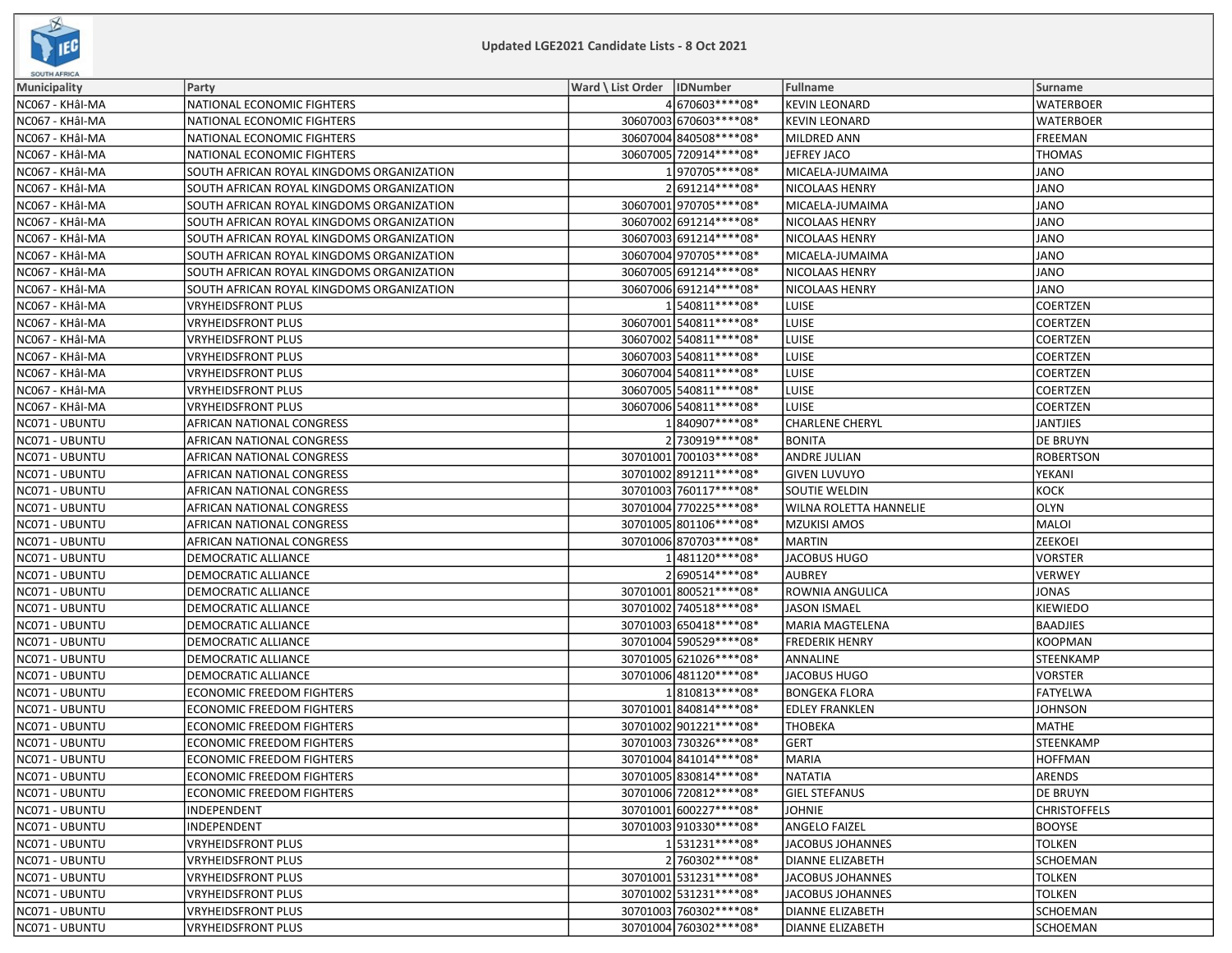

| <b>SOUTH AFRICA</b> |                                  |                              |                          |                           |                  |  |  |
|---------------------|----------------------------------|------------------------------|--------------------------|---------------------------|------------------|--|--|
| Municipality        | Party                            | Ward \ List Order   IDNumber |                          | <b>Fullname</b>           | Surname          |  |  |
| NC071 - UBUNTU      | VRYHEIDSFRONT PLUS               |                              | 30701005 820104 **** 08* | <b>JACO</b>               | SWANEPOEL        |  |  |
| NC071 - UBUNTU      | <b>VRYHEIDSFRONT PLUS</b>        |                              | 30701006 820104 **** 08* | <b>JACO</b>               | SWANEPOEL        |  |  |
| NC072 - UMSOBOMVU   | AFRICAN NATIONAL CONGRESS        |                              | 1740316 **** 08*         | <b>MZWANDILE SIMON</b>    | тото             |  |  |
| NC072 - UMSOBOMVU   | AFRICAN NATIONAL CONGRESS        |                              | 2850217****08*           | NANDIPHA DAGRACIA         | <b>STAFA</b>     |  |  |
| NC072 - UMSOBOMVU   | AFRICAN NATIONAL CONGRESS        |                              | 3740401 **** 08*         | ELSABÉ                    | <b>HUMPHRIES</b> |  |  |
| NC072 - UMSOBOMVU   | AFRICAN NATIONAL CONGRESS        |                              | 4580510 **** 08*         | <b>MZIMKHULU ALBERT</b>   | <b>SESTILE</b>   |  |  |
| NC072 - UMSOBOMVU   | AFRICAN NATIONAL CONGRESS        |                              | 5670620 **** 08*         | <b>MARGARET</b>           | <b>BATTIES</b>   |  |  |
| NC072 - UMSOBOMVU   | AFRICAN NATIONAL CONGRESS        |                              | 6770503 **** 08*         | PHATHIWE EUPHEMIA         | <b>MAUTSE</b>    |  |  |
| NC072 - UMSOBOMVU   | AFRICAN NATIONAL CONGRESS        |                              | 30702001 790829 **** 08* | <b>BULELANI</b>           | <b>MANGALISO</b> |  |  |
| NC072 - UMSOBOMVU   | AFRICAN NATIONAL CONGRESS        |                              | 30702002 570917 **** 08* | WILLEM                    | MINNIE           |  |  |
| NC072 - UMSOBOMVU   | AFRICAN NATIONAL CONGRESS        |                              | 30702003 860406 **** 08* | <b>BONGIWE</b>            | GEORGE           |  |  |
| NC072 - UMSOBOMVU   | AFRICAN NATIONAL CONGRESS        |                              | 30702004 700529 **** 08* | <b>VINCENT PHILIPUS</b>   | <b>HARMSE</b>    |  |  |
| NC072 - UMSOBOMVU   | AFRICAN NATIONAL CONGRESS        |                              | 30702005 771110 **** 08* | NOMAKHOSAZAN PRECIOUS     | MANKAYI          |  |  |
| NC072 - UMSOBOMVU   | AFRICAN NATIONAL CONGRESS        |                              | 30702006 840713 **** 08* | SIBUSISO ANTONIO          | YABO             |  |  |
| NC072 - UMSOBOMVU   | AFRICAN NATIONAL CONGRESS        |                              | 30702007 860722 **** 08* | LINDELWA                  | <b>ZAKHE</b>     |  |  |
| NC072 - UMSOBOMVU   | DEMOCRATIC ALLIANCE              |                              | 1570605 **** 08*         | <b>JOHANNES PETRUS</b>    | MATTHEE          |  |  |
| NC072 - UMSOBOMVU   | DEMOCRATIC ALLIANCE              |                              | 2850725 **** 08*         | <b>GRANT MARLON HUGH</b>  | <b>DOUW</b>      |  |  |
| NC072 - UMSOBOMVU   | DEMOCRATIC ALLIANCE              |                              | 3760308 **** 08*         | MARY-ANN                  | ANDREWS          |  |  |
| NC072 - UMSOBOMVU   | DEMOCRATIC ALLIANCE              |                              | 4590828 **** 08*         | <b>HOFFMAN</b>            | <b>DE POELHA</b> |  |  |
| NC072 - UMSOBOMVU   | DEMOCRATIC ALLIANCE              |                              | 5550107****08*           | <b>SARHA KARLIEN</b>      | <b>BROWN</b>     |  |  |
| NC072 - UMSOBOMVU   | DEMOCRATIC ALLIANCE              |                              | 30702001 760308 **** 08* | MARY-ANN                  | <b>ANDREWS</b>   |  |  |
| NC072 - UMSOBOMVU   | DEMOCRATIC ALLIANCE              |                              | 30702002550107****08*    | <b>SARHA KARLIEN</b>      | <b>BROWN</b>     |  |  |
| NC072 - UMSOBOMVU   | DEMOCRATIC ALLIANCE              |                              | 30702003 830803 **** 08* | PIETER                    | PIETERSE         |  |  |
| NC072 - UMSOBOMVU   | DEMOCRATIC ALLIANCE              |                              | 30702004 830803 **** 08* | PIETER                    | <b>PIETERSE</b>  |  |  |
| NC072 - UMSOBOMVU   | DEMOCRATIC ALLIANCE              |                              | 30702005 570605 **** 08* | <b>JOHANNES PETRUS</b>    | <b>MATTHEE</b>   |  |  |
| NC072 - UMSOBOMVU   | DEMOCRATIC ALLIANCE              |                              | 30702006 940130 **** 08* | <b>NELISWA</b>            | <b>FENI</b>      |  |  |
| NC072 - UMSOBOMVU   | DEMOCRATIC ALLIANCE              |                              | 30702007 850725 **** 08* | <b>GRANT MARLON HUGH</b>  | <b>DOUW</b>      |  |  |
| NC072 - UMSOBOMVU   | <b>ECONOMIC FREEDOM FIGHTERS</b> |                              | 1800209 **** 08*         | SIYOLO MORGEN             | MAY              |  |  |
| NC072 - UMSOBOMVU   | <b>ECONOMIC FREEDOM FIGHTERS</b> |                              | 30702001 800521 **** 08* | LINDELWA HAZEL            | <b>MKOSANA</b>   |  |  |
| NC072 - UMSOBOMVU   | <b>ECONOMIC FREEDOM FIGHTERS</b> |                              | 30702002 770704 **** 08* | <b>XOLANI THEOPHILLUS</b> | QOZILE           |  |  |
| NC072 - UMSOBOMVU   | <b>ECONOMIC FREEDOM FIGHTERS</b> |                              | 30702003 680730 **** 08* | MARTHINUS JOHANNES        | <b>WILLIAMS</b>  |  |  |
| NC072 - UMSOBOMVU   | <b>ECONOMIC FREEDOM FIGHTERS</b> |                              | 30702004 731210 **** 08* | <b>TSIETSI EDMAN</b>      | SIMANGA          |  |  |
| NC072 - UMSOBOMVU   | <b>ECONOMIC FREEDOM FIGHTERS</b> |                              | 30702005 750702 **** 08* | MZOXOLO JUSTICE           | <b>KETELO</b>    |  |  |
| NC072 - UMSOBOMVU   | <b>ECONOMIC FREEDOM FIGHTERS</b> |                              | 30702006 780904 **** 08* | <b>VUYANI PETER</b>       | RASMENI          |  |  |
| NC072 - UMSOBOMVU   | <b>ECONOMIC FREEDOM FIGHTERS</b> |                              | 30702007 731210 **** 08* | <b>TSIETSI EDMAN</b>      | SIMANGA          |  |  |
| NC072 - UMSOBOMVU   | INDEPENDENT                      |                              | 30702002 550704 **** 08* | <b>THYS</b>               | DE VOS           |  |  |
| NC072 - UMSOBOMVU   | PATRIOTIC ALLIANCE               |                              | 1580926****08*           | <b>WILBY</b>              | PIENAAR          |  |  |
| NC072 - UMSOBOMVU   | PATRIOTIC ALLIANCE               |                              | 2980904 **** 08*         | <b>DIMPHO</b>             | PHOKENG          |  |  |
| NC072 - UMSOBOMVU   | PATRIOTIC ALLIANCE               |                              | 3650807 **** 08*         | <b>LUKAS</b>              | <b>JANUARIE</b>  |  |  |
| NC072 - UMSOBOMVU   | PATRIOTIC ALLIANCE               |                              | 4790819 **** 08*         | <b>THEA</b>               | PIENAAR          |  |  |
| NC072 - UMSOBOMVU   | PATRIOTIC ALLIANCE               |                              | 5 720412 **** 08*        | PIET                      | JACOBS           |  |  |
| NC072 - UMSOBOMVU   | PATRIOTIC ALLIANCE               |                              | 6920711 **** 08*         | <b>KATRYN</b>             | <b>MLUNGWANA</b> |  |  |
| NC072 - UMSOBOMVU   | PATRIOTIC ALLIANCE               |                              | 7981214 **** 08*         | AKHONA                    | <b>MEKILE</b>    |  |  |
| NC072 - UMSOBOMVU   | PATRIOTIC ALLIANCE               |                              | 8820213 **** 08*         | <b>BEAUTY NANDIPHA</b>    | <b>BADI</b>      |  |  |
| NC072 - UMSOBOMVU   | PATRIOTIC ALLIANCE               |                              | 30702001 790819 **** 08* | <b>THEA</b>               | PIENAAR          |  |  |
| NC072 - UMSOBOMVU   | PATRIOTIC ALLIANCE               |                              | 30702002 790819 **** 08* | <b>THEA</b>               | PIENAAR          |  |  |
| NC072 - UMSOBOMVU   | PATRIOTIC ALLIANCE               |                              | 30702003 921107****08*   | SAMANTHA ELSIE            | NTELA            |  |  |
| NC072 - UMSOBOMVU   | PATRIOTIC ALLIANCE               |                              | 30702004 650807****08*   | LUKAS                     | JANUARIE         |  |  |
| NC072 - UMSOBOMVU   | PATRIOTIC ALLIANCE               |                              | 30702005 980904 **** 08* | <b>DIMPHO</b>             | <b>PHOKENG</b>   |  |  |
| NC072 - UMSOBOMVU   | PATRIOTIC ALLIANCE               |                              | 30702006 980904 **** 08* | <b>DIMPHO</b>             | <b>PHOKENG</b>   |  |  |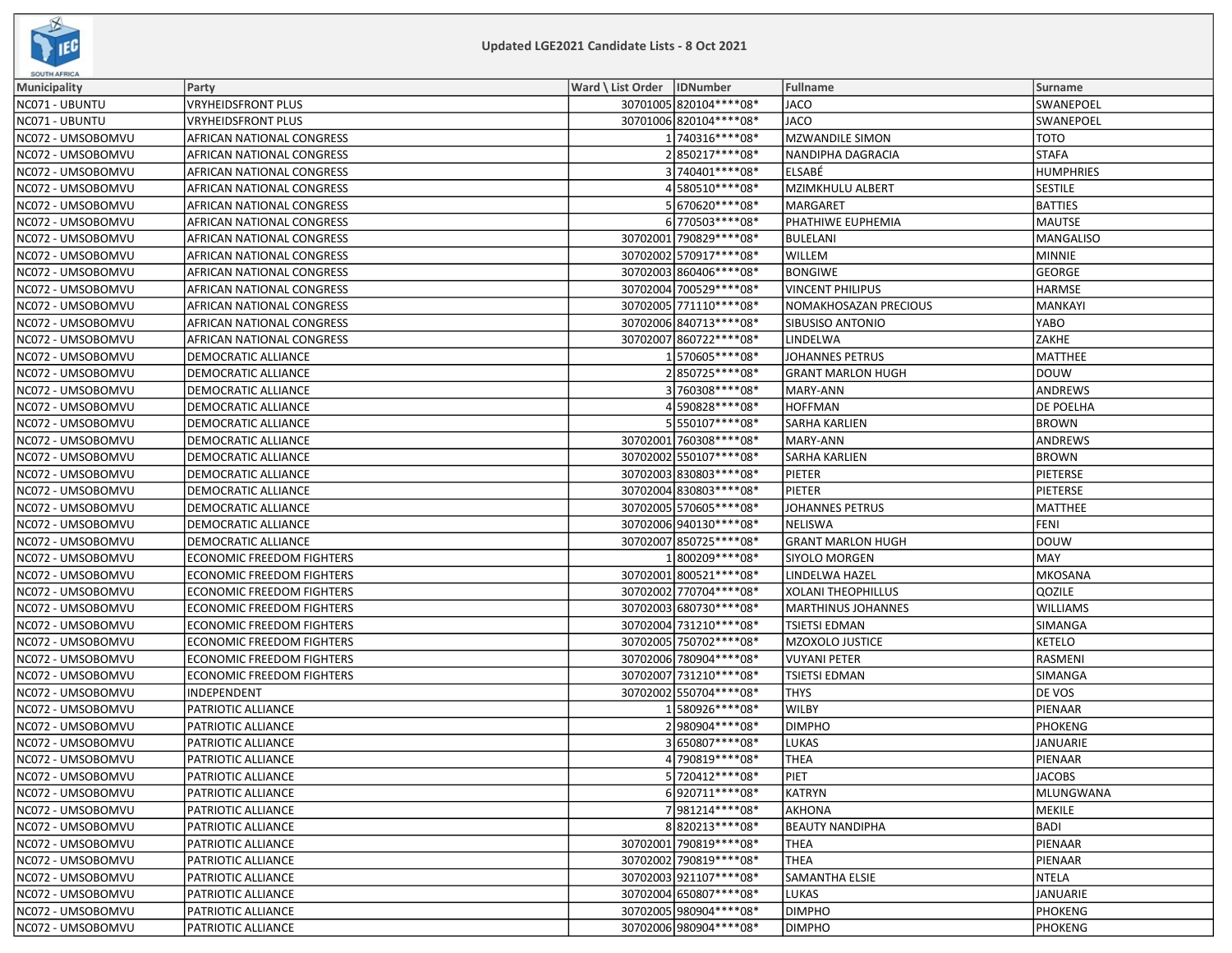

| <b>SOUTH AFRICA</b> |                                 |                              |                          |                           |                     |  |  |
|---------------------|---------------------------------|------------------------------|--------------------------|---------------------------|---------------------|--|--|
| <b>Municipality</b> | Party                           | Ward \ List Order   IDNumber |                          | <b>Fullname</b>           | Surname             |  |  |
| NC072 - UMSOBOMVU   | PATRIOTIC ALLIANCE              |                              | 30702007 580926 **** 08* | <b>WILBY</b>              | PIENAAR             |  |  |
| NC072 - UMSOBOMVU   | UMSOBOMVU RESIDENTS ASSOCIATION |                              | 1710812 **** 08*         | <b>MARTIN TSHUNKU</b>     | LAMANI              |  |  |
| NC072 - UMSOBOMVU   | UMSOBOMVU RESIDENTS ASSOCIATION |                              | 2750217****08*           | NTOYAKHE GEORGE           | MGCINENI            |  |  |
| NC072 - UMSOBOMVU   | UMSOBOMVU RESIDENTS ASSOCIATION |                              | 3841230 **** 08*         | XOLISWA LYDIA             | MARKS               |  |  |
| NC072 - UMSOBOMVU   | UMSOBOMVU RESIDENTS ASSOCIATION |                              | 4880612 **** 08*         | <b>MESHACK VUYO</b>       | sotyu               |  |  |
| NC072 - UMSOBOMVU   | UMSOBOMVU RESIDENTS ASSOCIATION |                              | 5690910 **** 08*         | <b>ANDREAS COUNTRYBOY</b> | PLAATJIES           |  |  |
| NC072 - UMSOBOMVU   | UMSOBOMVU RESIDENTS ASSOCIATION |                              | 6800720 **** 08*         | <b>SABELO PATRICK</b>     | KHWELETA            |  |  |
| NC072 - UMSOBOMVU   | UMSOBOMVU RESIDENTS ASSOCIATION |                              | 7671230 **** 08*         | MZIKAYISE                 | <b>STALI</b>        |  |  |
| NC072 - UMSOBOMVU   | UMSOBOMVU RESIDENTS ASSOCIATION |                              | 30702001 671230 **** 08* | MZIKAYISE                 | <b>STALI</b>        |  |  |
| NC072 - UMSOBOMVU   | UMSOBOMVU RESIDENTS ASSOCIATION |                              | 30702002 800720 **** 08* | <b>SABELO PATRICK</b>     | KHWELETA            |  |  |
| NC072 - UMSOBOMVU   | UMSOBOMVU RESIDENTS ASSOCIATION |                              | 30702003831123****08*    | LUVUYO                    | <b>TYINDYI</b>      |  |  |
| NC072 - UMSOBOMVU   | UMSOBOMVU RESIDENTS ASSOCIATION |                              | 30702004 750416 **** 08* | <b>ZONISELO JULY</b>      | NQANGISO            |  |  |
| NC072 - UMSOBOMVU   | UMSOBOMVU RESIDENTS ASSOCIATION |                              | 30702005 770217**** 08*  | NONHLUPHEKO SARAH         | MLUNGWANA           |  |  |
| NC072 - UMSOBOMVU   | UMSOBOMVU RESIDENTS ASSOCIATION |                              | 30702006 900411 **** 08* | <b>THEMBELIHLE</b>        | MATEBESE            |  |  |
| NC072 - UMSOBOMVU   | UMSOBOMVU RESIDENTS ASSOCIATION |                              | 30702007 810927**** 08*  | <b>ABONGWE PHILGETTO</b>  | <b>POYO</b>         |  |  |
| NC072 - UMSOBOMVU   | VRYHEIDSFRONT PLUS              |                              | 1520525 **** 08*         | <b>BAREND DANIËL</b>      | ROSSOUW             |  |  |
| NC072 - UMSOBOMVU   | VRYHEIDSFRONT PLUS              |                              | 2 720629 **** 08*        | NICKLAAS JOHANNES         | <b>BATTIES</b>      |  |  |
| NC072 - UMSOBOMVU   | <b>VRYHEIDSFRONT PLUS</b>       |                              | 3530409 **** 08*         | <b>THEUNS</b>             | <b>VAN DER BERG</b> |  |  |
| NC072 - UMSOBOMVU   | VRYHEIDSFRONT PLUS              |                              | 4870118 **** 08*         | <b>ELTON ROGER</b>        | MITCHELL            |  |  |
| NC072 - UMSOBOMVU   | VRYHEIDSFRONT PLUS              |                              | 30702001 520525 **** 08* | <b>BAREND DANIËL</b>      | ROSSOUW             |  |  |
| NC072 - UMSOBOMVU   | VRYHEIDSFRONT PLUS              |                              | 30702002 520525 **** 08* | <b>BAREND DANIEL</b>      | ROSSOUW             |  |  |
| NC072 - UMSOBOMVU   | <b>VRYHEIDSFRONT PLUS</b>       |                              | 30702003 870118 **** 08* | <b>ELTON ROGER</b>        | MITCHELL            |  |  |
| NC072 - UMSOBOMVU   | <b>VRYHEIDSFRONT PLUS</b>       |                              | 30702004 520525 **** 08* | <b>BAREND DANIËL</b>      | ROSSOUW             |  |  |
| NC072 - UMSOBOMVU   | VRYHEIDSFRONT PLUS              |                              | 30702005 520525 **** 08* | <b>BAREND DANIEL</b>      | ROSSOUW             |  |  |
| NC072 - UMSOBOMVU   | <b>VRYHEIDSFRONT PLUS</b>       |                              | 30702006 520525 **** 08* | <b>BAREND DANIËL</b>      | ROSSOUW             |  |  |
| NC072 - UMSOBOMVU   | VRYHEIDSFRONT PLUS              |                              | 30702007 530409 **** 08* | <b>THEUNS</b>             | VAN DER BERG        |  |  |
| NC073 - EMTHANJENI  | AFRICAN NATIONAL CONGRESS       |                              | 1 700703 **** 08*        | <b>GLADWELL LULAMILE</b>  | NKUMBI              |  |  |
| NC073 - EMTHANJENI  | AFRICAN NATIONAL CONGRESS       |                              | 2 690414****08*          | MONICA CHARMAINE          | <b>KIVEDO</b>       |  |  |
| NC073 - EMTHANJENI  | AFRICAN NATIONAL CONGRESS       |                              | 3721227****08*           | NONTOBEKO PATRICIA        | <b>MKONTWANA</b>    |  |  |
| NC073 - EMTHANJENI  | AFRICAN NATIONAL CONGRESS       |                              | 4840115 **** 08*         | <b>RONALD RODGER</b>      | FAUL                |  |  |
| NC073 - EMTHANJENI  | AFRICAN NATIONAL CONGRESS       |                              | 5660802 **** 08*         | SIPHO THOMAS              | <b>STHONGA</b>      |  |  |
| NC073 - EMTHANJENI  | AFRICAN NATIONAL CONGRESS       |                              | 6 700525 **** 08*        | <b>LUCY</b>               | <b>BILLIE</b>       |  |  |
| NC073 - EMTHANJENI  | AFRICAN NATIONAL CONGRESS       |                              | 7 760514 **** 08*        | <b>CHRISTAL PRICILLA</b>  | VYWERS              |  |  |
| NC073 - EMTHANJENI  | AFRICAN NATIONAL CONGRESS       |                              | 30703001 720723 **** 08* | <b>FIONA CELES</b>        | SWANEPOEL           |  |  |
| NC073 - EMTHANJENI  | AFRICAN NATIONAL CONGRESS       |                              | 30703002 741128 **** 08* | <b>MARTHA NICOLEEN</b>    | MAC KAY             |  |  |
| NC073 - EMTHANJENI  | AFRICAN NATIONAL CONGRESS       |                              | 30703003 860410 **** 08* | <b>SANDILE WALTER</b>     | MAKHANDULA          |  |  |
| NC073 - EMTHANJENI  | AFRICAN NATIONAL CONGRESS       |                              | 30703004 771104 **** 08* | THEO JACOBUS              | <b>BRANDT</b>       |  |  |
| NC073 - EMTHANJENI  | AFRICAN NATIONAL CONGRESS       |                              | 30703005 940527 **** 08* | <b>SURMEN NATIN</b>       | LOUW                |  |  |
| NC073 - EMTHANJENI  | AFRICAN NATIONAL CONGRESS       |                              | 30703006 721216 **** 08* | LENA ELIZA                | ANDREWS             |  |  |
| NC073 - EMTHANJENI  | AFRICAN NATIONAL CONGRESS       |                              | 30703007 750310 **** 08* | JOSEPH MAHOB±             | <b>FORTUIN</b>      |  |  |
| NC073 - EMTHANJENI  | AFRICAN NATIONAL CONGRESS       |                              | 30703008 711101 **** 08* | <b>PATRICK PHUMELELO</b>  | MHLAULI             |  |  |
| NC073 - EMTHANJENI  | DEMOCRATIC ALLIANCE             |                              | 1580211 **** 08*         | <b>GERHARDUS KOEN</b>     | <b>ENGELBRECHT</b>  |  |  |
| NC073 - EMTHANJENI  | DEMOCRATIC ALLIANCE             |                              | 2800102 **** 08*         | RIDWAAN                   | <b>SMITH</b>        |  |  |
| NC073 - EMTHANJENI  | DEMOCRATIC ALLIANCE             |                              | 3770714 **** 08*         | ROWEDA HILDEGARD          | ADAMS-BEUKES        |  |  |
| NC073 - EMTHANJENI  | DEMOCRATIC ALLIANCE             |                              | 4 610926 **** 08*        | <b>BENNIE</b>             | SWANEPOEL           |  |  |
| NC073 - EMTHANJENI  | DEMOCRATIC ALLIANCE             |                              | 5641027****08*           | WILHELMINA                | <b>HENDRIKS</b>     |  |  |
| NC073 - EMTHANJENI  | DEMOCRATIC ALLIANCE             |                              | 6630622 **** 08*         | <b>ANNA</b>               | <b>BEUKES</b>       |  |  |
| NC073 - EMTHANJENI  | DEMOCRATIC ALLIANCE             |                              | 7790128 **** 08*         | <b>BENITA VERONICA</b>    | LOUW                |  |  |
| NC073 - EMTHANJENI  | DEMOCRATIC ALLIANCE             |                              | 8 790311 **** 08*        | THEMBA STEVEN             | APRIL               |  |  |
| NC073 - EMTHANJENI  | DEMOCRATIC ALLIANCE             |                              | 9621014 **** 08*         | PRINCESS NTOMBOMZI        | <b>BUSHULA</b>      |  |  |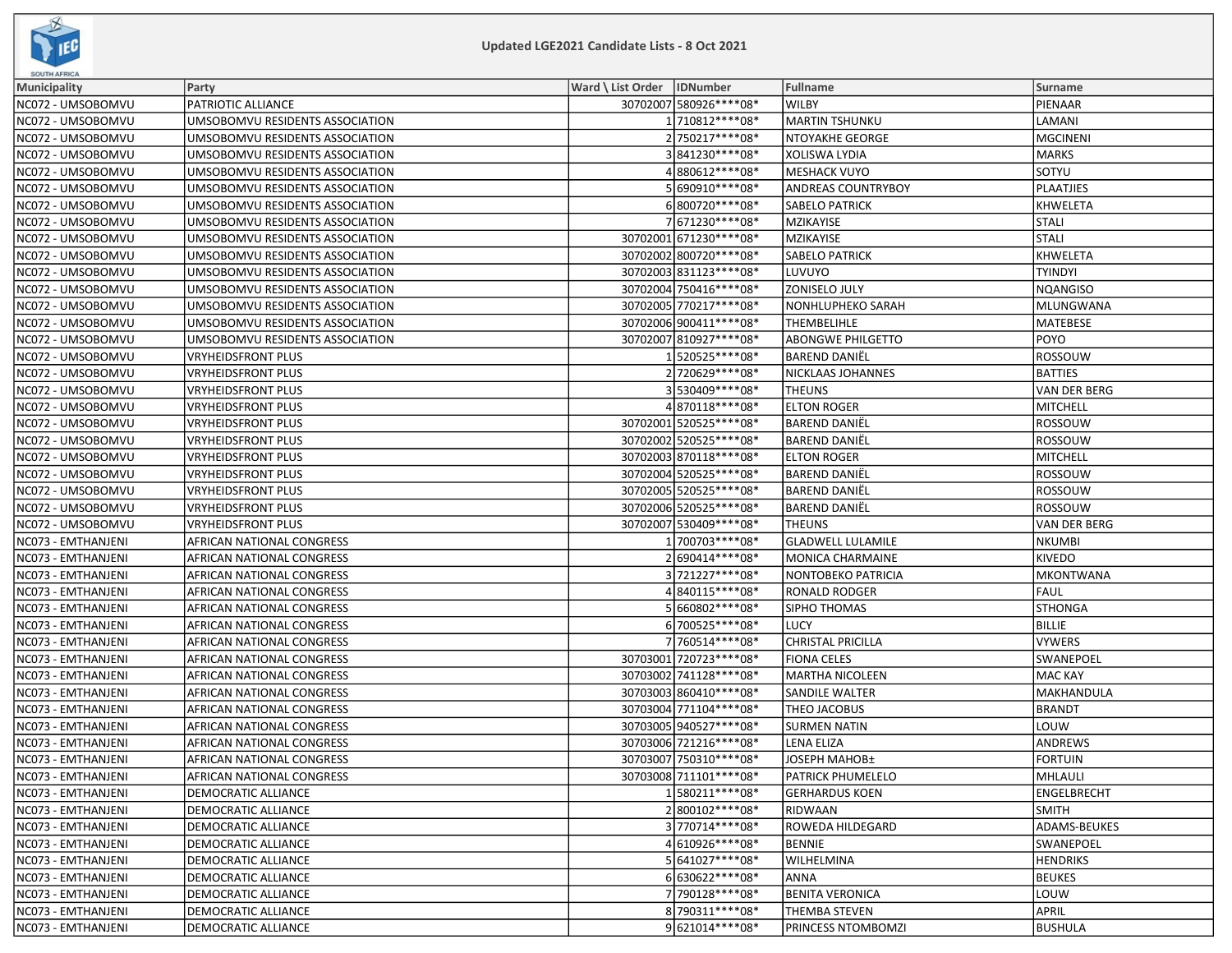

| <b>SOUTH AFRICA</b> |                                  |                              |                          |                            |                     |
|---------------------|----------------------------------|------------------------------|--------------------------|----------------------------|---------------------|
| Municipality        | Party                            | Ward \ List Order   IDNumber |                          | <b>Fullname</b>            | Surname             |
| NC073 - EMTHANJENI  | DEMOCRATIC ALLIANCE              |                              | 10 700324 **** 08 *      | <b>JOLINE</b>              | <b>HOFFMAN</b>      |
| NC073 - EMTHANJENI  | <b>DEMOCRATIC ALLIANCE</b>       |                              | 11 680225 **** 08*       | <b>ELSA MARIA</b>          | <b>MATJAN</b>       |
| NC073 - EMTHANJENI  | DEMOCRATIC ALLIANCE              |                              | 12 540616 **** 08*       | SPAAS                      | <b>WALES</b>        |
| NC073 - EMTHANJENI  | DEMOCRATIC ALLIANCE              |                              | 30703001 770714 **** 08* | ROWEDA HILDEGARD           | ADAMS-BEUKES        |
| NC073 - EMTHANJENI  | DEMOCRATIC ALLIANCE              |                              | 30703002 540616 **** 08* | SPAAS                      | <b>WALES</b>        |
| NC073 - EMTHANJENI  | DEMOCRATIC ALLIANCE              |                              | 30703003 621014 **** 08* | PRINCESS NTOMBOMZI         | <b>BUSHULA</b>      |
| NC073 - EMTHANJENI  | DEMOCRATIC ALLIANCE              |                              | 30703004 641027****08*   | WILHELMINA                 | <b>HENDRIKS</b>     |
| NC073 - EMTHANJENI  | DEMOCRATIC ALLIANCE              |                              | 30703005 580211 **** 08* | <b>GERHARDUS KOEN</b>      | ENGELBRECHT         |
| NC073 - EMTHANJENI  | DEMOCRATIC ALLIANCE              |                              | 30703006 711007 **** 08* | EDWARD                     | ANDREWS             |
| NC073 - EMTHANJENI  | DEMOCRATIC ALLIANCE              |                              | 30703007 610926 **** 08* | <b>BENNIE</b>              | SWANEPOEL           |
| NC073 - EMTHANJENI  | DEMOCRATIC ALLIANCE              |                              | 30703008 630622 **** 08* | <b>ANNA</b>                | <b>BEUKES</b>       |
| NC073 - EMTHANJENI  | <b>ECONOMIC FREEDOM FIGHTERS</b> |                              | 1 740905 **** 08*        | PRIMROSE NOZIPHIWO         | <b>BUSHULA</b>      |
| NC073 - EMTHANJENI  | <b>ECONOMIC FREEDOM FIGHTERS</b> |                              | 30703001 890318 **** 08* | SALOMÉ SONIA               | <b>VAN NECK</b>     |
| NC073 - EMTHANJENI  | <b>ECONOMIC FREEDOM FIGHTERS</b> |                              | 30703002 740227 **** 08* | <b>GERDA BETTA</b>         | GREEFF              |
| NC073 - EMTHANJENI  | <b>ECONOMIC FREEDOM FIGHTERS</b> |                              | 30703003 740905 **** 08* | PRIMROSE NOZIPHIWO         | <b>BUSHULA</b>      |
| NC073 - EMTHANJENI  | <b>ECONOMIC FREEDOM FIGHTERS</b> |                              | 30703004 800706 **** 08* | THANDEKA PATHIA            | MNGXALI             |
| NC073 - EMTHANJENI  | <b>ECONOMIC FREEDOM FIGHTERS</b> |                              | 30703005 770928 **** 08* | <b>FRANKLIN TIMOTHEUS</b>  | <b>WHITE</b>        |
| NC073 - EMTHANJENI  | <b>ECONOMIC FREEDOM FIGHTERS</b> |                              | 30703006971012 **** 08*  | SINOVUYO CAREY             | MHLABA              |
| NC073 - EMTHANJENI  | <b>ECONOMIC FREEDOM FIGHTERS</b> |                              | 30703007 860716 **** 08* | MIKE                       | SOLOMON             |
| NC073 - EMTHANJENI  | <b>ECONOMIC FREEDOM FIGHTERS</b> |                              | 30703008 720514 **** 08* | <b>KHOLEKA GETRUDE</b>     | MENZIWA             |
| NC073 - EMTHANJENI  | INDEPENDENT                      |                              | 30703001 640319 **** 08* | <b>AUBURN FRANCIOS</b>     | <b>JAFTHA</b>       |
| NC073 - EMTHANJENI  | INDEPENDENT                      |                              | 30703001 890222 **** 08* | <b>ERIC WAYNE</b>          | <b>KASPER</b>       |
| NC073 - EMTHANJENI  | INDEPENDENT                      |                              | 30703002 890222 **** 08* | <b>ERIC WAYNE</b>          | KASPER              |
| NC073 - EMTHANJENI  | INDEPENDENT                      |                              | 30703004 890222 **** 08* | <b>ERIC WAYNE</b>          | <b>KASPER</b>       |
| NC073 - EMTHANJENI  | INDEPENDENT                      |                              | 30703007 550924 **** 08* | <b>CORNELIUS DAWID</b>     | <b>BEZUIDENHOUT</b> |
| NC073 - EMTHANJENI  | PATRIOTIC ALLIANCE               |                              | 590918 **** * 08*        | <b>MARTHA SUSAN THAMAR</b> | <b>BOOYSEN</b>      |
| NC073 - EMTHANJENI  | PATRIOTIC ALLIANCE               |                              | 2820129 **** 08*         | <b>CICIL JAMES</b>         | <b>VAN SYFER</b>    |
| NC073 - EMTHANJENI  | PATRIOTIC ALLIANCE               |                              | 3731223 **** 08*         | NIGEL DELMAINE             | MURRAY              |
| NC073 - EMTHANJENI  | PATRIOTIC ALLIANCE               |                              | 4691004 **** 08*         | SERA                       | MATHEWS             |
| NC073 - EMTHANJENI  | PATRIOTIC ALLIANCE               |                              | 5 681016****08*          | <b>PATRICK</b>             | <b>FILLIES</b>      |
| NC073 - EMTHANJENI  | PATRIOTIC ALLIANCE               |                              | 6 761230****08*          | <b>BARRY WILSON</b>        | <b>FISHER</b>       |
| NC073 - EMTHANJENI  | PATRIOTIC ALLIANCE               |                              | 7690910 **** 08*         | <b>JONATHAN</b>            | ADAMS               |
| NC073 - EMTHANJENI  | PATRIOTIC ALLIANCE               |                              | 30703001 880521 **** 08* | <b>LINDRY LUCIEN</b>       | PYLMAN              |
| NC073 - EMTHANJENI  | <b>PATRIOTIC ALLIANCE</b>        |                              | 30703002 790926 **** 08* | JANET SHANNON GRACE        | <b>VAN WYK</b>      |
| NC073 - EMTHANJENI  | PATRIOTIC ALLIANCE               |                              | 30703004 600419 **** 08* | JOHANNES-SAM               | <b>BANTHAM</b>      |
| NC073 - EMTHANJENI  | PATRIOTIC ALLIANCE               |                              | 30703007 560108 **** 08* | <b>HENRY SALMON</b>        | <b>JONKERS</b>      |
| NC073 - EMTHANJENI  | VRYHEIDSFRONT PLUS               |                              | 1540214 **** 08*         | <b>FREDERIK JACOBUS</b>    | SWANEPOEL           |
| NC073 - EMTHANJENI  | <b>VRYHEIDSFRONT PLUS</b>        |                              | 2751123 **** 08*         | <b>ALBERTUS JACOBUS</b>    | <b>VAN WYK</b>      |
| NC073 - EMTHANJENI  | <b>VRYHEIDSFRONT PLUS</b>        |                              | 30703001 751123 **** 08* | ALBERTUS JACOBUS           | <b>VAN WYK</b>      |
| NC073 - EMTHANJENI  | <b>VRYHEIDSFRONT PLUS</b>        |                              | 30703002 751123****08*   | <b>ALBERTUS JACOBUS</b>    | <b>VAN WYK</b>      |
| NC073 - EMTHANJENI  | <b>VRYHEIDSFRONT PLUS</b>        |                              | 30703003 751123 **** 08* | <b>ALBERTUS JACOBUS</b>    | <b>VAN WYK</b>      |
| NC073 - EMTHANJENI  | <b>VRYHEIDSFRONT PLUS</b>        |                              | 30703004 751123 **** 08* | ALBERTUS JACOBUS           | <b>VAN WYK</b>      |
| NC073 - EMTHANJENI  | <b>VRYHEIDSFRONT PLUS</b>        |                              | 30703005 751123 **** 08* | <b>ALBERTUS JACOBUS</b>    | VAN WYK             |
| NC073 - EMTHANJENI  | <b>VRYHEIDSFRONT PLUS</b>        |                              | 30703006 540214 **** 08* | <b>FREDERIK JACOBUS</b>    | <b>SWANEPOEL</b>    |
| NC073 - EMTHANJENI  | <b>VRYHEIDSFRONT PLUS</b>        |                              | 30703007 540214 **** 08* | <b>FREDERIK JACOBUS</b>    | <b>SWANEPOEL</b>    |
| NC073 - EMTHANJENI  | <b>VRYHEIDSFRONT PLUS</b>        |                              | 30703008 751123 **** 08* | ALBERTUS JACOBUS           | <b>VAN WYK</b>      |
| NC074 - KAREEBERG   | AFRICAN NATIONAL CONGRESS        |                              | 1820721 **** 08*         | <b>EUNICE FIONA</b>        | <b>GOEIEMAN</b>     |
| NC074 - KAREEBERG   | AFRICAN NATIONAL CONGRESS        |                              | 2630222****08*           | NORMAN STEPHEN             | VAN WYK             |
| NC074 - KAREEBERG   | AFRICAN NATIONAL CONGRESS        |                              | 30704001 821123 **** 08* | <b>HILDREY SHAMENPHA</b>   | <b>WITBOOI</b>      |
| NC074 - KAREEBERG   | AFRICAN NATIONAL CONGRESS        |                              | 30704002 610521 **** 08* | ANNA JOHANNA               | KAMIES              |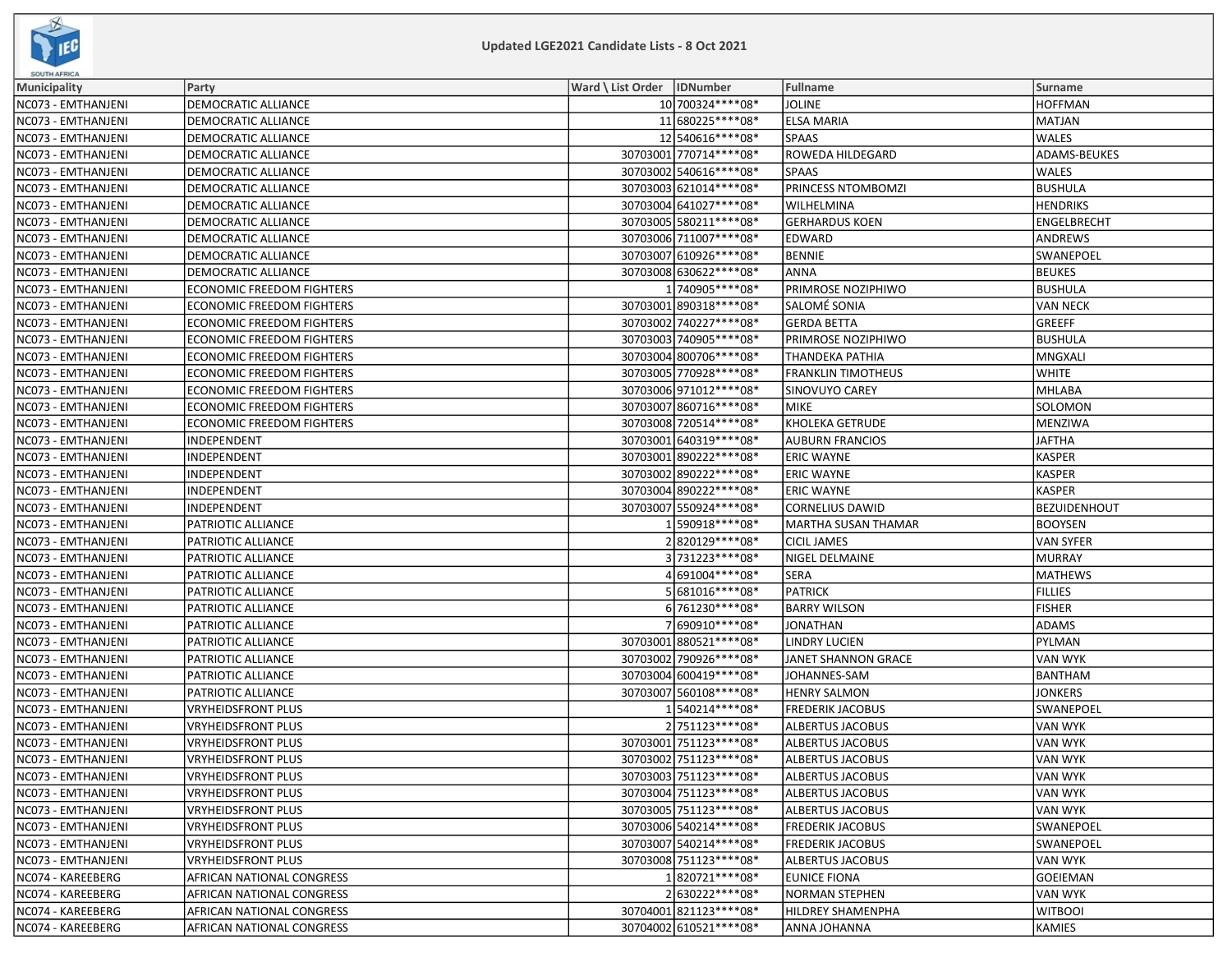

| <b>SOUTH AFRICA</b>  |                                  |                              |                          |                            |                   |  |  |
|----------------------|----------------------------------|------------------------------|--------------------------|----------------------------|-------------------|--|--|
| Municipality         | Party                            | Ward \ List Order   IDNumber |                          | Fullname                   | <b>Surname</b>    |  |  |
| NC074 - KAREEBERG    | AFRICAN NATIONAL CONGRESS        |                              | 30704003 670603 **** 08* | JOHANNES SOLOMON           | <b>NEWATH</b>     |  |  |
| NC074 - KAREEBERG    | AFRICAN NATIONAL CONGRESS        |                              | 30704004 900830 **** 08* | <b>VIRGILIAN ANTHONEAL</b> | <b>KASPER</b>     |  |  |
| NC074 - KAREEBERG    | AFRICAN NATIONAL CONGRESS        |                              | 30704005 760524 **** 08* | RODNEY CALTON GERALD       | JIKELLA           |  |  |
| NC074 - KAREEBERG    | AFRICAN NATIONAL CONGRESS        |                              | 30704006 680526 **** 08* | PAUL                       | <b>CHARLIES</b>   |  |  |
| NC074 - KAREEBERG    | DEMOCRATIC ALLIANCE              |                              | 1570414 **** 08*         | <b>ESAU</b>                | HOORN             |  |  |
| NC074 - KAREEBERG    | DEMOCRATIC ALLIANCE              |                              | 2670402 **** 08*         | <b>WILLEM FREDERIK</b>     | LINKS             |  |  |
| NC074 - KAREEBERG    | DEMOCRATIC ALLIANCE              |                              | 30704001 611106 **** 08* | <b>MARIA JACOBA</b>        | <b>HOORN</b>      |  |  |
| NC074 - KAREEBERG    | DEMOCRATIC ALLIANCE              |                              | 30704002 800820 **** 08* | <b>MARITZA AGASTA</b>      | <b>VAN TONDER</b> |  |  |
| NC074 - KAREEBERG    | DEMOCRATIC ALLIANCE              |                              | 30704003 570414 **** 08* | ESAU                       | HOORN             |  |  |
| NC074 - KAREEBERG    | DEMOCRATIC ALLIANCE              |                              | 30704004 670402 **** 08* | <b>WILLEM FREDERIK</b>     | <b>LINKS</b>      |  |  |
| NC074 - KAREEBERG    | DEMOCRATIC ALLIANCE              |                              | 30704005 850908 **** 08* | <b>ELIZENA</b>             | кокт              |  |  |
| NC074 - KAREEBERG    | DEMOCRATIC ALLIANCE              |                              | 30704006 660727**** 08*  | <b>SOPHIA LUCIA</b>        | <b>ADOLF</b>      |  |  |
| NC074 - KAREEBERG    | <b>ECONOMIC FREEDOM FIGHTERS</b> |                              | 1 730722 **** 08*        | <b>WILFRET DANI'L</b>      | <b>HORNE</b>      |  |  |
| NC074 - KAREEBERG    | <b>ECONOMIC FREEDOM FIGHTERS</b> |                              | 30704001 770105 **** 08* | JANDRÉ                     | NYL               |  |  |
| NC074 - KAREEBERG    | <b>ECONOMIC FREEDOM FIGHTERS</b> |                              | 30704002 861013 **** 08* | YVETTE MARIAAN             | NEELS             |  |  |
| NC074 - KAREEBERG    | <b>ECONOMIC FREEDOM FIGHTERS</b> |                              | 30704003 730722 **** 08* | WILFRET DANI°L             | <b>HORNE</b>      |  |  |
| NC074 - KAREEBERG    | <b>ECONOMIC FREEDOM FIGHTERS</b> |                              | 30704004 850518 **** 08* | <b>PATRICK ERICK</b>       | JANN              |  |  |
| NC074 - KAREEBERG    | <b>ECONOMIC FREEDOM FIGHTERS</b> |                              | 30704005 890306 **** 08* | <b>HENDRIKA</b>            | <b>GOEIEMAN</b>   |  |  |
| NC074 - KAREEBERG    | <b>ECONOMIC FREEDOM FIGHTERS</b> |                              | 30704006 771003 **** 08* | LLUWEL                     | KOLBE             |  |  |
| NC074 - KAREEBERG    | INDEPENDENT                      |                              | 30704003 590108 **** 08* | <b>JOHN CORNELIUS</b>      | <b>WITBOOI</b>    |  |  |
| NC074 - KAREEBERG    | KAREEBERG CIVIC MOVEMENT         |                              | 1741219 **** 08*         | <b>MONRAY JULIAN</b>       | MACZALI           |  |  |
| NC074 - KAREEBERG    | KAREEBERG CIVIC MOVEMENT         |                              | 2721018 **** 08*         | <b>SARAH DOROTHEA</b>      | <b>MALGAS</b>     |  |  |
| NC074 - KAREEBERG    | KAREEBERG CIVIC MOVEMENT         |                              | 3 950407****08*          | AVRIL LEHANDRÉ TRACY-LEE   | VAARLAND          |  |  |
| NC074 - KAREEBERG    | KAREEBERG CIVIC MOVEMENT         |                              | 4680722 **** 08*         | <b>VENETIO HERMINGILDA</b> | SLAVERSE          |  |  |
| NC074 - KAREEBERG    | KAREEBERG CIVIC MOVEMENT         |                              | 5950715 **** 08*         | <b>MONIQUE TAMSYN</b>      | MOSTERT           |  |  |
| NC074 - KAREEBERG    | KAREEBERG CIVIC MOVEMENT         |                              | 6 760717****08*          | <b>TRESLYN ENRICO</b>      | <b>VAN TONDER</b> |  |  |
| NC074 - KAREEBERG    | KAREEBERG CIVIC MOVEMENT         |                              | 7 740824 **** 08*        | <b>ISMILE FRANKLIN</b>     | <b>ADAMS</b>      |  |  |
| NC074 - KAREEBERG    | KAREEBERG CIVIC MOVEMENT         |                              | 8690527****08*           | <b>GERT KAROLUS</b>        | <b>TIETIES</b>    |  |  |
| NC074 - KAREEBERG    | KAREEBERG CIVIC MOVEMENT         |                              | 30704001 690527****08*   | <b>GERT KAROLUS</b>        | <b>TIETIES</b>    |  |  |
| NC074 - KAREEBERG    | KAREEBERG CIVIC MOVEMENT         |                              | 30704002 740824 **** 08* | <b>ISMILE FRANKLIN</b>     | <b>ADAMS</b>      |  |  |
| NC074 - KAREEBERG    | KAREEBERG CIVIC MOVEMENT         |                              | 30704003 760717****08*   | <b>TRESLYN ENRICO</b>      | VAN TONDER        |  |  |
| NC074 - KAREEBERG    | KAREEBERG CIVIC MOVEMENT         |                              | 30704004 680722 **** 08* | <b>VENETIO HERMINGILDA</b> | <b>SLAVERSE</b>   |  |  |
| NC074 - KAREEBERG    | KAREEBERG CIVIC MOVEMENT         |                              | 30704005 950715 **** 08* | MONIQUE TAMSYN             | <b>MOSTERT</b>    |  |  |
| NC074 - KAREEBERG    | KAREEBERG CIVIC MOVEMENT         |                              | 30704006 811218 **** 08* | <b>DENNIS</b>              | KLAASTE           |  |  |
| NC074 - KAREEBERG    | <b>VRYHEIDSFRONT PLUS</b>        |                              | 1370208 **** 08*         | <b>ELLEN LOUISA</b>        | RILEY             |  |  |
| NC074 - KAREEBERG    | <b>VRYHEIDSFRONT PLUS</b>        |                              | 2980811 **** 08*         | PIETER NICHOLAAS           | BOTHA             |  |  |
| NC074 - KAREEBERG    | VRYHEIDSFRONT PLUS               |                              | 30704001 370208 **** 08* | <b>ELLEN LOUISA</b>        | RILEY             |  |  |
| NC074 - KAREEBERG    | <b>VRYHEIDSFRONT PLUS</b>        |                              | 30704002 980811 **** 08* | PIETER NICHOLAAS           | <b>BOTHA</b>      |  |  |
| NC074 - KAREEBERG    | VRYHEIDSFRONT PLUS               |                              | 30704003 370208 **** 08* | <b>ELLEN LOUISA</b>        | RILEY             |  |  |
| NC074 - KAREEBERG    | VRYHEIDSFRONT PLUS               |                              | 30704004 370208 **** 08* | <b>ELLEN LOUISA</b>        | RILEY             |  |  |
| NC074 - KAREEBERG    | <b>VRYHEIDSFRONT PLUS</b>        |                              | 30704005 370208 **** 08* | <b>ELLEN LOUISA</b>        | RILEY             |  |  |
| NC074 - KAREEBERG    | <b>VRYHEIDSFRONT PLUS</b>        |                              | 30704006 980811 **** 08* | PIETER NICHOLAAS           | BOTHA             |  |  |
| NC075 - RENOSTERBERG | AFRICAN NATIONAL CONGRESS        |                              | 1890226 **** 08*         | NATHASHUA BENERDINE        | BOOYSEN           |  |  |
| NC075 - RENOSTERBERG | AFRICAN NATIONAL CONGRESS        |                              | 2790928 **** 08*         | <b>CHARLES</b>             | DAVIDS            |  |  |
| NC075 - RENOSTERBERG | <b>AFRICAN NATIONAL CONGRESS</b> |                              | 3810506 **** 08*         | NATASHA ELAINE             | MIAH              |  |  |
| NC075 - RENOSTERBERG | AFRICAN NATIONAL CONGRESS        |                              | 4860615 **** 08*         | <b>BONGANI THEORY</b>      | JACOBS            |  |  |
| NC075 - RENOSTERBERG | AFRICAN NATIONAL CONGRESS        |                              | 30705001 750120 **** 08* | <b>ANDREW IVAN</b>         | <b>SAMSON</b>     |  |  |
| NC075 - RENOSTERBERG | AFRICAN NATIONAL CONGRESS        |                              | 30705002 791001 **** 08* | THELMA KHOLELXA            | RAMAKWA           |  |  |
| NC075 - RENOSTERBERG | AFRICAN NATIONAL CONGRESS        |                              | 30705003 830916 **** 08* | JEAN JACQUES               | JANTJIES          |  |  |
| NC075 - RENOSTERBERG | AFRICAN NATIONAL CONGRESS        |                              | 30705004 850119 **** 08* | <b>CONSTANCE SIPHOKAZI</b> | PAPASHE-HUGO      |  |  |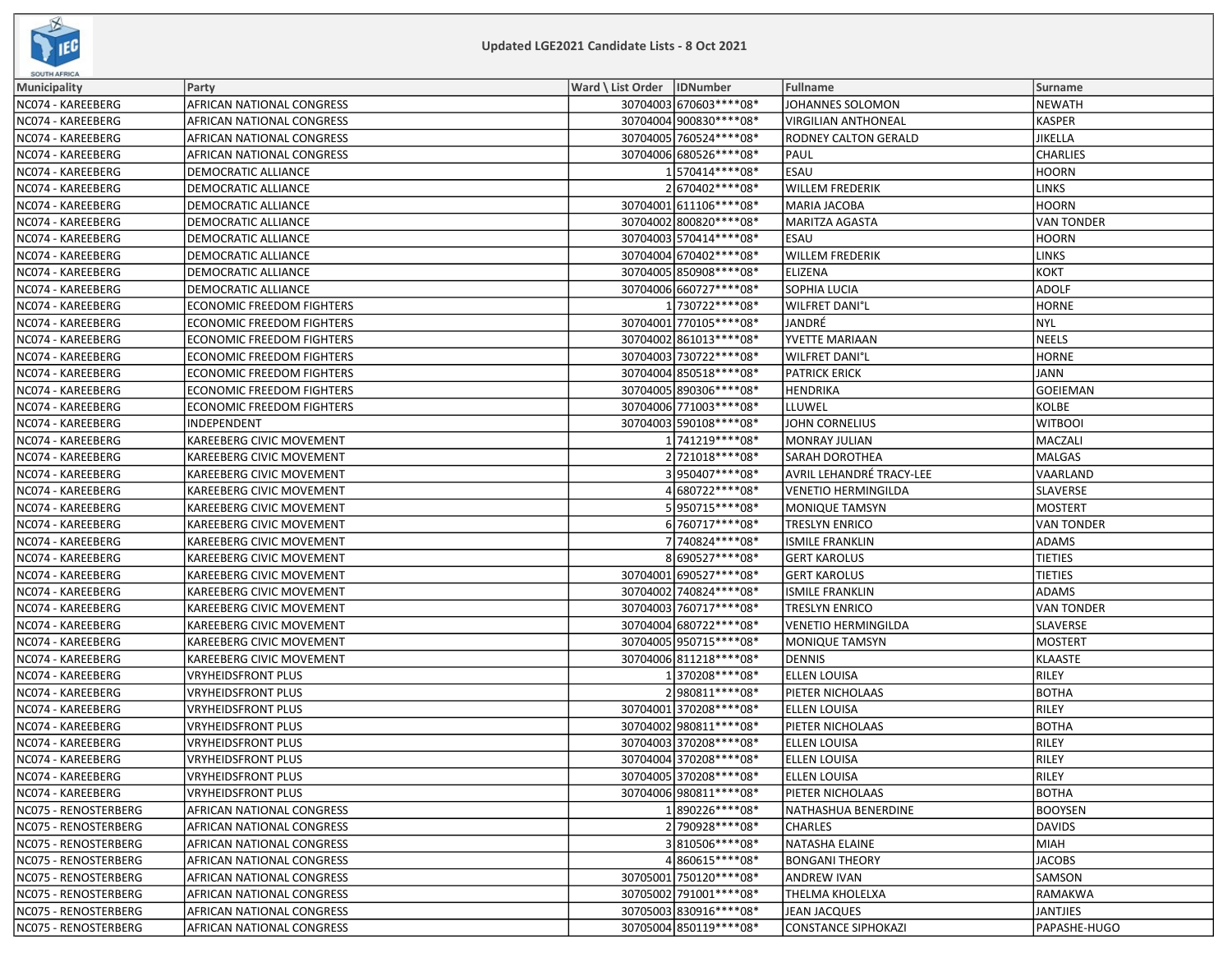

| <b>SOUTH AFRICA</b>  |                                    |                              |                          |                             |                  |
|----------------------|------------------------------------|------------------------------|--------------------------|-----------------------------|------------------|
| <b>Municipality</b>  | Party                              | Ward \ List Order   IDNumber |                          | <b>Fullname</b>             | Surname          |
| NC075 - RENOSTERBERG | AFRICAN NATIONAL CONGRESS          |                              | 30705005 730415 **** 08* | <b>VALERIE SANDRA</b>       | NIEWENHUIZEN     |
| NC075 - RENOSTERBERG | DEMOCRATIC ALLIANCE                |                              | 1780602 **** 08*         | JOHANNES MATTHEUS ZACHARIAS | <b>POSTHUMUS</b> |
| NC075 - RENOSTERBERG | DEMOCRATIC ALLIANCE                |                              | 2551029 **** 08*         | <b>WYNAND</b>               | <b>FILLIES</b>   |
| NC075 - RENOSTERBERG | <b>DEMOCRATIC ALLIANCE</b>         |                              | 3860703 **** 08*         | ELFREDINE GERALDINE         | <b>BEKKERS</b>   |
| NC075 - RENOSTERBERG | DEMOCRATIC ALLIANCE                |                              | 4871213 **** 08*         | <b>ELIZABETH</b>            | <b>BEUKES</b>    |
| NC075 - RENOSTERBERG | DEMOCRATIC ALLIANCE                |                              | 30705001 670321 **** 08* | <b>EMMA</b>                 | <b>BAMBISO</b>   |
| NC075 - RENOSTERBERG | DEMOCRATIC ALLIANCE                |                              | 30705002 551029 **** 08* | <b>WYNAND</b>               | <b>FILLIES</b>   |
| NC075 - RENOSTERBERG | DEMOCRATIC ALLIANCE                |                              | 30705003 780602 **** 08* | JOHANNES MATTHEUS ZACHARIAS | POSTHUMUS        |
| NC075 - RENOSTERBERG | <b>DEMOCRATIC ALLIANCE</b>         |                              | 30705004 820818 **** 08* | VICTOR PEDRO LUWIS          | <b>HUGO</b>      |
| NC075 - RENOSTERBERG | DEMOCRATIC ALLIANCE                |                              | 30705005 700511 **** 08* | ELZONIA ZENOBIA             | <b>SAMSON</b>    |
| NC075 - RENOSTERBERG | ECONOMIC FREEDOM FIGHTERS          |                              | 1820124 **** 08*         | DANIËL                      | KELEM            |
| NC075 - RENOSTERBERG | <b>ECONOMIC FREEDOM FIGHTERS</b>   |                              | 30705001 670926 **** 08* | <b>STELLA</b>               | HUGO             |
| NC075 - RENOSTERBERG | <b>ECONOMIC FREEDOM FIGHTERS</b>   |                              | 30705002 570227****08*   | <b>NZIMANDE JACOB</b>       | <b>PATOSI</b>    |
| NC075 - RENOSTERBERG | <b>ECONOMIC FREEDOM FIGHTERS</b>   |                              | 30705003 881006 **** 08* | <b>CHARLES</b>              | PIETERSE         |
| NC075 - RENOSTERBERG | <b>ECONOMIC FREEDOM FIGHTERS</b>   |                              | 30705004 760116 **** 08* | <b>ELIZABETH</b>            | <b>BATWALI</b>   |
| NC075 - RENOSTERBERG | <b>ECONOMIC FREEDOM FIGHTERS</b>   |                              | 30705005 831122 **** 08* | <b>PORTIA</b>               | RAMMAKWA         |
| NC075 - RENOSTERBERG | INDEPENDENT                        |                              | 30705001 630331 **** 08* | <b>PIET</b>                 | GOLIAT           |
| NC075 - RENOSTERBERG | VRYHEIDSFRONT PLUS                 |                              | 1501125 **** 08*         | <b>KARIN ANNETTE</b>        | DEPKEN           |
| NC075 - RENOSTERBERG | <b>VRYHEIDSFRONT PLUS</b>          |                              | 2590921 **** 08*         | LORNA ANNE                  | MYBURGH          |
| NC075 - RENOSTERBERG | VRYHEIDSFRONT PLUS                 |                              | 3560727****08*           | <b>LOURENS JACOB</b>        | <b>DE JAGER</b>  |
| NC075 - RENOSTERBERG | VRYHEIDSFRONT PLUS                 |                              | 4 750531****08*          | WILLEM CHARL HENRY          | <b>VISSER</b>    |
| NC075 - RENOSTERBERG | VRYHEIDSFRONT PLUS                 |                              | 30705001 501125 **** 08* | <b>KARIN ANNETTE</b>        | <b>DEPKEN</b>    |
| NC075 - RENOSTERBERG | VRYHEIDSFRONT PLUS                 |                              | 30705002 880623 **** 08* | <b>JAN CHRISTIAAN</b>       | <b>POTGIETER</b> |
| NC075 - RENOSTERBERG | VRYHEIDSFRONT PLUS                 |                              | 30705003 590921 **** 08* | LORNA ANNE                  | MYBURGH          |
| NC075 - RENOSTERBERG | VRYHEIDSFRONT PLUS                 |                              | 30705004 750531 **** 08* | <b>WILLEM CHARL HENRY</b>   | <b>VISSER</b>    |
| NC075 - RENOSTERBERG | <b>VRYHEIDSFRONT PLUS</b>          |                              | 30705005 560727****08*   | <b>LOURENS JACOB</b>        | DE JAGER         |
| NC076 - THEMBELIHLE  | AFRICAN CHRISTIAN DEMOCRATIC PARTY |                              | 1610424 **** 08*         | <b>JAN</b>                  | <b>FISHER</b>    |
| NC076 - THEMBELIHLE  | AFRICAN CHRISTIAN DEMOCRATIC PARTY |                              | 2 790209 **** 08*        | <b>RUVAN</b>                | JAFTA            |
| NC076 - THEMBELIHLE  | AFRICAN CHRISTIAN DEMOCRATIC PARTY |                              | 30706001 790209 **** 08* | <b>RUVAN</b>                | <b>JAFTA</b>     |
| NC076 - THEMBELIHLE  | AFRICAN CHRISTIAN DEMOCRATIC PARTY |                              | 30706002 610424 **** 08* | <b>JAN</b>                  | <b>FISHER</b>    |
| NC076 - THEMBELIHLE  | AFRICAN CHRISTIAN DEMOCRATIC PARTY |                              | 30706003 610424 **** 08* | <b>JAN</b>                  | <b>FISHER</b>    |
| NC076 - THEMBELIHLE  | AFRICAN CHRISTIAN DEMOCRATIC PARTY |                              | 30706004 790209 **** 08* | <b>RUVAN</b>                | <b>JAFTA</b>     |
| NC076 - THEMBELIHLE  | AFRICAN CHRISTIAN DEMOCRATIC PARTY |                              | 30706005 610424**** 08*  | <b>JAN</b>                  | FISHER           |
| NC076 - THEMBELIHLE  | AFRICAN CHRISTIAN DEMOCRATIC PARTY |                              | 30706006 790209 **** 08* | <b>RUVAN</b>                | JAFTA            |
| NC076 - THEMBELIHLE  | AFRICAN NATIONAL CONGRESS          |                              | 1760918 **** 08*         | <b>BRENDA</b>               | MPAMBA           |
| NC076 - THEMBELIHLE  | AFRICAN NATIONAL CONGRESS          |                              | 2810822 **** 08*         | SILVIA                      | SWARTLING        |
| NC076 - THEMBELIHLE  | AFRICAN NATIONAL CONGRESS          |                              | 30706001 960830 **** 08* | <b>JAYMAIN LIVA</b>         | MKOSANA          |
| NC076 - THEMBELIHLE  | AFRICAN NATIONAL CONGRESS          |                              | 30706002 800905 **** 08* | THANDISWA ELLEN             | DIENA            |
| NC076 - THEMBELIHLE  | AFRICAN NATIONAL CONGRESS          |                              | 30706003 890618 **** 08* | <b>VICTOR SIPHIWO</b>       | <b>DOLOPI</b>    |
| NC076 - THEMBELIHLE  | AFRICAN NATIONAL CONGRESS          |                              | 30706004 800514**** 08*  | <b>TOMMY</b>                | <b>YOLA</b>      |
| NC076 - THEMBELIHLE  | AFRICAN NATIONAL CONGRESS          |                              | 30706005 800622 **** 08* | <b>HEZEKIAH LAWRENCE</b>    | JAXA             |
| NC076 - THEMBELIHLE  | AFRICAN NATIONAL CONGRESS          |                              | 30706006 730312 **** 08* | <b>EMILY RAMADIMETJA</b>    | MARINGA          |
| NC076 - THEMBELIHLE  | DEMOCRATIC ALLIANCE                |                              | 1750420 **** 08*         | <b>HENDRIK LAMBERT</b>      | <b>BRITS</b>     |
| NC076 - THEMBELIHLE  | DEMOCRATIC ALLIANCE                |                              | 2820905 **** 08*         | RAGEL                       | JANSEN           |
| NC076 - THEMBELIHLE  | DEMOCRATIC ALLIANCE                |                              | 30706001670816 **** 08*  | LENA                        | <b>JACOBS</b>    |
| NC076 - THEMBELIHLE  | DEMOCRATIC ALLIANCE                |                              | 30706002 750420 **** 08* | <b>HENDRIK LAMBERT</b>      | <b>BRITS</b>     |
| NC076 - THEMBELIHLE  | DEMOCRATIC ALLIANCE                |                              | 30706003 820905 **** 08* | RAGEL                       | JANSEN           |
| NC076 - THEMBELIHLE  | DEMOCRATIC ALLIANCE                |                              | 30706004 740721 **** 08* | <b>STEPHEN CAVERN</b>       | KOK              |
| NC076 - THEMBELIHLE  | DEMOCRATIC ALLIANCE                |                              | 30706005 680708 **** 08* | <b>STOFFEL</b>              | ENGELBRECHT      |
| NC076 - THEMBELIHLE  | DEMOCRATIC ALLIANCE                |                              | 30706006 670102 **** 08* | JOHAN JOCHEMUS              | <b>BLOM</b>      |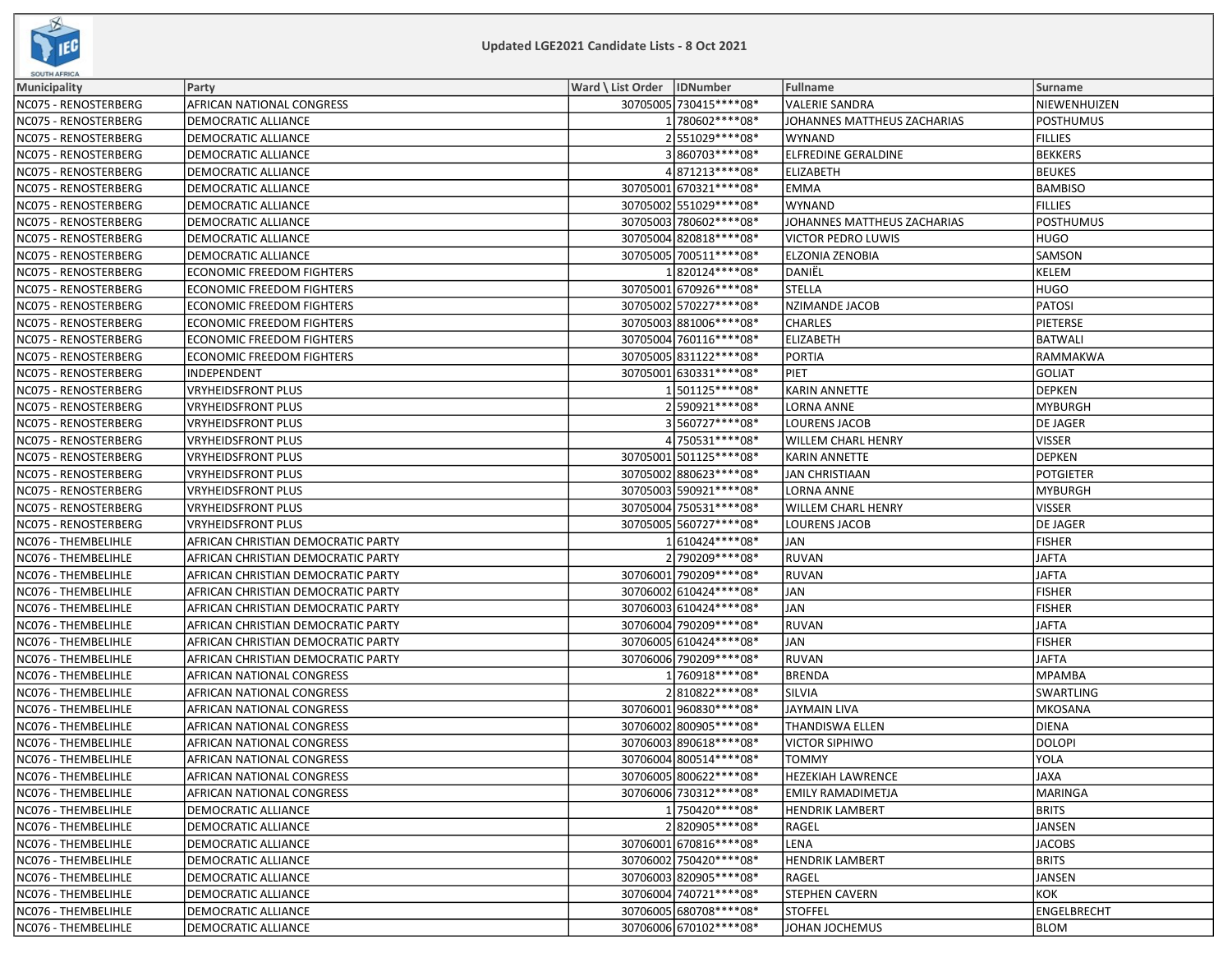

| <b>SOUTH AFRICA</b> |                                  |                              |                          |                              |                    |  |  |
|---------------------|----------------------------------|------------------------------|--------------------------|------------------------------|--------------------|--|--|
| Municipality        | Party                            | Ward \ List Order   IDNumber |                          | <b>Fullname</b>              | Surname            |  |  |
| NC076 - THEMBELIHLE | <b>ECONOMIC FREEDOM FIGHTERS</b> |                              | 1920928 **** 08*         | <b>LEONARD WILLIAM</b>       | MAKENNA            |  |  |
| NC076 - THEMBELIHLE | <b>ECONOMIC FREEDOM FIGHTERS</b> |                              | 30706001 940629 **** 08* | <b>JUANDRA TASNEEM</b>       | <b>PIETERSE</b>    |  |  |
| NC076 - THEMBELIHLE | <b>ECONOMIC FREEDOM FIGHTERS</b> |                              | 30706002 830704 **** 08* | <b>ELZERONE</b>              | STENEKAMP          |  |  |
| NC076 - THEMBELIHLE | ECONOMIC FREEDOM FIGHTERS        |                              | 30706003 831229 **** 08* | <b>CLEMENS</b>               | <b>OLIPHANT</b>    |  |  |
| NC076 - THEMBELIHLE | <b>ECONOMIC FREEDOM FIGHTERS</b> |                              | 30706004 920928 **** 08* | LEONARD WILLIAM              | MAKENNA            |  |  |
| NC076 - THEMBELIHLE | ECONOMIC FREEDOM FIGHTERS        |                              | 30706005 820906 **** 08* | <b>FRANS</b>                 | MANS               |  |  |
| NC076 - THEMBELIHLE | <b>ECONOMIC FREEDOM FIGHTERS</b> |                              | 30706006 840213 **** 08* | MAGDALENA                    | <b>BOOYSEN</b>     |  |  |
| NC076 - THEMBELIHLE | INDEPENDENT                      |                              | 30706001 880401 **** 08* | <b>MARNUS STANLEY</b>        | <b>VISSER</b>      |  |  |
| NC076 - THEMBELIHLE | PATRIOTIC ALLIANCE               |                              | 1 740809 **** 08*        | DANIEL                       | <b>SEEKOEI</b>     |  |  |
| NC076 - THEMBELIHLE | PATRIOTIC ALLIANCE               |                              | 2681105 **** 08*         | MAGDA MARGIE ANTOINETTE      | PRINS              |  |  |
| NC076 - THEMBELIHLE | PATRIOTIC ALLIANCE               |                              | 30706002 780831 **** 08* | <b>YVONNE</b>                | <b>NELSON</b>      |  |  |
| NC076 - THEMBELIHLE | PATRIOTIC ALLIANCE               |                              | 30706003 681105 **** 08* | MAGDA MARGIE ANTOINETTE      | PRINS              |  |  |
| NC076 - THEMBELIHLE | PATRIOTIC ALLIANCE               |                              | 30706004 781224 **** 08* | LENA                         | JOOD               |  |  |
| NC076 - THEMBELIHLE | PATRIOTIC ALLIANCE               |                              | 30706005 740809 **** 08* | <b>DANIEL</b>                | <b>SEEKOEI</b>     |  |  |
| NC076 - THEMBELIHLE | SIYATHEMBA COMMUNITY MOVEMENT    |                              | 1700824 **** 08*         | <b>DANNY ANDRIES</b>         | JONAS              |  |  |
| NC076 - THEMBELIHLE | SIYATHEMBA COMMUNITY MOVEMENT    |                              | 2751121 **** 08*         | <b>EVELYNN LYNETT</b>        | OLIPHANT           |  |  |
| NC076 - THEMBELIHLE | SIYATHEMBA COMMUNITY MOVEMENT    |                              | 3 790414 **** 08*        | <b>CATHRINA</b>              | GREEFF             |  |  |
| NC076 - THEMBELIHLE | SIYATHEMBA COMMUNITY MOVEMENT    |                              | 4 780517****08*          | NOFANAVELE LUCY              | SIDUMO             |  |  |
| NC076 - THEMBELIHLE | SIYATHEMBA COMMUNITY MOVEMENT    |                              | 5 750823 **** 08*        | <b>EVELYN GWENDOLINE</b>     | <b>PIETERS</b>     |  |  |
| NC076 - THEMBELIHLE | SIYATHEMBA COMMUNITY MOVEMENT    |                              | 6821129 **** 08*         | JOHANNES VUYISILE            | NBANGULA           |  |  |
| NC076 - THEMBELIHLE | SIYATHEMBA COMMUNITY MOVEMENT    |                              | 30706001 821129 **** 08* | JOHANNES VUYISILE            | NBANGULA           |  |  |
| NC076 - THEMBELIHLE | SIYATHEMBA COMMUNITY MOVEMENT    |                              | 30706002 790414 **** 08* | <b>CATHRINA</b>              | <b>GREEFF</b>      |  |  |
| NC076 - THEMBELIHLE | SIYATHEMBA COMMUNITY MOVEMENT    |                              | 30706003 751121 **** 08* | <b>EVELYNN LYNETT</b>        | OLIPHANT           |  |  |
| NC076 - THEMBELIHLE | SIYATHEMBA COMMUNITY MOVEMENT    |                              | 30706004 780517****08*   | NOFANAVELE LUCY              | SIDUMO             |  |  |
| NC076 - THEMBELIHLE | SIYATHEMBA COMMUNITY MOVEMENT    |                              | 30706005 700824 **** 08* | <b>DANNY ANDRIES</b>         | JONAS              |  |  |
| NC076 - THEMBELIHLE | VRYHEIDSFRONT PLUS               |                              | 1721003 **** 08*         | <b>PAUL PETRUS</b>           | VAN NIEKERK        |  |  |
| NC076 - THEMBELIHLE | VRYHEIDSFRONT PLUS               |                              | 30706001 721003 **** 08* | <b>PAUL PETRUS</b>           | <b>VAN NIEKERK</b> |  |  |
| NC076 - THEMBELIHLE | VRYHEIDSFRONT PLUS               |                              | 30706002 721003 **** 08* | <b>PAUL PETRUS</b>           | <b>VAN NIEKERK</b> |  |  |
| NC076 - THEMBELIHLE | VRYHEIDSFRONT PLUS               |                              | 30706003 721003 **** 08* | <b>PAUL PETRUS</b>           | VAN NIEKERK        |  |  |
| NC076 - THEMBELIHLE | VRYHEIDSFRONT PLUS               |                              | 30706004 721003 **** 08* | <b>PAUL PETRUS</b>           | VAN NIEKERK        |  |  |
| NC076 - THEMBELIHLE | VRYHEIDSFRONT PLUS               |                              | 30706005 721003 **** 08* | <b>PAUL PETRUS</b>           | VAN NIEKERK        |  |  |
| NC076 - THEMBELIHLE | VRYHEIDSFRONT PLUS               |                              | 30706006 721003 **** 08* | <b>PAUL PETRUS</b>           | VAN NIEKERK        |  |  |
| NC077 - SIYATHEMBA  | AFRICAN NATIONAL CONGRESS        |                              | 1740508 **** 08*         | JANE                         | PATOSI             |  |  |
| NC077 - SIYATHEMBA  | AFRICAN NATIONAL CONGRESS        |                              | 2801006 **** 08*         | <b>ANNA MINA</b>             | <b>PRETORIUS</b>   |  |  |
| NC077 - SIYATHEMBA  | AFRICAN NATIONAL CONGRESS        |                              | 3860320 **** 08*         | <b>WONGALETHU TREVOR</b>     | NOHENDA            |  |  |
| NC077 - SIYATHEMBA  | AFRICAN NATIONAL CONGRESS        |                              | 4820517****08*           | <b>EVA</b>                   | <b>TSUME</b>       |  |  |
| NC077 - SIYATHEMBA  | AFRICAN NATIONAL CONGRESS        |                              | 5711208 **** 08*         | <b>JULIA THANDEKA</b>        | YAWA               |  |  |
| NC077 - SIYATHEMBA  | AFRICAN NATIONAL CONGRESS        |                              | 6770619 **** 08*         | <b>REGINALD JACOBUS</b>      | HORING             |  |  |
| NC077 - SIYATHEMBA  | AFRICAN NATIONAL CONGRESS        |                              | 30707001 720114 **** 08* | <b>JACOBUS</b>               | PLATVOET           |  |  |
| NC077 - SIYATHEMBA  | AFRICAN NATIONAL CONGRESS        |                              | 30707002 810519 **** 08* | <b>RAGEL FRANSIENA</b>       | LOUW               |  |  |
| NC077 - SIYATHEMBA  | AFRICAN NATIONAL CONGRESS        |                              | 30707003 841031 **** 08* | <b>WILLON HENZEL</b>         | PIETERSE           |  |  |
| NC077 - SIYATHEMBA  | AFRICAN NATIONAL CONGRESS        |                              | 30707004 920527**** 08*  | <b>SHANDY BRIDGET IVITTA</b> | <b>TIETIES</b>     |  |  |
| NC077 - SIYATHEMBA  | AFRICAN NATIONAL CONGRESS        |                              | 30707005 770104 **** 08* | LAZARUS MZWANDILE            | ZENANI             |  |  |
| NC077 - SIYATHEMBA  | AFRICAN NATIONAL CONGRESS        |                              | 30707006 650422 **** 08* | GIEL                         | MACDONALD          |  |  |
| NC077 - SIYATHEMBA  | DEMOCRATIC ALLIANCE              |                              | 1830306 **** 08*         | HANDRÉ                       | <b>MARAIS</b>      |  |  |
| NC077 - SIYATHEMBA  | DEMOCRATIC ALLIANCE              |                              | 2670831 **** 08*         | <b>WIIDA</b>                 | PELSTER            |  |  |
| NC077 - SIYATHEMBA  | DEMOCRATIC ALLIANCE              |                              | 3690413****08*           | SARAH                        | <b>SAAIMAN</b>     |  |  |
| NC077 - SIYATHEMBA  | DEMOCRATIC ALLIANCE              |                              | 4810701 **** 08*         | <b>GERLINE HELEN MARLINE</b> | KOOPMAN            |  |  |
| NC077 - SIYATHEMBA  | DEMOCRATIC ALLIANCE              |                              | 5760310 **** 08*         | <b>CLEMONT</b>               | GEORGE             |  |  |
| NC077 - SIYATHEMBA  | DEMOCRATIC ALLIANCE              |                              | 6841224 **** 08*         | <b>GAVIN ELTON RENOLD</b>    | JACOBS             |  |  |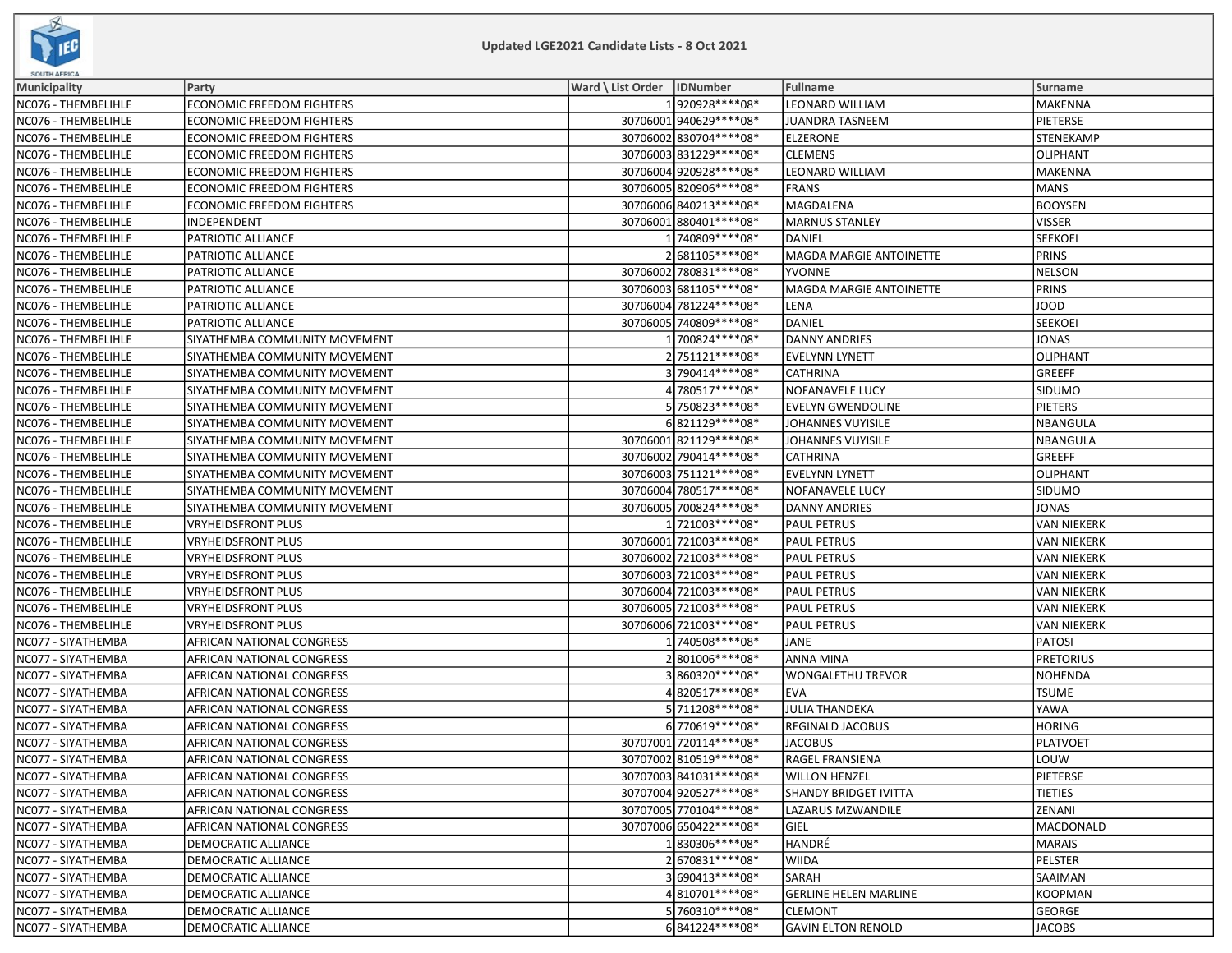

| <b>SOUTH AFRICA</b> |                                  |                              |                          |                              |                      |  |  |
|---------------------|----------------------------------|------------------------------|--------------------------|------------------------------|----------------------|--|--|
| Municipality        | Party                            | Ward \ List Order   IDNumber |                          | <b>Fullname</b>              | Surname              |  |  |
| NC077 - SIYATHEMBA  | DEMOCRATIC ALLIANCE              |                              | 30707001 760310 **** 08* | <b>CLEMONT</b>               | <b>GEORGE</b>        |  |  |
| NC077 - SIYATHEMBA  | DEMOCRATIC ALLIANCE              |                              | 30707002 690413 **** 08* | SARAH                        | <b>SAAIMAN</b>       |  |  |
| NC077 - SIYATHEMBA  | DEMOCRATIC ALLIANCE              |                              | 30707003 810701 **** 08* | <b>GERLINE HELEN MARLINE</b> | <b>KOOPMAN</b>       |  |  |
| NC077 - SIYATHEMBA  | DEMOCRATIC ALLIANCE              |                              | 30707004 800326 **** 08* | <b>JOHANNA</b>               | <b>SAAL</b>          |  |  |
| NC077 - SIYATHEMBA  | DEMOCRATIC ALLIANCE              |                              | 30707005 670831 **** 08* | <b>WIIDA</b>                 | PELSTER              |  |  |
| NC077 - SIYATHEMBA  | DEMOCRATIC ALLIANCE              |                              | 30707006 841224 **** 08* | <b>GAVIN ELTON RENOLD</b>    | <b>JACOBS</b>        |  |  |
| NC077 - SIYATHEMBA  | <b>ECONOMIC FREEDOM FIGHTERS</b> |                              | 1880725 **** 08*         | MONICA JOJEAN                | <b>KOOPMAN</b>       |  |  |
| NC077 - SIYATHEMBA  | ECONOMIC FREEDOM FIGHTERS        |                              | 30707001 891213 **** 08* | <b>DUDUZILE DEBORAH</b>      | <b>HUGO</b>          |  |  |
| NC077 - SIYATHEMBA  | ECONOMIC FREEDOM FIGHTERS        |                              | 30707002 681025 **** 08* | <b>BETTIE</b>                | <b>JULIES</b>        |  |  |
| NC077 - SIYATHEMBA  | ECONOMIC FREEDOM FIGHTERS        |                              | 30707003 970602 **** 08* | PETUNIA DESHNEE MICHELENE    | VAN DER WESTHUIZEN   |  |  |
| NC077 - SIYATHEMBA  | <b>ECONOMIC FREEDOM FIGHTERS</b> |                              | 30707004 970602 **** 08* | PETUNIA DESHNEE MICHELENE    | VAN DER WESTHUIZEN   |  |  |
| NC077 - SIYATHEMBA  | <b>ECONOMIC FREEDOM FIGHTERS</b> |                              | 30707005 880405 **** 08* | <b>CORNEY MARVIN</b>         | <b>BOOYSEN</b>       |  |  |
| NC077 - SIYATHEMBA  | ECONOMIC FREEDOM FIGHTERS        |                              | 30707006 870527**** 08*  | <b>MIETHA</b>                | <b>VAN STADEN</b>    |  |  |
| NC077 - SIYATHEMBA  | SIYATHEMBA COMMUNITY MOVEMENT    |                              | 1801209 **** 08*         | JOHAN ANDREW                 | <b>PHILLIPS</b>      |  |  |
| NC077 - SIYATHEMBA  | SIYATHEMBA COMMUNITY MOVEMENT    |                              | 2810414 **** 08*         | SIZIWE PATRICIA              | <b>MOOI</b>          |  |  |
| NC077 - SIYATHEMBA  | SIYATHEMBA COMMUNITY MOVEMENT    |                              | 3860307 **** 08*         | <b>MAURICIA ESTEL</b>        | NIMMERHOUDT          |  |  |
| NC077 - SIYATHEMBA  | SIYATHEMBA COMMUNITY MOVEMENT    |                              | 4491023 **** 08*         | KATRINA ELIZABETH            | <b>MOOI</b>          |  |  |
| NC077 - SIYATHEMBA  | SIYATHEMBA COMMUNITY MOVEMENT    |                              | 30707001920312 **** 08*  | WAYNE GREGORY MANDISI        | NEELS                |  |  |
| NC077 - SIYATHEMBA  | SIYATHEMBA COMMUNITY MOVEMENT    |                              | 30707002 790618 **** 08* | RONALD JOHN                  | FEBRUARIE            |  |  |
| NC077 - SIYATHEMBA  | SIYATHEMBA COMMUNITY MOVEMENT    |                              | 30707003 741207****08*   | <b>MARIA</b>                 | LOTTERING            |  |  |
| NC077 - SIYATHEMBA  | SIYATHEMBA COMMUNITY MOVEMENT    |                              | 30707004 880802 **** 08* | <b>GERALDINE MAGRIETA</b>    | DE WEE               |  |  |
| NC077 - SIYATHEMBA  | SIYATHEMBA COMMUNITY MOVEMENT    |                              | 30707005 720228 **** 08* | JOHANNES JACOBUS             | <b>VAN SCHALKWYK</b> |  |  |
| NC077 - SIYATHEMBA  | SIYATHEMBA COMMUNITY MOVEMENT    |                              | 30707006 691114 **** 08* | <b>GEORGE</b>                | PLAATJIES            |  |  |
| NC077 - SIYATHEMBA  | VRYHEIDSFRONT PLUS               |                              | 1870225 **** 08*         | MICHIEL                      | JACOBS               |  |  |
| NC077 - SIYATHEMBA  | <b>VRYHEIDSFRONT PLUS</b>        |                              | 2 760901 **** 08*        | ETHEL KATHLEEN               | <b>VAN ZYL</b>       |  |  |
| NC077 - SIYATHEMBA  | VRYHEIDSFRONT PLUS               |                              | 3530831 **** 08*         | <b>GREGORY PETER</b>         | MACKAY               |  |  |
| NC077 - SIYATHEMBA  | VRYHEIDSFRONT PLUS               |                              | 30707001 530831 **** 08* | <b>GREGORY PETER</b>         | MACKAY               |  |  |
| NC077 - SIYATHEMBA  | <b>VRYHEIDSFRONT PLUS</b>        |                              | 30707002 530831 **** 08* | <b>GREGORY PETER</b>         | MACKAY               |  |  |
| NC077 - SIYATHEMBA  | VRYHEIDSFRONT PLUS               |                              | 30707003 870225 **** 08* | MICHIEL                      | JACOBS               |  |  |
| NC077 - SIYATHEMBA  | VRYHEIDSFRONT PLUS               |                              | 30707004 760901 **** 08* | ETHEL KATHLEEN               | <b>VAN ZYL</b>       |  |  |
| NC077 - SIYATHEMBA  | VRYHEIDSFRONT PLUS               |                              | 30707005 870225 **** 08* | <b>MICHIEL</b>               | <b>JACOBS</b>        |  |  |
| NC077 - SIYATHEMBA  | VRYHEIDSFRONT PLUS               |                              | 30707006 760901 **** 08* | ETHEL KATHLEEN               | VAN ZYL              |  |  |
| NC078 - SIYANCUMA   | AFRICAN NATIONAL CONGRESS        |                              | 1810617****08*           | PATRICK JACOBUS              | MC KLEIN             |  |  |
| NC078 - SIYANCUMA   | AFRICAN NATIONAL CONGRESS        |                              | 2641206****08*           | <b>CHARITY</b>               | <b>LINKS</b>         |  |  |
| NC078 - SIYANCUMA   | AFRICAN NATIONAL CONGRESS        |                              | 3820224 **** 08*         | <b>KEDIHENG SABINA</b>       | PYL                  |  |  |
| NC078 - SIYANCUMA   | AFRICAN NATIONAL CONGRESS        |                              | 4 770601****08*          | <b>STEVEN</b>                | GALLANT              |  |  |
| NC078 - SIYANCUMA   | AFRICAN NATIONAL CONGRESS        |                              | 5 760807****08*          | SEKOPANE JOHANNES            | MOSETLE              |  |  |
| NC078 - SIYANCUMA   | AFRICAN NATIONAL CONGRESS        |                              | 6930427****08*           | MABEL GADIMELWE              | <b>TAU</b>           |  |  |
| NC078 - SIYANCUMA   | AFRICAN NATIONAL CONGRESS        |                              | 30708001 731216 **** 08* | <b>JOHANNES HENY</b>         | GEORGE               |  |  |
| NC078 - SIYANCUMA   | AFRICAN NATIONAL CONGRESS        |                              | 30708002 841210 **** 08* | MAGGIE JOAN-ANNE             | KATZ                 |  |  |
| NC078 - SIYANCUMA   | AFRICAN NATIONAL CONGRESS        |                              | 30708003 840818 **** 08* | <b>ZELDA CLAUDIA</b>         | MABOTE               |  |  |
| NC078 - SIYANCUMA   | AFRICAN NATIONAL CONGRESS        |                              | 30708004 920508 **** 08* | <b>ZEENITH MONIC</b>         | <b>DE BRUIN</b>      |  |  |
| NC078 - SIYANCUMA   | AFRICAN NATIONAL CONGRESS        |                              | 30708005 760208 **** 08* | DEON RAYMOND NICO            | ELLISON              |  |  |
| NC078 - SIYANCUMA   | AFRICAN NATIONAL CONGRESS        |                              | 30708006 801120***** 08* | <b>IRENE AGISANYANG</b>      | BAARDMAN-KOAHO       |  |  |
| NC078 - SIYANCUMA   | AFRICAN NATIONAL CONGRESS        |                              | 30708007 840205 **** 08* | <b>HARRY TEKO</b>            | KOLBERG              |  |  |
| NC078 - SIYANCUMA   | DEMOCRATIC ALLIANCE              |                              | 1530811 **** 08*         | LEMFVIA CHRISTIANA           | VAN NIEKERK          |  |  |
| NC078 - SIYANCUMA   | DEMOCRATIC ALLIANCE              |                              | 2620206 **** 08*         | ELIDIA KATRINA               | LOUW                 |  |  |
| NC078 - SIYANCUMA   | DEMOCRATIC ALLIANCE              |                              | 3880827****08*           | <b>DONOVAN VINCENT</b>       | <b>SMOUS</b>         |  |  |
| NC078 - SIYANCUMA   | DEMOCRATIC ALLIANCE              |                              | 4 690912 **** 08*        | <b>LEON</b>                  | VAN WYK              |  |  |
| NC078 - SIYANCUMA   | DEMOCRATIC ALLIANCE              |                              | 5670228 **** 08*         | <b>GERT</b>                  | GRAMMAR              |  |  |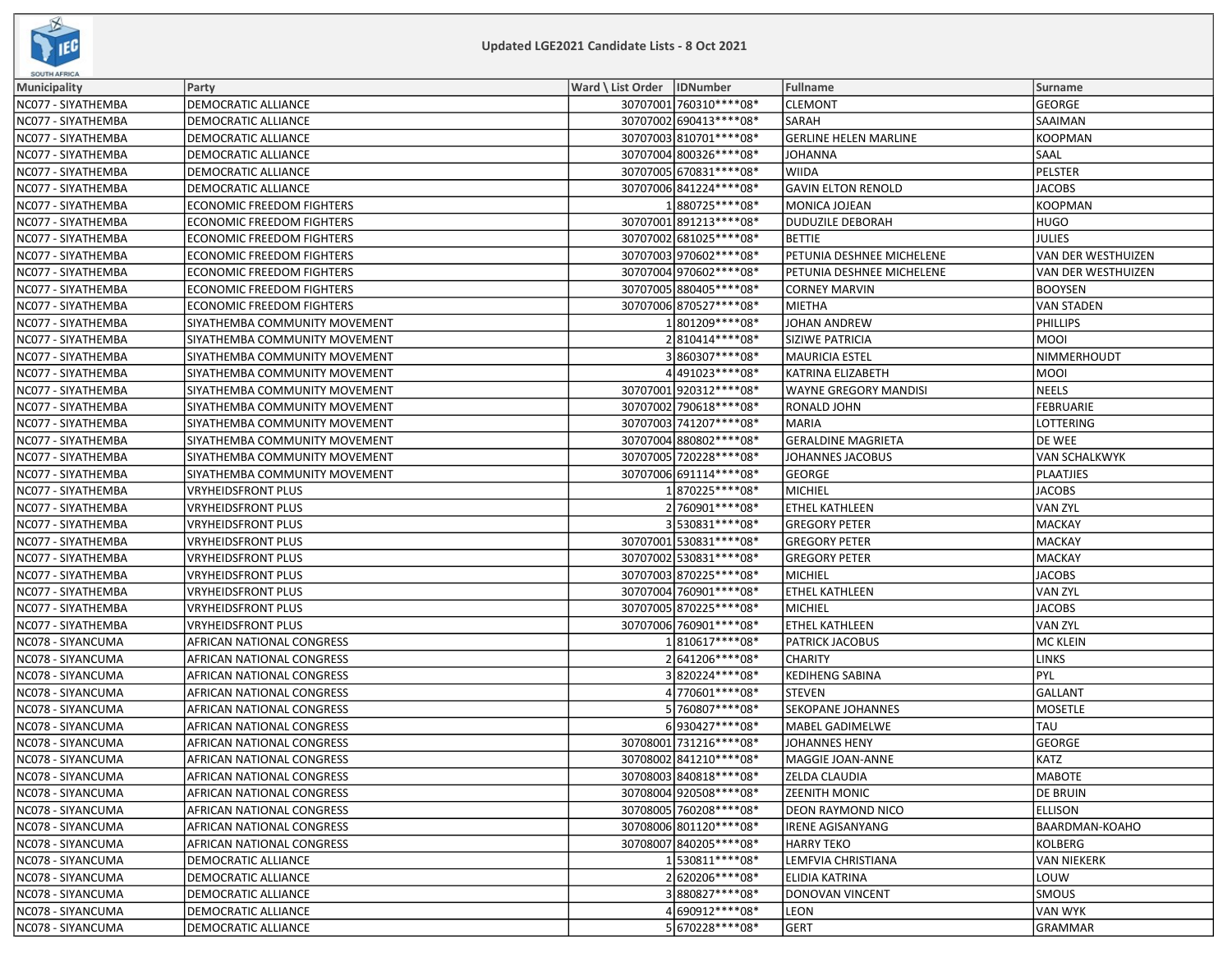

| <b>SOUTH AFRICA</b> |                                  |                              |                          |                           |                    |
|---------------------|----------------------------------|------------------------------|--------------------------|---------------------------|--------------------|
| <b>Municipality</b> | Party                            | Ward \ List Order   IDNumber |                          | Fullname                  | <b>Surname</b>     |
| NC078 - SIYANCUMA   | DEMOCRATIC ALLIANCE              |                              | 30708001 670228 **** 08* | <b>GERT</b>               | <b>GRAMMAR</b>     |
| NC078 - SIYANCUMA   | DEMOCRATIC ALLIANCE              |                              | 30708002 620206 **** 08* | <b>ELIDIA KATRINA</b>     | LOUW               |
| NC078 - SIYANCUMA   | DEMOCRATIC ALLIANCE              |                              | 30708003 750125 **** 08* | <b>JOSIAH</b>             | <b>NAUDE</b>       |
| NC078 - SIYANCUMA   | DEMOCRATIC ALLIANCE              |                              | 30708004 530811 **** 08* | LEMFVIA CHRISTIANA        | <b>VAN NIEKERK</b> |
| NC078 - SIYANCUMA   | DEMOCRATIC ALLIANCE              |                              | 30708005 690912 **** 08* | <b>LEON</b>               | <b>VAN WYK</b>     |
| NC078 - SIYANCUMA   | DEMOCRATIC ALLIANCE              |                              | 30708006 880827**** 08*  | <b>DONOVAN VINCENT</b>    | <b>SMOUS</b>       |
| NC078 - SIYANCUMA   | DEMOCRATIC ALLIANCE              |                              | 30708007 740305 **** 08* | <b>MARIE</b>              | <b>SIFF</b>        |
| NC078 - SIYANCUMA   | <b>ECONOMIC FREEDOM FIGHTERS</b> |                              | 1820911 **** 08*         | <b>CHRISTOPHER ZAMANI</b> | NYANGINTAKA        |
| NC078 - SIYANCUMA   | <b>ECONOMIC FREEDOM FIGHTERS</b> |                              | 30708001830419 **** 08*  | <b>LORRAINE KEDIBONE</b>  | LOUW               |
| NC078 - SIYANCUMA   | <b>ECONOMIC FREEDOM FIGHTERS</b> |                              | 30708002 801208 **** 08* | AARON JUDGE               | KOCK               |
| NC078 - SIYANCUMA   | <b>ECONOMIC FREEDOM FIGHTERS</b> |                              | 30708003 820911 **** 08* | <b>CHRISTOPHER ZAMANI</b> | NYANGINTAKA        |
| NC078 - SIYANCUMA   | <b>ECONOMIC FREEDOM FIGHTERS</b> |                              | 30708004 900327**** 08*  | SHARLAN                   | JONAS              |
| NC078 - SIYANCUMA   | <b>ECONOMIC FREEDOM FIGHTERS</b> |                              | 30708005 821124**** 08*  | DAWID LENARD              | SESEANE            |
| NC078 - SIYANCUMA   | <b>ECONOMIC FREEDOM FIGHTERS</b> |                              | 30708006 950930 **** 08* | <b>GOFENTSEONE PORTIA</b> | <b>SEOPOSENGWE</b> |
| NC078 - SIYANCUMA   | <b>ECONOMIC FREEDOM FIGHTERS</b> |                              | 30708007 750616 **** 08* | <b>OLIVER</b>             | <b>STENEKAMP</b>   |
| NC078 - SIYANCUMA   | INDEPENDENT                      |                              | 30708001 600409 **** 08* | LLEWELLYN GRANVILLE       | PULEY              |
| NC078 - SIYANCUMA   | INDEPENDENT                      |                              | 30708001 840223 **** 08* | <b>BERNARD WICKUS</b>     | <b>WALTERS</b>     |
| NC078 - SIYANCUMA   | INDEPENDENT                      |                              | 30708003 780728 **** 08* | <b>VELAPHI BENJAMIN</b>   | MAKABE             |
| NC078 - SIYANCUMA   | INDEPENDENT                      |                              | 30708004 510912 **** 08* | <b>WILLEM JOUKE</b>       | <b>VAN BERGEN</b>  |
| NC078 - SIYANCUMA   | INDEPENDENT                      |                              | 30708004 770413 **** 08* | <b>SARA</b>               | DARRIES            |
| NC078 - SIYANCUMA   | INDEPENDENT                      |                              | 30708005 640923 **** 08* | WILLIAM MARIO JOSEPH      | WELLEN             |
| NC078 - SIYANCUMA   | INDEPENDENT                      |                              | 30708007 781125 **** 08* | <b>QUINTON</b>            | <b>STEENKAMP</b>   |
| NC078 - SIYANCUMA   | <b>VRYHEIDSFRONT PLUS</b>        |                              | 1 770113****08*          | <b>SUSARA ALETTA</b>      | <b>BUITENDAG</b>   |
| NC078 - SIYANCUMA   | <b>VRYHEIDSFRONT PLUS</b>        |                              | 2 770403 **** 08*        | <b>JAN JOHANNES</b>       | RHEEDER            |
| NC078 - SIYANCUMA   | <b>VRYHEIDSFRONT PLUS</b>        |                              | 30708001 770403 **** 08* | <b>JAN JOHANNES</b>       | RHEEDER            |
| NC078 - SIYANCUMA   | <b>VRYHEIDSFRONT PLUS</b>        |                              | 30708002 770403 **** 08* | <b>JAN JOHANNES</b>       | <b>RHEEDER</b>     |
| NC078 - SIYANCUMA   | <b>VRYHEIDSFRONT PLUS</b>        |                              | 30708003 770403 **** 08* | <b>JAN JOHANNES</b>       | <b>RHEEDER</b>     |
| NC078 - SIYANCUMA   | VRYHEIDSFRONT PLUS               |                              | 30708004 770403 **** 08* | <b>JAN JOHANNES</b>       | RHEEDER            |
| NC078 - SIYANCUMA   | <b>VRYHEIDSFRONT PLUS</b>        |                              | 30708005 770113 **** 08* | <b>SUSARA ALETTA</b>      | <b>BUITENDAG</b>   |
| NC078 - SIYANCUMA   | <b>VRYHEIDSFRONT PLUS</b>        |                              | 30708006 770113 **** 08* | SUSARA ALETTA             | <b>BUITENDAG</b>   |
| NC078 - SIYANCUMA   | <b>VRYHEIDSFRONT PLUS</b>        |                              | 30708007 770113 **** 08* | SUSARA ALETTA             | <b>BUITENDAG</b>   |
| NC082 - KAI !GARIB  | AFRICA RESTORATION ALLIANCE      |                              | 1751119 **** 08*         | <b>NORMAN JACOBUS</b>     | <b>ISAAKS</b>      |
| NC082 - KAI !GARIB  | AFRICA RESTORATION ALLIANCE      |                              | 2 720205 **** 08*        | JOHANNES STEPHANUS        | <b>BASSON</b>      |
| NC082 - KAI !GARIB  | AFRICA RESTORATION ALLIANCE      |                              | 3880429 **** 08*         | <b>TIMOTIUS HILLARY</b>   | MATTHYS            |
| NC082 - KAI !GARIB  | AFRICA RESTORATION ALLIANCE      |                              | 30802001880429 **** 08*  | <b>TIMOTIUS HILLARY</b>   | <b>MATTHYS</b>     |
| NC082 - KAI !GARIB  | AFRICA RESTORATION ALLIANCE      |                              | 30802002 880429 **** 08* | <b>TIMOTIUS HILLARY</b>   | <b>MATTHYS</b>     |
| NC082 - KAI !GARIB  | AFRICA RESTORATION ALLIANCE      |                              | 30802003 880429 **** 08* | <b>TIMOTIUS HILLARY</b>   | <b>MATTHYS</b>     |
| NC082 - KAI !GARIB  | AFRICA RESTORATION ALLIANCE      |                              | 30802004 751119 **** 08* | <b>NORMAN JACOBUS</b>     | <b>ISAAKS</b>      |
| NC082 - KAI !GARIB  | AFRICA RESTORATION ALLIANCE      |                              | 30802005 880429 **** 08* | <b>TIMOTIUS HILLARY</b>   | <b>MATTHYS</b>     |
| NC082 - KAI !GARIB  | AFRICA RESTORATION ALLIANCE      |                              | 30802006 880429 **** 08* | <b>TIMOTIUS HILLARY</b>   | <b>MATTHYS</b>     |
| NC082 - KAI !GARIB  | AFRICA RESTORATION ALLIANCE      |                              | 30802007 880429 **** 08* | <b>TIMOTIUS HILLARY</b>   | MATTHYS            |
| NC082 - KAI !GARIB  | AFRICA RESTORATION ALLIANCE      |                              | 30802008 880429 **** 08* | <b>TIMOTIUS HILLARY</b>   | MATTHYS            |
| NC082 - KAI !GARIB  | AFRICA RESTORATION ALLIANCE      |                              | 30802009 880429 **** 08* | <b>TIMOTIUS HILLARY</b>   | MATTHYS            |
| NC082 - KAI !GARIB  | AFRICA RESTORATION ALLIANCE      |                              | 30802010 720205 **** 08* | JOHANNES STEPHANUS        | <b>BASSON</b>      |
| NC082 - KAI !GARIB  | AFRICAN NATIONAL CONGRESS        |                              | 1761120****08*           | <b>MARIUS MATTHEWS</b>    | LOUW               |
| NC082 - KAI !GARIB  | AFRICAN NATIONAL CONGRESS        |                              | 2801023 **** 08*         | <b>DESIREÉ ROSELINE</b>   | JAAR               |
| NC082 - KAI !GARIB  | AFRICAN NATIONAL CONGRESS        |                              | 3710725 **** 08*         | <b>ESTELLE ELFREDA</b>    | FRITZ              |
| NC082 - KAI !GARIB  | AFRICAN NATIONAL CONGRESS        |                              | 4 720301****08*          | <b>MARTIN ABRAHAM</b>     | PAPIER             |
| NC082 - KAI !GARIB  | AFRICAN NATIONAL CONGRESS        |                              | 5 700107****08*          | <b>KATRINA</b>            | <b>BOOYSEN</b>     |
| NC082 - KAI !GARIB  | AFRICAN NATIONAL CONGRESS        |                              | 6840122 **** 08*         | <b>RIAAN NOLIN</b>        | MARKUS             |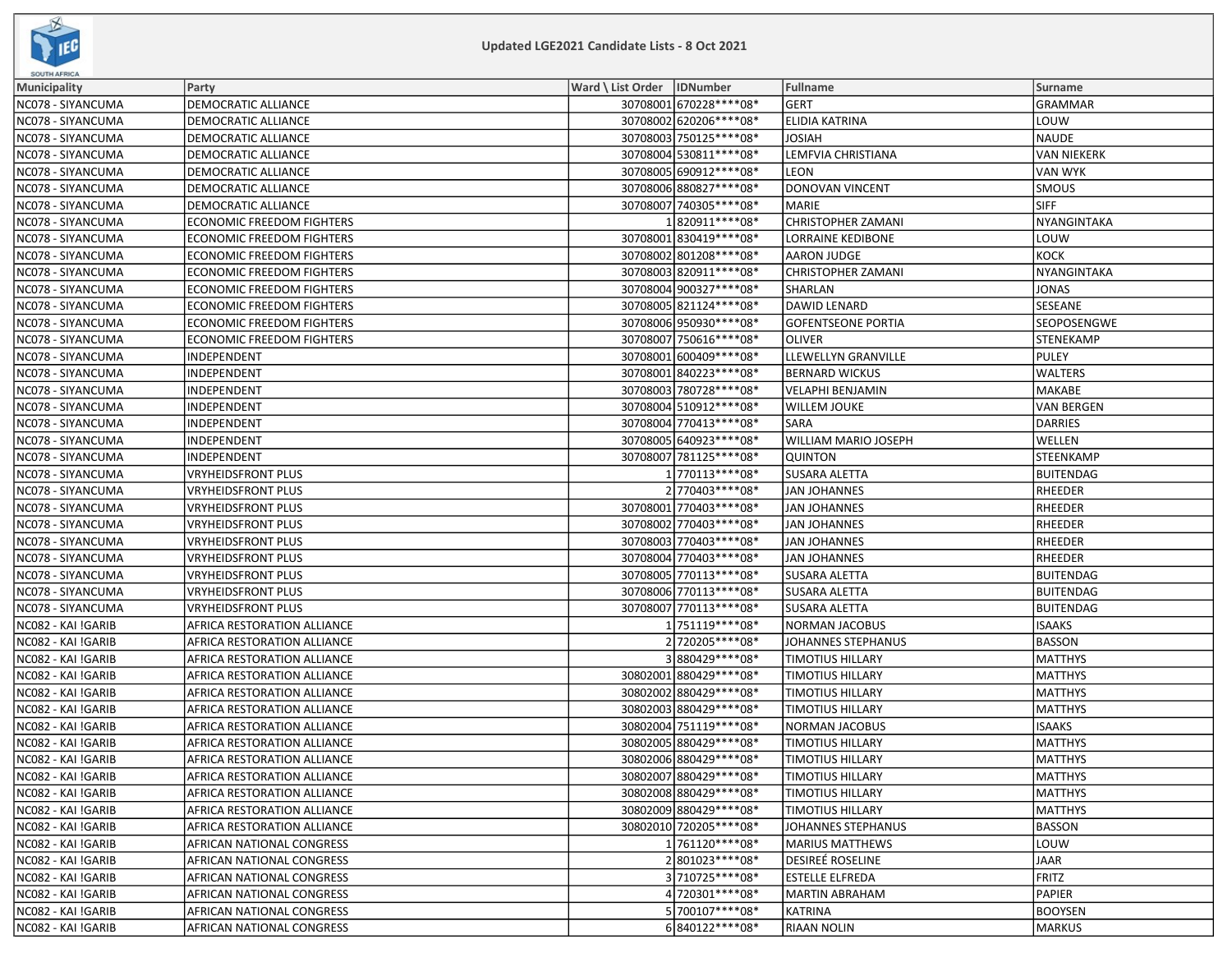

| <b>SOUTH AFRICA</b> |                                  |                              |                          |                                    |                 |
|---------------------|----------------------------------|------------------------------|--------------------------|------------------------------------|-----------------|
| Municipality        | Party                            | Ward \ List Order   IDNumber |                          | Fullname                           | <b>Surname</b>  |
| NC082 - KAI !GARIB  | AFRICAN NATIONAL CONGRESS        |                              | 7890623 **** 08*         | <b>ENRICO ALVAREZ</b>              | <b>CLOETE</b>   |
| NC082 - KAI !GARIB  | AFRICAN NATIONAL CONGRESS        |                              | 8831025 **** 08*         | <b>OLIVIA THOMANTHA</b>            | AUGUST          |
| NC082 - KAI !GARIB  | AFRICAN NATIONAL CONGRESS        |                              | 9810604 **** 08*         | AUDREY ILLSON SHALMEIN             | <b>OLIVIER</b>  |
| NC082 - KAI !GARIB  | AFRICAN NATIONAL CONGRESS        |                              | 30802001 780317 **** 08* | ANNA PETRONELLA                    | PRESLEY         |
| NC082 - KAI !GARIB  | AFRICAN NATIONAL CONGRESS        |                              | 30802002 850829 **** 08* | ROMANZING REOHO                    | <b>COETZEE</b>  |
| NC082 - KAI !GARIB  | AFRICAN NATIONAL CONGRESS        |                              | 30802003940124 **** 08*  | <b>LESTER ALOIS</b>                | <b>TIETIES</b>  |
| NC082 - KAI !GARIB  | AFRICAN NATIONAL CONGRESS        |                              | 30802004 950915 **** 08* | <b>RYAAN GIGGS</b>                 | <b>SAAL</b>     |
| NC082 - KAI !GARIB  | AFRICAN NATIONAL CONGRESS        |                              | 30802005 661008 **** 08* | <b>ELIZABETH</b>                   | PADMAKER        |
| NC082 - KAI !GARIB  | AFRICAN NATIONAL CONGRESS        |                              | 30802006 820512 **** 08* | YOLANDE EMARENTIA                  | SCHEFFERS       |
| NC082 - KAI !GARIB  | AFRICAN NATIONAL CONGRESS        |                              | 30802007 851124 **** 08* | <b>ARON</b>                        | JOHNSON         |
| NC082 - KAI !GARIB  | AFRICAN NATIONAL CONGRESS        |                              | 30802008 840227**** 08*  | MARIANA JULIANA                    | BASSON          |
| NC082 - KAI !GARIB  | AFRICAN NATIONAL CONGRESS        |                              | 30802009 720221 **** 08* | MARSHALL MICHAEL MERVYN            | <b>MATTHYS</b>  |
| NC082 - KAI !GARIB  | AFRICAN NATIONAL CONGRESS        |                              | 30802010 870819 **** 08* | ETHEL NOMACULE                     | <b>VAS</b>      |
| NC082 - KAI !GARIB  | CONGRESS OF THE PEOPLE           |                              | 1660512 **** 08*         | <b>GOITSEMANG SALVATION</b>        | <b>MATHISO</b>  |
| NC082 - KAI !GARIB  | CONGRESS OF THE PEOPLE           |                              | 30802003 660512 **** 08* | <b>GOITSEMANG SALVATION</b>        | <b>MATHISO</b>  |
| NC082 - KAI !GARIB  | DEMOCRATIC ALLIANCE              |                              | 1750509 **** 08*         | <b>CHARNTELL FRANCES PRISCILLA</b> | BEZUIDENHOUT    |
| NC082 - KAI !GARIB  | DEMOCRATIC ALLIANCE              |                              | 2681011 **** 08*         | <b>RALPH WILLIAM</b>               | <b>CLOETE</b>   |
| NC082 - KAI !GARIB  | DEMOCRATIC ALLIANCE              |                              | 3610719 **** 08*         | <b>ANDRIES</b>                     | KAMPHER         |
| NC082 - KAI !GARIB  | <b>DEMOCRATIC ALLIANCE</b>       |                              | 4520813 **** 08*         | MARIA HENDRIKA BARBARA             | VAN ZYL         |
| NC082 - KAI !GARIB  | DEMOCRATIC ALLIANCE              |                              | 5550312 **** 08*         | JOHANNES MARTHINUS                 | <b>DE KLERK</b> |
| NC082 - KAI !GARIB  | DEMOCRATIC ALLIANCE              |                              | 6571209 **** 08*         | CHRISJAN                           | MARKGRAAFF      |
| NC082 - KAI !GARIB  | DEMOCRATIC ALLIANCE              |                              | 7551028 **** 08*         | <b>THOMAS DAWID</b>                | KRIEL           |
| NC082 - KAI !GARIB  | DEMOCRATIC ALLIANCE              |                              | 8 750412 **** 08*        | <b>APOLLONIA SHIRLEY</b>           | BRAND           |
| NC082 - KAI !GARIB  | DEMOCRATIC ALLIANCE              |                              | 9630124 **** 08*         | <b>HENRY JOSEPH</b>                | <b>BASSON</b>   |
| NC082 - KAI !GARIB  | DEMOCRATIC ALLIANCE              |                              | 10 911029 **** 08*       | SAMANTHEA ROSINA                   | DE WEE          |
| NC082 - KAI !GARIB  | DEMOCRATIC ALLIANCE              |                              | 11870330 **** 08*        | <b>LE-ANN RODIEN</b>               | SIMON           |
| NC082 - KAI !GARIB  | DEMOCRATIC ALLIANCE              |                              | 12 770702 **** 08*       | <b>EVELINE</b>                     | <b>STEVENS</b>  |
| NC082 - KAI !GARIB  | DEMOCRATIC ALLIANCE              |                              | 13 490925 **** 08*       | ANDRIES JOHANNES                   | BRAND           |
| NC082 - KAI !GARIB  | <b>DEMOCRATIC ALLIANCE</b>       |                              | 14 680930 **** 08*       | <b>ANNA THERESA</b>                | VRIES           |
| NC082 - KAI !GARIB  | DEMOCRATIC ALLIANCE              |                              | 15 820129 **** 08*       | THEMBA                             | LOSTINA         |
| NC082 - KAI !GARIB  | DEMOCRATIC ALLIANCE              |                              | 30802001 490925 **** 08* | <b>ANDRIES JOHANNES</b>            | BRAND           |
| NC082 - KAI !GARIB  | DEMOCRATIC ALLIANCE              |                              | 30802002 870330 **** 08* | <b>LE-ANN RODIEN</b>               | <b>SIMON</b>    |
| NC082 - KAI !GARIB  | DEMOCRATIC ALLIANCE              |                              | 30802003 610719 **** 08* | <b>ANDRIES</b>                     | KAMPHER         |
| NC082 - KAI !GARIB  | DEMOCRATIC ALLIANCE              |                              | 30802004 750412 **** 08* | <b>APOLLONIA SHIRLEY</b>           | BRAND           |
| NC082 - KAI !GARIB  | DEMOCRATIC ALLIANCE              |                              | 30802005 620716 **** 08* | <b>CORNELIA REBECCA</b>            | <b>JONES</b>    |
| NC082 - KAI !GARIB  | DEMOCRATIC ALLIANCE              |                              | 30802006820129 **** 08*  | <b>THEMBA</b>                      | LOSTINA         |
| NC082 - KAI !GARIB  | DEMOCRATIC ALLIANCE              |                              | 30802007 680930 **** 08* | <b>ANNA THERESA</b>                | <b>VRIES</b>    |
| NC082 - KAI !GARIB  | DEMOCRATIC ALLIANCE              |                              | 30802008 911029 **** 08* | SAMANTHEA ROSINA                   | DE WEE          |
| NC082 - KAI !GARIB  | DEMOCRATIC ALLIANCE              |                              | 30802009 571209 **** 08* | CHRISJAN                           | MARKGRAAFF      |
| NC082 - KAI !GARIB  | DEMOCRATIC ALLIANCE              |                              | 30802010 520813 **** 08* | MARIA HENDRIKA BARBARA             | VAN ZYL         |
| NC082 - KAI !GARIB  | <b>ECONOMIC FREEDOM FIGHTERS</b> |                              | 1 700208 **** 08*        | <b>CHALLOT ANNA</b>                | APRIL           |
| NC082 - KAI !GARIB  | <b>ECONOMIC FREEDOM FIGHTERS</b> |                              | 30802001 570602 **** 08* | MAGRIETA WILHELMINA                | DAMON           |
| NC082 - KAI !GARIB  | ECONOMIC FREEDOM FIGHTERS        |                              | 30802002 700208 **** 08* | <b>CHALLOT ANNA</b>                | APRIL           |
| NC082 - KAI !GARIB  | <b>ECONOMIC FREEDOM FIGHTERS</b> |                              | 30802003 580301 **** 08* | <b>RADISON</b>                     | KLINK           |
| NC082 - KAI !GARIB  | <b>ECONOMIC FREEDOM FIGHTERS</b> |                              | 30802004 800118 **** 08* | MARSHALINE JACQUELENE              | KORDOM          |
| NC082 - KAI !GARIB  | <b>ECONOMIC FREEDOM FIGHTERS</b> |                              | 30802005 840916 **** 08* | <b>MARIA</b>                       | BAARDMAN        |
| NC082 - KAI !GARIB  | <b>ECONOMIC FREEDOM FIGHTERS</b> |                              | 30802006 860105 **** 08* | <b>MERVIN ANDREW</b>               | WILLEMSE        |
| NC082 - KAI !GARIB  | ECONOMIC FREEDOM FIGHTERS        |                              | 30802007 830702 **** 08* | MARIANA TASHA                      | KLAASTE         |
| NC082 - KAI !GARIB  | ECONOMIC FREEDOM FIGHTERS        |                              | 30802008 881204 **** 08* | ELZABÉ ELIZABETH                   | VAN DER MERWE   |
| NC082 - KAI !GARIB  | <b>ECONOMIC FREEDOM FIGHTERS</b> |                              | 30802009 800303 **** 08* | JOHANNES                           | SLAMBEE         |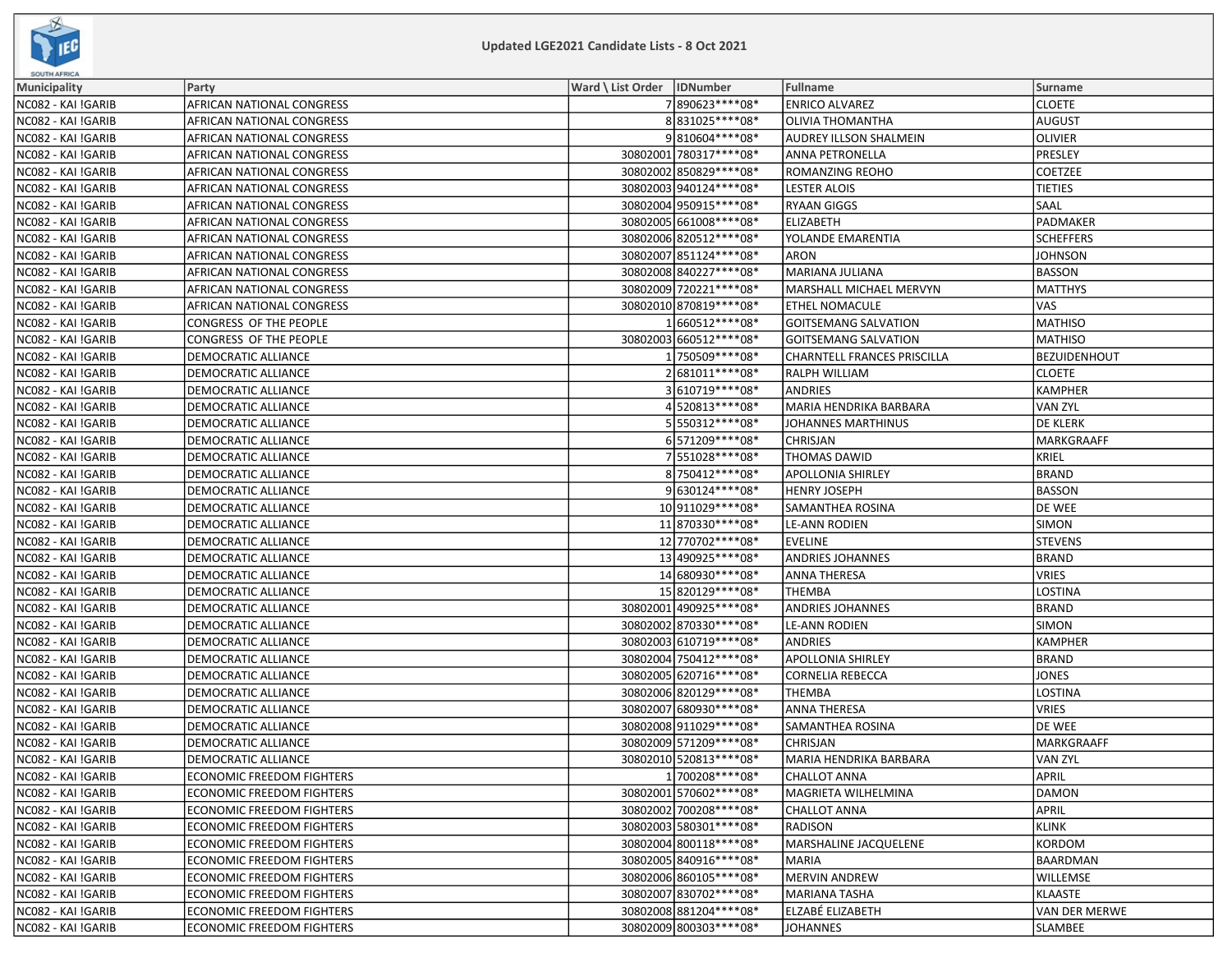

| <b><i><u>OUVIRAFRIUM</u></i></b> |                                                       |                              |                          |                             |                    |
|----------------------------------|-------------------------------------------------------|------------------------------|--------------------------|-----------------------------|--------------------|
| <b>Municipality</b>              | Party                                                 | Ward \ List Order   IDNumber |                          | Fullname                    | Surname            |
| NC082 - KAI !GARIB               | <b>ECONOMIC FREEDOM FIGHTERS</b>                      |                              | 30802010 680807**** 08*  | <b>ROSARIA</b>              | BASSON             |
| NC082 - KAI !GARIB               | GOOD                                                  |                              | 1820107****08*           | <b>LEONARD FRANCOIS</b>     | MCKAY              |
| NC082 - KAI !GARIB               | GOOD                                                  |                              | 2810521 **** 08*         | <b>JENNIFY FLORINA</b>      | LOUW               |
| NC082 - KAI !GARIB               | GOOD                                                  |                              | 3871025 **** 08*         | PIETER EDWARD               | JANTJIES           |
| NC082 - KAI !GARIB               | GOOD                                                  |                              | 4831228 **** 08*         | RANDALL EDWARD              | <b>PIETERS</b>     |
| NC082 - KAI !GARIB               | GOOD                                                  |                              | 5 640411 **** 08*        | ENGELA CAROLINA             | <b>JOACHIMS</b>    |
| NC082 - KAI !GARIB               | GOOD                                                  |                              | 6810525 **** 08*         | SHARLOT                     | JAVED              |
| NC082 - KAI !GARIB               | GOOD                                                  |                              | 7650802 **** 08*         | <b>ANNAH MARIE</b>          | MANGO              |
| NC082 - KAI !GARIB               | GOOD                                                  |                              | 8000114****08*           | <b>BURAN-JON</b>            | <b>BASSON</b>      |
| NC082 - KAI !GARIB               | GOOD                                                  |                              | 30802001 871025 **** 08* | PIETER EDWARD               | JANTJIES           |
| NC082 - KAI !GARIB               | GOOD                                                  |                              | 30802002 820107**** 08*  | LEONARD FRANCOIS            | MCKAY              |
| NC082 - KAI !GARIB               | GOOD                                                  |                              | 30802003 871025 **** 08* | PIETER EDWARD               | <b>JANTJIES</b>    |
| NC082 - KAI !GARIB               | GOOD                                                  |                              | 30802004 000114**** 08*  | <b>BURAN-JON</b>            | <b>BASSON</b>      |
| NC082 - KAI !GARIB               | GOOD                                                  |                              | 30802005 640411 **** 08* | <b>ENGELA CAROLINA</b>      | <b>JOACHIMS</b>    |
| NC082 - KAI !GARIB               | GOOD                                                  |                              | 30802006 831228 **** 08* | RANDALL EDWARD              | <b>PIETERS</b>     |
| NC082 - KAI !GARIB               | GOOD                                                  |                              | 30802007 810521 **** 08* | JENNIFY FLORINA             | louw               |
| NC082 - KAI !GARIB               | GOOD                                                  |                              | 30802008 810521 **** 08* | <b>JENNIFY FLORINA</b>      | LOUW               |
| NC082 - KAI !GARIB               | GOOD                                                  |                              | 30802009820107****08*    | <b>LEONARD FRANCOIS</b>     | MCKAY              |
| NC082 - KAI !GARIB               | GOOD                                                  |                              | 30802010 650802 **** 08* | ANNAH MARIE                 | MANGO              |
| NC082 - KAI !GARIB               | HOPE FOR THE FUTURE                                   |                              | 1760721 **** 08*         | <b>TROMPIE</b>              | RENIER             |
| NC082 - KAI !GARIB               | HOPE FOR THE FUTURE                                   |                              | 2 791004 **** 08*        | <b>MARIUS</b>               | BASSON             |
| NC082 - KAI !GARIB               | HOPE FOR THE FUTURE                                   |                              | 3660822 **** 08*         | <b>AVRIL CONSTANCE</b>      | KOTZEE             |
| NC082 - KAI !GARIB               | HOPE FOR THE FUTURE                                   |                              | 4 760421 **** 08*        | <b>NONCEBA</b>              | <b>DU PLESSIES</b> |
| NC082 - KAI !GARIB               | HOPE FOR THE FUTURE                                   |                              | 5930728 **** 08*         | <b>QUINTOLINE NADINE</b>    | HUMAN              |
| NC082 - KAI !GARIB               | HOPE FOR THE FUTURE                                   |                              | 30802001 660804 **** 08* | <b>DOMINIC XAVIER</b>       | <b>THOMAS</b>      |
| NC082 - KAI !GARIB               | HOPE FOR THE FUTURE                                   |                              | 30802002 660531 **** 08* | PETER FRANCIS               | BAILEY             |
| NC082 - KAI !GARIB               | HOPE FOR THE FUTURE                                   |                              | 30802003 660123 **** 08* | LUCAS                       | VAN ROOYEN         |
| NC082 - KAI !GARIB               | HOPE FOR THE FUTURE                                   |                              | 30802004 910120 **** 08* | <b>LUZAAN TRACY</b>         | PIETERSEN          |
| NC082 - KAI !GARIB               | HOPE FOR THE FUTURE                                   |                              | 30802005 650113 **** 08* | MAGRIETE ELIZABETH          | FAROA              |
| NC082 - KAI !GARIB               | HOPE FOR THE FUTURE                                   |                              | 30802006 630416 **** 08* | <b>JACQOMINA</b>            | MULLER             |
| NC082 - KAI !GARIB               | HOPE FOR THE FUTURE                                   |                              | 30802007 670829 **** 08* | <b>HENDRY RAPHAEL</b>       | <b>VRIES</b>       |
| NC082 - KAI !GARIB               | HOPE FOR THE FUTURE                                   |                              | 30802008 810212 **** 08* | <b>ANDREAS</b>              | MOTLHANKE          |
| NC082 - KAI !GARIB               | HOPE FOR THE FUTURE                                   |                              | 30802009 711203 **** 08* | JOHANNES JACOBUS            | <b>WILLEMSE</b>    |
| NC082 - KAI !GARIB               | HOPE FOR THE FUTURE                                   |                              | 30802010 871229 **** 08* | <b>FESTUS LORENZO</b>       | ROMAN              |
| NC082 - KAI !GARIB               | INDEPENDENT                                           |                              | 30802004 800325 **** 08* | <b>BERNARD JOSEF</b>        | <b>SASS</b>        |
| NC082 - KAI !GARIB               | INDEPENDENT                                           |                              | 30802009 840909 **** 08* | <b>OWEN VIVIENNE</b>        | <b>ELAND</b>       |
| NC082 - KAI !GARIB               | INDEPENDENT SOUTH AFRICAN NATIONAL CIVIC ORGANISATION |                              | 1810329 **** 08*         | ANASTASIA                   | BASSON             |
| NC082 - KAI !GARIB               | INDEPENDENT SOUTH AFRICAN NATIONAL CIVIC ORGANISATION |                              | 2691203 **** 08*         | <b>GEORGE MARTIENS</b>      | NEL                |
| NC082 - KAI !GARIB               | INDEPENDENT SOUTH AFRICAN NATIONAL CIVIC ORGANISATION |                              | 3940819 **** 08*         | MARIEZA                     | <b>JOHNSON</b>     |
| NC082 - KAI !GARIB               | INDEPENDENT SOUTH AFRICAN NATIONAL CIVIC ORGANISATION |                              | 4980727****08*           | <b>CARLO WILLIAM ALDREA</b> | SOLOMON            |
| NC082 - KAI !GARIB               | INDEPENDENT SOUTH AFRICAN NATIONAL CIVIC ORGANISATION |                              | 5950515****08*           | <b>BETTIE</b>               | BASSON             |
| NC082 - KAI !GARIB               | INDEPENDENT SOUTH AFRICAN NATIONAL CIVIC ORGANISATION |                              | 30802003 770430 **** 08* | <b>ALVINA</b>               | MOROPANG           |
| NC082 - KAI !GARIB               | INDEPENDENT SOUTH AFRICAN NATIONAL CIVIC ORGANISATION |                              | 30802004 771112 **** 08* | <b>THERESA</b>              | <b>ISAAKS</b>      |
| NC082 - KAI !GARIB               | INDEPENDENT SOUTH AFRICAN NATIONAL CIVIC ORGANISATION |                              | 30802005 760308 **** 08* | <b>VERONICA</b>             | PAULUS             |
| NC082 - KAI !GARIB               | INDEPENDENT SOUTH AFRICAN NATIONAL CIVIC ORGANISATION |                              | 30802007 750928 **** 08* | <b>ELIZE TROOI</b>          | <b>SEEKOEI</b>     |
| NC082 - KAI !GARIB               | INDEPENDENT SOUTH AFRICAN NATIONAL CIVIC ORGANISATION |                              | 30802008 950727**** 08*  | BERNETT BRADWILL LORENZO    | BASSON             |
| NC082 - KAI !GARIB               | KHOISAN REVOLUTION                                    |                              | 1860326 **** 08*         | <b>FREDERICK THADDEUS</b>   | ROOI               |
| NC082 - KAI !GARIB               | KHOISAN REVOLUTION                                    |                              | 2671219 **** 08*         | <b>CHIRIN</b>               | STEENKAMP          |
| NC082 - KAI !GARIB               | KHOISAN REVOLUTION                                    |                              | 3951215 **** 08*         | MAGDELINE MONIQUE           | FARMER             |
| NC082 - KAI !GARIB               | KHOISAN REVOLUTION                                    |                              | 4660224 **** 08*         | <b>AGATHA AGNES</b>         | MALGAS             |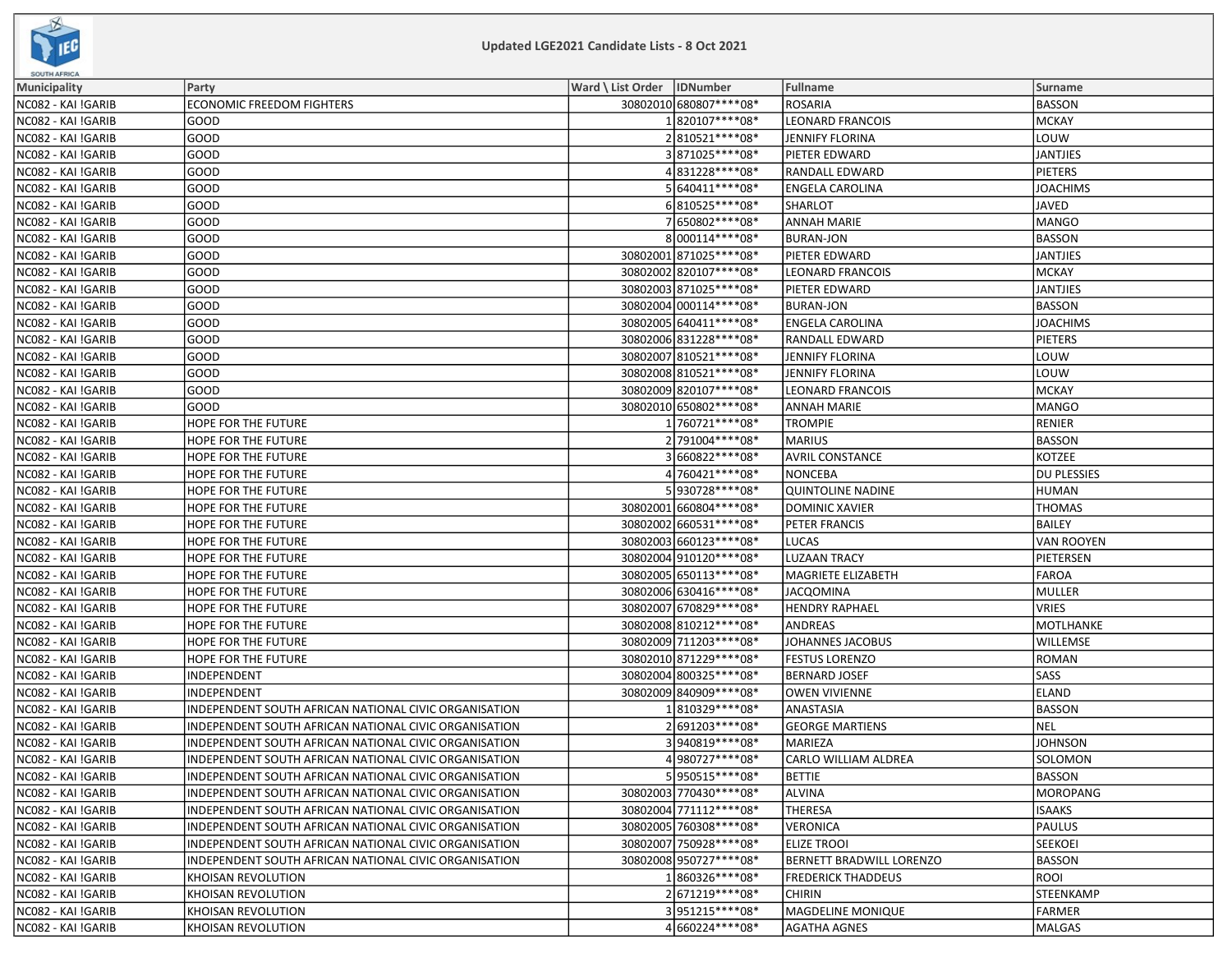

| <b><i><u>OUVIRAFRIUM</u></i></b> |                           |                              |                          |                           |                 |
|----------------------------------|---------------------------|------------------------------|--------------------------|---------------------------|-----------------|
| <b>Municipality</b>              | Party                     | Ward \ List Order   IDNumber |                          | <b>Fullname</b>           | Surname         |
| NC082 - KAI !GARIB               | KHOISAN REVOLUTION        |                              | 5 900219 **** 08*        | RO-ANN                    | STEENKAMP       |
| NC082 - KAI !GARIB               | KHOISAN REVOLUTION        |                              | 30802001900219 **** 08 * | RO-ANN                    | STEENKAMP       |
| NC082 - KAI !GARIB               | KHOISAN REVOLUTION        |                              | 30802002 900219 **** 08* | RO-ANN                    | STEENKAMP       |
| NC082 - KAI !GARIB               | KHOISAN REVOLUTION        |                              | 30802003 900219 **** 08* | RO-ANN                    | STEENKAMP       |
| NC082 - KAI !GARIB               | KHOISAN REVOLUTION        |                              | 30802004 900219 **** 08* | RO-ANN                    | STEENKAMP       |
| NC082 - KAI !GARIB               | KHOISAN REVOLUTION        |                              | 30802005 951215 **** 08* | MAGDELINE MONIQUE         | <b>FARMER</b>   |
| NC082 - KAI !GARIB               | KHOISAN REVOLUTION        |                              | 30802006 660224 **** 08* | AGATHA AGNES              | <b>MALGAS</b>   |
| NC082 - KAI !GARIB               | KHOISAN REVOLUTION        |                              | 30802007 671219 **** 08* | <b>CHIRIN</b>             | STEENKAMP       |
| NC082 - KAI !GARIB               | KHOISAN REVOLUTION        |                              | 30802008 860326 **** 08* | <b>FREDERICK THADDEUS</b> | <b>ROOI</b>     |
| NC082 - KAI !GARIB               | KHOISAN REVOLUTION        |                              | 30802009860326 **** 08*  | <b>FREDERICK THADDEUS</b> | <b>ROOI</b>     |
| NC082 - KAI !GARIB               | KHOISAN REVOLUTION        |                              | 30802010 860326 **** 08* | <b>FREDERICK THADDEUS</b> | <b>ROOI</b>     |
| NC082 - KAI !GARIB               | PATRIOTIC ALLIANCE        |                              | 1860320 **** 08*         | ETTIENNE VERNOL           | <b>KRIEGER</b>  |
| NC082 - KAI !GARIB               | PATRIOTIC ALLIANCE        |                              | 2790106****08*           | <b>GLADWINE SIROLF</b>    | DIERGAARDT      |
| NC082 - KAI !GARIB               | PATRIOTIC ALLIANCE        |                              | 3750902 **** 08*         | LEATITIA                  | <b>BOBANIE</b>  |
| NC082 - KAI !GARIB               | PATRIOTIC ALLIANCE        |                              | 891115 **** 08*          | JOELIN KELVIN RYAN        | <b>BARENDS</b>  |
| NC082 - KAI !GARIB               | PATRIOTIC ALLIANCE        |                              | 5 660708 **** 08*        | KATRINA HELENA            | <b>DICK</b>     |
| NC082 - KAI !GARIB               | PATRIOTIC ALLIANCE        |                              | 30802001 780315 **** 08* | <b>EDWIN CORNELIUS</b>    | <b>TAYLOR</b>   |
| NC082 - KAI !GARIB               | PATRIOTIC ALLIANCE        |                              | 30802005 780418 **** 08* | ELIZABETH MAGDELENE       | <b>VISAGIE</b>  |
| NC082 - KAI !GARIB               | PATRIOTIC ALLIANCE        |                              | 30802006 860825 **** 08* | MARETHA                   | <b>VAN ZYL</b>  |
| NC082 - KAI !GARIB               | PATRIOTIC ALLIANCE        |                              | 30802007 840221 **** 08* | LEILANI EMMERENTIA        | <b>MATTHYS</b>  |
| NC082 - KAI !GARIB               | PATRIOTIC ALLIANCE        |                              | 30802008 710404 **** 08* | <b>ELIZABETH</b>          | <b>OEWIES</b>   |
| NC082 - KAI !GARIB               | <b>VRYHEIDSFRONT PLUS</b> |                              | 1590415 **** 08*         | STEPHANUS ADRIAAN         | <b>BRUWER</b>   |
| NC082 - KAI !GARIB               | <b>VRYHEIDSFRONT PLUS</b> |                              | 2810725 **** 08*         | SAMEUL JACOBUS            | <b>BEUKES</b>   |
| NC082 - KAI !GARIB               | <b>VRYHEIDSFRONT PLUS</b> |                              | 30802001 590415 **** 08* | STEPHANUS ADRIAAN         | <b>BRUWER</b>   |
| NC082 - KAI !GARIB               | <b>VRYHEIDSFRONT PLUS</b> |                              | 30802002 590415 **** 08* | STEPHANUS ADRIAAN         | <b>BRUWER</b>   |
| NC082 - KAI !GARIB               | <b>VRYHEIDSFRONT PLUS</b> |                              | 30802003 590415 **** 08* | STEPHANUS ADRIAAN         | <b>BRUWER</b>   |
| NC082 - KAI !GARIB               | <b>VRYHEIDSFRONT PLUS</b> |                              | 30802004 590415 **** 08* | STEPHANUS ADRIAAN         | <b>BRUWER</b>   |
| NC082 - KAI !GARIB               | <b>VRYHEIDSFRONT PLUS</b> |                              | 30802005 590415 **** 08* | STEPHANUS ADRIAAN         | <b>BRUWER</b>   |
| NC082 - KAI !GARIB               | <b>VRYHEIDSFRONT PLUS</b> |                              | 30802006 590415 **** 08* | STEPHANUS ADRIAAN         | <b>BRUWER</b>   |
| NC082 - KAI !GARIB               | <b>VRYHEIDSFRONT PLUS</b> |                              | 30802007 590415 **** 08* | STEPHANUS ADRIAAN         | <b>BRUWER</b>   |
| NC082 - KAI !GARIB               | VRYHEIDSFRONT PLUS        |                              | 30802008 810725 **** 08* | SAMEUL JACOBUS            | <b>BEUKES</b>   |
| NC082 - KAI !GARIB               | <b>VRYHEIDSFRONT PLUS</b> |                              | 30802009 810725 **** 08* | SAMEUL JACOBUS            | <b>BEUKES</b>   |
| NC082 - KAI !GARIB               | <b>VRYHEIDSFRONT PLUS</b> |                              | 30802010 810725 **** 08* | SAMEUL JACOBUS            | <b>BEUKES</b>   |
| NC084 - !KHEIS                   | AFRICAN NATIONAL CONGRESS |                              | 1880918 **** 08*         | <b>GERSHUAN JOHANNES</b>  | <b>BASTER</b>   |
| NC084 - !KHEIS                   | AFRICAN NATIONAL CONGRESS |                              | 2700718 **** 08*         | <b>KAREL SHAUN</b>        | <b>BOER</b>     |
| NC084 - !KHEIS                   | AFRICAN NATIONAL CONGRESS |                              | 30804001 930915 **** 08* | ANISIA JACOBA             | <b>LUDICK</b>   |
| NC084 - !KHEIS                   | AFRICAN NATIONAL CONGRESS |                              | 30804002 720707**** 08*  | <b>HENDRIK PHILLIPUS</b>  | VAN WYK         |
| NC084 - !KHEIS                   | AFRICAN NATIONAL CONGRESS |                              | 30804003 780914 **** 08* | <b>HENDRIK</b>            | <b>ISAKS</b>    |
| NC084 - !KHEIS                   | AFRICAN NATIONAL CONGRESS |                              | 30804004 851221 **** 08* | ELSA                      | SPEELMAN        |
| NC084 - !KHEIS                   | AFRICAN NATIONAL CONGRESS |                              | 30804005 680324 **** 08* | <b>JESSICA</b>            | LODEWYK         |
| NC084 - !KHEIS                   | AFRICAN NATIONAL CONGRESS |                              | 308040061761030****08*   | <b>GRIET</b>              | VRIES           |
| NC084 - !KHEIS                   | CONGRESS OF THE PEOPLE    |                              | 1501125 **** 08*         | KOOS                      | <b>ESAU</b>     |
| NC084 - !KHEIS                   | CONGRESS OF THE PEOPLE    |                              | 2691222 **** 08*         | <b>ELIZABETH</b>          | <b>EIMAN</b>    |
| NC084 - !KHEIS                   | CONGRESS OF THE PEOPLE    |                              | 30804001 710412 **** 08* | <b>DANNY EMIL</b>         | MIENIES         |
| NC084 - !KHEIS                   | CONGRESS OF THE PEOPLE    |                              | 30804002 940114 **** 08* | <b>BOCARL</b>             | <b>ISAKS</b>    |
| NC084 - !KHEIS                   | CONGRESS OF THE PEOPLE    |                              | 30804003 691222 **** 08* | <b>ELIZABETH</b>          | EIMAN           |
| NC084 - !KHEIS                   | CONGRESS OF THE PEOPLE    |                              | 30804004 740311 **** 08* | KAREL                     | <b>FISCHER</b>  |
| NC084 - !KHEIS                   | CONGRESS OF THE PEOPLE    |                              | 30804005 501125 **** 08* | <b>KOOS</b>               | <b>ESAU</b>     |
| NC084 - !KHEIS                   | CONGRESS OF THE PEOPLE    |                              | 30804006 681024 **** 08* | POGISHO ABRAM             | GROND           |
| NC084 - !KHEIS                   | DEMOCRATIC ALLIANCE       |                              | 1840330 **** 08*         | ROLF VALTON MONDREY       | <b>CHRISTIE</b> |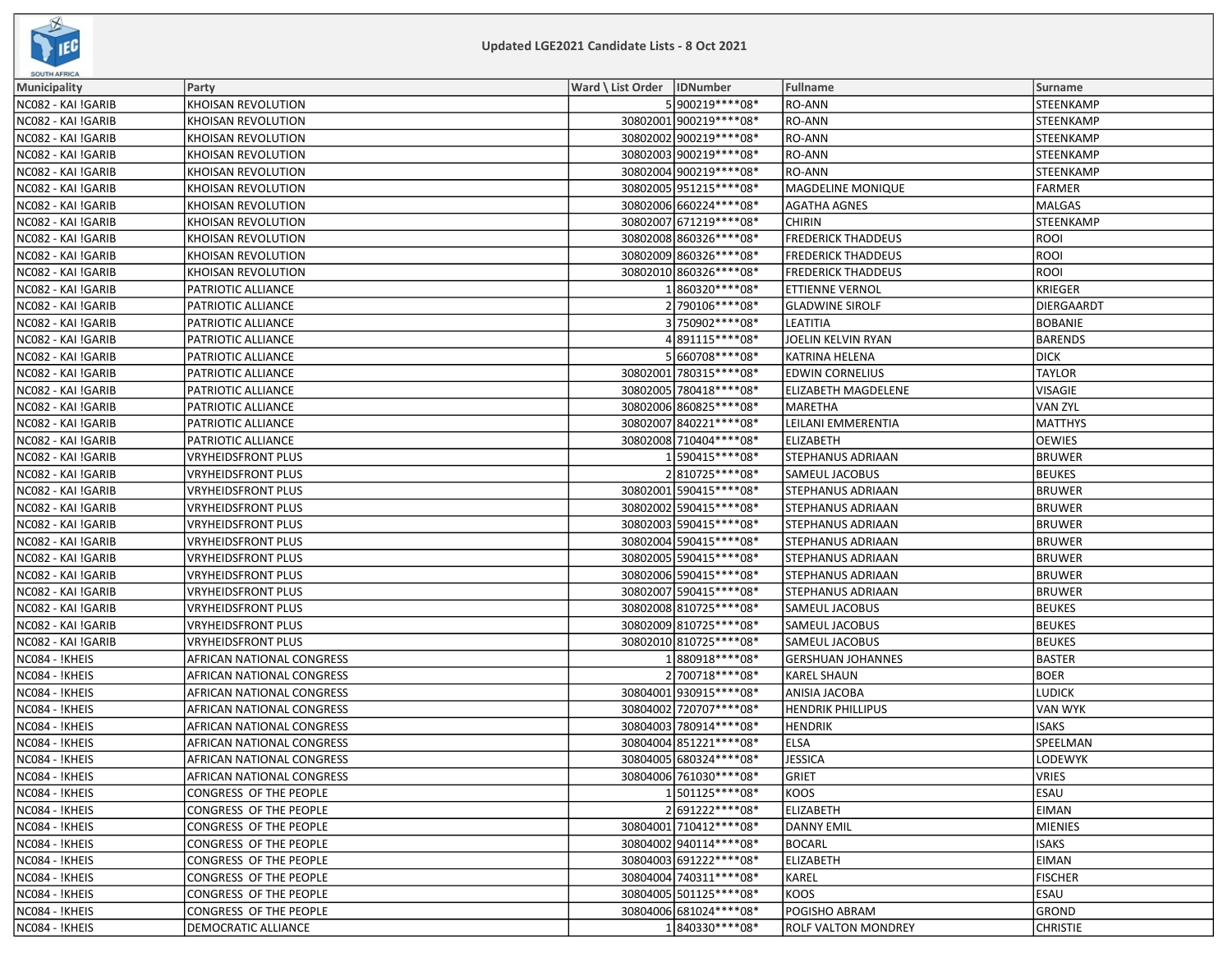

| <b>SUUTRAPRIUM</b>  |                                  |                              |                            |                  |
|---------------------|----------------------------------|------------------------------|----------------------------|------------------|
| <b>Municipality</b> | Party                            | Ward \ List Order   IDNumber | Fullname                   | Surname          |
| NC084 - !KHEIS      | DEMOCRATIC ALLIANCE              | 2740202 **** 08*             | <b>GERT ALBERTUS</b>       | <b>BEUKES</b>    |
| NC084 - !KHEIS      | <b>DEMOCRATIC ALLIANCE</b>       | 30804001 730118 **** 08*     | <b>MARIA</b>               | FREEMAN          |
| NC084 - !KHEIS      | DEMOCRATIC ALLIANCE              | 30804002 840330 **** 08*     | <b>ROLF VALTON MONDREY</b> | <b>CHRISTIE</b>  |
| NC084 - !KHEIS      | DEMOCRATIC ALLIANCE              | 30804003 930728 **** 08*     | <b>WERNER</b>              | <b>ROOY</b>      |
| NC084 - !KHEIS      | DEMOCRATIC ALLIANCE              | 30804004 710711 **** 08*     | ABEY                       | UYS              |
| NC084 - !KHEIS      | DEMOCRATIC ALLIANCE              | 30804005 750322 **** 08*     | <b>DEEYONE HERMANUS</b>    | <b>DE KOKER</b>  |
| NC084 - !KHEIS      | DEMOCRATIC ALLIANCE              | 30804006 870609 **** 08*     | <b>JÜRGEN HENDRIK</b>      | <b>JOOSTE</b>    |
| NC084 - !KHEIS      | <b>ECONOMIC FREEDOM FIGHTERS</b> | 1721128 **** 08*             | <b>JOHN</b>                | <b>BALIES</b>    |
| NC084 - !KHEIS      | <b>ECONOMIC FREEDOM FIGHTERS</b> | 30804001 730606****08*       | <b>KLAAS</b>               | OLYN             |
| NC084 - !KHEIS      | <b>ECONOMIC FREEDOM FIGHTERS</b> | 30804002 740922 **** 08*     | <b>JAFTA JAKOBUS</b>       | <b>VISAGIE</b>   |
| NC084 - !KHEIS      | <b>ECONOMIC FREEDOM FIGHTERS</b> | 30804003 640814 **** 08*     | <b>OLEHILE FREDERICK</b>   | <b>MOSEKI</b>    |
| NC084 - !KHEIS      | <b>ECONOMIC FREEDOM FIGHTERS</b> | 30804004 721128 **** 08*     | <b>JOHN</b>                | <b>BALIES</b>    |
| NC084 - !KHEIS      | <b>ECONOMIC FREEDOM FIGHTERS</b> | 30804005 790903 **** 08*     | <b>FLOORS</b>              | <b>WILLIAMS</b>  |
| NC084 - !KHEIS      | ECONOMIC FREEDOM FIGHTERS        | 30804006 840521 **** 08*     | <b>QUNTON</b>              | <b>WYLBACH</b>   |
| NC084 - !KHEIS      | INDEPENDENT                      | 30804001 680524 **** 08*     | ARRIE                      | MIENIES          |
| NC084 - !KHEIS      | INDEPENDENT                      | 30804002 760329 **** 08*     | SAMUEL                     | <b>ESAU</b>      |
| NC084 - !KHEIS      | INDEPENDENT                      | 30804003 750514 **** 08*     | PAUL                       | VRIES            |
| NC084 - !KHEIS      | INDEPENDENT                      | 30804003 940620 **** 08*     | RENALDO MARCELLUS RICHARD  | <b>BEUKES</b>    |
| NC084 - !KHEIS      | INDEPENDENT                      | 30804004 721207**** 08*      | <b>MERVIN</b>              | MALGAS           |
| NC084 - !KHEIS      | INDEPENDENT                      | 30804006 881018 **** 08*     | SANET JANENIKA             | <b>LETONG</b>    |
| NC084 - !KHEIS      | KHOISAN REVOLUTION               | 1840528 **** 08*             | <b>JOHANNES</b>            | <b>ROOI</b>      |
| NC084 - !KHEIS      | KHOISAN REVOLUTION               | 2901215 **** 08*             | <b>SUZET ELIZABETH</b>     | <b>KOCK</b>      |
| NC084 - !KHEIS      | <b>KHOISAN REVOLUTION</b>        | 3650817****08*               | PIET                       | <b>JAARS</b>     |
| NC084 - !KHEIS      | KHOISAN REVOLUTION               | 30804001 840528 **** 08*     | <b>JOHANNES</b>            | ROOI             |
| NC084 - !KHEIS      | KHOISAN REVOLUTION               | 30804002 840528 **** 08*     | <b>JOHANNES</b>            | ROOI             |
| NC084 - !KHEIS      | KHOISAN REVOLUTION               | 30804003 840528 **** 08*     | <b>JOHANNES</b>            | <b>ROOI</b>      |
| NC084 - !KHEIS      | KHOISAN REVOLUTION               | 30804004 840528 **** 08*     | <b>JOHANNES</b>            | <b>ROOI</b>      |
| NC084 - !KHEIS      | KHOISAN REVOLUTION               | 30804005 840528 **** 08*     | <b>JOHANNES</b>            | <b>ROOI</b>      |
| NC084 - !KHEIS      | KHOISAN REVOLUTION               | 30804006 840528 **** 08*     | <b>JOHANNES</b>            | ROOI             |
| NC084 - !KHEIS      | VRYHEIDSFRONT PLUS               | 1800723 **** 08*             | JOHANNES GERHARDUS         | HÜSSELMANN       |
| NC084 - !KHEIS      | VRYHEIDSFRONT PLUS               | 30804001 800723 **** 08*     | JOHANNES GERHARDUS         | HÜSSELMANN       |
| NC084 - !KHEIS      | VRYHEIDSFRONT PLUS               | 30804002 800723 **** 08*     | <b>JOHANNES GERHARDUS</b>  | HÜSSELMANN       |
| NC084 - !KHEIS      | <b>VRYHEIDSFRONT PLUS</b>        | 30804003 800723 **** 08*     | <b>JOHANNES GERHARDUS</b>  | HÜSSELMANN       |
| NC084 - !KHEIS      | <b>VRYHEIDSFRONT PLUS</b>        | 30804004 800723 **** 08*     | <b>JOHANNES GERHARDUS</b>  | HÜSSELMANN       |
| NC084 - !KHEIS      | <b>VRYHEIDSFRONT PLUS</b>        | 30804005 800723 **** 08*     | JOHANNES GERHARDUS         | HÜSSELMANN       |
| NC084 - !KHEIS      | <b>VRYHEIDSFRONT PLUS</b>        | 30804006 800723 **** 08*     | JOHANNES GERHARDUS         | HÜSSELMANN       |
| NC085 - TSANTSABANE | AFRICAN NATIONAL CONGRESS        | 1800322 **** 08*             | <b>MPHO CONSTANCE</b>      | MASHILA          |
| NC085 - TSANTSABANE | AFRICAN NATIONAL CONGRESS        | 2 701203 **** 08*            | <b>MARIA</b>               | DANIELS          |
| NC085 - TSANTSABANE | AFRICAN NATIONAL CONGRESS        | 3 731011 **** 08*            | <b>DIPUO CATHERINE</b>     | <b>LINKS</b>     |
| NC085 - TSANTSABANE | AFRICAN NATIONAL CONGRESS        | 4591010 **** 08*             | <b>MIENA</b>               | OLIPHANT         |
| NC085 - TSANTSABANE | AFRICAN NATIONAL CONGRESS        | 5 730115****08*              | ALIDA FHRANCHOHANNA        | KATZ             |
| NC085 - TSANTSABANE | AFRICAN NATIONAL CONGRESS        | 6830616 **** 08*             | <b>KGOMOTSO CLENT</b>      | <b>BOLELE</b>    |
| NC085 - TSANTSABANE | AFRICAN NATIONAL CONGRESS        | 30805001 780303 **** 08*     | <b>MARCO JAQUES</b>        | <b>LOTTERING</b> |
| NC085 - TSANTSABANE | AFRICAN NATIONAL CONGRESS        | 30805002 660918 **** 08*     | ANNA HELENA                | <b>ENGLISH</b>   |
| NC085 - TSANTSABANE | AFRICAN NATIONAL CONGRESS        | 30805003 850611 **** 08*     | SURRAYA LA ROCHELLE        | DEVAJEE          |
| NC085 - TSANTSABANE | AFRICAN NATIONAL CONGRESS        | 30805004 890128 **** 08*     | <b>KGOSIETSILE GEORGE</b>  | KEOROMETSWE      |
| NC085 - TSANTSABANE | AFRICAN NATIONAL CONGRESS        | 30805005 840301 **** 08*     | <b>KEALEBOGA GRAZE</b>     | <b>TONYANE</b>   |
| NC085 - TSANTSABANE | <b>AFRICAN NATIONAL CONGRESS</b> | 30805006 770512 **** 08*     | <b>HERMANUS DEYOUNGS</b>   | MIENNIES         |
| NC085 - TSANTSABANE | <b>AFRICAN NATIONAL CONGRESS</b> | 30805007 730821 **** 08*     | LINDIWE MINAH              | <b>TEISE</b>     |
| NC085 - TSANTSABANE | AFRICAN PEOPLE'S CONVENTION      | 1720821 **** 08*             | GOLELELWANG ANASTACIA      | <b>MMOKELE</b>   |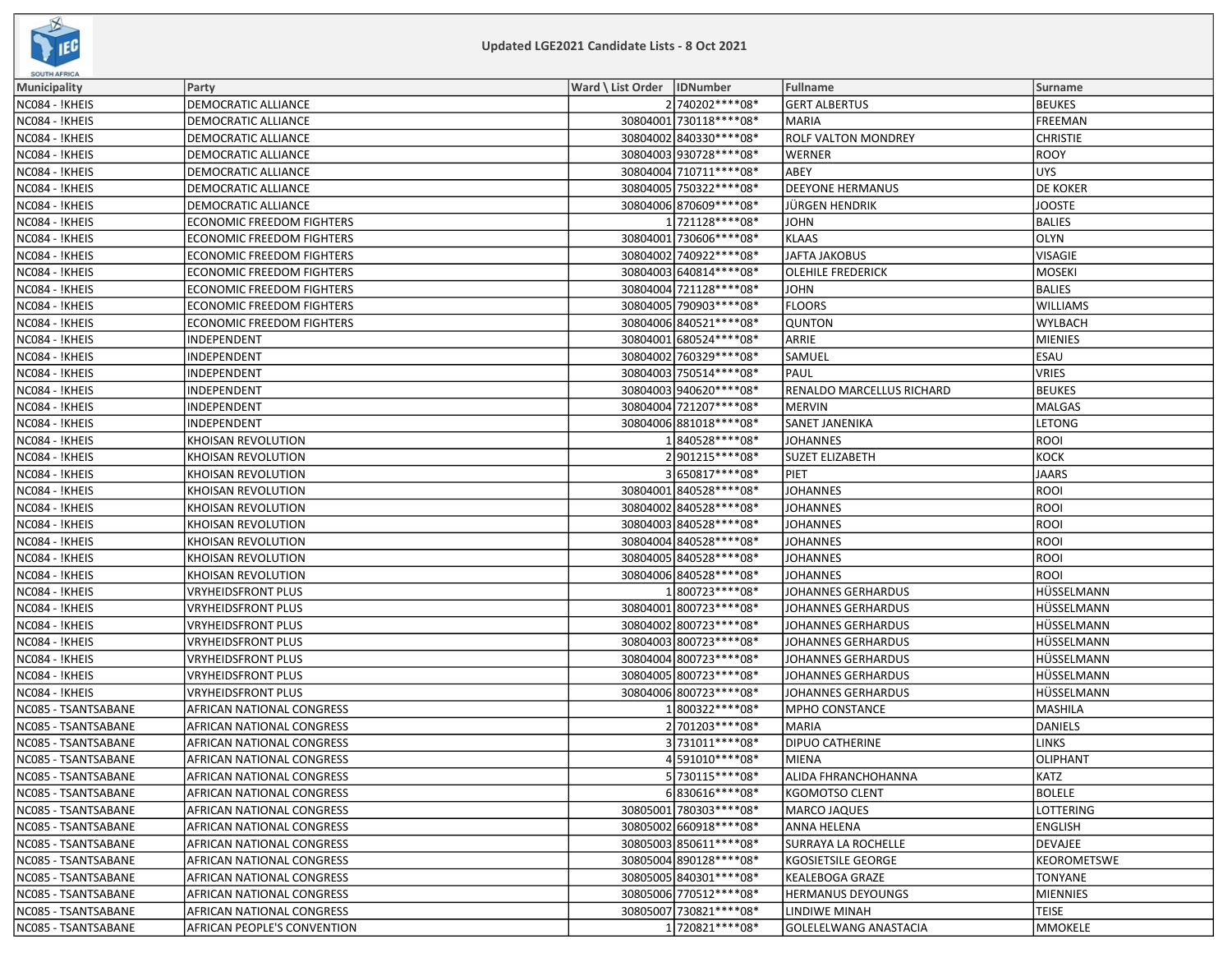

| <b>SOUTH AFRICA</b> |                                    |                              |                          |                              |                    |
|---------------------|------------------------------------|------------------------------|--------------------------|------------------------------|--------------------|
| Municipality        | Party                              | Ward \ List Order   IDNumber |                          | <b>Fullname</b>              | Surname            |
| NC085 - TSANTSABANE | AFRICAN PEOPLE'S CONVENTION        |                              | 2800918 **** 08*         | <b>THABISO WESLEY</b>        | MABILO             |
| NC085 - TSANTSABANE | <b>AFRICAN PEOPLE'S CONVENTION</b> |                              | 3 720203 **** 08*        | <b>CONFIDENCE TSHEPO</b>     | MONNANYANA         |
| NC085 - TSANTSABANE | AFRICAN PEOPLE'S CONVENTION        |                              | 4880707****08*           | ALPHONICA KEALEBOGA          | <b>SEBOKO</b>      |
| NC085 - TSANTSABANE | AFRICAN PEOPLE'S CONVENTION        |                              | 5840917****08*           | <b>ITUMELENG</b>             | SEBELEGO           |
| NC085 - TSANTSABANE | AFRICAN PEOPLE'S CONVENTION        |                              | 30805001 720821 **** 08* | <b>GOLELELWANG ANASTACIA</b> | MMOKELE            |
| NC085 - TSANTSABANE | AFRICAN PEOPLE'S CONVENTION        |                              | 30805002 800918 **** 08* | THABISO WESLEY               | MABILO             |
| NC085 - TSANTSABANE | AFRICAN PEOPLE'S CONVENTION        |                              | 30805003 720203 **** 08* | <b>CONFIDENCE TSHEPO</b>     | MONNANYANA         |
| NC085 - TSANTSABANE | AFRICAN PEOPLE'S CONVENTION        |                              | 30805004 720821 **** 08* | GOLELELWANG ANASTACIA        | <b>MMOKELE</b>     |
| NC085 - TSANTSABANE | AFRICAN PEOPLE'S CONVENTION        |                              | 30805005 840917 **** 08* | <b>ITUMELENG</b>             | <b>SEBELEGO</b>    |
| NC085 - TSANTSABANE | AFRICAN PEOPLE'S CONVENTION        |                              | 30805007 720203 **** 08* | <b>CONFIDENCE TSHEPO</b>     | MONNANYANA         |
| NC085 - TSANTSABANE | DEMOCRATIC ALLIANCE                |                              | 1720124 **** 08*         | <b>MARIA ROSINA</b>          | VAN ZYL            |
| NC085 - TSANTSABANE | DEMOCRATIC ALLIANCE                |                              | 2820606****08*           | ATHONY JOAN                  | RUITERS            |
| NC085 - TSANTSABANE | DEMOCRATIC ALLIANCE                |                              | 3741203 **** 08*         | AUGUSTINUS OKAME             | <b>MOTLONYE</b>    |
| NC085 - TSANTSABANE | DEMOCRATIC ALLIANCE                |                              | 4550524 **** 08*         | <b>JAMES CHARLES</b>         | <b>BOUCHER</b>     |
| NC085 - TSANTSABANE | DEMOCRATIC ALLIANCE                |                              | 30805001820606 **** 08*  | <b>ATHONY JOAN</b>           | <b>RUITERS</b>     |
| NC085 - TSANTSABANE | DEMOCRATIC ALLIANCE                |                              | 30805002 820606 **** 08* | <b>ATHONY JOAN</b>           | <b>RUITERS</b>     |
| NC085 - TSANTSABANE | DEMOCRATIC ALLIANCE                |                              | 30805003 550524 **** 08* | <b>JAMES CHARLES</b>         | <b>BOUCHER</b>     |
| NC085 - TSANTSABANE | DEMOCRATIC ALLIANCE                |                              | 30805004 741203 **** 08* | AUGUSTINUS OKAME             | MOTLONYE           |
| NC085 - TSANTSABANE | DEMOCRATIC ALLIANCE                |                              | 30805005 720124 **** 08* | <b>MARIA ROSINA</b>          | VAN ZYL            |
| NC085 - TSANTSABANE | DEMOCRATIC ALLIANCE                |                              | 30805006 741203 **** 08* | <b>AUGUSTINUS OKAME</b>      | MOTLONYE           |
| NC085 - TSANTSABANE | DEMOCRATIC ALLIANCE                |                              | 30805007 720124**** 08*  | <b>MARIA ROSINA</b>          | VAN ZYL            |
| NC085 - TSANTSABANE | <b>ECONOMIC FREEDOM FIGHTERS</b>   |                              | 1790825 **** 08*         | <b>DIRK</b>                  | <b>ESAU</b>        |
| NC085 - TSANTSABANE | ECONOMIC FREEDOM FIGHTERS          |                              | 30805001820121****08*    | THAPELO DANIEL               | LEBURU             |
| NC085 - TSANTSABANE | <b>ECONOMIC FREEDOM FIGHTERS</b>   |                              | 30805002 960505 **** 08* | <b>GODWIN THAPELO</b>        | MAYOYO             |
| NC085 - TSANTSABANE | ECONOMIC FREEDOM FIGHTERS          |                              | 30805003 710722 **** 08* | SYLVIA MONIA                 | ROMAN              |
| NC085 - TSANTSABANE | ECONOMIC FREEDOM FIGHTERS          |                              | 30805004 910413 **** 08* | <b>GAIL ETHEL</b>            | <b>SIBIYA</b>      |
| NC085 - TSANTSABANE | ECONOMIC FREEDOM FIGHTERS          |                              | 30805005 670308 **** 08* | <b>GEORGINA KEBOEMETSE</b>   | GOREWANG           |
| NC085 - TSANTSABANE | ECONOMIC FREEDOM FIGHTERS          |                              | 30805006 790825 **** 08* | <b>DIRK</b>                  | <b>ESAU</b>        |
| NC085 - TSANTSABANE | ECONOMIC FREEDOM FIGHTERS          |                              | 30805007 871124 **** 08* | MBUYISELO CANNON             | MOTWALO            |
| NC085 - TSANTSABANE | INDEPENDENT                        |                              | 30805007 640604 **** 08* | <b>DINKWETSE PEGGY</b>       | LOUW               |
| NC085 - TSANTSABANE | SAVE TSANTSABANE COALITION         |                              | 1810806 **** 08*         | OLEBOGENG MICHAEL            | MABILO             |
| NC085 - TSANTSABANE | SAVE TSANTSABANE COALITION         |                              | 2540621 **** 08*         | <b>HENRY ANDREW</b>          | <b>BEETS</b>       |
| NC085 - TSANTSABANE | SAVE TSANTSABANE COALITION         |                              | 3730807****08*           | <b>CHARLOTTE</b>             | VAN DER WESTHUIZEN |
| NC085 - TSANTSABANE | SAVE TSANTSABANE COALITION         |                              | 4900524 **** 08*         | LUCKY HORALD LETLHOGONOLO    | GOPOLANG           |
| NC085 - TSANTSABANE | SAVE TSANTSABANE COALITION         |                              | 5920607****08*           | <b>ELMARE CHAMAINE</b>       | <b>BICKS</b>       |
| NC085 - TSANTSABANE | SAVE TSANTSABANE COALITION         |                              | 6621006 **** 08*         | <b>KEBOGILE GEANY</b>        | BELANG             |
| NC085 - TSANTSABANE | SAVE TSANTSABANE COALITION         |                              | 7680619 **** 08*         | <b>DINTIKILE PATRICK</b>     | MOROLONG           |
| NC085 - TSANTSABANE | SAVE TSANTSABANE COALITION         |                              | 8850612 **** 08*         | <b>PATRICK POGISO</b>        | SHUSU              |
| NC085 - TSANTSABANE | SAVE TSANTSABANE COALITION         |                              | 9770504 **** 08*         | <b>ALBINO</b>                | FELIX              |
| NC085 - TSANTSABANE | SAVE TSANTSABANE COALITION         |                              | 10 780617****08*         | <b>JOHNY</b>                 | <b>JONKERS</b>     |
| NC085 - TSANTSABANE | SAVE TSANTSABANE COALITION         |                              | 11 771221 **** 08*       | LULEKA                       | MDANYANA           |
| NC085 - TSANTSABANE | SAVE TSANTSABANE COALITION         |                              | 30805001 900524 **** 08* | LUCKY HORALD LETLHOGONOLO    | GOPOLANG           |
| NC085 - TSANTSABANE | SAVE TSANTSABANE COALITION         |                              | 30805002 780617****08*   | <b>JOHNY</b>                 | <b>JONKERS</b>     |
| NC085 - TSANTSABANE | SAVE TSANTSABANE COALITION         |                              | 30805003 730807 **** 08* | <b>CHARLOTTE</b>             | VAN DER WESTHUIZEN |
| NC085 - TSANTSABANE | SAVE TSANTSABANE COALITION         |                              | 30805004 621006 **** 08* | <b>KEBOGILE GEANY</b>        | <b>BELANG</b>      |
| NC085 - TSANTSABANE | SAVE TSANTSABANE COALITION         |                              | 30805005 771221 **** 08* | LULEKA                       | MDANYANA           |
| NC085 - TSANTSABANE | SAVE TSANTSABANE COALITION         |                              | 30805006 680619 **** 08* | <b>DINTIKILE PATRICK</b>     | MOROLONG           |
| NC085 - TSANTSABANE | SAVE TSANTSABANE COALITION         |                              | 30805007 810806 **** 08* | OLEBOGENG MICHAEL            | MABILO             |
| NC085 - TSANTSABANE | <b>VRYHEIDSFRONT PLUS</b>          |                              | 1440409 **** 08*         | LAMBERTUS MYBURGH            | <b>FOURIE</b>      |
| NC085 - TSANTSABANE | VRYHEIDSFRONT PLUS                 |                              | 30805001 440409 **** 08* | LAMBERTUS MYBURGH            | <b>FOURIE</b>      |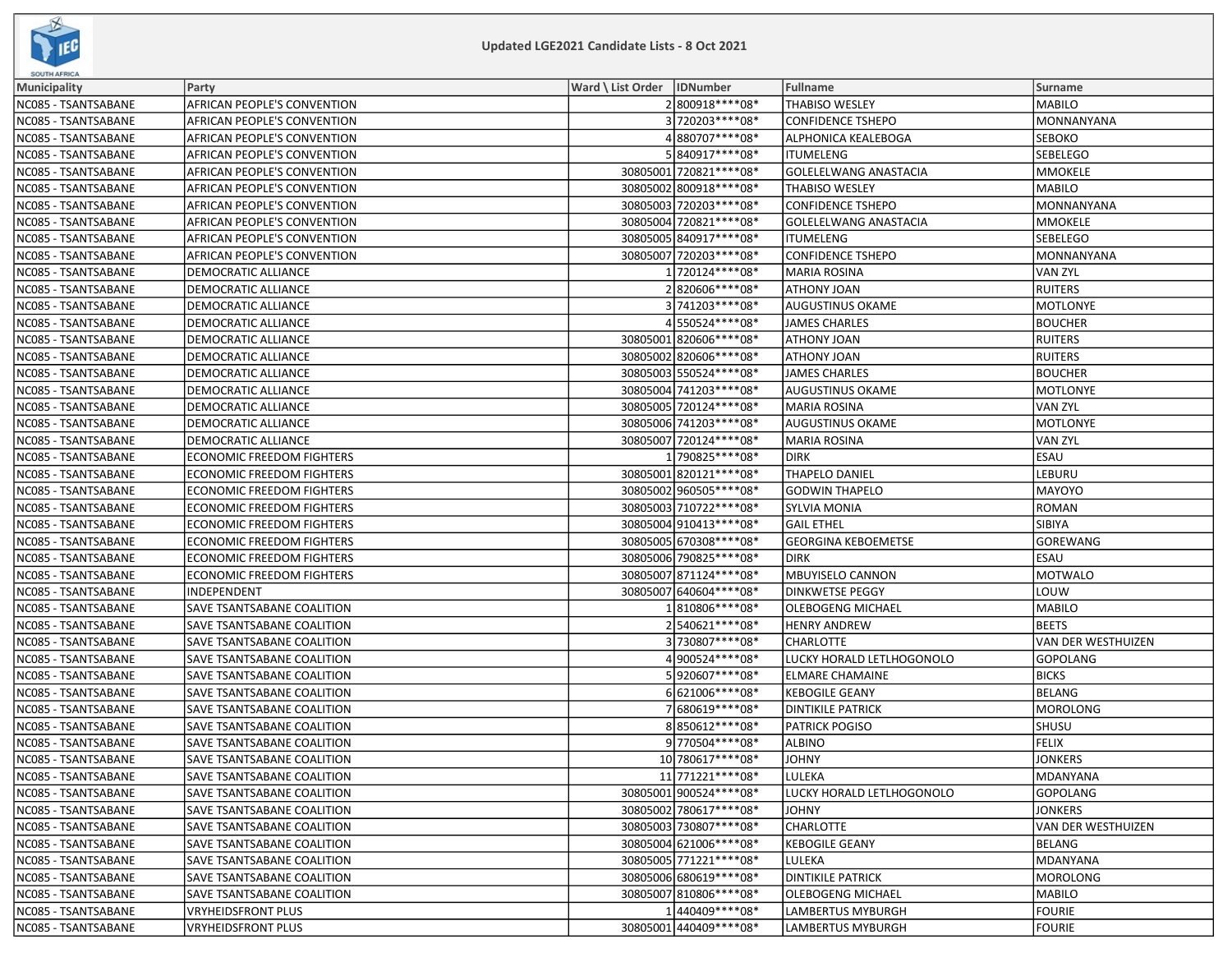

| <b>SOUTH AFRICA</b> |                                  |                              |                          |                               |                   |
|---------------------|----------------------------------|------------------------------|--------------------------|-------------------------------|-------------------|
| Municipality        | Party                            | Ward \ List Order   IDNumber |                          | Fullname                      | Surname           |
| NC085 - TSANTSABANE | VRYHEIDSFRONT PLUS               |                              | 30805002 440409 **** 08* | LAMBERTUS MYBURGH             | <b>FOURIE</b>     |
| NC085 - TSANTSABANE | <b>VRYHEIDSFRONT PLUS</b>        |                              | 30805003 440409 **** 08* | LAMBERTUS MYBURGH             | FOURIE            |
| NC085 - TSANTSABANE | <b>VRYHEIDSFRONT PLUS</b>        |                              | 30805004 440409 **** 08* | LAMBERTUS MYBURGH             | FOURIE            |
| NC085 - TSANTSABANE | <b>VRYHEIDSFRONT PLUS</b>        |                              | 30805005 440409 **** 08* | <b>LAMBERTUS MYBURGH</b>      | <b>FOURIE</b>     |
| NC085 - TSANTSABANE | VRYHEIDSFRONT PLUS               |                              | 30805006 440409 **** 08* | LAMBERTUS MYBURGH             | <b>FOURIE</b>     |
| NC085 - TSANTSABANE | VRYHEIDSFRONT PLUS               |                              | 30805007 440409 **** 08* | <b>LAMBERTUS MYBURGH</b>      | <b>FOURIE</b>     |
| NC086 - KGATELOPELE | AFRICAN NATIONAL CONGRESS        |                              | 1 740405 **** 08*        | <b>RENE</b>                   | LOSPER            |
| NC086 - KGATELOPELE | AFRICAN NATIONAL CONGRESS        |                              | 2 730711 **** 08*        | <b>WILLIAM</b>                | PLAATJIE          |
| NC086 - KGATELOPELE | AFRICAN NATIONAL CONGRESS        |                              | 30806001 700928 **** 08* | MOSALA GEORGE                 | LEUTLWETSE        |
| NC086 - KGATELOPELE | AFRICAN NATIONAL CONGRESS        |                              | 30806002 870801 **** 08* | RONEL, VICTORIA               | <b>HAAI</b>       |
| NC086 - KGATELOPELE | AFRICAN NATIONAL CONGRESS        |                              | 30806003 640104**** 08*  | <b>SOFIA</b>                  | <b>RIED</b>       |
| NC086 - KGATELOPELE | AFRICAN NATIONAL CONGRESS        |                              | 30806004 611109 **** 08* | <b>JAN</b>                    | SLINGER           |
| NC086 - KGATELOPELE | AFRICAN NATIONAL CONGRESS        |                              | 30806005 701027 **** 08* | <b>NONA IRENE</b>             | <b>WILLIAMS</b>   |
| NC086 - KGATELOPELE | AFRICAN NATIONAL CONGRESS        |                              | 30806006 730613 **** 08* | <b>DENYS REGINALD</b>         | PIENAAR           |
| NC086 - KGATELOPELE | AZANIAN PEOPLE'S ORGANISATION    |                              | 1 630105****08*          | AKANYANG REGINALDOHR BRAINS   | LEKHULA           |
| NC086 - KGATELOPELE | AZANIAN PEOPLE'S ORGANISATION    |                              | 2570305****08*           | <b>KEBALEPILE JAN</b>         | <b>MORUTI</b>     |
| NC086 - KGATELOPELE | AZANIAN PEOPLE'S ORGANISATION    |                              | 3900823 **** 08*         | <b>CHRISTOPHER GODFREY</b>    | <b>BRAND</b>      |
| NC086 - KGATELOPELE | AZANIAN PEOPLE'S ORGANISATION    |                              | 4 660620****08*          | <b>KGOPOLELO JONES</b>        | VIS)              |
| NC086 - KGATELOPELE | AZANIAN PEOPLE'S ORGANISATION    |                              | 5 680410****08*          | <b>ITUMELENG CAIPHAS</b>      | <b>MOMPHI</b>     |
| NC086 - KGATELOPELE | AZANIAN PEOPLE'S ORGANISATION    |                              | 30806001 570305 **** 08* | <b>KEBALEPILE JAN</b>         | MORUTI            |
| NC086 - KGATELOPELE | AZANIAN PEOPLE'S ORGANISATION    |                              | 30806002 900823 **** 08* | <b>CHRISTOPHER GODFREY</b>    | <b>BRAND</b>      |
| NC086 - KGATELOPELE | AZANIAN PEOPLE'S ORGANISATION    |                              | 30806003 660620 **** 08* | <b>KGOPOLELO JONES</b>        | <b>VIS</b>        |
| NC086 - KGATELOPELE | AZANIAN PEOPLE'S ORGANISATION    |                              | 30806004 900823 **** 08* | <b>CHRISTOPHER GODFREY</b>    | BRAND             |
| NC086 - KGATELOPELE | AZANIAN PEOPLE'S ORGANISATION    |                              | 30806005 570305 **** 08* | <b>KEBALEPILE JAN</b>         | MORUTI            |
| NC086 - KGATELOPELE | AZANIAN PEOPLE'S ORGANISATION    |                              | 30806006 660620 **** 08* | <b>KGOPOLELO JONES</b>        | <b>VIS</b>        |
| NC086 - KGATELOPELE | DEMOCRATIC ALLIANCE              |                              | 630318 **** 08*          | <b>ANNA CHRISTINA</b>         | <b>VAN ZYL</b>    |
| NC086 - KGATELOPELE | DEMOCRATIC ALLIANCE              |                              | 2671001 **** 08*         | <b>GABANTHATE DORCAS</b>      | <b>BURGER</b>     |
| NC086 - KGATELOPELE | DEMOCRATIC ALLIANCE              |                              | 30806001 671001 **** 08* | <b>GABANTHATE DORCAS</b>      | <b>BURGER</b>     |
| NC086 - KGATELOPELE | DEMOCRATIC ALLIANCE              |                              | 30806002 700918 **** 08* | ANNIET                        | <b>KOOPER</b>     |
| NC086 - KGATELOPELE | DEMOCRATIC ALLIANCE              |                              | 30806003 630318 **** 08* | ANNA CHRISTINA                | VAN ZYL           |
| NC086 - KGATELOPELE | DEMOCRATIC ALLIANCE              |                              | 30806004 690109 **** 08* | <b>BRÜNILDE MAUREEN</b>       | LOTTERING         |
| NC086 - KGATELOPELE | DEMOCRATIC ALLIANCE              |                              | 30806005 720312 **** 08* | JANETH                        | ENGELBRECHT       |
| NC086 - KGATELOPELE | DEMOCRATIC ALLIANCE              |                              | 30806006 880915 **** 08* | ROELIEN JO-ANNE               | PILLAY            |
| NC086 - KGATELOPELE | <b>ECONOMIC FREEDOM FIGHTERS</b> |                              | 1910510 **** 08*         | PATIENCE                      | LEBURU            |
| NC086 - KGATELOPELE | <b>ECONOMIC FREEDOM FIGHTERS</b> |                              | 30806001 910803 **** 08* | <b>GOVERN LETLHOGONOLO</b>    | <b>TETEME</b>     |
| NC086 - KGATELOPELE | <b>ECONOMIC FREEDOM FIGHTERS</b> |                              | 30806002 890528 **** 08* | MAMORENA VICTORIA             | <b>VISSER</b>     |
| NC086 - KGATELOPELE | <b>ECONOMIC FREEDOM FIGHTERS</b> |                              | 30806003 710507****08*   | <b>DELEEN NTHABISEN</b>       | LEBURU            |
| NC086 - KGATELOPELE | <b>ECONOMIC FREEDOM FIGHTERS</b> |                              | 30806004 810306 **** 08* | <b>WESLEY ROMEO</b>           | <b>SNYDERS</b>    |
| NC086 - KGATELOPELE | <b>ECONOMIC FREEDOM FIGHTERS</b> |                              | 30806005 881104**** 08*  | <b>PATRICK MOSIMANEGAPE</b>   | <b>HUGO</b>       |
| NC086 - KGATELOPELE | <b>ECONOMIC FREEDOM FIGHTERS</b> |                              | 30806006 860620 **** 08* | <b>MOSINKI JUSTIN</b>         | <b>LINKS</b>      |
| NC086 - KGATELOPELE | INDEPENDENT                      |                              | 30806001 670205****08*   | <b>KEGOMODITSWE ELIZABETH</b> | SHABANGU          |
| NC086 - KGATELOPELE | INDEPENDENT                      |                              | 30806006 790512 **** 08* | <b>JIMMY SERAME</b>           | <b>BOOYSEN</b>    |
| NC086 - KGATELOPELE | PATRIOTIC ALLIANCE               |                              | 1770515 **** 08*         | <b>SILVIA GLORIA</b>          | <b>EDWARDS</b>    |
| NC086 - KGATELOPELE | PATRIOTIC ALLIANCE               |                              | 2801214 **** 08*         | <b>FRIKKIE</b>                | <b>SEBELEGO</b>   |
| NC086 - KGATELOPELE | PATRIOTIC ALLIANCE               |                              | 30806001830611 **** 08*  | <b>RENTIA</b>                 | NOMNGANGA         |
| NC086 - KGATELOPELE | PATRIOTIC ALLIANCE               |                              | 30806002 670320 **** 08* | ABEL                          | MOSINKI           |
| NC086 - KGATELOPELE | PATRIOTIC ALLIANCE               |                              | 30806003 880228 **** 08* | <b>FREDERIK ANTONIE</b>       | <b>VAN STADEN</b> |
| NC086 - KGATELOPELE | PATRIOTIC ALLIANCE               |                              | 30806004 751104 **** 08* | <b>DAVID</b>                  | DAVIDS            |
| NC086 - KGATELOPELE | PATRIOTIC ALLIANCE               |                              | 30806005 900918 **** 08* | <b>CHRIZELLE WINNIFRED</b>    | BARENDS           |
| NC086 - KGATELOPELE | PATRIOTIC ALLIANCE               |                              | 30806006 761215 **** 08* | <b>NOMBUYISELO EDITH</b>      | MANANZI           |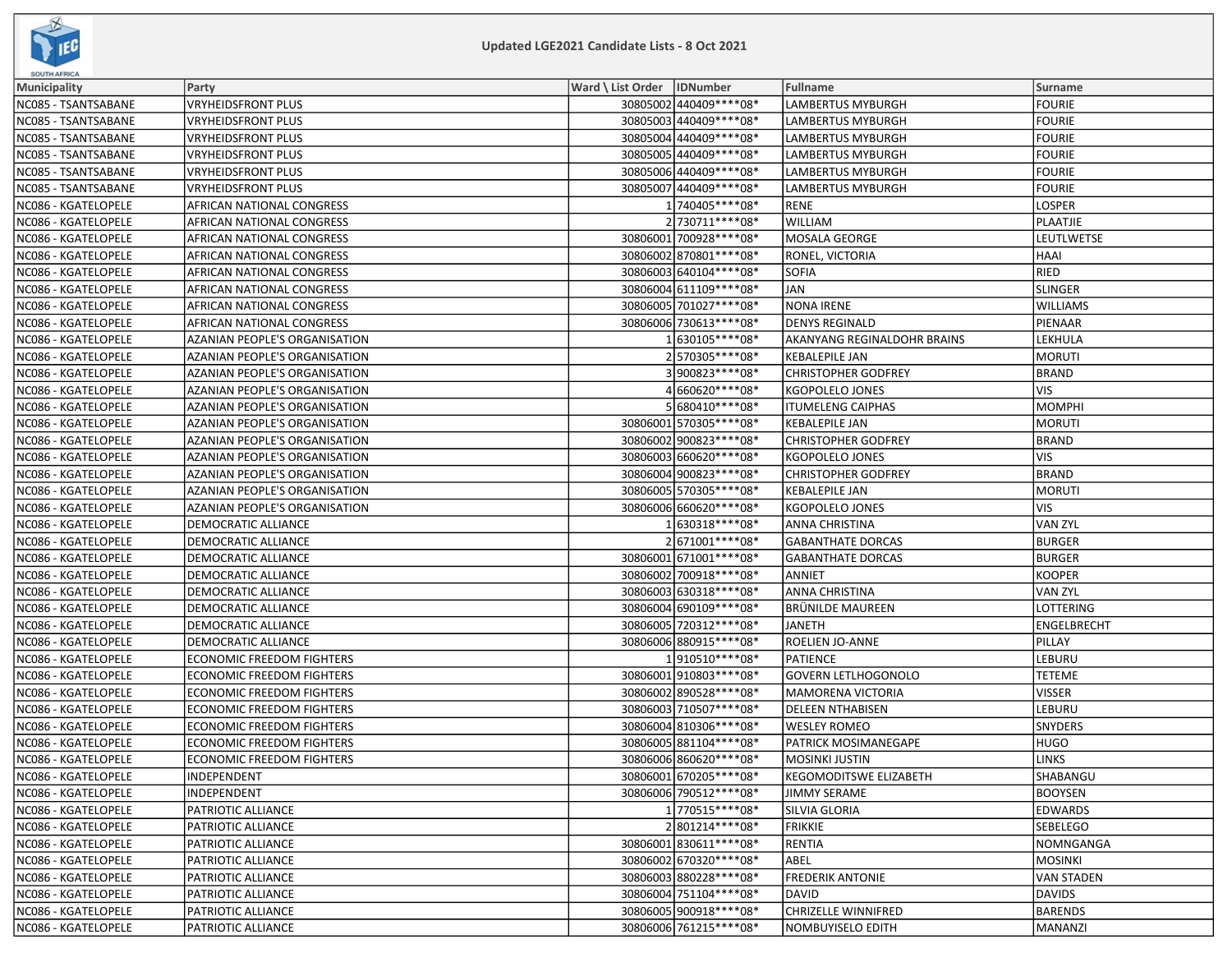

| <b>SOUTH AFRICA</b>   |                                    |                              |                          |                         |                   |
|-----------------------|------------------------------------|------------------------------|--------------------------|-------------------------|-------------------|
| <b>Municipality</b>   | Party                              | Ward \ List Order   IDNumber |                          | Fullname                | <b>Surname</b>    |
| NC086 - KGATELOPELE   | <b>VRYHEIDSFRONT PLUS</b>          |                              | 1480115 **** 08*         | <b>FRANCOIS</b>         | <b>MARITZ</b>     |
| NC086 - KGATELOPELE   | VRYHEIDSFRONT PLUS                 |                              | 2 760729 **** 08*        | <b>HENRY</b>            | <b>MARITZ</b>     |
| NC086 - KGATELOPELE   | VRYHEIDSFRONT PLUS                 |                              | 30806001 790718 **** 08* | <b>JULIAN JASON</b>     | JENNEKE           |
| NC086 - KGATELOPELE   | <b>VRYHEIDSFRONT PLUS</b>          |                              | 30806002 480115 **** 08* | <b>FRANCOIS</b>         | MARITZ            |
| NC086 - KGATELOPELE   | <b>VRYHEIDSFRONT PLUS</b>          |                              | 30806003 581129 **** 08* | <b>FREDA IVY</b>        | <b>MOSES</b>      |
| NC086 - KGATELOPELE   | <b>VRYHEIDSFRONT PLUS</b>          |                              | 30806004 610226 **** 08* | JOHAN NICOLAAS WILHELM  | <b>BARKHUIZEN</b> |
| NC086 - KGATELOPELE   | VRYHEIDSFRONT PLUS                 |                              | 30806005 760729 **** 08* | <b>HENRY</b>            | <b>MARITZ</b>     |
| NC086 - KGATELOPELE   | VRYHEIDSFRONT PLUS                 |                              | 30806006 760729 **** 08* | <b>HENRY</b>            | <b>MARITZ</b>     |
| NC087 - Dawid Kruiper | AFRICA RESTORATION ALLIANCE        |                              | 1810425 **** 08*         | <b>LYNETTE</b>          | <b>VAN WYK</b>    |
| NC087 - Dawid Kruiper | AFRICA RESTORATION ALLIANCE        |                              | 30807001810425 **** 08*  | <b>LYNETTE</b>          | <b>VAN WYK</b>    |
| NC087 - Dawid Kruiper | AFRICA RESTORATION ALLIANCE        |                              | 30807002 810425 **** 08* | LYNETTE                 | <b>VAN WYK</b>    |
| NC087 - Dawid Kruiper | AFRICA RESTORATION ALLIANCE        |                              | 30807003 810425 **** 08* | <b>LYNETTE</b>          | <b>VAN WYK</b>    |
| NC087 - Dawid Kruiper | AFRICA RESTORATION ALLIANCE        |                              | 30807004 810425 **** 08* | <b>LYNETTE</b>          | <b>VAN WYK</b>    |
| NC087 - Dawid Kruiper | AFRICA RESTORATION ALLIANCE        |                              | 30807005 810425 **** 08* | LYNETTE                 | <b>VAN WYK</b>    |
| NC087 - Dawid Kruiper | AFRICA RESTORATION ALLIANCE        |                              | 30807006 810425 **** 08* | <b>LYNETTE</b>          | <b>VAN WYK</b>    |
| NC087 - Dawid Kruiper | AFRICA RESTORATION ALLIANCE        |                              | 30807007 810425 **** 08* | <b>LYNETTE</b>          | <b>VAN WYK</b>    |
| NC087 - Dawid Kruiper | AFRICA RESTORATION ALLIANCE        |                              | 30807008 810425 **** 08* | LYNETTE                 | <b>VAN WYK</b>    |
| NC087 - Dawid Kruiper | AFRICA RESTORATION ALLIANCE        |                              | 30807009 810425 **** 08* | <b>LYNETTE</b>          | <b>VAN WYK</b>    |
| NC087 - Dawid Kruiper | AFRICA RESTORATION ALLIANCE        |                              | 30807010 810425 **** 08* | <b>LYNETTE</b>          | VAN WYK           |
| NC087 - Dawid Kruiper | AFRICA RESTORATION ALLIANCE        |                              | 30807011 810425 **** 08* | <b>LYNETTE</b>          | <b>VAN WYK</b>    |
| NC087 - Dawid Kruiper | AFRICA RESTORATION ALLIANCE        |                              | 30807012 810425 **** 08* | LYNETTE                 | <b>VAN WYK</b>    |
| NC087 - Dawid Kruiper | AFRICA RESTORATION ALLIANCE        |                              | 30807013 810425 **** 08* | LYNETTE                 | <b>VAN WYK</b>    |
| NC087 - Dawid Kruiper | AFRICA RESTORATION ALLIANCE        |                              | 30807014 810425 **** 08* | <b>LYNETTE</b>          | <b>VAN WYK</b>    |
| NC087 - Dawid Kruiper | AFRICA RESTORATION ALLIANCE        |                              | 30807015 810425 **** 08* | <b>LYNETTE</b>          | <b>VAN WYK</b>    |
| NC087 - Dawid Kruiper | AFRICA RESTORATION ALLIANCE        |                              | 30807016 810425 **** 08* | LYNETTE                 | <b>VAN WYK</b>    |
| NC087 - Dawid Kruiper | AFRICA RESTORATION ALLIANCE        |                              | 30807017 810425 **** 08* | LYNETTE                 | <b>VAN WYK</b>    |
| NC087 - Dawid Kruiper | AFRICAN CHRISTIAN DEMOCRATIC PARTY |                              | 1920125 **** 08*         | <b>BRAIN</b>            | <b>MIENNIES</b>   |
| NC087 - Dawid Kruiper | AFRICAN CHRISTIAN DEMOCRATIC PARTY |                              | 2880320 **** 08*         | DIVAUDA ANNELIZE        | JULIE             |
| NC087 - Dawid Kruiper | AFRICAN CHRISTIAN DEMOCRATIC PARTY |                              | 3470220 **** 08*         | <b>DEREK</b>            | <b>KAYSER</b>     |
| NC087 - Dawid Kruiper | AFRICAN CHRISTIAN DEMOCRATIC PARTY |                              | 4 641203***** 08*        | <b>JACOB</b>            | <b>JACOBS</b>     |
| NC087 - Dawid Kruiper | AFRICAN CHRISTIAN DEMOCRATIC PARTY |                              | 30807001 880320 **** 08* | <b>DIVAUDA ANNELIZE</b> | <b>JULIE</b>      |
| NC087 - Dawid Kruiper | AFRICAN CHRISTIAN DEMOCRATIC PARTY |                              | 30807002 641203 **** 08* | <b>JACOB</b>            | <b>JACOBS</b>     |
| NC087 - Dawid Kruiper | AFRICAN CHRISTIAN DEMOCRATIC PARTY |                              | 30807003 920125 **** 08* | <b>BRAIN</b>            | <b>MIENNIES</b>   |
| NC087 - Dawid Kruiper | AFRICAN CHRISTIAN DEMOCRATIC PARTY |                              | 30807004 470220 **** 08* | <b>DEREK</b>            | <b>KAYSER</b>     |
| NC087 - Dawid Kruiper | AFRICAN CHRISTIAN DEMOCRATIC PARTY |                              | 30807005 641203 **** 08* | <b>JACOB</b>            | <b>JACOBS</b>     |
| NC087 - Dawid Kruiper | AFRICAN CHRISTIAN DEMOCRATIC PARTY |                              | 30807006 880320 **** 08* | <b>DIVAUDA ANNELIZE</b> | JULIE             |
| NC087 - Dawid Kruiper | AFRICAN CHRISTIAN DEMOCRATIC PARTY |                              | 30807007 920125 **** 08* | <b>BRAIN</b>            | <b>MIENNIES</b>   |
| NC087 - Dawid Kruiper | AFRICAN CHRISTIAN DEMOCRATIC PARTY |                              | 30807008 641203 **** 08* | <b>JACOB</b>            | <b>JACOBS</b>     |
| NC087 - Dawid Kruiper | AFRICAN CHRISTIAN DEMOCRATIC PARTY |                              | 30807009 920125 **** 08* | <b>BRAIN</b>            | <b>MIENNIES</b>   |
| NC087 - Dawid Kruiper | AFRICAN CHRISTIAN DEMOCRATIC PARTY |                              | 30807010 470220 **** 08* | <b>DEREK</b>            | <b>KAYSER</b>     |
| NC087 - Dawid Kruiper | AFRICAN CHRISTIAN DEMOCRATIC PARTY |                              | 30807011 920125 **** 08* | BRAIN                   | MIENNIES          |
| NC087 - Dawid Kruiper | AFRICAN CHRISTIAN DEMOCRATIC PARTY |                              | 30807012 880320 **** 08* | DIVAUDA ANNELIZE        | JULIE             |
| NC087 - Dawid Kruiper | AFRICAN CHRISTIAN DEMOCRATIC PARTY |                              | 30807013 470220 **** 08* | <b>DEREK</b>            | KAYSER            |
| NC087 - Dawid Kruiper | AFRICAN CHRISTIAN DEMOCRATIC PARTY |                              | 30807014 470220****08*   | <b>DEREK</b>            | <b>KAYSER</b>     |
| NC087 - Dawid Kruiper | AFRICAN CHRISTIAN DEMOCRATIC PARTY |                              | 30807015 880320 **** 08* | <b>DIVAUDA ANNELIZE</b> | <b>JULIE</b>      |
| NC087 - Dawid Kruiper | AFRICAN CHRISTIAN DEMOCRATIC PARTY |                              | 30807016 641203 **** 08* | <b>JACOB</b>            | <b>JACOBS</b>     |
| NC087 - Dawid Kruiper | AFRICAN CHRISTIAN DEMOCRATIC PARTY |                              | 30807017 920125 **** 08* | <b>BRAIN</b>            | <b>MIENNIES</b>   |
| NC087 - Dawid Kruiper | AFRICAN NATIONAL CONGRESS          |                              | 1681111****08*           | MICHAEL                 | <b>SEGEDE</b>     |
| NC087 - Dawid Kruiper | AFRICAN NATIONAL CONGRESS          |                              | 2831010 **** 08*         | MELANIE                 | DODDS             |
| NC087 - Dawid Kruiper | AFRICAN NATIONAL CONGRESS          |                              | 3660204 **** 08*         | <b>ELIZE</b>            | MNYAKA            |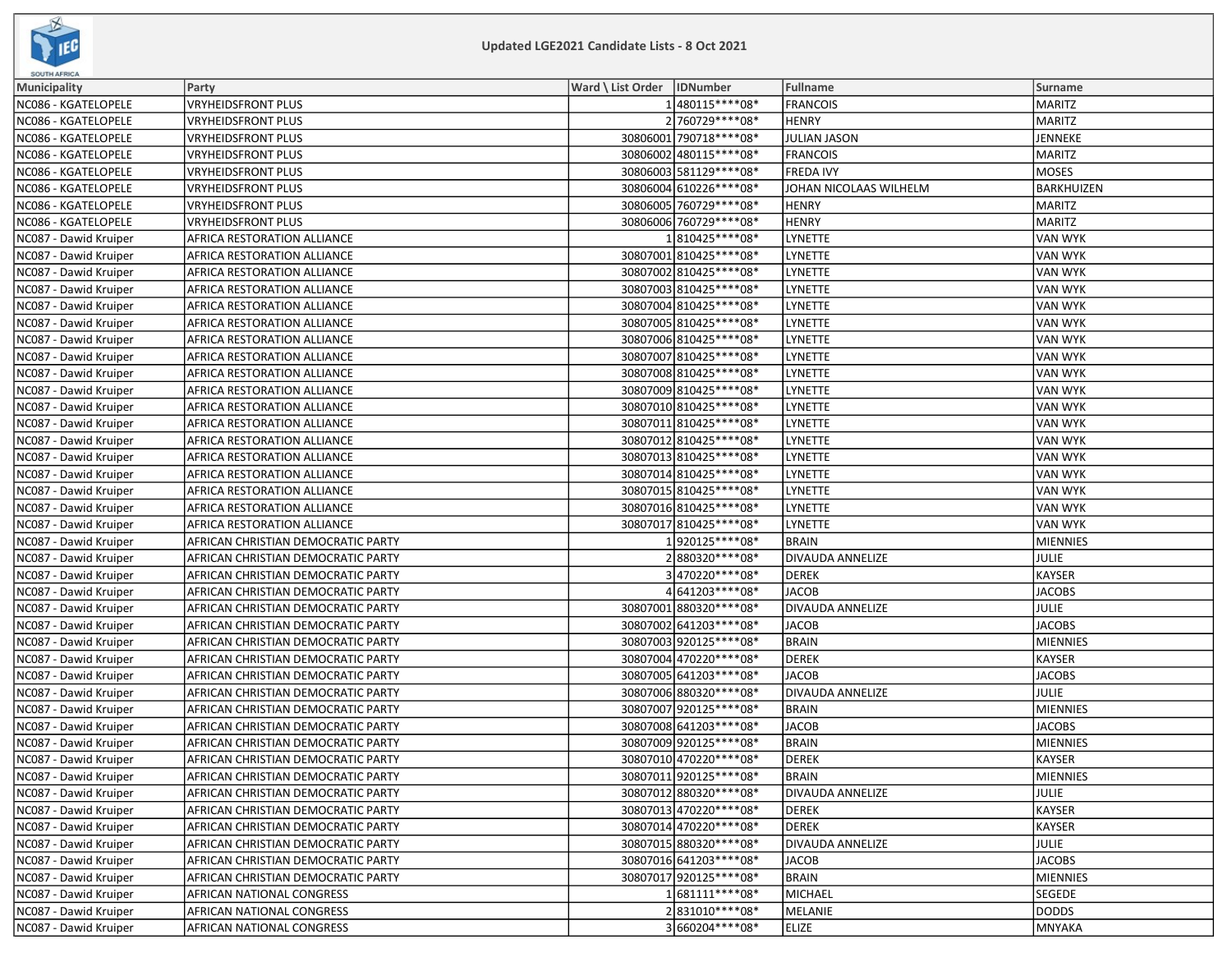

| <b>SUUTH AFRICA</b>   |                                 |                              |                          |                                  |                 |
|-----------------------|---------------------------------|------------------------------|--------------------------|----------------------------------|-----------------|
| <b>Municipality</b>   | Party                           | Ward \ List Order   IDNumber |                          | Fullname                         | Surname         |
| NC087 - Dawid Kruiper | AFRICAN NATIONAL CONGRESS       |                              | 4810108 **** 08*         | <b>MARYCHEN</b>                  | <b>ANDREAS</b>  |
| NC087 - Dawid Kruiper | AFRICAN NATIONAL CONGRESS       |                              | 5 691110****08*          | <b>MARIA</b>                     | MAASDORP        |
| NC087 - Dawid Kruiper | AFRICAN NATIONAL CONGRESS       |                              | 6731216 **** 08*         | <b>JAMES</b>                     | MOYA            |
| NC087 - Dawid Kruiper | AFRICAN NATIONAL CONGRESS       |                              | 7780903 **** 08*         | <b>ELLIOT MXOLISI</b>            | LEBITSA         |
| NC087 - Dawid Kruiper | AFRICAN NATIONAL CONGRESS       |                              | 8820118 **** 08*         | <b>MOSES LEBONA</b>              | MOALOSI         |
| NC087 - Dawid Kruiper | AFRICAN NATIONAL CONGRESS       |                              | 9 790218 **** 08*        | SIYABULELA DAWID                 | DUBENI          |
| NC087 - Dawid Kruiper | AFRICAN NATIONAL CONGRESS       |                              | 10 730317 **** 08*       | <b>OWEN CYPRIAN</b>              | JOB             |
| NC087 - Dawid Kruiper | AFRICAN NATIONAL CONGRESS       |                              | 11 780311 **** 08*       | <b>SARAH JULLIEN</b>             | MEYER           |
| NC087 - Dawid Kruiper | AFRICAN NATIONAL CONGRESS       |                              | 12 641220****08*         | MIETA WILHELMINA                 | DAVIDS          |
| NC087 - Dawid Kruiper | AFRICAN NATIONAL CONGRESS       |                              | 13 720708 **** 08*       | <b>KATRINA WILLEMINA</b>         | HOON            |
| NC087 - Dawid Kruiper | AFRICAN NATIONAL CONGRESS       |                              | 14 780905****08*         | LINDA MARGARETHA                 | VAN WYK         |
| NC087 - Dawid Kruiper | AFRICAN NATIONAL CONGRESS       |                              | 15 710521 **** 08*       | ROWENA CARLA                     | <b>APRIL</b>    |
| NC087 - Dawid Kruiper | AFRICAN NATIONAL CONGRESS       |                              | 30807001 870519 **** 08* | SOLLY                            | ABEL            |
| NC087 - Dawid Kruiper | AFRICAN NATIONAL CONGRESS       |                              | 30807002 880626 **** 08* | <b>ELTON DON</b>                 | GROENEWALDT     |
| NC087 - Dawid Kruiper | AFRICAN NATIONAL CONGRESS       |                              | 30807003 800928 **** 08* | <b>FELICITY</b>                  | OLIFANT         |
| NC087 - Dawid Kruiper | AFRICAN NATIONAL CONGRESS       |                              | 30807004 700512 **** 08* | NICO GODFREY                     | JOOD            |
| NC087 - Dawid Kruiper | AFRICAN NATIONAL CONGRESS       |                              | 30807005 840416 **** 08* | <b>GODFREY</b>                   | GEORGE          |
| NC087 - Dawid Kruiper | AFRICAN NATIONAL CONGRESS       |                              | 30807006 840821 **** 08* | <b>SALIM MPILISO</b>             | <b>LINKS</b>    |
| NC087 - Dawid Kruiper | AFRICAN NATIONAL CONGRESS       |                              | 30807007 650531 **** 08* | <b>SUZAN KOELIEMEID NOMAKYLA</b> | KOMAZI          |
| NC087 - Dawid Kruiper | AFRICAN NATIONAL CONGRESS       |                              | 30807008 850905 **** 08* | <b>LUCIA</b>                     | <b>ISAAKS</b>   |
| NC087 - Dawid Kruiper | AFRICAN NATIONAL CONGRESS       |                              | 30807009 730317 **** 08* | <b>OWEN CYPRIAN</b>              | <b>JOB</b>      |
| NC087 - Dawid Kruiper | AFRICAN NATIONAL CONGRESS       |                              | 30807010 760402 **** 08* | ZAIDA                            | MAASDORP        |
| NC087 - Dawid Kruiper | AFRICAN NATIONAL CONGRESS       |                              | 30807011 830318 **** 08* | MELLISA LUCILLE                  | SEPTEMBER       |
| NC087 - Dawid Kruiper | AFRICAN NATIONAL CONGRESS       |                              | 30807012 770819 **** 08* | ADAM                             | VISSER          |
| NC087 - Dawid Kruiper | AFRICAN NATIONAL CONGRESS       |                              | 30807013 710712 **** 08* | <b>FAMALY NOMTUGAYE</b>          | KEFU            |
| NC087 - Dawid Kruiper | AFRICAN NATIONAL CONGRESS       |                              | 30807014 791228 **** 08* | <b>FRANKLIN</b>                  | BASSON          |
| NC087 - Dawid Kruiper | AFRICAN NATIONAL CONGRESS       |                              | 30807015 750929 **** 08* | ANNA TH±R±SA                     | <b>DE KLERK</b> |
| NC087 - Dawid Kruiper | AFRICAN NATIONAL CONGRESS       |                              | 30807016 800808 **** 08* | PETER JACOBUS                    | GEORGE          |
| NC087 - Dawid Kruiper | AFRICAN NATIONAL CONGRESS       |                              | 30807017 730927 **** 08* | <b>SANDRA LOZETTA</b>            | <b>BEUKES</b>   |
| NC087 - Dawid Kruiper | AFRICAN TRANSFORMATION MOVEMENT |                              | 1 691015****08*          | <b>XOLILE ATTWEL</b>             | <b>TYANDELA</b> |
| NC087 - Dawid Kruiper | AFRICAN TRANSFORMATION MOVEMENT |                              | 2931221****08*           | <b>EVERLINE NTHOFELA</b>         | RAMAKHENA       |
| NC087 - Dawid Kruiper | AFRICAN TRANSFORMATION MOVEMENT |                              | 3880315 **** 08*         | <b>THUMEKA</b>                   | <b>GXOTHIWE</b> |
| NC087 - Dawid Kruiper | AFRICAN TRANSFORMATION MOVEMENT |                              | 4891207****08*           | MELODE NONTUNTUZELO              | sokoyi          |
| NC087 - Dawid Kruiper | AFRICAN TRANSFORMATION MOVEMENT |                              | 5920520 **** 08*         | SIPHOSETHU WELCOME               | MAWANA          |
| NC087 - Dawid Kruiper | AFRICAN TRANSFORMATION MOVEMENT |                              | 30807006 691015 **** 08* | <b>XOLILE ATTWEL</b>             | TYANDELA        |
| NC087 - Dawid Kruiper | AFRICAN TRANSFORMATION MOVEMENT |                              | 30807008891207****08*    | MELODE NONTUNTUZELO              | <b>SOKOYI</b>   |
| NC087 - Dawid Kruiper | AFRICAN TRANSFORMATION MOVEMENT |                              | 30807013920520 **** 08*  | SIPHOSETHU WELCOME               | MAWANA          |
| NC087 - Dawid Kruiper | CONGRESS OF THE PEOPLE          |                              | 1551222****08*           | <b>SANDRA ELISABETH</b>          | PALMER          |
| NC087 - Dawid Kruiper | CONGRESS OF THE PEOPLE          |                              | 30807005 690924**** 08*  | LOURETTA FREDRIKA                | <b>LINKS</b>    |
| NC087 - Dawid Kruiper | CONGRESS OF THE PEOPLE          |                              | 30807010 551222 **** 08* | SANDRA ELISABETH                 | PALMER          |
| NC087 - Dawid Kruiper | DEMOCRATIC ALLIANCE             |                              | 1590518****08*           | <b>DENISE</b>                    | VISAGIE         |
| NC087 - Dawid Kruiper | DEMOCRATIC ALLIANCE             |                              | 2641019 **** 08*         | PHILIPPUS THEODORUS              | VAN DER STEEN   |
| NC087 - Dawid Kruiper | <b>DEMOCRATIC ALLIANCE</b>      |                              | 3 620212 **** 08*        | JAN HENDRIK                      | OPPERMAN        |
| NC087 - Dawid Kruiper | DEMOCRATIC ALLIANCE             |                              | 4440910 **** 08*         | <b>RUDOLPH BERTUS FLOORS</b>     | <b>SAAL</b>     |
| NC087 - Dawid Kruiper | <b>DEMOCRATIC ALLIANCE</b>      |                              | 5920805 **** 08*         | <b>JAYSON CHARLTON</b>           | ESAU            |
| NC087 - Dawid Kruiper | <b>DEMOCRATIC ALLIANCE</b>      |                              | 6700723 **** 08*         | <b>JAN</b>                       | ASSEGAAI        |
| NC087 - Dawid Kruiper | DEMOCRATIC ALLIANCE             |                              | 7 710315 **** 08*        | SAMUEL                           | SANDLANA        |
| NC087 - Dawid Kruiper | <b>DEMOCRATIC ALLIANCE</b>      |                              | 8820701 **** 08*         | <b>ERICA CHERE-ANN</b>           | <b>STRAUSS</b>  |
| NC087 - Dawid Kruiper | <b>DEMOCRATIC ALLIANCE</b>      |                              | 9810924 **** 08*         | <b>ALBIE ALBERTUS</b>            | VAN ZYL         |
| NC087 - Dawid Kruiper | <b>DEMOCRATIC ALLIANCE</b>      |                              | 10 681217**** 08*        | MAGRIETHA ELIZA                  | <b>EIMAN</b>    |
|                       |                                 |                              |                          |                                  |                 |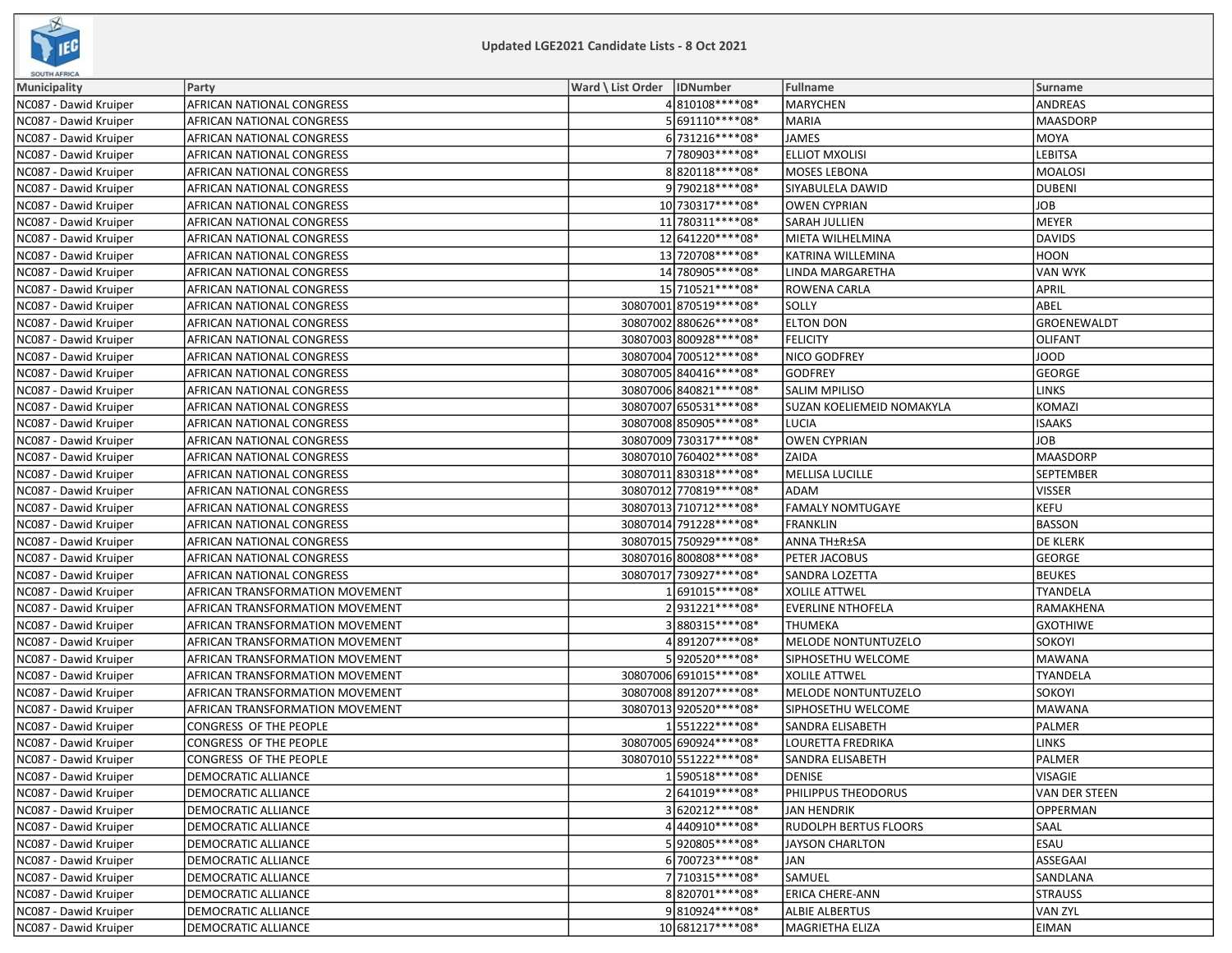

| <b>SOUTH AFRICA</b>   |                                  |                              |                          |                                   |                 |
|-----------------------|----------------------------------|------------------------------|--------------------------|-----------------------------------|-----------------|
| Municipality          | Party                            | Ward \ List Order   IDNumber |                          | Fullname                          | <b>Surname</b>  |
| NC087 - Dawid Kruiper | DEMOCRATIC ALLIANCE              |                              | 11 620917****08*         | <b>MAGERET PETRONELA</b>          | <b>TITUS</b>    |
| NC087 - Dawid Kruiper | DEMOCRATIC ALLIANCE              |                              | 12 610729 **** 08*       | ISHELLEY IVOR SEAWARD SCHLESINGER | SELBORNE        |
| NC087 - Dawid Kruiper | DEMOCRATIC ALLIANCE              |                              | 13 800129 **** 08*       | <b>RYAN NEIL</b>                  | SNYMAN          |
| NC087 - Dawid Kruiper | DEMOCRATIC ALLIANCE              |                              | 14 700802 **** 08*       | <b>GERALDINE SIENA-SONETH</b>     | <b>JACOBS</b>   |
| NC087 - Dawid Kruiper | DEMOCRATIC ALLIANCE              |                              | 15 821208 **** 08*       | <b>TEEPHO THEOFPHILLIS</b>        | JULIES          |
| NC087 - Dawid Kruiper | <b>DEMOCRATIC ALLIANCE</b>       |                              | 16 810702 **** 08*       | ILZÉ                              | BASSON-EVA      |
| NC087 - Dawid Kruiper | DEMOCRATIC ALLIANCE              |                              | 17 550123 **** 08*       | <b>WILLEM JOHANNES</b>            | DE WEE          |
| NC087 - Dawid Kruiper | DEMOCRATIC ALLIANCE              |                              | 18 720430 **** 08*       | WALTER JESWHAIM                   | <b>EDICK</b>    |
| NC087 - Dawid Kruiper | <b>DEMOCRATIC ALLIANCE</b>       |                              | 19 770307****08*         | <b>HENRY DESMOND</b>              | VISAGIE         |
| NC087 - Dawid Kruiper | DEMOCRATIC ALLIANCE              |                              | 20 570530 **** 08*       | PIETER JOHANNES                   | DODDS           |
| NC087 - Dawid Kruiper | <b>DEMOCRATIC ALLIANCE</b>       |                              | 21 680105 **** 08*       | <b>SHADRICK ABRAHAM</b>           | VAN WYK         |
| NC087 - Dawid Kruiper | DEMOCRATIC ALLIANCE              |                              | 22 950302 **** 08*       | <b>MATTHEWS CRAWFOD</b>           | <b>ROSS</b>     |
| NC087 - Dawid Kruiper | DEMOCRATIC ALLIANCE              |                              | 23 690330 **** 08*       | SAMUEL                            | LESTER          |
| NC087 - Dawid Kruiper | DEMOCRATIC ALLIANCE              |                              | 24 950414 **** 08*       | <b>FABIAN</b>                     | VAN ROOYEN      |
| NC087 - Dawid Kruiper | DEMOCRATIC ALLIANCE              |                              | 25 700724 **** 08*       | SALAMON                           | VAN WYK         |
| NC087 - Dawid Kruiper | <b>DEMOCRATIC ALLIANCE</b>       |                              | 26 790124 **** 08*       | <b>ULRIKA ODETTE</b>              | STEENKAMP       |
| NC087 - Dawid Kruiper | DEMOCRATIC ALLIANCE              |                              | 27 640726 **** 08*       | KATRINA MORINA                    | RENS            |
| NC087 - Dawid Kruiper | DEMOCRATIC ALLIANCE              |                              | 30807001 800129 **** 08* | <b>RYAN NEIL</b>                  | SNYMAN          |
| NC087 - Dawid Kruiper | <b>DEMOCRATIC ALLIANCE</b>       |                              | 30807002 821208 **** 08* | <b>TEEPHO THEOFPHILLIS</b>        | <b>JULIES</b>   |
| NC087 - Dawid Kruiper | DEMOCRATIC ALLIANCE              |                              | 30807003 810924 **** 08* | <b>ALBIE ALBERTUS</b>             | VAN ZYL         |
| NC087 - Dawid Kruiper | <b>DEMOCRATIC ALLIANCE</b>       |                              | 30807004 640726 **** 08* | <b>KATRINA MORINA</b>             | RENS            |
| NC087 - Dawid Kruiper | DEMOCRATIC ALLIANCE              |                              | 30807005 831204 **** 08* | <b>OLIVIA ZURRIËTHA</b>           | FERIS           |
| NC087 - Dawid Kruiper | DEMOCRATIC ALLIANCE              |                              | 30807006 720806 **** 08* | <b>NORMAN DIRK</b>                | ELAND           |
| NC087 - Dawid Kruiper | DEMOCRATIC ALLIANCE              |                              | 30807007 820701 **** 08* | ERICA CHERE-ANN                   | <b>STRAUSS</b>  |
| NC087 - Dawid Kruiper | DEMOCRATIC ALLIANCE              |                              | 30807008 641019 **** 08* | PHILIPPUS THEODORUS               | VAN DER STEEN   |
| NC087 - Dawid Kruiper | <b>DEMOCRATIC ALLIANCE</b>       |                              | 30807009 620212 **** 08* | JAN HENDRIK                       | OPPERMAN        |
| NC087 - Dawid Kruiper | DEMOCRATIC ALLIANCE              |                              | 30807010 790124 **** 08* | ULRIKA ODETTE                     | STEENKAMP       |
| NC087 - Dawid Kruiper | DEMOCRATIC ALLIANCE              |                              | 30807011 771020 **** 08* | MAPHEELO AGNES                    | <b>FIENIES</b>  |
| NC087 - Dawid Kruiper | DEMOCRATIC ALLIANCE              |                              | 30807012 720713 **** 08* | <b>BENJAMIN JOHANNES</b>          | VRIES           |
| NC087 - Dawid Kruiper | DEMOCRATIC ALLIANCE              |                              | 30807013 690930 **** 08* | ELIZABETH                         | МОКОРІ          |
| NC087 - Dawid Kruiper | <b>DEMOCRATIC ALLIANCE</b>       |                              | 30807014 720506 **** 08* | <b>ELSIE ELIZABETH</b>            | DE WEE          |
| NC087 - Dawid Kruiper | <b>DEMOCRATIC ALLIANCE</b>       |                              | 30807015 850502 **** 08* | GERMAN DONOVAN DAVID              | GEWERS          |
| NC087 - Dawid Kruiper | DEMOCRATIC ALLIANCE              |                              | 30807016 681217**** 08*  | MAGRIETHA ELIZA                   | <b>EIMAN</b>    |
| NC087 - Dawid Kruiper | DEMOCRATIC ALLIANCE              |                              | 30807017 570530 **** 08* | PIETER JOHANNES                   | DODDS           |
| NC087 - Dawid Kruiper | <b>ECONOMIC FREEDOM FIGHTERS</b> |                              | 1710804 **** 08*         | NONDAYITHINI MARIA VONKIE         | <b>SKEI</b>     |
| NC087 - Dawid Kruiper | <b>ECONOMIC FREEDOM FIGHTERS</b> |                              | 30807001921012 **** 08*  | JO-ANN WILLIZE                    | DE BRUIN        |
| NC087 - Dawid Kruiper | <b>ECONOMIC FREEDOM FIGHTERS</b> |                              | 30807002 870721 **** 08* | JAY-B                             | BOER            |
| NC087 - Dawid Kruiper | <b>ECONOMIC FREEDOM FIGHTERS</b> |                              | 30807003 731112 **** 08* | <b>MERCY JOSELINE</b>             | <b>SAULS</b>    |
| NC087 - Dawid Kruiper | <b>ECONOMIC FREEDOM FIGHTERS</b> |                              | 30807004 661231 **** 08* | <b>JAMES PIETER</b>               | <b>WILLIAMS</b> |
| NC087 - Dawid Kruiper | <b>ECONOMIC FREEDOM FIGHTERS</b> |                              | 30807005 610524**** 08*  | <b>JOHNNIE</b>                    | <b>VENTER</b>   |
| NC087 - Dawid Kruiper | ECONOMIC FREEDOM FIGHTERS        |                              | 30807006 760810 **** 08* | KLAAS THAMSANQA                   | <b>POYA</b>     |
| NC087 - Dawid Kruiper | <b>ECONOMIC FREEDOM FIGHTERS</b> |                              | 30807007 930326 **** 08* | <b>CURTIS MELISIZWE</b>           | XENGANA         |
| NC087 - Dawid Kruiper | ECONOMIC FREEDOM FIGHTERS        |                              | 30807008940718 **** 08*  | MICHAEL VUYANI                    | POPAGAAI        |
| NC087 - Dawid Kruiper | <b>ECONOMIC FREEDOM FIGHTERS</b> |                              | 30807009 901229 **** 08* | SALE                              | LOUW            |
| NC087 - Dawid Kruiper | <b>ECONOMIC FREEDOM FIGHTERS</b> |                              | 30807010 760725 **** 08* | <b>AUDRY</b>                      | <b>AHMED</b>    |
| NC087 - Dawid Kruiper | <b>ECONOMIC FREEDOM FIGHTERS</b> |                              | 30807011 710804 **** 08* | NONDAYITHINI MARIA VONKIE         | SKEI            |
| NC087 - Dawid Kruiper | <b>ECONOMIC FREEDOM FIGHTERS</b> |                              | 30807012 730518 **** 08* | <b>HENDRINA</b>                   | MATTHEUS        |
| NC087 - Dawid Kruiper | <b>ECONOMIC FREEDOM FIGHTERS</b> |                              | 30807013950407****08*    | HENRIETTA VELENCIA                | BLOK            |
| NC087 - Dawid Kruiper | <b>ECONOMIC FREEDOM FIGHTERS</b> |                              | 30807014 980517****08*   | <b>JANOLINE</b>                   | MEKATON         |
| NC087 - Dawid Kruiper | <b>ECONOMIC FREEDOM FIGHTERS</b> |                              | 30807015 780126****08*   | PIET                              | BOK             |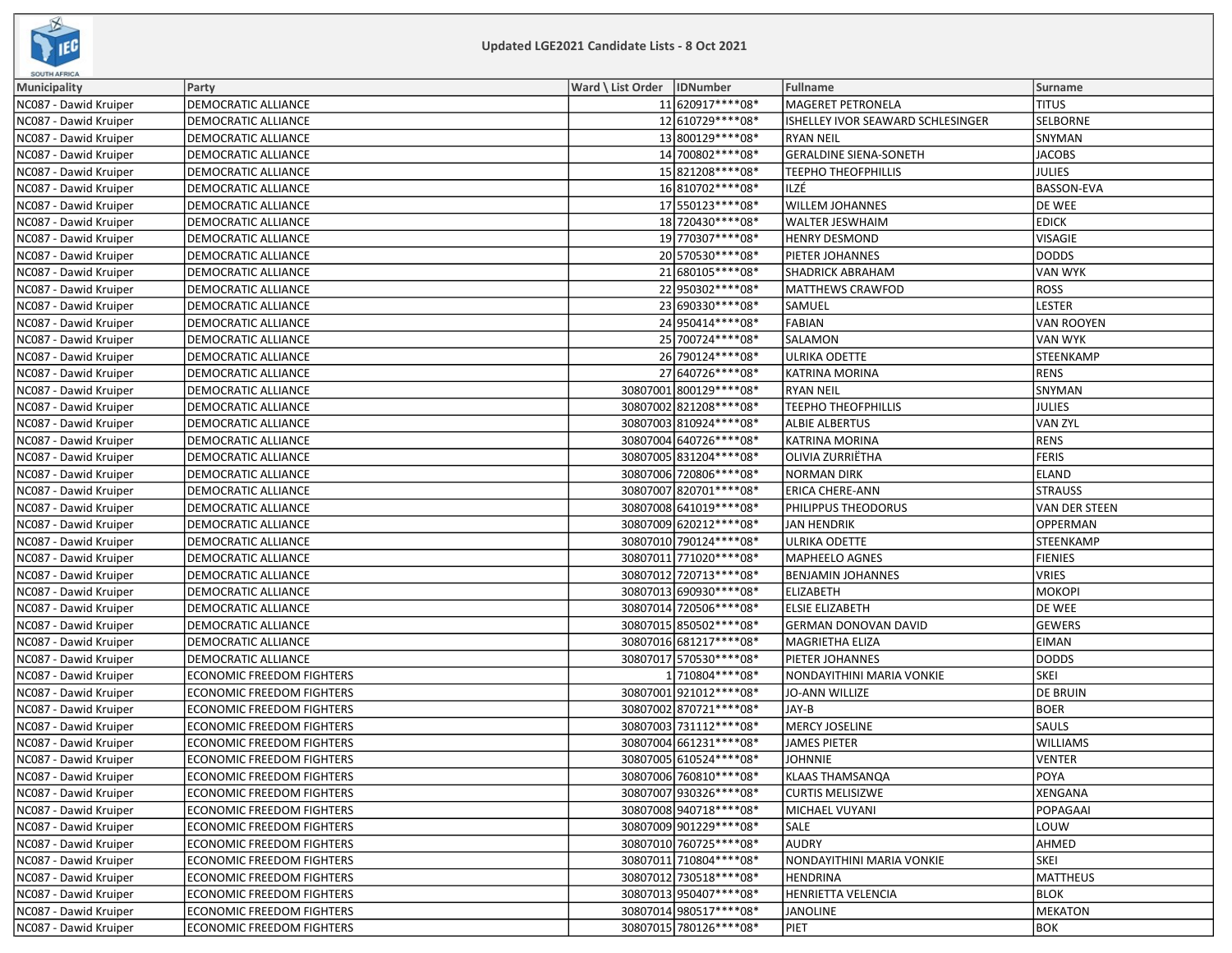

| SOUTH AFRICA          |                                                       |                              |                                     |                   |
|-----------------------|-------------------------------------------------------|------------------------------|-------------------------------------|-------------------|
| <b>Municipality</b>   | Party                                                 | Ward \ List Order   IDNumber | Fullname                            | <b>Surname</b>    |
| NC087 - Dawid Kruiper | <b>ECONOMIC FREEDOM FIGHTERS</b>                      | 30807016 990727**** 08*      | LUCHRICIA BANERCENTIALES LINDOKUHLE | <b>SKEI</b>       |
| NC087 - Dawid Kruiper | <b>ECONOMIC FREEDOM FIGHTERS</b>                      | 30807017 871016 **** 08*     | <b>SILVERA</b>                      | <b>JOSEPH</b>     |
| NC087 - Dawid Kruiper | INDEPENDENT SOUTH AFRICAN NATIONAL CIVIC ORGANISATION | 1770317****08*               | <b>ARRIE ANDREAS</b>                | <b>CLOETE</b>     |
| NC087 - Dawid Kruiper | INDEPENDENT SOUTH AFRICAN NATIONAL CIVIC ORGANISATION | 2801129 **** 08*             | <b>ARMSTRONG SIMPHIWE</b>           | <b>BROWN</b>      |
| NC087 - Dawid Kruiper | INDEPENDENT SOUTH AFRICAN NATIONAL CIVIC ORGANISATION | 3650219 **** 08*             | <b>BAZIL PIETER</b>                 | <b>JOSEPH</b>     |
| NC087 - Dawid Kruiper | INDEPENDENT SOUTH AFRICAN NATIONAL CIVIC ORGANISATION | 4960702 **** 08*             | LEE-ANN                             | HUMAN             |
| NC087 - Dawid Kruiper | INDEPENDENT SOUTH AFRICAN NATIONAL CIVIC ORGANISATION | 5 760309 **** 08*            | <b>RAGEL SOPHIA</b>                 | <b>RUITERS</b>    |
| NC087 - Dawid Kruiper | INDEPENDENT SOUTH AFRICAN NATIONAL CIVIC ORGANISATION | 6960427 **** 08*             | NEVEL ALBARY ANTONY                 | MALETTA           |
| NC087 - Dawid Kruiper | INDEPENDENT SOUTH AFRICAN NATIONAL CIVIC ORGANISATION | 7 780311 **** 08*            | SARAH JULLIEN                       | MEYER             |
| NC087 - Dawid Kruiper | INDEPENDENT SOUTH AFRICAN NATIONAL CIVIC ORGANISATION | 8720728 **** 08*             | JOHANNA RUSCHDA                     | <b>JOBELA</b>     |
| NC087 - Dawid Kruiper | INDEPENDENT SOUTH AFRICAN NATIONAL CIVIC ORGANISATION | 30807002 810107**** 08*      | <b>KAREN HENRI°TTE</b>              | KROTZ             |
| NC087 - Dawid Kruiper | INDEPENDENT SOUTH AFRICAN NATIONAL CIVIC ORGANISATION | 30807004 660102 **** 08*     | DANIEL THOMAS MARTHINUS             | VAN LOGGENBERG    |
| NC087 - Dawid Kruiper | INDEPENDENT SOUTH AFRICAN NATIONAL CIVIC ORGANISATION | 30807005 630314 **** 08*     | <b>BOYSIE</b>                       | KOCK              |
| NC087 - Dawid Kruiper | INDEPENDENT SOUTH AFRICAN NATIONAL CIVIC ORGANISATION | 30807010 661218 **** 08*     | <b>WINNIE</b>                       | <b>BOOYSEN</b>    |
| NC087 - Dawid Kruiper | INDEPENDENT SOUTH AFRICAN NATIONAL CIVIC ORGANISATION | 30807012 920812 **** 08*     | <b>SIMON</b>                        | STANDER           |
| NC087 - Dawid Kruiper | INDEPENDENT SOUTH AFRICAN NATIONAL CIVIC ORGANISATION | 30807013 800919 **** 08*     | <b>LUKAS</b>                        | <b>SKEFFERS</b>   |
| NC087 - Dawid Kruiper | INDEPENDENT SOUTH AFRICAN NATIONAL CIVIC ORGANISATION | 30807014 881202 **** 08*     | JOHN JONATHAN                       | <b>FICK</b>       |
| NC087 - Dawid Kruiper | INDEPENDENT SOUTH AFRICAN NATIONAL CIVIC ORGANISATION | 30807015 710322 **** 08*     | ERNA ANNORINE JACKQUELINE           | VAN WYK           |
| NC087 - Dawid Kruiper | KHOISAN REVOLUTION                                    | 1700902 **** 08*             | <b>WILLIAM RODRICK STANLEY</b>      | <b>PETERSON</b>   |
| NC087 - Dawid Kruiper | KHOISAN REVOLUTION                                    | 2 790608 **** 08*            | MAGDELENA MARY-ANN VENESSA          | ROOI              |
| NC087 - Dawid Kruiper | KHOISAN REVOLUTION                                    | 3810921 **** 08*             | <b>DANIEL THEMBA</b>                | MALAN             |
| NC087 - Dawid Kruiper | KHOISAN REVOLUTION                                    | 4 680131**** 08*             | <b>MARIA MAGDALENA</b>              | <b>DU PLESSIS</b> |
| NC087 - Dawid Kruiper | KHOISAN REVOLUTION                                    | 5841009 **** 08*             | SAMUEL MEHCA                        | NQWENTSHA         |
| NC087 - Dawid Kruiper | KHOISAN REVOLUTION                                    | 6 770831 **** 08*            | ANNETTA KATRIENA                    | <b>ISAKS</b>      |
| NC087 - Dawid Kruiper | KHOISAN REVOLUTION                                    | 7 730824 **** 08*            | <b>WILLEM PHILLIPUS</b>             | MARX              |
| NC087 - Dawid Kruiper | KHOISAN REVOLUTION                                    | 8890321 **** 08*             | <b>JOUMERY ANNISIA</b>              | <b>WILLIAMS</b>   |
| NC087 - Dawid Kruiper | KHOISAN REVOLUTION                                    | 9910102 **** 08*             | <b>JANINE ELAINE</b>                | MARX              |
| NC087 - Dawid Kruiper | KHOISAN REVOLUTION                                    | 10 960905 **** 08*           | PAUL LUCIANO                        | <b>BOOYSEN</b>    |
| NC087 - Dawid Kruiper | KHOISAN REVOLUTION                                    | 11 871119 **** 08*           | <b>EMELIA CHALOTTE</b>              | DRAAIER           |
| NC087 - Dawid Kruiper | KHOISAN REVOLUTION                                    | 30807001 700902 **** 08*     | <b>WILLIAM RODRICK STANLEY</b>      | <b>PETERSON</b>   |
| NC087 - Dawid Kruiper | KHOISAN REVOLUTION                                    | 30807002 700902 **** 08*     | <b>WILLIAM RODRICK STANLEY</b>      | PETERSON          |
| NC087 - Dawid Kruiper | KHOISAN REVOLUTION                                    | 30807003 700902 **** 08*     | <b>WILLIAM RODRICK STANLEY</b>      | PETERSON          |
| NC087 - Dawid Kruiper | KHOISAN REVOLUTION                                    | 30807004 700902 **** 08*     | <b>WILLIAM RODRICK STANLEY</b>      | PETERSON          |
| NC087 - Dawid Kruiper | KHOISAN REVOLUTION                                    | 30807005 700902 **** 08*     | <b>WILLIAM RODRICK STANLEY</b>      | PETERSON          |
| NC087 - Dawid Kruiper | KHOISAN REVOLUTION                                    | 30807006 700902 **** 08*     | <b>WILLIAM RODRICK STANLEY</b>      | <b>PETERSON</b>   |
| NC087 - Dawid Kruiper | KHOISAN REVOLUTION                                    | 30807007 841009 **** 08*     | <b>SAMUEL MEHCA</b>                 | NQWENTSHA         |
| NC087 - Dawid Kruiper | KHOISAN REVOLUTION                                    | 30807008 700902 **** 08*     | <b>WILLIAM RODRICK STANLEY</b>      | <b>PETERSON</b>   |
| NC087 - Dawid Kruiper | KHOISAN REVOLUTION                                    | 30807009 700902 **** 08*     | <b>WILLIAM RODRICK STANLEY</b>      | PETERSON          |
| NC087 - Dawid Kruiper | KHOISAN REVOLUTION                                    | 30807010 790608 **** 08*     | MAGDELENA MARY-ANN VENESSA          | <b>ROOI</b>       |
| NC087 - Dawid Kruiper | KHOISAN REVOLUTION                                    | 30807011 700902 **** 08*     | <b>WILLIAM RODRICK STANLEY</b>      | PETERSON          |
| NC087 - Dawid Kruiper | KHOISAN REVOLUTION                                    | 30807012 730824 **** 08*     | <b>WILLEM PHILLIPUS</b>             | MARX              |
| NC087 - Dawid Kruiper | KHOISAN REVOLUTION                                    | 30807013 700902 **** 08*     | <b>WILLIAM RODRICK STANLEY</b>      | PETERSON          |
| NC087 - Dawid Kruiper | KHOISAN REVOLUTION                                    | 30807014 770831 **** 08*     | ANNETTA KATRIENA                    | <b>ISAKS</b>      |
| NC087 - Dawid Kruiper | KHOISAN REVOLUTION                                    | 30807015 680131 **** 08*     | MARIA MAGDALENA                     | DU PLESSIS        |
| NC087 - Dawid Kruiper | KHOISAN REVOLUTION                                    | 30807016 700902 **** 08*     | <b>WILLIAM RODRICK STANLEY</b>      | PETERSON          |
| NC087 - Dawid Kruiper | KHOISAN REVOLUTION                                    | 30807017 700902 **** 08*     | <b>WILLIAM RODRICK STANLEY</b>      | PETERSON          |
| NC087 - Dawid Kruiper | PATRIOTIC ALLIANCE                                    | 30807002 611101 **** 08*     | <b>GUSTAV EDMUNT</b>                | MAASDORP          |
| NC087 - Dawid Kruiper | PATRIOTIC ALLIANCE                                    | 30807003 640205 **** 08*     | <b>FRANS</b>                        | <b>TITUS</b>      |
| NC087 - Dawid Kruiper | PATRIOTIC ALLIANCE                                    | 30807011 630723 **** 08*     | <b>WILFRED MARK</b>                 | <b>WITBOOI</b>    |
| NC087 - Dawid Kruiper | PATRIOTIC ALLIANCE                                    | 30807015 730518 **** 08*     | <b>RUPERT</b>                       | LUTHER            |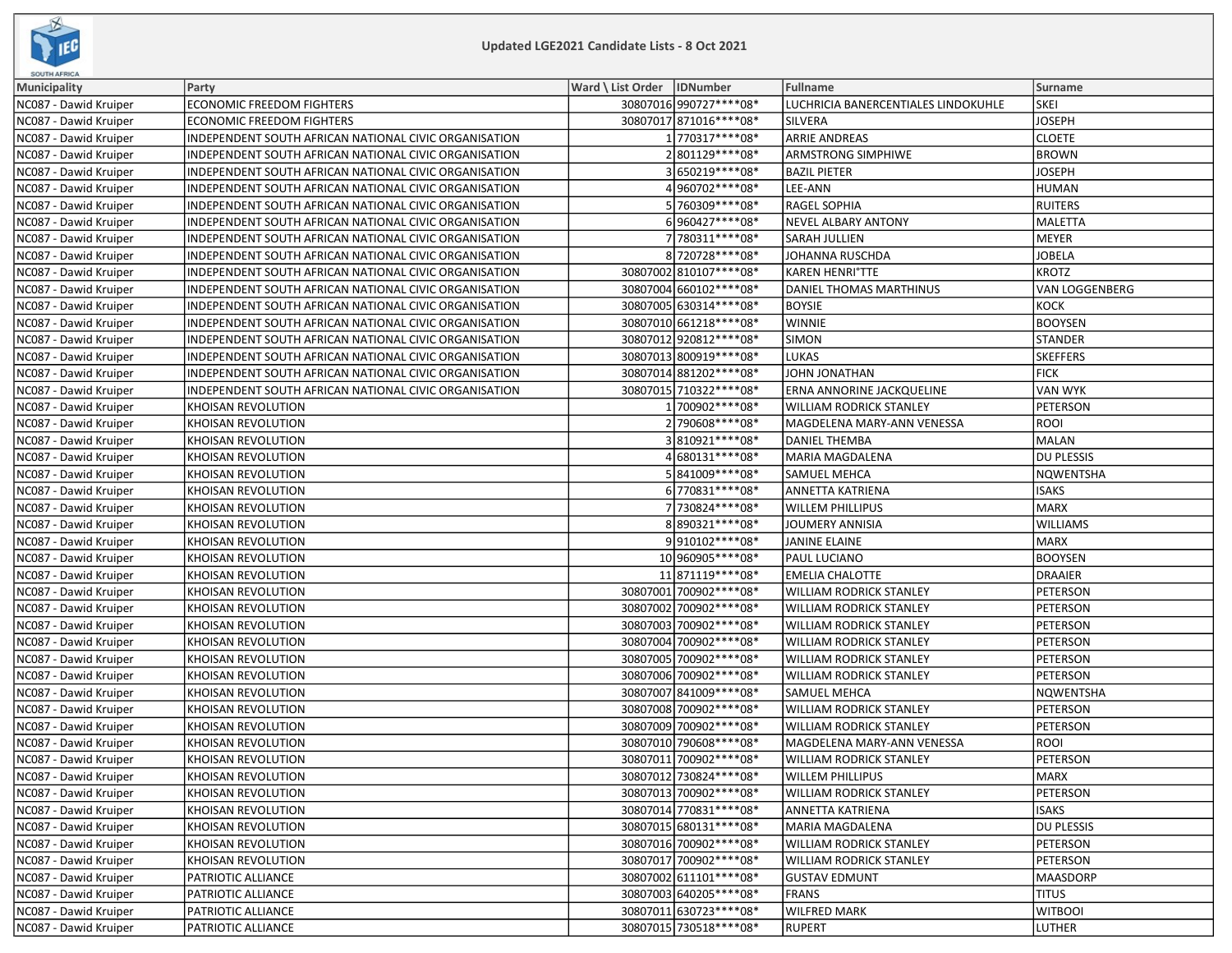

| <b>SOUTH AFRICA</b>   |                                    |                              |                          |                                    |                           |
|-----------------------|------------------------------------|------------------------------|--------------------------|------------------------------------|---------------------------|
| Municipality          | Party                              | Ward \ List Order   IDNumber |                          | Fullname                           | Surname                   |
| NC087 - Dawid Kruiper | VRYHEIDSFRONT PLUS                 |                              | 1881123 **** 08*         | <b>HENDRIK JOHANNES LIEBENBERG</b> | GREYLING                  |
| NC087 - Dawid Kruiper | <b>VRYHEIDSFRONT PLUS</b>          |                              | 2 771019 **** 08*        | <b>HENDRIK PAULUS</b>              | ROUX                      |
| NC087 - Dawid Kruiper | VRYHEIDSFRONT PLUS                 |                              | 3690716 **** 08*         | <b>SUSANNA SOPHIA</b>              | GREYLING                  |
| NC087 - Dawid Kruiper | <b>VRYHEIDSFRONT PLUS</b>          |                              | 4 621226 **** 08*        | WILLEM                             | LUKAS                     |
| NC087 - Dawid Kruiper | <b>VRYHEIDSFRONT PLUS</b>          |                              | 5730403 **** 08*         | PETRUS JOHANNES GILDENHUYS         | <b>VAN DER WESTHUIZEN</b> |
| NC087 - Dawid Kruiper | <b>VRYHEIDSFRONT PLUS</b>          |                              | 6470313 **** 08*         | <b>CORNELIUS JOHANNES</b>          | <b>WILCOCKS</b>           |
| NC087 - Dawid Kruiper | <b>VRYHEIDSFRONT PLUS</b>          |                              | 7471126 **** 08*         | LEVINA CATHARINA                   | <b>MYBURGH</b>            |
| NC087 - Dawid Kruiper | <b>VRYHEIDSFRONT PLUS</b>          |                              | 30807001 471126 **** 08* | LEVINA CATHARINA                   | MYBURGH                   |
| NC087 - Dawid Kruiper | <b>VRYHEIDSFRONT PLUS</b>          |                              | 30807002 690716 **** 08* | <b>SUSANNA SOPHIA</b>              | GREYLING                  |
| NC087 - Dawid Kruiper | <b>VRYHEIDSFRONT PLUS</b>          |                              | 30807003 621226 **** 08* | WILLEM                             | LUKAS                     |
| NC087 - Dawid Kruiper | <b>VRYHEIDSFRONT PLUS</b>          |                              | 30807004 771019 **** 08* | <b>HENDRIK PAULUS</b>              | ROUX                      |
| NC087 - Dawid Kruiper | <b>VRYHEIDSFRONT PLUS</b>          |                              | 30807005 621226 **** 08* | WILLEM                             | LUKAS                     |
| NC087 - Dawid Kruiper | VRYHEIDSFRONT PLUS                 |                              | 30807006 730403 **** 08* | PETRUS JOHANNES GILDENHUYS         | VAN DER WESTHUIZEN        |
| NC087 - Dawid Kruiper | <b>VRYHEIDSFRONT PLUS</b>          |                              | 30807007 881123 **** 08* | HENDRIK JOHANNES LIEBENBERG        | GREYLING                  |
| NC087 - Dawid Kruiper | <b>VRYHEIDSFRONT PLUS</b>          |                              | 30807008 881123 **** 08* | HENDRIK JOHANNES LIEBENBERG        | GREYLING                  |
| NC087 - Dawid Kruiper | <b>VRYHEIDSFRONT PLUS</b>          |                              | 30807009 771019 **** 08* | <b>HENDRIK PAULUS</b>              | <b>ROUX</b>               |
| NC087 - Dawid Kruiper | <b>VRYHEIDSFRONT PLUS</b>          |                              | 30807010 470313 **** 08* | <b>CORNELIUS JOHANNES</b>          | <b>WILCOCKS</b>           |
| NC087 - Dawid Kruiper | <b>VRYHEIDSFRONT PLUS</b>          |                              | 30807011 690716 **** 08* | <b>SUSANNA SOPHIA</b>              | GREYLING                  |
| NC087 - Dawid Kruiper | <b>VRYHEIDSFRONT PLUS</b>          |                              | 30807012 621226 **** 08* | WILLEM                             | LUKAS                     |
| NC087 - Dawid Kruiper | <b>VRYHEIDSFRONT PLUS</b>          |                              | 30807013 730403 **** 08* | PETRUS JOHANNES GILDENHUYS         | VAN DER WESTHUIZEN        |
| NC087 - Dawid Kruiper | <b>VRYHEIDSFRONT PLUS</b>          |                              | 30807014 771019 **** 08* | <b>HENDRIK PAULUS</b>              | <b>ROUX</b>               |
| NC087 - Dawid Kruiper | <b>VRYHEIDSFRONT PLUS</b>          |                              | 30807015 470313 **** 08* | <b>CORNELIUS JOHANNES</b>          | <b>WILCOCKS</b>           |
| NC087 - Dawid Kruiper | <b>VRYHEIDSFRONT PLUS</b>          |                              | 30807016 881123 **** 08* | HENDRIK JOHANNES LIEBENBERG        | GREYLING                  |
| NC087 - Dawid Kruiper | <b>VRYHEIDSFRONT PLUS</b>          |                              | 30807017 471126 **** 08* | LEVINA CATHARINA                   | <b>MYBURGH</b>            |
| NC091 - Sol Plaatje   | AFRICAN CHRISTIAN DEMOCRATIC PARTY |                              | 1 771114****08*          | <b>GORDON DAVID</b>                | <b>ADAMS</b>              |
| NC091 - Sol Plaatje   | AFRICAN CHRISTIAN DEMOCRATIC PARTY |                              | 2 730904 **** 08*        | <b>RODDY ROBERT</b>                | LOFF                      |
| NC091 - Sol Plaatje   | AFRICAN CHRISTIAN DEMOCRATIC PARTY |                              | 3670317****08*           | SCHALK DANIEL JOHANNES             | STRYDOM                   |
| NC091 - Sol Plaatje   | AFRICAN CHRISTIAN DEMOCRATIC PARTY |                              | 4820202 **** 08*         | <b>ISAAC KAGISO</b>                | KOLA                      |
| NC091 - Sol Plaatje   | AFRICAN CHRISTIAN DEMOCRATIC PARTY |                              | 5840206 **** 08*         | <b>RAYMOND</b>                     | DANSTER                   |
| NC091 - Sol Plaatje   | AFRICAN CHRISTIAN DEMOCRATIC PARTY |                              | 6770923 **** 08*         | <b>GAOREKWE JOHN</b>               | ANDREWS                   |
| NC091 - Sol Plaatje   | AFRICAN CHRISTIAN DEMOCRATIC PARTY |                              | 30901001 771114 **** 08* | <b>GORDON DAVID</b>                | <b>ADAMS</b>              |
| NC091 - Sol Plaatje   | AFRICAN CHRISTIAN DEMOCRATIC PARTY |                              | 30901002 771114 **** 08* | <b>GORDON DAVID</b>                | <b>ADAMS</b>              |
| NC091 - Sol Plaatje   | AFRICAN CHRISTIAN DEMOCRATIC PARTY |                              | 30901003 670317 **** 08* | SCHALK DANIEL JOHANNES             | <b>STRYDOM</b>            |
| NC091 - Sol Plaatje   | AFRICAN CHRISTIAN DEMOCRATIC PARTY |                              | 30901004 771114**** 08*  | <b>GORDON DAVID</b>                | ADAMS                     |
| NC091 - Sol Plaatje   | AFRICAN CHRISTIAN DEMOCRATIC PARTY |                              | 30901005 840206 **** 08* | RAYMOND                            | DANSTER                   |
| NC091 - Sol Plaatje   | AFRICAN CHRISTIAN DEMOCRATIC PARTY |                              | 30901006 771114**** 08*  | <b>GORDON DAVID</b>                | <b>ADAMS</b>              |
| NC091 - Sol Plaatje   | AFRICAN CHRISTIAN DEMOCRATIC PARTY |                              | 30901007 730904 **** 08* | <b>RODDY ROBERT</b>                | LOFF                      |
| NC091 - Sol Plaatje   | AFRICAN CHRISTIAN DEMOCRATIC PARTY |                              | 30901008 730904 **** 08* | <b>RODDY ROBERT</b>                | LOFF                      |
| NC091 - Sol Plaatje   | AFRICAN CHRISTIAN DEMOCRATIC PARTY |                              | 30901009 670317 **** 08* | SCHALK DANIEL JOHANNES             | <b>STRYDOM</b>            |
| NC091 - Sol Plaatie   | AFRICAN CHRISTIAN DEMOCRATIC PARTY |                              | 30901010 771114 **** 08* | <b>GORDON DAVID</b>                | <b>ADAMS</b>              |
| NC091 - Sol Plaatje   | AFRICAN CHRISTIAN DEMOCRATIC PARTY |                              | 30901011 670317**** 08*  | SCHALK DANIEL JOHANNES             | <b>STRYDOM</b>            |
| NC091 - Sol Plaatje   | AFRICAN CHRISTIAN DEMOCRATIC PARTY |                              | 30901012 771114 **** 08* | <b>GORDON DAVID</b>                | <b>ADAMS</b>              |
| NC091 - Sol Plaatje   | AFRICAN CHRISTIAN DEMOCRATIC PARTY |                              | 30901013 840206 **** 08* | RAYMOND                            | DANSTER                   |
| NC091 - Sol Plaatje   | AFRICAN CHRISTIAN DEMOCRATIC PARTY |                              | 30901014 770923 **** 08* | <b>GAOREKWE JOHN</b>               | ANDREWS                   |
| NC091 - Sol Plaatje   | AFRICAN CHRISTIAN DEMOCRATIC PARTY |                              | 30901015 770923 **** 08* | <b>GAOREKWE JOHN</b>               | ANDREWS                   |
| NC091 - Sol Plaatje   | AFRICAN CHRISTIAN DEMOCRATIC PARTY |                              | 30901016 820202 **** 08* | <b>ISAAC KAGISO</b>                | KOLA                      |
| NC091 - Sol Plaatie   | AFRICAN CHRISTIAN DEMOCRATIC PARTY |                              | 30901017 820202 **** 08* | <b>ISAAC KAGISO</b>                | KOLA                      |
| NC091 - Sol Plaatje   | AFRICAN CHRISTIAN DEMOCRATIC PARTY |                              | 30901018 820202 **** 08* | <b>ISAAC KAGISO</b>                | KOLA                      |
| NC091 - Sol Plaatje   | AFRICAN CHRISTIAN DEMOCRATIC PARTY |                              | 30901019 840206 **** 08* | <b>RAYMOND</b>                     | DANSTER                   |
| NC091 - Sol Plaatje   | AFRICAN CHRISTIAN DEMOCRATIC PARTY |                              | 30901020 840206 **** 08* | RAYMOND                            | DANSTER                   |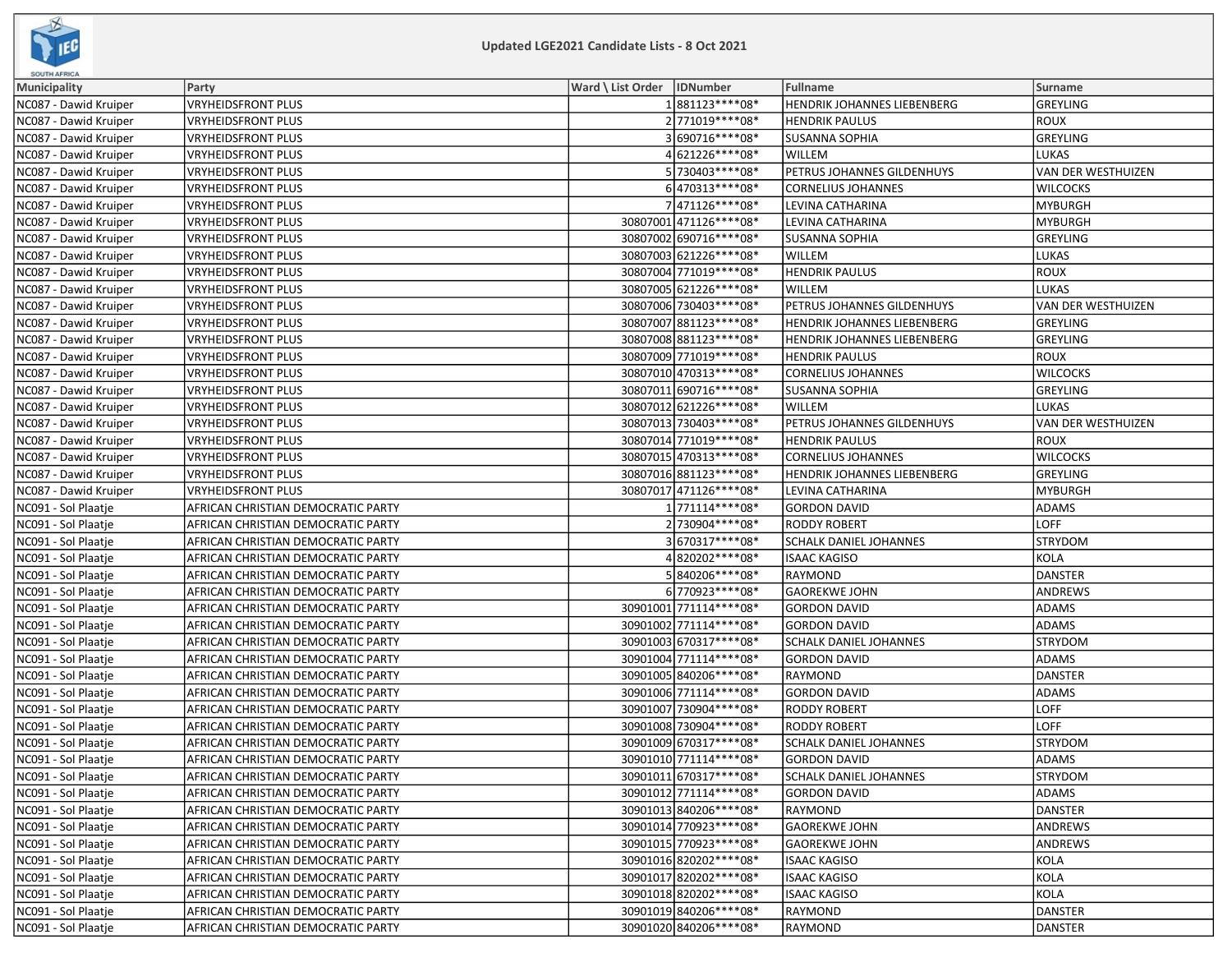

| <b>SOUTH AFRICA</b> |                                    |                              |                               |                    |
|---------------------|------------------------------------|------------------------------|-------------------------------|--------------------|
| Municipality        | Party                              | Ward \ List Order   IDNumber | Fullname                      | <b>Surname</b>     |
| NC091 - Sol Plaatje | AFRICAN CHRISTIAN DEMOCRATIC PARTY | 30901021 840206****08*       | RAYMOND                       | DANSTER            |
| NC091 - Sol Plaatje | AFRICAN CHRISTIAN DEMOCRATIC PARTY | 30901022 670317 **** 08*     | <b>SCHALK DANIEL JOHANNES</b> | <b>STRYDOM</b>     |
| NC091 - Sol Plaatje | AFRICAN CHRISTIAN DEMOCRATIC PARTY | 30901023 670317****08*       | SCHALK DANIEL JOHANNES        | STRYDOM            |
| NC091 - Sol Plaatje | AFRICAN CHRISTIAN DEMOCRATIC PARTY | 30901024 670317****08*       | SCHALK DANIEL JOHANNES        | <b>STRYDOM</b>     |
| NC091 - Sol Plaatje | AFRICAN CHRISTIAN DEMOCRATIC PARTY | 30901025 670317****08*       | <b>SCHALK DANIEL JOHANNES</b> | <b>STRYDOM</b>     |
| NC091 - Sol Plaatje | AFRICAN CHRISTIAN DEMOCRATIC PARTY | 30901026 840206 **** 08*     | RAYMOND                       | <b>DANSTER</b>     |
| NC091 - Sol Plaatje | AFRICAN CHRISTIAN DEMOCRATIC PARTY | 30901027 771114**** 08*      | <b>GORDON DAVID</b>           | <b>ADAMS</b>       |
| NC091 - Sol Plaatje | AFRICAN CHRISTIAN DEMOCRATIC PARTY | 30901028 771114 **** 08*     | <b>GORDON DAVID</b>           | <b>ADAMS</b>       |
| NC091 - Sol Plaatje | AFRICAN CHRISTIAN DEMOCRATIC PARTY | 30901029 730904 **** 08*     | <b>RODDY ROBERT</b>           | LOFF               |
| NC091 - Sol Plaatje | AFRICAN CHRISTIAN DEMOCRATIC PARTY | 30901030 730904 **** 08*     | <b>RODDY ROBERT</b>           | LOFF               |
| NC091 - Sol Plaatje | AFRICAN CHRISTIAN DEMOCRATIC PARTY | 30901031 771114**** 08*      | <b>GORDON DAVID</b>           | <b>ADAMS</b>       |
| NC091 - Sol Plaatje | AFRICAN CHRISTIAN DEMOCRATIC PARTY | 30901032 771114****08*       | <b>GORDON DAVID</b>           | <b>ADAMS</b>       |
| NC091 - Sol Plaatje | AFRICAN CHRISTIAN DEMOCRATIC PARTY | 30901033 771114**** 08*      | <b>GORDON DAVID</b>           | ADAMS              |
| NC091 - Sol Plaatje | AFRICAN NATIONAL CONGRESS          | 1830907****08*               | <b>HESTER UNONDUMISO</b>      | <b>BUDA</b>        |
| NC091 - Sol Plaatje | AFRICAN NATIONAL CONGRESS          | 2860914 **** 08*             | SEBRINA TEMPEST               | ENGELBRECHT        |
| NC091 - Sol Plaatje | AFRICAN NATIONAL CONGRESS          | 3890127****08*               | <b>MAROPE SONJA</b>           | BOSMAN             |
| NC091 - Sol Plaatje | AFRICAN NATIONAL CONGRESS          | 4610912 **** 08*             | <b>ANNA NOMVULA</b>           | <b>BOQO</b>        |
| NC091 - Sol Plaatje | AFRICAN NATIONAL CONGRESS          | 5 710116 **** 08*            | PEARL MOSETSANAGAPE           | <b>MOUERS</b>      |
| NC091 - Sol Plaatje | AFRICAN NATIONAL CONGRESS          | 6 781226 **** 08*            | EUCIA THOBEKA                 | MATIKA             |
| NC091 - Sol Plaatje | AFRICAN NATIONAL CONGRESS          | 7820407 **** 08*             | <b>JOY</b>                    | NDELAPHI           |
| NC091 - Sol Plaatje | AFRICAN NATIONAL CONGRESS          | 8 790908 **** 08*            | <b>ELIZABETH SABETHA</b>      | MDALI              |
| NC091 - Sol Plaatje | AFRICAN NATIONAL CONGRESS          | 9691226 **** 08*             | <b>EMMA KESEABETSWE</b>       | HALE               |
| NC091 - Sol Plaatje | AFRICAN NATIONAL CONGRESS          | 10 770308 **** 08*           | <b>MARIENA</b>                | <b>MEINTJIES</b>   |
| NC091 - Sol Plaatje | AFRICAN NATIONAL CONGRESS          | 11 700428 **** 08*           | <b>GLADYS</b>                 | PHILLIPUS          |
| NC091 - Sol Plaatje | AFRICAN NATIONAL CONGRESS          | 12 701221 **** 08*           | MAUREEN GOBOLELAMANG          | <b>SELOTE</b>      |
| NC091 - Sol Plaatje | AFRICAN NATIONAL CONGRESS          | 13 781028 **** 08*           | <b>LEON KONTON</b>            | FARLAND            |
| NC091 - Sol Plaatje | AFRICAN NATIONAL CONGRESS          | 14 861022 **** 08*           | <b>VELILE</b>                 | <b>HESI</b>        |
| NC091 - Sol Plaatje | AFRICAN NATIONAL CONGRESS          | 15 760206 **** 08*           | PERDY RONALD                  | <b>VAN WYK</b>     |
| NC091 - Sol Plaatje | AFRICAN NATIONAL CONGRESS          | 16 781031 **** 08*           | JOZI THEMBA                   | <b>GOMBA</b>       |
| NC091 - Sol Plaatje | AFRICAN NATIONAL CONGRESS          | 17 810321 **** 08*           | BENJAMIN                      | <b>SPRINGBOK</b>   |
| NC091 - Sol Plaatje | AFRICAN NATIONAL CONGRESS          | 18 700625 **** 08*           | <b>WINTER MANGA</b>           | KEETILE            |
| NC091 - Sol Plaatje | AFRICAN NATIONAL CONGRESS          | 19 780628 **** 08*           | SAMUEL                        | <b>BRITZ</b>       |
| NC091 - Sol Plaatje | AFRICAN NATIONAL CONGRESS          | 20 730824 **** 08*           | <b>OBAKENG BENJAMIN</b>       | PLAATJIE           |
| NC091 - Sol Plaatje | AFRICAN NATIONAL CONGRESS          | 21 791226 **** 08*           | <b>BONSILE JOHN</b>           | <b>MAKHAMBA</b>    |
| NC091 - Sol Plaatje | AFRICAN NATIONAL CONGRESS          | 22840514 **** 08*            | MANDISA CHRISANCIA            | MOALEKWA           |
| NC091 - Sol Plaatje | AFRICAN NATIONAL CONGRESS          | 23 660927 **** 08*           | WINNIFRED NONGAZI             | NGOBEZA            |
| NC091 - Sol Plaatje | AFRICAN NATIONAL CONGRESS          | 24 830102 **** 08*           | MICHAEL MPHO                  | <b>MOSHWEU</b>     |
| NC091 - Sol Plaatje | AFRICAN NATIONAL CONGRESS          | 25 800729 **** 08*           | <b>FELICITY</b>               | <b>KRUGER</b>      |
| NC091 - Sol Plaatje | AFRICAN NATIONAL CONGRESS          | 26 560905 **** 08*           | DEBORAH THANDIWE              | SETLHOLO           |
| NC091 - Sol Plaatje | AFRICAN NATIONAL CONGRESS          | 27 801229 **** 08*           | PETRUS MOTSEKI                | MOHAPI             |
| NC091 - Sol Plaatje | AFRICAN NATIONAL CONGRESS          | 28 640614****08*             | WENTZEL                       | KATJARA            |
| NC091 - Sol Plaatje | AFRICAN NATIONAL CONGRESS          | 29 720424 **** 08*           | <b>ORNICA EMMA</b>            | <b>MATSHEDISHO</b> |
| NC091 - Sol Plaatje | AFRICAN NATIONAL CONGRESS          | 30 810816 **** 08*           | <b>ANDRIES DEON</b>           | <b>BROWN</b>       |
| NC091 - Sol Plaatje | AFRICAN NATIONAL CONGRESS          | 31 670319 **** 08*           | <b>BOTHATA JOHN</b>           | KEME               |
| NC091 - Sol Plaatje | AFRICAN NATIONAL CONGRESS          | 32 901226 **** 08*           | PRUDENCE MANANA               | <b>SCOTT</b>       |
| NC091 - Sol Plaatje | AFRICAN NATIONAL CONGRESS          | 30901001 771213 **** 08*     | ANNIE                         | GALLANT            |
| NC091 - Sol Plaatje | AFRICAN NATIONAL CONGRESS          | 30901002 800325 **** 08*     | <b>JOHANNES EMMANUEL</b>      | <b>BROWN</b>       |
| NC091 - Sol Plaatje | AFRICAN NATIONAL CONGRESS          | 30901003 770612 **** 08*     | <b>DERICK DONIVAN</b>         | KORKIE             |
| NC091 - Sol Plaatje | AFRICAN NATIONAL CONGRESS          | 30901004 720921 **** 08*     | <b>TEBOGO HENDRY</b>          | <b>BOPAPE</b>      |
| NC091 - Sol Plaatje | AFRICAN NATIONAL CONGRESS          | 30901005 811018 **** 08*     | <b>MNCEDISI RAPHAEL</b>       | NOLITYE            |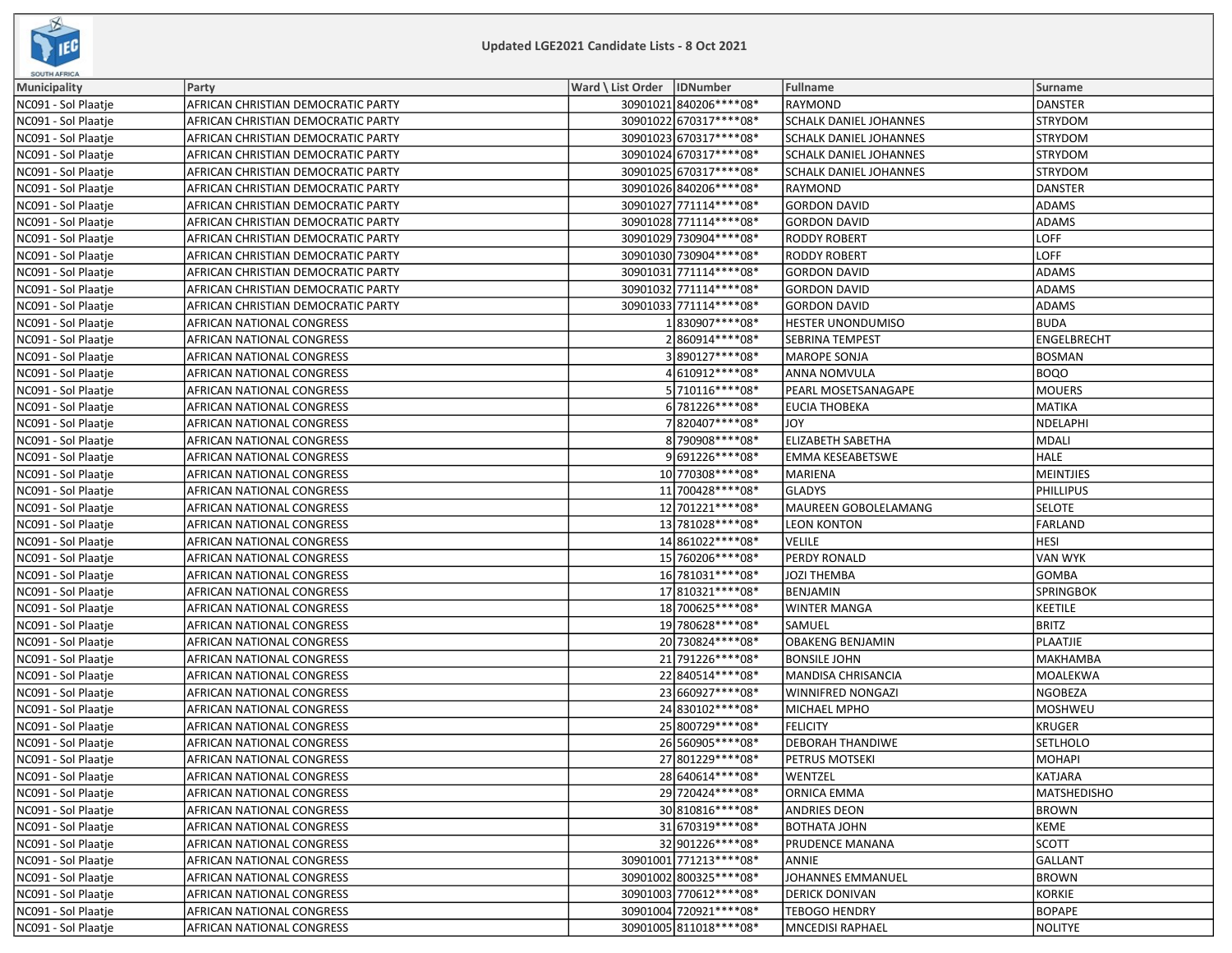

| <b>SOUTH AFRICA</b> |                                 |                              |                          |                             |                    |  |
|---------------------|---------------------------------|------------------------------|--------------------------|-----------------------------|--------------------|--|
| <b>Municipality</b> | Party                           | Ward \ List Order   IDNumber |                          | Fullname                    | <b>Surname</b>     |  |
| NC091 - Sol Plaatje | AFRICAN NATIONAL CONGRESS       |                              | 30901006 801230 **** 08* | NOMZANGA ROSEMARY           | RIET               |  |
| NC091 - Sol Plaatje | AFRICAN NATIONAL CONGRESS       |                              | 30901007 710303 **** 08* | JOHN GAOLATLHWE             | <b>DIPHAHE</b>     |  |
| NC091 - Sol Plaatje | AFRICAN NATIONAL CONGRESS       |                              | 30901008 941012 **** 08* | KAGISHO JOHN BRENDON        | SONYONI            |  |
| NC091 - Sol Plaatje | AFRICAN NATIONAL CONGRESS       |                              | 30901009 740618 **** 08* | <b>DITEKO ISAAC</b>         | <b>DIOKA</b>       |  |
| NC091 - Sol Plaatje | AFRICAN NATIONAL CONGRESS       |                              | 30901010 850530 **** 08* | <b>KEITUMETSE MARY</b>      | MOLALE             |  |
| NC091 - Sol Plaatje | AFRICAN NATIONAL CONGRESS       |                              | 30901011 760619 **** 08* | <b>KGOTSO VINCENT</b>       | <b>KGADIETE</b>    |  |
| NC091 - Sol Plaatje | AFRICAN NATIONAL CONGRESS       |                              | 30901012 681129 **** 08* | <b>ISAAC</b>                | <b>RUITER</b>      |  |
| NC091 - Sol Plaatje | AFRICAN NATIONAL CONGRESS       |                              | 30901013 650417****08*   | MARGARET KEREDITSE          | MOLATUDI           |  |
| NC091 - Sol Plaatje | AFRICAN NATIONAL CONGRESS       |                              | 30901014 901103 **** 08* | <b>BIANCA LASHE</b>         | KOCK               |  |
| NC091 - Sol Plaatje | AFRICAN NATIONAL CONGRESS       |                              | 30901015 801204****08*   | <b>THAPELO EDWARD</b>       | NKUKANE            |  |
| NC091 - Sol Plaatje | AFRICAN NATIONAL CONGRESS       |                              | 30901016 760718 **** 08* | <b>CASPER BONGANI</b>       | RAMMUTLE           |  |
| NC091 - Sol Plaatje | AFRICAN NATIONAL CONGRESS       |                              | 30901017 690511 **** 08* | NOMAZIZI NOKHANYO           | <b>MAPUTLE</b>     |  |
| NC091 - Sol Plaatje | AFRICAN NATIONAL CONGRESS       |                              | 30901018 750602 **** 08* | <b>GABRIEL POTLAKO</b>      | MOFOKENG           |  |
| NC091 - Sol Plaatje | AFRICAN NATIONAL CONGRESS       |                              | 30901019 830429 **** 08* | <b>ITUMELENG ABEDNEGO</b>   | LEKOMA             |  |
| NC091 - Sol Plaatje | AFRICAN NATIONAL CONGRESS       |                              | 30901020 600705 **** 08* | <b>BRYAN VICTOR</b>         | GOEIMAN            |  |
| NC091 - Sol Plaatje | AFRICAN NATIONAL CONGRESS       |                              | 30901021 850616****08*   | <b>BEAURANE RHODÉ</b>       | <b>NORMAN</b>      |  |
| NC091 - Sol Plaatje | AFRICAN NATIONAL CONGRESS       |                              | 30901022 670503 **** 08* | <b>JAHN</b>                 | PIETERSEN          |  |
| NC091 - Sol Plaatje | AFRICAN NATIONAL CONGRESS       |                              | 30901023 890614 **** 08* | <b>TSHOLOFELO</b>           | <b>KGANTSI</b>     |  |
| NC091 - Sol Plaatje | AFRICAN NATIONAL CONGRESS       |                              | 30901024 770321 **** 08* | <b>MARY NADEEN</b>          | DAVIDS             |  |
| NC091 - Sol Plaatje | AFRICAN NATIONAL CONGRESS       |                              | 30901025 730502 **** 08* | <b>BOOI</b>                 | <b>JAKOMBA</b>     |  |
| NC091 - Sol Plaatje | AFRICAN NATIONAL CONGRESS       |                              | 30901026 790716 **** 08* | <b>CLIFFORD</b>             | MOKWANG            |  |
| NC091 - Sol Plaatje | AFRICAN NATIONAL CONGRESS       |                              | 30901027 800411 **** 08* | <b>ISAK BEAR</b>            | <b>WAGTER</b>      |  |
| NC091 - Sol Plaatje | AFRICAN NATIONAL CONGRESS       |                              | 30901028 700623 **** 08* | <b>MARTIN FRANK</b>         | <b>WHITE</b>       |  |
| NC091 - Sol Plaatje | AFRICAN NATIONAL CONGRESS       |                              | 30901029 801012 **** 08* | MALEBO CONSTANCE            | AARON              |  |
| NC091 - Sol Plaatje | AFRICAN NATIONAL CONGRESS       |                              | 30901030 840416 **** 08* | <b>ROBERT</b>               | KOK                |  |
| NC091 - Sol Plaatje | AFRICAN NATIONAL CONGRESS       |                              | 30901031 781010 **** 08* | <b>CHRISTOPHER</b>          | <b>LEPHOI</b>      |  |
| NC091 - Sol Plaatje | AFRICAN NATIONAL CONGRESS       |                              | 30901032 790821 **** 08* | <b>FRIKKIE</b>              | BANDA              |  |
| NC091 - Sol Plaatje | AFRICAN NATIONAL CONGRESS       |                              | 30901033 700910 **** 08* | YVONNE KELEKEGILE           | TAU                |  |
| NC091 - Sol Plaatje | AFRICAN TRANSFORMATION MOVEMENT |                              | 1760106****08*           | <b>GERTRUDE</b>             | TROM               |  |
| NC091 - Sol Plaatje | AFRICAN TRANSFORMATION MOVEMENT |                              | 2 720505****08*          | <b>WEZIWE</b>               | NXUMALO            |  |
| NC091 - Sol Plaatje | AFRICAN TRANSFORMATION MOVEMENT |                              | 3860727****08*           | <b>VUSILE</b>               | MAGAWU             |  |
| NC091 - Sol Plaatje | AFRICAN TRANSFORMATION MOVEMENT |                              | 4871224 **** 08*         | <b>GRACE DINKWETSE</b>      | BRANT              |  |
| NC091 - Sol Plaatje | AFRICAN TRANSFORMATION MOVEMENT |                              | 5 790705 **** 08*        | <b>FRANS ILONIE</b>         | PAUL               |  |
| NC091 - Sol Plaatje | AFRICAN TRANSFORMATION MOVEMENT |                              | 6960512 **** 08*         | <b>BEVERLY THEMBISA</b>     | TROM               |  |
| NC091 - Sol Plaatje | AFRICAN TRANSFORMATION MOVEMENT |                              | 7 740910 **** 08*        | MOGOMOTSEMANG DINAH         | DE JAARS           |  |
| NC091 - Sol Plaatje | AFRICAN TRANSFORMATION MOVEMENT |                              | 8680312 **** 08*         | <b>CHRISTOPHER THATAANE</b> | <b>LEPULE</b>      |  |
| NC091 - Sol Plaatje | AFRICAN TRANSFORMATION MOVEMENT |                              | 9710217****08*           | MABORE JANE                 | <b>MOTLHOARING</b> |  |
| NC091 - Sol Plaatje | AFRICAN TRANSFORMATION MOVEMENT |                              | 10 670102 **** 08*       | <b>MARIA PETRA</b>          | BRANT              |  |
| NC091 - Sol Plaatje | AFRICAN TRANSFORMATION MOVEMENT |                              | 11 700227 **** 08*       | <b>DIKELEDI SOPHIE</b>      | <b>MOTSOMI</b>     |  |
| NC091 - Sol Plaatje | AFRICAN TRANSFORMATION MOVEMENT |                              | 12 721005 **** 08*       | <b>NOLIZWE VICTORIA</b>     | <b>BOMELA</b>      |  |
| NC091 - Sol Plaatje | AFRICAN TRANSFORMATION MOVEMENT |                              | 13 690608***** 08*       | <b>NONTETHO MABEL</b>       | VAN DER WESTHUIZEN |  |
| NC091 - Sol Plaatje | AFRICAN TRANSFORMATION MOVEMENT |                              | 14870209 **** 08*        | <b>THEMBA ANDRIES</b>       | <b>MBUDLELA</b>    |  |
| NC091 - Sol Plaatje | AFRICAN TRANSFORMATION MOVEMENT |                              | 15 860107****08*         | <b>BONGISWA</b>             | MALUPALI           |  |
| NC091 - Sol Plaatje | AFRICAN TRANSFORMATION MOVEMENT |                              | 16 870118 **** 08*       | XOLANI JOHN                 | DYWILI             |  |
| NC091 - Sol Plaatje | AFRICAN TRANSFORMATION MOVEMENT |                              | 17 730304 **** 08*       | <b>KAGISHO BRIAN</b>        | SEELE              |  |
| NC091 - Sol Plaatie | AFRICAN TRANSFORMATION MOVEMENT |                              | 18 651024 **** 08*       | NOBUNZIMA MAGDALINAH        | GIYAM              |  |
| NC091 - Sol Plaatje | AFRICAN TRANSFORMATION MOVEMENT |                              | 19920421 **** 08*        | <b>REUBEN OLEBOGENG</b>     | WOLFE              |  |
| NC091 - Sol Plaatje | AFRICAN TRANSFORMATION MOVEMENT |                              | 20 800726 **** 08*       | <b>HEIDE MATLAKALA</b>      | KAWENG             |  |
| NC091 - Sol Plaatje | AFRICAN TRANSFORMATION MOVEMENT |                              | 21 740316 **** 08*       | <b>FLORAH KEBOGILE</b>      | MAKATEES           |  |
| NC091 - Sol Plaatie | AFRICAN TRANSFORMATION MOVEMENT |                              | 22 690319 **** 08*       | <b>TEBOHO JOHANNES</b>      | JANUARIE           |  |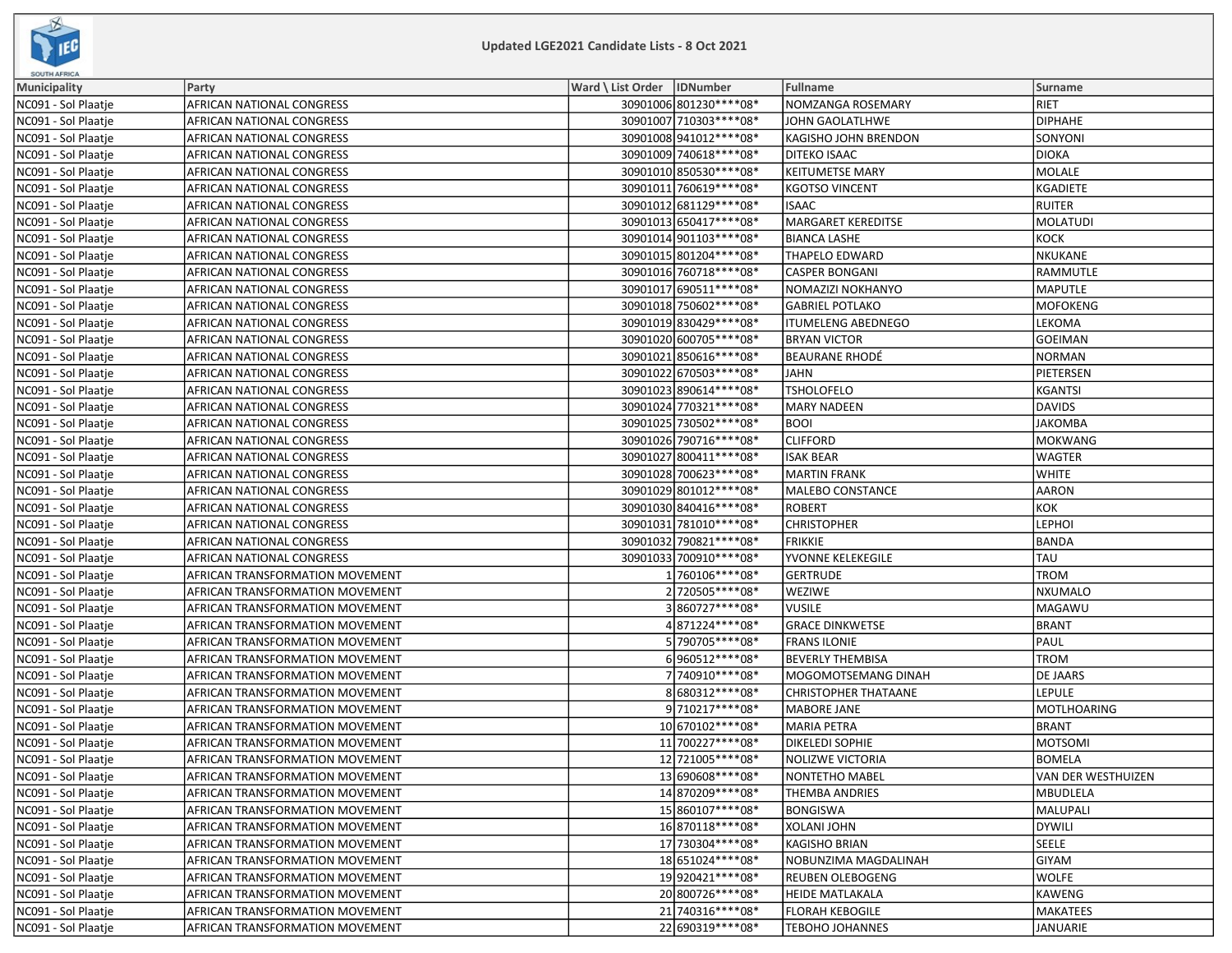

| SOUTH AFRICA        |                                 |                              |                                   |                  |
|---------------------|---------------------------------|------------------------------|-----------------------------------|------------------|
| Municipality        | Party                           | Ward \ List Order   IDNumber | Fullname                          | Surname          |
| NC091 - Sol Plaatje | AFRICAN TRANSFORMATION MOVEMENT | 23 931013 **** 08*           | <b>WELLINGTON NDOYISILE</b>       | <b>MAJA</b>      |
| NC091 - Sol Plaatje | AFRICAN TRANSFORMATION MOVEMENT | 24 751106****08*             | <b>GEVIN</b>                      | <b>SIMALIMBO</b> |
| NC091 - Sol Plaatje | AFRICAN TRANSFORMATION MOVEMENT | 25 860922 **** 08*           | <b>VIRGINIA LESEGO</b>            | <b>BRANDT</b>    |
| NC091 - Sol Plaatje | AFRICAN TRANSFORMATION MOVEMENT | 26 700603 **** 08*           | <b>MANYEMI</b>                    | JAMES            |
| NC091 - Sol Plaatje | AFRICAN TRANSFORMATION MOVEMENT | 27 910112 **** 08*           | <b>DINEO SUZAN</b>                | <b>KHESWA</b>    |
| NC091 - Sol Plaatje | AFRICAN TRANSFORMATION MOVEMENT | 28 750624**** 08*            | NOMVUZO NOLUBABALO GLORIA         | NYOKA            |
| NC091 - Sol Plaatje | AFRICAN TRANSFORMATION MOVEMENT | 30901004 870118 **** 08*     | XOLANI JOHN                       | DYWILI           |
| NC091 - Sol Plaatje | AFRICAN TRANSFORMATION MOVEMENT | 30901006 730304 **** 08*     | <b>KAGISHO BRIAN</b>              | SEELE            |
| NC091 - Sol Plaatje | AFRICAN TRANSFORMATION MOVEMENT | 30901008 651024 **** 08*     | NOBUNZIMA MAGDALINAH              | <b>GIYAM</b>     |
| NC091 - Sol Plaatje | AFRICAN TRANSFORMATION MOVEMENT | 30901012 920421 **** 08*     | <b>REUBEN OLEBOGENG</b>           | <b>WOLFE</b>     |
| NC091 - Sol Plaatje | AFRICAN TRANSFORMATION MOVEMENT | 30901013 740804 **** 08*     | <b>GREGORY TREVOR</b>             | <b>TAYLOR</b>    |
| NC091 - Sol Plaatje | AFRICAN TRANSFORMATION MOVEMENT | 30901015 800726 **** 08*     | <b>HEIDE MATLAKALA</b>            | KAWENG           |
| NC091 - Sol Plaatje | AFRICAN TRANSFORMATION MOVEMENT | 30901016 740316 **** 08*     | <b>FLORAH KEBOGILE</b>            | MAKATEES         |
| NC091 - Sol Plaatje | AFRICAN TRANSFORMATION MOVEMENT | 30901017 690319 **** 08*     | <b>TEBOHO JOHANNES</b>            | JANUARIE         |
| NC091 - Sol Plaatje | AFRICAN TRANSFORMATION MOVEMENT | 30901018 931013 **** 08*     | <b>WELLINGTON NDOYISILE</b>       | MAJA             |
| NC091 - Sol Plaatje | AFRICAN TRANSFORMATION MOVEMENT | 30901019 751106 **** 08*     | <b>GEVIN</b>                      | <b>SIMALIMBO</b> |
| NC091 - Sol Plaatje | AFRICAN TRANSFORMATION MOVEMENT | 30901030 870125 **** 08*     | SIHLE CYRIL                       | MKHIZE           |
| NC091 - Sol Plaatje | AFRICAN TRANSFORMATION MOVEMENT | 30901031 860922 **** 08*     | VIRGINIA LESEGO                   | <b>BRANDT</b>    |
| NC091 - Sol Plaatje | AFRICAN TRANSFORMATION MOVEMENT | 30901032 700603 **** 08*     | <b>MANYEMI</b>                    | JAMES            |
| NC091 - Sol Plaatje | AFRICAN TRANSFORMATION MOVEMENT | 30901033 910112 **** 08*     | <b>DINEO SUZAN</b>                | <b>KHESWA</b>    |
| NC091 - Sol Plaatje | AFRICA'S NEW DAWN               | 1821111****08*               | <b>NORMAN</b>                     | <b>HAMMER</b>    |
| NC091 - Sol Plaatje | <b>AFRICA'S NEW DAWN</b>        | 2750525 **** 08*             | <b>HERMANUS FELIX</b>             | REED             |
| NC091 - Sol Plaatje | AFRICA'S NEW DAWN               | 3700925 **** 08*             | <b>FREDDIE</b>                    | VAN WYK          |
| NC091 - Sol Plaatje | AFRICA'S NEW DAWN               | 4590823 **** 08*             | STEPHEN MORGAN                    | GALLANT          |
| NC091 - Sol Plaatje | AFRICA'S NEW DAWN               | 5770919 **** 08*             | LILLIAN ELAINE                    | <b>VYFERS</b>    |
| NC091 - Sol Plaatje | AFRICA'S NEW DAWN               | 6920925 **** 08*             | <b>CHARMAINE MARLEY</b>           | LAVERN           |
| NC091 - Sol Plaatje | AFRICA'S NEW DAWN               | 7971007****08*               | JANINE                            | JANSEN           |
| NC091 - Sol Plaatje | AFRICA'S NEW DAWN               | 8971102 **** 08*             | FELICIA DISEBO                    | NKONE            |
| NC091 - Sol Plaatje | AFRICA'S NEW DAWN               | 9750827****08*               | <b>ELIZABETH</b>                  | <b>VAN ROOI</b>  |
| NC091 - Sol Plaatje | AFRICA'S NEW DAWN               | 10 840331 **** 08*           | <b>DRIENIE</b>                    | <b>DANSTER</b>   |
| NC091 - Sol Plaatje | AFRICA'S NEW DAWN               | 30901003 900515 **** 08*     | KATLEGO EMMARENTIA                | <b>SHOMOLILE</b> |
| NC091 - Sol Plaatje | AFRICA'S NEW DAWN               | 30901008 790707****08*       | JANNIE                            | MOALAHI          |
| NC091 - Sol Plaatje | AFRICA'S NEW DAWN               | 30901012 950611 **** 08*     | <b>THABISHO</b>                   | <b>HAMMER</b>    |
| NC091 - Sol Plaatje | AFRICA'S NEW DAWN               | 30901013 861223 **** 08*     | <b>VINOLIA PUMLA</b>              | <b>JONATHAN</b>  |
| NC091 - Sol Plaatje | AFRICA'S NEW DAWN               | 30901016 691125 **** 08*     | <b>CATHERINE</b>                  | <b>BANDA</b>     |
| NC091 - Sol Plaatje | <b>AFRICA'S NEW DAWN</b>        | 30901026 780918 **** 08*     | LESHOTLHO JOHNNY                  | MOALAHI          |
| NC091 - Sol Plaatje | <b>AFRICA'S NEW DAWN</b>        | 30901027 830721 **** 08*     | SAMUEL                            | <b>MALEBOGO</b>  |
| NC091 - Sol Plaatje | AFRICA'S NEW DAWN               | 30901030 790808 **** 08*     | <b>KEDIEMETSE CYNTHIA</b>         | PITSO-KANENGONI  |
| NC091 - Sol Plaatje | AZANIAN PEOPLE'S ORGANISATION   | 1 530914 **** 08*            | <b>NGUNGUNYANA CEDRICK</b>        | <b>NODOBA</b>    |
| NC091 - Sol Plaatje | AZANIAN PEOPLE'S ORGANISATION   | 2710616 **** 08*             | <b>ELLEN</b>                      | <b>VINGWANE</b>  |
| NC091 - Sol Plaatje | AZANIAN PEOPLE'S ORGANISATION   | 3910305 **** 08*             | <b>PATIENCE URSULA REITUMETSE</b> | <b>TIMOTHY</b>   |
| NC091 - Sol Plaatje | AZANIAN PEOPLE'S ORGANISATION   | 4700518 **** 08*             | PATRICK POGISHO                   | MANCWE           |
| NC091 - Sol Plaatje | AZANIAN PEOPLE'S ORGANISATION   | 5 710522 **** 08*            | <b>MNCEDI</b>                     | JIKA             |
| NC091 - Sol Plaatje | AZANIAN PEOPLE'S ORGANISATION   | 6810706 **** 08*             | PALE PAMELA                       | <b>TSHITA</b>    |
| NC091 - Sol Plaatje | AZANIAN PEOPLE'S ORGANISATION   | 30901001 681015 **** 08*     | <b>MOTLATSI NTATE GEORGE</b>      | MANGAKANE        |
| NC091 - Sol Plaatje | AZANIAN PEOPLE'S ORGANISATION   | 30901002 700518 **** 08*     | <b>PATRICK POGISHO</b>            | MANCWE           |
| NC091 - Sol Plaatje | AZANIAN PEOPLE'S ORGANISATION   | 30901003 700518 **** 08*     | PATRICK POGISHO                   | MANCWE           |
| NC091 - Sol Plaatje | AZANIAN PEOPLE'S ORGANISATION   | 30901004 561027 **** 08*     | SEBETSO CHRISTOPHER               | MASHODI          |
| NC091 - Sol Plaatje | AZANIAN PEOPLE'S ORGANISATION   | 30901005 700518 **** 08*     | <b>PATRICK POGISHO</b>            | MANCWE           |
| NC091 - Sol Plaatje | AZANIAN PEOPLE'S ORGANISATION   | 30901006 910305 **** 08*     | PATIENCE URSULA REITUMETSE        | <b>TIMOTHY</b>   |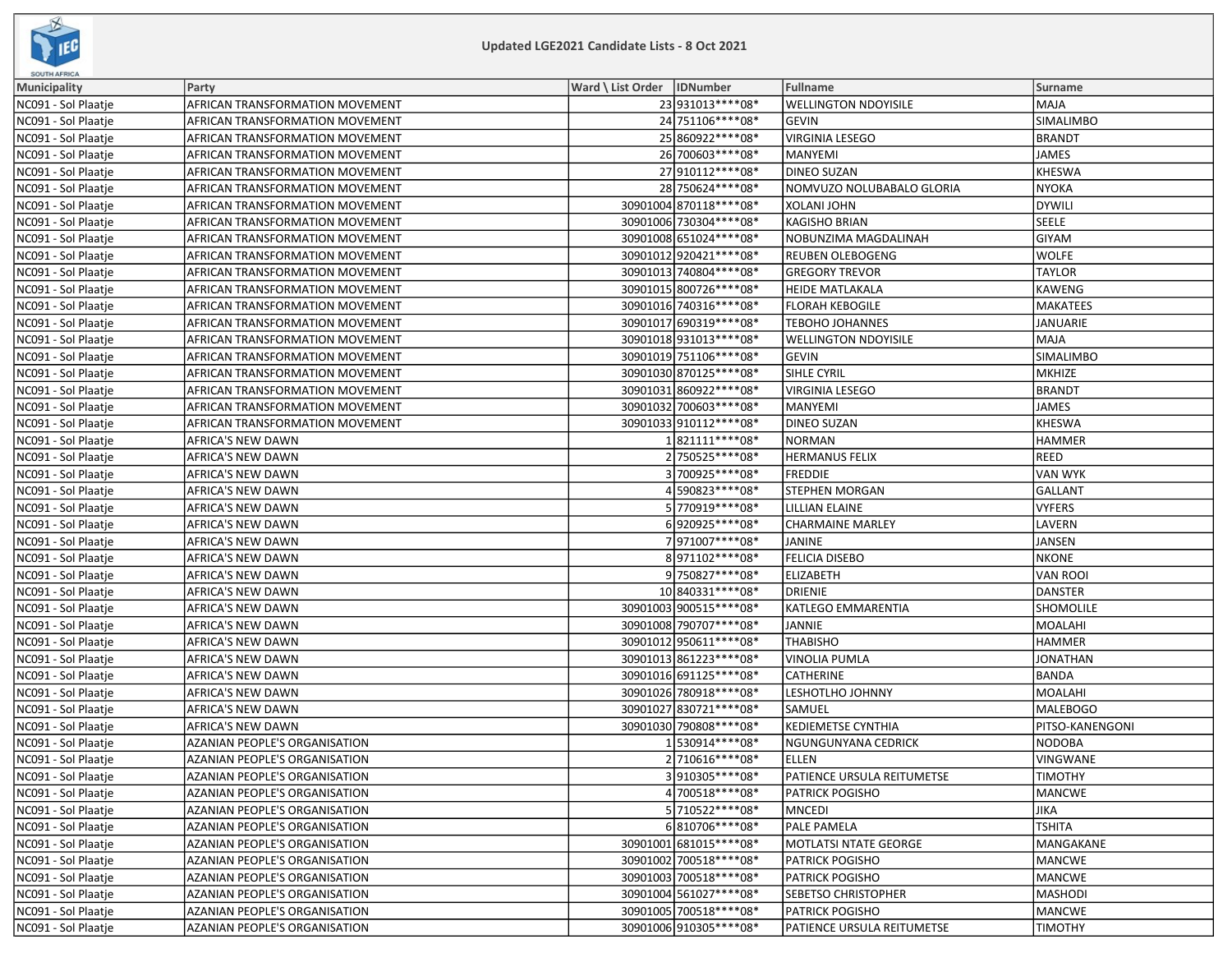

| <b>SOUTH AFRICA</b> |                                      |                              |                          |                              |                  |  |
|---------------------|--------------------------------------|------------------------------|--------------------------|------------------------------|------------------|--|
| Municipality        | Party                                | Ward \ List Order   IDNumber |                          | <b>Fullname</b>              | Surname          |  |
| NC091 - Sol Plaatje | AZANIAN PEOPLE'S ORGANISATION        |                              | 30901007 810706 **** 08* | PALE PAMELA                  | <b>TSHITA</b>    |  |
| NC091 - Sol Plaatje | <b>AZANIAN PEOPLE'S ORGANISATION</b> |                              | 30901008 580106****08*   | DIDIMALANG WILLIAM           | PHITLHO          |  |
| NC091 - Sol Plaatje | AZANIAN PEOPLE'S ORGANISATION        |                              | 30901009 590327 **** 08* | <b>GODFREY MATSHEGO</b>      | MAYENG           |  |
| NC091 - Sol Plaatje | AZANIAN PEOPLE'S ORGANISATION        |                              | 30901010 600220 **** 08* | REGINA LERATO                | <b>TIMOTHY</b>   |  |
| NC091 - Sol Plaatje | AZANIAN PEOPLE'S ORGANISATION        |                              | 30901011 530914 **** 08* | NGUNGUNYANA CEDRICK          | NODOBA           |  |
| NC091 - Sol Plaatje | AZANIAN PEOPLE'S ORGANISATION        |                              | 30901012 580124**** 08*  | MOSIMANEOTSILE STEPHEN       | <b>BOKALA</b>    |  |
| NC091 - Sol Plaatje | AZANIAN PEOPLE'S ORGANISATION        |                              | 30901013 530914 **** 08* | NGUNGUNYANA CEDRICK          | NODOBA           |  |
| NC091 - Sol Plaatje | AZANIAN PEOPLE'S ORGANISATION        |                              | 30901014 710522 **** 08* | <b>MNCEDI</b>                | <b>JIKA</b>      |  |
| NC091 - Sol Plaatje | AZANIAN PEOPLE'S ORGANISATION        |                              | 30901015 700721 **** 08* | <b>THAPELO MARK</b>          | <b>PASHA</b>     |  |
| NC091 - Sol Plaatje | <b>AZANIAN PEOPLE'S ORGANISATION</b> |                              | 30901016 681117**** 08*  | MARGARET BOITUMELO           | <b>BOKALA</b>    |  |
| NC091 - Sol Plaatje | AZANIAN PEOPLE'S ORGANISATION        |                              | 30901017 680809 **** 08* | JOB                          | VINGWANE         |  |
| NC091 - Sol Plaatje | AZANIAN PEOPLE'S ORGANISATION        |                              | 30901018 680809 **** 08* | <b>JOB</b>                   | VINGWANE         |  |
| NC091 - Sol Plaatje | AZANIAN PEOPLE'S ORGANISATION        |                              | 30901019 710616 **** 08* | <b>ELLEN</b>                 | VINGWANE         |  |
| NC091 - Sol Plaatje | AZANIAN PEOPLE'S ORGANISATION        |                              | 30901020 730519 **** 08* | <b>ALBERT</b>                | MAARMAN          |  |
| NC091 - Sol Plaatje | AZANIAN PEOPLE'S ORGANISATION        |                              | 30901021 650817****08*   | REBECCA MAKGOBE              | <b>PINO</b>      |  |
| NC091 - Sol Plaatje | AZANIAN PEOPLE'S ORGANISATION        |                              | 30901022 710517**** 08*  | <b>MOSES</b>                 | <b>SMILES</b>    |  |
| NC091 - Sol Plaatje | AZANIAN PEOPLE'S ORGANISATION        |                              | 30901023 730519 **** 08* | ALBERT                       | MAARMAN          |  |
| NC091 - Sol Plaatje | AZANIAN PEOPLE'S ORGANISATION        |                              | 30901024 650817**** 08*  | REBECCA MAKGOBE              | <b>PINO</b>      |  |
| NC091 - Sol Plaatje | AZANIAN PEOPLE'S ORGANISATION        |                              | 30901025 710517**** 08*  | <b>MOSES</b>                 | <b>SMILES</b>    |  |
| NC091 - Sol Plaatje | AZANIAN PEOPLE'S ORGANISATION        |                              | 30901026 700721 **** 08* | <b>THAPELO MARK</b>          | PASHA            |  |
| NC091 - Sol Plaatje | AZANIAN PEOPLE'S ORGANISATION        |                              | 30901027 580106 **** 08* | DIDIMALANG WILLIAM           | PHITLHO          |  |
| NC091 - Sol Plaatje | AZANIAN PEOPLE'S ORGANISATION        |                              | 30901028 600220 **** 08* | <b>REGINA LERATO</b>         | <b>TIMOTHY</b>   |  |
| NC091 - Sol Plaatje | <b>AZANIAN PEOPLE'S ORGANISATION</b> |                              | 30901029 580124 **** 08* | MOSIMANEOTSILE STEPHEN       | <b>BOKALA</b>    |  |
| NC091 - Sol Plaatje | AZANIAN PEOPLE'S ORGANISATION        |                              | 30901030 681015 **** 08* | <b>MOTLATSI NTATE GEORGE</b> | MANGAKANE        |  |
| NC091 - Sol Plaatje | AZANIAN PEOPLE'S ORGANISATION        |                              | 30901031 710517****08*   | <b>MOSES</b>                 | <b>SMILES</b>    |  |
| NC091 - Sol Plaatje | AZANIAN PEOPLE'S ORGANISATION        |                              | 30901032 730519 **** 08* | ALBERT                       | MAARMAN          |  |
| NC091 - Sol Plaatje | AZANIAN PEOPLE'S ORGANISATION        |                              | 30901033 681015 **** 08* | <b>MOTLATSI NTATE GEORGE</b> | MANGAKANE        |  |
| NC091 - Sol Plaatje | CONGRESS OF THE PEOPLE               |                              | 1850331 **** 08*         | <b>BERYL ABIGAIL</b>         | <b>DE KLERK</b>  |  |
| NC091 - Sol Plaatje | CONGRESS OF THE PEOPLE               |                              | 2690107****08*           | KATRIENA JENNIFER            | GEWERS           |  |
| NC091 - Sol Plaatje | CONGRESS OF THE PEOPLE               |                              | 3840308 **** 08*         | <b>TEBOGO DUNCAN</b>         | SEELE            |  |
| NC091 - Sol Plaatje | CONGRESS OF THE PEOPLE               |                              | 4540306 **** 08*         | MOHAMED SHAREEF              | ROSEN            |  |
| NC091 - Sol Plaatje | CONGRESS OF THE PEOPLE               |                              | 5820625 **** 08*         | PHERCEPHUNES LEBURU          | <b>SETILO</b>    |  |
| NC091 - Sol Plaatje | CONGRESS OF THE PEOPLE               |                              | 6660901 **** 08*         | <b>CYRIL LAUREN</b>          | VISAGIE          |  |
| NC091 - Sol Plaatje | CONGRESS OF THE PEOPLE               |                              | 30901002 540306 **** 08* | MOHAMED SHAREEF              | ROSEN            |  |
| NC091 - Sol Plaatje | CONGRESS OF THE PEOPLE               |                              | 30901010 570902 **** 08* | <b>RANO DANIEL</b>           | <b>ITUMELENG</b> |  |
| NC091 - Sol Plaatje | CONGRESS OF THE PEOPLE               |                              | 30901012 820625 **** 08* | PHERCEPHUNES LEBURU          | <b>SETILO</b>    |  |
| NC091 - Sol Plaatje | CONGRESS OF THE PEOPLE               |                              | 30901016 840308 **** 08* | <b>TEBOGO DUNCAN</b>         | <b>SEELE</b>     |  |
| NC091 - Sol Plaatje | CONGRESS OF THE PEOPLE               |                              | 30901017 700222 **** 08* | SANNAH                       | MOKWENE          |  |
| NC091 - Sol Plaatje | CONGRESS OF THE PEOPLE               |                              | 30901018 740122 **** 08* | <b>EDWARD MONNAPULE</b>      | KOMANE           |  |
| NC091 - Sol Plaatje | CONGRESS OF THE PEOPLE               |                              | 30901026 660901 **** 08* | <b>CYRIL LAUREN</b>          | <b>VISAGIE</b>   |  |
| NC091 - Sol Plaatje | CONGRESS OF THE PEOPLE               |                              | 30901028 690107**** 08*  | KATRIENA JENNIFER            | GEWERS           |  |
| NC091 - Sol Plaatje | CONGRESS OF THE PEOPLE               |                              | 30901029 850331 **** 08* | <b>BERYL ABIGAIL</b>         | <b>DE KLERK</b>  |  |
| NC091 - Sol Plaatie | CONGRESS OF THE PEOPLE               |                              | 30901031 680724**** 08*  | SOLOMON MANIEKIE             | <b>RIET</b>      |  |
| NC091 - Sol Plaatje | DEMOCRATIC ALLIANCE                  |                              | 1 741105****08*          | <b>MARIAM</b>                | LOUW             |  |
| NC091 - Sol Plaatje | DEMOCRATIC ALLIANCE                  |                              | 2 761224 **** 08*        | KAMOGELO CHRISTOPHER         | PHIRI            |  |
| NC091 - Sol Plaatie | DEMOCRATIC ALLIANCE                  |                              | 3681220 **** 08*         | LEOPOLD HEINRICH SAREL       | PIETERSE         |  |
| NC091 - Sol Plaatie | DEMOCRATIC ALLIANCE                  |                              | 4740817****08*           | DEIDREÉ                      | <b>HARMSE</b>    |  |
| NC091 - Sol Plaatje | DEMOCRATIC ALLIANCE                  |                              | 5720308 **** 08*         | <b>ELIZABETH</b>             | NIEMANN          |  |
| NC091 - Sol Plaatje | DEMOCRATIC ALLIANCE                  |                              | 6840301 **** 08*         | <b>CHRISTOPHER PAUL</b>      | <b>WHITTAKER</b> |  |
| NC091 - Sol Plaatje | DEMOCRATIC ALLIANCE                  |                              | 7 661029****08*          | <b>ELEANOR LINZI</b>         | BADENHORST       |  |
|                     |                                      |                              |                          |                              |                  |  |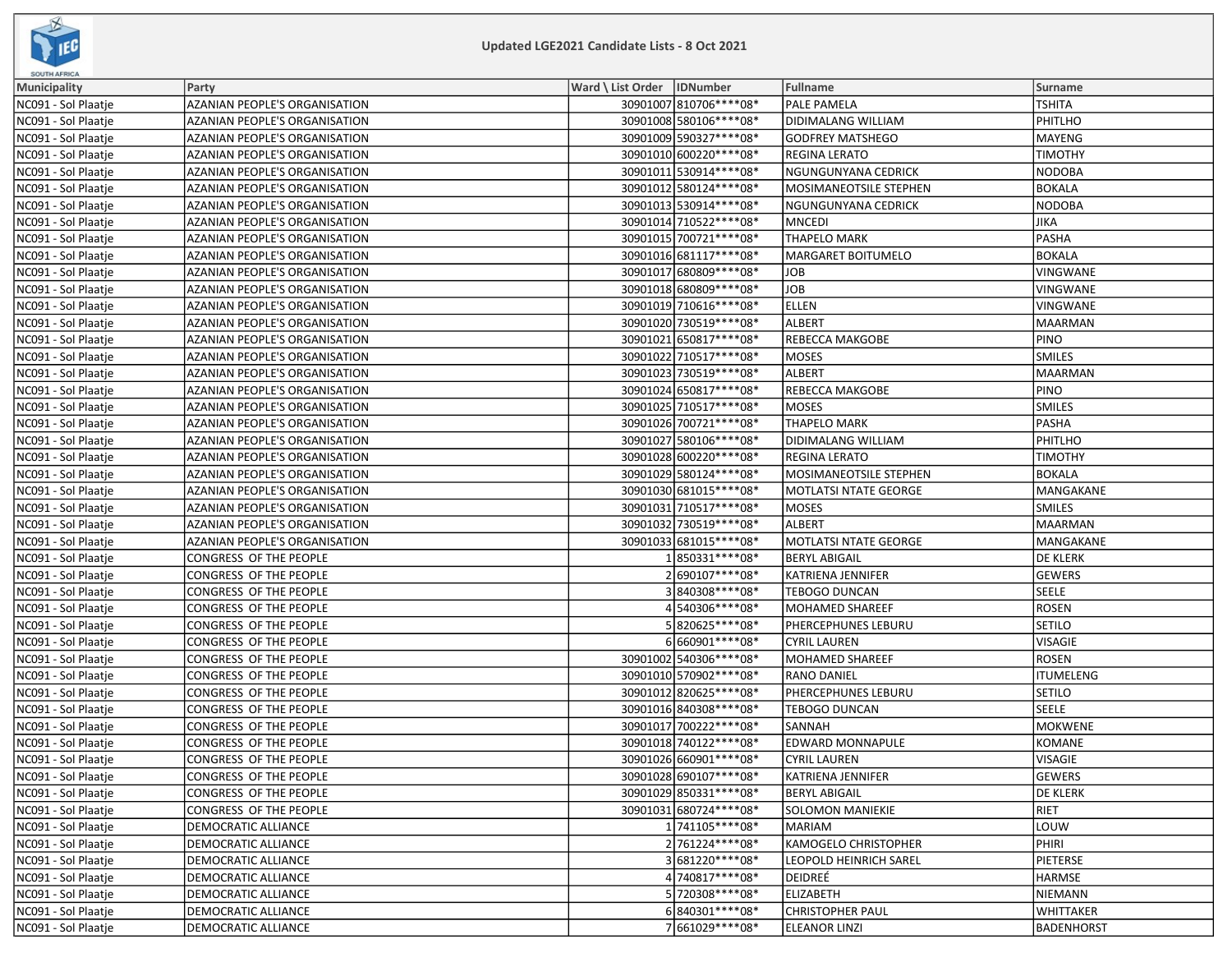

| <b>SOUTH AFRICA</b> |                            |                              |                          |                          |                   |
|---------------------|----------------------------|------------------------------|--------------------------|--------------------------|-------------------|
| <b>Municipality</b> | Party                      | Ward \ List Order   IDNumber |                          | <b>Fullname</b>          | <b>Surname</b>    |
| NC091 - Sol Plaatje | DEMOCRATIC ALLIANCE        |                              | 8820316 **** 08*         | <b>WESLEY ALLISTOR</b>   | VAN ROOYEN        |
| NC091 - Sol Plaatje | DEMOCRATIC ALLIANCE        |                              | 9771017****08*           | CAROL-ANN                | PEARCE            |
| NC091 - Sol Plaatje | DEMOCRATIC ALLIANCE        |                              | 10 560112 **** 08*       | MARIA JOHANNA            | BEYLEFELD         |
| NC091 - Sol Plaatje | DEMOCRATIC ALLIANCE        |                              | 11 551021 **** 08*       | <b>OCKERT CORNELIUS</b>  | <b>FOURIE</b>     |
| NC091 - Sol Plaatje | DEMOCRATIC ALLIANCE        |                              | 12560520 **** 08*        | PETRUS JOHANNES FRANCOIS | LOUW              |
| NC091 - Sol Plaatje | DEMOCRATIC ALLIANCE        |                              | 13 650528 **** 08*       | <b>SURECH NAGER</b>      | KIKA              |
| NC091 - Sol Plaatje | DEMOCRATIC ALLIANCE        |                              | 14 521230****08*         | <b>CLIFFORD BENEDICT</b> | LEWIS             |
| NC091 - Sol Plaatje | DEMOCRATIC ALLIANCE        |                              | 15 961015 **** 08*       | CHANTÉ CLIFFONIA         | LEWIS             |
| NC091 - Sol Plaatje | DEMOCRATIC ALLIANCE        |                              | 16 750215 **** 08*       | LUCIA                    | MOHAMED           |
| NC091 - Sol Plaatje | DEMOCRATIC ALLIANCE        |                              | 17 780617****08*         | MORNÉ DYLAN              | MCDILLON          |
| NC091 - Sol Plaatje | DEMOCRATIC ALLIANCE        |                              | 18 590508 **** 08*       | <b>GEORGE HAROLD</b>     | <b>JOSEPH</b>     |
| NC091 - Sol Plaatje | DEMOCRATIC ALLIANCE        |                              | 19910318 **** 08*        | PRISCILLA NATASHA        | MC GLUWA          |
| NC091 - Sol Plaatje | DEMOCRATIC ALLIANCE        |                              | 20 930615 **** 08*       | JAMIE-LEE ANDREA SIMONÉ  | GREEFF            |
| NC091 - Sol Plaatje | <b>DEMOCRATIC ALLIANCE</b> |                              | 21971226 **** 08*        | <b>ELRICH RUWAN</b>      | RALPH             |
| NC091 - Sol Plaatje | DEMOCRATIC ALLIANCE        |                              | 22 641027 **** 08*       | <b>BELINDA BERYL</b>     | MOSES             |
| NC091 - Sol Plaatje | DEMOCRATIC ALLIANCE        |                              | 23 720611 **** 08*       | <b>VIVIENNE KAREN</b>    | DAVIDS            |
| NC091 - Sol Plaatje | DEMOCRATIC ALLIANCE        |                              | 24 681206****08*         | <b>KGOMOTSO CHARITY</b>  | <b>MOHAPANELE</b> |
| NC091 - Sol Plaatje | DEMOCRATIC ALLIANCE        |                              | 25 800218 **** 08*       | <b>CATHERINE VIVIAN</b>  | DU PLESSIS        |
| NC091 - Sol Plaatje | DEMOCRATIC ALLIANCE        |                              | 26 770605 **** 08*       | EVA                      | SPRINGKAAN        |
| NC091 - Sol Plaatje | DEMOCRATIC ALLIANCE        |                              | 27 810114 **** 08*       | MOLEKO JOEL              | <b>THUPAGALE</b>  |
| NC091 - Sol Plaatje | DEMOCRATIC ALLIANCE        |                              | 28 670622 **** 08*       | <b>NORMAN DAVID</b>      | MADITSE           |
| NC091 - Sol Plaatje | DEMOCRATIC ALLIANCE        |                              | 29 900818 **** 08*       | <b>AUBREY</b>            | VAN WYK           |
| NC091 - Sol Plaatje | DEMOCRATIC ALLIANCE        |                              | 30 490520 **** 08*       | <b>MAX</b>               | KAZARRA           |
| NC091 - Sol Plaatje | DEMOCRATIC ALLIANCE        |                              | 31811215 **** 08*        | <b>FESULEN SUSAN</b>     | <b>FISHER</b>     |
| NC091 - Sol Plaatje | DEMOCRATIC ALLIANCE        |                              | 30901001890803 **** 08*  | <b>CALVIN RENATO</b>     | <b>JOHNSON</b>    |
| NC091 - Sol Plaatje | DEMOCRATIC ALLIANCE        |                              | 30901002 750215 **** 08* | <b>LUCIA</b>             | MOHAMED           |
| NC091 - Sol Plaatje | DEMOCRATIC ALLIANCE        |                              | 30901003 910318 **** 08* | PRISCILLA NATASHA        | MC GLUWA          |
| NC091 - Sol Plaatje | DEMOCRATIC ALLIANCE        |                              | 30901004 740710 **** 08* | SHOLOHELANG BRENDA       | <b>THEBE</b>      |
| NC091 - Sol Plaatje | <b>DEMOCRATIC ALLIANCE</b> |                              | 30901005 880403 **** 08* | <b>JENNIFER</b>          | VISSER            |
| NC091 - Sol Plaatje | DEMOCRATIC ALLIANCE        |                              | 30901006 880403 **** 08* | <b>JENNIFER</b>          | VISSER            |
| NC091 - Sol Plaatje | DEMOCRATIC ALLIANCE        |                              | 30901007 820215 **** 08* | RICHARD                  | DOUW              |
| NC091 - Sol Plaatje | DEMOCRATIC ALLIANCE        |                              | 30901008 810114 **** 08* | MOLEKO JOEL              | <b>THUPAGALE</b>  |
| NC091 - Sol Plaatje | DEMOCRATIC ALLIANCE        |                              | 30901009 681206 **** 08* | <b>KGOMOTSO CHARITY</b>  | MOHAPANELE        |
| NC091 - Sol Plaatje | <b>DEMOCRATIC ALLIANCE</b> |                              | 30901010 800218 **** 08* | <b>CATHERINE VIVIAN</b>  | <b>DU PLESSIS</b> |
| NC091 - Sol Plaatje | DEMOCRATIC ALLIANCE        |                              | 30901011 800218 **** 08* | <b>CATHERINE VIVIAN</b>  | DU PLESSIS        |
| NC091 - Sol Plaatje | DEMOCRATIC ALLIANCE        |                              | 30901012 810411 **** 08* | <b>ERNEST OLEBOGENG</b>  | MARUPING          |
| NC091 - Sol Plaatje | DEMOCRATIC ALLIANCE        |                              | 30901013 820609 **** 08* | <b>JOAN BEVERLY</b>      | NDLOVU            |
| NC091 - Sol Plaatje | DEMOCRATIC ALLIANCE        |                              | 30901014 590508 **** 08* | <b>GEORGE HAROLD</b>     | <b>JOSEPH</b>     |
| NC091 - Sol Plaatje | DEMOCRATIC ALLIANCE        |                              | 30901015 960320 **** 08* | <b>EDITH NTHABISENG</b>  | <b>BAHULE</b>     |
| NC091 - Sol Plaatje | <b>DEMOCRATIC ALLIANCE</b> |                              | 30901016 960320 **** 08* | <b>EDITH NTHABISENG</b>  | BAHULE            |
| NC091 - Sol Plaatje | <b>DEMOCRATIC ALLIANCE</b> |                              | 30901017 900818 **** 08* | AUBREY                   | VAN WYK           |
| NC091 - Sol Plaatje | DEMOCRATIC ALLIANCE        |                              | 30901018 900818 **** 08* | <b>AUBREY</b>            | VAN WYK           |
| NC091 - Sol Plaatje | DEMOCRATIC ALLIANCE        |                              | 30901019860807****08*    | <b>TEBOGO BROWN</b>      | MOLUSI            |
| NC091 - Sol Plaatje | DEMOCRATIC ALLIANCE        |                              | 30901020 641027**** 08*  | <b>BELINDA BERYL</b>     | MOSES             |
| NC091 - Sol Plaatje | DEMOCRATIC ALLIANCE        |                              | 30901021 780617****08*   | MORNÉ DYLAN              | MCDILLON          |
| NC091 - Sol Plaatje | DEMOCRATIC ALLIANCE        |                              | 30901022 670622 **** 08* | NORMAN DAVID             | MADITSE           |
| NC091 - Sol Plaatje | DEMOCRATIC ALLIANCE        |                              | 30901023560520 **** 08*  | PETRUS JOHANNES FRANCOIS | LOUW              |
| NC091 - Sol Plaatje | DEMOCRATIC ALLIANCE        |                              | 30901024 840301 **** 08* | <b>CHRISTOPHER PAUL</b>  | <b>WHITTAKER</b>  |
| NC091 - Sol Plaatje | DEMOCRATIC ALLIANCE        |                              | 30901025 551021 **** 08* | <b>OCKERT CORNELIUS</b>  | FOURIE            |
| NC091 - Sol Plaatje | DEMOCRATIC ALLIANCE        |                              | 30901026 840826 **** 08* | SABATA WINSTON           | KATSIO            |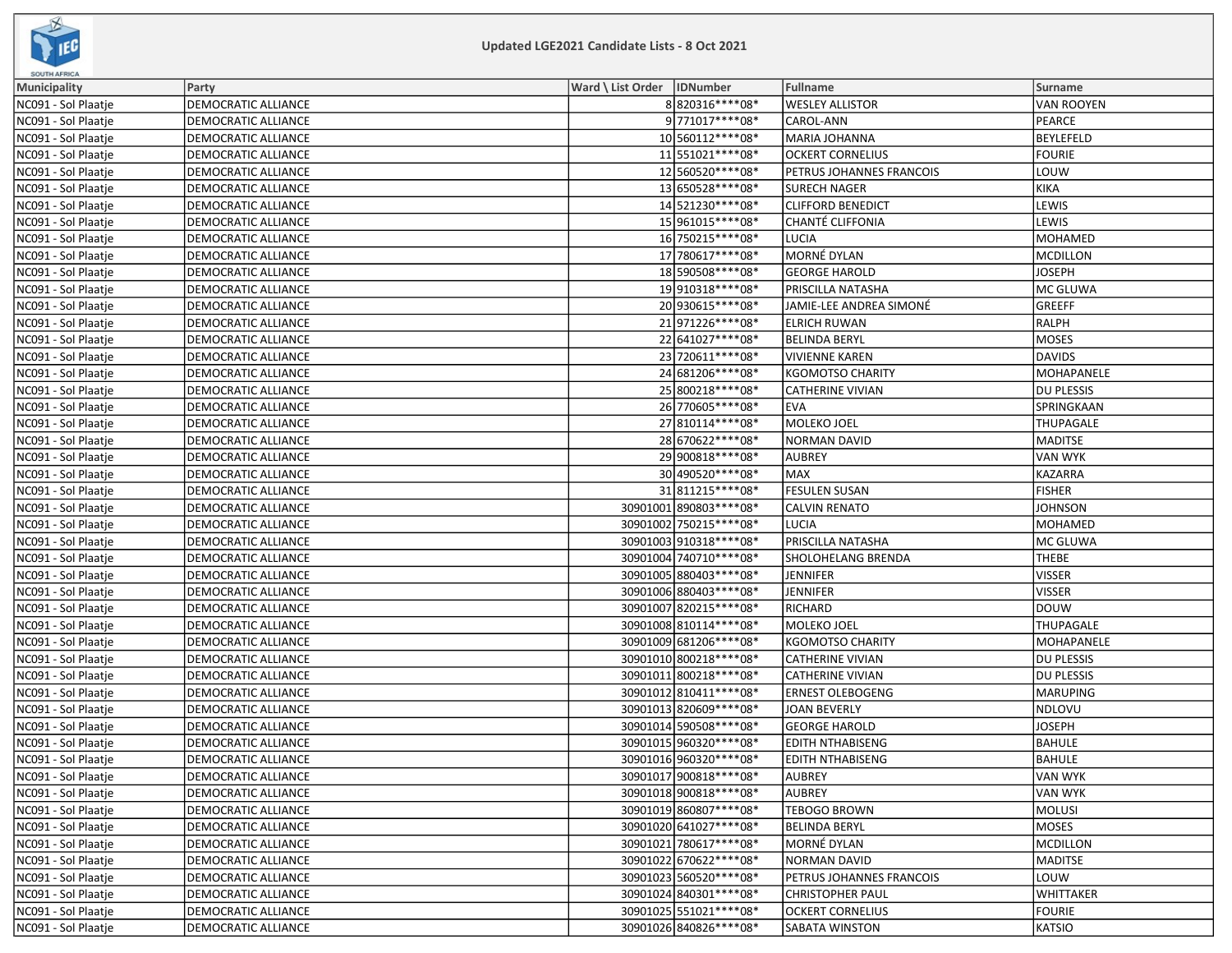

| <b>SOUTH AFRICA</b> |                                    |                              |                           |                 |
|---------------------|------------------------------------|------------------------------|---------------------------|-----------------|
| <b>Municipality</b> | Party                              | Ward \ List Order   IDNumber | Fullname                  | Surname         |
| NC091 - Sol Plaatje | DEMOCRATIC ALLIANCE                | 30901027 761228 **** 08*     | <b>FRANS</b>              | MOTSAMAI        |
| NC091 - Sol Plaatje | DEMOCRATIC ALLIANCE                | 30901028 720611 **** 08*     | <b>VIVIENNE KAREN</b>     | <b>DAVIDS</b>   |
| NC091 - Sol Plaatje | DEMOCRATIC ALLIANCE                | 30901029 770605 **** 08*     | <b>EVA</b>                | SPRINGKAAN      |
| NC091 - Sol Plaatje | DEMOCRATIC ALLIANCE                | 30901030 971226 **** 08*     | <b>ELRICH RUWAN</b>       | RALPH           |
| NC091 - Sol Plaatje | DEMOCRATIC ALLIANCE                | 30901031 900818 **** 08*     | <b>AUBREY</b>             | <b>VAN WYK</b>  |
| NC091 - Sol Plaatje | DEMOCRATIC ALLIANCE                | 30901032 490520 **** 08*     | <b>MAX</b>                | KAZARRA         |
| NC091 - Sol Plaatje | DEMOCRATIC ALLIANCE                | 30901033 971226 **** 08*     | <b>ELRICH RUWAN</b>       | RALPH           |
| NC091 - Sol Plaatje | ECONOMIC EMANCIPATION FORUM        | 1641214 **** 08*             | <b>MARCIA</b>             | SOLOMON         |
| NC091 - Sol Plaatje | ECONOMIC EMANCIPATION FORUM        | 2810303 **** 08*             | EDWARD                    | <b>HAMBLY</b>   |
| NC091 - Sol Plaatje | ECONOMIC EMANCIPATION FORUM        | 3881221 **** 08*             | LEBOGANG AUGUSTINE        | MOJANAGA        |
| NC091 - Sol Plaatje | ECONOMIC EMANCIPATION FORUM        | 4 641023 **** 08*            | TSHOLOFELO ROSY           | MOENG           |
| NC091 - Sol Plaatje | ECONOMIC EMANCIPATION FORUM        | 5800125 **** 08*             | <b>DOROTHY</b>            | <b>APPIE</b>    |
| NC091 - Sol Plaatje | ECONOMIC EMANCIPATION FORUM        | 6860219 **** 08*             | <b>EMMANUEL</b>           | <b>LINKS</b>    |
| NC091 - Sol Plaatje | ECONOMIC EMANCIPATION FORUM        | 30901001 800125 **** 08*     | <b>DOROTHY</b>            | <b>APPIE</b>    |
| NC091 - Sol Plaatje | ECONOMIC EMANCIPATION FORUM        | 30901002 641214 **** 08*     | <b>MARCIA</b>             | SOLOMON         |
| NC091 - Sol Plaatje | ECONOMIC EMANCIPATION FORUM        | 30901003 520613 **** 08*     | <b>MZIMKHULU GREATON</b>  | NOGQALA         |
| NC091 - Sol Plaatje | ECONOMIC EMANCIPATION FORUM        | 30901004 641214 **** 08*     | <b>MARCIA</b>             | SOLOMON         |
| NC091 - Sol Plaatje | ECONOMIC EMANCIPATION FORUM        | 30901005 641214 **** 08*     | <b>MARCIA</b>             | SOLOMON         |
| NC091 - Sol Plaatje | ECONOMIC EMANCIPATION FORUM        | 30901006 690106 **** 08*     | <b>KELEBOGILE MILDRED</b> | <b>MABUSA</b>   |
| NC091 - Sol Plaatje | ECONOMIC EMANCIPATION FORUM        | 30901007 641214 **** 08*     | <b>MARCIA</b>             | SOLOMON         |
| NC091 - Sol Plaatje | ECONOMIC EMANCIPATION FORUM        | 30901008 641214 **** 08*     | <b>MARCIA</b>             | <b>SOLOMON</b>  |
| NC091 - Sol Plaatje | ECONOMIC EMANCIPATION FORUM        | 30901009 810303 **** 08*     | EDWARD                    | <b>HAMBLY</b>   |
| NC091 - Sol Plaatje | ECONOMIC EMANCIPATION FORUM        | 30901010 641214 **** 08*     | <b>MARCIA</b>             | SOLOMON         |
| NC091 - Sol Plaatje | <b>ECONOMIC EMANCIPATION FORUM</b> | 30901011 641214**** 08*      | <b>MARCIA</b>             | SOLOMON         |
| NC091 - Sol Plaatje | ECONOMIC EMANCIPATION FORUM        | 30901012 641214 **** 08*     | <b>MARCIA</b>             | SOLOMON         |
| NC091 - Sol Plaatje | ECONOMIC EMANCIPATION FORUM        | 30901013 690106 **** 08*     | <b>KELEBOGILE MILDRED</b> | <b>MABUSA</b>   |
| NC091 - Sol Plaatje | ECONOMIC EMANCIPATION FORUM        | 30901014 690106****08*       | <b>KELEBOGILE MILDRED</b> | <b>MABUSA</b>   |
| NC091 - Sol Plaatje | ECONOMIC EMANCIPATION FORUM        | 30901015 690106 **** 08*     | <b>KELEBOGILE MILDRED</b> | <b>MABUSA</b>   |
| NC091 - Sol Plaatje | ECONOMIC EMANCIPATION FORUM        | 30901016 690106 **** 08*     | <b>KELEBOGILE MILDRED</b> | <b>MABUSA</b>   |
| NC091 - Sol Plaatje | ECONOMIC EMANCIPATION FORUM        | 30901017 690106**** 08*      | <b>KELEBOGILE MILDRED</b> | <b>MABUSA</b>   |
| NC091 - Sol Plaatje | ECONOMIC EMANCIPATION FORUM        | 30901018 690106 **** 08*     | <b>KELEBOGILE MILDRED</b> | <b>MABUSA</b>   |
| NC091 - Sol Plaatje | ECONOMIC EMANCIPATION FORUM        | 30901019 690106 **** 08*     | <b>KELEBOGILE MILDRED</b> | <b>MABUSA</b>   |
| NC091 - Sol Plaatje | ECONOMIC EMANCIPATION FORUM        | 30901020 690106 **** 08*     | <b>KELEBOGILE MILDRED</b> | <b>MABUSA</b>   |
| NC091 - Sol Plaatje | ECONOMIC EMANCIPATION FORUM        | 30901021 690106 **** 08*     | <b>KELEBOGILE MILDRED</b> | <b>MABUSA</b>   |
| NC091 - Sol Plaatje | ECONOMIC EMANCIPATION FORUM        | 30901022 690106 **** 08*     | <b>KELEBOGILE MILDRED</b> | <b>MABUSA</b>   |
| NC091 - Sol Plaatje | ECONOMIC EMANCIPATION FORUM        | 30901023 660716 **** 08*     | ANDRONICA TUTU            | MOKHUANE        |
| NC091 - Sol Plaatje | ECONOMIC EMANCIPATION FORUM        | 30901024 660716 **** 08*     | <b>ANDRONICA TUTU</b>     | <b>MOKHUANE</b> |
| NC091 - Sol Plaatje | ECONOMIC EMANCIPATION FORUM        | 30901025 660716 **** 08*     | <b>ANDRONICA TUTU</b>     | <b>MOKHUANE</b> |
| NC091 - Sol Plaatje | ECONOMIC EMANCIPATION FORUM        | 30901026 660716 **** 08*     | ANDRONICA TUTU            | MOKHUANE        |
| NC091 - Sol Plaatje | <b>ECONOMIC EMANCIPATION FORUM</b> | 30901027 660716 **** 08*     | <b>ANDRONICA TUTU</b>     | <b>MOKHUANE</b> |
| NC091 - Sol Plaatje | ECONOMIC EMANCIPATION FORUM        | 30901028 660716 **** 08*     | <b>ANDRONICA TUTU</b>     | MOKHUANE        |
| NC091 - Sol Plaatje | ECONOMIC EMANCIPATION FORUM        | 30901029 660716 **** 08*     | <b>ANDRONICA TUTU</b>     | <b>MOKHUANE</b> |
| NC091 - Sol Plaatje | ECONOMIC EMANCIPATION FORUM        | 30901030 660716 **** 08*     | ANDRONICA TUTU            | MOKHUANE        |
| NC091 - Sol Plaatje | ECONOMIC EMANCIPATION FORUM        | 30901031 800125 **** 08*     | <b>DOROTHY</b>            | APPIE           |
| NC091 - Sol Plaatje | ECONOMIC EMANCIPATION FORUM        | 30901032 800125 **** 08*     | <b>DOROTHY</b>            | APPIE           |
| NC091 - Sol Plaatje | ECONOMIC EMANCIPATION FORUM        | 30901033 520613 **** 08*     | <b>MZIMKHULU GREATON</b>  | NOGQALA         |
| NC091 - Sol Plaatje | ECONOMIC FREEDOM FIGHTERS          | 1780918 **** 08*             | PONTSHO MOSES             | <b>MOCWANA</b>  |
| NC091 - Sol Plaatje | ECONOMIC FREEDOM FIGHTERS          | 30901001 750505****08*       | <b>DEBORA SHEREEN</b>     | <b>APPOLES</b>  |
| NC091 - Sol Plaatje | <b>ECONOMIC FREEDOM FIGHTERS</b>   | 30901002 690701 **** 08*     | <b>MARK KIRT DELCANA</b>  | BEZUIDENHOUDT   |
| NC091 - Sol Plaatje | ECONOMIC FREEDOM FIGHTERS          | 30901003 981021 **** 08*     | <b>JUBILEE BOITUMELO</b>  | <b>SMITH</b>    |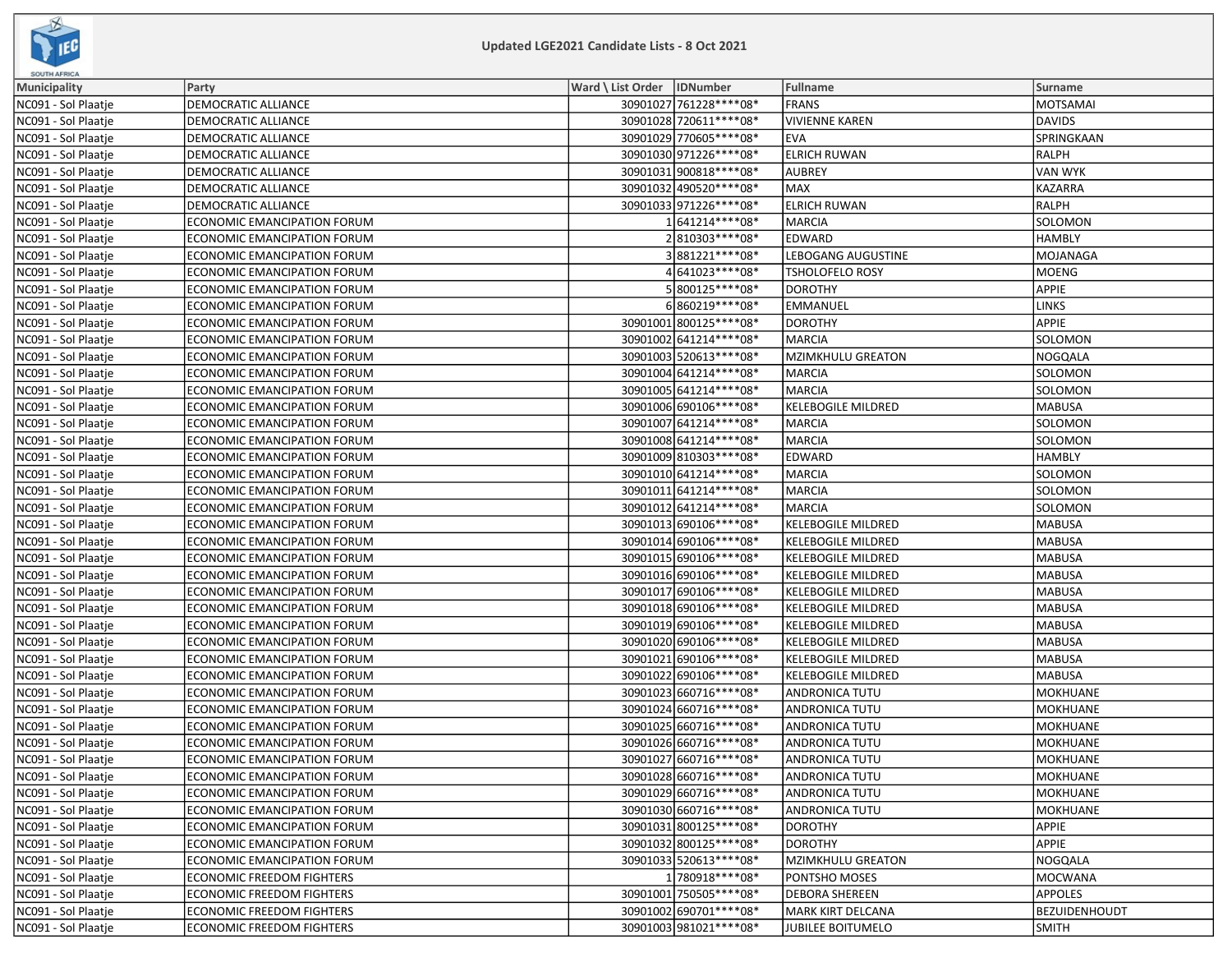

| <b>SOUTH AFRICA</b> |                                  |                              |                          |                              |                      |  |
|---------------------|----------------------------------|------------------------------|--------------------------|------------------------------|----------------------|--|
| Municipality        | Party                            | Ward \ List Order   IDNumber |                          | <b>Fullname</b>              | Surname              |  |
| NC091 - Sol Plaatje | ECONOMIC FREEDOM FIGHTERS        |                              | 30901004 900605 **** 08* | PHILLINE YVONNE KELEBOGILE   | <b>RIET</b>          |  |
| NC091 - Sol Plaatje | <b>ECONOMIC FREEDOM FIGHTERS</b> |                              | 30901005 981203 **** 08* | PRINCE                       | MESHA                |  |
| NC091 - Sol Plaatje | ECONOMIC FREEDOM FIGHTERS        |                              | 30901006 751111**** 08*  | <b>CHARLES</b>               | MABILO               |  |
| NC091 - Sol Plaatje | <b>ECONOMIC FREEDOM FIGHTERS</b> |                              | 30901007 790307 **** 08* | <b>LUCIA JANE</b>            | KOOS                 |  |
| NC091 - Sol Plaatie | <b>ECONOMIC FREEDOM FIGHTERS</b> |                              | 30901008 830625 **** 08* | THEKISO LETLATSA LIVINGSTONE | MOLOI                |  |
| NC091 - Sol Plaatje | ECONOMIC FREEDOM FIGHTERS        |                              | 30901009 770908 **** 08* | <b>OLEBOGENG ANDRIES</b>     | <b>SEREO</b>         |  |
| NC091 - Sol Plaatje | <b>ECONOMIC FREEDOM FIGHTERS</b> |                              | 30901010 850515 **** 08* | SIPHIWE THANDEKA             | LANDELLA             |  |
| NC091 - Sol Plaatje | ECONOMIC FREEDOM FIGHTERS        |                              | 30901011 801018 **** 08* | <b>THABO BRIAN</b>           | <b>MOITSI</b>        |  |
| NC091 - Sol Plaatje | ECONOMIC FREEDOM FIGHTERS        |                              | 30901012 810701 **** 08* | <b>THAMSANOA SISA</b>        | DLAMBULO             |  |
| NC091 - Sol Plaatje | ECONOMIC FREEDOM FIGHTERS        |                              | 30901013 560818 **** 08* | SOLOMON                      | MODISAKENG           |  |
| NC091 - Sol Plaatje | ECONOMIC FREEDOM FIGHTERS        |                              | 30901014 920714 **** 08* | TAYTUM                       | VAN WYK              |  |
| NC091 - Sol Plaatje | <b>ECONOMIC FREEDOM FIGHTERS</b> |                              | 30901015 670528 **** 08* | <b>GOBONWAMANG DAVID</b>     | SETILO               |  |
| NC091 - Sol Plaatje | ECONOMIC FREEDOM FIGHTERS        |                              | 30901016 850118 **** 08* | <b>KENNETH CORNEELS</b>      | KOCK                 |  |
| NC091 - Sol Plaatje | <b>ECONOMIC FREEDOM FIGHTERS</b> |                              | 30901017 840906 **** 08* | POELO ELIZABETH              | NATHANE              |  |
| NC091 - Sol Plaatje | <b>ECONOMIC FREEDOM FIGHTERS</b> |                              | 30901018 740314 **** 08* | SELELO WILLIAM               | <b>SESEDINYANA</b>   |  |
| NC091 - Sol Plaatje | <b>ECONOMIC FREEDOM FIGHTERS</b> |                              | 30901019 700621 **** 08* | CYNTHIA THEMBEKA             | KWENANE              |  |
| NC091 - Sol Plaatje | <b>ECONOMIC FREEDOM FIGHTERS</b> |                              | 30901020 740812 **** 08* | <b>TSHIDISO PETER</b>        | MASHOAI              |  |
| NC091 - Sol Plaatje | <b>ECONOMIC FREEDOM FIGHTERS</b> |                              | 30901021 801122**** 08*  | <b>EPHRAIM VUISILE</b>       | <b>MADEBE</b>        |  |
| NC091 - Sol Plaatje | <b>ECONOMIC FREEDOM FIGHTERS</b> |                              | 30901022 870815 **** 08* | <b>BASIL LEROY</b>           | <b>STONE</b>         |  |
| NC091 - Sol Plaatje | <b>ECONOMIC FREEDOM FIGHTERS</b> |                              | 30901023 780918 **** 08* | PONTSHO MOSES                | MOCWANA              |  |
| NC091 - Sol Plaatje | <b>ECONOMIC FREEDOM FIGHTERS</b> |                              | 30901024 630309 **** 08* | <b>JOYCE MARIA</b>           | KLEINSMITH           |  |
| NC091 - Sol Plaatje | <b>ECONOMIC FREEDOM FIGHTERS</b> |                              | 30901025 680609 **** 08* | <b>TATLHEGO PATRICK</b>      | <b>MAPHOSO</b>       |  |
| NC091 - Sol Plaatje | <b>ECONOMIC FREEDOM FIGHTERS</b> |                              | 30901026 830430 **** 08* | CATHERINE                    | <b>DE GRASS</b>      |  |
| NC091 - Sol Plaatje | <b>ECONOMIC FREEDOM FIGHTERS</b> |                              | 30901027 730604 **** 08* | <b>BOIKANYO MICHAEL</b>      | <b>TELEKELO</b>      |  |
| NC091 - Sol Plaatje | <b>ECONOMIC FREEDOM FIGHTERS</b> |                              | 30901028920810 **** 08*  | VALODENE DENISIA RAQUEL      | <b>TAYLOR</b>        |  |
| NC091 - Sol Plaatje | <b>ECONOMIC FREEDOM FIGHTERS</b> |                              | 30901029 890906 **** 08* | <b>VINCENT</b>               | DITLHABELA           |  |
| NC091 - Sol Plaatje | <b>ECONOMIC FREEDOM FIGHTERS</b> |                              | 30901030 851128 **** 08* | DIKELEDI GRACE               | MOIPOLAI-MOSOEUNYANE |  |
| NC091 - Sol Plaatje | <b>ECONOMIC FREEDOM FIGHTERS</b> |                              | 30901031 790202 **** 08* | <b>SYLVIA NOBAKHE</b>        | KUKA                 |  |
| NC091 - Sol Plaatje | <b>ECONOMIC FREEDOM FIGHTERS</b> |                              | 30901032 810831 **** 08* | KEITUMETSE VICTORIA          | <b>HLALELE</b>       |  |
| NC091 - Sol Plaatje | <b>ECONOMIC FREEDOM FIGHTERS</b> |                              | 30901033 710612 **** 08* | <b>SIMON MODIKENG</b>        | LEKAU                |  |
| NC091 - Sol Plaatje | GOOD                             |                              | 1 701108 **** 08*        | <b>ELIZABETH</b>             | <b>JOHNSON</b>       |  |
| NC091 - Sol Plaatje | GOOD                             |                              | 2801221 **** 08*         | <b>ELTON JOHN</b>            | <b>HOFFMAN</b>       |  |
| NC091 - Sol Plaatje | GOOD                             |                              | 3630124 **** 08*         | MOTLALEPULA RACHEL           | <b>WAPAD</b>         |  |
| NC091 - Sol Plaatje | GOOD                             |                              | 4 721224 **** 08*        | <b>ANTHONY WILLIAM</b>       | MALAN                |  |
| NC091 - Sol Plaatje | GOOD                             |                              | 5810822 **** 08*         | LESEDI                       | <b>GALEHOLE</b>      |  |
| NC091 - Sol Plaatje | GOOD                             |                              | 6850930 **** 08*         | <b>JAMES LUCKYBOY</b>        | RIET                 |  |
| NC091 - Sol Plaatje | GOOD                             |                              | 7 790825 **** 08*        | <b>MARIA LAHLIWE</b>         | MVELASE              |  |
| NC091 - Sol Plaatje | GOOD                             |                              | 8850606****08*           | NETOLINE REBECCA             | <b>HENDRIKS</b>      |  |
| NC091 - Sol Plaatie | GOOD                             |                              | 9 781223 **** 08*        | <b>JOSEPH BARRY</b>          | JANSEN               |  |
| NC091 - Sol Plaatje | GOOD                             |                              | 10 660326 **** 08*       | NICHOLAS LIONEL KEVIN        | <b>FISHER</b>        |  |
| NC091 - Sol Plaatje | GOOD                             |                              | 11 780620****08*         | JOHN VICTOR CONROY           | <b>MINTOR</b>        |  |
| NC091 - Sol Plaatje | GOOD                             |                              | 12 750425 **** 08*       | ELIZABETH DIPUO              | <b>BUFFEL</b>        |  |
| NC091 - Sol Plaatje | GOOD                             |                              | 13 760510****08*         | LEANA ELISE                  | <b>HENDRICKS</b>     |  |
| NC091 - Sol Plaatje | GOOD                             |                              | 14 570901 **** 08*       | <b>GERALD ELVIS</b>          | VISAGIE              |  |
| NC091 - Sol Plaatje | GOOD                             |                              | 15 631025 **** * 08*     | <b>JOSEPH ERIC</b>           | <b>BOSMAN</b>        |  |
| NC091 - Sol Plaatje | GOOD                             |                              | 16 770716****08*         | <b>TSHEPO GLEN</b>           | THAHANE              |  |
| NC091 - Sol Plaatje | GOOD                             |                              | 17 470623****08*         | PETER CARL ROY               | MAY]                 |  |
| NC091 - Sol Plaatje | GOOD                             |                              | 18 741108 **** 08*       | PAPA CHARLES DANIEL          | NOMTULI              |  |
| NC091 - Sol Plaatie | GOOD                             |                              | 19820218 **** 08*        | LORRY-ANN MICHELLE           | BRANDT               |  |
| NC091 - Sol Plaatje | GOOD                             |                              | 20 771021 **** 08*       | <b>DIMAKATSO CYNTHIA</b>     | <b>LETSHOLO</b>      |  |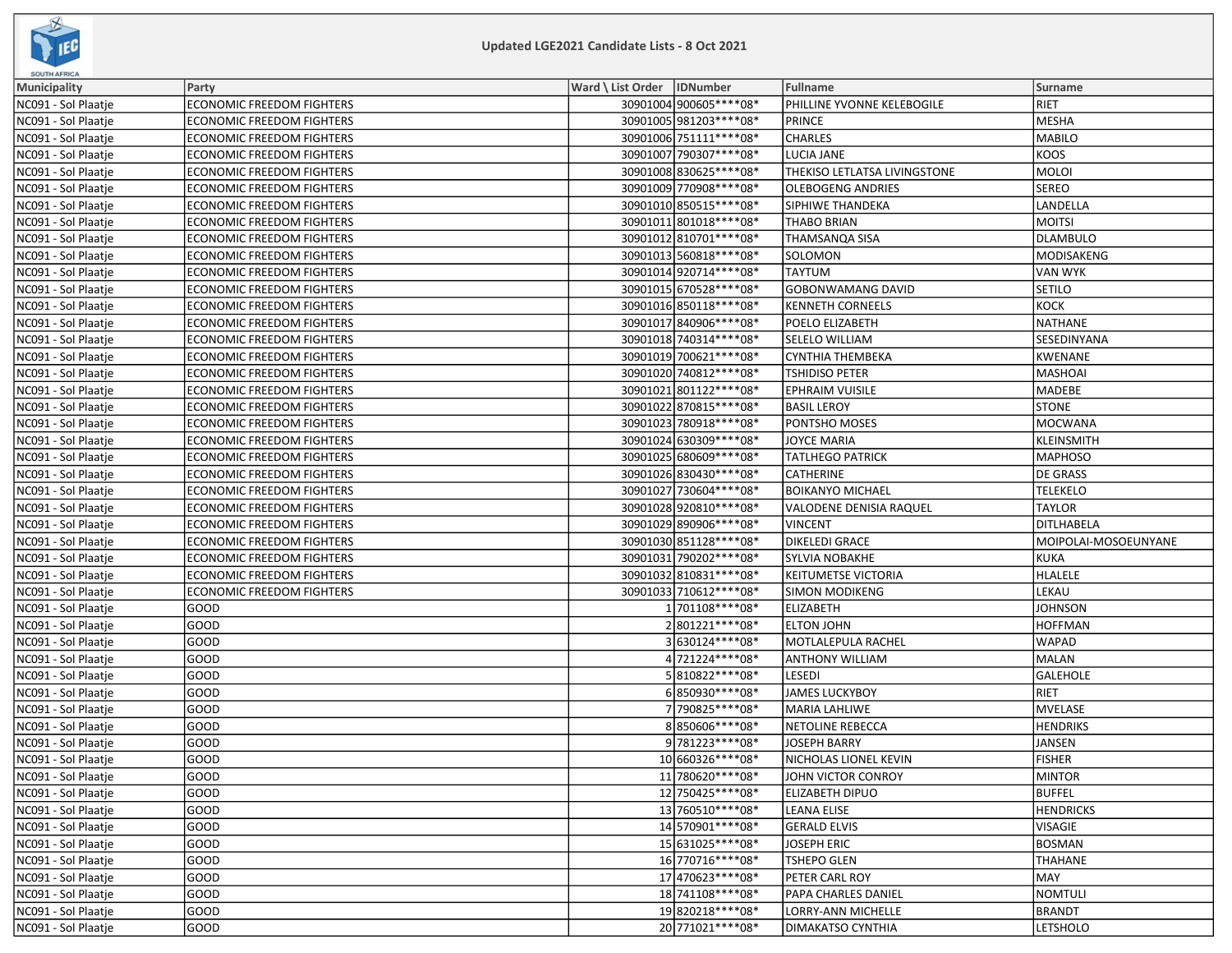

| <b>SOUTH AFRICA</b> |             |                              |                            |                    |
|---------------------|-------------|------------------------------|----------------------------|--------------------|
| <b>Municipality</b> | Party       | Ward \ List Order   IDNumber | Fullname                   | Surname            |
| NC091 - Sol Plaatje | GOOD        | 21 770930 **** 08*           | <b>DANIËL CHRISTOPHER</b>  | <b>THOMPSON</b>    |
| NC091 - Sol Plaatje | GOOD        | 22 720208 **** 08*           | MAGDALINE                  | <b>JACOBS</b>      |
| NC091 - Sol Plaatje | GOOD        | 23 781104 **** 08*           | <b>VUYISWA PATRICIA</b>    | NTOYININTYI        |
| NC091 - Sol Plaatje | GOOD        | 24 810522 **** 08*           | <b>ARNO CLIVE</b>          | PEARCE             |
| NC091 - Sol Plaatje | GOOD        | 25 831030 **** 08*           | <b>FARLISETY BENEDINE</b>  | <b>KRUGER</b>      |
| NC091 - Sol Plaatje | GOOD        | 26 610627****08*             | <b>KENVIN ROBERT</b>       | ANDREWS            |
| NC091 - Sol Plaatje | GOOD        | 27 810217****08*             | <b>DIANE GLORIA</b>        | ARNOLDS            |
| NC091 - Sol Plaatje | GOOD        | 28 950722 **** 08*           | PATRICIA                   | <b>MOITSI</b>      |
| NC091 - Sol Plaatje | GOOD        | 29 700520 **** 08*           | <b>MYMOONA</b>             | <b>CAMROODIEN</b>  |
| NC091 - Sol Plaatje | GOOD        | 30 690704 **** 08*           | <b>KAREN COLLEEN</b>       | PAILMAN            |
| NC091 - Sol Plaatje | GOOD        | 31 711104 **** 08*           | <b>SOPHIA</b>              | <b>DIXON</b>       |
| NC091 - Sol Plaatje | GOOD        | 32 890620 **** 08*           | <b>TUMELO HAZEL</b>        | <b>THUNTSI</b>     |
| NC091 - Sol Plaatje | GOOD        | 33 780702 **** 08*           | <b>BONITA TASHA</b>        | KATZ               |
| NC091 - Sol Plaatje | GOOD        | 34 930927 **** 08*           | MICHELLE LERATO            | MODISE             |
| NC091 - Sol Plaatje | GOOD        | 35 810201 **** 08*           | LETLHOGONOLO JUSTIN        | PEME               |
| NC091 - Sol Plaatje | GOOD        | 36 970416 **** 08*           | LETLHOGONOLO               | BOSVARK            |
| NC091 - Sol Plaatje | GOOD        | 37 660623 **** 08*           | <b>VIOLET VICTORIA</b>     | LOUW               |
| NC091 - Sol Plaatje | GOOD        | 38 710924 **** 08*           | <b>JOHANNES</b>            | <b>JACOBS</b>      |
| NC091 - Sol Plaatje | GOOD        | 39 830703 **** 08*           | <b>SHAUN LOUIS</b>         | <b>WITBOOI</b>     |
| NC091 - Sol Plaatje | GOOD        | 40 721201 **** 08*           | <b>FELICITY CAROL</b>      | <b>KOCK</b>        |
| NC091 - Sol Plaatje | GOOD        | 41 860211 **** 08*           | PATRIC LEBOGANG            | LEKOENE            |
| NC091 - Sol Plaatje | GOOD        | 42 751021 **** 08*           | <b>PIETER</b>              | <b>COLLINS</b>     |
| NC091 - Sol Plaatje | GOOD        | 43 901029 **** 08*           | <b>NTHABISENG RAINNY</b>   | MOLETA             |
| NC091 - Sol Plaatje | GOOD        | 44 730520 **** 08*           | <b>STEPHEN</b>             | <b>VISAGIE</b>     |
| NC091 - Sol Plaatje | GOOD        | 45 940806 **** 08*           | <b>MELVIN</b>              | <b>DUIKER</b>      |
| NC091 - Sol Plaatje | GOOD        | 46 590722 **** 08*           | <b>GABOITSIWE JOHANNES</b> | APPIE              |
| NC091 - Sol Plaatje | GOOD        | 47 740123 **** 08*           | <b>JOHAN SHAUN</b>         | <b>SWANLOW</b>     |
| NC091 - Sol Plaatje | GOOD        | 48 841002 **** 08*           | <b>MARLON JUNADE</b>       | JAFTA              |
| NC091 - Sol Plaatje | GOOD        | 49 601220 **** 08*           | <b>SHANE JAMES</b>         | <b>WILLIAMS</b>    |
| NC091 - Sol Plaatje | GOOD        | 50 850602 **** 08*           | <b>ROSELINE</b>            | <b>TONYANE</b>     |
| NC091 - Sol Plaatje | GOOD        | 51910708 **** 08*            | <b>FRANS</b>               | LOUW               |
| NC091 - Sol Plaatje | GOOD        | 52 680124 **** 08*           | <b>LYDIA</b>               | GABAATIHOLE        |
| NC091 - Sol Plaatje | GOOD        | 53820508 **** 08*            | <b>DANIEL VAALTYN</b>      | JULLIES            |
| NC091 - Sol Plaatje | GOOD        | 54 751002 **** 08*           | <b>ERICA MANDOSI</b>       | <b>SIYOKO</b>      |
| NC091 - Sol Plaatje | GOOD        | 55 820417 **** 08*           | <b>BILLY MICHAEL</b>       | PAKATHI            |
| NC091 - Sol Plaatje | GOOD        | 30901001801221 **** 08*      | <b>ELTON JOHN</b>          | <b>HOFFMAN</b>     |
| NC091 - Sol Plaatje | GOOD        | 30901002 660326 **** 08*     | NICHOLAS LIONEL KEVIN      | <b>FISHER</b>      |
| NC091 - Sol Plaatje | GOOD        | 30901003 610627****08*       | <b>KENVIN ROBERT</b>       | ANDREWS            |
| NC091 - Sol Plaatje | GOOD        | 30901004 831030 **** 08*     | <b>FARLISETY BENEDINE</b>  | KRUGER             |
| NC091 - Sol Plaatje | GOOD        | 30901005 830324 **** 08*     | <b>GEORGE THOMAS</b>       | RALANE             |
| NC091 - Sol Plaatje | GOOD        | 30901006 901029 **** 08*     | NTHABISENG RAINNY          | MOLETA             |
| NC091 - Sol Plaatje | GOOD        | 30901007 751021 **** 08*     | PIETER                     | <b>COLLINS</b>     |
| NC091 - Sol Plaatje | GOOD        | 30901008 711026 **** 08*     | <b>ELIZABETH</b>           | LETSELEBE          |
| NC091 - Sol Plaatje | lgood       | 30901009 850602 **** 08*     | <b>ROSELINE</b>            | <b>TONYANE</b>     |
| NC091 - Sol Plaatje | <b>GOOD</b> | 30901010 590722 **** 08*     | <b>GABOITSIWE JOHANNES</b> | APPIE              |
| NC091 - Sol Plaatje | GOOD        | 30901011 841225 **** 08*     | <b>THEMBA CECIL</b>        | <b>SELEMOGO</b>    |
| NC091 - Sol Plaatje | GOOD        | 30901012 680124**** 08*      | <b>LYDIA</b>               | <b>GABAATIHOLE</b> |
| NC091 - Sol Plaatje | GOOD        | 30901013 630124****08*       | MOTLALEPULA RACHEL         | WAPAD              |
| NC091 - Sol Plaatje | <b>GOOD</b> | 30901014 690704**** 08*      | <b>KAREN COLLEEN</b>       | PAILMAN            |
| NC091 - Sol Plaatje | <b>GOOD</b> | 30901015 970416 **** 08*     | LETLHOGONOLO               | <b>BOSVARK</b>     |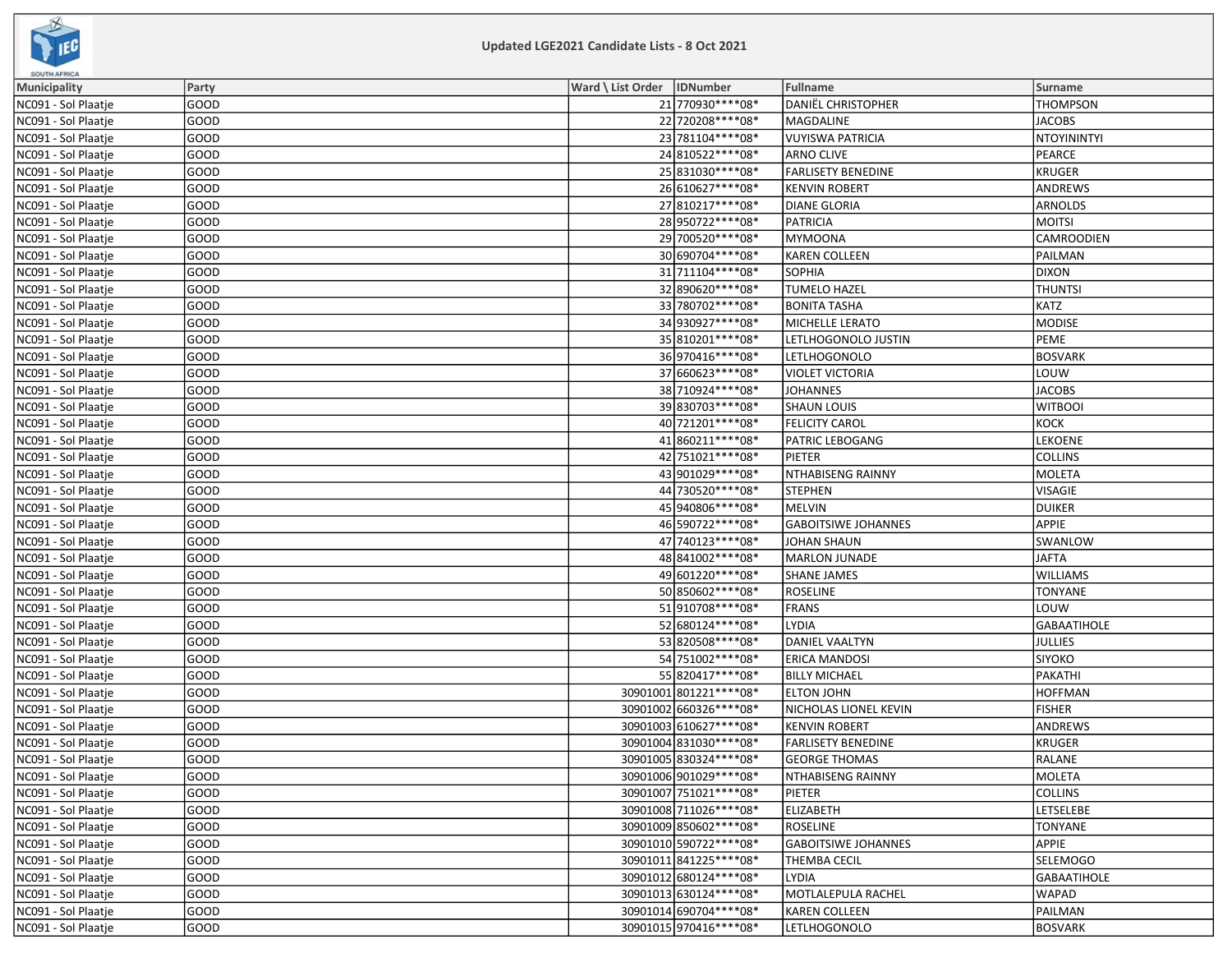

| <b><i>POULD MERINA</i></b> |                    |                              |                          |                             |                  |
|----------------------------|--------------------|------------------------------|--------------------------|-----------------------------|------------------|
| Municipality               | Party              | Ward \ List Order   IDNumber |                          | <b>Fullname</b>             | Surname          |
| NC091 - Sol Plaatje        | GOOD               |                              | 30901016 750425 **** 08* | ELIZABETH DIPUO             | <b>BUFFEL</b>    |
| NC091 - Sol Plaatje        | GOOD               |                              | 30901017 751002 **** 08* | <b>ERICA MANDOSI</b>        | <b>SIYOKO</b>    |
| NC091 - Sol Plaatje        | GOOD               |                              | 30901018 840321 **** 08* | <b>GODFREY</b>              | <b>SAUL</b>      |
| NC091 - Sol Plaatje        | GOOD               |                              | 30901019 950722 **** 08* | <b>PATRICIA</b>             | <b>MOITSI</b>    |
| NC091 - Sol Plaatje        | GOOD               |                              | 30901020 840801 **** 08* | CHANTELL-CHARMAIN           | GRAHAM           |
| NC091 - Sol Plaatje        | GOOD               |                              | 30901021 610130 **** 08* | RACHEL LINDA                | <b>BEUKES</b>    |
| NC091 - Sol Plaatje        | GOOD               |                              | 30901022 780809 **** 08* | <b>LEON QUINTIN</b>         | MONYOBO          |
| NC091 - Sol Plaatje        | GOOD               |                              | 30901023 570901 **** 08* | <b>GERALD ELVIS</b>         | <b>VISAGIE</b>   |
| NC091 - Sol Plaatje        | GOOD               |                              | 30901024 701108 **** 08* | <b>ELIZABETH</b>            | <b>JOHNSON</b>   |
| NC091 - Sol Plaatje        | GOOD               |                              | 30901025 870417****08*   | <b>CHRISTO</b>              | MC KAY           |
| NC091 - Sol Plaatje        | GOOD               |                              | 30901026 741104 **** 08* | PAKISO LUCAS                | <b>TSILOANA</b>  |
| NC091 - Sol Plaatje        | GOOD               |                              | 30901027 790223 **** 08* | <b>NEVILLE PATRICK</b>      | FELIX            |
| NC091 - Sol Plaatje        | GOOD               |                              | 30901028 721224 **** 08* | <b>ANTHONY WILLIAM</b>      | MALAN            |
| NC091 - Sol Plaatje        | GOOD               |                              | 30901029 850930 **** 08* | <b>JAMES LUCKYBOY</b>       | RIET             |
| NC091 - Sol Plaatje        | GOOD               |                              | 30901030 700619 **** 08* | NOEL RICHARD CHARNLEY       | SEEKOEI          |
| NC091 - Sol Plaatje        | GOOD               |                              | 30901031 771021 **** 08* | DIMAKATSO CYNTHIA           | LETSHOLO         |
| NC091 - Sol Plaatje        | GOOD               |                              | 30901033 910708 **** 08* | <b>FRANS</b>                | LOUW             |
| NC091 - Sol Plaatje        | INDEPENDENT        |                              | 30901003 831014 **** 08* | <b>BERINICE VICTORIA</b>    | MOSEBO           |
| NC091 - Sol Plaatje        | INDEPENDENT        |                              | 30901008 760617 **** 08* | <b>HILTON MLANDELI</b>      | NKOSI            |
| NC091 - Sol Plaatje        | INDEPENDENT        |                              | 30901009 750825 **** 08* | <b>CHARLES</b>              | <b>SETLOGELO</b> |
| NC091 - Sol Plaatje        | INDEPENDENT        |                              | 30901009 770618 **** 08* | <b>TSHEPO REGINALD</b>      | <b>SEALIRA</b>   |
| NC091 - Sol Plaatje        | INDEPENDENT        |                              | 30901016 781119 **** 08* | <b>BOITUMELO JOEL</b>       | <b>STOUT</b>     |
| NC091 - Sol Plaatje        | INDEPENDENT        |                              | 30901019 710722 **** 08* | ISHMAEL MZWANDILE           | FLATELA          |
| NC091 - Sol Plaatje        | INDEPENDENT        |                              | 30901028 670516 **** 08* | <b>HERBERT BASSIL</b>       | JAPHTA           |
| NC091 - Sol Plaatje        | INDEPENDENT        |                              | 30901033 630904 **** 08* | <b>JOSEPH</b>               | MAZABANE         |
| NC091 - Sol Plaatje        | PATRIOTIC ALLIANCE |                              | 1780907****08*           | <b>EMILE KIRK</b>           | ADAMS            |
| NC091 - Sol Plaatje        | PATRIOTIC ALLIANCE |                              | 2840426 **** 08*         | <b>SHARIFA BANU</b>         | FERRIS           |
| NC091 - Sol Plaatje        | PATRIOTIC ALLIANCE |                              | 3890103 **** 08*         | <b>MONIQUE MIRANDA</b>      | PHILANDER        |
| NC091 - Sol Plaatje        | PATRIOTIC ALLIANCE |                              | 4800813 **** 08*         | <b>SYD ALBERT</b>           | ROACH            |
| NC091 - Sol Plaatje        | PATRIOTIC ALLIANCE |                              | 5851207****08*           | <b>ADRIAN MICHAEL</b>       | JOEMAT           |
| NC091 - Sol Plaatje        | PATRIOTIC ALLIANCE |                              | 6 760103****08*          | <b>CARMEN JUANITA</b>       | FERIS            |
| NC091 - Sol Plaatje        | PATRIOTIC ALLIANCE |                              | 7811209 **** 08*         | <b>DAROUISE GILLIAN</b>     | GORDON           |
| NC091 - Sol Plaatje        | PATRIOTIC ALLIANCE |                              | 8760127****08*           | REYNOLD JONATHAN            | JOOD             |
| NC091 - Sol Plaatje        | PATRIOTIC ALLIANCE |                              | 9720608 **** 08*         | FAITH EDITH ELISABETH       | <b>IRWIN</b>     |
| NC091 - Sol Plaatje        | PATRIOTIC ALLIANCE |                              | 10 740308 **** 08*       | ABDUL JOEWAAD               | <b>HALLIDAY</b>  |
| NC091 - Sol Plaatje        | PATRIOTIC ALLIANCE |                              | 11 720923 **** 08*       | IRIS ANGELIGUE GAYNOR       | <b>JACKSON</b>   |
| NC091 - Sol Plaatje        | PATRIOTIC ALLIANCE |                              | 12 730514 **** 08*       | VIRNA CORDELIA              | ABDOOL-JAFFER    |
| NC091 - Sol Plaatje        | PATRIOTIC ALLIANCE |                              | 13840420 **** 08*        | NTASHA CHANTAL              | PHILLIES         |
| NC091 - Sol Plaatje        | PATRIOTIC ALLIANCE |                              | 14821022 **** 08*        | <b>EMMANUEL MILTON</b>      | PHILLIES         |
| NC091 - Sol Plaatje        | PATRIOTIC ALLIANCE |                              | 15 860505****08*         | <b>CAMILLIA CHRISTELINE</b> | ROMAN            |
| NC091 - Sol Plaatje        | PATRIOTIC ALLIANCE |                              | 16 660611****08*         | <b>BEVELYN ERIKA</b>        | JARDINE          |
| NC091 - Sol Plaatje        | PATRIOTIC ALLIANCE |                              | 17 840205 **** 08*       | <b>BRENT HENRY</b>          | PRINS            |
| NC091 - Sol Plaatje        | PATRIOTIC ALLIANCE |                              | 18820427****08*          | ROSEMARIE PETULIA SAMANTHA  | <b>BURGESS</b>   |
| NC091 - Sol Plaatje        | PATRIOTIC ALLIANCE |                              | 30901001 891025 **** 08* | <b>RUFARO</b>               | VAN DER ROSS     |
| NC091 - Sol Plaatje        | PATRIOTIC ALLIANCE |                              | 30901002 860223 **** 08* | <b>CARL BLAKE</b>           | JARDINE          |
| NC091 - Sol Plaatje        | PATRIOTIC ALLIANCE |                              | 30901003 860202 **** 08* | FERNANDO EUGENE HEINRICH    | <b>VISAGIE</b>   |
| NC091 - Sol Plaatje        | PATRIOTIC ALLIANCE |                              | 30901006801129 **** 08*  | <b>DEON ALFRED</b>          | <b>HENDERSON</b> |
| NC091 - Sol Plaatje        | PATRIOTIC ALLIANCE |                              | 30901014 680821 **** 08* | <b>RASHAD</b>               | <b>JAFFER</b>    |
| NC091 - Sol Plaatje        | PATRIOTIC ALLIANCE |                              | 30901016 580224 **** 08* | LOUISA                      | MOGOROSI         |
| NC091 - Sol Plaatje        | PATRIOTIC ALLIANCE |                              | 30901017 940520 **** 08* | AOBAKWE REGIONALD           | LEGALAMITLWA     |
|                            |                    |                              |                          |                             |                  |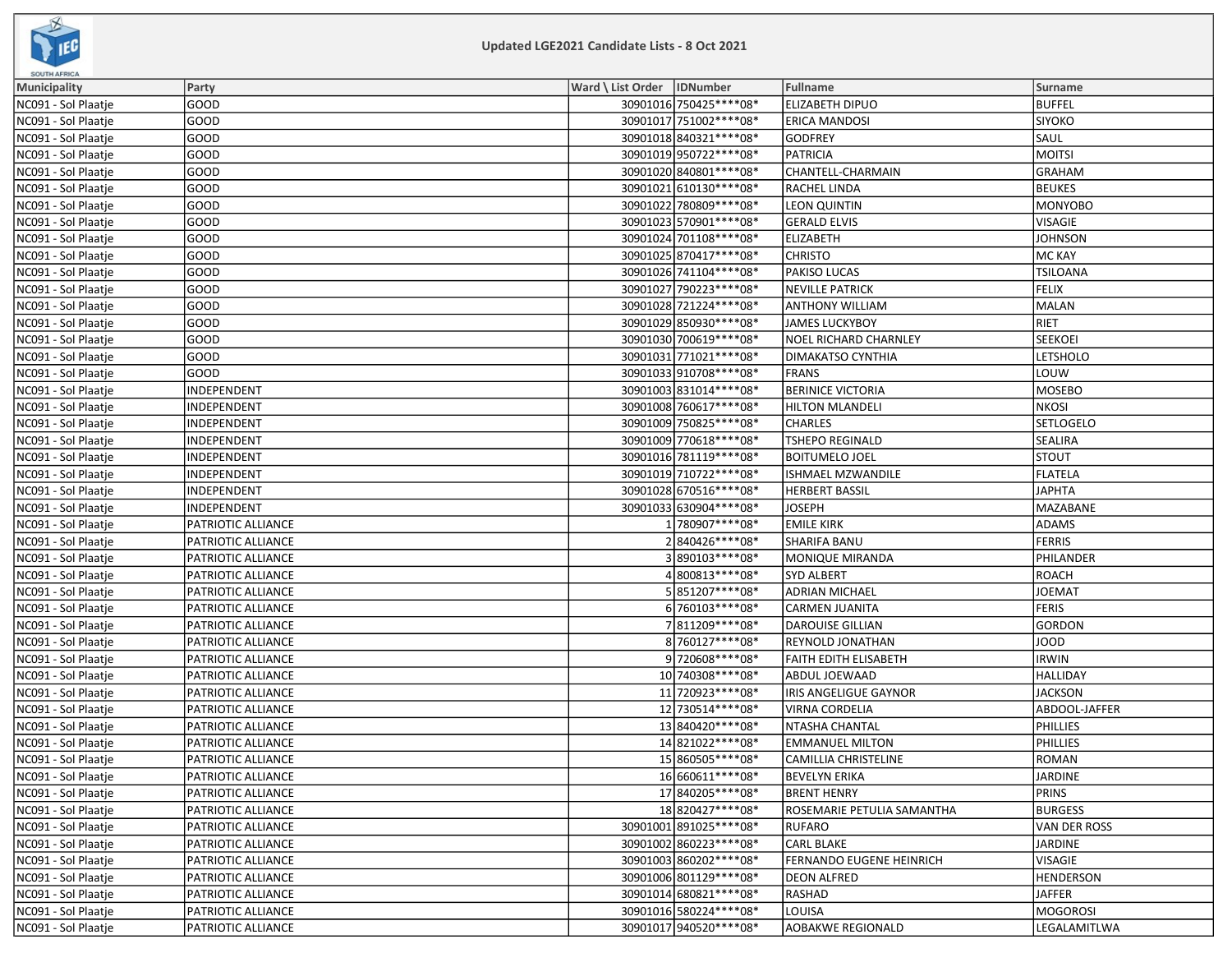

| <b>SOUTH AFRICA</b> |                                      |                              |                          |                           |                     |
|---------------------|--------------------------------------|------------------------------|--------------------------|---------------------------|---------------------|
| <b>Municipality</b> | Party                                | Ward \ List Order   IDNumber |                          | Fullname                  | <b>Surname</b>      |
| NC091 - Sol Plaatje | PATRIOTIC ALLIANCE                   |                              | 30901020 840325 **** 08* | <b>GABRIEL ANDREW</b>     | <b>PETERS</b>       |
| NC091 - Sol Plaatje | PATRIOTIC ALLIANCE                   |                              | 30901021 570913 **** 08* | <b>MITA VERONICA</b>      | <b>WILLIAMS</b>     |
| NC091 - Sol Plaatje | PATRIOTIC ALLIANCE                   |                              | 30901022 920630 **** 08* | <b>BRANDAN</b>            | MATTHEE             |
| NC091 - Sol Plaatje | PATRIOTIC ALLIANCE                   |                              | 30901025 910204 **** 08* | <b>FAITH VILENCIA</b>     | <b>BACON</b>        |
| NC091 - Sol Plaatje | PATRIOTIC ALLIANCE                   |                              | 30901028 650819 **** 08* | <b>FRANSINA</b>           | <b>VAN DER ROSS</b> |
| NC091 - Sol Plaatje | PATRIOTIC ALLIANCE                   |                              | 30901029 781113 **** 08* | YOLANDA SAMANTHA          | <b>SEEKOEI</b>      |
| NC091 - Sol Plaatje | PATRIOTIC ALLIANCE                   |                              | 30901030 790811 **** 08* | FILICITY MICHELLE         | <b>MOHAMED</b>      |
| NC091 - Sol Plaatje | PATRIOTIC ALLIANCE                   |                              | 30901031 950703 **** 08* | AYANDA WITNICIA           | ZEPHE               |
| NC091 - Sol Plaatje | PATRIOTIC ALLIANCE                   |                              | 30901033 550514 **** 08* | KENNETH DESMOND BERNNAD   | <b>MARKHAM</b>      |
| NC091 - Sol Plaatje | SOL- PLAATJIE SERVICE DELIVERY FORUM |                              | 1781115****08*           | <b>DENNIS</b>             | PIENAAR             |
| NC091 - Sol Plaatje | SOL- PLAATJIE SERVICE DELIVERY FORUM |                              | 30901001820822 **** 08*  | SHASE                     | <b>MOSES</b>        |
| NC091 - Sol Plaatje | SOL- PLAATJIE SERVICE DELIVERY FORUM |                              | 30901002 830603 **** 08* | <b>ADRIANA JUSTINE</b>    | ESAU                |
| NC091 - Sol Plaatje | SOL- PLAATJIE SERVICE DELIVERY FORUM |                              | 30901003 760425 **** 08* | ALTHEA JENÉNE             | PETERS              |
| NC091 - Sol Plaatje | SOL- PLAATJIE SERVICE DELIVERY FORUM |                              | 30901004 681010****08*   | <b>DINAH NTHABISENG</b>   | MEINTJIES           |
| NC091 - Sol Plaatje | SOL- PLAATJIE SERVICE DELIVERY FORUM |                              | 30901005 860820 **** 08* | <b>HERBERT BAZIL</b>      | MILLER              |
| NC091 - Sol Plaatje | SOL- PLAATJIE SERVICE DELIVERY FORUM |                              | 30901006 791021 **** 08* | SIMON                     | <b>DIRE</b>         |
| NC091 - Sol Plaatje | SOL- PLAATJIE SERVICE DELIVERY FORUM |                              | 30901007 650828 **** 08* | REBECCA MMAMOKETE         | MAKHURUMENZA        |
| NC091 - Sol Plaatje | SOL- PLAATJIE SERVICE DELIVERY FORUM |                              | 30901008 870303 **** 08* | <b>CLINTON THOMSON</b>    | <b>NGOBENI</b>      |
| NC091 - Sol Plaatje | SOL- PLAATJIE SERVICE DELIVERY FORUM |                              | 30901009931015 **** 08*  | PULANE WINNIE             | <b>BOSMAN</b>       |
| NC091 - Sol Plaatje | SOL- PLAATJIE SERVICE DELIVERY FORUM |                              | 30901010 790109 **** 08* | PRISCILLA KEAMOGETSWE     | KOK                 |
| NC091 - Sol Plaatje | SOL- PLAATJIE SERVICE DELIVERY FORUM |                              | 30901011 710310 **** 08* | WILLEM                    | BEKEER              |
| NC091 - Sol Plaatje | SOL- PLAATJIE SERVICE DELIVERY FORUM |                              | 30901012 840105 **** 08* | <b>HENDRY BUTANA</b>      | <b>PHILLIPS</b>     |
| NC091 - Sol Plaatje | SOL- PLAATJIE SERVICE DELIVERY FORUM |                              | 30901013 840728 **** 08* | <b>RICHARD RUPERT</b>     | DE KOKER            |
| NC091 - Sol Plaatje | SOL- PLAATJIE SERVICE DELIVERY FORUM |                              | 30901014 630309 **** 08* | <b>JOYCE MARIA</b>        | <b>KLEINSMITH</b>   |
| NC091 - Sol Plaatje | SOL- PLAATJIE SERVICE DELIVERY FORUM |                              | 30901015 930504 **** 08* | <b>KAGISO IGNATIUS</b>    | <b>MAKODI</b>       |
| NC091 - Sol Plaatje | SOL- PLAATJIE SERVICE DELIVERY FORUM |                              | 30901016 810123 **** 08* | MOTLAGOMANG MIRRIAM       | <b>MOKHETHI</b>     |
| NC091 - Sol Plaatje | SOL- PLAATJIE SERVICE DELIVERY FORUM |                              | 30901017 850114 **** 08* | KABELO JEROME             | <b>SETILO</b>       |
| NC091 - Sol Plaatje | SOL- PLAATJIE SERVICE DELIVERY FORUM |                              | 30901019 790920 **** 08* | <b>ABNER SIPHIWO</b>      | <b>ZEYO</b>         |
| NC091 - Sol Plaatje | SOL- PLAATJIE SERVICE DELIVERY FORUM |                              | 30901022 780816 **** 08* | DANIEL JANTJIE            | <b>KRUGER</b>       |
| NC091 - Sol Plaatje | SOL- PLAATJIE SERVICE DELIVERY FORUM |                              | 30901025 590217 **** 08* | GLEN                      | <b>MAQUBU</b>       |
| NC091 - Sol Plaatje | SOL- PLAATJIE SERVICE DELIVERY FORUM |                              | 30901026 830227****08*   | <b>BABY SHADRIC</b>       | <b>METSIMETSI</b>   |
| NC091 - Sol Plaatje | SOL- PLAATJIE SERVICE DELIVERY FORUM |                              | 30901027 660201 **** 08* | <b>ENNA</b>               | <b>SEVIERUS</b>     |
| NC091 - Sol Plaatje | SOL- PLAATJIE SERVICE DELIVERY FORUM |                              | 30901028 840803 **** 08* | <b>JERRY TIMOTHY</b>      | <b>WILLIAMS</b>     |
| NC091 - Sol Plaatje | SOL- PLAATJIE SERVICE DELIVERY FORUM |                              | 30901029 810415 **** 08* | <b>DAVID GIDEON</b>       | KOK                 |
| NC091 - Sol Plaatje | SOL- PLAATJIE SERVICE DELIVERY FORUM |                              | 30901030 800517**** 08*  | <b>CELESTE FELICIA</b>    | SOOIS               |
| NC091 - Sol Plaatje | SOL- PLAATJIE SERVICE DELIVERY FORUM |                              | 30901031 830616 **** 08* | <b>THABISO MICHAEL</b>    | LOUW                |
| NC091 - Sol Plaatje | SOL- PLAATJIE SERVICE DELIVERY FORUM |                              | 30901032 860121****08*   | <b>SOFIA</b>              | NGUVURU             |
| NC091 - Sol Plaatje | SOL- PLAATJIE SERVICE DELIVERY FORUM |                              | 30901033 850323 **** 08* | LAWRENCE                  | <b>MKWANAZI</b>     |
| NC091 - Sol Plaatje | SPECTRUM NATIONAL PARTY              |                              | 1600409 **** 08*         | <b>CECIL HENRY</b>        | <b>BOTJES</b>       |
| NC091 - Sol Plaatje | SPECTRUM NATIONAL PARTY              |                              | 2810806 **** 08*         | <b>ALNADRIAN</b>          | <b>HOFSTA</b>       |
| NC091 - Sol Plaatje | SPECTRUM NATIONAL PARTY              |                              | 3681128 **** 08*         | <b>FRANCOIS</b>           | <b>DUMAS</b>        |
| NC091 - Sol Plaatje | SPECTRUM NATIONAL PARTY              |                              | 4 671230****08*          | NOMATYALA ESTHER          | NOFEMELE            |
| NC091 - Sol Plaatje | SPECTRUM NATIONAL PARTY              |                              | 5960818 **** 08*         | <b>OWEN GORDON</b>        | LANGDOWN            |
| NC091 - Sol Plaatje | SPECTRUM NATIONAL PARTY              |                              | 6890818 **** 08*         | <b>KELEBOGILE MIRRIAM</b> | SEOPOSENGWE         |
| NC091 - Sol Plaatje | SPECTRUM NATIONAL PARTY              |                              | 7810224 **** 08*         | <b>JOHN HENRY</b>         | ZEELIE              |
| NC091 - Sol Plaatje | SPECTRUM NATIONAL PARTY              |                              | 8711112 **** 08*         | <b>ASHLEY JOHN</b>        | <b>SWARTS</b>       |
| NC091 - Sol Plaatje | SPECTRUM NATIONAL PARTY              |                              | 9690522 **** 08*         | MASERAME SOPHIA           | SEOPOSENGWE         |
| NC091 - Sol Plaatje | SPECTRUM NATIONAL PARTY              |                              | 10 551212 **** 08*       | DANIEL JACOBUS            | <b>MEIJERS</b>      |
| NC091 - Sol Plaatje | SPECTRUM NATIONAL PARTY              |                              | 11940608 **** 08*        | <b>MARION</b>             | JULIES              |
| NC091 - Sol Plaatje | SPECTRUM NATIONAL PARTY              |                              | 12 720515 **** 08*       | <b>MATSHIDISHO SHIELA</b> | <b>SEGAMI</b>       |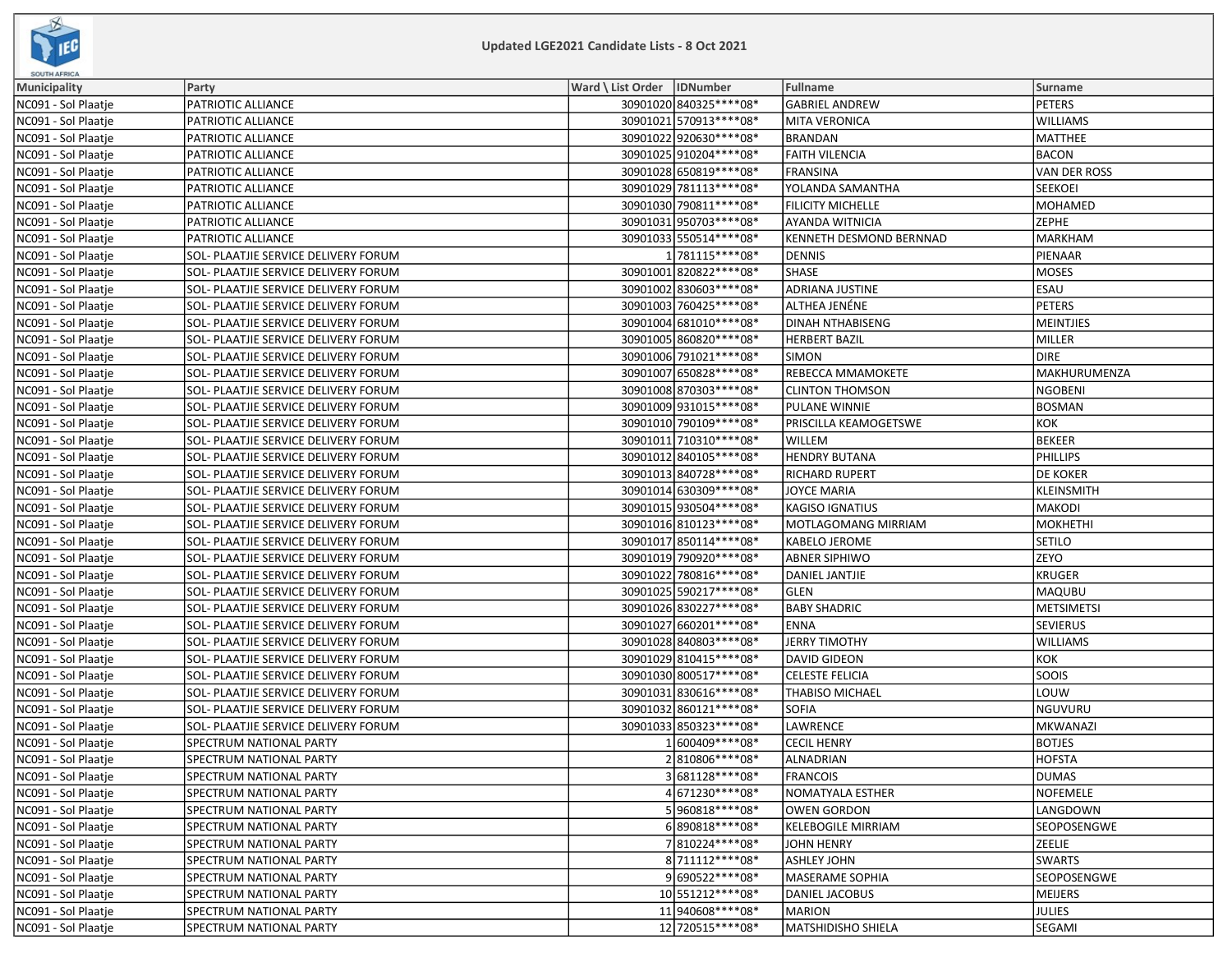

| <b>SOUTH AFRICA</b> |                           |                              |                          |                           |                |
|---------------------|---------------------------|------------------------------|--------------------------|---------------------------|----------------|
| <b>Municipality</b> | Party                     | Ward \ List Order   IDNumber |                          | Fullname                  | Surname        |
| NC091 - Sol Plaatje | SPECTRUM NATIONAL PARTY   |                              | 13 900131 **** 08*       | <b>JONATHAN FRANKLYN</b>  | <b>HOFSTA</b>  |
| NC091 - Sol Plaatje | SPECTRUM NATIONAL PARTY   |                              | 14 740125 **** 08*       | <b>ELLEN</b>              | <b>TALA</b>    |
| NC091 - Sol Plaatje | SPECTRUM NATIONAL PARTY   |                              | 15 670303 **** 08*       | ALFRED                    | LOUW           |
| NC091 - Sol Plaatje | SPECTRUM NATIONAL PARTY   |                              | 16820406 **** 08*        | LUCKY                     | <b>SINDIE</b>  |
| NC091 - Sol Plaatje | SPECTRUM NATIONAL PARTY   |                              | 17 840208****08*         | <b>ELTON NATAN</b>        | HOFSTA         |
| NC091 - Sol Plaatje | SPECTRUM NATIONAL PARTY   |                              | 18830102 **** 08*        | <b>GLADWYNE JOHN</b>      | <b>HOFSTA</b>  |
| NC091 - Sol Plaatje | SPECTRUM NATIONAL PARTY   |                              | 19930928 **** 08*        | LIMIKHAYA HARAMBE         | MANYUNGWANA    |
| NC091 - Sol Plaatje | SPECTRUM NATIONAL PARTY   |                              | 20 680501 **** 08*       | DAWN MICHELE              | JACOBS         |
| NC091 - Sol Plaatje | SPECTRUM NATIONAL PARTY   |                              | 21860217****08*          | TRACY-LEE BERNADINE VIOLA | AMSTERDAM      |
| NC091 - Sol Plaatje | SPECTRUM NATIONAL PARTY   |                              | 22 760731 **** 08*       | JOHANNAH MPOLOKENG        | MTUNGWA        |
| NC091 - Sol Plaatje | SPECTRUM NATIONAL PARTY   |                              | 23 840913 **** 08*       | <b>BRAIN</b>              | DOMINGO        |
| NC091 - Sol Plaatje | SPECTRUM NATIONAL PARTY   |                              | 24 860211 **** 08*       | <b>ANNECIA ELRETHA</b>    | SEPTEMBER      |
| NC091 - Sol Plaatje | SPECTRUM NATIONAL PARTY   |                              | 25 530613 **** 08*       | MAGDELENE CAROLINE        | KOCK           |
| NC091 - Sol Plaatje | SPECTRUM NATIONAL PARTY   |                              | 26 870204 **** 08*       | <b>CINDY ESMÉ</b>         | DOMINGO        |
| NC091 - Sol Plaatje | SPECTRUM NATIONAL PARTY   |                              | 27 970726 **** 08*       | <b>SHADRACK ALEC</b>      | MOLOI          |
| NC091 - Sol Plaatje | SPECTRUM NATIONAL PARTY   |                              | 28 900123 **** 08*       | <b>NATANGWE</b>           | VENASIU        |
| NC091 - Sol Plaatje | SPECTRUM NATIONAL PARTY   |                              | 30901002 900123 **** 08* | <b>NATANGWE</b>           | VENASIU        |
| NC091 - Sol Plaatje | SPECTRUM NATIONAL PARTY   |                              | 30901003 530613 **** 08* | MAGDELENE CAROLINE        | KOCK           |
| NC091 - Sol Plaatje | SPECTRUM NATIONAL PARTY   |                              | 30901004 840208 **** 08* | <b>ELTON NATAN</b>        | <b>HOFSTA</b>  |
| NC091 - Sol Plaatje | SPECTRUM NATIONAL PARTY   |                              | 30901005 690522 **** 08* | MASERAME SOPHIA           | SEOPOSENGWE    |
| NC091 - Sol Plaatje | SPECTRUM NATIONAL PARTY   |                              | 30901009 930928 **** 08* | LIMIKHAYA HARAMBE         | MANYUNGWANA    |
| NC091 - Sol Plaatje | SPECTRUM NATIONAL PARTY   |                              | 30901010 760731 **** 08* | JOHANNAH MPOLOKENG        | MTUNGWA        |
| NC091 - Sol Plaatje | SPECTRUM NATIONAL PARTY   |                              | 30901011 670303**** 08*  | <b>ALFRED</b>             | LOUW           |
| NC091 - Sol Plaatje | SPECTRUM NATIONAL PARTY   |                              | 30901012 841014 **** 08* | <b>SUSAN JAYDENE</b>      | <b>JOEMAT</b>  |
| NC091 - Sol Plaatje | SPECTRUM NATIONAL PARTY   |                              | 30901013 840913 **** 08* | <b>BRAIN</b>              | DOMINGO        |
| NC091 - Sol Plaatje | SPECTRUM NATIONAL PARTY   |                              | 30901014 711112 **** 08* | <b>ASHLEY JOHN</b>        | SWARTS         |
| NC091 - Sol Plaatje | SPECTRUM NATIONAL PARTY   |                              | 30901016 720515 **** 08* | MATSHIDISHO SHIELA        | SEGAMI         |
| NC091 - Sol Plaatje | SPECTRUM NATIONAL PARTY   |                              | 30901017 970726 **** 08* | <b>SHADRACK ALEC</b>      | <b>MOLOI</b>   |
| NC091 - Sol Plaatje | SPECTRUM NATIONAL PARTY   |                              | 30901018 870204 **** 08* | <b>CINDY ESMÉ</b>         | DOMINGO        |
| NC091 - Sol Plaatje | SPECTRUM NATIONAL PARTY   |                              | 30901019 840208 **** 08* | <b>ELTON NATAN</b>        | HOFSTA         |
| NC091 - Sol Plaatje | SPECTRUM NATIONAL PARTY   |                              | 30901020 860211 **** 08* | <b>ANNECIA ELRETHA</b>    | SEPTEMBER      |
| NC091 - Sol Plaatje | SPECTRUM NATIONAL PARTY   |                              | 30901021 960818 **** 08* | <b>OWEN GORDON</b>        | LANGDOWN       |
| NC091 - Sol Plaatje | SPECTRUM NATIONAL PARTY   |                              | 30901022 551212 **** 08* | DANIEL JACOBUS            | MEIJERS        |
| NC091 - Sol Plaatje | SPECTRUM NATIONAL PARTY   |                              | 30901023 830102 **** 08* | <b>GLADWYNE JOHN</b>      | <b>HOFSTA</b>  |
| NC091 - Sol Plaatje | SPECTRUM NATIONAL PARTY   |                              | 30901024 590114**** 08*  | <b>CAROLE JEAN</b>        | <b>DE KOCK</b> |
| NC091 - Sol Plaatje | SPECTRUM NATIONAL PARTY   |                              | 30901025 840913 **** 08* | <b>BRAIN</b>              | DOMINGO        |
| NC091 - Sol Plaatje | SPECTRUM NATIONAL PARTY   |                              | 30901026 680501 **** 08* | <b>DAWN MICHELE</b>       | <b>JACOBS</b>  |
| NC091 - Sol Plaatje | SPECTRUM NATIONAL PARTY   |                              | 30901027 960818 **** 08* | <b>OWEN GORDON</b>        | LANGDOWN       |
| NC091 - Sol Plaatje | SPECTRUM NATIONAL PARTY   |                              | 30901028870204 **** 08*  | <b>CINDY ESMÉ</b>         | DOMINGO        |
| NC091 - Sol Plaatje | SPECTRUM NATIONAL PARTY   |                              | 30901030 740125 **** 08* | <b>ELLEN</b>              | <b>TALA</b>    |
| NC091 - Sol Plaatje | SPECTRUM NATIONAL PARTY   |                              | 30901031 860211 **** 08* | <b>ANNECIA ELRETHA</b>    | SEPTEMBER      |
| NC091 - Sol Plaatje | SPECTRUM NATIONAL PARTY   |                              | 30901032 860211 **** 08* | <b>ANNECIA ELRETHA</b>    | SEPTEMBER      |
| NC091 - Sol Plaatje | SPECTRUM NATIONAL PARTY   |                              | 30901033841014 **** 08*  | <b>SUSAN JAYDENE</b>      | <b>JOEMAT</b>  |
| NC091 - Sol Plaatie | <b>VRYHEIDSFRONT PLUS</b> |                              | 1700324 **** 08*         | <b>HENDRIK JACOBUS</b>    | VAN DEN BERG   |
| NC091 - Sol Plaatje | <b>VRYHEIDSFRONT PLUS</b> |                              | 2580109 **** 08*         | <b>JOHAN</b>              | <b>SMIT</b>    |
| NC091 - Sol Plaatje | <b>VRYHEIDSFRONT PLUS</b> |                              | 3740904 **** 08*         | <b>FRANCOIS</b>           | REICHERT       |
| NC091 - Sol Plaatje | VRYHEIDSFRONT PLUS        |                              | 4810427****08*           | JOHAN DAWID               | GRIESEL        |
| NC091 - Sol Plaatje | <b>VRYHEIDSFRONT PLUS</b> |                              | 5850131 **** 08*         | <b>WILHELM LOURENS</b>    | REICHERT       |
| NC091 - Sol Plaatie | <b>VRYHEIDSFRONT PLUS</b> |                              | 6690517****08*           | <b>JAMES KILGOUR</b>      | VAN WYK        |
| NC091 - Sol Plaatje | VRYHEIDSFRONT PLUS        |                              | 7900830 **** 08*         | <b>RUHAN</b>              | SWANEPOEL      |
|                     |                           |                              |                          |                           |                |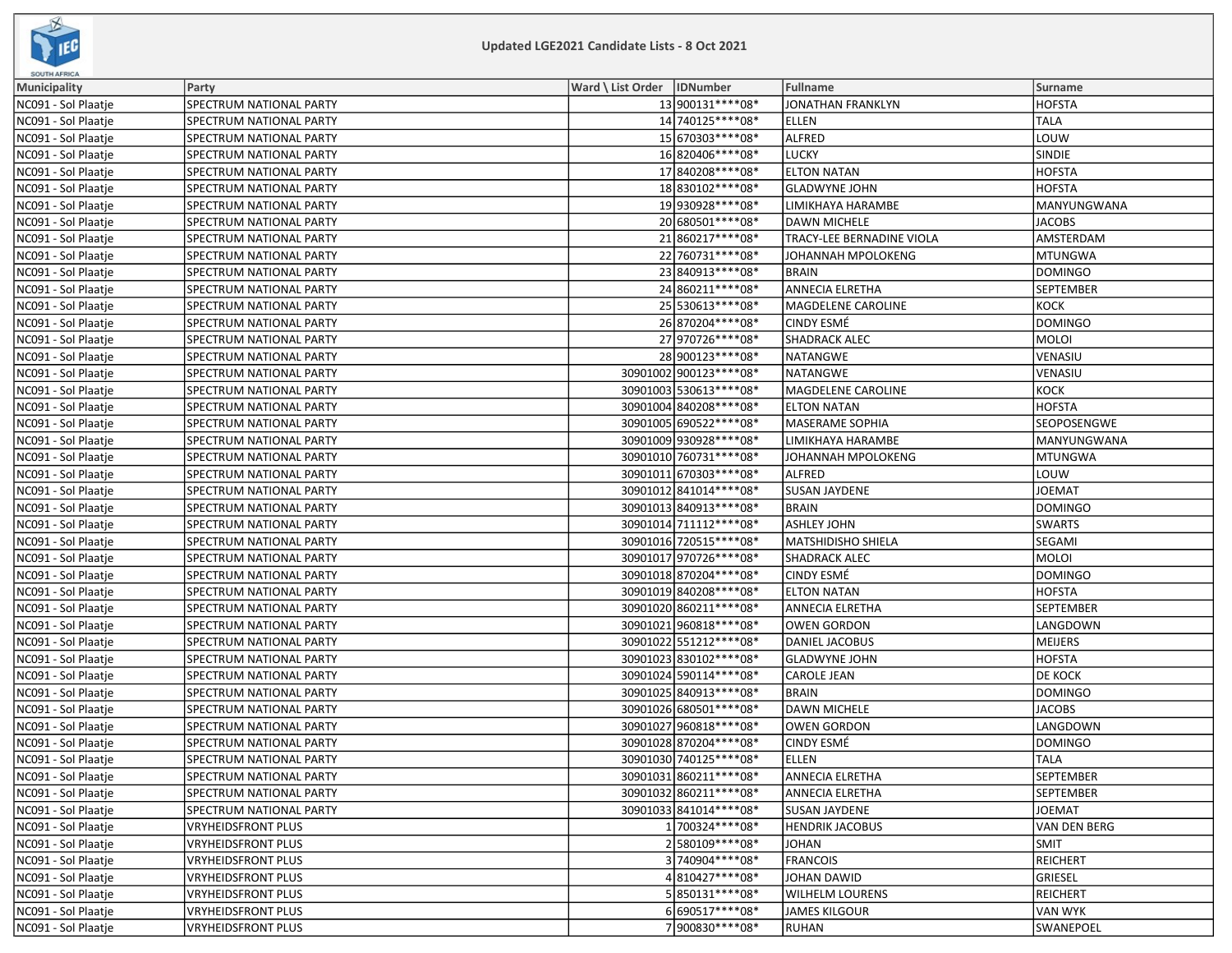

| <b>SUUIMAFRICA</b>                         |                                    |                                                         |                              |                     |
|--------------------------------------------|------------------------------------|---------------------------------------------------------|------------------------------|---------------------|
| <b>Municipality</b><br>NC091 - Sol Plaatje | Party<br><b>VRYHEIDSFRONT PLUS</b> | Ward \ List Order   IDNumber<br>30901001 810427**** 08* | Fullname<br>JOHAN DAWID      | Surname<br>GRIESEL  |
| NC091 - Sol Plaatje                        | VRYHEIDSFRONT PLUS                 | 30901002 740904 **** 08*                                | <b>FRANCOIS</b>              | REICHERT            |
| NC091 - Sol Plaatje                        | <b>VRYHEIDSFRONT PLUS</b>          | 30901003 690517****08*                                  | <b>JAMES KILGOUR</b>         | VAN WYK             |
| NC091 - Sol Plaatje                        | <b>VRYHEIDSFRONT PLUS</b>          | 30901004 580109 **** 08*                                | <b>JOHAN</b>                 | <b>SMIT</b>         |
| NC091 - Sol Plaatje                        | VRYHEIDSFRONT PLUS                 | 30901005 700324 **** 08*                                | <b>HENDRIK JACOBUS</b>       | VAN DEN BERG        |
| NC091 - Sol Plaatje                        | VRYHEIDSFRONT PLUS                 | 30901006 900830 **** 08*                                | <b>RUHAN</b>                 | SWANEPOEL           |
| NC091 - Sol Plaatje                        | VRYHEIDSFRONT PLUS                 | 30901007 850131 **** 08*                                | <b>WILHELM LOURENS</b>       | REICHERT            |
| NC091 - Sol Plaatje                        | <b>VRYHEIDSFRONT PLUS</b>          | 30901008 810427 **** 08*                                | JOHAN DAWID                  | GRIESEL             |
| NC091 - Sol Plaatje                        | VRYHEIDSFRONT PLUS                 | 30901009 740904 **** 08*                                | <b>FRANCOIS</b>              | REICHERT            |
| NC091 - Sol Plaatje                        | VRYHEIDSFRONT PLUS                 | 30901010 690517**** 08*                                 | <b>JAMES KILGOUR</b>         | VAN WYK             |
| NC091 - Sol Plaatje                        | VRYHEIDSFRONT PLUS                 | 30901011 580109 **** 08*                                | <b>JOHAN</b>                 | <b>SMIT</b>         |
| NC091 - Sol Plaatje                        | VRYHEIDSFRONT PLUS                 | 30901012 700324 **** 08*                                | <b>HENDRIK JACOBUS</b>       | VAN DEN BERG        |
| NC091 - Sol Plaatje                        | VRYHEIDSFRONT PLUS                 | 30901013 900830 **** 08*                                | RUHAN                        | <b>SWANEPOEL</b>    |
| NC091 - Sol Plaatje                        | VRYHEIDSFRONT PLUS                 | 30901014 850131 **** 08*                                | <b>WILHELM LOURENS</b>       | REICHERT            |
| NC091 - Sol Plaatje                        | VRYHEIDSFRONT PLUS                 | 30901015 810427**** 08*                                 | JOHAN DAWID                  | GRIESEL             |
| NC091 - Sol Plaatje                        | VRYHEIDSFRONT PLUS                 | 30901016 740904 **** 08*                                | <b>FRANCOIS</b>              | REICHERT            |
| NC091 - Sol Plaatje                        | VRYHEIDSFRONT PLUS                 | 30901017 690517**** 08*                                 | <b>JAMES KILGOUR</b>         | <b>VAN WYK</b>      |
| NC091 - Sol Plaatje                        | <b>VRYHEIDSFRONT PLUS</b>          | 30901018 580109 **** 08*                                | <b>JOHAN</b>                 | SMIT                |
| NC091 - Sol Plaatje                        | VRYHEIDSFRONT PLUS                 | 30901019 700324 **** 08*                                | <b>HENDRIK JACOBUS</b>       | VAN DEN BERG        |
| NC091 - Sol Plaatje                        | VRYHEIDSFRONT PLUS                 | 30901020 690517 **** 08*                                | <b>JAMES KILGOUR</b>         | VAN WYK             |
| NC091 - Sol Plaatje                        | VRYHEIDSFRONT PLUS                 | 30901021 810427 **** 08*                                | <b>JOHAN DAWID</b>           | GRIESEL             |
| NC091 - Sol Plaatje                        | VRYHEIDSFRONT PLUS                 | 30901022 700324 **** 08*                                | <b>HENDRIK JACOBUS</b>       | <b>VAN DEN BERG</b> |
| NC091 - Sol Plaatje                        | VRYHEIDSFRONT PLUS                 | 30901023 740904 **** 08*                                | <b>FRANCOIS</b>              | REICHERT            |
| NC091 - Sol Plaatje                        | VRYHEIDSFRONT PLUS                 | 30901024 580109 **** 08*                                | <b>JOHAN</b>                 | <b>SMIT</b>         |
| NC091 - Sol Plaatje                        | VRYHEIDSFRONT PLUS                 | 30901025 850131 **** 08*                                | <b>WILHELM LOURENS</b>       | REICHERT            |
| NC091 - Sol Plaatje                        | VRYHEIDSFRONT PLUS                 | 30901026 900830 **** 08*                                | <b>RUHAN</b>                 | SWANEPOEL           |
| NC091 - Sol Plaatje                        | VRYHEIDSFRONT PLUS                 | 30901027 700324 **** 08*                                | <b>HENDRIK JACOBUS</b>       | VAN DEN BERG        |
| NC091 - Sol Plaatje                        | <b>VRYHEIDSFRONT PLUS</b>          | 30901028 700324 **** 08*                                | <b>HENDRIK JACOBUS</b>       | VAN DEN BERG        |
| NC091 - Sol Plaatje                        | VRYHEIDSFRONT PLUS                 | 30901029 850131 **** 08*                                | <b>WILHELM LOURENS</b>       | REICHERT            |
| NC091 - Sol Plaatje                        | VRYHEIDSFRONT PLUS                 | 30901030 810427****08*                                  | JOHAN DAWID                  | GRIESEL             |
| NC091 - Sol Plaatje                        | VRYHEIDSFRONT PLUS                 | 30901031 740904 **** 08*                                | <b>FRANCOIS</b>              | <b>REICHERT</b>     |
| NC091 - Sol Plaatje                        | VRYHEIDSFRONT PLUS                 | 30901032 690517 **** 08*                                | <b>JAMES KILGOUR</b>         | <b>VAN WYK</b>      |
| NC091 - Sol Plaatje                        | <b>VRYHEIDSFRONT PLUS</b>          | 30901033 580109 **** 08*                                | <b>JOHAN</b>                 | <b>SMIT</b>         |
| NC092 - Dikgatlong                         | AFRICAN NATIONAL CONGRESS          | 1771012 **** 08*                                        | <b>ONKOKAME MARIA</b>        | <b>DITAKGWE</b>     |
| NC092 - Dikgatlong                         | AFRICAN NATIONAL CONGRESS          | 2891003 **** 08*                                        | PULANYANA SANNAH             | <b>COMBRINK</b>     |
| NC092 - Dikgatlong                         | AFRICAN NATIONAL CONGRESS          | 3760103****08*                                          | AMOGELANG JIMMY              | MAFOFOLOLO          |
| NC092 - Dikgatlong                         | AFRICAN NATIONAL CONGRESS          | 4 740810 **** 08*                                       | <b>MAKADING ANGELINE</b>     | <b>MAHUTIE</b>      |
| NC092 - Dikgatlong                         | AFRICAN NATIONAL CONGRESS          | 5790126 **** 08*                                        | <b>THOMAS</b>                | SAUL                |
| NC092 - Dikgatlong                         | AFRICAN NATIONAL CONGRESS          | 6 741203 **** 08*                                       | NOMATHEMBA YVONNE            | MASENGE             |
| NC092 - Dikgatlong                         | AFRICAN NATIONAL CONGRESS          | 7920717****08*                                          | <b>INNOCENT BONOLO</b>       | MOREMANE            |
| NC092 - Dikgatlong                         | AFRICAN NATIONAL CONGRESS          | 30902001 690627 **** 08*                                | <b>JOYCE</b>                 | TSHWANAGAE          |
| NC092 - Dikgatlong                         | AFRICAN NATIONAL CONGRESS          | 30902002 770309 **** 08*                                | <b>WINSTON ANDREW SAMUEL</b> | <b>HENDRICKS</b>    |
| NC092 - Dikgatlong                         | AFRICAN NATIONAL CONGRESS          | 30902003 870411 **** 08*                                | LETLHOGONOLO GEORGE          | PHETLHANE           |
| NC092 - Dikgatlong                         | AFRICAN NATIONAL CONGRESS          | 30902004 690719 **** 08*                                | MONTESQUE NCEBA              | <b>JACOBS</b>       |
| NC092 - Dikgatlong                         | AFRICAN NATIONAL CONGRESS          | 30902005 761001 **** 08*                                | <b>IVAN</b>                  | RAADT               |
| NC092 - Dikgatlong                         | AFRICAN NATIONAL CONGRESS          | 30902006 930411 **** 08*                                | <b>ODIRILE BENJAMIN</b>      | GOPANE              |
| NC092 - Dikgatlong                         | AFRICAN NATIONAL CONGRESS          | 30902007 770306 **** 08*                                | <b>DAVID TSIETSI</b>         | <b>PITSO</b>        |
| NC092 - Dikgatlong                         | AFRICAN NATIONAL CONGRESS          | 30902008 801002 **** 08*                                | SAUL                         | <b>BLOM</b>         |
| NC092 - Dikgatlong                         | AFRICAN TRANSFORMATION MOVEMENT    | 1970127****08*                                          | <b>BOITUMELO GLADNESS</b>    | KOETETSE            |
| NC092 - Dikgatlong                         | AFRICAN TRANSFORMATION MOVEMENT    | 2840828 **** 08*                                        | THOZAMILE RONNY              | MABOPHE             |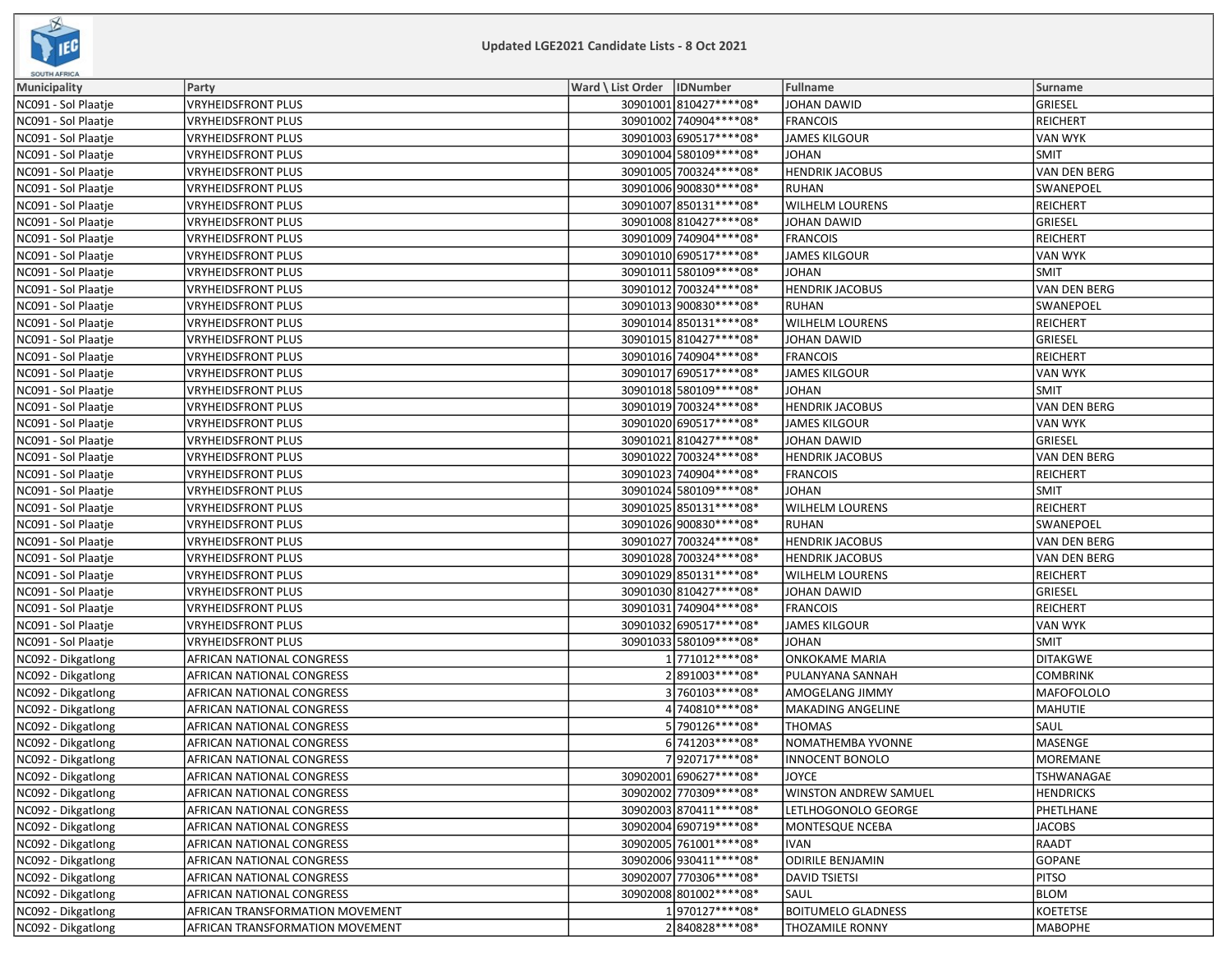

| SOUTH AFRICA       |                                      |                              |                          |                   |
|--------------------|--------------------------------------|------------------------------|--------------------------|-------------------|
| Municipality       | Party                                | Ward \ List Order   IDNumber | <b>Fullname</b>          | <b>Surname</b>    |
| NC092 - Dikgatlong | AFRICAN TRANSFORMATION MOVEMENT      | 3860228 **** 08*             | MOSES NEO                | PRESENT           |
| NC092 - Dikgatlong | AFRICAN TRANSFORMATION MOVEMENT      | 4860123 **** 08*             | MODISAOTSILE ALFRED      | MODISE            |
| NC092 - Dikgatlong | AFRICAN TRANSFORMATION MOVEMENT      | 5900303 **** 08*             | <b>MANTWA CORREEN</b>    | <b>WITKOEI</b>    |
| NC092 - Dikgatlong | AFRICAN TRANSFORMATION MOVEMENT      | 30902001 800929 **** 08*     | <b>MATLHARE MESHACK</b>  | <b>WITKOEI</b>    |
| NC092 - Dikgatlong | AFRICAN TRANSFORMATION MOVEMENT      | 30902002 640325 **** 08*     | KHAYALETHU               | MLOBELI           |
| NC092 - Dikgatlong | AFRICAN TRANSFORMATION MOVEMENT      | 30902003 880419 **** 08*     | JEFFREY TSHOKOLO         | JONAS             |
| NC092 - Dikgatlong | AFRICAN TRANSFORMATION MOVEMENT      | 30902005 640325 **** 08*     | KHAYALETHU               | MLOBELI           |
| NC092 - Dikgatlong | AFRICAN TRANSFORMATION MOVEMENT      | 30902006 840828 **** 08*     | <b>THOZAMILE RONNY</b>   | <b>MABOPHE</b>    |
| NC092 - Dikgatlong | AFRICAN TRANSFORMATION MOVEMENT      | 30902008 851230 **** 08*     | <b>THATAYAONE FRANS</b>  | <b>NKWATI</b>     |
| NC092 - Dikgatlong | AZANIAN PEOPLE'S ORGANISATION        | 1580420 **** 08*             | <b>KAGISHO JOEL</b>      | MATLHABA          |
| NC092 - Dikgatlong | <b>AZANIAN PEOPLE'S ORGANISATION</b> | 2680117****08*               | <b>NEO ALBERT</b>        | BENNE             |
| NC092 - Dikgatlong | AZANIAN PEOPLE'S ORGANISATION        | 30902001 580420 **** 08*     | <b>KAGISHO JOEL</b>      | MATLHABA          |
| NC092 - Dikgatlong | AZANIAN PEOPLE'S ORGANISATION        | 30902002 680117****08*       | <b>NEO ALBERT</b>        | <b>BENNE</b>      |
| NC092 - Dikgatlong | AZANIAN PEOPLE'S ORGANISATION        | 30902003 680117****08*       | <b>NEO ALBERT</b>        | BENNE             |
| NC092 - Dikgatlong | AZANIAN PEOPLE'S ORGANISATION        | 30902004 580420 **** 08*     | <b>KAGISHO JOEL</b>      | MATLHABA          |
| NC092 - Dikgatlong | AZANIAN PEOPLE'S ORGANISATION        | 30902005 680117****08*       | <b>NEO ALBERT</b>        | <b>BENNE</b>      |
| NC092 - Dikgatlong | AZANIAN PEOPLE'S ORGANISATION        | 30902006 580420 **** 08*     | <b>KAGISHO JOEL</b>      | <b>MATLHABA</b>   |
| NC092 - Dikgatlong | <b>AZANIAN PEOPLE'S ORGANISATION</b> | 30902007 580420 **** 08*     | KAGISHO JOEL             | <b>MATLHABA</b>   |
| NC092 - Dikgatlong | AZANIAN PEOPLE'S ORGANISATION        | 30902008 680117****08*       | <b>NEO ALBERT</b>        | BENNE             |
| NC092 - Dikgatlong | CONGRESS OF THE PEOPLE               | 1711007****08*               | RICHARD                  | коск              |
| NC092 - Dikgatlong | CONGRESS OF THE PEOPLE               | 30902001 970614 **** 08*     | MARIE KEDINETSE          | <b>LETSHABO</b>   |
| NC092 - Dikgatlong | CONGRESS OF THE PEOPLE               | 30902002 711007 **** 08*     | RICHARD                  | KOCK              |
| NC092 - Dikgatlong | CONGRESS OF THE PEOPLE               | 30902003 910311 **** 08*     | <b>MARGARET SHARON</b>   | SEI               |
| NC092 - Dikgatlong | DEMOCRATIC ALLIANCE                  | 1 740313 **** 08*            | <b>DAISY PATRICIA</b>    | <b>HENDRICKS</b>  |
| NC092 - Dikgatlong | <b>DEMOCRATIC ALLIANCE</b>           | 2 700731 **** 08*            | <b>MILLY ELLEN</b>       | KLEINJAN          |
| NC092 - Dikgatlong | <b>DEMOCRATIC ALLIANCE</b>           | 3671201 **** 08*             | MOSHIWA HENDRIK          | <b>MATTHEWS</b>   |
| NC092 - Dikgatlong | DEMOCRATIC ALLIANCE                  | 30902001 830926 **** 08*     | <b>BUTI OLVEN</b>        | loor              |
| NC092 - Dikgatlong | DEMOCRATIC ALLIANCE                  | 30902002 671201 **** 08*     | <b>MOSHIWA HENDRIK</b>   | <b>MATTHEWS</b>   |
| NC092 - Dikgatlong | DEMOCRATIC ALLIANCE                  | 30902003 881223 **** 08*     | JENEVIVE-SYBIL           | MALGAS            |
| NC092 - Dikgatlong | DEMOCRATIC ALLIANCE                  | 30902004 721029 **** 08*     | <b>JACOMIENA</b>         | POONASAIB         |
| NC092 - Dikgatlong | DEMOCRATIC ALLIANCE                  | 30902005 740806 **** 08*     | LEONORA MERILYN ERIKA    | SWARTZ            |
| NC092 - Dikgatlong | DEMOCRATIC ALLIANCE                  | 30902006 730423 **** 08*     | LETTIE                   | <b>JAFTHA</b>     |
| NC092 - Dikgatlong | DEMOCRATIC ALLIANCE                  | 30902007 700731 **** 08*     | MILLY ELLEN              | KLEINJAN          |
| NC092 - Dikgatlong | DEMOCRATIC ALLIANCE                  | 30902008 870415 **** 08*     | LETLHOGONOLO JOHN        | PHAHLANE          |
| NC092 - Dikgatlong | DIKGATLONG INDEPENDED FORUM          | 1850703 **** 08*             | <b>MENTLY MONDROW</b>    | BEZUIDENHOUT      |
| NC092 - Dikgatlong | DIKGATLONG INDEPENDED FORUM          | 2 780122 **** 08*            | <b>JOSEPH</b>            | <b>ROOI</b>       |
| NC092 - Dikgatlong | DIKGATLONG INDEPENDED FORUM          | 3820317 **** 08*             | <b>KEIETHENG MARTHA</b>  | BEZUIDENHOUT      |
| NC092 - Dikgatlong | DIKGATLONG INDEPENDED FORUM          | 4860131 **** 08*             | <b>MELANIE RUTH</b>      | <b>SOMERS</b>     |
| NC092 - Dikgatlong | DIKGATLONG INDEPENDED FORUM          | 5 740907****08*              | RIEKIE                   | FEMMERS           |
| NC092 - Dikgatlong | DIKGATLONG INDEPENDED FORUM          | 6830502 **** 08*             | MCDONALD                 | <b>THOBIE</b>     |
| NC092 - Dikgatlong | DIKGATLONG INDEPENDED FORUM          | 30902001 851105 **** 08*     | MPOLOKENG BELLINAH       | DOUW              |
| NC092 - Dikgatlong | DIKGATLONG INDEPENDED FORUM          | 30902002 850703 **** 08*     | <b>MENTLY MONDROW</b>    | BEZUIDENHOUT      |
| NC092 - Dikgatlong | DIKGATLONG INDEPENDED FORUM          | 30902003 830502 **** 08*     | <b>MCDONALD</b>          | <b>THOBIE</b>     |
| NC092 - Dikgatlong | DIKGATLONG INDEPENDED FORUM          | 30902004 780122 **** 08*     | <b>JOSEPH</b>            | ROOI              |
| NC092 - Dikgatlong | DIKGATLONG INDEPENDED FORUM          | 30902005 980408 **** 08*     | <b>DENZEL GUSWIN</b>     | O'RAYN            |
| NC092 - Dikgatlong | DIKGATLONG INDEPENDED FORUM          | 30902008 850220 **** 08*     | <b>ORAPELENG STEPHEN</b> | LEUTLWETSE        |
| NC092 - Dikgatlong | DIKGATLONG SERVICE DELIVERY FORUM    | 1911130 **** 08*             | <b>JUANITA</b>           | JOOD              |
| NC092 - Dikgatlong | DIKGATLONG SERVICE DELIVERY FORUM    | 30902002 820506 **** 08*     | RICHARD                  | <b>VAN ROOYEN</b> |
| NC092 - Dikgatlong | DIKGATLONG SERVICE DELIVERY FORUM    | 30902004 770501 **** 08*     | <b>GLADWIN MOOKETSI</b>  | MAGWAGWA          |
| NC092 - Dikgatlong | DIKGATLONG SERVICE DELIVERY FORUM    | 30902005 830507 **** 08*     | <b>GABRIEL</b>           | MORURI            |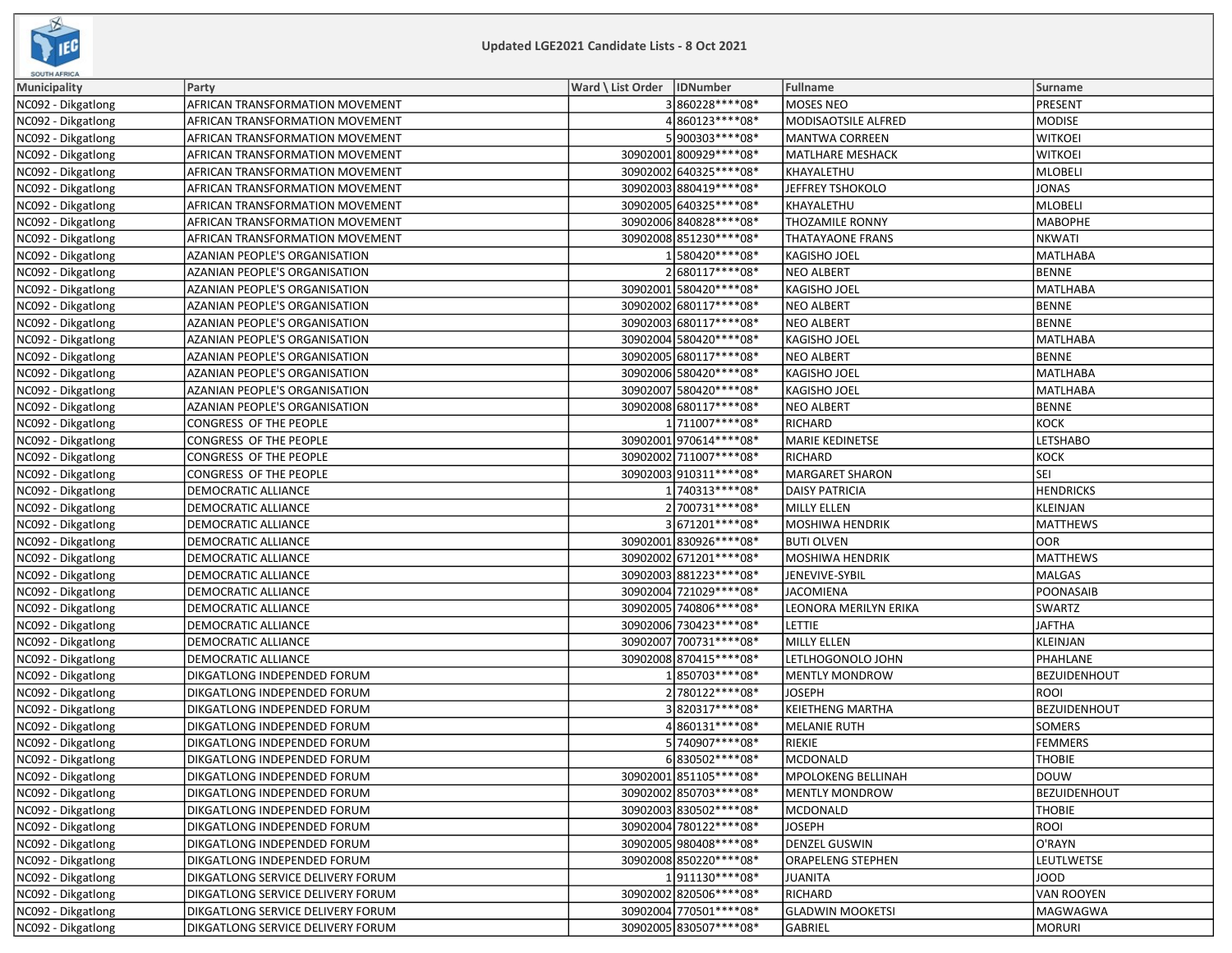

| <b>SOUTH AFRICA</b> |                                           |                              |                          |                              |                  |
|---------------------|-------------------------------------------|------------------------------|--------------------------|------------------------------|------------------|
| <b>Municipality</b> | Party                                     | Ward \ List Order   IDNumber |                          | <b>Fullname</b>              | Surname          |
| NC092 - Dikgatlong  | DIKGATLONG SERVICE DELIVERY FORUM         |                              | 30902007 971006 **** 08* | KABELO JOSEPH                | NTHAKO           |
| NC092 - Dikgatlong  | DIKGATLONG SERVICE DELIVERY FORUM         |                              | 30902008 810819 **** 08* | <b>HEINRICH JACQUES</b>      | JULIUS           |
| NC092 - Dikgatlong  | ECONOMIC FREEDOM FIGHTERS                 |                              | 1760321 **** 08*         | <b>MOEKETSI KENNETH</b>      | KONOTE           |
| NC092 - Dikgatlong  | <b>ECONOMIC FREEDOM FIGHTERS</b>          |                              | 30902001 940410 **** 08* | LEFA DESMOND KENNETH         | LEEUW            |
| NC092 - Dikgatlong  | ECONOMIC FREEDOM FIGHTERS                 |                              | 30902002 910904 **** 08* | <b>LOURENCE</b>              | MODUPE           |
| NC092 - Dikgatlong  | ECONOMIC FREEDOM FIGHTERS                 |                              | 30902003 930704 **** 08* | <b>KAGO ETHEA</b>            | RIET             |
| NC092 - Dikgatlong  | ECONOMIC FREEDOM FIGHTERS                 |                              | 30902004 950608 **** 08* | <b>PASCULIUS</b>             | PHADI            |
| NC092 - Dikgatlong  | ECONOMIC FREEDOM FIGHTERS                 |                              | 30902005 950514 **** 08* | <b>ANNA KEITUMETSI</b>       | MATLHATI         |
| NC092 - Dikgatlong  | <b>ECONOMIC FREEDOM FIGHTERS</b>          |                              | 30902006 570810 **** 08* | SANNA                        | <b>HENDRICKS</b> |
| NC092 - Dikgatlong  | <b>ECONOMIC FREEDOM FIGHTERS</b>          |                              | 30902007 780713 **** 08* | <b>SENEO IDA</b>             | METSWI           |
| NC092 - Dikgatlong  | ECONOMIC FREEDOM FIGHTERS                 |                              | 30902008 930313 **** 08* | <b>OTLOTLILE JOSEPH</b>      | <b>SHAI</b>      |
| NC092 - Dikgatlong  | INDEPENDENT                               |                              | 30902006 650314 **** 08* | <b>DITSEELE FRANCIS</b>      | <b>SCHEEPERS</b> |
| NC092 - Dikgatlong  | INDEPENDENT                               |                              | 30902006 820812 **** 08* | <b>ANDY PAUL</b>             | MARTIN           |
| NC092 - Dikgatlong  | INDEPENDENT                               |                              | 30902007 750409 **** 08* | <b>KEGOMODITSWE GEORGINA</b> | <b>PITSO</b>     |
| NC092 - Dikgatlong  | PATRIOTIC ALLIANCE                        |                              | 1601214 **** 08*         | <b>CLARA MARIA</b>           | <b>DE BRUYN</b>  |
| NC092 - Dikgatlong  | PATRIOTIC ALLIANCE                        |                              | 2591109 **** 08*         | <b>CORNELIUS JOHNNY</b>      | MOSTERT          |
| NC092 - Dikgatlong  | PATRIOTIC ALLIANCE                        |                              | 3660525 **** 08*         | <b>GEORGE HAROLD</b>         | DAMOENSE         |
| NC092 - Dikgatlong  | PATRIOTIC ALLIANCE                        |                              | 4900502 **** 08*         | <b>BRIAN WALTER</b>          | VRIES            |
| NC092 - Dikgatlong  | PATRIOTIC ALLIANCE                        |                              | 5980726 **** 08*         | <b>CANDICE ANNUSCHKA</b>     | VAN WYK          |
| NC092 - Dikgatlong  | PATRIOTIC ALLIANCE                        |                              | 6700819 **** 08*         | <b>LESLEY FRANK</b>          | NORTON           |
| NC092 - Dikgatlong  | PATRIOTIC ALLIANCE                        |                              | 7820318 **** 08*         | <b>TIMOTHEÜS JOSEPH</b>      | VAN DE ROSS      |
| NC092 - Dikgatlong  | PATRIOTIC ALLIANCE                        |                              | 8861029 **** 08*         | WILLEM                       | KLIP             |
| NC092 - Dikgatlong  | PATRIOTIC ALLIANCE                        |                              | 30902001 841203 **** 08* | <b>KELEBOGILE THELMA</b>     | <b>JACOBS</b>    |
| NC092 - Dikgatlong  | PATRIOTIC ALLIANCE                        |                              | 30902002 711102 **** 08* | <b>ISAAK</b>                 | <b>THOMAS</b>    |
| NC092 - Dikgatlong  | PATRIOTIC ALLIANCE                        |                              | 30902003 791104 **** 08* | MOSIMANE MOSES               | <b>JACOBS</b>    |
| NC092 - Dikgatlong  | PATRIOTIC ALLIANCE                        |                              | 30902005 890801 **** 08* | <b>RYNO GRETCHEN</b>         | DAMOENSE         |
| NC092 - Dikgatlong  | PATRIOTIC ALLIANCE                        |                              | 30902006 730409 **** 08* | RICHARD TSHEPO               | SPRINGBOK        |
| NC092 - Dikgatlong  | PATRIOTIC ALLIANCE                        |                              | 30902007 500424 **** 08* | <b>MICHEAL</b>               | <b>SKILPAD</b>   |
| NC092 - Dikgatlong  | PATRIOTIC ALLIANCE                        |                              | 30902008 751028 **** 08* | JOANA ADRIANA                | VERMEULEN        |
| NC092 - Dikgatlong  | <b>VRYHEIDSFRONT PLUS</b>                 |                              | 1560228 **** 08*         | <b>JAN CORNELIUS</b>         | HUGO             |
| NC092 - Dikgatlong  | <b>VRYHEIDSFRONT PLUS</b>                 |                              | 30902001 560228 **** 08* | <b>JAN CORNELIUS</b>         | HUGO             |
| NC092 - Dikgatlong  | <b>VRYHEIDSFRONT PLUS</b>                 |                              | 30902002 560228 **** 08* | <b>JAN CORNELIUS</b>         | HUGO             |
| NC092 - Dikgatlong  | VRYHEIDSFRONT PLUS                        |                              | 30902003 560228 **** 08* | <b>JAN CORNELIUS</b>         | HUGO             |
| NC092 - Dikgatlong  | <b>VRYHEIDSFRONT PLUS</b>                 |                              | 30902004 560228 **** 08* | <b>JAN CORNELIUS</b>         | HUGO             |
| NC092 - Dikgatlong  | <b>VRYHEIDSFRONT PLUS</b>                 |                              | 30902005 560228 **** 08* | <b>JAN CORNELIUS</b>         | HUGO             |
| NC092 - Dikgatlong  | <b>VRYHEIDSFRONT PLUS</b>                 |                              | 30902006560228 **** 08*  | <b>JAN CORNELIUS</b>         | HUGO             |
| NC092 - Dikgatlong  | <b>VRYHEIDSFRONT PLUS</b>                 |                              | 30902007560228 **** 08*  | <b>JAN CORNELIUS</b>         | HUGO             |
| NC092 - Dikgatlong  | <b>VRYHEIDSFRONT PLUS</b>                 |                              | 30902008 560228 **** 08* | <b>JAN CORNELIUS</b>         | HUGO             |
| NC093 - Magareng    | AFRICAN CHRISTIAN DEMOCRATIC PARTY        |                              | 1860303 **** 08*         | RICARDO KEITH                | BAARDMAN         |
| NC093 - Magareng    | AFRICAN CHRISTIAN DEMOCRATIC PARTY        |                              | 30903001 860303 **** 08* | <b>RICARDO KEITH</b>         | BAARDMAN         |
| NC093 - Magareng    | AFRICAN CHRISTIAN DEMOCRATIC PARTY        |                              | 30903002 860303 **** 08* | RICARDO KEITH                | BAARDMAN         |
| NC093 - Magareng    | AFRICAN CHRISTIAN DEMOCRATIC PARTY        |                              | 30903003 860303 **** 08* | RICARDO KEITH                | BAARDMAN         |
| NC093 - Magareng    | AFRICAN CHRISTIAN DEMOCRATIC PARTY        |                              | 30903004 860303 **** 08* | RICARDO KEITH                | BAARDMAN         |
| NC093 - Magareng    | AFRICAN CHRISTIAN DEMOCRATIC PARTY        |                              | 30903005 860303 **** 08* | <b>RICARDO KEITH</b>         | BAARDMAN         |
| NC093 - Magareng    | <b>AFRICAN CHRISTIAN DEMOCRATIC PARTY</b> |                              | 30903006 860303 **** 08* | <b>RICARDO KEITH</b>         | BAARDMAN         |
| NC093 - Magareng    | AFRICAN NATIONAL CONGRESS                 |                              | 1790816 **** 08*         | <b>NEO LOVEDELIA</b>         | MASE             |
| NC093 - Magareng    | AFRICAN NATIONAL CONGRESS                 |                              | 2800714 **** 08*         | <b>KGOTSITSILE GEORGE</b>    | FREDDIE          |
| NC093 - Magareng    | AFRICAN NATIONAL CONGRESS                 |                              | 3731111****08*           | <b>JULIA DIPUO</b>           | <b>TSHEKEDI</b>  |
| NC093 - Magareng    | AFRICAN NATIONAL CONGRESS                 |                              | 4 750602 **** 08*        | MAMOTSHEHI FLORENCE          | MOKOROANE        |
| NC093 - Magareng    | AFRICAN NATIONAL CONGRESS                 |                              | 5 630213***** 08*        | <b>HELEN EUNICE</b>          | GOLODA           |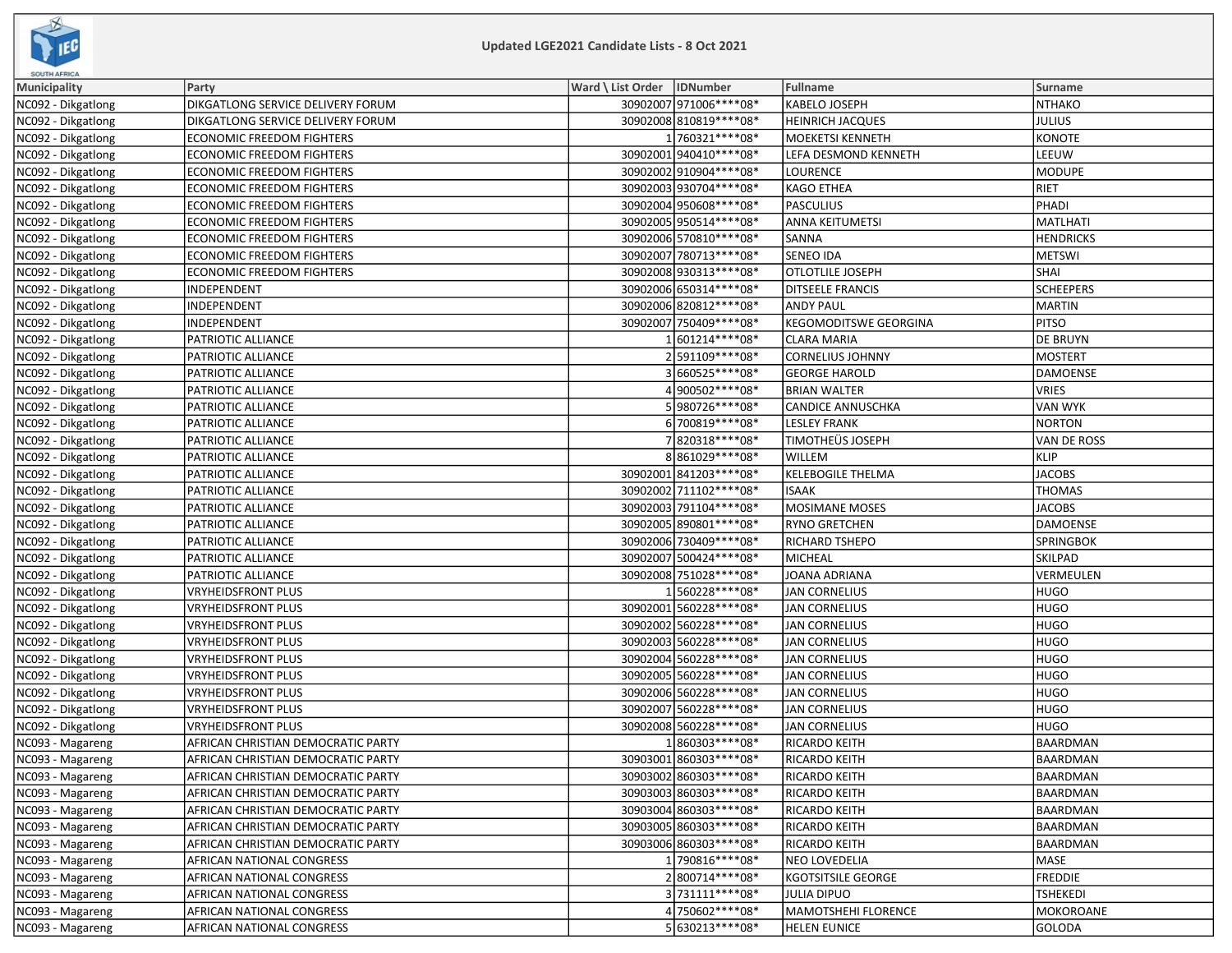

| <b>SOUTH AFRICA</b> |                                    |                              |                          |                           |                    |
|---------------------|------------------------------------|------------------------------|--------------------------|---------------------------|--------------------|
| Municipality        | Party                              | Ward \ List Order   IDNumber |                          | <b>Fullname</b>           | <b>Surname</b>     |
| NC093 - Magareng    | AFRICAN NATIONAL CONGRESS          |                              | 30903001 740705 **** 08* | <b>BETTIE</b>             | MOKOMELA           |
| NC093 - Magareng    | AFRICAN NATIONAL CONGRESS          |                              | 30903002 800926 **** 08* | MASEGO FLORENCE           | MELATO             |
| NC093 - Magareng    | AFRICAN NATIONAL CONGRESS          |                              | 30903003 830420 **** 08* | CYPRON MATLHOMOLA         | MERE               |
| NC093 - Magareng    | AFRICAN NATIONAL CONGRESS          |                              | 30903004 891122 **** 08* | LENA OUMA                 | AMOSE              |
| NC093 - Magareng    | AFRICAN NATIONAL CONGRESS          |                              | 30903005 730821 **** 08* | <b>ONKITSILE FABIAN</b>   | <b>LOBELO</b>      |
| NC093 - Magareng    | AFRICAN NATIONAL CONGRESS          |                              | 30903006900418 **** 08*  | <b>BONAKELE GODFREY</b>   | <b>PLATA</b>       |
| NC093 - Magareng    | DEMOCRATIC ALLIANCE                |                              | 1500805 **** 08*         | <b>WILLEM JOHANNES</b>    | <b>POTGIETER</b>   |
| NC093 - Magareng    | DEMOCRATIC ALLIANCE                |                              | 2811016 **** 08*         | DEIDRÉ                    | <b>WATSON</b>      |
| NC093 - Magareng    | DEMOCRATIC ALLIANCE                |                              | 3680730 **** 08*         | <b>JAN</b>                | LOUW               |
| NC093 - Magareng    | DEMOCRATIC ALLIANCE                |                              | 4 740312 **** 08*        | <b>GLORIA MOITHUMI</b>    | MASILO             |
| NC093 - Magareng    | DEMOCRATIC ALLIANCE                |                              | 5910602 **** 08*         | <b>ELISA LERATO</b>       | <b>MOKWESI</b>     |
| NC093 - Magareng    | DEMOCRATIC ALLIANCE                |                              | 6911129 **** 08*         | <b>JULUKA BOETSHEPO</b>   | MAKAMA             |
| NC093 - Magareng    | DEMOCRATIC ALLIANCE                |                              | 30903001 740312 **** 08* | <b>GLORIA MOITHUMI</b>    | MASILO             |
| NC093 - Magareng    | DEMOCRATIC ALLIANCE                |                              | 30903002 911129 **** 08* | JULUKA BOETSHEPO          | MAKAMA             |
| NC093 - Magareng    | DEMOCRATIC ALLIANCE                |                              | 30903003910602 **** 08*  | <b>ELISA LERATO</b>       | <b>MOKWESI</b>     |
| NC093 - Magareng    | DEMOCRATIC ALLIANCE                |                              | 30903004 680730 **** 08* | <b>JAN</b>                | LOUW               |
| NC093 - Magareng    | DEMOCRATIC ALLIANCE                |                              | 30903005 500805 **** 08* | <b>WILLEM JOHANNES</b>    | <b>POTGIETER</b>   |
| NC093 - Magareng    | DEMOCRATIC ALLIANCE                |                              | 30903006 910602 **** 08* | <b>ELISA LERATO</b>       | <b>MOKWESI</b>     |
| NC093 - Magareng    | ECONOMIC FREEDOM FIGHTERS          |                              | 1800618 **** 08*         | <b>LERATO PRUDENCE</b>    | NAMELANG           |
| NC093 - Magareng    | ECONOMIC FREEDOM FIGHTERS          |                              | 30903001 800109 **** 08* | SEHUNELO JIM              | RAMPHO             |
| NC093 - Magareng    | ECONOMIC FREEDOM FIGHTERS          |                              | 30903002 840701 **** 08* | <b>BOITUMELO CASCIUS</b>  | MAHAPA             |
| NC093 - Magareng    | <b>ECONOMIC FREEDOM FIGHTERS</b>   |                              | 30903003 911022 **** 08* | MMAPULE EUNICE            | <b>TSHESEBE</b>    |
| NC093 - Magareng    | ECONOMIC FREEDOM FIGHTERS          |                              | 30903004 961117****08*   | <b>CHRISTO SHANE</b>      | <b>BROWN</b>       |
| NC093 - Magareng    | ECONOMIC FREEDOM FIGHTERS          |                              | 30903005 891101 **** 08* | <b>JOHANNES TSHEPO</b>    | MOSETLHE           |
| NC093 - Magareng    | ECONOMIC FREEDOM FIGHTERS          |                              | 30903006 800618 **** 08* | <b>LERATO PRUDENCE</b>    | NAMELANG           |
| NC093 - Magareng    | INDEPENDENT                        |                              | 30903001820527****08*    | TSHEPO BLONDIE            | LENYIDI            |
| NC093 - Magareng    | INDEPENDENT                        |                              | 30903002 830505****08*   | <b>ITUMELENG JOHANNES</b> | TLHALOGANYO        |
| NC093 - Magareng    | INDEPENDENT                        |                              | 30903004 721210 **** 08* | <b>COLETT SHERLDIN</b>    | SELEKE             |
| NC093 - Magareng    | INDEPENDENT                        |                              | 30903006 690930 **** 08* | MASINKA MATILDA           | MARIBE             |
| NC093 - Magareng    | PATRIOTIC ALLIANCE                 |                              | 1651113 **** 08*         | LORRAINE                  | VALTYN             |
| NC093 - Magareng    | PATRIOTIC ALLIANCE                 |                              | 2700513 **** 08*         | PETER JOHN                | HAYWARD            |
| NC093 - Magareng    | PATRIOTIC ALLIANCE                 |                              | 3730420 **** 08*         | <b>GLENDA VERGINA</b>     | FISH               |
| NC093 - Magareng    | PATRIOTIC ALLIANCE                 |                              | 4820404 **** 08*         | <b>CHARMAINE GAIL</b>     | LA VITA            |
| NC093 - Magareng    | PATRIOTIC ALLIANCE                 |                              | 5820703 **** 08*         | KGOSIETSILE DESMOND       | MOTINGWE           |
| NC093 - Magareng    | PATRIOTIC ALLIANCE                 |                              | 6841204 **** 08*         | DANNULE VELANSIA          | COETZEE-EKSTEEN    |
| NC093 - Magareng    | PATRIOTIC ALLIANCE                 |                              | 30903001861214 **** 08*  | <b>SHADRACK VAKELE</b>    | <b>BOBE</b>        |
| NC093 - Magareng    | PATRIOTIC ALLIANCE                 |                              | 30903002 830210 **** 08* | <b>NELLIE</b>             | LOUW               |
| NC093 - Magareng    | PATRIOTIC ALLIANCE                 |                              | 30903003 680907 **** 08* | <b>ABRAHAM MOCKEY</b>     | <b>WILLIAMS</b>    |
| NC093 - Magareng    | PATRIOTIC ALLIANCE                 |                              | 30903004 810113 **** 08* | <b>AUBREY NICOLAS</b>     | <b>SPRINGBOK</b>   |
| NC093 - Magareng    | <b>PATRIOTIC ALLIANCE</b>          |                              | 30903005 711102 **** 08* | <b>GERTRUIDA MARTHA</b>   | HAYWARD            |
| NC093 - Magareng    | PATRIOTIC ALLIANCE                 |                              | 30903006 890319 **** 08* | LEBOGANG MCDONALD         | <b>THOLE</b>       |
| NC093 - Magareng    | VRYHEIDSFRONT PLUS                 |                              | 1610531 **** 08*         | PIETER GERHARDUS          | VAN HEERDEN        |
| NC093 - Magareng    | <b>VRYHEIDSFRONT PLUS</b>          |                              | 2611127 **** 08*         | JOHANNES EDUARD           | ROSSOUW            |
| NC093 - Magareng    | <b>VRYHEIDSFRONT PLUS</b>          |                              | 30903001 611127***** 08* | JOHANNES EDUARD           | ROSSOUW            |
| NC093 - Magareng    | <b>VRYHEIDSFRONT PLUS</b>          |                              | 30903002 610531 **** 08* | PIETER GERHARDUS          | VAN HEERDEN        |
| NC093 - Magareng    | VRYHEIDSFRONT PLUS                 |                              | 30903003 611127****08*   | JOHANNES EDUARD           | <b>ROSSOUW</b>     |
| NC093 - Magareng    | VRYHEIDSFRONT PLUS                 |                              | 30903004 611127****08*   | <b>JOHANNES EDUARD</b>    | ROSSOUW            |
| NC093 - Magareng    | VRYHEIDSFRONT PLUS                 |                              | 30903005 610531 **** 08* | PIETER GERHARDUS          | <b>VAN HEERDEN</b> |
| NC093 - Magareng    | <b>VRYHEIDSFRONT PLUS</b>          |                              | 30903006 610531 **** 08* | PIETER GERHARDUS          | VAN HEERDEN        |
| NC094 - Phokwane    | AFRICAN CHRISTIAN DEMOCRATIC PARTY |                              | 1690923 **** 08*         | <b>THOMAS MADODA</b>      | MAKHUBO            |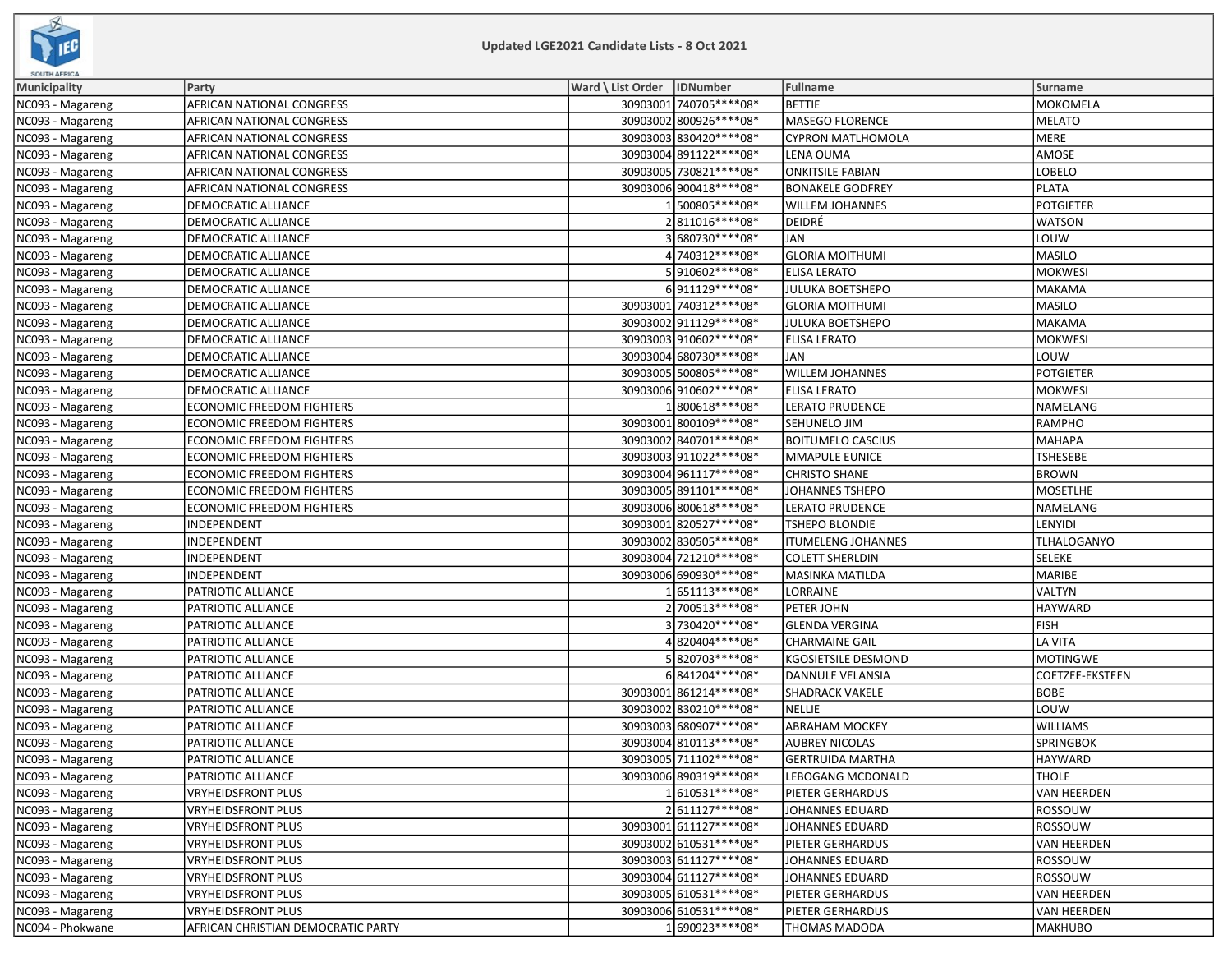

| <b>SOUTH AFRICA</b> |                                      |                              |                          |                             |                  |
|---------------------|--------------------------------------|------------------------------|--------------------------|-----------------------------|------------------|
| <b>Municipality</b> | Party                                | Ward \ List Order   IDNumber |                          | Fullname                    | Surname          |
| NC094 - Phokwane    | AFRICAN CHRISTIAN DEMOCRATIC PARTY   |                              | 2720905 **** 08*         | OLEBOGENG ITUMELENG         | MAPHUTHA         |
| NC094 - Phokwane    | AFRICAN CHRISTIAN DEMOCRATIC PARTY   |                              | 3960506****08*           | <b>KEAMOGETSE HAPPYNES</b>  | LEKUYUBA         |
| NC094 - Phokwane    | AFRICAN CHRISTIAN DEMOCRATIC PARTY   |                              | 4990918****08*           | <b>KOKETSO KELETSO</b>      | MAINE            |
| NC094 - Phokwane    | AFRICAN CHRISTIAN DEMOCRATIC PARTY   |                              | 5970707****08*           | <b>TSHEGOFATSO TLHALEFO</b> | <b>WESI</b>      |
| NC094 - Phokwane    | AFRICAN CHRISTIAN DEMOCRATIC PARTY   |                              | 30904001 970707**** 08*  | <b>TSHEGOFATSO TLHALEFO</b> | <b>WESI</b>      |
| NC094 - Phokwane    | AFRICAN CHRISTIAN DEMOCRATIC PARTY   |                              | 30904002 990918 **** 08* | <b>KOKETSO KELETSO</b>      | MAINE            |
| NC094 - Phokwane    | AFRICAN CHRISTIAN DEMOCRATIC PARTY   |                              | 30904003 960506 **** 08* | <b>KEAMOGETSE HAPPYNES</b>  | LEKUYUBA         |
| NC094 - Phokwane    | AFRICAN CHRISTIAN DEMOCRATIC PARTY   |                              | 30904004 720905 **** 08* | OLEBOGENG ITUMELENG         | <b>MAPHUTHA</b>  |
| NC094 - Phokwane    | AFRICAN CHRISTIAN DEMOCRATIC PARTY   |                              | 30904005 720905 **** 08* | OLEBOGENG ITUMELENG         | MAPHUTHA         |
| NC094 - Phokwane    | AFRICAN CHRISTIAN DEMOCRATIC PARTY   |                              | 30904006 970707**** 08*  | <b>TSHEGOFATSO TLHALEFO</b> | <b>WESI</b>      |
| NC094 - Phokwane    | AFRICAN CHRISTIAN DEMOCRATIC PARTY   |                              | 30904007 990918 **** 08* | <b>KOKETSO KELETSO</b>      | MAINE            |
| NC094 - Phokwane    | AFRICAN CHRISTIAN DEMOCRATIC PARTY   |                              | 30904008 960506 **** 08* | <b>KEAMOGETSE HAPPYNES</b>  | LEKUYUBA         |
| NC094 - Phokwane    | AFRICAN CHRISTIAN DEMOCRATIC PARTY   |                              | 30904009 690923 **** 08* | THOMAS MADODA               | MAKHUBO          |
| NC094 - Phokwane    | AFRICAN CHRISTIAN DEMOCRATIC PARTY   |                              | 30904010 690923 **** 08* | THOMAS MADODA               | MAKHUBO          |
| NC094 - Phokwane    | AFRICAN NATIONAL CONGRESS            |                              | 1730201****08*           | <b>BUYELWA LENA</b>         | LEANOKA          |
| NC094 - Phokwane    | AFRICAN NATIONAL CONGRESS            |                              | 2680820 **** 08*         | JOHANNA KELEBOGILE          | MSIBI            |
| NC094 - Phokwane    | AFRICAN NATIONAL CONGRESS            |                              | 3871009 **** 08*         | <b>OLGA DIEKETSENG</b>      | MORWENG          |
| NC094 - Phokwane    | AFRICAN NATIONAL CONGRESS            |                              | 4950221****08*           | <b>THATAYAONE BRENDAHN</b>  | <b>MARTIN</b>    |
| NC094 - Phokwane    | AFRICAN NATIONAL CONGRESS            |                              | 5770903 **** 08*         | <b>DIMAKATSO ELIZABETH</b>  | MAROPONG         |
| NC094 - Phokwane    | AFRICAN NATIONAL CONGRESS            |                              | 6800803 **** 08*         | <b>GALALETSANG RACHEL</b>   | <b>SETLHODI</b>  |
| NC094 - Phokwane    | AFRICAN NATIONAL CONGRESS            |                              | 7750630 **** 08*         | DIMAKATSO EVELYN            | NIKANI           |
| NC094 - Phokwane    | AFRICAN NATIONAL CONGRESS            |                              | 8830701 **** 08*         | <b>DIAPABENG MARTHA</b>     | ABRAHAMS         |
| NC094 - Phokwane    | AFRICAN NATIONAL CONGRESS            |                              | 9810117****08*           | SELOHELA SHADRACK           | <b>THUBE</b>     |
| NC094 - Phokwane    | AFRICAN NATIONAL CONGRESS            |                              | 30904001 660103 **** 08* | NIKELWA                     | <b>PIETERS</b>   |
| NC094 - Phokwane    | AFRICAN NATIONAL CONGRESS            |                              | 30904002 780302 **** 08* | SIBONGILE MITTAH            | <b>KHOSA</b>     |
| NC094 - Phokwane    | AFRICAN NATIONAL CONGRESS            |                              | 30904003 841120 **** 08* | <b>OLEBOGENG SAMUEL</b>     | <b>TUMODI</b>    |
| NC094 - Phokwane    | AFRICAN NATIONAL CONGRESS            |                              | 30904004 720402 **** 08* | <b>TEBOGO BERNARD</b>       | AFRIKA           |
| NC094 - Phokwane    | AFRICAN NATIONAL CONGRESS            |                              | 30904005 740204 **** 08* | WILLEM                      | <b>HARMSE</b>    |
| NC094 - Phokwane    | AFRICAN NATIONAL CONGRESS            |                              | 30904006 791222 **** 08* | <b>TSHOLOFELO GLADYS</b>    | <b>DILOKE</b>    |
| NC094 - Phokwane    | AFRICAN NATIONAL CONGRESS            |                              | 30904007 890620 **** 08* | <b>REMAKETSE PORTIA</b>     | SELOGILWE        |
| NC094 - Phokwane    | AFRICAN NATIONAL CONGRESS            |                              | 30904008840509 **** 08*  | <b>ERNEST</b>               | MEYER            |
| NC094 - Phokwane    | AFRICAN NATIONAL CONGRESS            |                              | 30904009 720330 **** 08* | MOTLAGOSEBATHO PORTIA       | MOHALE           |
| NC094 - Phokwane    | AFRICAN NATIONAL CONGRESS            |                              | 30904010 740626 **** 08* | <b>SAMSON MARUPING</b>      | <b>MOKGOBO</b>   |
| NC094 - Phokwane    | AFRICAN PEOPLE FIRST                 |                              | 30904004 880420 **** 08* | SIPHIWO BENJAMIN            | <b>NOBATHANA</b> |
| NC094 - Phokwane    | AFRICAN PEOPLE FIRST                 |                              | 30904007 640612 **** 08* | THANDAZO DONAVIN            | <b>SEBUZO</b>    |
| NC094 - Phokwane    | AFRICAN PEOPLE FIRST                 |                              | 30904008970527****08*    | <b>OTLOTLENG SAM</b>        | <b>BEUKES</b>    |
| NC094 - Phokwane    | AFRICAN PEOPLE FIRST                 |                              | 30904009880420 **** 08*  | SIPHIWO BENJAMIN            | NOBATHANA        |
| NC094 - Phokwane    | <b>AFRICAN PEOPLE FIRST</b>          |                              | 30904010 880420 **** 08* | SIPHIWO BENJAMIN            | <b>NOBATHANA</b> |
| NC094 - Phokwane    | <b>AZANIAN PEOPLE'S ORGANISATION</b> |                              | 1740908 **** 08*         | <b>BANTAOTSE THOMAS</b>     | <b>MOTAUNG</b>   |
| NC094 - Phokwane    | <b>AZANIAN PEOPLE'S ORGANISATION</b> |                              | 2721026 **** 08*         | <b>KENALEMANG ANNA</b>      | MOTEBE           |
| NC094 - Phokwane    | AZANIAN PEOPLE'S ORGANISATION        |                              | 3771121****08*           | RABIZA STEPHEN              | MAROPE           |
| NC094 - Phokwane    | <b>AZANIAN PEOPLE'S ORGANISATION</b> |                              | 4810707****08*           | <b>KARABO FREDDY</b>        | KHORAE           |
| NC094 - Phokwane    | AZANIAN PEOPLE'S ORGANISATION        |                              | 30904001 660904 **** 08* | <b>MOTLADIILE THOMAS</b>    | MOSALA           |
| NC094 - Phokwane    | <b>AZANIAN PEOPLE'S ORGANISATION</b> |                              | 30904002 830127****08*   | THEMBINKOSI ISAAC           | SILINGILE        |
| NC094 - Phokwane    | <b>AZANIAN PEOPLE'S ORGANISATION</b> |                              | 30904003 721026 **** 08* | <b>KENALEMANG ANNA</b>      | MOTEBE           |
| NC094 - Phokwane    | <b>AZANIAN PEOPLE'S ORGANISATION</b> |                              | 30904004 810707****08*   | <b>KARABO FREDDY</b>        | KHORAE           |
| NC094 - Phokwane    | <b>AZANIAN PEOPLE'S ORGANISATION</b> |                              | 30904005 771121**** 08*  | RABIZA STEPHEN              | MAROPE           |
| NC094 - Phokwane    | <b>AZANIAN PEOPLE'S ORGANISATION</b> |                              | 30904006 771121 **** 08* | RABIZA STEPHEN              | MAROPE           |
| NC094 - Phokwane    | <b>AZANIAN PEOPLE'S ORGANISATION</b> |                              | 30904007 771121 **** 08* | <b>RABIZA STEPHEN</b>       | MAROPE           |
| NC094 - Phokwane    | <b>AZANIAN PEOPLE'S ORGANISATION</b> |                              | 30904008 771121 **** 08* | <b>RABIZA STEPHEN</b>       | MAROPE           |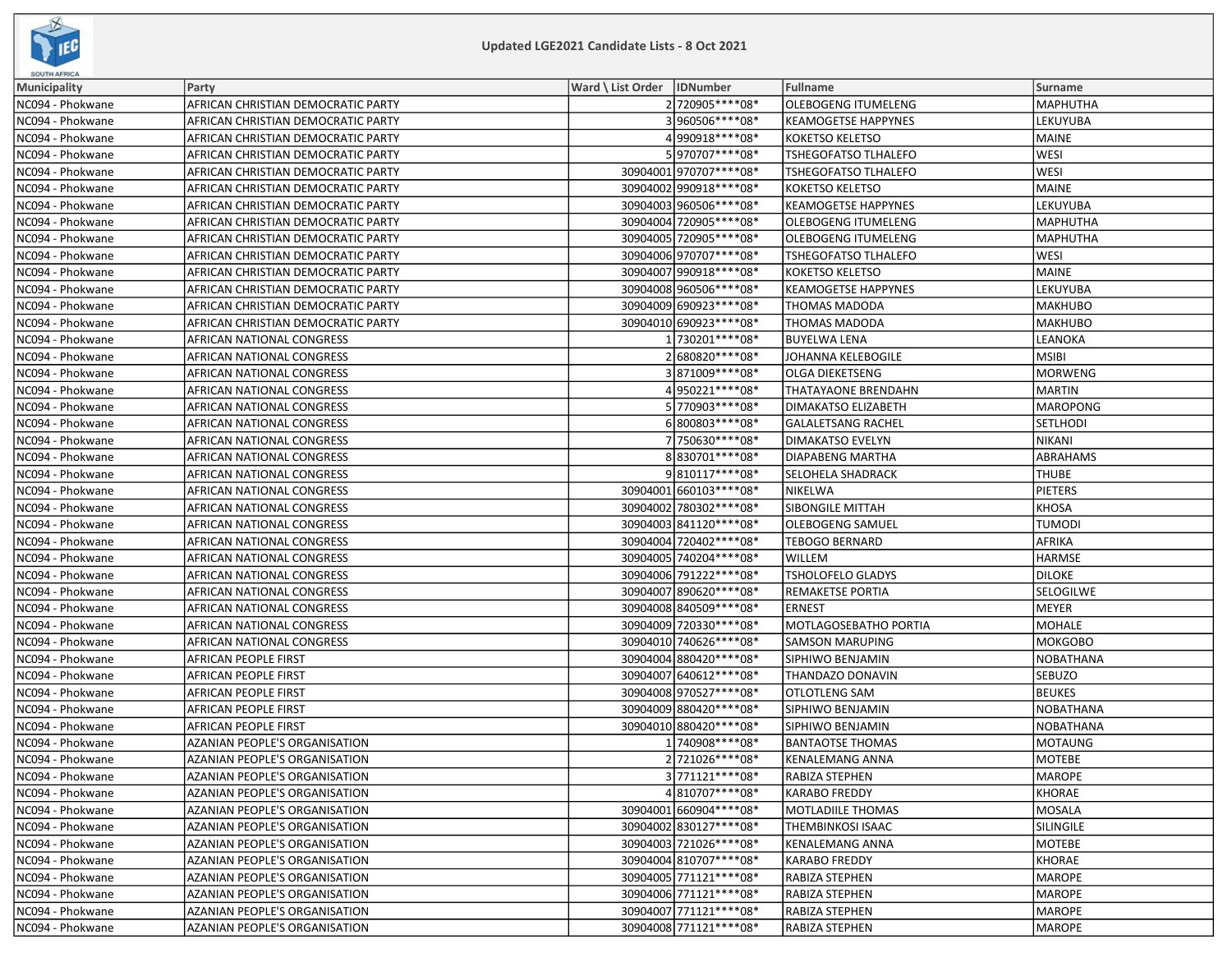

| <b>SOUTH AFRICA</b> |                                      |                              |                          |                                 |                  |
|---------------------|--------------------------------------|------------------------------|--------------------------|---------------------------------|------------------|
| Municipality        | Party                                | Ward \ List Order   IDNumber |                          | Fullname                        | <b>Surname</b>   |
| NC094 - Phokwane    | AZANIAN PEOPLE'S ORGANISATION        |                              | 30904009 771121 **** 08* | RABIZA STEPHEN                  | MAROPE           |
| NC094 - Phokwane    | <b>AZANIAN PEOPLE'S ORGANISATION</b> |                              | 30904010 771121 **** 08* | <b>RABIZA STEPHEN</b>           | MAROPE           |
| NC094 - Phokwane    | DEMOCRATIC ALLIANCE                  |                              | 1661110 **** 08*         | MAGDALENA ANTOINETTE            | VAN WYK          |
| NC094 - Phokwane    | DEMOCRATIC ALLIANCE                  |                              | 2 731116****08*          | <b>LEANDRO ALBERTUS</b>         | LE ROUX          |
| NC094 - Phokwane    | DEMOCRATIC ALLIANCE                  |                              | 3760520 **** 08*         | <b>MICHAEL</b>                  | KAARS            |
| NC094 - Phokwane    | DEMOCRATIC ALLIANCE                  |                              | 4710929 **** 08*         | <b>SINAH</b>                    | LEWIS            |
| NC094 - Phokwane    | DEMOCRATIC ALLIANCE                  |                              | 55580402 **** 08*        | <b>GERT</b>                     | KEMP             |
| NC094 - Phokwane    | DEMOCRATIC ALLIANCE                  |                              | 6881129 **** 08*         | MANDI-MARÉ                      | <b>CAMERON</b>   |
| NC094 - Phokwane    | DEMOCRATIC ALLIANCE                  |                              | 7660422 **** 08*         | SANNA                           | <b>STASIE</b>    |
| NC094 - Phokwane    | DEMOCRATIC ALLIANCE                  |                              | 8840505 **** 08*         | <b>ASHTON CHRISTOPHER</b>       | NORMAN           |
| NC094 - Phokwane    | <b>DEMOCRATIC ALLIANCE</b>           |                              | 30904001 710929 **** 08* | <b>SINAH</b>                    | <b>LEWIS</b>     |
| NC094 - Phokwane    | DEMOCRATIC ALLIANCE                  |                              | 30904002 760520 **** 08* | <b>MICHAEL</b>                  | KAARS            |
| NC094 - Phokwane    | DEMOCRATIC ALLIANCE                  |                              | 30904003 840505 **** 08* | <b>ASHTON CHRISTOPHER</b>       | NORMAN           |
| NC094 - Phokwane    | DEMOCRATIC ALLIANCE                  |                              | 30904004 710929 **** 08* | <b>SINAH</b>                    | LEWIS            |
| NC094 - Phokwane    | DEMOCRATIC ALLIANCE                  |                              | 30904005 830415 **** 08* | <b>ANTHONY BASTION</b>          | VAN STADEN       |
| NC094 - Phokwane    | DEMOCRATIC ALLIANCE                  |                              | 30904006 580402 **** 08* | <b>GERT</b>                     | KEMP             |
| NC094 - Phokwane    | DEMOCRATIC ALLIANCE                  |                              | 30904007 660422 **** 08* | SANNA                           | STASIE           |
| NC094 - Phokwane    | DEMOCRATIC ALLIANCE                  |                              | 30904008 881129 **** 08* | MANDI-MARÉ                      | <b>CAMERON</b>   |
| NC094 - Phokwane    | DEMOCRATIC ALLIANCE                  |                              | 30904009 780706 **** 08* | <b>CATHERINE EVELYNE</b>        | <b>TIELLING</b>  |
| NC094 - Phokwane    | DEMOCRATIC ALLIANCE                  |                              | 30904010 731116 **** 08* | LEANDRO ALBERTUS                | LE ROUX          |
| NC094 - Phokwane    | <b>ECONOMIC FREEDOM FIGHTERS</b>     |                              | 1890123 **** 08*         | VINOLIA LESEGO                  | JANKI            |
| NC094 - Phokwane    | <b>ECONOMIC FREEDOM FIGHTERS</b>     |                              | 30904001 921214**** 08*  | PHILLIP THABANG                 | <b>IMAJAHE</b>   |
| NC094 - Phokwane    | <b>ECONOMIC FREEDOM FIGHTERS</b>     |                              | 30904002 840208 **** 08* | TSHOLOFETSO KATLEGO GAONGALELWE | MOCUMIE          |
| NC094 - Phokwane    | <b>ECONOMIC FREEDOM FIGHTERS</b>     |                              | 30904003 880718 **** 08* | <b>GOITSEMODIMO GILBERT</b>     | HALTER           |
| NC094 - Phokwane    | <b>ECONOMIC FREEDOM FIGHTERS</b>     |                              | 30904004 970630 **** 08* | SELLO                           | LETHAE           |
| NC094 - Phokwane    | <b>ECONOMIC FREEDOM FIGHTERS</b>     |                              | 30904005 890123 **** 08* | VINOLIA LESEGO                  | JANKI            |
| NC094 - Phokwane    | <b>ECONOMIC FREEDOM FIGHTERS</b>     |                              | 30904006 700414 **** 08* | <b>KEALEBOGA MOSES</b>          | <b>SEBE</b>      |
| NC094 - Phokwane    | <b>ECONOMIC FREEDOM FIGHTERS</b>     |                              | 30904007 871130**** 08*  | MARVIN THABONYANA               | VAN WYK          |
| NC094 - Phokwane    | ECONOMIC FREEDOM FIGHTERS            |                              | 30904008 861012 **** 08* | <b>TEBOGO PATRICK</b>           | LOTTERING        |
| NC094 - Phokwane    | <b>ECONOMIC FREEDOM FIGHTERS</b>     |                              | 30904009880110 **** 08*  | <b>KERILENG JACQUELINE</b>      | <b>BOTMAN</b>    |
| NC094 - Phokwane    | <b>ECONOMIC FREEDOM FIGHTERS</b>     |                              | 30904010 750108 **** 08* | <b>MABEL KEITUMETSE</b>         | <b>TIVANE</b>    |
| NC094 - Phokwane    | FORUM 4 SERVICE DELIVERY             |                              | 1650415 **** 08*         | <b>ALMOS</b>                    | <b>PICO</b>      |
| NC094 - Phokwane    | FORUM 4 SERVICE DELIVERY             |                              | 30904001 700903 **** 08* | DANIEL NEONYANE                 | MAGAU            |
| NC094 - Phokwane    | FORUM 4 SERVICE DELIVERY             |                              | 30904002 671023 **** 08* | <b>SIMANKI TOMMY</b>            | <b>WILLIAMS</b>  |
| NC094 - Phokwane    | FORUM 4 SERVICE DELIVERY             |                              | 30904004 761105 **** 08* | <b>BALESENG STANLEY</b>         | MOKHUANE         |
| NC094 - Phokwane    | FORUM 4 SERVICE DELIVERY             |                              | 30904005 650415 **** 08* | <b>ALMOS</b>                    | <b>PICO</b>      |
| NC094 - Phokwane    | FORUM 4 SERVICE DELIVERY             |                              | 30904007 731106 **** 08* | AMOS                            | VALENTINE        |
| NC094 - Phokwane    | FORUM 4 SERVICE DELIVERY             |                              | 30904008 770216 **** 08* | <b>MATALE MELVAN</b>            | <b>MOKGWETSI</b> |
| NC094 - Phokwane    | FORUM 4 SERVICE DELIVERY             |                              | 30904009 691023 **** 08* | MAXWELL LENTIKILE               | MOITSIEMANG      |
| NC094 - Phokwane    | FORUM 4 SERVICE DELIVERY             |                              | 30904010 900209 **** 08* | <b>JOSHUA NEO</b>               | <b>MODISE</b>    |
| NC094 - Phokwane    | INDEPENDENT                          |                              | 30904001 820628 **** 08* | <b>LESEGO RONNIE</b>            | GABANAMOTSE      |
| NC094 - Phokwane    | INDEPENDENT                          |                              | 30904010 790106 **** 08* | MOSIMANEGAPE JOHN               | BODUMELE         |
| NC094 - Phokwane    | PATRIOTIC ALLIANCE                   |                              | 1580103 **** 08*         | <b>CECILIA</b>                  | HARTZENBERG      |
| NC094 - Phokwane    | PATRIOTIC ALLIANCE                   |                              | 2630826 **** 08*         | <b>ANNETTE PATRICIA</b>         | KLASSENS         |
| NC094 - Phokwane    | PATRIOTIC ALLIANCE                   |                              | 3860513****08*           | <b>CHAMIELA ROZANNE</b>         | KARRIEN          |
| NC094 - Phokwane    | PATRIOTIC ALLIANCE                   |                              | 4640119 **** 08*         | <b>ELSIE</b>                    | <b>TEVAN</b>     |
| NC094 - Phokwane    | PATRIOTIC ALLIANCE                   |                              | 30904005 841007****08*   | <b>MACDONALD PEACE</b>          | <b>SILLANDS</b>  |
| NC094 - Phokwane    | PATRIOTIC ALLIANCE                   |                              | 30904006 630517**** 08*  | <b>ALETTA</b>                   | BOSTANDER        |
| NC094 - Phokwane    | <b>PATRIOTIC ALLIANCE</b>            |                              | 30904007 820628 **** 08* | JOYCE TERESA                    | OLYN             |
| NC094 - Phokwane    | PATRIOTIC ALLIANCE                   |                              | 30904009830718 **** 08*  | ROSIE                           | SWANEPOEL        |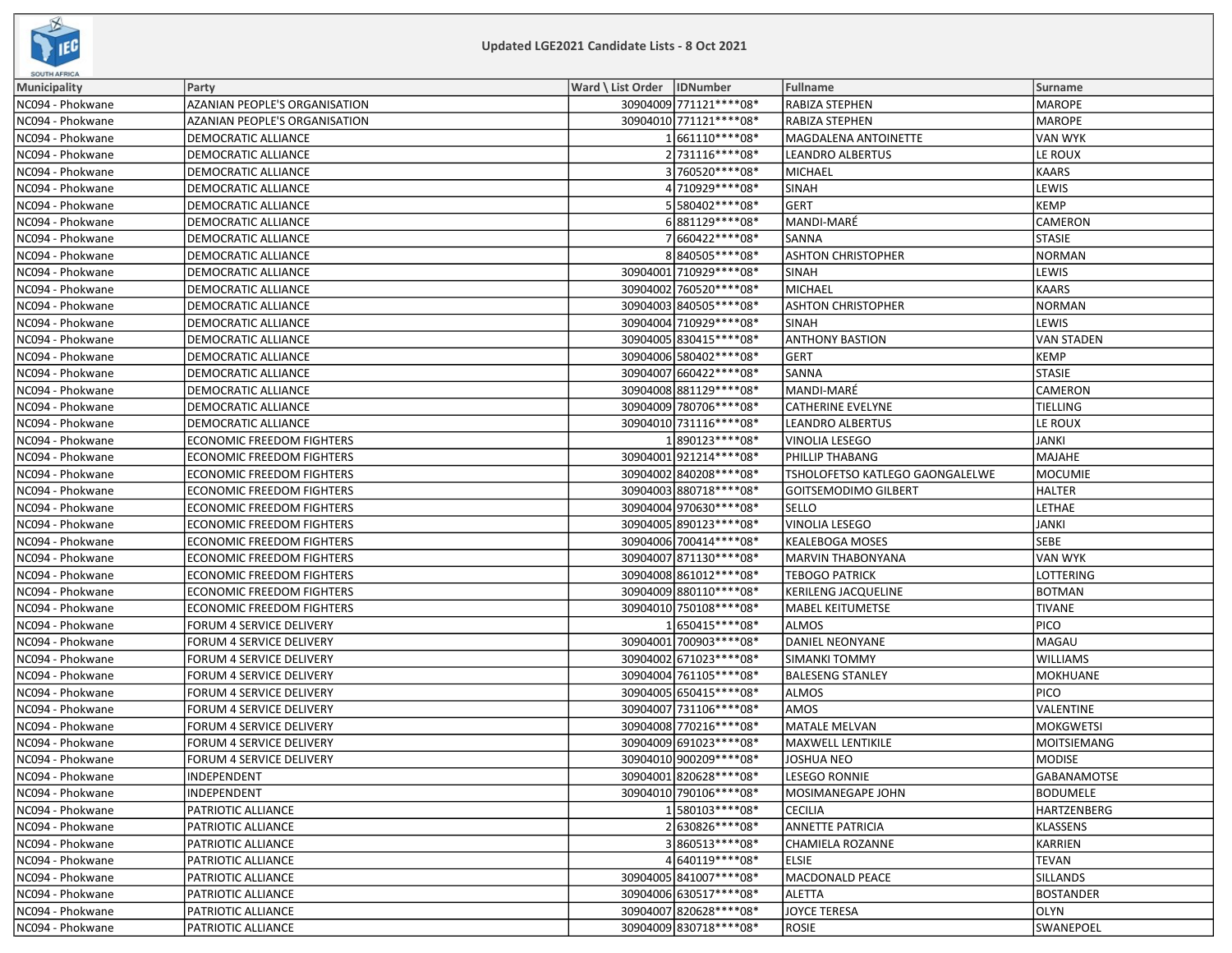

| <b>SOUTH AFRICA</b> |                                   |                              |                          |                           |                   |
|---------------------|-----------------------------------|------------------------------|--------------------------|---------------------------|-------------------|
| <b>Municipality</b> | Party                             | Ward \ List Order   IDNumber |                          | Fullname                  | Surname           |
| NC094 - Phokwane    | PATRIOTIC FRONT OF AZANIA         |                              | 1 711008 **** 08*        | <b>GEORGE LUCAS</b>       | <b>DU PREEZ</b>   |
| NC094 - Phokwane    | PATRIOTIC FRONT OF AZANIA         |                              | 2 701005 **** 08*        | CROKETTE JOHANNES SHIMANE | <b>ADAMS</b>      |
| NC094 - Phokwane    | PATRIOTIC FRONT OF AZANIA         |                              | 3851205 **** 08*         | <b>MZWANDILE</b>          | THETHANI          |
| NC094 - Phokwane    | PATRIOTIC FRONT OF AZANIA         |                              | 4871130 **** 08*         | <b>MERVIN THABO</b>       | VAN WYK           |
| NC094 - Phokwane    | PATRIOTIC FRONT OF AZANIA         |                              | 5730616 **** 08*         | <b>JACKSON PAPAYE</b>     | <b>CHWARISANG</b> |
| NC094 - Phokwane    | PATRIOTIC FRONT OF AZANIA         |                              | 6600125 **** 08*         | PATRONELLA                | <b>SKOENMAKER</b> |
| NC094 - Phokwane    | PATRIOTIC FRONT OF AZANIA         |                              | 7 710123 **** 08*        | MARY-ANN                  | <b>MOOKETSI</b>   |
| NC094 - Phokwane    | PATRIOTIC FRONT OF AZANIA         |                              | 8680528 **** 08*         | <b>DISEBO CECILIA</b>     | <b>KOQO</b>       |
| NC094 - Phokwane    | PATRIOTIC FRONT OF AZANIA         |                              | 9670820 **** 08*         | <b>VINNIE VICTOR</b>      | <b>WILLIAMS</b>   |
| NC094 - Phokwane    | PATRIOTIC FRONT OF AZANIA         |                              | 10 730524 **** 08*       | MATLAKALA OLDAH           | MAGAGE            |
| NC094 - Phokwane    | PATRIOTIC FRONT OF AZANIA         |                              | 11 840527****08*         | LERATO JANE               | PHAKALASANE       |
| NC094 - Phokwane    | PATRIOTIC FRONT OF AZANIA         |                              | 12 740319 **** 08*       | <b>JOYCE</b>              | O'RAYN            |
| NC094 - Phokwane    | PATRIOTIC FRONT OF AZANIA         |                              | 30904001 861221 **** 08* | DAVID TEBOGO              | <b>RIET</b>       |
| NC094 - Phokwane    | PATRIOTIC FRONT OF AZANIA         |                              | 30904006 840528 **** 08* | MOSIMANEGAPE JOSEPH       | <b>MTONGA</b>     |
| NC094 - Phokwane    | PATRIOTIC FRONT OF AZANIA         |                              | 30904007 850325 **** 08* | SETSANYANA JOHANNA        | MOHOPOLI          |
| NC094 - Phokwane    | PATRIOTIC FRONT OF AZANIA         |                              | 30904008 610305 **** 08* | RALETLALA THOMAS          | MOKAOTSI          |
| NC094 - Phokwane    | PATRIOTIC FRONT OF AZANIA         |                              | 30904009 601012 **** 08* | <b>GRACE</b>              | PIENAAR           |
| NC094 - Phokwane    | PHOKWANE SERVICE DELIVERY FORUM   |                              | 1980415****08*           | MAMELLO REFILWE           | MOITSE            |
| NC094 - Phokwane    | PHOKWANE SERVICE DELIVERY FORUM   |                              | 30904001 940120**** 08*  | <b>TEBOGO AUBREY</b>      | MOKHUTSANE        |
| NC094 - Phokwane    | PHOKWANE SERVICE DELIVERY FORUM   |                              | 30904002 800115 **** 08* | <b>BOITUMELO MICHAEL</b>  | <b>TUKULA</b>     |
| NC094 - Phokwane    | PHOKWANE SERVICE DELIVERY FORUM   |                              | 30904003 840620 **** 08* | MOSIMANEGAPE MICHAEL      | <b>SETLHOGOMI</b> |
| NC094 - Phokwane    | PHOKWANE SERVICE DELIVERY FORUM   |                              | 30904004 920909 **** 08* | <b>KELEBOGILE FAITH</b>   | MOTSAATHEBE       |
| NC094 - Phokwane    | PHOKWANE SERVICE DELIVERY FORUM   |                              | 30904005 820820 **** 08* | <b>TEBOGO PETRUS</b>      | PHULATSO          |
| NC094 - Phokwane    | PHOKWANE SERVICE DELIVERY FORUM   |                              | 30904006930715 **** 08*  | TSHEPO ALPHIUS            | SERAME            |
| NC094 - Phokwane    | PHOKWANE SERVICE DELIVERY FORUM   |                              | 30904007 751031 **** 08* | THOZAMA CYNTHIA           | YUWENI            |
| NC094 - Phokwane    | PHOKWANE SERVICE DELIVERY FORUM   |                              | 30904008 930523 **** 08* | <b>THABANG DONALD</b>     | MOLALE            |
| NC094 - Phokwane    | UNITED CHRISTIAN DEMOCRATIC PARTY |                              | 1730414****08*           | MARGERET BAMPHALETSE      | <b>SEICHOKELO</b> |
| NC094 - Phokwane    | UNITED CHRISTIAN DEMOCRATIC PARTY |                              | 2 730210 **** 08*        | MOSADIWAMAROPE MARY       | <b>MOOKETSI</b>   |
| NC094 - Phokwane    | UNITED CHRISTIAN DEMOCRATIC PARTY |                              | 30904001 730414 **** 08* | MARGERET BAMPHALETSE      | <b>SEICHOKELO</b> |
| NC094 - Phokwane    | UNITED CHRISTIAN DEMOCRATIC PARTY |                              | 30904002 730414 **** 08* | MARGERET BAMPHALETSE      | <b>SEICHOKELO</b> |
| NC094 - Phokwane    | UNITED CHRISTIAN DEMOCRATIC PARTY |                              | 30904003 730414 **** 08* | MARGERET BAMPHALETSE      | <b>SEICHOKELO</b> |
| NC094 - Phokwane    | UNITED CHRISTIAN DEMOCRATIC PARTY |                              | 30904004 730414 **** 08* | MARGERET BAMPHALETSE      | <b>SEICHOKELO</b> |
| NC094 - Phokwane    | UNITED CHRISTIAN DEMOCRATIC PARTY |                              | 30904005 730414 **** 08* | MARGERET BAMPHALETSE      | <b>SEICHOKELO</b> |
| NC094 - Phokwane    | UNITED CHRISTIAN DEMOCRATIC PARTY |                              | 30904006 730210 **** 08* | MOSADIWAMAROPE MARY       | <b>MOOKETSI</b>   |
| NC094 - Phokwane    | UNITED CHRISTIAN DEMOCRATIC PARTY |                              | 30904007 730210 **** 08* | MOSADIWAMAROPE MARY       | <b>MOOKETSI</b>   |
| NC094 - Phokwane    | UNITED CHRISTIAN DEMOCRATIC PARTY |                              | 30904008 730210 **** 08* | MOSADIWAMAROPE MARY       | <b>MOOKETSI</b>   |
| NC094 - Phokwane    | UNITED CHRISTIAN DEMOCRATIC PARTY |                              | 30904009 730210 **** 08* | MOSADIWAMAROPE MARY       | <b>MOOKETSI</b>   |
| NC094 - Phokwane    | UNITED CHRISTIAN DEMOCRATIC PARTY |                              | 30904010 730210 **** 08* | MOSADIWAMAROPE MARY       | <b>MOOKETSI</b>   |
| NC094 - Phokwane    | <b>VRYHEIDSFRONT PLUS</b>         |                              | 1701221****08*           | <b>THEODORUS ERNST</b>    | <b>JOUBERT</b>    |
| NC094 - Phokwane    | <b>VRYHEIDSFRONT PLUS</b>         |                              | 2720624 **** 08*         | <b>ESTELLE</b>            | <b>DAVIES</b>     |
| NC094 - Phokwane    | VRYHEIDSFRONT PLUS                |                              | 3630914 **** 08*         | <b>JOHANN</b>             | MARITZ            |
| NC094 - Phokwane    | <b>VRYHEIDSFRONT PLUS</b>         |                              | 4631019 **** 08*         | <b>RALPH BAREND</b>       | BOSTANDER         |
| NC094 - Phokwane    | <b>VRYHEIDSFRONT PLUS</b>         |                              | 30904001 631019 **** 08* | <b>RALPH BAREND</b>       | <b>BOSTANDER</b>  |
| NC094 - Phokwane    | <b>VRYHEIDSFRONT PLUS</b>         |                              | 30904002 631019 **** 08* | <b>RALPH BAREND</b>       | BOSTANDER         |
| NC094 - Phokwane    | <b>VRYHEIDSFRONT PLUS</b>         |                              | 30904003 720624 **** 08* | <b>ESTELLE</b>            | <b>DAVIES</b>     |
| NC094 - Phokwane    | <b>VRYHEIDSFRONT PLUS</b>         |                              | 30904004 720624 **** 08* | <b>ESTELLE</b>            | DAVIES            |
| NC094 - Phokwane    | <b>VRYHEIDSFRONT PLUS</b>         |                              | 30904005 631019 **** 08* | <b>RALPH BAREND</b>       | <b>BOSTANDER</b>  |
| NC094 - Phokwane    | VRYHEIDSFRONT PLUS                |                              | 30904006 701221 **** 08* | <b>THEODORUS ERNST</b>    | <b>JOUBERT</b>    |
| NC094 - Phokwane    | <b>VRYHEIDSFRONT PLUS</b>         |                              | 30904007 701221 **** 08* | <b>THEODORUS ERNST</b>    | JOUBERT           |
| NC094 - Phokwane    | VRYHEIDSFRONT PLUS                |                              | 30904008 630914 **** 08* | <b>JOHANN</b>             | MARITZ            |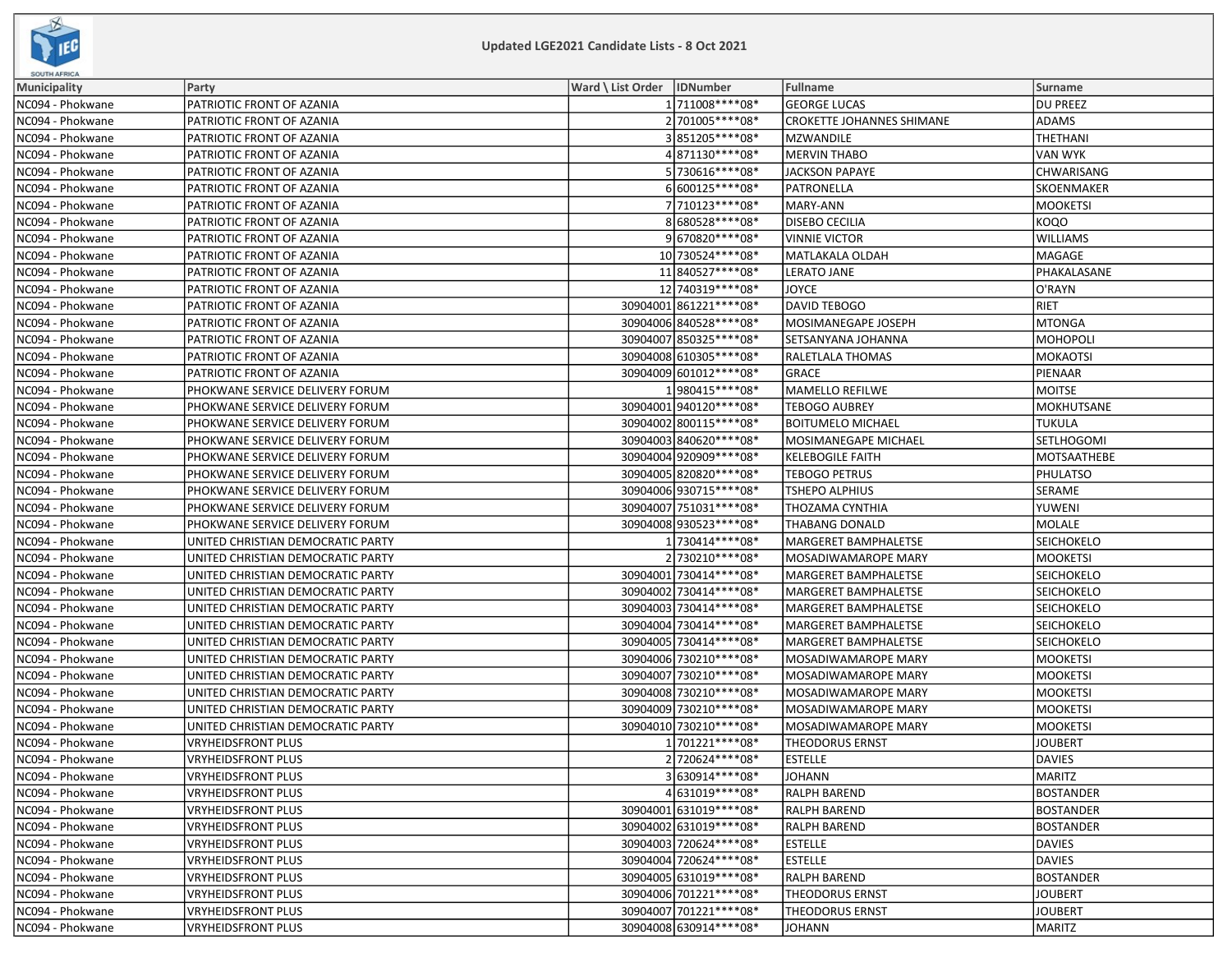

| <b>SOUTH AFRICA</b>  |                            |                              |                          |                                |                       |
|----------------------|----------------------------|------------------------------|--------------------------|--------------------------------|-----------------------|
| Municipality         | Party                      | Ward \ List Order   IDNumber |                          | <b>Fullname</b>                | Surname               |
| NC094 - Phokwane     | VRYHEIDSFRONT PLUS         |                              | 30904009 630914 **** 08* | <b>JOHANN</b>                  | MARITZ                |
| NC094 - Phokwane     | VRYHEIDSFRONT PLUS         |                              | 30904010 701221 **** 08* | <b>THEODORUS ERNST</b>         | <b>JOUBERT</b>        |
| NC451 - Joe Morolong | AFRICAN NATIONAL CONGRESS  |                              | 1740731 **** 08*         | DINEO DORIS                    | LEUTLWETSE-TSHABALALA |
| NC451 - Joe Morolong | AFRICAN NATIONAL CONGRESS  |                              | 2 740410 **** 08*        | <b>VIOLET</b>                  | JORDAN                |
| NC451 - Joe Morolong | AFRICAN NATIONAL CONGRESS  |                              | 3870527****08*           | <b>ITUMELENG</b>               | MATEBESE              |
| NC451 - Joe Morolong | AFRICAN NATIONAL CONGRESS  |                              | 4781227 **** 08*         | <b>ONKEMETSE NAOMIE</b>        | <b>GOMOLEMO</b>       |
| NC451 - Joe Morolong | AFRICAN NATIONAL CONGRESS  |                              | 5671010 **** 08*         | <b>KEIKANTSEMANG NOVILITY</b>  | TSWERE                |
| NC451 - Joe Morolong | AFRICAN NATIONAL CONGRESS  |                              | 6 730609 **** 08*        | <b>SIZWE AMOS</b>              | <b>MLANGENI</b>       |
| NC451 - Joe Morolong | AFRICAN NATIONAL CONGRESS  |                              | 7800429 **** 08*         | MOHIEMANG SYLVIA               | LENTSELA              |
| NC451 - Joe Morolong | AFRICAN NATIONAL CONGRESS  |                              | 8760623 **** 08*         | PHIRI JOHN JONA                | <b>WITBOOI</b>        |
| NC451 - Joe Morolong | AFRICAN NATIONAL CONGRESS  |                              | 9640813 **** 08*         | ONALENNA ANDRONICAH            | MATSIOLOKO            |
| NC451 - Joe Morolong | AFRICAN NATIONAL CONGRESS  |                              | 10 830905 **** 08*       | <b>ONKETETSE CYPRIAN</b>       | <b>NTLHAILE</b>       |
| NC451 - Joe Morolong | AFRICAN NATIONAL CONGRESS  |                              | 11 680630****08*         | PUSHO BERNETT                  | LOETO                 |
| NC451 - Joe Morolong | AFRICAN NATIONAL CONGRESS  |                              | 12 880707****08*         | NOMSA PELONOMI                 | MARTINI               |
| NC451 - Joe Morolong | AFRICAN NATIONAL CONGRESS  |                              | 13 810715 **** 08*       | <b>KENTSELEMANG PRISCILLAH</b> | SEKAMOENG             |
| NC451 - Joe Morolong | AFRICAN NATIONAL CONGRESS  |                              | 14 640309 **** 08*       | MOITSHEPI GODFREY              | SEPHEKOLO             |
| NC451 - Joe Morolong | AFRICAN NATIONAL CONGRESS  |                              | 34501001 680315 **** 08* | KEALEBOGA EMELDA               | <b>MAAMOGWA</b>       |
| NC451 - Joe Morolong | AFRICAN NATIONAL CONGRESS  |                              | 34501002 730412 **** 08* | <b>KABELO DONALD</b>           | LEBATLANG             |
| NC451 - Joe Morolong | AFRICAN NATIONAL CONGRESS  |                              | 34501003 701212 **** 08* | <b>GOPOLANG GEORGE</b>         | <b>KGOSITAU</b>       |
| NC451 - Joe Morolong | AFRICAN NATIONAL CONGRESS  |                              | 34501004921120 **** 08*  | <b>TUMELO IRVIN</b>            | <b>GAOBUSE</b>        |
| NC451 - Joe Morolong | AFRICAN NATIONAL CONGRESS  |                              | 34501005 890318 **** 08* | <b>GOMOLOMO CAROLINE</b>       | TAGANE                |
| NC451 - Joe Morolong | AFRICAN NATIONAL CONGRESS  |                              | 34501006 730301 **** 08* | <b>LESEGO FREDDY</b>           | SEIKANENG             |
| NC451 - Joe Morolong | AFRICAN NATIONAL CONGRESS  |                              | 34501007 771026 **** 08* | KEITUMETSE GLADNESS            | <b>SEBOLAI</b>        |
| NC451 - Joe Morolong | AFRICAN NATIONAL CONGRESS  |                              | 34501008 700724 **** 08* | <b>ASWELWANG SALLY</b>         | MANZANA               |
| NC451 - Joe Morolong | AFRICAN NATIONAL CONGRESS  |                              | 34501009 890708 **** 08* | MOSADIWAPULA PATRICIA          | <b>FILIPO</b>         |
| NC451 - Joe Morolong | AFRICAN NATIONAL CONGRESS  |                              | 34501010 881013 **** 08* | <b>THAPELO GEORGE</b>          | <b>MOSEGEDI</b>       |
| NC451 - Joe Morolong | AFRICAN NATIONAL CONGRESS  |                              | 34501011 730407****08*   | <b>BUTIENYANA MOSES</b>        | <b>MBOLEKWA</b>       |
| NC451 - Joe Morolong | AFRICAN NATIONAL CONGRESS  |                              | 34501012 840218 **** 08* | <b>LESEDI PRECIOUS</b>         | MANANKONG             |
| NC451 - Joe Morolong | AFRICAN NATIONAL CONGRESS  |                              | 34501013 800202 **** 08* | <b>KEALEBOGA LYDIA</b>         | MAJORO                |
| NC451 - Joe Morolong | AFRICAN NATIONAL CONGRESS  |                              | 34501014 690422 **** 08* | <b>SEGOMOTSI PATRICIA</b>      | <b>СНОСНЕ</b>         |
| NC451 - Joe Morolong | AFRICAN NATIONAL CONGRESS  |                              | 34501015 761225 **** 08* | JAMES OBAKENG                  | KOLBERG               |
| NC451 - Joe Morolong | DEMOCRATIC ALLIANCE        |                              | 1631224 **** 08*         | <b>TUELO JOSHUA</b>            | <b>TIKANE</b>         |
| NC451 - Joe Morolong | DEMOCRATIC ALLIANCE        |                              | 2911119 **** 08*         | ROGINA KEBUALEMANG             | MOTLHABANE            |
| NC451 - Joe Morolong | DEMOCRATIC ALLIANCE        |                              | 3801203 **** 08*         | MPHO DONATION                  | MONTSHO               |
| NC451 - Joe Morolong | DEMOCRATIC ALLIANCE        |                              | 4880212 **** 08*         | AOBAKWE                        | <b>BOTLHALEBOILE</b>  |
| NC451 - Joe Morolong | DEMOCRATIC ALLIANCE        |                              | 5820924 **** 08*         | <b>THABISO MODERN</b>          | LORAPO                |
| NC451 - Joe Morolong | DEMOCRATIC ALLIANCE        |                              | 34501001 960217**** 08*  | <b>KATLEGO</b>                 | GOLELEWANG            |
| NC451 - Joe Morolong | DEMOCRATIC ALLIANCE        |                              | 34501002 520101**** 08*  | KEHITLHWAEMANG MINISTER        | BANTSHENG             |
| NC451 - Joe Morolong | DEMOCRATIC ALLIANCE        |                              | 34501003 911119 **** 08* | ROGINA KEBUALEMANG             | MOTLHABANE            |
| NC451 - Joe Morolong | DEMOCRATIC ALLIANCE        |                              | 34501004 790130 **** 08* | ANGELIQUE                      | <b>DE KOCK</b>        |
| NC451 - Joe Morolong | <b>DEMOCRATIC ALLIANCE</b> |                              | 34501005 800606***** 08* | <b>KEOLEBOGILE PATRICIA</b>    | ABEL                  |
| NC451 - Joe Morolong | DEMOCRATIC ALLIANCE        |                              | 34501006 631224 **** 08* | <b>TUELO JOSHUA</b>            | <b>TIKANE</b>         |
| NC451 - Joe Morolong | DEMOCRATIC ALLIANCE        |                              | 34501007 631224 **** 08* | <b>TUELO JOSHUA</b>            | <b>TIKANE</b>         |
| NC451 - Joe Morolong | DEMOCRATIC ALLIANCE        |                              | 34501008 760923 **** 08* | KGOMOTSO ALPHA                 | <b>SEMAMAI</b>        |
| NC451 - Joe Morolong | DEMOCRATIC ALLIANCE        |                              | 34501009 530228 **** 08* | <b>GERT PETRUS</b>             | <b>DE KOKER</b>       |
| NC451 - Joe Morolong | DEMOCRATIC ALLIANCE        |                              | 34501010 890901 **** 08* | <b>SEREKA PAUL ROUX</b>        | NTLHAILE              |
| NC451 - Joe Morolong | DEMOCRATIC ALLIANCE        |                              | 34501011 860404**** 08*  | <b>ZOLEKA ZINUIA</b>           | SOBUDULA              |
| NC451 - Joe Morolong | DEMOCRATIC ALLIANCE        |                              | 34501012 510913 **** 08* | SIMON KEABAKHANE               | GASERANYE             |
| NC451 - Joe Morolong | DEMOCRATIC ALLIANCE        |                              | 34501013 801203 **** 08* | <b>MPHO DONATION</b>           | MONTSHO               |
| NC451 - Joe Morolong | DEMOCRATIC ALLIANCE        |                              | 34501014 801203 **** 08* | <b>MPHO DONATION</b>           | MONTSHO               |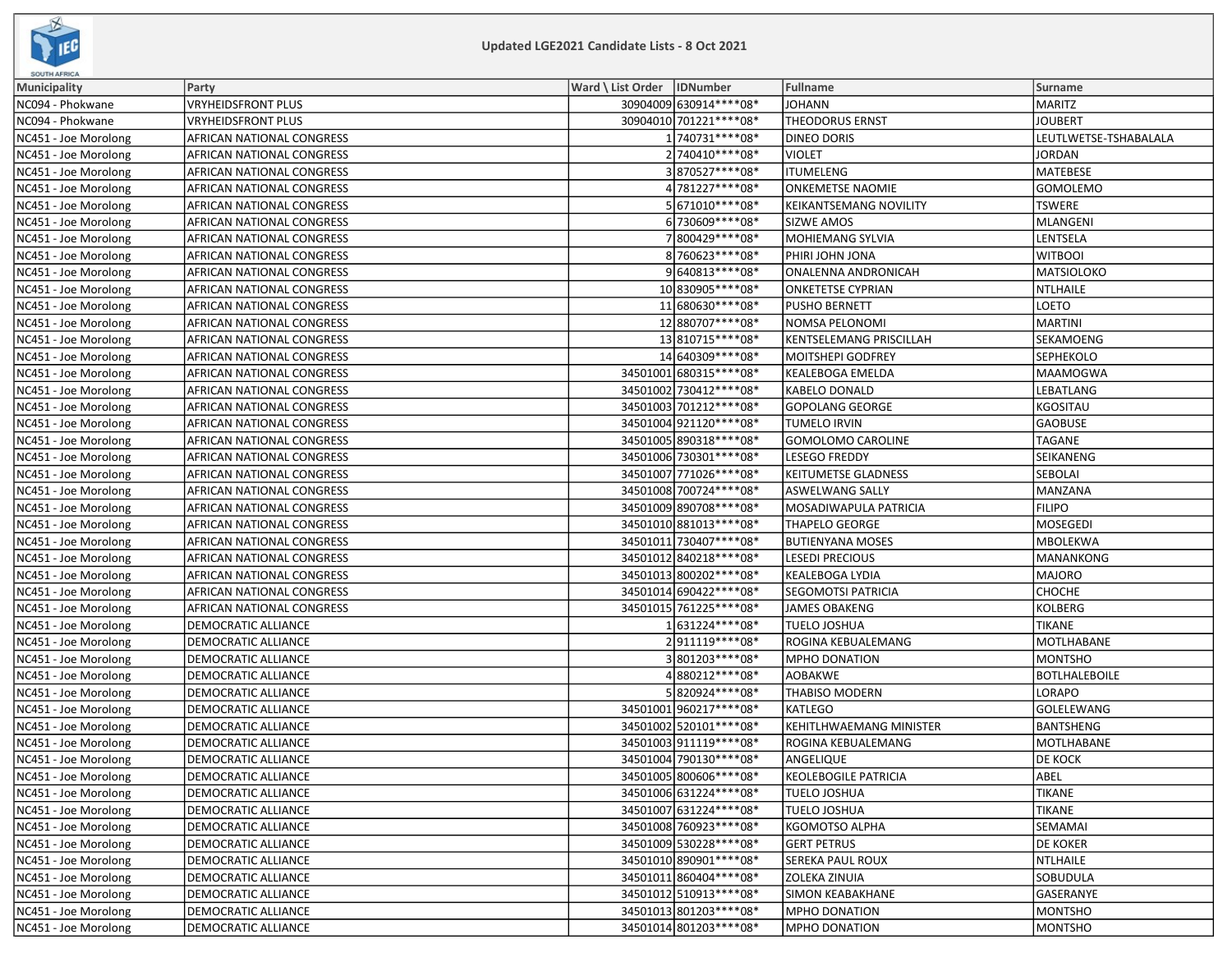

| <b>SOUTH AFRICA</b>  |                                           |                              |                              |                   |
|----------------------|-------------------------------------------|------------------------------|------------------------------|-------------------|
| <b>Municipality</b>  | Party                                     | Ward \ List Order   IDNumber | Fullname                     | <b>Surname</b>    |
| NC451 - Joe Morolong | <b>DEMOCRATIC ALLIANCE</b>                | 34501015 801203 **** 08*     | MPHO DONATION                | <b>MONTSHO</b>    |
| NC451 - Joe Morolong | <b>ECONOMIC FREEDOM FIGHTERS</b>          | 1840930 **** 08*             | <b>GOITSEONE GODFREY</b>     | KAOTSANE          |
| NC451 - Joe Morolong | <b>ECONOMIC FREEDOM FIGHTERS</b>          | 34501001 680706 **** 08*     | NTLAFATSO DORCAS             | KGOSIERILENG      |
| NC451 - Joe Morolong | <b>ECONOMIC FREEDOM FIGHTERS</b>          | 34501002901204 **** 08*      | <b>BOIKANYO WILFRED</b>      | <b>MOILWE</b>     |
| NC451 - Joe Morolong | <b>ECONOMIC FREEDOM FIGHTERS</b>          | 34501003 861213 **** 08*     | <b>MASEGO ARTHUR</b>         | MPHAFI            |
| NC451 - Joe Morolong | <b>ECONOMIC FREEDOM FIGHTERS</b>          | 34501004 800624 **** 08*     | <b>ESTHER KEGOMODITSWE</b>   | KEHOLOGILE        |
| NC451 - Joe Morolong | <b>ECONOMIC FREEDOM FIGHTERS</b>          | 34501005 940511 **** 08*     | DIPITSO EMMANUEL             | <b>GAOORWE</b>    |
| NC451 - Joe Morolong | <b>ECONOMIC FREEDOM FIGHTERS</b>          | 34501006 750101 **** 08*     | LESEGO SAMUEL                | <b>MACHOGO</b>    |
| NC451 - Joe Morolong | <b>ECONOMIC FREEDOM FIGHTERS</b>          | 34501007 840930 **** 08*     | <b>GOITSEONE GODFREY</b>     | KAOTSANE          |
| NC451 - Joe Morolong | <b>ECONOMIC FREEDOM FIGHTERS</b>          | 34501008 670320 **** 08*     | DINEO LOVEDALIA              | <b>KOPELEDI</b>   |
| NC451 - Joe Morolong | <b>ECONOMIC FREEDOM FIGHTERS</b>          | 34501009 870915 **** 08*     | POLOKO JOHNSON               | <b>GONTSE</b>     |
| NC451 - Joe Morolong | <b>ECONOMIC FREEDOM FIGHTERS</b>          | 34501010 880105 **** 08*     | <b>ONTHUSITSE ANTOINETTE</b> | ETSHETSHANG       |
| NC451 - Joe Morolong | <b>ECONOMIC FREEDOM FIGHTERS</b>          | 34501011 750922 **** 08*     | <b>OHALETSE AUBRY</b>        | <b>ITUMEKLENG</b> |
| NC451 - Joe Morolong | <b>ECONOMIC FREEDOM FIGHTERS</b>          | 34501012 581229 **** 08*     | <b>KEBABALETSWE PEGGY</b>    | LECHUTI           |
| NC451 - Joe Morolong | <b>ECONOMIC FREEDOM FIGHTERS</b>          | 34501013 810217**** 08*      | MATLHOGONOLO VIRGINIA        | RAMANKASHU        |
| NC451 - Joe Morolong | <b>ECONOMIC FREEDOM FIGHTERS</b>          | 34501014 880619 **** 08*     | <b>TUMISANG</b>              | <b>MAGANO</b>     |
| NC451 - Joe Morolong | <b>ECONOMIC FREEDOM FIGHTERS</b>          | 34501015 840929 **** 08*     | THABANG                      | KEHOSITSE         |
| NC451 - Joe Morolong | FORUM 4 SERVICE DELIVERY                  | 1780130****08*               | <b>ODUETSE JOHN</b>          | LEBOKO            |
| NC451 - Joe Morolong | <b>FORUM 4 SERVICE DELIVERY</b>           | 34501002 700109 **** 08*     | ALEXANDER MOTSHEGETSI        | <b>MOSEKI</b>     |
| NC451 - Joe Morolong | FORUM 4 SERVICE DELIVERY                  | 34501003 780130**** 08*      | <b>ODUETSE JOHN</b>          | LEBOKO            |
| NC451 - Joe Morolong | FORUM 4 SERVICE DELIVERY                  | 34501005 820315 **** 08*     | <b>TUDUETSO JACQUILINE</b>   | SEBAKE            |
| NC451 - Joe Morolong | FORUM 4 SERVICE DELIVERY                  | 34501013 750201 **** 08*     | MPHO SYLVIA                  | <b>MORATHI</b>    |
| NC451 - Joe Morolong | INDEPENDENT                               | 34501003 880904 **** 08*     | <b>JONNY</b>                 | <b>BLES</b>       |
| NC451 - Joe Morolong | INDEPENDENT                               | 34501004 610413 **** 08*     | <b>NONOHO ERNEST</b>         | <b>MODISE</b>     |
| NC451 - Joe Morolong | INDEPENDENT                               | 34501005 921130 **** 08*     | <b>EVA</b>                   | LESERWANE         |
| NC451 - Joe Morolong | INDEPENDENT                               | 34501009 761111 **** 08*     | <b>KGOBOETSILE VICTOR</b>    | MELAMU            |
| NC451 - Joe Morolong | INDEPENDENT                               | 34501013 800906 **** 08*     | <b>DITEBOGO VINCENT</b>      | RATTLE            |
| NC451 - Joe Morolong | INDEPENDENT                               | 34501015 780610 **** 08*     | <b>BOITUMELO MATTHEWS</b>    | GASEREKWE         |
| NC451 - Joe Morolong | SOUTH AFRICAN ROYAL KINGDOMS ORGANIZATION | 1870114****08*               | AMOGELANG DAWN               | <b>KAMELE</b>     |
| NC451 - Joe Morolong | SOUTH AFRICAN ROYAL KINGDOMS ORGANIZATION | 2821002 **** 08*             | <b>KEOBAKILE SAMUEL</b>      | <b>MATSIETSI</b>  |
| NC451 - Joe Morolong | SOUTH AFRICAN ROYAL KINGDOMS ORGANIZATION | 3680317 **** 08*             | <b>ONKABETSE ISAAC</b>       | <b>MOSEKI</b>     |
| NC451 - Joe Morolong | SOUTH AFRICAN ROYAL KINGDOMS ORGANIZATION | 4 640610****08*              | <b>KEBONTSHITSWE GLADYS</b>  | <b>MAPHUNYE</b>   |
| NC451 - Joe Morolong | SOUTH AFRICAN ROYAL KINGDOMS ORGANIZATION | 5890919 **** 08*             | <b>THUSHO</b>                | <b>TSHWENE</b>    |
| NC451 - Joe Morolong | SOUTH AFRICAN ROYAL KINGDOMS ORGANIZATION | 6820613 **** 08*             | MMONIEMANG                   | <b>OLYN</b>       |
| NC451 - Joe Morolong | SOUTH AFRICAN ROYAL KINGDOMS ORGANIZATION | 7 930818 **** 08*            | TUMISANG MOEMEDI LAWRENCE    | MOGWERANE         |
| NC451 - Joe Morolong | SOUTH AFRICAN ROYAL KINGDOMS ORGANIZATION | 8680911 **** 08*             | JONNY OTSWAKAE               | <b>MOCUMI</b>     |
| NC451 - Joe Morolong | SOUTH AFRICAN ROYAL KINGDOMS ORGANIZATION | 9920915 **** 08*             | RATANANG                     | PHIRI             |
| NC451 - Joe Morolong | SOUTH AFRICAN ROYAL KINGDOMS ORGANIZATION | 10 811004 **** 08*           | THUSHO ALBERTO               | <b>MOREMI</b>     |
| NC451 - Joe Morolong | SOUTH AFRICAN ROYAL KINGDOMS ORGANIZATION | 34501002 920915 **** 08*     | <b>RATANANG</b>              | PHIRI             |
| NC451 - Joe Morolong | SOUTH AFRICAN ROYAL KINGDOMS ORGANIZATION | 34501005 811004 **** 08*     | <b>THUSHO ALBERTO</b>        | <b>MOREMI</b>     |
| NC451 - Joe Morolong | SOUTH AFRICAN ROYAL KINGDOMS ORGANIZATION | 34501007 680911 **** 08*     | JONNY OTSWAKAE               | MOCUMI            |
| NC451 - Joe Morolong | SOUTH AFRICAN ROYAL KINGDOMS ORGANIZATION | 34501008 820613 **** 08*     | <b>MMONIEMANG</b>            | <b>OLYN</b>       |
| NC451 - Joe Morolong | SOUTH AFRICAN ROYAL KINGDOMS ORGANIZATION | 34501009 821002 **** 08*     | <b>KEOBAKILE SAMUEL</b>      | MATSIETSI         |
| NC451 - Joe Morolong | SOUTH AFRICAN ROYAL KINGDOMS ORGANIZATION | 34501010 640610**** 08*      | <b>KEBONTSHITSWE GLADYS</b>  | MAPHUNYE          |
| NC451 - Joe Morolong | SOUTH AFRICAN ROYAL KINGDOMS ORGANIZATION | 34501011 930818 **** 08*     | TUMISANG MOEMEDI LAWRENCE    | MOGWERANE         |
| NC451 - Joe Morolong | SOUTH AFRICAN ROYAL KINGDOMS ORGANIZATION | 34501012 890919 **** 08*     | <b>THUSHO</b>                | <b>TSHWENE</b>    |
| NC451 - Joe Morolong | SOUTH AFRICAN ROYAL KINGDOMS ORGANIZATION | 34501013 870114**** 08*      | AMOGELANG DAWN               | KAMELE            |
| NC451 - Joe Morolong | SOUTH AFRICAN ROYAL KINGDOMS ORGANIZATION | 34501015 680317****08*       | <b>ONKABETSE ISAAC</b>       | <b>MOSEKI</b>     |
| NC451 - Joe Morolong | UNITED CHRISTIAN DEMOCRATIC PARTY         | 1680827 **** 08*             | <b>BOIPELO LUCY</b>          | <b>DISETLHE</b>   |
| NC451 - Joe Morolong | UNITED CHRISTIAN DEMOCRATIC PARTY         | 2960609 **** 08*             | KUIZWANE MUTUAL              | <b>MASINDA</b>    |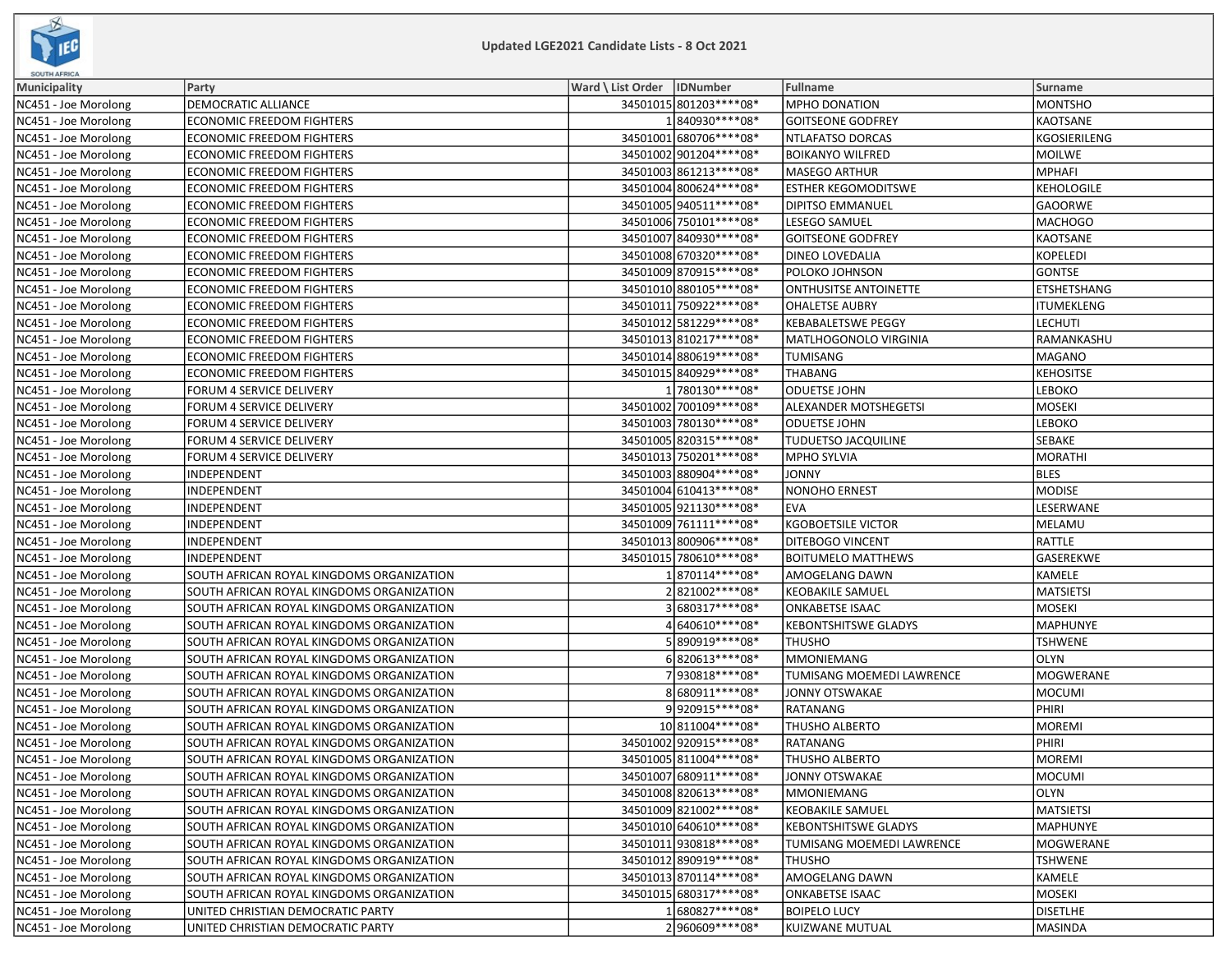

| <b>SOUTH AFRICA</b>  |                                   |                              |                          |                              |                   |
|----------------------|-----------------------------------|------------------------------|--------------------------|------------------------------|-------------------|
| <b>Municipality</b>  | Party                             | Ward \ List Order   IDNumber |                          | <b>Fullname</b>              | <b>Surname</b>    |
| NC451 - Joe Morolong | UNITED CHRISTIAN DEMOCRATIC PARTY |                              | 3800523 **** 08*         | AMOGELANG JULIUS             | <b>EBETSANG</b>   |
| NC451 - Joe Morolong | UNITED CHRISTIAN DEMOCRATIC PARTY |                              | 4970803 **** 08*         | <b>BOIKHUTSO</b>             | <b>KATONG</b>     |
| NC451 - Joe Morolong | UNITED CHRISTIAN DEMOCRATIC PARTY |                              | 5571010 **** 08*         | SEITEBALENG JOYCE            | <b>KEUPILWE</b>   |
| NC451 - Joe Morolong | UNITED CHRISTIAN DEMOCRATIC PARTY |                              | 6901006 **** 08*         | SEITEBALENG                  | <b>MOTSHABI</b>   |
| NC451 - Joe Morolong | UNITED CHRISTIAN DEMOCRATIC PARTY |                              | 7 941113 **** 08*        | <b>TSHWARO VENCENT</b>       | MOLEELE           |
| NC451 - Joe Morolong | UNITED CHRISTIAN DEMOCRATIC PARTY |                              | 8 711009 **** 08*        | <b>VICTORIA GOIKETLILWE</b>  | PHUMO             |
| NC451 - Joe Morolong | UNITED CHRISTIAN DEMOCRATIC PARTY |                              | 9670116 **** 08*         | <b>KELEBOGILE HANNAH</b>     | <b>KODISANG</b>   |
| NC451 - Joe Morolong | UNITED CHRISTIAN DEMOCRATIC PARTY |                              | 34501004 571010 **** 08* | SEITEBALENG JOYCE            | <b>KEUPILWE</b>   |
| NC451 - Joe Morolong | UNITED CHRISTIAN DEMOCRATIC PARTY |                              | 34501006 901006 **** 08* | SEITEBALENG                  | <b>MOTSHABI</b>   |
| NC451 - Joe Morolong | UNITED CHRISTIAN DEMOCRATIC PARTY |                              | 34501008 860911 **** 08* | <b>GOMOTSEGANG PRETIONS</b>  | KGWANYAPE         |
| NC451 - Joe Morolong | UNITED CHRISTIAN DEMOCRATIC PARTY |                              | 34501009 740319 **** 08* | <b>TSALOENG MAGGY</b>        | LENKOPANE         |
| NC451 - Joe Morolong | UNITED CHRISTIAN DEMOCRATIC PARTY |                              | 34501010 680827**** 08*  | <b>BOIPELO LUCY</b>          | <b>DISETLHE</b>   |
| NC451 - Joe Morolong | UNITED CHRISTIAN DEMOCRATIC PARTY |                              | 34501011 800523 **** 08* | AMOGELANG JULIUS             | EBETSANG          |
| NC451 - Joe Morolong | UNITED CHRISTIAN DEMOCRATIC PARTY |                              | 34501012 770716 **** 08* | OLEBILE JOSEPH               | THAGANYANE        |
| NC451 - Joe Morolong | UNITED CHRISTIAN DEMOCRATIC PARTY |                              | 34501013 941113 **** 08* | <b>TSHWARO VENCENT</b>       | MOLEELE           |
| NC451 - Joe Morolong | <b>VRYHEIDSFRONT PLUS</b>         |                              | 1960610 **** 08*         | <b>RUAN</b>                  | LANGEVELD         |
| NC451 - Joe Morolong | <b>VRYHEIDSFRONT PLUS</b>         |                              | 34501001 960610 **** 08* | <b>RUAN</b>                  | LANGEVELD         |
| NC451 - Joe Morolong | <b>VRYHEIDSFRONT PLUS</b>         |                              | 34501002 960610 **** 08* | <b>RUAN</b>                  | LANGEVELD         |
| NC451 - Joe Morolong | <b>VRYHEIDSFRONT PLUS</b>         |                              | 34501003 960610 **** 08* | <b>RUAN</b>                  | LANGEVELD         |
| NC451 - Joe Morolong | <b>VRYHEIDSFRONT PLUS</b>         |                              | 34501004 960610 **** 08* | <b>RUAN</b>                  | LANGEVELD         |
| NC451 - Joe Morolong | <b>VRYHEIDSFRONT PLUS</b>         |                              | 34501005 960610 **** 08* | <b>RUAN</b>                  | LANGEVELD         |
| NC451 - Joe Morolong | <b>VRYHEIDSFRONT PLUS</b>         |                              | 34501006 960610 **** 08* | <b>RUAN</b>                  | LANGEVELD         |
| NC451 - Joe Morolong | <b>VRYHEIDSFRONT PLUS</b>         |                              | 34501007 960610 **** 08* | <b>RUAN</b>                  | LANGEVELD         |
| NC451 - Joe Morolong | <b>VRYHEIDSFRONT PLUS</b>         |                              | 34501008 960610 **** 08* | <b>RUAN</b>                  | LANGEVELD         |
| NC451 - Joe Morolong | <b>VRYHEIDSFRONT PLUS</b>         |                              | 34501009 960610 **** 08* | <b>RUAN</b>                  | LANGEVELD         |
| NC451 - Joe Morolong | <b>VRYHEIDSFRONT PLUS</b>         |                              | 34501010 960610 **** 08* | <b>RUAN</b>                  | LANGEVELD         |
| NC451 - Joe Morolong | <b>VRYHEIDSFRONT PLUS</b>         |                              | 34501011 960610**** 08*  | <b>RUAN</b>                  | LANGEVELD         |
| NC451 - Joe Morolong | <b>VRYHEIDSFRONT PLUS</b>         |                              | 34501012 960610 **** 08* | <b>RUAN</b>                  | LANGEVELD         |
| NC451 - Joe Morolong | <b>VRYHEIDSFRONT PLUS</b>         |                              | 34501013 960610 **** 08* | <b>RUAN</b>                  | LANGEVELD         |
| NC451 - Joe Morolong | <b>VRYHEIDSFRONT PLUS</b>         |                              | 34501014 960610 **** 08* | <b>RUAN</b>                  | LANGEVELD         |
| NC451 - Joe Morolong | <b>VRYHEIDSFRONT PLUS</b>         |                              | 34501015 960610 **** 08* | <b>RUAN</b>                  | LANGEVELD         |
| NC452 - GA-SEGONYANA | <b>AFRICAN NATIONAL CONGRESS</b>  |                              | 1 741020****08*          | <b>GEORGE NEO</b>            | MASEGELA          |
| NC452 - GA-SEGONYANA | AFRICAN NATIONAL CONGRESS         |                              | 2790421****08*           | <b>KEAMOGETSE BENEDICTOR</b> | SELEPE            |
| NC452 - GA-SEGONYANA | AFRICAN NATIONAL CONGRESS         |                              | 3 740604 **** 08*        | LESANGKGANG                  | <b>MOAGI</b>      |
| NC452 - GA-SEGONYANA | AFRICAN NATIONAL CONGRESS         |                              | 4800812 **** 08*         | <b>FELICITY THOBEKA</b>      | <b>MTHINTELWA</b> |
| NC452 - GA-SEGONYANA | <b>AFRICAN NATIONAL CONGRESS</b>  |                              | 5 720130****08*          | <b>DUDUETSANG REJOICE</b>    | <b>MOKOMELE</b>   |
| NC452 - GA-SEGONYANA | <b>AFRICAN NATIONAL CONGRESS</b>  |                              | 6521206 **** 08*         | <b>KEDIHILENG ALICE</b>      | NELS              |
| NC452 - GA-SEGONYANA | <b>AFRICAN NATIONAL CONGRESS</b>  |                              | 7860509 **** 08*         | <b>TLHOAHALO ARDOUR</b>      | PICCANIN          |
| NC452 - GA-SEGONYANA | <b>AFRICAN NATIONAL CONGRESS</b>  |                              | 8581012 **** 08*         | <b>KEOLOPILE GLORIA</b>      | <b>MOSIKATSE</b>  |
| NC452 - GA-SEGONYANA | <b>AFRICAN NATIONAL CONGRESS</b>  |                              | 9690825 **** 08*         | <b>BOITUMELO NANCY</b>       | <b>SEGOJE</b>     |
| NC452 - GA-SEGONYANA | AFRICAN NATIONAL CONGRESS         |                              | 10 720321 **** 08*       | <b>KEOBIDITSE CYNTHIA</b>    | <b>SEKOBE</b>     |
| NC452 - GA-SEGONYANA | <b>AFRICAN NATIONAL CONGRESS</b>  |                              | 11 821101 **** 08*       | <b>KEOLEBOGILE ROSEMARY</b>  | <b>MAKWATI</b>    |
| NC452 - GA-SEGONYANA | <b>AFRICAN NATIONAL CONGRESS</b>  |                              | 12 821203 **** 08*       | <b>NEO GIFT</b>              | DISIPI            |
| NC452 - GA-SEGONYANA | <b>AFRICAN NATIONAL CONGRESS</b>  |                              | 34502001 660804****08*   | LESIBA JAN                   | <b>KEKANA</b>     |
| NC452 - GA-SEGONYANA | <b>AFRICAN NATIONAL CONGRESS</b>  |                              | 34502002 870514 **** 08* | <b>KATLHOLO PIET</b>         | MOEPENG           |
| NC452 - GA-SEGONYANA | <b>AFRICAN NATIONAL CONGRESS</b>  |                              | 34502003 720406 **** 08* | LORATO SOPHIA                | MOLUSI            |
| NC452 - GA-SEGONYANA | <b>AFRICAN NATIONAL CONGRESS</b>  |                              | 34502004 870218 **** 08* | <b>THABISHO</b>              | MEREMENTSI        |
| NC452 - GA-SEGONYANA | <b>AFRICAN NATIONAL CONGRESS</b>  |                              | 34502005 680210 **** 08* | KAGISO GLORICIA              | MOLOKWE           |
| NC452 - GA-SEGONYANA | <b>AFRICAN NATIONAL CONGRESS</b>  |                              | 34502006 851214**** 08*  | KGOTLAETSILE REUBEN          | MAKHUBO           |
| NC452 - GA-SEGONYANA | <b>AFRICAN NATIONAL CONGRESS</b>  |                              | 34502007 640623 **** 08* | <b>TSHOGANETSO LESLEY</b>    | <b>DIPHATSE</b>   |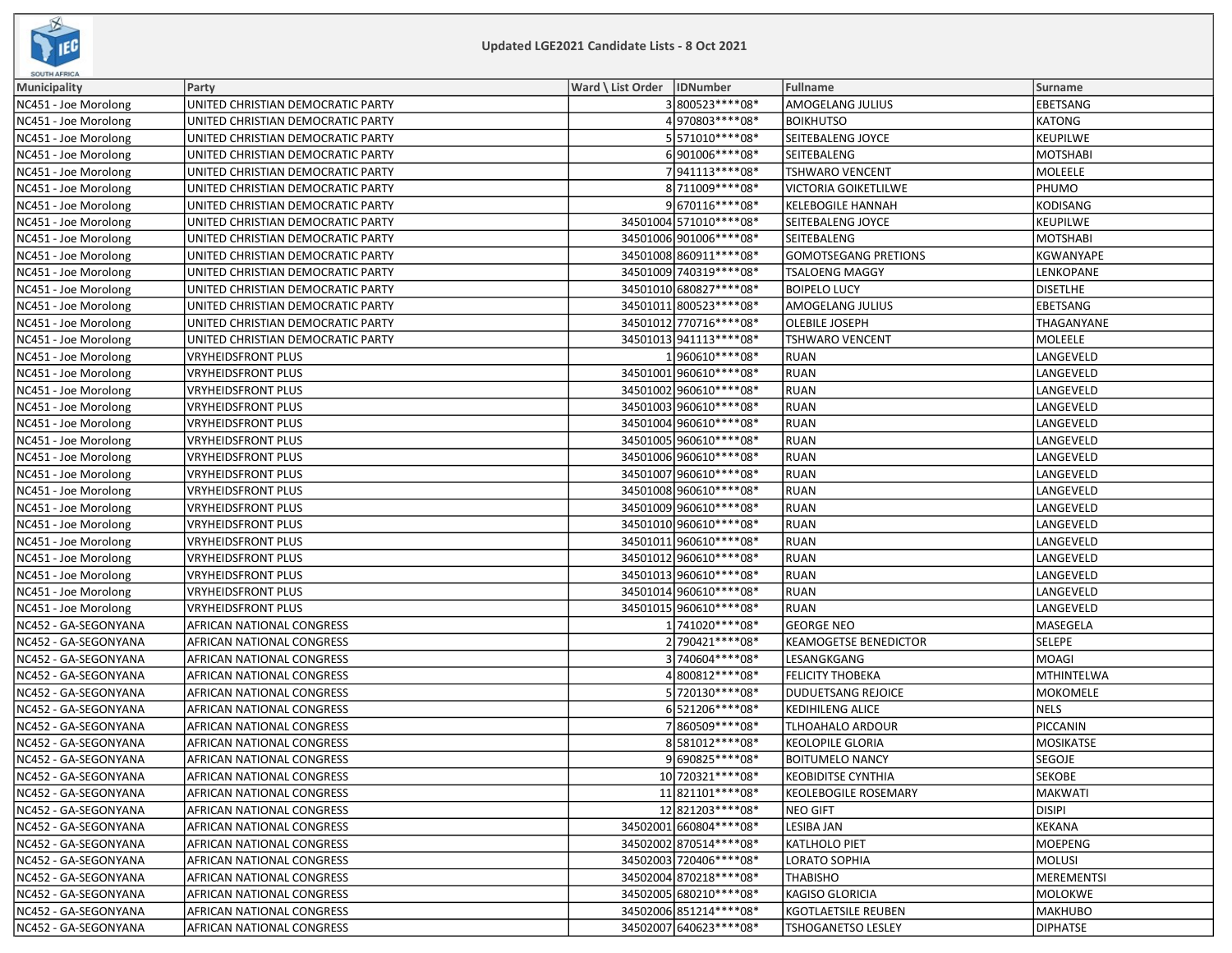

| <b>SOUTH AFRICA</b>  |                                  |                              |                          |                             |                    |
|----------------------|----------------------------------|------------------------------|--------------------------|-----------------------------|--------------------|
| <b>Municipality</b>  | Party                            | Ward \ List Order   IDNumber |                          | Fullname                    | <b>Surname</b>     |
| NC452 - GA-SEGONYANA | AFRICAN NATIONAL CONGRESS        |                              | 34502008 740107****08*   | SIMON TEBOGO                | <b>NYATI</b>       |
| NC452 - GA-SEGONYANA | AFRICAN NATIONAL CONGRESS        |                              | 34502009 821117**** 08*  | NAMETSENG                   | <b>MEREOTLHE</b>   |
| NC452 - GA-SEGONYANA | AFRICAN NATIONAL CONGRESS        |                              | 34502010 741225 **** 08* | <b>GOMOLEMO MERCIA</b>      | <b>CHERE</b>       |
| NC452 - GA-SEGONYANA | AFRICAN NATIONAL CONGRESS        |                              | 34502011 710428 **** 08* | <b>MARIA KEGOMODITSWE</b>   | <b>TAENG</b>       |
| NC452 - GA-SEGONYANA | AFRICAN NATIONAL CONGRESS        |                              | 34502012 841004 **** 08* | SEITISHO INGRID             | KOK                |
| NC452 - GA-SEGONYANA | AFRICAN NATIONAL CONGRESS        |                              | 34502013 800725 **** 08* | <b>CHARLES VUYISILE</b>     | <b>PHILLIPS</b>    |
| NC452 - GA-SEGONYANA | AFRICAN NATIONAL CONGRESS        |                              | 34502014 820813 **** 08* | <b>KEALEBOGA JOYCE</b>      | <b>MATLHOLE</b>    |
| NC452 - GA-SEGONYANA | AFRICAN NATIONAL CONGRESS        |                              | 34502015 800304 **** 08* | MTHUTHUZELI ELLIOT          | VALELA             |
| NC452 - GA-SEGONYANA | AFRICAN TRANSFORMATION MOVEMENT  |                              | 1920211 **** 08*         | <b>DIKGAKGAMATSO NELSON</b> | MORETIMANG         |
| NC452 - GA-SEGONYANA | AFRICAN TRANSFORMATION MOVEMENT  |                              | 2950928 **** 08*         | <b>BOIPELO GINETT</b>       | <b>MALOPE</b>      |
| NC452 - GA-SEGONYANA | AFRICAN TRANSFORMATION MOVEMENT  |                              | 3961021 **** 08*         | <b>NEO</b>                  | <b>TLHAOLE</b>     |
| NC452 - GA-SEGONYANA | AFRICAN TRANSFORMATION MOVEMENT  |                              | 4931114****08*           | <b>TSHOLOFELO</b>           | <b>BOOYSEN</b>     |
| NC452 - GA-SEGONYANA | AFRICAN TRANSFORMATION MOVEMENT  |                              | 5961021 **** 08*         | <b>NEONYANE</b>             | <b>TLHAOLE</b>     |
| NC452 - GA-SEGONYANA | AFRICAN TRANSFORMATION MOVEMENT  |                              | 34502002 990416 **** 08* | <b>KATLEGO</b>              | <b>BOOYSEN</b>     |
| NC452 - GA-SEGONYANA | CONGRESS OF THE PEOPLE           |                              | 1601007 **** 08*         | <b>NOMSA GRATIA</b>         | THUPAEMANG         |
| NC452 - GA-SEGONYANA | CONGRESS OF THE PEOPLE           |                              | 2750304 **** 08*         | <b>TEBOGO ISAAC</b>         | MOSIMENYANA        |
| NC452 - GA-SEGONYANA | CONGRESS OF THE PEOPLE           |                              | 3860417****08*           | SEIPATI ANELLETTAH          | <b>KHAKE</b>       |
| NC452 - GA-SEGONYANA | CONGRESS OF THE PEOPLE           |                              | 34502006 860417**** 08*  | SEIPATI ANELLETTAH          | KHAKE              |
| NC452 - GA-SEGONYANA | CONGRESS OF THE PEOPLE           |                              | 34502008 601007 **** 08* | NOMSA GRATIA                | THUPAEMANG         |
| NC452 - GA-SEGONYANA | CONGRESS OF THE PEOPLE           |                              | 34502010 750304 **** 08* | <b>TEBOGO ISAAC</b>         | MOSIMENYANA        |
| NC452 - GA-SEGONYANA | DEMOCRATIC ALLIANCE              |                              | 1571216 **** 08*         | ABRAHAM WILLEM PETRUS       | VAN DER WESTHUIZEN |
| NC452 - GA-SEGONYANA | DEMOCRATIC ALLIANCE              |                              | 2581229 **** 08*         | <b>OLDRIDGE DJUNDJU</b>     | <b>MATHIBE</b>     |
| NC452 - GA-SEGONYANA | DEMOCRATIC ALLIANCE              |                              | 3591125****08*           | <b>SARA MARIA</b>           | <b>RAYN</b>        |
| NC452 - GA-SEGONYANA | DEMOCRATIC ALLIANCE              |                              | 4640207****08*           | <b>LEA RAGEL</b>            | NELSON             |
| NC452 - GA-SEGONYANA | DEMOCRATIC ALLIANCE              |                              | 5850221 **** 08*         | <b>KOKETSO RACHEL</b>       | PAUL               |
| NC452 - GA-SEGONYANA | DEMOCRATIC ALLIANCE              |                              | 6720429 **** 08*         | <b>KEDIEMETSE DELORES</b>   | <b>TANYANE</b>     |
| NC452 - GA-SEGONYANA | DEMOCRATIC ALLIANCE              |                              | 7 780109 **** 08*        | <b>ABRAHAM ISAK</b>         | EILERD             |
| NC452 - GA-SEGONYANA | DEMOCRATIC ALLIANCE              |                              | 8951101 **** 08*         | KAGISHO EDWIN               | <b>NKONYANE</b>    |
| NC452 - GA-SEGONYANA | DEMOCRATIC ALLIANCE              |                              | 34502001 571216**** 08*  | ABRAHAM WILLEM PETRUS       | VAN DER WESTHUIZEN |
| NC452 - GA-SEGONYANA | DEMOCRATIC ALLIANCE              |                              | 34502002 760426 **** 08* | MOTLALENTWA ALFRED          | <b>TOKENG</b>      |
| NC452 - GA-SEGONYANA | DEMOCRATIC ALLIANCE              |                              | 34502003 610415 **** 08* | <b>LORATO MIETA</b>         | <b>TANYANE</b>     |
| NC452 - GA-SEGONYANA | DEMOCRATIC ALLIANCE              |                              | 34502004 960220 **** 08* | <b>ONALENNA TERVEN</b>      | <b>KAPEWA</b>      |
| NC452 - GA-SEGONYANA | DEMOCRATIC ALLIANCE              |                              | 34502005 910605 **** 08* | <b>BONGANI DENZEL</b>       | <b>TSOGANG</b>     |
| NC452 - GA-SEGONYANA | DEMOCRATIC ALLIANCE              |                              | 34502006 850221 **** 08* | <b>KOKETSO RACHEL</b>       | PAUL               |
| NC452 - GA-SEGONYANA | DEMOCRATIC ALLIANCE              |                              | 34502007 940320 **** 08* | <b>DINEO SHIRLEY</b>        | <b>SEBECO</b>      |
| NC452 - GA-SEGONYANA | DEMOCRATIC ALLIANCE              |                              | 34502008 760701 **** 08* | PETRUNIA PINKIE             | BARNETT            |
| NC452 - GA-SEGONYANA | DEMOCRATIC ALLIANCE              |                              | 34502009 890120 **** 08* | PHEMELO PORTIA              | BARUNI             |
| NC452 - GA-SEGONYANA | DEMOCRATIC ALLIANCE              |                              | 34502010 760701 **** 08* | PETRUNIA PINKIE             | BARNETT            |
| NC452 - GA-SEGONYANA | DEMOCRATIC ALLIANCE              |                              | 34502011 880304 **** 08* | <b>MVULENI EDWARD</b>       | BEVU               |
| NC452 - GA-SEGONYANA | DEMOCRATIC ALLIANCE              |                              | 34502012 861210 **** 08* | <b>THAPELO RODERICK</b>     | BACWADI            |
| NC452 - GA-SEGONYANA | <b>DEMOCRATIC ALLIANCE</b>       |                              | 34502013 591125 **** 08* | <b>SARA MARIA</b>           | RAYN               |
| NC452 - GA-SEGONYANA | DEMOCRATIC ALLIANCE              |                              | 34502014 951101**** 08*  | <b>KAGISHO EDWIN</b>        | Inkonyane          |
| NC452 - GA-SEGONYANA | DEMOCRATIC ALLIANCE              |                              | 34502015 760125 **** 08* | <b>BOIKANYO WILLIAM</b>     | MAKOKE             |
| NC452 - GA-SEGONYANA | <b>ECONOMIC FREEDOM FIGHTERS</b> |                              | 1770105 **** 08*         | <b>KEBOLELANG SANDRA</b>    | <b>SETLHODI</b>    |
| NC452 - GA-SEGONYANA | <b>ECONOMIC FREEDOM FIGHTERS</b> |                              | 34502001860913 **** 08*  | <b>MATSHIDISO PORTIA</b>    | GALEBOE            |
| NC452 - GA-SEGONYANA | <b>ECONOMIC FREEDOM FIGHTERS</b> |                              | 34502002 780828 **** 08* | SEBATANE COSMOS             | BONGA              |
| NC452 - GA-SEGONYANA | <b>ECONOMIC FREEDOM FIGHTERS</b> |                              | 34502003 721103 **** 08* | <b>ERIC</b>                 | <b>JACOBS</b>      |
| NC452 - GA-SEGONYANA | <b>ECONOMIC FREEDOM FIGHTERS</b> |                              | 34502004 751005 **** 08* | <b>KEABETSWE HENRY</b>      | <b>CHWEU</b>       |
| NC452 - GA-SEGONYANA | <b>ECONOMIC FREEDOM FIGHTERS</b> |                              | 34502005 830910 **** 08* | MASEGO SINDELA              | KAPOLEDI           |
| NC452 - GA-SEGONYANA | <b>ECONOMIC FREEDOM FIGHTERS</b> |                              | 34502006 770105 **** 08* | <b>KEBOLELANG SANDRA</b>    | <b>SETLHODI</b>    |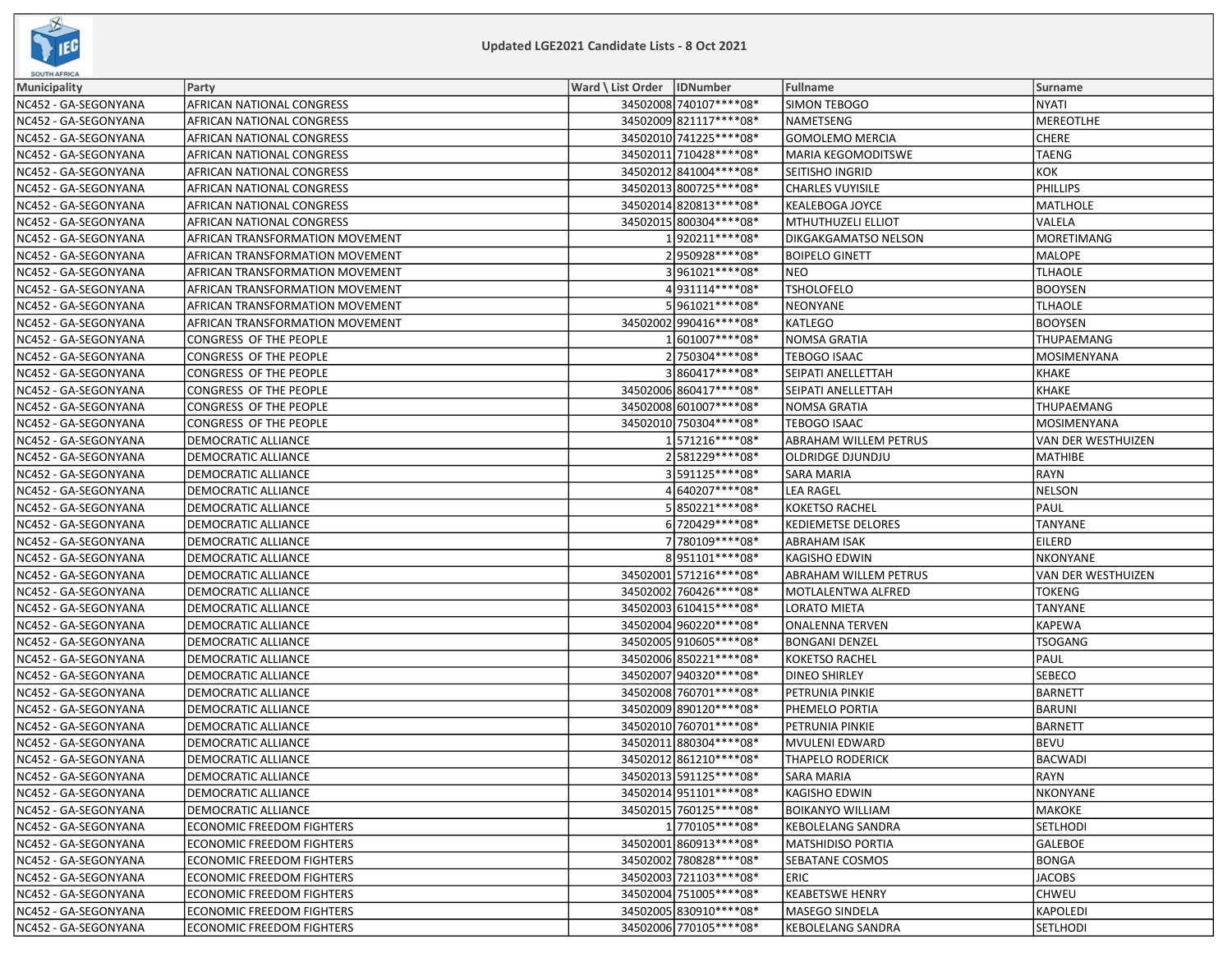

| <b>SOUTH AFRICA</b>  |                                           |                              |                          |                                  |                    |
|----------------------|-------------------------------------------|------------------------------|--------------------------|----------------------------------|--------------------|
| Municipality         | Party                                     | Ward \ List Order   IDNumber |                          | <b>Fullname</b>                  | Surname            |
| NC452 - GA-SEGONYANA | <b>ECONOMIC FREEDOM FIGHTERS</b>          |                              | 34502007 741130 **** 08* | <b>GOIKANTSWENG FLORENCE</b>     | <b>SECHOGELA</b>   |
| NC452 - GA-SEGONYANA | <b>ECONOMIC FREEDOM FIGHTERS</b>          |                              | 34502008861127****08*    | <b>JONA WILFRED</b>              | MARUMO             |
| NC452 - GA-SEGONYANA | ECONOMIC FREEDOM FIGHTERS                 |                              | 34502009 740903 **** 08* | KGALALELO GLORIA                 | MANCE              |
| NC452 - GA-SEGONYANA | <b>ECONOMIC FREEDOM FIGHTERS</b>          |                              | 34502010 840708 **** 08* | MOSADIWAMAROPE EVELYN            | LEBEREGANE         |
| NC452 - GA-SEGONYANA | <b>ECONOMIC FREEDOM FIGHTERS</b>          |                              | 34502011 850308 **** 08* | <b>MATSHIDISO PATRICIA</b>       | MAMAPULA           |
| NC452 - GA-SEGONYANA | ECONOMIC FREEDOM FIGHTERS                 |                              | 34502012 900712 **** 08* | <b>EZEKIEL TSHEPO</b>            | <b>ELIS</b>        |
| NC452 - GA-SEGONYANA | <b>ECONOMIC FREEDOM FIGHTERS</b>          |                              | 34502013 750825 **** 08* | <b>FRANCOIS NEIL</b>             | O'RYAN             |
| NC452 - GA-SEGONYANA | ECONOMIC FREEDOM FIGHTERS                 |                              | 34502014 670811 **** 08* | MOSAMIEMANG GATHER               | REETSANG           |
| NC452 - GA-SEGONYANA | ECONOMIC FREEDOM FIGHTERS                 |                              | 34502015 810525 **** 08* | ONALENNA NICOLAS                 | PETER              |
| NC452 - GA-SEGONYANA | FORUM 4 SERVICE DELIVERY                  |                              | 1620709 **** 08*         | <b>CLEMENT OTHUSITSE</b>         | MOJAKI             |
| NC452 - GA-SEGONYANA | FORUM 4 SERVICE DELIVERY                  |                              | 34502002 621210 **** 08* | <b>NEO EMMANUEL</b>              | SIBANDA            |
| NC452 - GA-SEGONYANA | FORUM 4 SERVICE DELIVERY                  |                              | 34502007 680222 **** 08* | EPHRAIM GOMOTSEGANG              | MOTHOBI            |
| NC452 - GA-SEGONYANA | FORUM 4 SERVICE DELIVERY                  |                              | 34502008 850311 **** 08* | <b>BORONAMANG VERONICA</b>       | MATILO             |
| NC452 - GA-SEGONYANA | FORUM 4 SERVICE DELIVERY                  |                              | 34502009 620709 **** 08* | <b>CLEMENT OTHUSITSE</b>         | MOJAKI             |
| NC452 - GA-SEGONYANA | FORUM 4 SERVICE DELIVERY                  |                              | 34502010 490225 **** 08* | <b>OPADILE NELSON</b>            | <b>HANTISE</b>     |
| NC452 - GA-SEGONYANA | FORUM 4 SERVICE DELIVERY                  |                              | 34502015 810906 **** 08* | <b>OAGENG ERNEST</b>             | <b>THUBISI</b>     |
| NC452 - GA-SEGONYANA | INDEPENDENT                               |                              | 34502003 620829 **** 08* | ORAPELENG JOSEPH                 | <b>MAHURA</b>      |
| NC452 - GA-SEGONYANA | INDEPENDENT                               |                              | 34502008 640813 **** 08* | STANLEY NTEBANG                  | MOLALE             |
| NC452 - GA-SEGONYANA | INDEPENDENT                               |                              | 34502008 791224 **** 08* | <b>MOIJAKISI VINCENT</b>         | MONNAGAARATWE      |
| NC452 - GA-SEGONYANA | INDEPENDENT                               |                              | 34502009 680602 **** 08* | AGISANYANG                       | MOCUMI             |
| NC452 - GA-SEGONYANA | INDEPENDENT                               |                              | 34502013 940625 **** 08* | ALLESCHIA KYLIN JUDINE           | <b>BURROWS</b>     |
| NC452 - GA-SEGONYANA | <b>INDEPENDENT</b>                        |                              | 34502014 850127**** 08*  | <b>KEDIBONYE LORRAINE</b>        | DICHABE            |
| NC452 - GA-SEGONYANA | INDEPENDENT                               |                              | 34502015 790101 **** 08* | MODISAOTSIILE JOHANNES HAPPY BOY | <b>DISEKO</b>      |
| NC452 - GA-SEGONYANA | PATRIOTIC ALLIANCE                        |                              | 1780704 **** 08*         | DONALD PIETER                    | JANSEN             |
| NC452 - GA-SEGONYANA | PATRIOTIC ALLIANCE                        |                              | 2690415 **** 08*         | LUCILLE ARLENE                   | <b>CORNER</b>      |
| NC452 - GA-SEGONYANA | PATRIOTIC ALLIANCE                        |                              | 3620515 **** 08*         | <b>JERRY LODEWYK</b>             | PHILLIPS           |
| NC452 - GA-SEGONYANA | PATRIOTIC ALLIANCE                        |                              | 4 600501****08*          | ANNA JACOBA                      | <b>STEWART</b>     |
| NC452 - GA-SEGONYANA | PATRIOTIC ALLIANCE                        |                              | 5 770420****08*          | AMANDA                           | LOTTERING          |
| NC452 - GA-SEGONYANA | PATRIOTIC ALLIANCE                        |                              | 34502013 810714 **** 08* | <b>ANOLD LOURENS</b>             | LOUW               |
| NC452 - GA-SEGONYANA | PATRIOTIC ALLIANCE                        |                              | 34502015 601119 **** 08* | <b>ANNATJIE LEANNE</b>           | PHILLIPS           |
| NC452 - GA-SEGONYANA | SOUTH AFRICAN ROYAL KINGDOMS ORGANIZATION |                              | 1830629****08*           | <b>BOITUMELO HARRISON</b>        | MABILO             |
| NC452 - GA-SEGONYANA | SOUTH AFRICAN ROYAL KINGDOMS ORGANIZATION |                              | 2 820521****08*          | <b>MALEBOGO FLORENCE</b>         | <b>DISANG</b>      |
| NC452 - GA-SEGONYANA | SOUTH AFRICAN ROYAL KINGDOMS ORGANIZATION |                              | 3820518 **** 08*         | <b>THATO AQUINESS</b>            | THOBEGA            |
| NC452 - GA-SEGONYANA | SOUTH AFRICAN ROYAL KINGDOMS ORGANIZATION |                              | 4860327****08*           | PASEKA DONALD                    | MPOELANG           |
| NC452 - GA-SEGONYANA | SOUTH AFRICAN ROYAL KINGDOMS ORGANIZATION |                              | 5850723 **** 08*         | POLOKO COLLIN                    | <b>MATSHOGO</b>    |
| NC452 - GA-SEGONYANA | SOUTH AFRICAN ROYAL KINGDOMS ORGANIZATION |                              | 6890404 **** 08*         | <b>PULE</b>                      | MOTHIBAKELEDI      |
| NC452 - GA-SEGONYANA | SOUTH AFRICAN ROYAL KINGDOMS ORGANIZATION |                              | 7691029 **** 08*         | <b>KLASS KELEMOGILE</b>          | <b>BOSMAN</b>      |
| NC452 - GA-SEGONYANA | SOUTH AFRICAN ROYAL KINGDOMS ORGANIZATION |                              | 8690531 **** 08*         | MOLEMOENG CONSTANCE              | <b>DITORONYANE</b> |
| NC452 - GA-SEGONYANA | SOUTH AFRICAN ROYAL KINGDOMS ORGANIZATION |                              | 9940104 **** 08*         | ONKUTLWILE MACDONALD             | <b>DIWEE</b>       |
| NC452 - GA-SEGONYANA | SOUTH AFRICAN ROYAL KINGDOMS ORGANIZATION |                              | 10 870719 **** 08*       | <b>EPHRAIM SIPHUMZI</b>          | NDLAKUSI           |
| NC452 - GA-SEGONYANA | SOUTH AFRICAN ROYAL KINGDOMS ORGANIZATION |                              | 11 670202 **** 08*       | <b>KEORAPETSE JOHANNES</b>       | BAEPANE            |
| NC452 - GA-SEGONYANA | SOUTH AFRICAN ROYAL KINGDOMS ORGANIZATION |                              | 34502002 850723 **** 08* | POLOKO COLLIN                    | <b>MATSHOGO</b>    |
| NC452 - GA-SEGONYANA | SOUTH AFRICAN ROYAL KINGDOMS ORGANIZATION |                              | 34502003 820521 **** 08* | MALEBOGO FLORENCE                | DISANG             |
| NC452 - GA-SEGONYANA | SOUTH AFRICAN ROYAL KINGDOMS ORGANIZATION |                              | 34502004 820518**** 08*  | <b>THATO AQUINESS</b>            | <b>THOBEGA</b>     |
| NC452 - GA-SEGONYANA | SOUTH AFRICAN ROYAL KINGDOMS ORGANIZATION |                              | 34502006 870719 **** 08* | EPHRAIM SIPHUMZI                 | NDLAKUSI           |
| NC452 - GA-SEGONYANA | SOUTH AFRICAN ROYAL KINGDOMS ORGANIZATION |                              | 34502007 940104 **** 08* | ONKUTLWILE MACDONALD             | DIWEE              |
| NC452 - GA-SEGONYANA | SOUTH AFRICAN ROYAL KINGDOMS ORGANIZATION |                              | 34502008 670202 **** 08* | <b>KEORAPETSE JOHANNES</b>       | BAEPANE            |
| NC452 - GA-SEGONYANA | SOUTH AFRICAN ROYAL KINGDOMS ORGANIZATION |                              | 34502009 691029 **** 08* | <b>KLASS KELEMOGILE</b>          | <b>BOSMAN</b>      |
| NC452 - GA-SEGONYANA | SOUTH AFRICAN ROYAL KINGDOMS ORGANIZATION |                              | 34502010 830629 **** 08* | <b>BOITUMELO HARRISON</b>        | MABILO             |
| NC452 - GA-SEGONYANA | SOUTH AFRICAN ROYAL KINGDOMS ORGANIZATION |                              | 34502012 860327 **** 08* | PASEKA DONALD                    | MPOELANG           |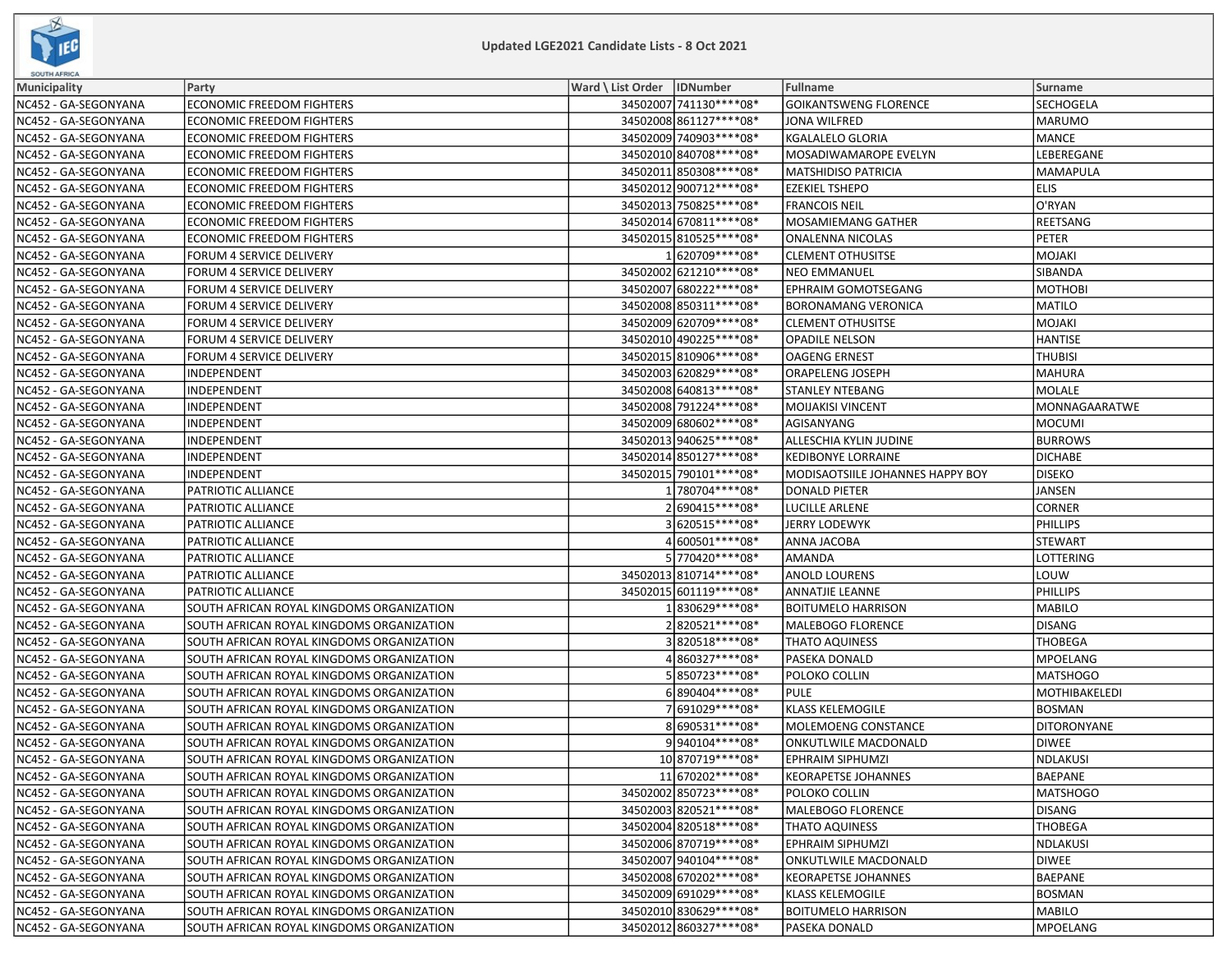

| SOUTH AFRICA         |                                           |                              |                          |                            |                  |
|----------------------|-------------------------------------------|------------------------------|--------------------------|----------------------------|------------------|
| Municipality         | Party                                     | Ward \ List Order   IDNumber |                          | Fullname                   | <b>Surname</b>   |
| NC452 - GA-SEGONYANA | SOUTH AFRICAN ROYAL KINGDOMS ORGANIZATION |                              | 34502013 890404 **** 08* | <b>PULE</b>                | MOTHIBAKELEDI    |
| NC452 - GA-SEGONYANA | SOUTH AFRICAN ROYAL KINGDOMS ORGANIZATION |                              | 34502014 690531 **** 08* | <b>MOLEMOENG CONSTANCE</b> | DITORONYANE      |
| NC452 - GA-SEGONYANA | SOUTH AFRICAN ROYAL KINGDOMS ORGANIZATION |                              | 34502015 820521 **** 08* | MALEBOGO FLORENCE          | <b>DISANG</b>    |
| NC452 - GA-SEGONYANA | UNITED CHRISTIAN DEMOCRATIC PARTY         |                              | 1910205 **** 08*         | <b>KHAOHELO</b>            | <b>MOCUMI</b>    |
| NC452 - GA-SEGONYANA | UNITED CHRISTIAN DEMOCRATIC PARTY         |                              | 2940514 **** 08*         | <b>OLEBOGENG CLIFFORD</b>  | <b>MOCUMI</b>    |
| NC452 - GA-SEGONYANA | UNITED CHRISTIAN DEMOCRATIC PARTY         |                              | 3530616 **** 08*         | <b>GASEUTLWANE EVELINE</b> | <b>THAMAGA</b>   |
| NC452 - GA-SEGONYANA | UNITED CHRISTIAN DEMOCRATIC PARTY         |                              | 4601222****08*           | <b>BOHUTSANA ANGELINAH</b> | MBILAZE          |
| NC452 - GA-SEGONYANA | UNITED CHRISTIAN DEMOCRATIC PARTY         |                              | 34502001910205 **** 08*  | KHAOHELO                   | <b>MOCUMI</b>    |
| NC452 - GA-SEGONYANA | UNITED CHRISTIAN DEMOCRATIC PARTY         |                              | 34502002 910205 **** 08* | <b>KHAOHELO</b>            | <b>MOCUMI</b>    |
| NC452 - GA-SEGONYANA | UNITED CHRISTIAN DEMOCRATIC PARTY         |                              | 34502003 601222 **** 08* | <b>BOHUTSANA ANGELINAH</b> | MBILAZE          |
| NC452 - GA-SEGONYANA | UNITED CHRISTIAN DEMOCRATIC PARTY         |                              | 34502004 601222 **** 08* | <b>BOHUTSANA ANGELINAH</b> | MBILAZE          |
| NC452 - GA-SEGONYANA | UNITED CHRISTIAN DEMOCRATIC PARTY         |                              | 34502005 530616 **** 08* | <b>GASEUTLWANE EVELINE</b> | <b>THAMAGA</b>   |
| NC452 - GA-SEGONYANA | UNITED CHRISTIAN DEMOCRATIC PARTY         |                              | 34502006 601222 **** 08* | <b>BOHUTSANA ANGELINAH</b> | MBILAZE          |
| NC452 - GA-SEGONYANA | UNITED CHRISTIAN DEMOCRATIC PARTY         |                              | 34502007 530616 **** 08* | <b>GASEUTLWANE EVELINE</b> | <b>THAMAGA</b>   |
| NC452 - GA-SEGONYANA | UNITED CHRISTIAN DEMOCRATIC PARTY         |                              | 34502008 910205 **** 08* | <b>KHAOHELO</b>            | <b>MOCUMI</b>    |
| NC452 - GA-SEGONYANA | UNITED CHRISTIAN DEMOCRATIC PARTY         |                              | 34502009 940514 **** 08* | OLEBOGENG CLIFFORD         | <b>MOCUMI</b>    |
| NC452 - GA-SEGONYANA | UNITED CHRISTIAN DEMOCRATIC PARTY         |                              | 34502010 530616****08*   | <b>GASEUTLWANE EVELINE</b> | <b>THAMAGA</b>   |
| NC452 - GA-SEGONYANA | UNITED CHRISTIAN DEMOCRATIC PARTY         |                              | 34502011 601222 **** 08* | <b>BOHUTSANA ANGELINAH</b> | MBILAZE          |
| NC452 - GA-SEGONYANA | UNITED CHRISTIAN DEMOCRATIC PARTY         |                              | 34502012 940514 **** 08* | <b>OLEBOGENG CLIFFORD</b>  | <b>MOCUMI</b>    |
| NC452 - GA-SEGONYANA | UNITED CHRISTIAN DEMOCRATIC PARTY         |                              | 34502013 530616 **** 08* | <b>GASEUTLWANE EVELINE</b> | <b>THAMAGA</b>   |
| NC452 - GA-SEGONYANA | UNITED CHRISTIAN DEMOCRATIC PARTY         |                              | 34502014 910205 **** 08* | <b>KHAOHELO</b>            | <b>MOCUMI</b>    |
| NC452 - GA-SEGONYANA | UNITED CHRISTIAN DEMOCRATIC PARTY         |                              | 34502015 940514 **** 08* | <b>OLEBOGENG CLIFFORD</b>  | MOCUMI           |
| NC452 - GA-SEGONYANA | <b>VRYHEIDSFRONT PLUS</b>                 |                              | 1580724 **** 08*         | <b>FLORIS PETRUS</b>       | <b>BYLEVELD</b>  |
| NC452 - GA-SEGONYANA | <b>VRYHEIDSFRONT PLUS</b>                 |                              | 34502001 580724 **** 08* | <b>FLORIS PETRUS</b>       | <b>BYLEVELD</b>  |
| NC452 - GA-SEGONYANA | <b>VRYHEIDSFRONT PLUS</b>                 |                              | 34502002 580724 **** 08* | <b>FLORIS PETRUS</b>       | <b>BYLEVELD</b>  |
| NC452 - GA-SEGONYANA | <b>VRYHEIDSFRONT PLUS</b>                 |                              | 34502003 580724 **** 08* | <b>FLORIS PETRUS</b>       | <b>BYLEVELD</b>  |
| NC452 - GA-SEGONYANA | <b>VRYHEIDSFRONT PLUS</b>                 |                              | 34502004 580724 **** 08* | <b>FLORIS PETRUS</b>       | <b>BYLEVELD</b>  |
| NC452 - GA-SEGONYANA | <b>VRYHEIDSFRONT PLUS</b>                 |                              | 34502005 580724 **** 08* | <b>FLORIS PETRUS</b>       | <b>BYLEVELD</b>  |
| NC452 - GA-SEGONYANA | <b>VRYHEIDSFRONT PLUS</b>                 |                              | 34502006 580724 **** 08* | <b>FLORIS PETRUS</b>       | <b>BYLEVELD</b>  |
| NC452 - GA-SEGONYANA | <b>VRYHEIDSFRONT PLUS</b>                 |                              | 34502007 580724 **** 08* | <b>FLORIS PETRUS</b>       | <b>BYLEVELD</b>  |
| NC452 - GA-SEGONYANA | <b>VRYHEIDSFRONT PLUS</b>                 |                              | 34502008 580724 **** 08* | <b>FLORIS PETRUS</b>       | <b>BYLEVELD</b>  |
| NC452 - GA-SEGONYANA | <b>VRYHEIDSFRONT PLUS</b>                 |                              | 34502009 580724 **** 08* | <b>FLORIS PETRUS</b>       | <b>BYLEVELD</b>  |
| NC452 - GA-SEGONYANA | <b>VRYHEIDSFRONT PLUS</b>                 |                              | 34502010 580724 **** 08* | <b>FLORIS PETRUS</b>       | <b>BYLEVELD</b>  |
| NC452 - GA-SEGONYANA | <b>VRYHEIDSFRONT PLUS</b>                 |                              | 34502011 580724 **** 08* | <b>FLORIS PETRUS</b>       | <b>BYLEVELD</b>  |
| NC452 - GA-SEGONYANA | <b>VRYHEIDSFRONT PLUS</b>                 |                              | 34502012 580724 **** 08* | <b>FLORIS PETRUS</b>       | <b>BYLEVELD</b>  |
| NC452 - GA-SEGONYANA | <b>VRYHEIDSFRONT PLUS</b>                 |                              | 34502013 580724 **** 08* | <b>FLORIS PETRUS</b>       | <b>BYLEVELD</b>  |
| NC452 - GA-SEGONYANA | <b>VRYHEIDSFRONT PLUS</b>                 |                              | 34502014 580724 **** 08* | <b>FLORIS PETRUS</b>       | <b>BYLEVELD</b>  |
| NC452 - GA-SEGONYANA | <b>VRYHEIDSFRONT PLUS</b>                 |                              | 34502015 580724 **** 08* | <b>FLORIS PETRUS</b>       | <b>BYLEVELD</b>  |
| NC453 - GAMAGARA     | AFRICAN NATIONAL CONGRESS                 |                              | 1 780320****08*          | OPHAKETSE EDWIN            | <b>HANTISE</b>   |
| NC453 - GAMAGARA     | AFRICAN NATIONAL CONGRESS                 |                              | 2700227****08*           | <b>SOFIA</b>               | <b>MOSIKATSI</b> |
| NC453 - GAMAGARA     | AFRICAN NATIONAL CONGRESS                 |                              | 3730926 **** 08*         | MATILDA MERCIA             | MALGAS           |
| NC453 - GAMAGARA     | AFRICAN NATIONAL CONGRESS                 |                              | 4920903 **** 08*         | LERATO                     | MAGOPA           |
| NC453 - GAMAGARA     | AFRICAN NATIONAL CONGRESS                 |                              | 5790705 **** 08*         | PERTUNIA DINEO             | <b>SEETILE</b>   |
| NC453 - GAMAGARA     | AFRICAN NATIONAL CONGRESS                 |                              | 6820318 **** 08*         | <b>SEIPATI</b>             | MAKAME           |
| NC453 - GAMAGARA     | AFRICAN NATIONAL CONGRESS                 |                              | 7690420 **** 08*         | MHLOPHEKI FRIKKIE          | <b>NQUME</b>     |
| NC453 - GAMAGARA     | AFRICAN NATIONAL CONGRESS                 |                              | 34503001 700526 **** 08* | <b>KENOSI SUSARAH</b>      | MOOLMAN          |
| NC453 - GAMAGARA     | AFRICAN NATIONAL CONGRESS                 |                              | 34503002 780907****08*   | <b>KELONEILWE VIRGINIA</b> | <b>DITHUPA</b>   |
| NC453 - GAMAGARA     | AFRICAN NATIONAL CONGRESS                 |                              | 34503003820215 **** 08*  | <b>MOLUSI LINCOLN</b>      | JAFTA            |
| NC453 - GAMAGARA     | AFRICAN NATIONAL CONGRESS                 |                              | 34503004 671104****08*   | <b>THATAETSILE MICHAEL</b> | MOTSOARE         |
| NC453 - GAMAGARA     | AFRICAN NATIONAL CONGRESS                 |                              | 34503005 761218 **** 08* | <b>NEO STEPHEN</b>         | MAGAGANE         |
|                      |                                           |                              |                          |                            |                  |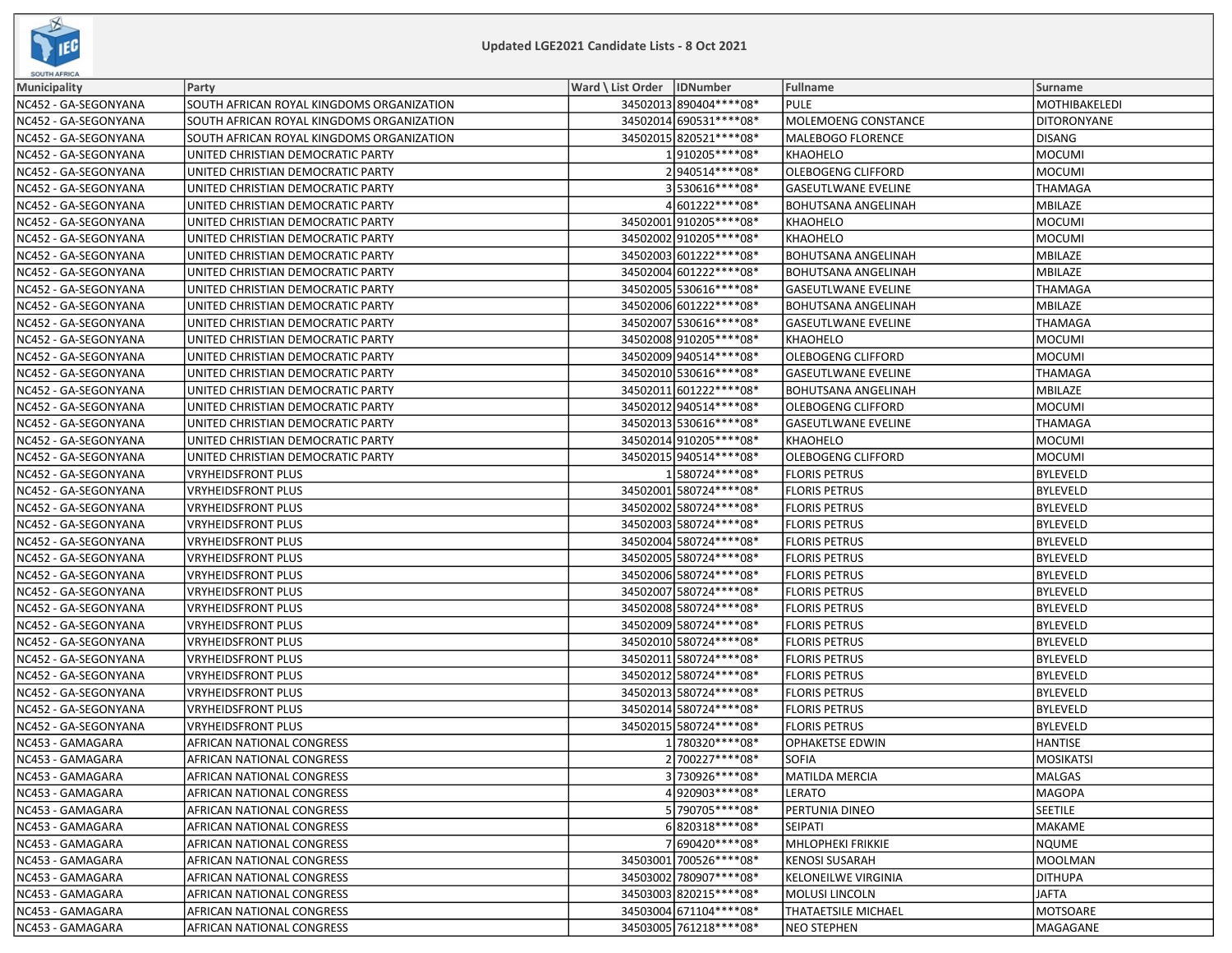

| <b>SOUTH AFRICA</b> |                                           |                              |                          |                           |                   |
|---------------------|-------------------------------------------|------------------------------|--------------------------|---------------------------|-------------------|
| Municipality        | Party                                     | Ward \ List Order   IDNumber |                          | <b>Fullname</b>           | <b>Surname</b>    |
| NC453 - GAMAGARA    | AFRICAN NATIONAL CONGRESS                 |                              | 34503006 870627**** 08*  | MOTSEOTHATA SHADRACK      | <b>MAMPE</b>      |
| NC453 - GAMAGARA    | AFRICAN NATIONAL CONGRESS                 |                              | 34503007 750303 **** 08* | <b>ERNEST THAPELO</b>     | <b>TIROYAME</b>   |
| NC453 - GAMAGARA    | AFRICAN NATIONAL CONGRESS                 |                              | 34503008 790719 **** 08* | JOHANNES JAMES THEOPHELUS | ROMAN             |
| NC453 - GAMAGARA    | DEMOCRATIC ALLIANCE                       |                              | 1790831 **** 08*         | <b>HENRI°TTE</b>          | <b>DU PLESSIS</b> |
| NC453 - GAMAGARA    | DEMOCRATIC ALLIANCE                       |                              | 2711109 **** 08*         | <b>CHARLOTT VELISHEA</b>  | <b>JOSEPH</b>     |
| NC453 - GAMAGARA    | DEMOCRATIC ALLIANCE                       |                              | 3791021 **** 08*         | <b>NEVILLE MVULENI</b>    | <b>KOIKOI</b>     |
| NC453 - GAMAGARA    | DEMOCRATIC ALLIANCE                       |                              | 4860124 **** 08*         | <b>BOITUMELO IGNATIUS</b> | <b>SEBEGO</b>     |
| NC453 - GAMAGARA    | DEMOCRATIC ALLIANCE                       |                              | 5890821 **** 08*         | WILSON DONOVAN            | <b>OLIPHANT</b>   |
| NC453 - GAMAGARA    | DEMOCRATIC ALLIANCE                       |                              | 6720626****08*           | ANNA JOYCE                | MORWE             |
| NC453 - GAMAGARA    | DEMOCRATIC ALLIANCE                       |                              | 7800521 **** 08*         | KADIMO JENNIFER           | MOKOMELE          |
| NC453 - GAMAGARA    | DEMOCRATIC ALLIANCE                       |                              | 8750730 **** 08*         | RACHEL SHANTIA            | MURRAY            |
| NC453 - GAMAGARA    | DEMOCRATIC ALLIANCE                       |                              | 34503001 790831 **** 08* | <b>HENRI°TTE</b>          | DU PLESSIS        |
| NC453 - GAMAGARA    | DEMOCRATIC ALLIANCE                       |                              | 34503002 900530 **** 08* | ANDRÉ CONRAD              | <b>SCHOEMAN</b>   |
| NC453 - GAMAGARA    | DEMOCRATIC ALLIANCE                       |                              | 34503003 800521 **** 08* | KADIMO JENNIFER           | MOKOMELE          |
| NC453 - GAMAGARA    | DEMOCRATIC ALLIANCE                       |                              | 34503004 791021 **** 08* | <b>NEVILLE MVULENI</b>    | κοικοι            |
| NC453 - GAMAGARA    | DEMOCRATIC ALLIANCE                       |                              | 34503005 860124 **** 08* | <b>BOITUMELO IGNATIUS</b> | SEBEGO            |
| NC453 - GAMAGARA    | DEMOCRATIC ALLIANCE                       |                              | 34503006 761011 **** 08* | ANNA MARGARETHA           | <b>CAETANO</b>    |
| NC453 - GAMAGARA    | DEMOCRATIC ALLIANCE                       |                              | 34503007 801121 **** 08* | ANÉLDA MAUREEN            | <b>KAKORA</b>     |
| NC453 - GAMAGARA    | DEMOCRATIC ALLIANCE                       |                              | 34503008 750730 **** 08* | <b>RACHEL SHANTIA</b>     | MURRAY            |
| NC453 - GAMAGARA    | ECONOMIC FREEDOM FIGHTERS                 |                              | 1 761009 **** 08*        | SHADRACK LAPOLOGANG       | <b>TLHAOLE</b>    |
| NC453 - GAMAGARA    | ECONOMIC FREEDOM FIGHTERS                 |                              | 34503001 940622 **** 08* | <b>GOITSEONE MARYJANE</b> | <b>SEKGOPI</b>    |
| NC453 - GAMAGARA    | ECONOMIC FREEDOM FIGHTERS                 |                              | 34503002 750302 **** 08* | <b>ISERAELE JASON</b>     | <b>KAPOLEDI</b>   |
| NC453 - GAMAGARA    | <b>ECONOMIC FREEDOM FIGHTERS</b>          |                              | 34503003 970218 **** 08* | PAULO                     | <b>KAWENGE</b>    |
| NC453 - GAMAGARA    | ECONOMIC FREEDOM FIGHTERS                 |                              | 34503004 940320 **** 08* | PAULO                     | PAULINO           |
| NC453 - GAMAGARA    | ECONOMIC FREEDOM FIGHTERS                 |                              | 34503005 871118 **** 08* | <b>NEO GABRIEL</b>        | NAMUSI            |
| NC453 - GAMAGARA    | ECONOMIC FREEDOM FIGHTERS                 |                              | 34503006 850906 **** 08* | MAXWILL RIMANO            | <b>ISAACS</b>     |
| NC453 - GAMAGARA    | ECONOMIC FREEDOM FIGHTERS                 |                              | 34503007 830617**** 08*  | <b>WHITEY</b>             | PHANYE            |
| NC453 - GAMAGARA    | ECONOMIC FREEDOM FIGHTERS                 |                              | 34503008 840630 **** 08* | LINDA NICOLINE            | <b>VAN WYK</b>    |
| NC453 - GAMAGARA    | GAMAGARA COMMUNITY FORUM                  |                              | 1831129 **** 08*         | <b>BOITUMELO PAUL</b>     | LEKGADI           |
| NC453 - GAMAGARA    | GAMAGARA COMMUNITY FORUM                  |                              | 2850525 **** 08*         | <b>ELIZABETH</b>          | DIKOLANYANE       |
| NC453 - GAMAGARA    | GAMAGARA COMMUNITY FORUM                  |                              | 3830923 **** 08*         | <b>LESEGO MOFFAT</b>      | <b>BOSMAN</b>     |
| NC453 - GAMAGARA    | GAMAGARA COMMUNITY FORUM                  |                              | 4880403 **** 08*         | <b>MOGOMOTSI FRANK</b>    | <b>MALGAS</b>     |
| NC453 - GAMAGARA    | GAMAGARA COMMUNITY FORUM                  |                              | 5 720501 **** 08*        | <b>BRENDA HELEN</b>       | NAUDÉ             |
| NC453 - GAMAGARA    | GAMAGARA COMMUNITY FORUM                  |                              | 34503001 931003 **** 08* | <b>ERENE DELIZIA</b>      | NGONYOZA          |
| NC453 - GAMAGARA    | GAMAGARA COMMUNITY FORUM                  |                              | 34503002 720501 **** 08* | <b>BRENDA HELEN</b>       | NAUDÉ             |
| NC453 - GAMAGARA    | GAMAGARA COMMUNITY FORUM                  |                              | 34503003 850808 **** 08* | SHEPHERD SEBESTIAN        | MINÉS             |
| NC453 - GAMAGARA    | GAMAGARA COMMUNITY FORUM                  |                              | 34503004 850808 **** 08* | SHEPHERD SEBESTIAN        | MINÉS             |
| NC453 - GAMAGARA    | GAMAGARA COMMUNITY FORUM                  |                              | 34503005 811111 **** 08* | <b>VICTOR TSHIDISO</b>    | <b>SEBOGODI</b>   |
| NC453 - GAMAGARA    | GAMAGARA COMMUNITY FORUM                  |                              | 34503006 830923 **** 08* | LESEGO MOFFAT             | <b>BOSMAN</b>     |
| NC453 - GAMAGARA    | <b>GAMAGARA COMMUNITY FORUM</b>           |                              | 34503007 720501 **** 08* | <b>BRENDA HELEN</b>       | NAUDÉ             |
| NC453 - GAMAGARA    | <b>GAMAGARA COMMUNITY FORUM</b>           |                              | 34503008 931003 **** 08* | <b>ERENE DELIZIA</b>      | NGONYOZA          |
| NC453 - GAMAGARA    | SOUTH AFRICAN ROYAL KINGDOMS ORGANIZATION |                              | 1820725 **** 08*         | <b>KEDIEMETSE JEANETT</b> | <b>OKHAA</b>      |
| NC453 - GAMAGARA    | SOUTH AFRICAN ROYAL KINGDOMS ORGANIZATION |                              | 2891004 **** 08*         | <b>KELEBOGILE</b>         | <b>MOLAO</b>      |
| NC453 - GAMAGARA    | SOUTH AFRICAN ROYAL KINGDOMS ORGANIZATION |                              | 34503003 820725 **** 08* | KEDIEMETSE JEANETT        | <b>OKHAA</b>      |
| NC453 - GAMAGARA    | SOUTH AFRICAN ROYAL KINGDOMS ORGANIZATION |                              | 34503006 820725 **** 08* | <b>KEDIEMETSE JEANETT</b> | <b>OKHAA</b>      |
| NC453 - GAMAGARA    | SOUTH AFRICAN ROYAL KINGDOMS ORGANIZATION |                              | 34503008 891004 **** 08* | <b>KELEBOGILE</b>         | MOLAO             |
| NC453 - GAMAGARA    | VRYHEIDSFRONT PLUS                        |                              | 1571208 **** 08*         | <b>MAGRIETA CORNELIA</b>  | TERBLANCHE        |
| NC453 - GAMAGARA    | VRYHEIDSFRONT PLUS                        |                              | 2721113 **** 08*         | CHRISTIAAN JACOBUS        | <b>KOEN</b>       |
| NC453 - GAMAGARA    | <b>VRYHEIDSFRONT PLUS</b>                 |                              | 34503001 721113 **** 08* | <b>CHRISTIAAN JACOBUS</b> | <b>KOEN</b>       |
| NC453 - GAMAGARA    | <b>VRYHEIDSFRONT PLUS</b>                 |                              | 34503002 571208 **** 08* | MAGRIETA CORNELIA         | TERBLANCHE        |